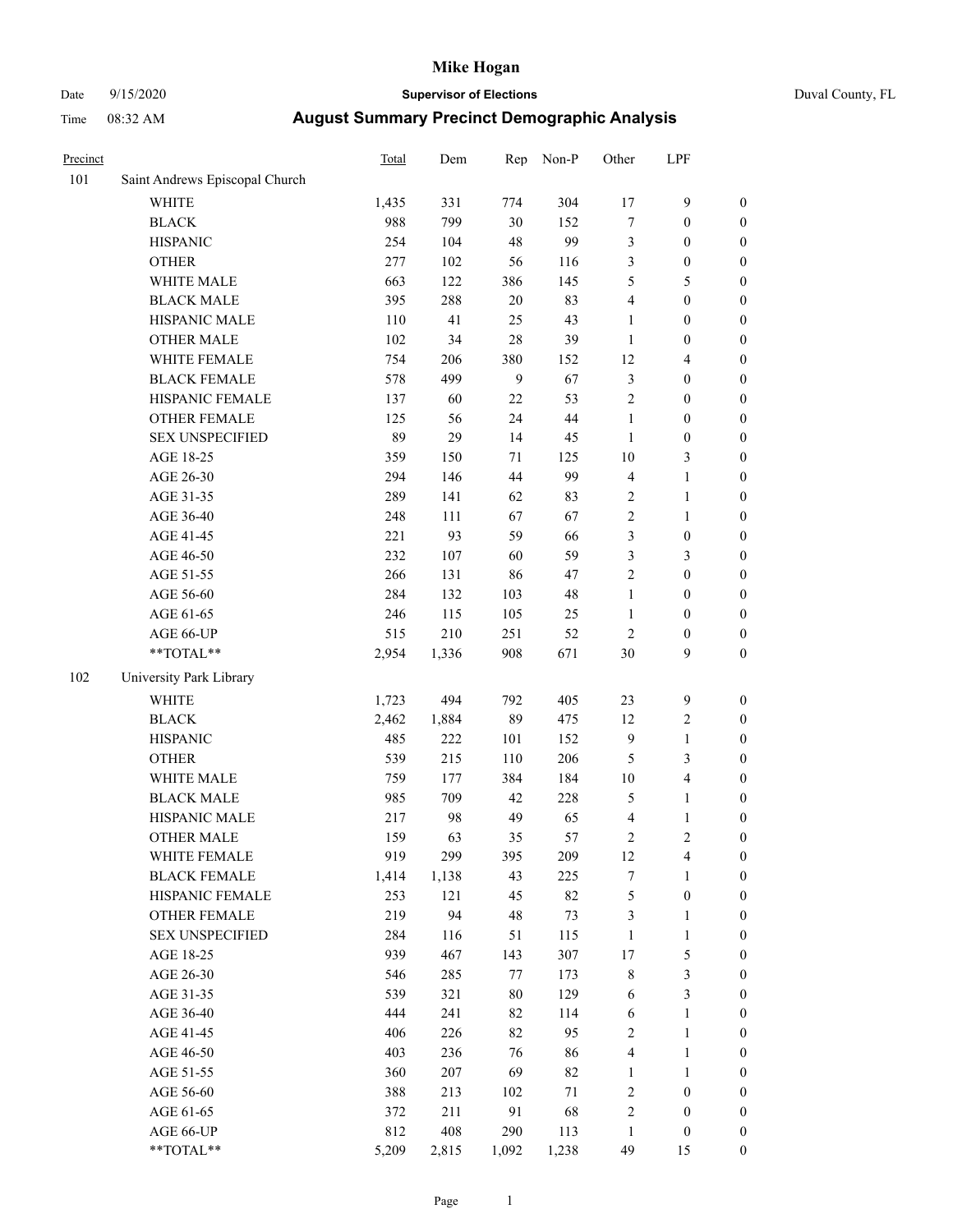### Date 9/15/2020 **Supervisor of Elections** Duval County, FL

| Precinct |                            | Total | Dem    | Rep     | Non-P  | Other            | LPF                     |                  |
|----------|----------------------------|-------|--------|---------|--------|------------------|-------------------------|------------------|
| 103      | River Reach Baptist Church |       |        |         |        |                  |                         |                  |
|          | <b>WHITE</b>               | 923   | 196    | 515     | 190    | 17               | $\mathfrak{S}$          | 0                |
|          | <b>BLACK</b>               | 459   | 358    | 16      | $81\,$ | 4                | $\boldsymbol{0}$        | 0                |
|          | <b>HISPANIC</b>            | 128   | 48     | 29      | 51     | $\boldsymbol{0}$ | $\boldsymbol{0}$        | $\boldsymbol{0}$ |
|          | <b>OTHER</b>               | 195   | 52     | 49      | 92     | 1                | 1                       | $\boldsymbol{0}$ |
|          | WHITE MALE                 | 439   | 73     | 263     | 94     | 6                | $\mathfrak{Z}$          | $\boldsymbol{0}$ |
|          | <b>BLACK MALE</b>          | 209   | 152    | $\,8\,$ | 47     | 2                | $\boldsymbol{0}$        | $\boldsymbol{0}$ |
|          | HISPANIC MALE              | 55    | 17     | 15      | 23     | $\boldsymbol{0}$ | $\boldsymbol{0}$        | $\boldsymbol{0}$ |
|          | <b>OTHER MALE</b>          | 79    | 23     | 19      | 36     | $\boldsymbol{0}$ | $\mathbf{1}$            | $\boldsymbol{0}$ |
|          | WHITE FEMALE               | 470   | 118    | 246     | 93     | 11               | $\sqrt{2}$              | $\boldsymbol{0}$ |
|          | <b>BLACK FEMALE</b>        | 242   | 200    | $\tau$  | 33     | $\sqrt{2}$       | $\boldsymbol{0}$        | $\boldsymbol{0}$ |
|          | HISPANIC FEMALE            | 69    | 29     | 14      | 26     | $\boldsymbol{0}$ | $\boldsymbol{0}$        | 0                |
|          | OTHER FEMALE               | 91    | 23     | 26      | 41     | $\mathbf{1}$     | $\boldsymbol{0}$        | $\boldsymbol{0}$ |
|          | <b>SEX UNSPECIFIED</b>     | 51    | 19     | 11      | 21     | $\boldsymbol{0}$ | $\boldsymbol{0}$        | $\boldsymbol{0}$ |
|          | AGE 18-25                  | 184   | 67     | 49      | 64     | 4                | $\boldsymbol{0}$        | $\boldsymbol{0}$ |
|          | AGE 26-30                  | 157   | 53     | 45      | 56     | 3                | $\boldsymbol{0}$        | $\boldsymbol{0}$ |
|          | AGE 31-35                  | 172   | 69     | 49      | 51     | $\mathbf{1}$     | $\sqrt{2}$              | $\boldsymbol{0}$ |
|          | AGE 36-40                  | 167   | 58     | 48      | 58     | 2                | $\mathbf{1}$            | $\boldsymbol{0}$ |
|          | AGE 41-45                  | 129   | 57     | 33      | 37     | $\overline{c}$   | $\boldsymbol{0}$        | $\boldsymbol{0}$ |
|          | AGE 46-50                  | 129   | 62     | 37      | $28\,$ | $\overline{2}$   | $\boldsymbol{0}$        | $\boldsymbol{0}$ |
|          | AGE 51-55                  | 174   | 67     | $70\,$  | 34     | 2                | $\mathbf{1}$            | $\boldsymbol{0}$ |
|          | AGE 56-60                  | 161   | 53     | 74      | 33     | $\mathbf{1}$     | $\boldsymbol{0}$        | 0                |
|          | AGE 61-65                  | 110   | $44\,$ | 49      | 13     | 3                | $\mathbf{1}$            | 0                |
|          | AGE 66-UP                  | 322   | 124    | 155     | $40\,$ | $\sqrt{2}$       | $\mathbf{1}$            | $\boldsymbol{0}$ |
|          | **TOTAL**                  | 1,705 | 654    | 609     | 414    | $22\,$           | 6                       | $\boldsymbol{0}$ |
| 104      | Arlington Christian Church |       |        |         |        |                  |                         |                  |
|          | <b>WHITE</b>               | 1,462 | 319    | 795     | 326    | $18\,$           | $\overline{4}$          | $\boldsymbol{0}$ |
|          | <b>BLACK</b>               | 912   | 713    | 52      | 140    | 5                | $\sqrt{2}$              | $\boldsymbol{0}$ |
|          | <b>HISPANIC</b>            | 300   | 112    | 71      | 112    | 4                | $\mathbf{1}$            | $\boldsymbol{0}$ |
|          | <b>OTHER</b>               | 293   | 92     | 84      | 116    | 1                | $\boldsymbol{0}$        | $\boldsymbol{0}$ |
|          | WHITE MALE                 | 716   | 133    | 393     | 176    | $10\,$           | $\overline{\mathbf{4}}$ | $\boldsymbol{0}$ |
|          | <b>BLACK MALE</b>          | 377   | 275    | 24      | 75     | $\mathbf{1}$     | $\sqrt{2}$              | $\boldsymbol{0}$ |
|          | HISPANIC MALE              | 123   | 38     | 30      | 53     | $\sqrt{2}$       | $\boldsymbol{0}$        | $\boldsymbol{0}$ |
|          | OTHER MALE                 | 107   | 27     | 39      | $40\,$ | $\mathbf{1}$     | $\boldsymbol{0}$        | $\boldsymbol{0}$ |
|          | WHITE FEMALE               | 726   | 182    | 390     | 146    | 8                | $\boldsymbol{0}$        | 0                |
|          | <b>BLACK FEMALE</b>        | 523   | 430    | 28      | 61     | 4                | $\boldsymbol{0}$        | $\boldsymbol{0}$ |
|          | HISPANIC FEMALE            | 169   | 69     | 38      | 59     | 2                | 1                       | $\overline{0}$   |
|          | <b>OTHER FEMALE</b>        | 140   | 52     | 38      | 50     | $\boldsymbol{0}$ | $\boldsymbol{0}$        | $\overline{0}$   |
|          | <b>SEX UNSPECIFIED</b>     | 86    | 30     | 22      | 34     | $\boldsymbol{0}$ | $\boldsymbol{0}$        | 0                |
|          | AGE 18-25                  | 331   | 143    | 66      | 117    | 5                | $\boldsymbol{0}$        | 0                |
|          | AGE 26-30                  | 312   | 119    | 79      | 108    | $\overline{4}$   | $\overline{2}$          | 0                |
|          | AGE 31-35                  | 284   | 122    | $80\,$  | 74     | 7                | $\mathbf{1}$            | 0                |
|          | AGE 36-40                  | 278   | 99     | 79      | 97     | $\mathbf{1}$     | $\sqrt{2}$              | 0                |
|          | AGE 41-45                  | 241   | 110    | 70      | 59     | 2                | $\boldsymbol{0}$        | 0                |
|          | AGE 46-50                  | 267   | 106    | 89      | 68     | 4                | $\boldsymbol{0}$        | 0                |
|          | AGE 51-55                  | 227   | 92     | 93      | 40     | 2                | $\boldsymbol{0}$        | 0                |
|          | AGE 56-60                  | 263   | 121    | 107     | 33     | 1                | 1                       | $\overline{0}$   |
|          | AGE 61-65                  | 253   | 104    | 106     | 41     | 2                | $\boldsymbol{0}$        | $\overline{0}$   |
|          | AGE 66-UP                  | 511   | 220    | 233     | 57     | $\boldsymbol{0}$ | $\mathbf{1}$            | 0                |
|          | $**TOTAL**$                | 2,967 | 1,236  | 1,002   | 694    | 28               | 7                       | $\boldsymbol{0}$ |
|          |                            |       |        |         |        |                  |                         |                  |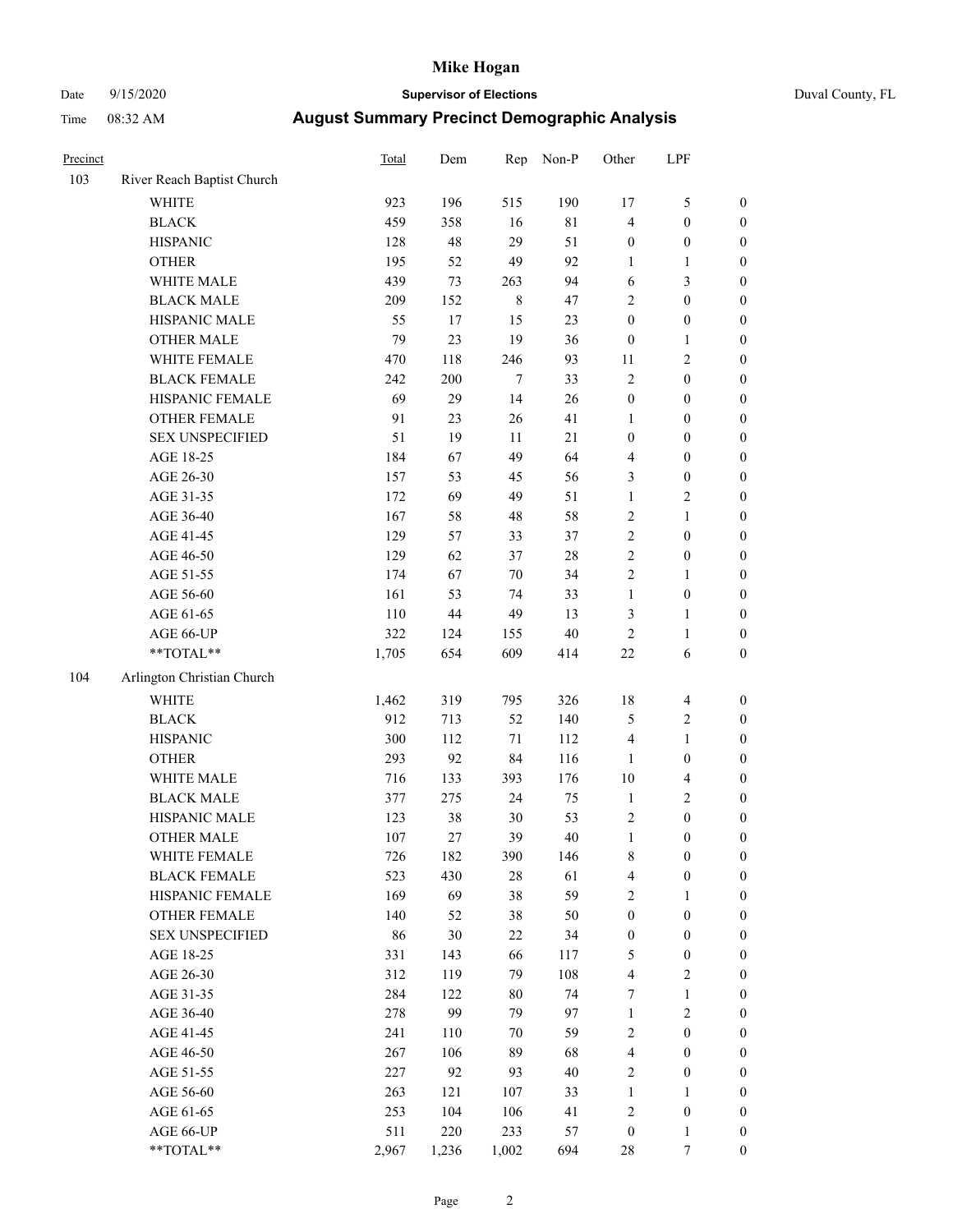# Date 9/15/2020 **Supervisor of Elections** Duval County, FL

| Precinct |                               | <b>Total</b> | Dem   | Rep    | Non-P  | Other            | LPF              |                  |
|----------|-------------------------------|--------------|-------|--------|--------|------------------|------------------|------------------|
| 105      | Terry Parker Baptist Church   |              |       |        |        |                  |                  |                  |
|          | <b>WHITE</b>                  | 2,460        | 590   | 1,297  | 538    | 23               | 12               | 0                |
|          | <b>BLACK</b>                  | 1,161        | 898   | 60     | 189    | 12               | $\sqrt{2}$       | $\boldsymbol{0}$ |
|          | <b>HISPANIC</b>               | 358          | 127   | 91     | 137    | 3                | $\boldsymbol{0}$ | $\boldsymbol{0}$ |
|          | <b>OTHER</b>                  | 386          | 121   | 95     | 167    | $\mathbf{1}$     | $\sqrt{2}$       | $\boldsymbol{0}$ |
|          | WHITE MALE                    | 1,126        | 222   | 597    | 285    | 12               | 10               | $\boldsymbol{0}$ |
|          | <b>BLACK MALE</b>             | 498          | 359   | 32     | 100    | $\sqrt{6}$       | 1                | $\boldsymbol{0}$ |
|          | HISPANIC MALE                 | 146          | 45    | 42     | 57     | 2                | $\boldsymbol{0}$ | $\boldsymbol{0}$ |
|          | <b>OTHER MALE</b>             | 151          | 39    | 45     | 66     | $\boldsymbol{0}$ | $\mathbf{1}$     | $\boldsymbol{0}$ |
|          | WHITE FEMALE                  | 1,297        | 361   | 678    | 245    | $11\,$           | $\sqrt{2}$       | $\boldsymbol{0}$ |
|          | <b>BLACK FEMALE</b>           | 632          | 519   | $26\,$ | $80\,$ | 6                | $\mathbf{1}$     | $\boldsymbol{0}$ |
|          | HISPANIC FEMALE               | 202          | 78    | 47     | 76     | $\mathbf{1}$     | $\boldsymbol{0}$ | 0                |
|          | <b>OTHER FEMALE</b>           | 161          | 63    | 42     | 54     | $\mathbf{1}$     | $\mathbf{1}$     | $\boldsymbol{0}$ |
|          | <b>SEX UNSPECIFIED</b>        | 152          | 50    | 34     | 68     | $\boldsymbol{0}$ | $\boldsymbol{0}$ | $\boldsymbol{0}$ |
|          | AGE 18-25                     | 521          | 215   | 108    | 192    | 3                | $\mathfrak{Z}$   | $\boldsymbol{0}$ |
|          | AGE 26-30                     | 402          | 150   | 100    | 142    | 8                | $\sqrt{2}$       | $\boldsymbol{0}$ |
|          | AGE 31-35                     | 428          | 154   | 113    | 154    | 4                | 3                | $\boldsymbol{0}$ |
|          | AGE 36-40                     | 371          | 148   | 98     | 116    | 5                | $\overline{4}$   | $\boldsymbol{0}$ |
|          | AGE 41-45                     | 319          | 121   | 108    | 85     | 3                | $\sqrt{2}$       | $\boldsymbol{0}$ |
|          | AGE 46-50                     | 316          | 124   | 113    | 76     | $\mathbf{1}$     | $\overline{c}$   | $\boldsymbol{0}$ |
|          | AGE 51-55                     | 344          | 125   | 156    | 57     | 6                | $\boldsymbol{0}$ | $\boldsymbol{0}$ |
|          | AGE 56-60                     | 426          | 170   | 177    | $77\,$ | $\overline{c}$   | $\boldsymbol{0}$ | 0                |
|          | AGE 61-65                     | 403          | 176   | 171    | 52     | 4                | $\boldsymbol{0}$ | $\boldsymbol{0}$ |
|          | AGE 66-UP                     | 835          | 353   | 399    | $80\,$ | 3                | $\boldsymbol{0}$ | $\boldsymbol{0}$ |
|          | **TOTAL**                     | 4,365        | 1,736 | 1,543  | 1,031  | 39               | 16               | $\boldsymbol{0}$ |
| 106      | Blue Cypress Community Center |              |       |        |        |                  |                  |                  |
|          | <b>WHITE</b>                  | 2,326        | 555   | 1,297  | 445    | $20\,$           | $\boldsymbol{9}$ | $\boldsymbol{0}$ |
|          | <b>BLACK</b>                  | 1,987        | 1,642 | 66     | 269    | 9                | $\mathbf{1}$     | $\boldsymbol{0}$ |
|          | <b>HISPANIC</b>               | 259          | 104   | 59     | 93     | 3                | $\boldsymbol{0}$ | $\boldsymbol{0}$ |
|          | <b>OTHER</b>                  | 436          | 120   | 129    | 182    | 3                | $\sqrt{2}$       | $\boldsymbol{0}$ |
|          | WHITE MALE                    | 1,102        | 228   | 646    | 213    | 9                | 6                | $\boldsymbol{0}$ |
|          | <b>BLACK MALE</b>             | 725          | 560   | 32     | 127    | $\sqrt{6}$       | $\boldsymbol{0}$ | $\boldsymbol{0}$ |
|          | HISPANIC MALE                 | 117          | 45    | $28\,$ | 41     | 3                | $\boldsymbol{0}$ | $\boldsymbol{0}$ |
|          | <b>OTHER MALE</b>             | 157          | 41    | 58     | 56     | $\mathbf{1}$     | 1                | $\boldsymbol{0}$ |
|          | WHITE FEMALE                  | 1,196        | 322   | 635    | 226    | 10               | 3                | 0                |
|          | <b>BLACK FEMALE</b>           | 1,224        | 1,050 | 32     | 138    | 3                | $\mathbf{1}$     | $\boldsymbol{0}$ |
|          | HISPANIC FEMALE               | 137          | 58    | 31     | 48     | $\boldsymbol{0}$ | $\boldsymbol{0}$ | $\overline{0}$   |
|          | <b>OTHER FEMALE</b>           | 213          | 62    | 63     | 86     | 2                | $\boldsymbol{0}$ | 0                |
|          | <b>SEX UNSPECIFIED</b>        | 137          | 55    | 26     | 54     | $\mathbf{1}$     | $\mathbf{1}$     | 0                |
|          | AGE 18-25                     | 577          | 281   | 127    | 158    | $10\,$           | $\mathbf{1}$     | 0                |
|          | AGE 26-30                     | 528          | 262   | 109    | 153    | $\mathbf{1}$     | 3                | 0                |
|          | AGE 31-35                     | 494          | 273   | 100    | 117    | 3                | $\mathbf{1}$     | 0                |
|          | AGE 36-40                     | 447          | 224   | 94     | 125    | 4                | $\boldsymbol{0}$ | 0                |
|          | AGE 41-45                     | 397          | 207   | 88     | 99     | $\mathbf{1}$     | $\sqrt{2}$       | 0                |
|          | AGE 46-50                     | 363          | 180   | 113    | 64     | 5                | $\mathbf{1}$     | 0                |
|          | AGE 51-55                     | 375          | 188   | 124    | 58     | 3                | $\sqrt{2}$       | 0                |
|          | AGE 56-60                     | 461          | 208   | 180    | 67     | 4                | $\sqrt{2}$       | $\overline{0}$   |
|          | AGE 61-65                     | 399          | 184   | 159    | 55     | 1                | $\boldsymbol{0}$ | $\overline{0}$   |
|          | AGE 66-UP                     | 967          | 414   | 457    | 93     | 3                | $\boldsymbol{0}$ | 0                |
|          | **TOTAL**                     | 5,008        | 2,421 | 1,551  | 989    | 35               | 12               | $\boldsymbol{0}$ |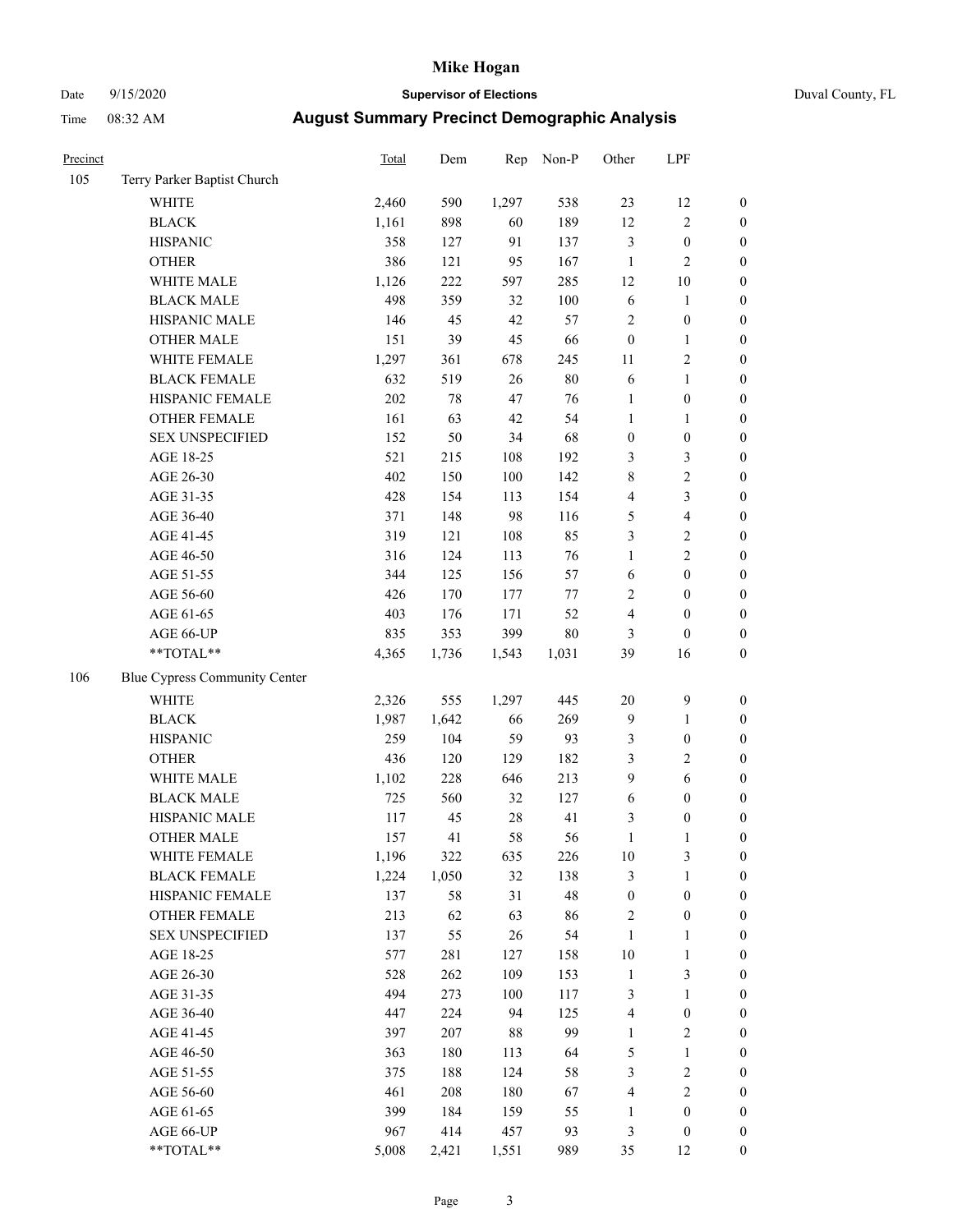# Date 9/15/2020 **Supervisor of Elections** Duval County, FL

| Precinct |                                                            | Total | Dem | Rep            | Non-P  | Other            | LPF              |                  |
|----------|------------------------------------------------------------|-------|-----|----------------|--------|------------------|------------------|------------------|
| 107      | Arlington Baptist Church                                   |       |     |                |        |                  |                  |                  |
|          | <b>WHITE</b>                                               | 608   | 193 | 267            | 137    | $\boldsymbol{9}$ | $\sqrt{2}$       | 0                |
|          | <b>BLACK</b>                                               | 767   | 599 | 32             | 131    | 4                | $\mathbf{1}$     | 0                |
|          | <b>HISPANIC</b>                                            | 102   | 47  | 17             | 36     | 2                | $\boldsymbol{0}$ | $\boldsymbol{0}$ |
|          | <b>OTHER</b>                                               | 151   | 58  | 26             | 64     | 2                | 1                | $\boldsymbol{0}$ |
|          | WHITE MALE                                                 | 292   | 85  | 130            | 73     | 4                | $\boldsymbol{0}$ | $\boldsymbol{0}$ |
|          | <b>BLACK MALE</b>                                          | 308   | 227 | 18             | 60     | 3                | $\boldsymbol{0}$ | $\boldsymbol{0}$ |
|          | HISPANIC MALE                                              | 38    | 18  | 6              | 14     | $\boldsymbol{0}$ | $\boldsymbol{0}$ | $\boldsymbol{0}$ |
|          | <b>OTHER MALE</b>                                          | 51    | 18  | 16             | 16     | 0                | $\mathbf{1}$     | $\boldsymbol{0}$ |
|          | WHITE FEMALE                                               | 311   | 106 | 135            | 63     | 5                | $\sqrt{2}$       | $\boldsymbol{0}$ |
|          | <b>BLACK FEMALE</b>                                        | 443   | 361 | 13             | 67     | 1                | $\mathbf{1}$     | $\boldsymbol{0}$ |
|          | HISPANIC FEMALE                                            | 62    | 29  | 10             | 21     | $\mathbf{2}$     | $\boldsymbol{0}$ | $\boldsymbol{0}$ |
|          | OTHER FEMALE                                               | 71    | 31  | $\overline{9}$ | 29     | $\overline{c}$   | $\boldsymbol{0}$ | $\boldsymbol{0}$ |
|          | <b>SEX UNSPECIFIED</b>                                     | 52    | 22  | 5              | 25     | $\boldsymbol{0}$ | $\boldsymbol{0}$ | $\boldsymbol{0}$ |
|          | AGE 18-25                                                  | 173   | 94  | 24             | 54     | 1                | $\boldsymbol{0}$ | $\boldsymbol{0}$ |
|          | AGE 26-30                                                  | 153   | 83  | 19             | 50     | 1                | $\boldsymbol{0}$ | $\boldsymbol{0}$ |
|          | AGE 31-35                                                  | 180   | 111 | 20             | 45     | 4                | $\boldsymbol{0}$ | $\boldsymbol{0}$ |
|          | AGE 36-40                                                  | 126   | 73  | 15             | 35     | 3                | $\boldsymbol{0}$ | $\boldsymbol{0}$ |
|          | AGE 41-45                                                  | 120   | 55  | 26             | 36     | $\overline{c}$   | $\mathbf{1}$     | $\boldsymbol{0}$ |
|          | AGE 46-50                                                  | 131   | 78  | 23             | 29     | $\mathbf{1}$     | $\boldsymbol{0}$ | $\boldsymbol{0}$ |
|          | AGE 51-55                                                  | 136   | 76  | 33             | 23     | 2                | $\sqrt{2}$       | $\boldsymbol{0}$ |
|          | AGE 56-60                                                  | 149   | 92  | 34             | 22     | $\mathbf{1}$     | $\boldsymbol{0}$ | $\boldsymbol{0}$ |
|          | AGE 61-65                                                  | 157   | 86  | 39             | 30     | 2                | $\boldsymbol{0}$ | $\boldsymbol{0}$ |
|          | AGE 66-UP                                                  | 303   | 149 | 109            | 44     | $\boldsymbol{0}$ | $\mathbf{1}$     | $\boldsymbol{0}$ |
|          | $**TOTAL**$                                                | 1,628 | 897 | 342            | 368    | 17               | $\overline{4}$   | $\boldsymbol{0}$ |
| 108      | The Central Church of the Nazarene                         |       |     |                |        |                  |                  |                  |
|          | <b>WHITE</b>                                               | 1,459 | 350 | 753            | 333    | 19               | $\overline{4}$   | $\boldsymbol{0}$ |
|          | <b>BLACK</b>                                               | 564   | 457 | 24             | 80     | 2                | $\mathbf{1}$     | $\boldsymbol{0}$ |
|          | <b>HISPANIC</b>                                            | 196   | 77  | 43             | 76     | $\boldsymbol{0}$ | $\boldsymbol{0}$ | $\boldsymbol{0}$ |
|          | <b>OTHER</b>                                               | 174   | 75  | 38             | 60     | 1                | $\boldsymbol{0}$ | $\boldsymbol{0}$ |
|          | WHITE MALE                                                 | 662   | 133 | 363            | 160    | 4                | $\mathbf{2}$     | $\boldsymbol{0}$ |
|          | <b>BLACK MALE</b>                                          | 234   | 173 | $17\,$         | 42     | 1                | $\mathbf{1}$     | $\boldsymbol{0}$ |
|          | HISPANIC MALE                                              | 92    | 30  | 24             | 38     | $\boldsymbol{0}$ | $\boldsymbol{0}$ | 0                |
|          | <b>OTHER MALE</b>                                          | 61    | 24  | 17             | 20     | 0                | $\boldsymbol{0}$ | $\boldsymbol{0}$ |
|          | WHITE FEMALE                                               | 789   | 216 | 387            | 169    | 15               | $\overline{c}$   | 0                |
|          | <b>BLACK FEMALE</b>                                        | 312   | 270 | 7              | 34     | $\mathbf{1}$     | $\boldsymbol{0}$ | $\overline{0}$   |
|          | HISPANIC FEMALE                                            | 100   | 46  | 19             | 35     | $\boldsymbol{0}$ | $\boldsymbol{0}$ | $\overline{0}$   |
|          | OTHER FEMALE                                               | 76    | 38  | 17             | 20     | 1                | $\boldsymbol{0}$ | $\theta$         |
|          | <b>SEX UNSPECIFIED</b>                                     | 67    | 29  | 7              | 31     | $\boldsymbol{0}$ | $\boldsymbol{0}$ | 0                |
|          | AGE 18-25                                                  | 264   | 114 | 55             | 91     | 3                | $\mathbf{1}$     | 0                |
|          | AGE 26-30                                                  | 203   | 84  | 42             | $72\,$ | 4                | $\mathbf{1}$     | 0                |
|          | AGE 31-35                                                  | 231   | 100 | 63             | 64     | 4                | $\boldsymbol{0}$ | 0                |
|          | AGE 36-40                                                  | 196   | 77  | 55             | 61     | 3                | $\boldsymbol{0}$ | 0                |
|          | AGE 41-45                                                  | 171   | 61  | 50             | 56     | 3                | 1                | 0                |
|          | AGE 46-50                                                  | 176   | 72  | 66             | 37     | $\mathbf{1}$     | $\boldsymbol{0}$ | 0                |
|          | AGE 51-55                                                  | 204   | 84  | 87             | 32     | $\mathbf{1}$     | $\boldsymbol{0}$ | 0                |
|          | AGE 56-60                                                  | 283   | 122 | 117            | 41     | $\mathbf{1}$     | $\sqrt{2}$       | $\overline{0}$   |
|          | AGE 61-65                                                  | 223   | 86  | 91             | 46     | $\boldsymbol{0}$ | $\boldsymbol{0}$ | $\overline{0}$   |
|          | AGE 66-UP                                                  | 442   | 159 | 232            | 49     | 2                | $\boldsymbol{0}$ | 0                |
|          | $\mathrm{*}\mathrm{*} \mathrm{TOTAL} \mathrm{*}\mathrm{*}$ | 2,393 | 959 | 858            | 549    | 22               | $\mathfrak s$    | $\boldsymbol{0}$ |
|          |                                                            |       |     |                |        |                  |                  |                  |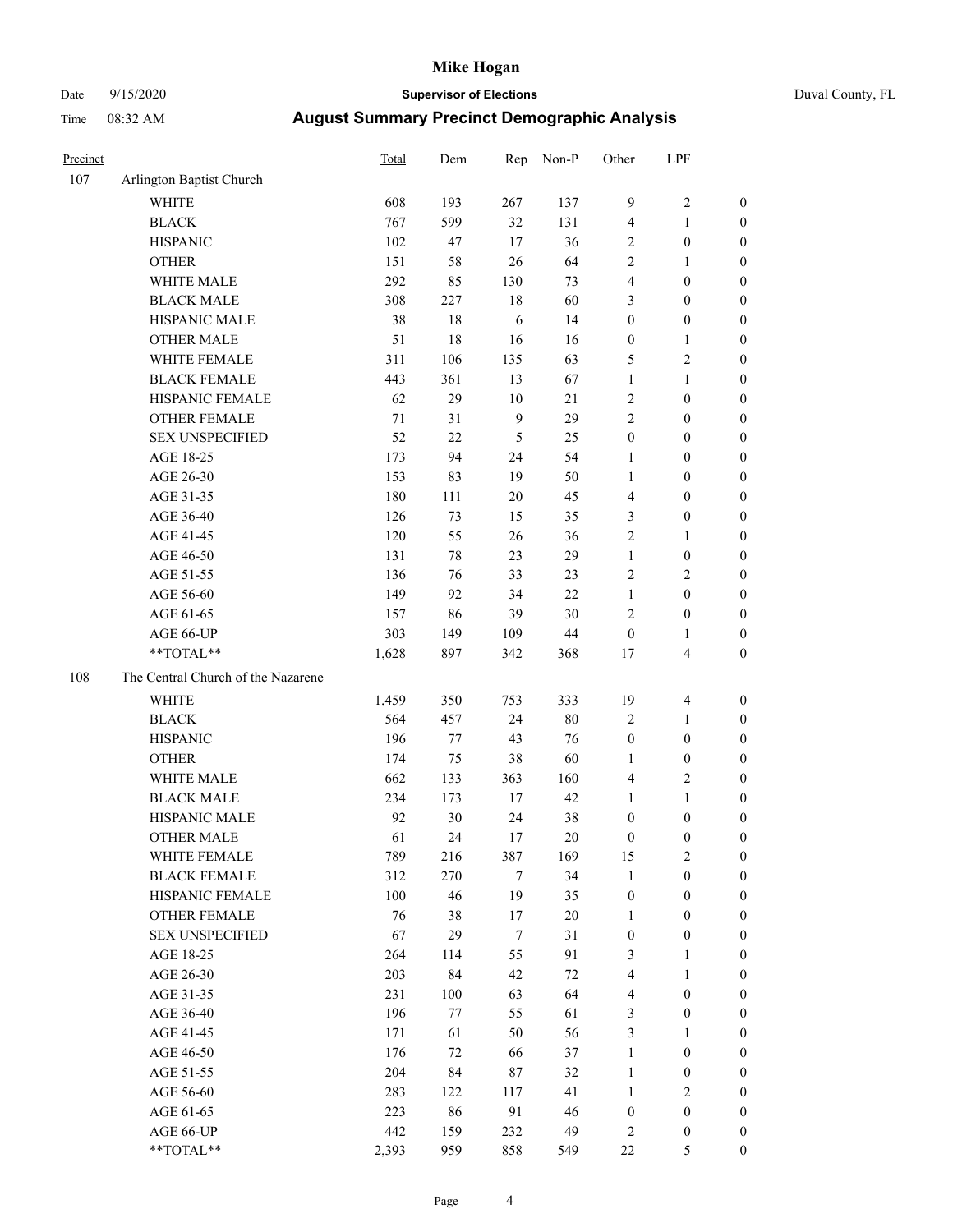### Date 9/15/2020 **Supervisor of Elections** Duval County, FL

| Precinct |                                 | <b>Total</b> | Dem         | Rep            | Non-P            | Other            | LPF              |                  |
|----------|---------------------------------|--------------|-------------|----------------|------------------|------------------|------------------|------------------|
| 109      | Arlington Congregational Church |              |             |                |                  |                  |                  |                  |
|          | <b>WHITE</b>                    | 864          | 231         | 451            | 166              | $10\,$           | 6                | 0                |
|          | <b>BLACK</b>                    | 465          | 344         | 17             | 97               | 6                | $\mathbf{1}$     | 0                |
|          | <b>HISPANIC</b>                 | 97           | 49          | 18             | $27\,$           | $\overline{c}$   | $\mathbf{1}$     | $\boldsymbol{0}$ |
|          | <b>OTHER</b>                    | 105          | 43          | 28             | 34               | $\boldsymbol{0}$ | $\boldsymbol{0}$ | $\boldsymbol{0}$ |
|          | WHITE MALE                      | 411          | 93          | 223            | $87\,$           | 4                | $\overline{4}$   | $\boldsymbol{0}$ |
|          | <b>BLACK MALE</b>               | 191          | 131         | $\mathbf{9}$   | 46               | 4                | $\mathbf{1}$     | $\boldsymbol{0}$ |
|          | HISPANIC MALE                   | 38           | $18\,$      | 6              | 13               | 0                | $\mathbf{1}$     | $\boldsymbol{0}$ |
|          | <b>OTHER MALE</b>               | 33           | $10\,$      | 12             | $11\,$           | $\boldsymbol{0}$ | $\boldsymbol{0}$ | $\boldsymbol{0}$ |
|          | WHITE FEMALE                    | 447          | 137         | 225            | $77 \,$          | 6                | $\sqrt{2}$       | $\boldsymbol{0}$ |
|          | <b>BLACK FEMALE</b>             | 265          | 207         | $\,$ 8 $\,$    | 48               | $\mathbf{2}$     | $\boldsymbol{0}$ | $\boldsymbol{0}$ |
|          | HISPANIC FEMALE                 | 55           | 29          | 12             | 12               | $\overline{c}$   | $\boldsymbol{0}$ | $\boldsymbol{0}$ |
|          | <b>OTHER FEMALE</b>             | 50           | $28\,$      | 12             | $10\,$           | $\boldsymbol{0}$ | $\boldsymbol{0}$ | $\boldsymbol{0}$ |
|          | <b>SEX UNSPECIFIED</b>          | 41           | 14          | $\tau$         | $20\,$           | $\boldsymbol{0}$ | $\boldsymbol{0}$ | $\boldsymbol{0}$ |
|          | AGE 18-25                       | 181          | $8\sqrt{1}$ | 37             | 59               | $\mathbf{2}$     | $\sqrt{2}$       | $\boldsymbol{0}$ |
|          | AGE 26-30                       | 171          | $77 \,$     | 41             | 49               | 4                | $\boldsymbol{0}$ | $\boldsymbol{0}$ |
|          | AGE 31-35                       | 207          | 98          | 42             | 64               | $\mathbf{1}$     | $\sqrt{2}$       | $\boldsymbol{0}$ |
|          | AGE 36-40                       | 122          | 66          | 33             | 20               | $\overline{c}$   | $\mathbf{1}$     | $\boldsymbol{0}$ |
|          | AGE 41-45                       | 101          | 54          | 21             | 24               | $\overline{c}$   | $\boldsymbol{0}$ | $\boldsymbol{0}$ |
|          | AGE 46-50                       | 97           | 39          | $28\,$         | 29               | $\mathbf{1}$     | $\boldsymbol{0}$ | $\boldsymbol{0}$ |
|          | AGE 51-55                       | 117          | 49          | 45             | 19               | $\mathbf{2}$     | $\sqrt{2}$       | $\boldsymbol{0}$ |
|          | AGE 56-60                       | 113          | 38          | 60             | 14               | $\mathbf{1}$     | $\boldsymbol{0}$ | $\boldsymbol{0}$ |
|          | AGE 61-65                       | 134          | 52          | 62             | $18\,$           | $\mathbf{2}$     | $\boldsymbol{0}$ | $\boldsymbol{0}$ |
|          | AGE 66-UP                       | 288          | 113         | 145            | $28\,$           | $\mathbf{1}$     | 1                | $\boldsymbol{0}$ |
|          | $**TOTAL**$                     | 1,531        | 667         | 514            | 324              | 18               | $\,$ $\,$        | $\boldsymbol{0}$ |
| 110      | St. Pauls Episcopal Church      |              |             |                |                  |                  |                  |                  |
|          | <b>WHITE</b>                    | 1,726        | 452         | 960            | 286              | 18               | $10\,$           | $\boldsymbol{0}$ |
|          | <b>BLACK</b>                    | 208          | 152         | $10\,$         | 43               | 3                | $\boldsymbol{0}$ | $\boldsymbol{0}$ |
|          | <b>HISPANIC</b>                 | 102          | 41          | 32             | $27\,$           | 2                | $\boldsymbol{0}$ | $\boldsymbol{0}$ |
|          | <b>OTHER</b>                    | 158          | 47          | 48             | 61               | $\mathbf{1}$     | $\mathbf{1}$     | $\boldsymbol{0}$ |
|          | WHITE MALE                      | 806          | 176         | 465            | 152              | 9                | $\overline{4}$   | $\boldsymbol{0}$ |
|          | <b>BLACK MALE</b>               | $87\,$       | 58          | $\sqrt{6}$     | 21               | $\overline{c}$   | $\boldsymbol{0}$ | $\boldsymbol{0}$ |
|          | HISPANIC MALE                   | 43           | 19          | 15             | $\boldsymbol{9}$ | $\boldsymbol{0}$ | $\boldsymbol{0}$ | $\boldsymbol{0}$ |
|          | <b>OTHER MALE</b>               | 56           | 17          | $20\,$         | 17               | 1                | $\mathbf{1}$     | $\boldsymbol{0}$ |
|          | WHITE FEMALE                    | 898          | 266         | 485            | 132              | 9                | 6                | 0                |
|          | <b>BLACK FEMALE</b>             | 118          | 92          | $\overline{4}$ | 21               | 1                | $\boldsymbol{0}$ | $\overline{0}$   |
|          | HISPANIC FEMALE                 | 57           | $22\,$      | 16             | 17               | $\overline{c}$   | $\boldsymbol{0}$ | $\overline{0}$   |
|          | OTHER FEMALE                    | 75           | 26          | 23             | 26               | $\boldsymbol{0}$ | $\boldsymbol{0}$ | $\overline{0}$   |
|          | <b>SEX UNSPECIFIED</b>          | 54           | 16          | 16             | $22\,$           | 0                | $\boldsymbol{0}$ | 0                |
|          | AGE 18-25                       | 181          | 46          | 79             | 54               | $\mathbf{2}$     | $\boldsymbol{0}$ | 0                |
|          | AGE 26-30                       | 153          | 49          | 63             | $40\,$           | $\boldsymbol{0}$ | $\mathbf{1}$     | 0                |
|          | AGE 31-35                       | 184          | 47          | 77             | 52               | 5                | $\mathfrak z$    | 0                |
|          | AGE 36-40                       | 171          | 55          | 60             | 49               | 4                | $\mathfrak{Z}$   | 0                |
|          | AGE 41-45                       | 137          | 32          | 65             | 37               | 3                | $\boldsymbol{0}$ | 0                |
|          | AGE 46-50                       | 169          | 46          | 90             | 30               | $\mathbf{2}$     | 1                | 0                |
|          | AGE 51-55                       | 195          | 63          | 91             | 39               | $\mathbf{1}$     | $\mathbf{1}$     | 0                |
|          | AGE 56-60                       | 206          | 63          | 105            | 35               | 3                | $\boldsymbol{0}$ | 0                |
|          | AGE 61-65                       | 221          | 86          | 107            | 27               | 0                | $\mathbf{1}$     | $\boldsymbol{0}$ |
|          | AGE 66-UP                       | 577          | 205         | 313            | 54               | 4                | $\mathbf{1}$     | 0                |
|          | **TOTAL**                       | 2,194        | 692         | 1,050          | 417              | 24               | 11               | $\boldsymbol{0}$ |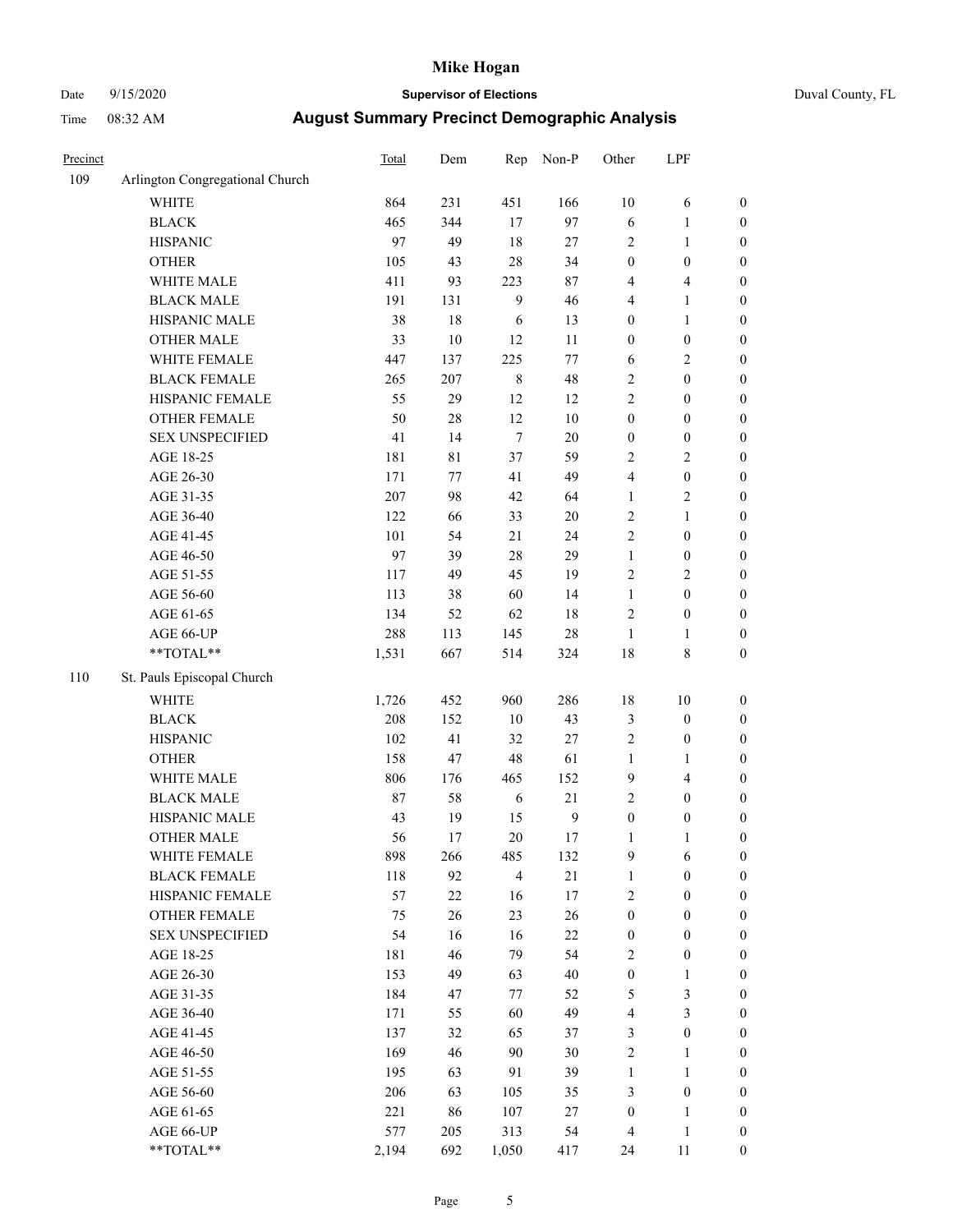### Date 9/15/2020 **Supervisor of Elections** Duval County, FL

| Precinct |                                   | <b>Total</b> | Dem         | Rep            | Non-P   | Other            | LPF              |                  |
|----------|-----------------------------------|--------------|-------------|----------------|---------|------------------|------------------|------------------|
| 111      | Fort Caroline Presbyterian Church |              |             |                |         |                  |                  |                  |
|          | <b>WHITE</b>                      | 1,151        | 271         | 681            | 181     | 15               | $\mathfrak{Z}$   | 0                |
|          | <b>BLACK</b>                      | 315          | 248         | 12             | 53      | $\overline{c}$   | $\boldsymbol{0}$ | $\boldsymbol{0}$ |
|          | <b>HISPANIC</b>                   | 102          | 41          | 31             | $30\,$  | $\boldsymbol{0}$ | $\boldsymbol{0}$ | $\boldsymbol{0}$ |
|          | <b>OTHER</b>                      | 119          | 33          | 39             | 47      | $\boldsymbol{0}$ | $\boldsymbol{0}$ | $\boldsymbol{0}$ |
|          | WHITE MALE                        | 543          | 102         | 343            | $88\,$  | 8                | $\sqrt{2}$       | $\boldsymbol{0}$ |
|          | <b>BLACK MALE</b>                 | 133          | 92          | $\tau$         | 32      | $\overline{c}$   | $\boldsymbol{0}$ | $\boldsymbol{0}$ |
|          | HISPANIC MALE                     | 42           | 13          | $17\,$         | 12      | $\boldsymbol{0}$ | $\boldsymbol{0}$ | $\boldsymbol{0}$ |
|          | <b>OTHER MALE</b>                 | 44           | $\tau$      | 18             | 19      | $\boldsymbol{0}$ | $\boldsymbol{0}$ | $\boldsymbol{0}$ |
|          | WHITE FEMALE                      | 596          | 167         | 331            | 90      | 7                | 1                | $\boldsymbol{0}$ |
|          | <b>BLACK FEMALE</b>               | 178          | 153         | $\mathfrak{S}$ | $20\,$  | $\boldsymbol{0}$ | $\boldsymbol{0}$ | $\boldsymbol{0}$ |
|          | HISPANIC FEMALE                   | 56           | 25          | 14             | 17      | 0                | $\boldsymbol{0}$ | 0                |
|          | <b>OTHER FEMALE</b>               | 58           | 22          | 14             | $22\,$  | $\boldsymbol{0}$ | $\boldsymbol{0}$ | $\boldsymbol{0}$ |
|          | <b>SEX UNSPECIFIED</b>            | 37           | 12          | 14             | 11      | $\boldsymbol{0}$ | $\boldsymbol{0}$ | $\boldsymbol{0}$ |
|          | AGE 18-25                         | 175          | 63          | 57             | 52      | $\overline{c}$   | 1                | $\boldsymbol{0}$ |
|          | AGE 26-30                         | 124          | 43          | 41             | 38      | 2                | $\boldsymbol{0}$ | $\boldsymbol{0}$ |
|          | AGE 31-35                         | 137          | 47          | 54             | 34      | $\mathbf{1}$     | $\mathbf{1}$     | $\boldsymbol{0}$ |
|          | AGE 36-40                         | 140          | 52          | 48             | 37      | 3                | $\boldsymbol{0}$ | $\boldsymbol{0}$ |
|          | AGE 41-45                         | 119          | 38          | 51             | $28\,$  | $\mathbf{1}$     | $\mathbf{1}$     | $\boldsymbol{0}$ |
|          | AGE 46-50                         | 114          | 47          | 50             | 17      | $\boldsymbol{0}$ | $\boldsymbol{0}$ | $\boldsymbol{0}$ |
|          | AGE 51-55                         | 148          | 47          | 79             | 21      | $\mathbf{1}$     | $\boldsymbol{0}$ | $\boldsymbol{0}$ |
|          | AGE 56-60                         | 158          | 48          | 86             | 19      | 5                | $\boldsymbol{0}$ | 0                |
|          | AGE 61-65                         | 162          | 46          | 92             | 23      | $\mathbf{1}$     | $\boldsymbol{0}$ | 0                |
|          | AGE 66-UP                         | 410          | 162         | 205            | 42      | $\mathbf{1}$     | $\boldsymbol{0}$ | $\boldsymbol{0}$ |
|          | $**TOTAL**$                       | 1,687        | 593         | 763            | 311     | 17               | $\mathfrak{Z}$   | $\boldsymbol{0}$ |
| 112      | Regency Square Regional Library   |              |             |                |         |                  |                  |                  |
|          | <b>WHITE</b>                      | 948          | 257         | 418            | 255     | 14               | $\overline{4}$   | $\boldsymbol{0}$ |
|          | <b>BLACK</b>                      | 836          | 630         | 35             | 164     | 6                | $\mathbf{1}$     | $\boldsymbol{0}$ |
|          | <b>HISPANIC</b>                   | 187          | $8\sqrt{1}$ | 32             | 72      | 2                | $\boldsymbol{0}$ | $\boldsymbol{0}$ |
|          | <b>OTHER</b>                      | 194          | 75          | 46             | $70\,$  | $\overline{c}$   | $\mathbf{1}$     | $\boldsymbol{0}$ |
|          | WHITE MALE                        | 435          | 93          | 198            | 135     | $\boldsymbol{7}$ | $\mathbf{2}$     | $\boldsymbol{0}$ |
|          | <b>BLACK MALE</b>                 | 334          | 238         | 15             | $78\,$  | 3                | $\boldsymbol{0}$ | $\boldsymbol{0}$ |
|          | HISPANIC MALE                     | 73           | $28\,$      | 14             | $30\,$  | $\mathbf{1}$     | $\boldsymbol{0}$ | $\boldsymbol{0}$ |
|          | <b>OTHER MALE</b>                 | 66           | 23          | 15             | $27\,$  | $\boldsymbol{0}$ | $\mathbf{1}$     | $\boldsymbol{0}$ |
|          | WHITE FEMALE                      | 506          | 162         | 217            | 118     | 7                | $\overline{c}$   | 0                |
|          | <b>BLACK FEMALE</b>               | 491          | 384         | 19             | 84      | 3                | $\mathbf{1}$     | $\boldsymbol{0}$ |
|          | HISPANIC FEMALE                   | 109          | 51          | 18             | 39      | $\mathbf{1}$     | $\boldsymbol{0}$ | $\overline{0}$   |
|          | OTHER FEMALE                      | 98           | $44\,$      | $22\,$         | $30\,$  | 2                | $\boldsymbol{0}$ | $\overline{0}$   |
|          | <b>SEX UNSPECIFIED</b>            | 53           | $20\,$      | 13             | $20\,$  | $\boldsymbol{0}$ | $\boldsymbol{0}$ | 0                |
|          | AGE 18-25                         | 274          | 127         | 42             | 98      | 6                | $\mathbf{1}$     | 0                |
|          | AGE 26-30                         | 294          | 137         | 52             | $100\,$ | 4                | $\mathbf{1}$     | 0                |
|          | AGE 31-35                         | 234          | 126         | 34             | $72\,$  | $\mathbf{1}$     | $\mathbf{1}$     | 0                |
|          | AGE 36-40                         | 168          | 77          | 40             | 48      | 3                | $\boldsymbol{0}$ | 0                |
|          | AGE 41-45                         | 154          | 79          | 33             | 41      | $\mathbf{1}$     | $\boldsymbol{0}$ | 0                |
|          | AGE 46-50                         | 171          | 92          | 38             | 41      | $\boldsymbol{0}$ | $\boldsymbol{0}$ | 0                |
|          | AGE 51-55                         | 153          | 73          | 32             | 45      | 3                | $\boldsymbol{0}$ | 0                |
|          | AGE 56-60                         | 167          | 86          | 42             | 35      | 2                | $\sqrt{2}$       | 0                |
|          | AGE 61-65                         | 154          | 66          | 59             | 27      | 2                | $\boldsymbol{0}$ | $\overline{0}$   |
|          | AGE 66-UP                         | 396          | 180         | 159            | 54      | 2                | $\mathbf{1}$     | 0                |
|          | **TOTAL**                         | 2,165        | 1,043       | 531            | 561     | 24               | 6                | $\boldsymbol{0}$ |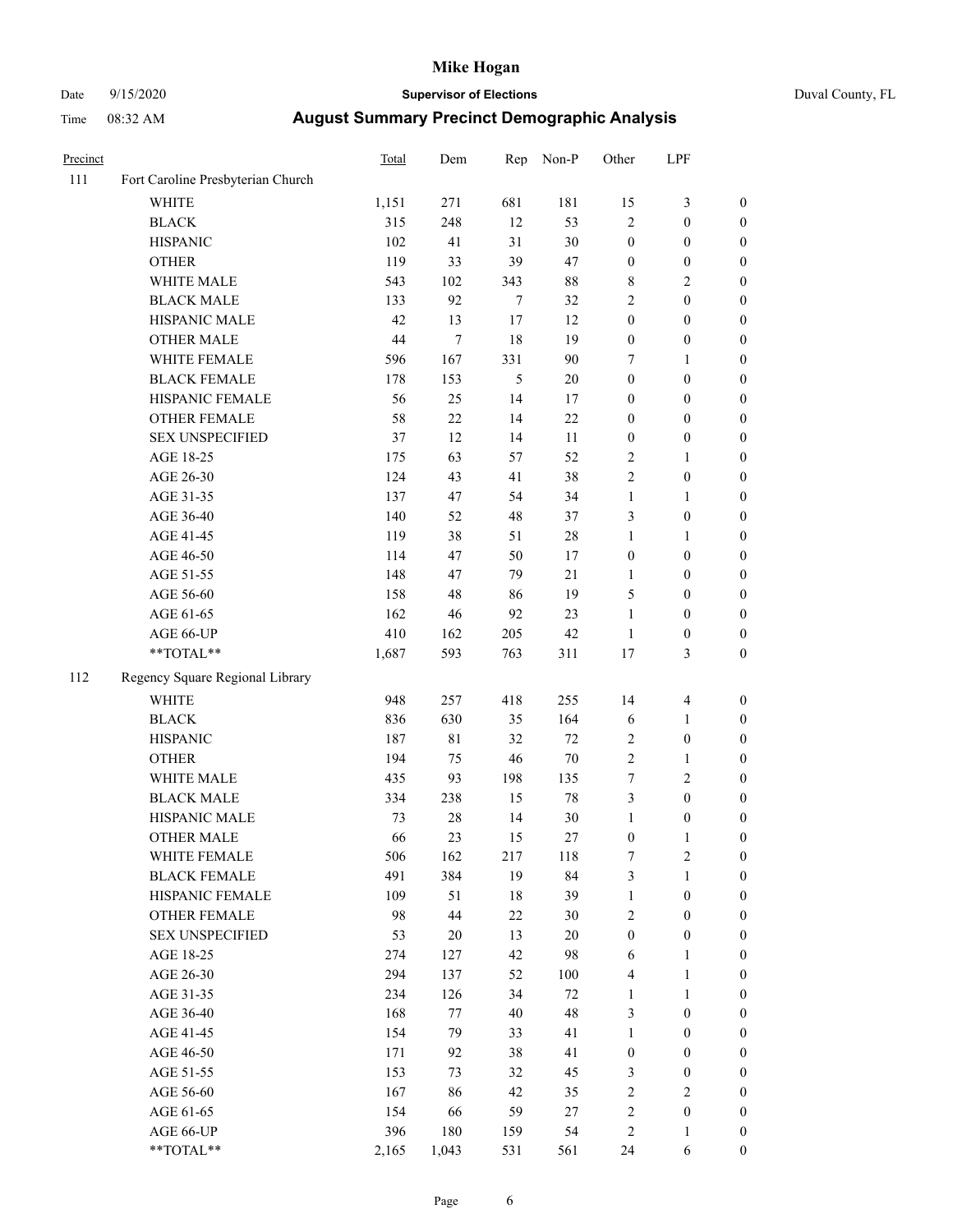### Date 9/15/2020 **Supervisor of Elections** Duval County, FL

| Precinct |                                             | Total | Dem   | Rep              | Non-P | Other            | LPF              |                  |
|----------|---------------------------------------------|-------|-------|------------------|-------|------------------|------------------|------------------|
| 113      | Fort Caroline Christian Church              |       |       |                  |       |                  |                  |                  |
|          | <b>WHITE</b>                                | 3,080 | 772   | 1,632            | 642   | 20               | 14               | 0                |
|          | <b>BLACK</b>                                | 2,025 | 1,591 | 73               | 335   | 25               | 1                | 0                |
|          | <b>HISPANIC</b>                             | 464   | 197   | 107              | 156   | 4                | $\boldsymbol{0}$ | 0                |
|          | <b>OTHER</b>                                | 600   | 207   | 121              | 266   | 3                | 3                | $\boldsymbol{0}$ |
|          | WHITE MALE                                  | 1,402 | 292   | 769              | 319   | 12               | 10               | $\boldsymbol{0}$ |
|          | <b>BLACK MALE</b>                           | 811   | 612   | 42               | 145   | 12               | $\boldsymbol{0}$ | 0                |
|          | HISPANIC MALE                               | 222   | 86    | 58               | 75    | 3                | $\boldsymbol{0}$ | 0                |
|          | <b>OTHER MALE</b>                           | 245   | 79    | 59               | 105   | $\boldsymbol{0}$ | $\mathbf{2}$     | 0                |
|          | WHITE FEMALE                                | 1,645 | 472   | 849              | 313   | 8                | $\mathfrak{Z}$   | 0                |
|          | <b>BLACK FEMALE</b>                         | 1,168 | 951   | 30               | 173   | 13               | $\mathbf{1}$     | 0                |
|          | HISPANIC FEMALE                             | 228   | 104   | 47               | 76    | $\mathbf{1}$     | $\boldsymbol{0}$ | 0                |
|          | OTHER FEMALE                                | 267   | 103   | 54               | 106   | 3                | 1                | 0                |
|          | <b>SEX UNSPECIFIED</b>                      | 180   | 68    | 25               | 86    | $\boldsymbol{0}$ | $\mathbf{1}$     | $\boldsymbol{0}$ |
|          | AGE 18-25                                   | 768   | 318   | 175              | 255   | 15               | $\mathfrak s$    | $\boldsymbol{0}$ |
|          | AGE 26-30                                   | 637   | 306   | 135              | 188   | 4                | $\overline{4}$   | $\boldsymbol{0}$ |
|          | AGE 31-35                                   | 558   | 259   | 124              | 168   | 5                | $\sqrt{2}$       | $\boldsymbol{0}$ |
|          | AGE 36-40                                   | 575   | 277   | 134              | 158   | 5                | $\mathbf{1}$     | $\boldsymbol{0}$ |
|          | AGE 41-45                                   | 455   | 217   | 120              | 110   | 5                | 3                | $\overline{0}$   |
|          | AGE 46-50                                   | 538   | 260   | 162              | 110   | 4                | $\overline{c}$   | 0                |
|          | AGE 51-55                                   | 560   | 255   | 186              | 114   | 5                | $\boldsymbol{0}$ | 0                |
|          | AGE 56-60                                   | 545   | 225   | 219              | 94    | 6                | 1                | 0                |
|          | AGE 61-65                                   | 481   | 213   | 194              | 71    | 3                | $\boldsymbol{0}$ | 0                |
|          | AGE 66-UP                                   | 1,052 | 437   | 484              | 131   | $\boldsymbol{0}$ | $\boldsymbol{0}$ | 0                |
|          | $**TOTAL**$                                 | 6,169 | 2,767 | 1,933            | 1,399 | 52               | 18               | $\boldsymbol{0}$ |
| 114      | Destination Church of the Assemblies of God |       |       |                  |       |                  |                  |                  |
|          | <b>WHITE</b>                                | 983   | 252   | 426              | 290   | 12               | $\mathfrak z$    | $\boldsymbol{0}$ |
|          | <b>BLACK</b>                                | 1,255 | 966   | 50               | 230   | 7                | $\sqrt{2}$       | $\boldsymbol{0}$ |
|          | <b>HISPANIC</b>                             | 233   | 98    | 35               | 96    | 3                | $\mathbf{1}$     | 0                |
|          | <b>OTHER</b>                                | 228   | 92    | 35               | 100   | $\mathbf{1}$     | $\boldsymbol{0}$ | $\overline{0}$   |
|          | WHITE MALE                                  | 483   | 105   | 223              | 148   | 5                | $\sqrt{2}$       | 0                |
|          | <b>BLACK MALE</b>                           | 454   | 323   | 22               | 104   | 3                | $\overline{c}$   | 0                |
|          | HISPANIC MALE                               | 102   | 46    | 17               | 38    | $\mathbf{1}$     | $\boldsymbol{0}$ | 0                |
|          | <b>OTHER MALE</b>                           | 80    | 33    | 16               | 31    | $\boldsymbol{0}$ | $\boldsymbol{0}$ | 0                |
|          | WHITE FEMALE                                | 480   | 143   | 193              | 136   | 7                | 1                | 0                |
|          | <b>BLACK FEMALE</b>                         | 760   | 613   | 24               | 119   | 4                | $\boldsymbol{0}$ | $\overline{0}$   |
|          | HISPANIC FEMALE                             | 125   | 48    | 18               | 56    | 2                | $\mathbf{1}$     | $\overline{0}$   |
|          | <b>OTHER FEMALE</b>                         | 89    | 47    | $\boldsymbol{9}$ | 32    | 1                | $\boldsymbol{0}$ | $\overline{0}$   |
|          | <b>SEX UNSPECIFIED</b>                      | 126   | 50    | 24               | 52    | $\boldsymbol{0}$ | $\boldsymbol{0}$ | 0                |
|          | AGE 18-25                                   | 412   | 206   | 45               | 155   | 5                | $\mathbf{1}$     | $\theta$         |
|          | AGE 26-30                                   | 342   | 189   | 46               | 101   | 4                | $\mathfrak{2}$   | 0                |
|          | AGE 31-35                                   | 359   | 191   | 45               | 121   | 2                | $\boldsymbol{0}$ | 0                |
|          | AGE 36-40                                   | 250   | 137   | 38               | 70    | 4                | $\mathbf{1}$     | 0                |
|          | AGE 41-45                                   | 202   | 110   | 43               | 46    | $\mathbf{2}$     | $\mathbf{1}$     | 0                |
|          | AGE 46-50                                   | 222   | 117   | 49               | 53    | $\mathbf{2}$     | $\mathbf{1}$     | 0                |
|          | AGE 51-55                                   | 217   | 96    | 70               | 49    | $\mathbf{2}$     | $\boldsymbol{0}$ | 0                |
|          | AGE 56-60                                   | 225   | 114   | 60               | 49    | 2                | $\boldsymbol{0}$ | $\overline{0}$   |
|          | AGE 61-65                                   | 171   | 96    | 45               | 30    | 0                | $\boldsymbol{0}$ | $\overline{0}$   |
|          | AGE 66-UP                                   | 299   | 152   | 105              | 42    | $\boldsymbol{0}$ | $\boldsymbol{0}$ | 0                |
|          | **TOTAL**                                   | 2,699 | 1,408 | 546              | 716   | 23               | 6                | $\boldsymbol{0}$ |
|          |                                             |       |       |                  |       |                  |                  |                  |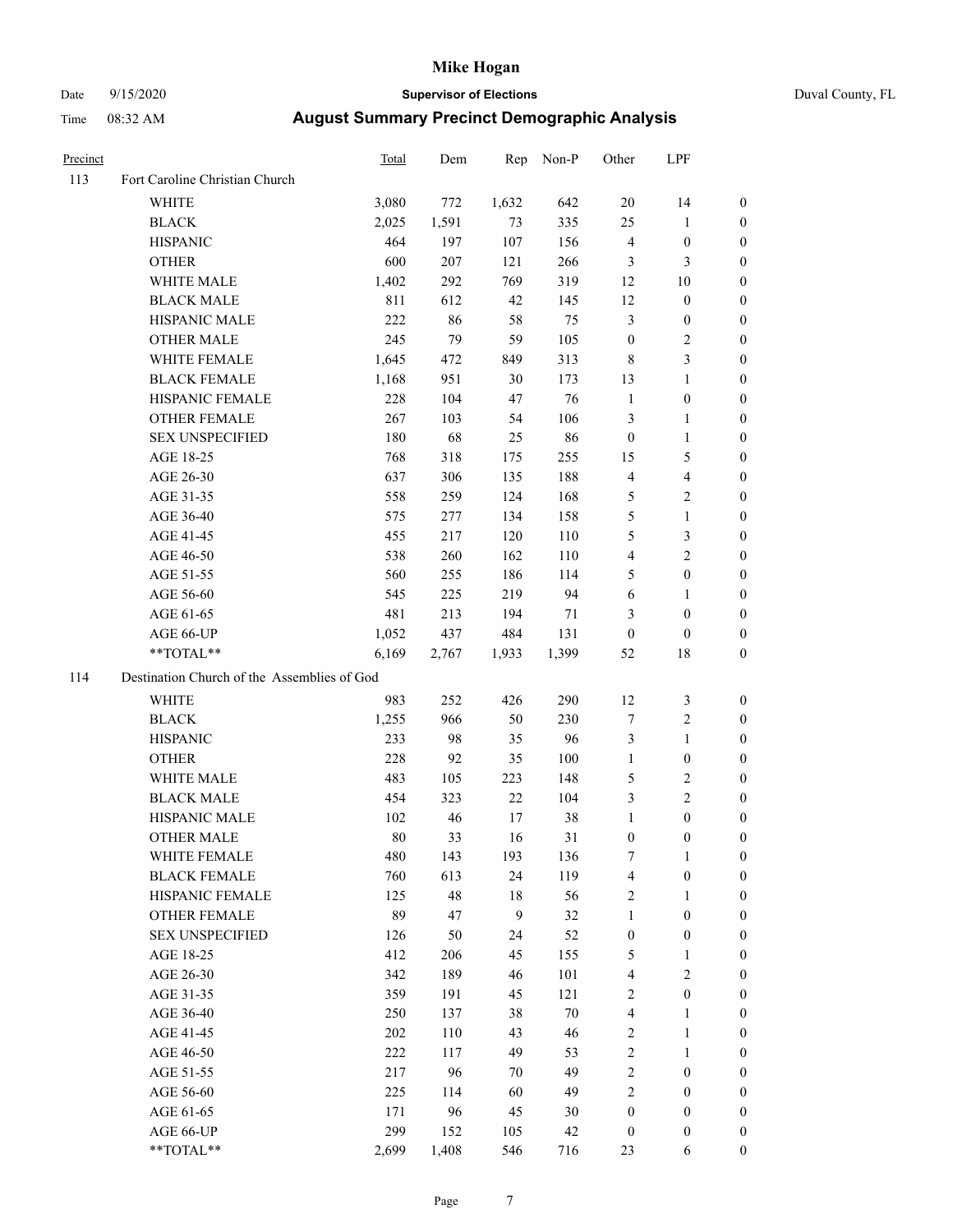# Date 9/15/2020 **Supervisor of Elections** Duval County, FL

| Precinct |                        | <b>Total</b> | Dem    | Rep    | Non-P  | Other            | LPF              |                  |
|----------|------------------------|--------------|--------|--------|--------|------------------|------------------|------------------|
| 201      | New Berlin Elementary  |              |        |        |        |                  |                  |                  |
|          | <b>WHITE</b>           | 1,996        | 345    | 1,251  | 367    | 22               | 11               | 0                |
|          | <b>BLACK</b>           | 926          | 711    | 42     | 156    | 16               | $\mathbf{1}$     | 0                |
|          | <b>HISPANIC</b>        | 252          | 77     | 74     | 99     | $\mathbf{1}$     | $\mathbf{1}$     | $\boldsymbol{0}$ |
|          | <b>OTHER</b>           | 303          | 103    | 96     | 103    | $\boldsymbol{0}$ | $\mathbf{1}$     | $\boldsymbol{0}$ |
|          | WHITE MALE             | 971          | 142    | 619    | 192    | $11\,$           | $\boldsymbol{7}$ | $\boldsymbol{0}$ |
|          | <b>BLACK MALE</b>      | 414          | 292    | 25     | $88\,$ | 9                | $\boldsymbol{0}$ | $\boldsymbol{0}$ |
|          | HISPANIC MALE          | 117          | 26     | 41     | 48     | $\mathbf{1}$     | $\mathbf{1}$     | $\boldsymbol{0}$ |
|          | <b>OTHER MALE</b>      | 131          | 39     | 45     | 46     | $\boldsymbol{0}$ | $\mathbf{1}$     | $\boldsymbol{0}$ |
|          | WHITE FEMALE           | 1,004        | 199    | 621    | 169    | $11\,$           | $\overline{4}$   | $\boldsymbol{0}$ |
|          | <b>BLACK FEMALE</b>    | 498          | 412    | $17\,$ | 61     | 7                | $\mathbf{1}$     | $\boldsymbol{0}$ |
|          | HISPANIC FEMALE        | 128          | 50     | 30     | 48     | $\boldsymbol{0}$ | $\boldsymbol{0}$ | $\boldsymbol{0}$ |
|          | OTHER FEMALE           | 140          | 58     | 45     | 37     | $\boldsymbol{0}$ | $\boldsymbol{0}$ | $\boldsymbol{0}$ |
|          | <b>SEX UNSPECIFIED</b> | 74           | $18\,$ | $20\,$ | 36     | $\boldsymbol{0}$ | $\boldsymbol{0}$ | $\boldsymbol{0}$ |
|          | AGE 18-25              | 397          | 146    | 120    | 124    | 5                | $\sqrt{2}$       | $\boldsymbol{0}$ |
|          | AGE 26-30              | 339          | 117    | 129    | 90     | $\overline{c}$   | $\mathbf{1}$     | $\boldsymbol{0}$ |
|          | AGE 31-35              | 360          | 123    | 146    | 82     | 6                | $\mathfrak{Z}$   | $\boldsymbol{0}$ |
|          | AGE 36-40              | 400          | 155    | 117    | 113    | $10\,$           | 5                | $\boldsymbol{0}$ |
|          | AGE 41-45              | 320          | 109    | 138    | $72\,$ | $\mathbf{1}$     | $\boldsymbol{0}$ | $\boldsymbol{0}$ |
|          | AGE 46-50              | 347          | 122    | 158    | 62     | 4                | $\mathbf{1}$     | $\boldsymbol{0}$ |
|          | AGE 51-55              | 312          | 127    | 130    | 53     | $\mathbf{2}$     | $\boldsymbol{0}$ | $\boldsymbol{0}$ |
|          | AGE 56-60              | 303          | 109    | 149    | 39     | 5                | 1                | 0                |
|          | AGE 61-65              | 250          | 84     | 130    | 35     | $\mathbf{1}$     | $\boldsymbol{0}$ | $\boldsymbol{0}$ |
|          | AGE 66-UP              | 448          | 143    | 246    | 55     | 3                | $\mathbf{1}$     | $\boldsymbol{0}$ |
|          | $**TOTAL**$            | 3,477        | 1,236  | 1,463  | 725    | 39               | 14               | $\boldsymbol{0}$ |
| 202      | Faith Bridge Church    |              |        |        |        |                  |                  |                  |
|          | <b>WHITE</b>           | 3,565        | 720    | 1,973  | 811    | 45               | 16               | $\boldsymbol{0}$ |
|          | <b>BLACK</b>           | 841          | 615    | 60     | 158    | 8                | $\boldsymbol{0}$ | $\boldsymbol{0}$ |
|          | <b>HISPANIC</b>        | 406          | 141    | 119    | 138    | 5                | $\mathfrak{Z}$   | $\boldsymbol{0}$ |
|          | <b>OTHER</b>           | 956          | 246    | 315    | 386    | 8                | $\mathbf{1}$     | $\boldsymbol{0}$ |
|          | WHITE MALE             | 1,714        | 285    | 972    | 426    | 21               | 10               | $\boldsymbol{0}$ |
|          | <b>BLACK MALE</b>      | 394          | 267    | 35     | 90     | $\overline{c}$   | $\boldsymbol{0}$ | $\boldsymbol{0}$ |
|          | HISPANIC MALE          | 180          | 53     | 58     | 65     | 3                | 1                | 0                |
|          | <b>OTHER MALE</b>      | 403          | 106    | 136    | 158    | $\overline{c}$   | $\mathbf{1}$     | $\boldsymbol{0}$ |
|          | WHITE FEMALE           | 1,810        | 425    | 980    | 375    | 24               | 6                | 0                |
|          | <b>BLACK FEMALE</b>    | 432          | 336    | 25     | 66     | 5                | $\boldsymbol{0}$ | $\overline{0}$   |
|          | HISPANIC FEMALE        | 218          | 86     | 59     | 69     | $\overline{c}$   | $\sqrt{2}$       | $\overline{0}$   |
|          | OTHER FEMALE           | 452          | 119    | 157    | 170    | 6                | $\boldsymbol{0}$ | 0                |
|          | <b>SEX UNSPECIFIED</b> | 165          | 45     | 45     | 74     | $\mathbf{1}$     | $\boldsymbol{0}$ | 0                |
|          | AGE 18-25              | 717          | 219    | 274    | 195    | 23               | 6                | 0                |
|          | AGE 26-30              | 571          | 169    | 216    | 173    | $10\,$           | 3                | 0                |
|          | AGE 31-35              | 674          | 190    | 249    | 226    | 7                | $\sqrt{2}$       | 0                |
|          | AGE 36-40              | 561          | 167    | 206    | 179    | 6                | 3                | 0                |
|          | AGE 41-45              | 521          | 146    | 211    | 155    | 7                | $\sqrt{2}$       | 0                |
|          | AGE 46-50              | 564          | 163    | 267    | 133    | $\boldsymbol{0}$ | $\mathbf{1}$     | 0                |
|          | AGE 51-55              | 503          | 145    | 247    | 107    | 2                | $\sqrt{2}$       | 0                |
|          | AGE 56-60              | 506          | 141    | 250    | 110    | 5                | $\boldsymbol{0}$ | 0                |
|          | AGE 61-65              | 367          | 127    | 167    | 69     | 4                | $\boldsymbol{0}$ | 0                |
|          | AGE 66-UP              | 784          | 255    | 380    | 146    | 2                | $\mathbf{1}$     | 0                |
|          | **TOTAL**              | 5,768        | 1,722  | 2,467  | 1,493  | 66               | 20               | $\boldsymbol{0}$ |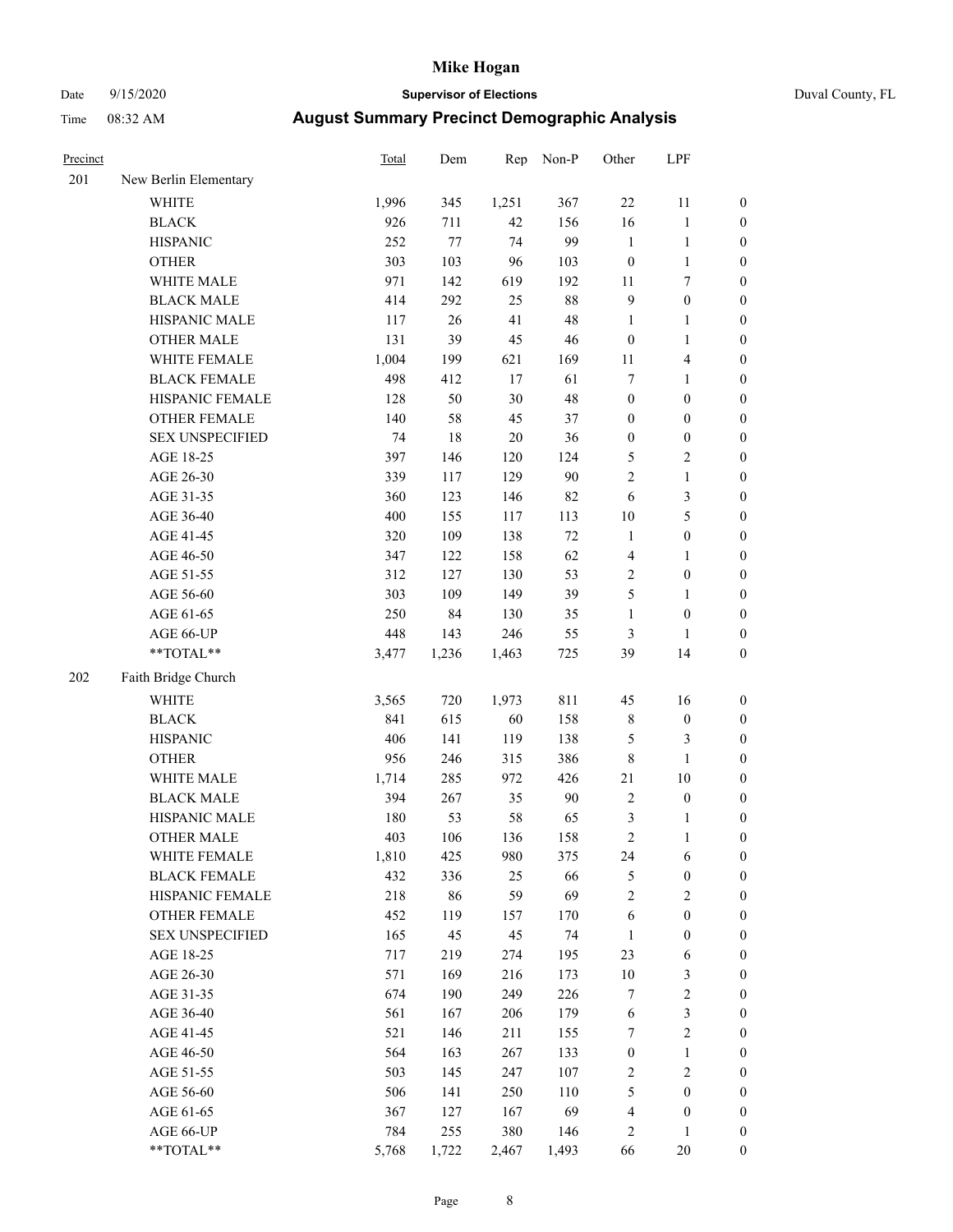### Date 9/15/2020 **Supervisor of Elections** Duval County, FL

| Precinct |                                       | Total | Dem         | Rep              | Non-P            | Other            | LPF              |                  |
|----------|---------------------------------------|-------|-------------|------------------|------------------|------------------|------------------|------------------|
| 203      | Faith Chapel Free Will Baptist Church |       |             |                  |                  |                  |                  |                  |
|          | <b>WHITE</b>                          | 2,653 | 595         | 1,435            | 577              | 29               | 17               | 0                |
|          | <b>BLACK</b>                          | 1,293 | 973         | 45               | 261              | $11\,$           | $\mathfrak{Z}$   | 0                |
|          | <b>HISPANIC</b>                       | 387   | 168         | 74               | 143              | $\sqrt{2}$       | $\boldsymbol{0}$ | $\boldsymbol{0}$ |
|          | <b>OTHER</b>                          | 429   | 136         | 109              | 171              | 10               | $\mathfrak{Z}$   | $\boldsymbol{0}$ |
|          | WHITE MALE                            | 1,260 | 250         | 692              | 291              | 16               | 11               | $\boldsymbol{0}$ |
|          | <b>BLACK MALE</b>                     | 494   | 325         | 24               | 139              | 3                | $\mathfrak{Z}$   | $\boldsymbol{0}$ |
|          | HISPANIC MALE                         | 173   | 73          | 37               | 62               | $\mathbf{1}$     | $\boldsymbol{0}$ | $\boldsymbol{0}$ |
|          | <b>OTHER MALE</b>                     | 158   | 50          | 53               | 51               | 3                | $\mathbf{1}$     | $\boldsymbol{0}$ |
|          | WHITE FEMALE                          | 1,361 | 334         | 729              | 279              | 13               | 6                | $\boldsymbol{0}$ |
|          | <b>BLACK FEMALE</b>                   | 779   | 637         | 21               | 113              | 8                | $\boldsymbol{0}$ | $\boldsymbol{0}$ |
|          | HISPANIC FEMALE                       | 201   | 90          | 33               | $77 \,$          | $\mathbf{1}$     | $\boldsymbol{0}$ | 0                |
|          | OTHER FEMALE                          | 209   | $70\,$      | 47               | 83               | $\boldsymbol{7}$ | $\sqrt{2}$       | $\boldsymbol{0}$ |
|          | <b>SEX UNSPECIFIED</b>                | 127   | 43          | $27\,$           | 57               | $\boldsymbol{0}$ | $\boldsymbol{0}$ | $\boldsymbol{0}$ |
|          | AGE 18-25                             | 550   | 205         | 141              | 193              | 9                | $\sqrt{2}$       | $\boldsymbol{0}$ |
|          | AGE 26-30                             | 561   | 248         | 129              | 174              | 9                | $\mathbf{1}$     | $\boldsymbol{0}$ |
|          | AGE 31-35                             | 485   | 192         | 128              | 153              | 7                | 5                | $\boldsymbol{0}$ |
|          | AGE 36-40                             | 480   | 183         | 132              | 160              | $\mathbf{1}$     | $\overline{4}$   | $\boldsymbol{0}$ |
|          | AGE 41-45                             | 383   | 154         | 110              | 110              | 4                | 5                | $\boldsymbol{0}$ |
|          | AGE 46-50                             | 379   | 140         | 154              | 75               | 8                | $\overline{c}$   | $\boldsymbol{0}$ |
|          | AGE 51-55                             | 392   | 138         | 172              | 75               | 7                | $\boldsymbol{0}$ | $\boldsymbol{0}$ |
|          | AGE 56-60                             | 398   | 138         | 178              | 79               | $\overline{c}$   | 1                | 0                |
|          | AGE 61-65                             | 372   | 132         | 180              | 56               | 3                | $\mathbf{1}$     | 0                |
|          | AGE 66-UP                             | 762   | 342         | 339              | $77\,$           | $\mathfrak{2}$   | $\sqrt{2}$       | $\boldsymbol{0}$ |
|          | $**TOTAL**$                           | 4,762 | 1,872       | 1,663            | 1,152            | 52               | 23               | $\boldsymbol{0}$ |
|          |                                       |       |             |                  |                  |                  |                  |                  |
| 204      | Cedar Bay Baptist Church              |       |             |                  |                  |                  |                  |                  |
|          | <b>WHITE</b>                          | 2,111 | 422         | 1,316            | 342              | 24               | $\boldsymbol{7}$ | $\boldsymbol{0}$ |
|          | <b>BLACK</b>                          | 306   | 237         | 13               | 55               | $\boldsymbol{0}$ | $\mathbf{1}$     | $\boldsymbol{0}$ |
|          | <b>HISPANIC</b>                       | 87    | 30          | 38               | 19               | $\boldsymbol{0}$ | $\boldsymbol{0}$ | $\boldsymbol{0}$ |
|          | <b>OTHER</b>                          | 150   | 32          | 53               | 62               | 3                | $\boldsymbol{0}$ | $\boldsymbol{0}$ |
|          | WHITE MALE                            | 943   | 154         | 607              | 168              | 10               | $\overline{4}$   | $\boldsymbol{0}$ |
|          | <b>BLACK MALE</b>                     | 129   | 90          | $\boldsymbol{7}$ | 31               | $\boldsymbol{0}$ | $\mathbf{1}$     | $\boldsymbol{0}$ |
|          | HISPANIC MALE                         | 48    | 16          | 23               | $\boldsymbol{9}$ | $\boldsymbol{0}$ | $\boldsymbol{0}$ | $\boldsymbol{0}$ |
|          | <b>OTHER MALE</b>                     | 58    | $\,$ 8 $\,$ | 18               | 31               | 1                | $\boldsymbol{0}$ | $\boldsymbol{0}$ |
|          | WHITE FEMALE                          | 1,152 | 265         | 701              | 169              | 14               | 3                | 0                |
|          | <b>BLACK FEMALE</b>                   | 175   | 146         | 6                | 23               | 0                | $\boldsymbol{0}$ | $\overline{0}$   |
|          | HISPANIC FEMALE                       | 39    | 14          | 15               | 10               | $\boldsymbol{0}$ | $\boldsymbol{0}$ | $\overline{0}$   |
|          | OTHER FEMALE                          | 58    | 16          | 25               | 15               | 2                | $\boldsymbol{0}$ | $\overline{0}$   |
|          | <b>SEX UNSPECIFIED</b>                | 52    | 12          | 18               | 22               | $\boldsymbol{0}$ | $\boldsymbol{0}$ | 0                |
|          | AGE 18-25                             | 266   | 73          | 120              | 69               | 4                | $\boldsymbol{0}$ | 0                |
|          | AGE 26-30                             | 249   | 60          | 103              | 79               | 4                | 3                | 0                |
|          | AGE 31-35                             | 228   | 61          | 96               | 63               | 5                | $\mathfrak{Z}$   | 0                |
|          | AGE 36-40                             | 227   | 62          | 110              | 54               | 1                | $\boldsymbol{0}$ | 0                |
|          | AGE 41-45                             | 200   | 57          | 83               | 58               | $\mathbf{2}$     | $\boldsymbol{0}$ | 0                |
|          | AGE 46-50                             | 200   | 61          | 105              | 32               | $\mathbf{2}$     | $\boldsymbol{0}$ | 0                |
|          | AGE 51-55                             | 205   | 53          | 122              | $27\,$           | $\overline{c}$   | 1                | 0                |
|          | AGE 56-60                             | 249   | 59          | 151              | 35               | 4                | $\boldsymbol{0}$ | 0                |
|          | AGE 61-65                             | 213   | 54          | 141              | 18               | $\boldsymbol{0}$ | $\boldsymbol{0}$ | $\overline{0}$   |
|          | AGE 66-UP                             | 617   | 181         | 389              | 43               | 3                | $\mathbf{1}$     | 0                |
|          | **TOTAL**                             | 2,654 | 721         | 1,420            | 478              | 27               | 8                | $\boldsymbol{0}$ |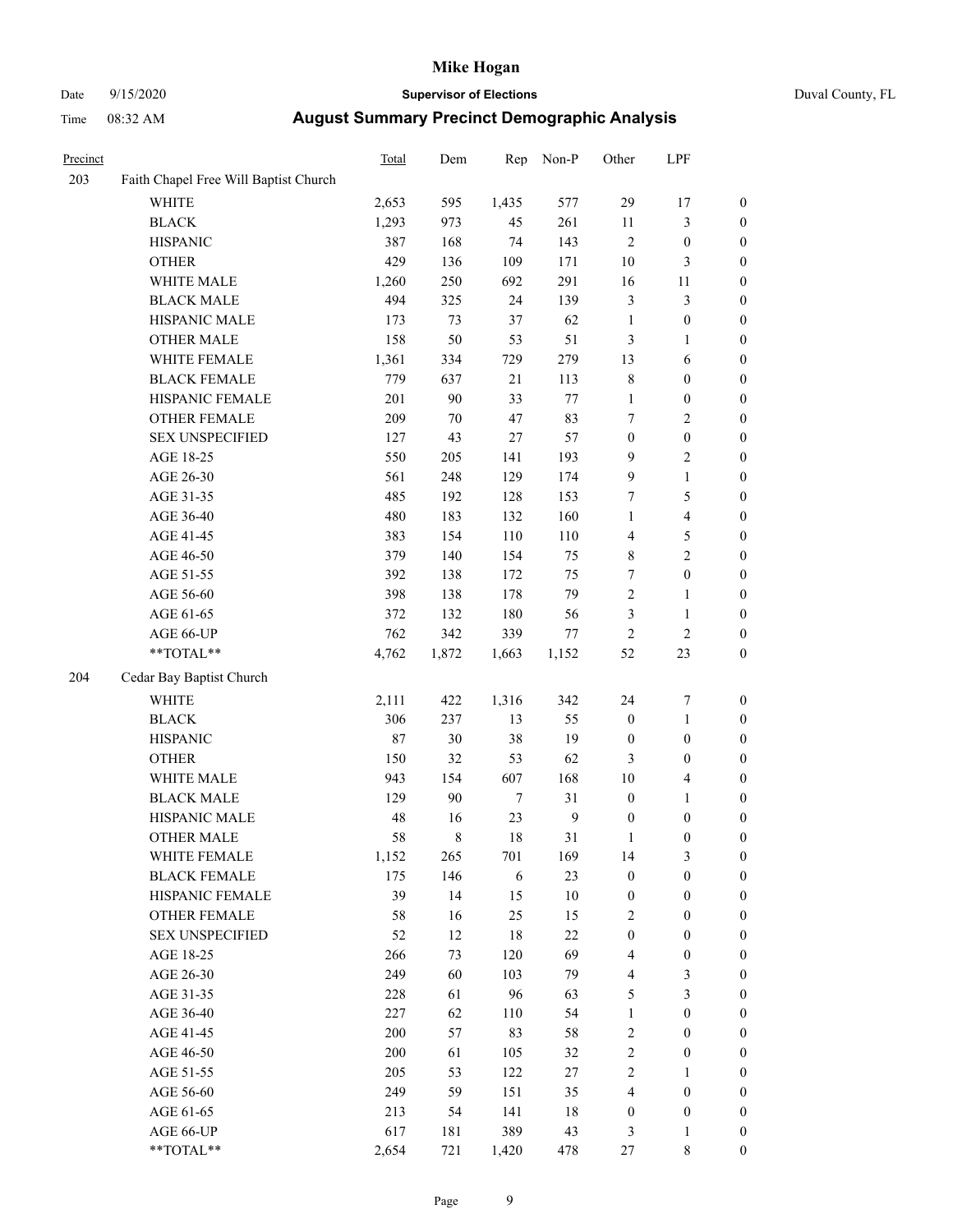### Date 9/15/2020 **Supervisor of Elections** Duval County, FL

| Precinct |                               | Total | Dem   | Rep         | Non-P  | Other            | LPF                     |                  |
|----------|-------------------------------|-------|-------|-------------|--------|------------------|-------------------------|------------------|
| 205      | Dunns Creek Baptist Church    |       |       |             |        |                  |                         |                  |
|          | WHITE                         | 5,339 | 969   | 3,190       | 1,082  | 67               | 31                      | 0                |
|          | <b>BLACK</b>                  | 2,517 | 2,007 | 107         | 381    | 20               | $\sqrt{2}$              | $\boldsymbol{0}$ |
|          | <b>HISPANIC</b>               | 553   | 207   | 156         | 187    | 3                | $\boldsymbol{0}$        | $\boldsymbol{0}$ |
|          | <b>OTHER</b>                  | 741   | 211   | 236         | 280    | 9                | 5                       | $\boldsymbol{0}$ |
|          | WHITE MALE                    | 2,516 | 377   | 1,553       | 539    | 29               | $18\,$                  | $\boldsymbol{0}$ |
|          | <b>BLACK MALE</b>             | 1,101 | 825   | 60          | 204    | $10\,$           | $\sqrt{2}$              | $\boldsymbol{0}$ |
|          | HISPANIC MALE                 | 273   | 90    | 89          | 92     | $\overline{c}$   | $\boldsymbol{0}$        | $\boldsymbol{0}$ |
|          | <b>OTHER MALE</b>             | 292   | 86    | 96          | 102    | $\overline{4}$   | $\overline{\mathbf{4}}$ | $\boldsymbol{0}$ |
|          | WHITE FEMALE                  | 2,761 | 587   | 1,597       | 527    | 37               | 13                      | $\boldsymbol{0}$ |
|          | <b>BLACK FEMALE</b>           | 1,384 | 1,160 | 47          | 167    | 10               | $\boldsymbol{0}$        | $\boldsymbol{0}$ |
|          | HISPANIC FEMALE               | 271   | 113   | 65          | 92     | $\mathbf{1}$     | $\boldsymbol{0}$        | 0                |
|          | OTHER FEMALE                  | 339   | 102   | 115         | 116    | 5                | $\mathbf{1}$            | $\boldsymbol{0}$ |
|          | <b>SEX UNSPECIFIED</b>        | 213   | 54    | 67          | 91     | $\mathbf{1}$     | $\boldsymbol{0}$        | $\boldsymbol{0}$ |
|          | AGE 18-25                     | 1,066 | 408   | 328         | 299    | 27               | $\overline{\mathbf{4}}$ | $\boldsymbol{0}$ |
|          | AGE 26-30                     | 830   | 274   | 289         | 249    | 10               | $\,$ 8 $\,$             | $\boldsymbol{0}$ |
|          | AGE 31-35                     | 977   | 297   | 358         | 302    | 15               | $\mathfrak{S}$          | $\boldsymbol{0}$ |
|          | AGE 36-40                     | 918   | 349   | 305         | 248    | $\,$ $\,$        | $\,$ 8 $\,$             | $\boldsymbol{0}$ |
|          | AGE 41-45                     | 848   | 331   | 309         | 195    | 7                | $\sqrt{6}$              | $\boldsymbol{0}$ |
|          | AGE 46-50                     | 895   | 377   | 338         | 171    | 5                | $\overline{\mathbf{4}}$ | $\boldsymbol{0}$ |
|          | AGE 51-55                     | 882   | 325   | 396         | 151    | 8                | $\sqrt{2}$              | $\boldsymbol{0}$ |
|          | AGE 56-60                     | 788   | 303   | 370         | 108    | 6                | $\mathbf{1}$            | 0                |
|          | AGE 61-65                     | 636   | 232   | 327         | 73     | 4                | $\boldsymbol{0}$        | $\boldsymbol{0}$ |
|          | AGE 66-UP                     | 1,310 | 498   | 669         | 134    | 9                | $\boldsymbol{0}$        | $\boldsymbol{0}$ |
|          | **TOTAL**                     | 9,150 | 3,394 | 3,689       | 1,930  | 99               | 38                      | $\boldsymbol{0}$ |
| 206      | Resurrection Episcopal Church |       |       |             |        |                  |                         |                  |
|          | <b>WHITE</b>                  | 3,959 | 735   | 2,563       | 608    | 41               | 12                      | $\boldsymbol{0}$ |
|          | <b>BLACK</b>                  | 325   | 259   | 20          | 45     | $\boldsymbol{0}$ | $\mathbf{1}$            | $\boldsymbol{0}$ |
|          | <b>HISPANIC</b>               | 180   | 51    | $71\,$      | 55     | $\overline{c}$   | $\mathbf{1}$            | $\boldsymbol{0}$ |
|          | <b>OTHER</b>                  | 327   | 94    | 125         | 107    | $\mathbf{1}$     | $\boldsymbol{0}$        | $\boldsymbol{0}$ |
|          | WHITE MALE                    | 1,913 | 291   | 1,266       | 328    | 18               | $10\,$                  | $\boldsymbol{0}$ |
|          | <b>BLACK MALE</b>             | 157   | 118   | 12          | 26     | $\boldsymbol{0}$ | $\mathbf{1}$            | $\boldsymbol{0}$ |
|          | HISPANIC MALE                 | 74    | 14    | 29          | 30     | 1                | $\boldsymbol{0}$        | 0                |
|          | <b>OTHER MALE</b>             | 126   | 30    | 47          | 48     | $\mathbf{1}$     | $\boldsymbol{0}$        | $\boldsymbol{0}$ |
|          | WHITE FEMALE                  | 2,016 | 439   | 1,277       | 275    | 23               | 2                       | 0                |
|          | <b>BLACK FEMALE</b>           | 164   | 137   | $\,$ 8 $\,$ | 19     | $\boldsymbol{0}$ | $\boldsymbol{0}$        | $\boldsymbol{0}$ |
|          | HISPANIC FEMALE               | 101   | 35    | 41          | 23     | 1                | $\mathbf{1}$            | $\boldsymbol{0}$ |
|          | OTHER FEMALE                  | 154   | 52    | 65          | 37     | $\boldsymbol{0}$ | $\boldsymbol{0}$        | $\overline{0}$   |
|          | <b>SEX UNSPECIFIED</b>        | 86    | 23    | 34          | 29     | $\boldsymbol{0}$ | $\boldsymbol{0}$        | 0                |
|          | AGE 18-25                     | 443   | 113   | 200         | 120    | 7                | $\mathfrak{Z}$          | 0                |
|          | AGE 26-30                     | 329   | 98    | 153         | $71\,$ | 6                | $\mathbf{1}$            | 0                |
|          | AGE 31-35                     | 371   | 93    | 178         | 90     | 7                | $\mathfrak{Z}$          | 0                |
|          | AGE 36-40                     | 370   | 90    | 182         | 92     | 5                | $\mathbf{1}$            | 0                |
|          | AGE 41-45                     | 318   | 73    | 164         | 79     | $\mathbf{1}$     | $\mathbf{1}$            | 0                |
|          | AGE 46-50                     | 337   | 76    | 186         | 68     | 4                | $\mathfrak{Z}$          | 0                |
|          | AGE 51-55                     | 476   | 96    | 305         | 73     | 2                | $\boldsymbol{0}$        | 0                |
|          | AGE 56-60                     | 537   | 120   | 359         | 54     | 3                | $\mathbf{1}$            | 0                |
|          | AGE 61-65                     | 433   | 90    | 292         | 50     | $\mathbf{1}$     | $\boldsymbol{0}$        | 0                |
|          | AGE 66-UP                     | 1,177 | 290   | 760         | 118    | 8                | $\mathbf{1}$            | 0                |
|          | **TOTAL**                     | 4,791 | 1,139 | 2,779       | 815    | 44               | 14                      | $\boldsymbol{0}$ |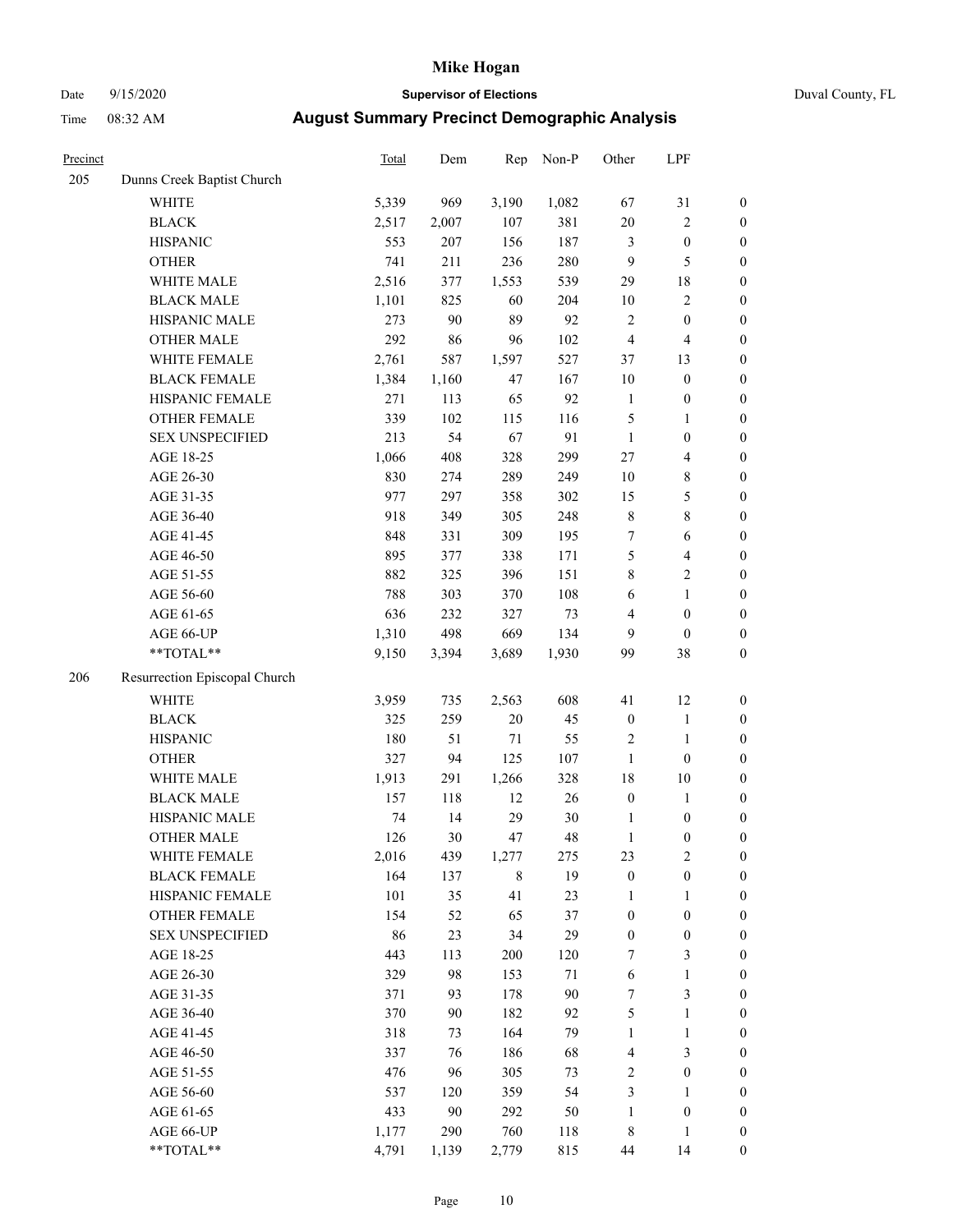### Date 9/15/2020 **Supervisor of Elections** Duval County, FL

| Precinct |                                 | Total  | Dem                      | Rep    | Non-P  | Other            | LPF                     |                  |
|----------|---------------------------------|--------|--------------------------|--------|--------|------------------|-------------------------|------------------|
| 207      | Police Athletic League          |        |                          |        |        |                  |                         |                  |
|          | <b>WHITE</b>                    | 3,591  | 769                      | 1,981  | 784    | 41               | 16                      | 0                |
|          | <b>BLACK</b>                    | 1,095  | 862                      | 28     | 194    | $10\,$           | $\mathbf{1}$            | $\boldsymbol{0}$ |
|          | <b>HISPANIC</b>                 | 421    | 157                      | 104    | 154    | 3                | $\mathfrak{Z}$          | $\boldsymbol{0}$ |
|          | <b>OTHER</b>                    | 549    | 147                      | 182    | 215    | 4                | $\mathbf{1}$            | $\boldsymbol{0}$ |
|          | WHITE MALE                      | 1,688  | 296                      | 990    | 369    | 24               | 9                       | $\boldsymbol{0}$ |
|          | <b>BLACK MALE</b>               | 457    | 329                      | 17     | 105    | 5                | $\mathbf{1}$            | $\boldsymbol{0}$ |
|          | HISPANIC MALE                   | 176    | 54                       | 52     | 68     | $\mathbf{1}$     | $\mathbf{1}$            | $\boldsymbol{0}$ |
|          | <b>OTHER MALE</b>               | 225    | 52                       | 81     | 91     | $\mathbf{1}$     | $\boldsymbol{0}$        | $\boldsymbol{0}$ |
|          | WHITE FEMALE                    | 1,870  | 467                      | 979    | 400    | 17               | $\boldsymbol{7}$        | $\boldsymbol{0}$ |
|          | <b>BLACK FEMALE</b>             | 622    | 521                      | $10\,$ | 86     | 5                | $\boldsymbol{0}$        | $\boldsymbol{0}$ |
|          | HISPANIC FEMALE                 | 231    | 99                       | 51     | 78     | $\sqrt{2}$       | $\mathbf{1}$            | $\boldsymbol{0}$ |
|          | <b>OTHER FEMALE</b>             | 250    | 82                       | 82     | 83     | 3                | $\boldsymbol{0}$        | $\boldsymbol{0}$ |
|          | <b>SEX UNSPECIFIED</b>          | 137    | 35                       | 33     | 67     | $\boldsymbol{0}$ | $\sqrt{2}$              | $\boldsymbol{0}$ |
|          | AGE 18-25                       | 547    | 193                      | 151    | 190    | $10\,$           | $\mathfrak{Z}$          | $\boldsymbol{0}$ |
|          | AGE 26-30                       | 551    | 181                      | 172    | 179    | $11\,$           | $\,$ 8 $\,$             | $\boldsymbol{0}$ |
|          | AGE 31-35                       | 581    | 200                      | 179    | 193    | 5                | $\overline{\mathbf{4}}$ | $\boldsymbol{0}$ |
|          | AGE 36-40                       | 538    | 183                      | 184    | 164    | 4                | $\mathfrak{Z}$          | $\boldsymbol{0}$ |
|          | AGE 41-45                       | 454    | 167                      | 145    | 134    | 8                | $\boldsymbol{0}$        | $\boldsymbol{0}$ |
|          | AGE 46-50                       | 417    | 150                      | 160    | 101    | 4                | $\overline{2}$          | $\boldsymbol{0}$ |
|          | AGE 51-55                       | 485    | 169                      | 210    | 102    | 3                | $\mathbf{1}$            | $\boldsymbol{0}$ |
|          | AGE 56-60                       | 522    | 187                      | 254    | $78\,$ | 3                | $\boldsymbol{0}$        | $\boldsymbol{0}$ |
|          | AGE 61-65                       | 475    | 171                      | 223    | $77\,$ | 4                | $\boldsymbol{0}$        | $\boldsymbol{0}$ |
|          | AGE 66-UP                       | 1,086  | 334                      | 617    | 129    | 6                | $\boldsymbol{0}$        | $\boldsymbol{0}$ |
|          | **TOTAL**                       | 5,656  | 1,935                    | 2,295  | 1,347  | 58               | $21\,$                  | $\boldsymbol{0}$ |
| 208      | Christ Church River City Campus |        |                          |        |        |                  |                         |                  |
|          | WHITE                           | 1,949  | 295                      | 1,354  | 283    | 13               | $\overline{\mathbf{4}}$ | $\boldsymbol{0}$ |
|          | <b>BLACK</b>                    | 178    | 129                      | 17     | 29     | 3                | $\boldsymbol{0}$        | $\boldsymbol{0}$ |
|          | <b>HISPANIC</b>                 | 57     | 12                       | 29     | 15     | $\mathbf{1}$     | $\boldsymbol{0}$        | $\boldsymbol{0}$ |
|          | <b>OTHER</b>                    | 93     | $28\,$                   | 40     | 24     | $\mathbf{1}$     | $\boldsymbol{0}$        | $\boldsymbol{0}$ |
|          | WHITE MALE                      | 938    | 128                      | 653    | 149    | 7                | $\mathbf{1}$            | $\boldsymbol{0}$ |
|          | <b>BLACK MALE</b>               | 88     | 54                       | $10\,$ | 21     | 3                | $\boldsymbol{0}$        | $\boldsymbol{0}$ |
|          | HISPANIC MALE                   | $27\,$ | $\overline{\mathcal{L}}$ | 18     | 5      | $\boldsymbol{0}$ | $\boldsymbol{0}$        | $\boldsymbol{0}$ |
|          | <b>OTHER MALE</b>               | 30     | 8                        | 13     | 9      | $\boldsymbol{0}$ | $\boldsymbol{0}$        | $\boldsymbol{0}$ |
|          | WHITE FEMALE                    | 985    | 165                      | 683    | 129    | 5                | 3                       | 0                |
|          | <b>BLACK FEMALE</b>             | 87     | 74                       | $\tau$ | 6      | $\boldsymbol{0}$ | $\boldsymbol{0}$        | $\overline{0}$   |
|          | HISPANIC FEMALE                 | 28     | 8                        | $10\,$ | $10\,$ | $\boldsymbol{0}$ | $\boldsymbol{0}$        | $\overline{0}$   |
|          | OTHER FEMALE                    | 40     | 16                       | 16     | 7      | $\mathbf{1}$     | $\boldsymbol{0}$        | $\overline{0}$   |
|          | <b>SEX UNSPECIFIED</b>          | 54     | $\tau$                   | 30     | 15     | 2                | $\boldsymbol{0}$        | 0                |
|          | AGE 18-25                       | 204    | 45                       | 105    | 51     | 3                | $\boldsymbol{0}$        | 0                |
|          | AGE 26-30                       | 114    | 25                       | 55     | 32     | $\mathbf{1}$     | $\mathbf{1}$            | 0                |
|          | AGE 31-35                       | 123    | 24                       | 64     | 35     | $\boldsymbol{0}$ | $\boldsymbol{0}$        | 0                |
|          | AGE 36-40                       | 156    | 19                       | 97     | 36     | 2                | $\sqrt{2}$              | 0                |
|          | AGE 41-45                       | 157    | 30                       | 99     | 26     | $\overline{c}$   | $\boldsymbol{0}$        | 0                |
|          | AGE 46-50                       | 177    | 31                       | 126    | 18     | 2                | $\boldsymbol{0}$        | 0                |
|          | AGE 51-55                       | 245    | 49                       | 160    | 32     | $\overline{4}$   | $\boldsymbol{0}$        | 0                |
|          | AGE 56-60                       | 261    | 57                       | 162    | $40\,$ | 2                | $\boldsymbol{0}$        | $\overline{0}$   |
|          | AGE 61-65                       | 268    | 60                       | 179    | 26     | 2                | $\mathbf{1}$            | $\overline{0}$   |
|          | AGE 66-UP                       | 572    | 124                      | 393    | 55     | $\boldsymbol{0}$ | $\boldsymbol{0}$        | 0                |
|          | **TOTAL**                       | 2,277  | 464                      | 1,440  | 351    | 18               | $\overline{4}$          | $\boldsymbol{0}$ |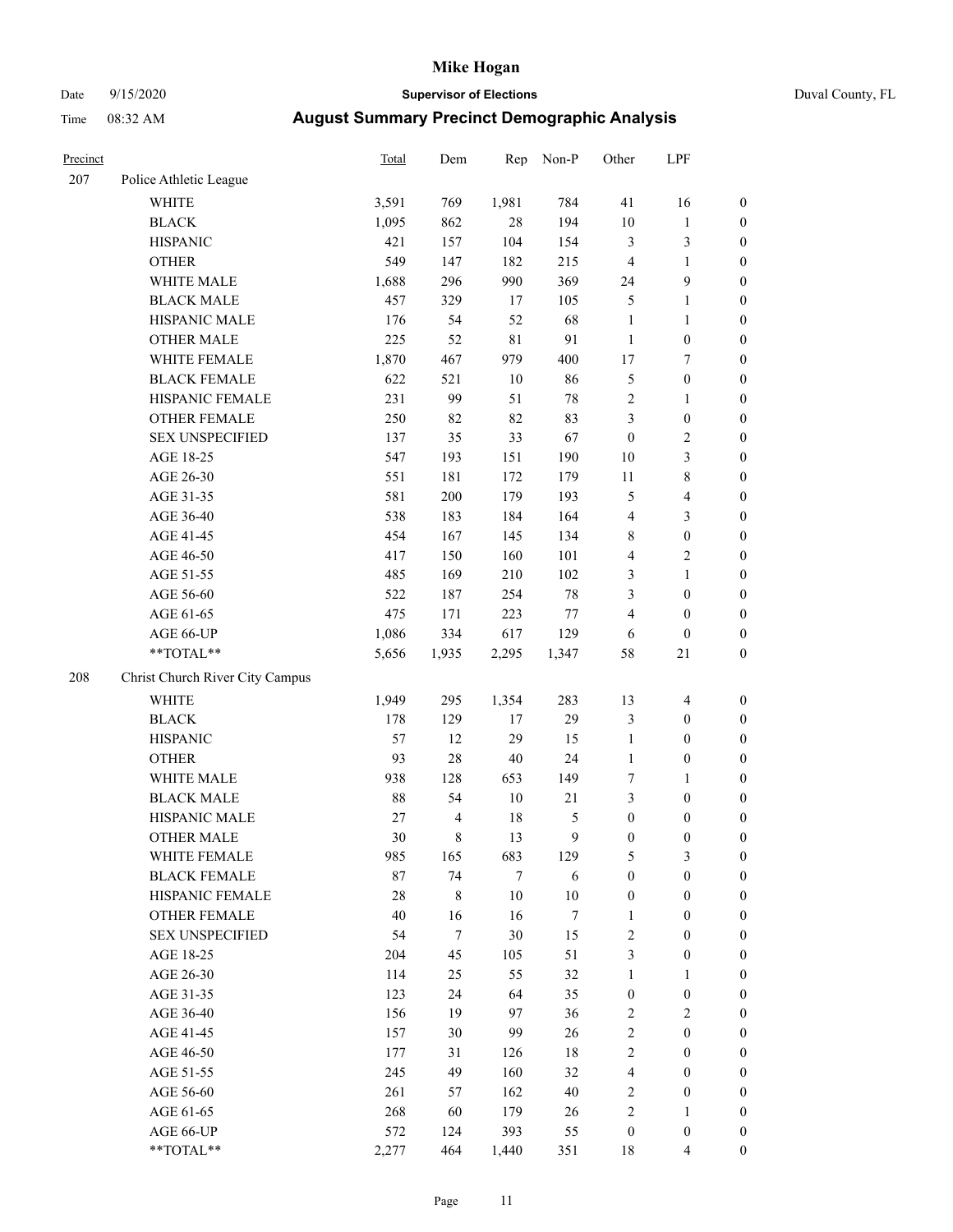### Date 9/15/2020 **Supervisor of Elections** Duval County, FL

| Precinct |                            | Total  | Dem              | Rep              | Non-P            | Other            | LPF              |                  |
|----------|----------------------------|--------|------------------|------------------|------------------|------------------|------------------|------------------|
| 209      | Monument Pointe Fellowship |        |                  |                  |                  |                  |                  |                  |
|          | <b>WHITE</b>               | 2,235  | 456              | 1,374            | 368              | 26               | 11               | 0                |
|          | <b>BLACK</b>               | 132    | 100              | 15               | 17               | $\boldsymbol{0}$ | $\boldsymbol{0}$ | 0                |
|          | <b>HISPANIC</b>            | 93     | 42               | 27               | 23               | $\mathbf{1}$     | $\boldsymbol{0}$ | $\boldsymbol{0}$ |
|          | <b>OTHER</b>               | 165    | 30               | 82               | 50               | 3                | $\boldsymbol{0}$ | $\boldsymbol{0}$ |
|          | WHITE MALE                 | 1,105  | 186              | 702              | 193              | 14               | 10               | $\boldsymbol{0}$ |
|          | <b>BLACK MALE</b>          | 73     | 50               | 11               | 12               | $\boldsymbol{0}$ | $\boldsymbol{0}$ | $\boldsymbol{0}$ |
|          | HISPANIC MALE              | 45     | 15               | 15               | 14               | $\mathbf{1}$     | $\boldsymbol{0}$ | $\boldsymbol{0}$ |
|          | <b>OTHER MALE</b>          | 56     | 9                | 26               | 20               | $\mathbf{1}$     | $\boldsymbol{0}$ | $\boldsymbol{0}$ |
|          | WHITE FEMALE               | 1,105  | 265              | 657              | 170              | 12               | 1                | $\boldsymbol{0}$ |
|          | <b>BLACK FEMALE</b>        | 59     | 50               | $\overline{4}$   | $\mathfrak s$    | $\boldsymbol{0}$ | $\boldsymbol{0}$ | 0                |
|          | HISPANIC FEMALE            | 47     | $27\,$           | 12               | $\,$ 8 $\,$      | $\boldsymbol{0}$ | $\boldsymbol{0}$ | 0                |
|          | OTHER FEMALE               | 77     | 18               | 43               | 14               | $\overline{c}$   | $\boldsymbol{0}$ | $\boldsymbol{0}$ |
|          | <b>SEX UNSPECIFIED</b>     | 58     | $\,$ 8 $\,$      | 28               | 22               | $\boldsymbol{0}$ | $\boldsymbol{0}$ | $\boldsymbol{0}$ |
|          | AGE 18-25                  | 232    | 62               | 113              | 52               | 5                | $\boldsymbol{0}$ | $\boldsymbol{0}$ |
|          | AGE 26-30                  | 187    | 52               | $77 \,$          | 52               | 5                | $\mathbf{1}$     | $\boldsymbol{0}$ |
|          | AGE 31-35                  | 223    | 39               | 116              | 64               | 4                | $\boldsymbol{0}$ | $\boldsymbol{0}$ |
|          | AGE 36-40                  | 224    | 50               | 98               | 67               | 3                | 6                | $\boldsymbol{0}$ |
|          | AGE 41-45                  | 183    | 35               | 101              | 45               | $\overline{c}$   | $\boldsymbol{0}$ | $\boldsymbol{0}$ |
|          | AGE 46-50                  | 194    | 34               | 122              | 33               | 4                | $\mathbf{1}$     | $\boldsymbol{0}$ |
|          | AGE 51-55                  | 222    | 52               | 139              | $27\,$           | 3                | $\mathbf{1}$     |                  |
|          | AGE 56-60                  | 269    | 59               | 169              | 38               | $\overline{c}$   |                  | 0                |
|          |                            | 277    | 70               | 184              | 20               | $\overline{c}$   | $\mathbf{1}$     | 0                |
|          | AGE 61-65                  |        |                  |                  |                  |                  | $\mathbf{1}$     | 0                |
|          | AGE 66-UP<br>$**TOTAL**$   | 614    | 175              | 379              | 60               | $\boldsymbol{0}$ | $\boldsymbol{0}$ | $\boldsymbol{0}$ |
|          |                            | 2,625  | 628              | 1,498            | 458              | 30               | 11               | $\boldsymbol{0}$ |
| 210      | Sisters Creek Marina       |        |                  |                  |                  |                  |                  |                  |
|          | <b>WHITE</b>               | 1,300  | 239              | 861              | 178              | 12               | 10               | $\boldsymbol{0}$ |
|          | <b>BLACK</b>               | $72\,$ | 54               | $\overline{4}$   | 13               | 1                | $\boldsymbol{0}$ | $\boldsymbol{0}$ |
|          | <b>HISPANIC</b>            | 39     | 11               | 15               | 13               | $\boldsymbol{0}$ | $\boldsymbol{0}$ | $\boldsymbol{0}$ |
|          | <b>OTHER</b>               | 87     | 23               | 43               | 21               | 0                | $\boldsymbol{0}$ | $\boldsymbol{0}$ |
|          | WHITE MALE                 | 646    | 104              | 441              | 91               | 6                | $\overline{4}$   | $\boldsymbol{0}$ |
|          | <b>BLACK MALE</b>          | 39     | 28               | $\boldsymbol{0}$ | 11               | $\boldsymbol{0}$ | $\boldsymbol{0}$ | $\boldsymbol{0}$ |
|          | HISPANIC MALE              | 17     | $\mathfrak{Z}$   | 7                | $\boldsymbol{7}$ | $\boldsymbol{0}$ | $\boldsymbol{0}$ | $\boldsymbol{0}$ |
|          | <b>OTHER MALE</b>          | 39     | $\,$ 8 $\,$      | 21               | 10               | $\boldsymbol{0}$ | $\boldsymbol{0}$ | $\boldsymbol{0}$ |
|          | WHITE FEMALE               | 638    | 131              | 413              | 82               | 6                | 6                | 0                |
|          | <b>BLACK FEMALE</b>        | 32     | 25               | $\overline{4}$   | $\overline{c}$   | 1                | $\boldsymbol{0}$ | $\overline{0}$   |
|          | HISPANIC FEMALE            | 21     | $\boldsymbol{7}$ | 8                | 6                | $\boldsymbol{0}$ | $\boldsymbol{0}$ | $\overline{0}$   |
|          | <b>OTHER FEMALE</b>        | 39     | 15               | 17               | 7                | $\boldsymbol{0}$ | $\boldsymbol{0}$ | $\overline{0}$   |
|          | <b>SEX UNSPECIFIED</b>     | 27     | 6                | 12               | 9                | $\boldsymbol{0}$ | $\boldsymbol{0}$ | $\overline{0}$   |
|          | AGE 18-25                  | 117    | 25               | 65               | 26               | 1                | $\boldsymbol{0}$ | $\theta$         |
|          | AGE 26-30                  | 72     | 17               | 38               | 16               | $\mathbf{1}$     | $\boldsymbol{0}$ | 0                |
|          | AGE 31-35                  | 91     | 10               | 55               | $21\,$           | 3                | $\sqrt{2}$       | 0                |
|          | AGE 36-40                  | 77     | 14               | 40               | 21               | 2                | $\boldsymbol{0}$ | 0                |
|          | AGE 41-45                  | 94     | 20               | 54               | 15               | $\mathbf{1}$     | $\overline{4}$   | 0                |
|          | AGE 46-50                  | 108    | 16               | 74               | 14               | 2                | $\mathbf{2}$     | 0                |
|          | AGE 51-55                  | 136    | 18               | 100              | 17               | $\mathbf{1}$     | $\boldsymbol{0}$ | $\overline{0}$   |
|          | AGE 56-60                  | 176    | 35               | 119              | 21               | $\mathbf{1}$     | $\boldsymbol{0}$ | $\overline{0}$   |
|          | AGE 61-65                  | 212    | 55               | 126              | 30               | $\boldsymbol{0}$ | $\mathbf{1}$     | $\overline{0}$   |
|          | AGE 66-UP                  | 415    | 117              | 252              | 44               | $\mathbf{1}$     | $\mathbf{1}$     | 0                |
|          | **TOTAL**                  | 1,498  | 327              | 923              | 225              | 13               | 10               | $\boldsymbol{0}$ |
|          |                            |        |                  |                  |                  |                  |                  |                  |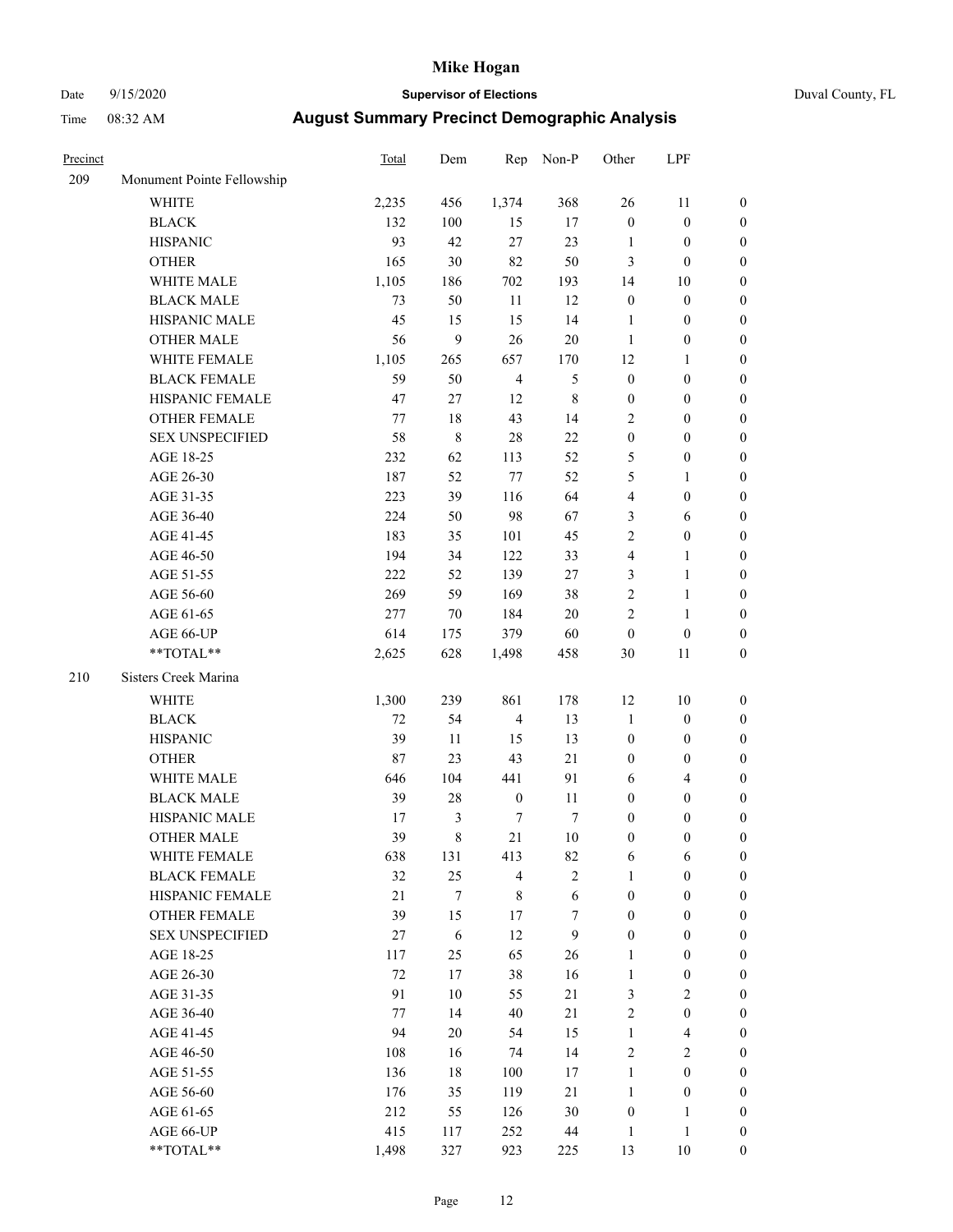### Date 9/15/2020 **Supervisor of Elections** Duval County, FL

| Precinct |                                       | Total          | Dem              | Rep              | Non-P            | Other            | LPF              |                  |
|----------|---------------------------------------|----------------|------------------|------------------|------------------|------------------|------------------|------------------|
| 211      | Spirit of Life Lutheran Church        |                |                  |                  |                  |                  |                  |                  |
|          | <b>WHITE</b>                          | 3,179          | 562              | 1,902            | 676              | 31               | $\,$ $\,$        | 0                |
|          | <b>BLACK</b>                          | 1,411          | 1,066            | 65               | 263              | 16               | $\mathbf{1}$     | 0                |
|          | <b>HISPANIC</b>                       | 323            | 123              | 92               | 106              | $\mathbf{2}$     | $\boldsymbol{0}$ | $\boldsymbol{0}$ |
|          | <b>OTHER</b>                          | 472            | 127              | 142              | 196              | $\mathbf{2}$     | 5                | $\boldsymbol{0}$ |
|          | WHITE MALE                            | 1,527          | 228              | 941              | 340              | 12               | 6                | $\boldsymbol{0}$ |
|          | <b>BLACK MALE</b>                     | 644            | 450              | 33               | 148              | 12               | 1                | $\boldsymbol{0}$ |
|          | HISPANIC MALE                         | 167            | 65               | 50               | 52               | $\boldsymbol{0}$ | $\boldsymbol{0}$ | $\boldsymbol{0}$ |
|          | <b>OTHER MALE</b>                     | 194            | 48               | 64               | 78               | $\mathbf{1}$     | 3                | $\boldsymbol{0}$ |
|          | WHITE FEMALE                          | 1,612          | 328              | 938              | 325              | 19               | $\overline{c}$   | $\boldsymbol{0}$ |
|          | <b>BLACK FEMALE</b>                   | 746            | 598              | 32               | 112              | 4                | $\boldsymbol{0}$ | 0                |
|          | HISPANIC FEMALE                       | 152            | 55               | 41               | 54               | $\mathbf{2}$     | $\boldsymbol{0}$ | 0                |
|          | OTHER FEMALE                          | 197            | 67               | 56               | 72               | $\mathbf{1}$     | $\mathbf{1}$     | $\boldsymbol{0}$ |
|          | <b>SEX UNSPECIFIED</b>                | 146            | 39               | 46               | 60               | $\boldsymbol{0}$ | $\mathbf{1}$     | $\boldsymbol{0}$ |
|          | AGE 18-25                             | 652            | 220              | 193              | 226              | $10\,$           | $\mathfrak{Z}$   | $\boldsymbol{0}$ |
|          | AGE 26-30                             | 457            | 160              | 144              | 143              | 9                | $\mathbf{1}$     | $\boldsymbol{0}$ |
|          | AGE 31-35                             | 545            | 179              | 208              | 153              | 4                | $\mathbf{1}$     | $\boldsymbol{0}$ |
|          | AGE 36-40                             | 636            | 220              | 228              | 175              | 7                | 6                | $\boldsymbol{0}$ |
|          | AGE 41-45                             | 595            | 208              | 233              | 149              | 4                | $\mathbf{1}$     | $\boldsymbol{0}$ |
|          | AGE 46-50                             | 587            | 249              | 218              | 118              | $\overline{c}$   | $\boldsymbol{0}$ | $\boldsymbol{0}$ |
|          | AGE 51-55                             | 499            | 193              | 206              | 93               | 6                | 1                | 0                |
|          | AGE 56-60                             | 415            | 131              | 217              | 63               | 4                | $\boldsymbol{0}$ | 0                |
|          | AGE 61-65                             | 348            | 109              | 193              | 44               | 2                | $\boldsymbol{0}$ | 0                |
|          | AGE 66-UP                             | 651            | 209              | 361              | 77               | 3                | $\mathbf{1}$     | $\boldsymbol{0}$ |
|          | $**TOTAL**$                           | 5,385          | 1,878            | 2,201            | 1,241            | 51               | 14               | $\boldsymbol{0}$ |
| 212      | Black Hammock Island Community Center |                |                  |                  |                  |                  |                  |                  |
|          | WHITE                                 | 696            | 118              | 462              | 111              | 5                | $\boldsymbol{0}$ | $\boldsymbol{0}$ |
|          | <b>BLACK</b>                          | 6              | $\mathfrak s$    | $\boldsymbol{0}$ | $\mathbf{1}$     | $\boldsymbol{0}$ | $\boldsymbol{0}$ | $\boldsymbol{0}$ |
|          | <b>HISPANIC</b>                       | 3              | $\mathbf{1}$     | 2                | $\boldsymbol{0}$ | $\boldsymbol{0}$ | $\boldsymbol{0}$ | $\boldsymbol{0}$ |
|          | <b>OTHER</b>                          | 26             | 6                | 10               | 10               | 0                | $\boldsymbol{0}$ | $\boldsymbol{0}$ |
|          | WHITE MALE                            | 345            | 46               | 239              | 59               | 1                | $\boldsymbol{0}$ | $\boldsymbol{0}$ |
|          | <b>BLACK MALE</b>                     | 4              | $\overline{4}$   | $\boldsymbol{0}$ | $\boldsymbol{0}$ | $\boldsymbol{0}$ | $\boldsymbol{0}$ | $\boldsymbol{0}$ |
|          | HISPANIC MALE                         | 2              | $\mathbf{1}$     | 1                | $\boldsymbol{0}$ | $\boldsymbol{0}$ | $\boldsymbol{0}$ | 0                |
|          | <b>OTHER MALE</b>                     | 11             | $\overline{2}$   | 6                | 3                | $\boldsymbol{0}$ | $\boldsymbol{0}$ | $\boldsymbol{0}$ |
|          | WHITE FEMALE                          | 340            | 71               | 214              | 51               | 4                | 0                | 0                |
|          | <b>BLACK FEMALE</b>                   | $\overline{c}$ | $\mathbf{1}$     | $\boldsymbol{0}$ | 1                | 0                | $\boldsymbol{0}$ | $\overline{0}$   |
|          | HISPANIC FEMALE                       | $\overline{0}$ | $\boldsymbol{0}$ | $\boldsymbol{0}$ | $\boldsymbol{0}$ | $\boldsymbol{0}$ | $\boldsymbol{0}$ | $\overline{0}$   |
|          | <b>OTHER FEMALE</b>                   | 8              | $\overline{4}$   | 2                | $\sqrt{2}$       | $\boldsymbol{0}$ | $\boldsymbol{0}$ | $\overline{0}$   |
|          | <b>SEX UNSPECIFIED</b>                | 19             | $\mathbf{1}$     | 12               | 6                | 0                | $\boldsymbol{0}$ | $\overline{0}$   |
|          | AGE 18-25                             | 58             | $\overline{4}$   | 37               | 16               | 1                | $\boldsymbol{0}$ | $\theta$         |
|          | AGE 26-30                             | 49             | $\overline{4}$   | 30               | 15               | 0                | $\boldsymbol{0}$ | $\overline{0}$   |
|          | AGE 31-35                             | 60             | $10\,$           | 38               | 12               | 0                | $\boldsymbol{0}$ | 0                |
|          | AGE 36-40                             | 38             | 5                | 21               | 12               | 0                | $\boldsymbol{0}$ | 0                |
|          | AGE 41-45                             | 38             | $\,$ 8 $\,$      | 22               | $\,$ 8 $\,$      | $\boldsymbol{0}$ | $\boldsymbol{0}$ | 0                |
|          | AGE 46-50                             | 69             | 10               | 41               | 16               | $\overline{c}$   | $\boldsymbol{0}$ | 0                |
|          | AGE 51-55                             | 82             | 16               | 55               | 11               | $\boldsymbol{0}$ | $\boldsymbol{0}$ | $\overline{0}$   |
|          | AGE 56-60                             | 105            | 17               | 79               | 9                | $\boldsymbol{0}$ | $\boldsymbol{0}$ | $\overline{0}$   |
|          | AGE 61-65                             | 89             | 24               | 58               | 6                | 1                | $\boldsymbol{0}$ | $\overline{0}$   |
|          | AGE 66-UP                             | 143            | 32               | 93               | 17               | 1                | $\boldsymbol{0}$ | $\boldsymbol{0}$ |
|          | **TOTAL**                             | 731            | 130              | 474              | 122              | 5                | $\boldsymbol{0}$ | $\overline{0}$   |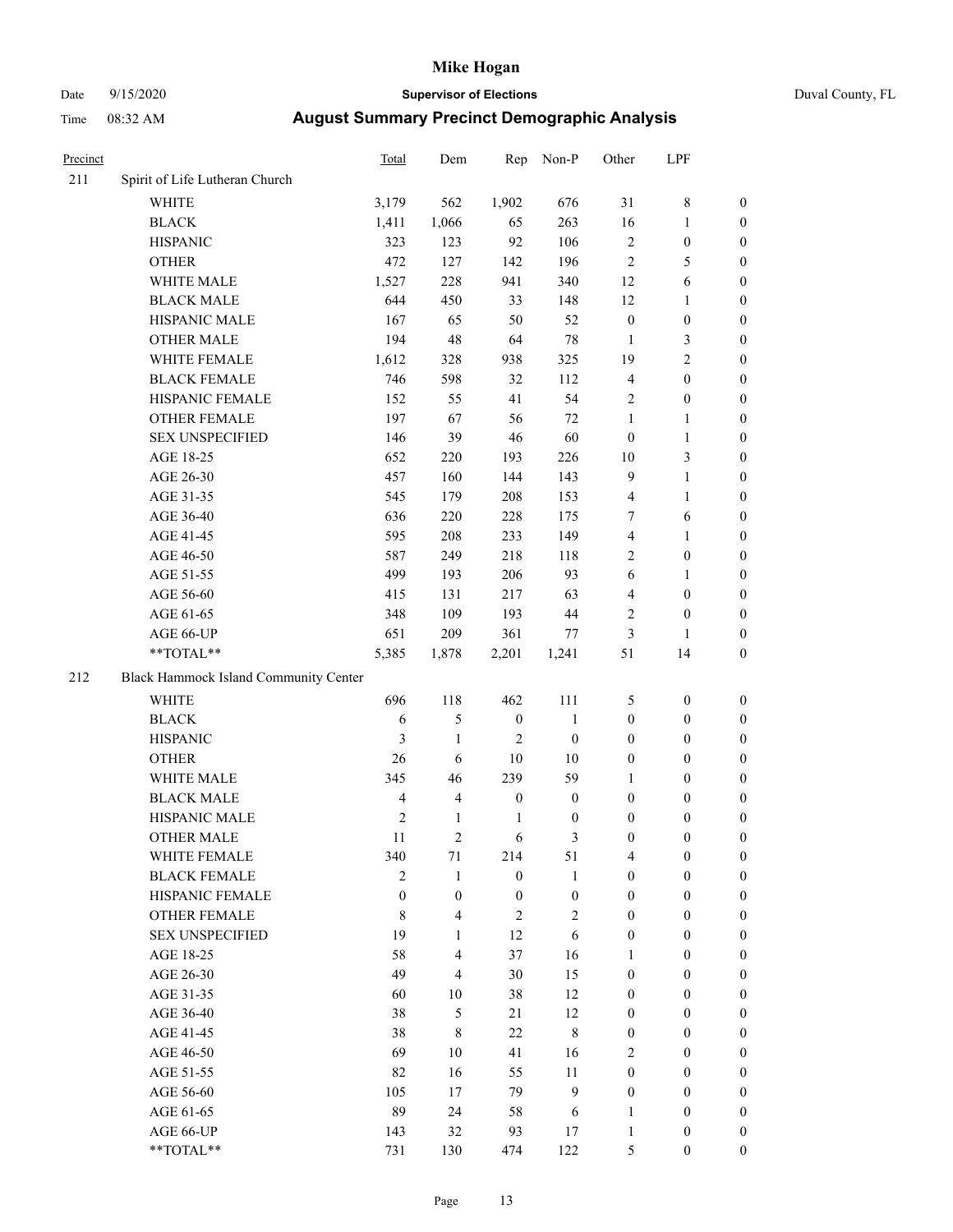# Date 9/15/2020 **Supervisor of Elections** Duval County, FL

| Precinct |                                     | <b>Total</b> | Dem                     | Rep                     | Non-P          | Other            | LPF              |                  |
|----------|-------------------------------------|--------------|-------------------------|-------------------------|----------------|------------------|------------------|------------------|
| 213      | Hidden Hills Country Club           |              |                         |                         |                |                  |                  |                  |
|          | <b>WHITE</b>                        | 979          | 174                     | 664                     | 131            | 9                | $\mathbf{1}$     | 0                |
|          | <b>BLACK</b>                        | 201          | 165                     | 13                      | $20\,$         | 3                | $\boldsymbol{0}$ | $\boldsymbol{0}$ |
|          | <b>HISPANIC</b>                     | 49           | 16                      | 22                      | 9              | 2                | $\boldsymbol{0}$ | $\boldsymbol{0}$ |
|          | <b>OTHER</b>                        | 128          | 26                      | 69                      | 33             | $\boldsymbol{0}$ | $\boldsymbol{0}$ | $\boldsymbol{0}$ |
|          | WHITE MALE                          | 471          | 77                      | 329                     | 60             | 5                | $\boldsymbol{0}$ | $\boldsymbol{0}$ |
|          | <b>BLACK MALE</b>                   | 92           | 69                      | 9                       | 13             | $\mathbf{1}$     | $\boldsymbol{0}$ | $\boldsymbol{0}$ |
|          | HISPANIC MALE                       | 23           | $\,$ 8 $\,$             | 10                      | $\overline{4}$ | 1                | $\boldsymbol{0}$ | $\boldsymbol{0}$ |
|          | <b>OTHER MALE</b>                   | 49           | 10                      | 27                      | 12             | $\boldsymbol{0}$ | $\boldsymbol{0}$ | $\boldsymbol{0}$ |
|          | WHITE FEMALE                        | 500          | 96                      | 330                     | 69             | 4                | 1                | $\boldsymbol{0}$ |
|          | <b>BLACK FEMALE</b>                 | 105          | 93                      | $\overline{\mathbf{4}}$ | $\sqrt{6}$     | 2                | $\boldsymbol{0}$ | $\boldsymbol{0}$ |
|          | HISPANIC FEMALE                     | 25           | $\,$ 8 $\,$             | 11                      | 5              | $\mathbf{1}$     | $\boldsymbol{0}$ | $\boldsymbol{0}$ |
|          | <b>OTHER FEMALE</b>                 | 59           | 12                      | 32                      | 15             | $\boldsymbol{0}$ | $\boldsymbol{0}$ | $\boldsymbol{0}$ |
|          | <b>SEX UNSPECIFIED</b>              | 33           | $\,8\,$                 | 16                      | 9              | $\boldsymbol{0}$ | $\boldsymbol{0}$ | $\boldsymbol{0}$ |
|          | AGE 18-25                           | 141          | 44                      | 65                      | 29             | 3                | $\boldsymbol{0}$ | $\boldsymbol{0}$ |
|          | AGE 26-30                           | 66           | 21                      | 29                      | 11             | 4                | $\mathbf{1}$     | $\boldsymbol{0}$ |
|          | AGE 31-35                           | 58           | 18                      | 31                      | 9              | $\boldsymbol{0}$ | $\boldsymbol{0}$ | $\boldsymbol{0}$ |
|          | AGE 36-40                           | 54           | 12                      | 21                      | 19             | 2                | $\boldsymbol{0}$ | $\boldsymbol{0}$ |
|          | AGE 41-45                           | 85           | 33                      | 36                      | 16             | $\boldsymbol{0}$ | $\boldsymbol{0}$ | $\boldsymbol{0}$ |
|          | AGE 46-50                           | 111          | 33                      | 52                      | 25             | $\mathbf{1}$     | $\boldsymbol{0}$ | $\boldsymbol{0}$ |
|          | AGE 51-55                           | 136          | 39                      | 72                      | 25             | $\boldsymbol{0}$ | $\boldsymbol{0}$ | $\boldsymbol{0}$ |
|          | AGE 56-60                           | 156          | 32                      | 107                     | 15             | 2                | $\boldsymbol{0}$ | 0                |
|          | AGE 61-65                           | 153          | 51                      | $87\,$                  | 14             | 1                | $\boldsymbol{0}$ | $\boldsymbol{0}$ |
|          | AGE 66-UP                           | 397          | 98                      | 268                     | $30\,$         | $\mathbf{1}$     | $\boldsymbol{0}$ | $\boldsymbol{0}$ |
|          | **TOTAL**                           | 1,357        | 381                     | 768                     | 193            | 14               | $\mathbf{1}$     | $\boldsymbol{0}$ |
| 301      | Queen's Harbor Yacht & Country Club |              |                         |                         |                |                  |                  |                  |
|          | <b>WHITE</b>                        | 1,749        | 288                     | 1,187                   | 255            | 18               | $\mathbf{1}$     | $\boldsymbol{0}$ |
|          | <b>BLACK</b>                        | 135          | 105                     | $11\,$                  | 18             | $\mathbf{1}$     | $\boldsymbol{0}$ | $\boldsymbol{0}$ |
|          | <b>HISPANIC</b>                     | 53           | 9                       | 30                      | 14             | $\boldsymbol{0}$ | $\boldsymbol{0}$ | $\boldsymbol{0}$ |
|          | <b>OTHER</b>                        | 168          | 40                      | 71                      | 55             | 2                | $\boldsymbol{0}$ | $\boldsymbol{0}$ |
|          | WHITE MALE                          | 873          | 114                     | 618                     | 132            | 8                | $\mathbf{1}$     | $\boldsymbol{0}$ |
|          | <b>BLACK MALE</b>                   | 64           | 46                      | $\boldsymbol{9}$        | $\mathbf{9}$   | $\boldsymbol{0}$ | $\boldsymbol{0}$ | $\boldsymbol{0}$ |
|          | HISPANIC MALE                       | 21           | $\overline{\mathbf{4}}$ | 12                      | $\mathfrak{S}$ | $\boldsymbol{0}$ | $\boldsymbol{0}$ | $\boldsymbol{0}$ |
|          | <b>OTHER MALE</b>                   | 61           | 10                      | 28                      | 23             | $\boldsymbol{0}$ | $\boldsymbol{0}$ | $\boldsymbol{0}$ |
|          | WHITE FEMALE                        | 859          | 171                     | 563                     | 115            | 10               | 0                | 0                |
|          | <b>BLACK FEMALE</b>                 | $70\,$       | 59                      | 2                       | $\,$ 8 $\,$    | $\mathbf{1}$     | $\boldsymbol{0}$ | $\overline{0}$   |
|          | HISPANIC FEMALE                     | 30           | 5                       | 18                      | 7              | $\boldsymbol{0}$ | $\boldsymbol{0}$ | $\overline{0}$   |
|          | <b>OTHER FEMALE</b>                 | 83           | $22\,$                  | 36                      | 23             | 2                | $\boldsymbol{0}$ | $\overline{0}$   |
|          | <b>SEX UNSPECIFIED</b>              | 44           | 11                      | 13                      | $20\,$         | $\boldsymbol{0}$ | $\boldsymbol{0}$ | $\overline{0}$   |
|          | AGE 18-25                           | 205          | 60                      | 104                     | 35             | 6                | $\boldsymbol{0}$ | $\overline{0}$   |
|          | AGE 26-30                           | 84           | 25                      | 45                      | 13             | $\mathbf{1}$     | $\boldsymbol{0}$ | 0                |
|          | AGE 31-35                           | 65           | 11                      | 34                      | $20\,$         | $\boldsymbol{0}$ | $\boldsymbol{0}$ | 0                |
|          | AGE 36-40                           | 96           | 19                      | 46                      | 31             | $\boldsymbol{0}$ | $\boldsymbol{0}$ | 0                |
|          | AGE 41-45                           | 112          | 26                      | 55                      | 31             | $\boldsymbol{0}$ | $\boldsymbol{0}$ | 0                |
|          | AGE 46-50                           | 176          | 42                      | 95                      | 36             | 3                | $\boldsymbol{0}$ | 0                |
|          | AGE 51-55                           | 190          | 39                      | 124                     | 24             | 3                | $\boldsymbol{0}$ | $\overline{0}$   |
|          | AGE 56-60                           | 243          | 35                      | 171                     | 37             | $\boldsymbol{0}$ | $\boldsymbol{0}$ | $\overline{0}$   |
|          | AGE 61-65                           | 237          | 49                      | 140                     | 41             | 7                | $\boldsymbol{0}$ | $\overline{0}$   |
|          | AGE 66-UP                           | 697          | 136                     | 485                     | 74             | $\mathbf{1}$     | $\mathbf{1}$     | 0                |
|          | **TOTAL**                           | 2,105        | 442                     | 1,299                   | 342            | 21               | $\mathbf{1}$     | $\boldsymbol{0}$ |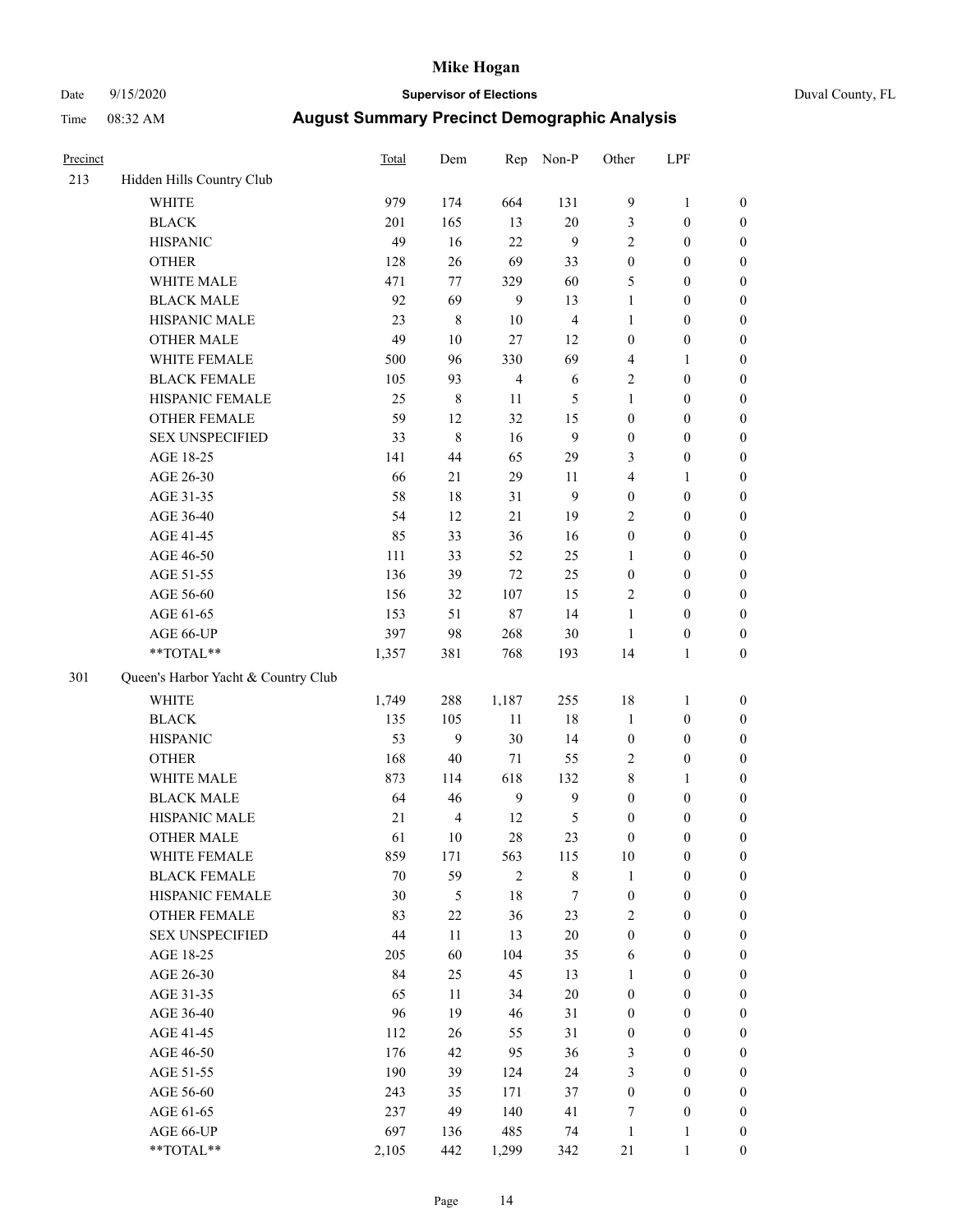### Date 9/15/2020 **Supervisor of Elections** Duval County, FL

| Precinct |                                       | <b>Total</b> | Dem    | Rep            | Non-P   | Other            | LPF              |                  |
|----------|---------------------------------------|--------------|--------|----------------|---------|------------------|------------------|------------------|
| 302      | Abess Elementary                      |              |        |                |         |                  |                  |                  |
|          | <b>WHITE</b>                          | 1,675        | 387    | 865            | 402     | 13               | $\,$ 8 $\,$      | 0                |
|          | <b>BLACK</b>                          | 245          | 183    | 14             | 46      | $\sqrt{2}$       | $\boldsymbol{0}$ | 0                |
|          | <b>HISPANIC</b>                       | 162          | 49     | 55             | 55      | 3                | $\boldsymbol{0}$ | $\boldsymbol{0}$ |
|          | <b>OTHER</b>                          | 306          | 74     | 122            | 108     | $\overline{c}$   | $\boldsymbol{0}$ | $\boldsymbol{0}$ |
|          | WHITE MALE                            | 819          | 150    | 458            | 195     | 9                | 7                | $\boldsymbol{0}$ |
|          | <b>BLACK MALE</b>                     | 115          | 79     | $\,8\,$        | 26      | $\overline{c}$   | $\boldsymbol{0}$ | $\boldsymbol{0}$ |
|          | HISPANIC MALE                         | 83           | 20     | 24             | 38      | $\mathbf{1}$     | $\boldsymbol{0}$ | $\boldsymbol{0}$ |
|          | <b>OTHER MALE</b>                     | 125          | 30     | 48             | 45      | 2                | $\boldsymbol{0}$ | $\boldsymbol{0}$ |
|          | WHITE FEMALE                          | 838          | 232    | 401            | $200\,$ | 4                | $\mathbf{1}$     | $\boldsymbol{0}$ |
|          | <b>BLACK FEMALE</b>                   | 127          | 102    | 6              | 19      | $\boldsymbol{0}$ | $\boldsymbol{0}$ | 0                |
|          | HISPANIC FEMALE                       | 75           | 26     | 31             | 16      | $\overline{2}$   | $\boldsymbol{0}$ | 0                |
|          | <b>OTHER FEMALE</b>                   | 140          | 34     | 61             | 45      | $\boldsymbol{0}$ | $\boldsymbol{0}$ | $\boldsymbol{0}$ |
|          | <b>SEX UNSPECIFIED</b>                | 66           | 20     | 19             | 27      | $\boldsymbol{0}$ | $\boldsymbol{0}$ | $\boldsymbol{0}$ |
|          | AGE 18-25                             | 215          | 66     | 69             | 78      | 1                | $\mathbf{1}$     | $\boldsymbol{0}$ |
|          | AGE 26-30                             | 237          | 78     | 77             | $78\,$  | 3                | $\mathbf{1}$     | $\boldsymbol{0}$ |
|          | AGE 31-35                             | 245          | 52     | 96             | 92      | 3                | $\sqrt{2}$       | $\boldsymbol{0}$ |
|          | AGE 36-40                             | 209          | 58     | $87\,$         | 59      | 3                | $\sqrt{2}$       | $\boldsymbol{0}$ |
|          | AGE 41-45                             | 240          | 75     | 91             | 69      | 4                | $\mathbf{1}$     | $\boldsymbol{0}$ |
|          | AGE 46-50                             | 187          | 41     | 98             | 45      | 3                | $\boldsymbol{0}$ | $\boldsymbol{0}$ |
|          | AGE 51-55                             | 173          | 48     | $80\,$         | 44      | $\mathbf{1}$     | $\boldsymbol{0}$ | 0                |
|          | AGE 56-60                             | 228          | 70     | 114            | 44      | $\boldsymbol{0}$ | $\boldsymbol{0}$ | 0                |
|          | AGE 61-65                             | 232          | 73     | 120            | 38      | $\mathbf{1}$     | $\boldsymbol{0}$ | 0                |
|          | AGE 66-UP                             | 422          | 132    | 224            | 64      | $\mathbf{1}$     | $\mathbf{1}$     | $\boldsymbol{0}$ |
|          | **TOTAL**                             | 2,388        | 693    | 1,056          | 611     | 20               | $\,$ 8 $\,$      | $\boldsymbol{0}$ |
| 303      | Isle of Faith United Methodist Church |              |        |                |         |                  |                  |                  |
|          | <b>WHITE</b>                          | 2,806        | 626    | 1,558          | 579     | 30               | 13               | $\boldsymbol{0}$ |
|          | <b>BLACK</b>                          | 159          | 119    | 9              | 29      | 2                | $\boldsymbol{0}$ | $\boldsymbol{0}$ |
|          | <b>HISPANIC</b>                       | 146          | 44     | 59             | 40      | 2                | $\mathbf{1}$     | $\boldsymbol{0}$ |
|          | <b>OTHER</b>                          | 261          | 69     | 103            | 87      | $\mathfrak{2}$   | $\boldsymbol{0}$ | $\boldsymbol{0}$ |
|          | <b>WHITE MALE</b>                     | 1,338        | 244    | 783            | 284     | 18               | 9                | $\boldsymbol{0}$ |
|          | <b>BLACK MALE</b>                     | 78           | 50     | $\overline{4}$ | 22      | $\overline{2}$   | $\boldsymbol{0}$ | $\boldsymbol{0}$ |
|          | HISPANIC MALE                         | 66           | 15     | 27             | $22\,$  | $\mathbf{1}$     | 1                | 0                |
|          | <b>OTHER MALE</b>                     | 95           | 25     | 34             | 36      | $\boldsymbol{0}$ | $\boldsymbol{0}$ | 0                |
|          | WHITE FEMALE                          | 1,430        | 375    | 757            | 282     | 12               | 4                | 0                |
|          | <b>BLACK FEMALE</b>                   | 77           | 65     | 5              | 7       | $\boldsymbol{0}$ | $\boldsymbol{0}$ | $\boldsymbol{0}$ |
|          | HISPANIC FEMALE                       | 74           | $28\,$ | 31             | 15      | $\boldsymbol{0}$ | $\boldsymbol{0}$ | $\overline{0}$   |
|          | OTHER FEMALE                          | 130          | 38     | 54             | 36      | 2                | $\boldsymbol{0}$ | $\overline{0}$   |
|          | <b>SEX UNSPECIFIED</b>                | 84           | 18     | 34             | 31      | $\mathbf{1}$     | $\boldsymbol{0}$ | 0                |
|          | AGE 18-25                             | 319          | 82     | 140            | 94      | 3                | $\boldsymbol{0}$ | 0                |
|          | AGE 26-30                             | 315          | 95     | 138            | 72      | 8                | $\overline{2}$   | 0                |
|          | AGE 31-35                             | 286          | 71     | 113            | 97      | 4                | $\mathbf{1}$     | 0                |
|          | AGE 36-40                             | 311          | 72     | 121            | 112     | 4                | $\sqrt{2}$       | 0                |
|          | AGE 41-45                             | 255          | 66     | 114            | 68      | $\sqrt{2}$       | 5                | 0                |
|          | AGE 46-50                             | 266          | 62     | 136            | 63      | 3                | $\sqrt{2}$       | 0                |
|          | AGE 51-55                             | 275          | 57     | 170            | 43      | 3                | $\overline{2}$   | $\overline{0}$   |
|          | AGE 56-60                             | 330          | 74     | 211            | 42      | 3                | $\boldsymbol{0}$ | $\boldsymbol{0}$ |
|          | AGE 61-65                             | 297          | 67     | 175            | 53      | $\overline{c}$   | $\boldsymbol{0}$ | $\boldsymbol{0}$ |
|          | AGE 66-UP                             | 718          | 212    | 411            | 91      | $\overline{4}$   | $\boldsymbol{0}$ | $\boldsymbol{0}$ |
|          | **TOTAL**                             | 3,372        | 858    | 1,729          | 735     | 36               | 14               | $\boldsymbol{0}$ |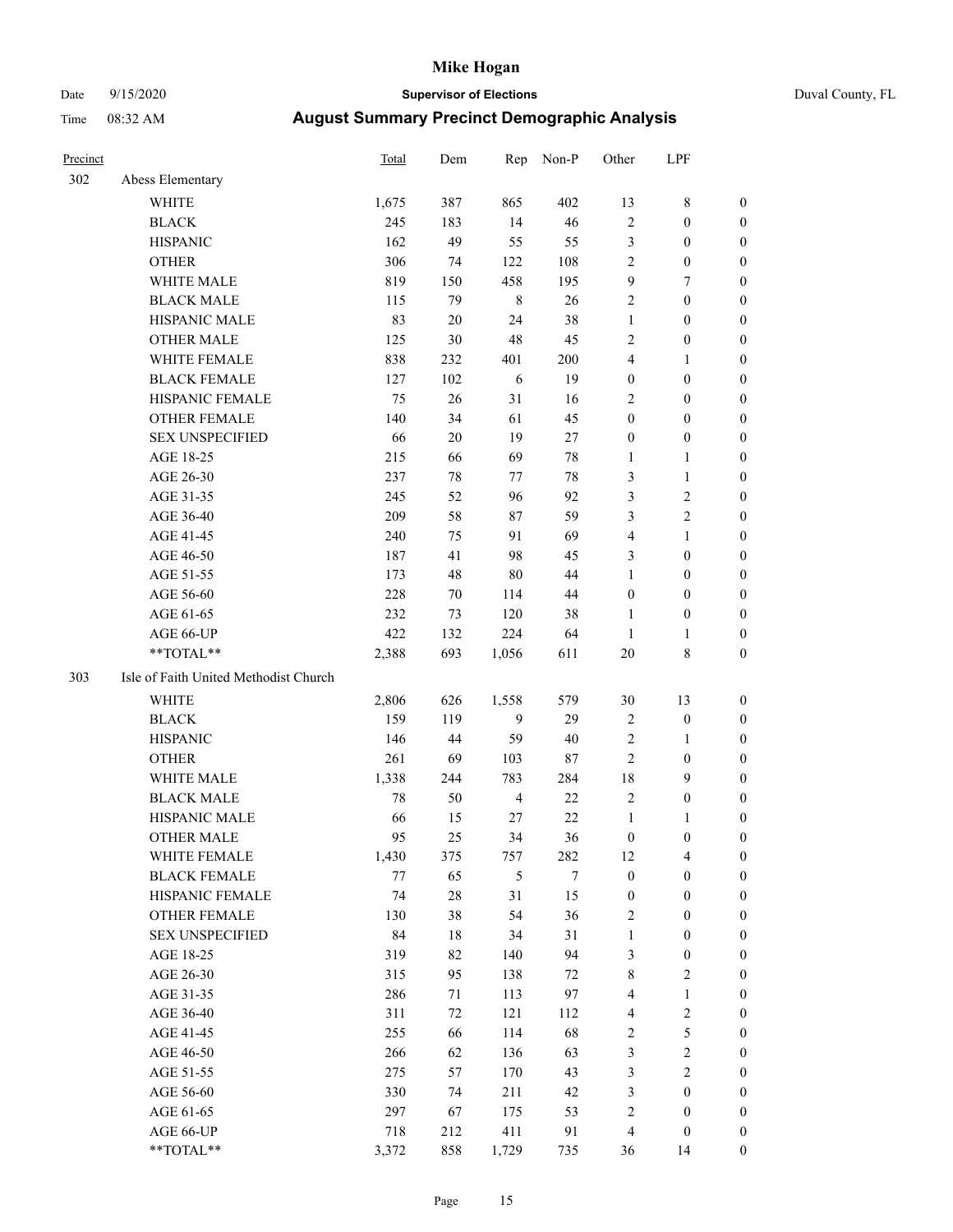### Date 9/15/2020 **Supervisor of Elections** Duval County, FL

| Precinct |                                    | Total | Dem            | Rep            | Non-P            | Other            | LPF                     |                  |
|----------|------------------------------------|-------|----------------|----------------|------------------|------------------|-------------------------|------------------|
| 304      | Jacksonville Golf and Country Club |       |                |                |                  |                  |                         |                  |
|          | <b>WHITE</b>                       | 1,802 | 289            | 1,189          | 305              | 15               | $\overline{4}$          | 0                |
|          | <b>BLACK</b>                       | 59    | 42             | 8              | 9                | $\boldsymbol{0}$ | $\boldsymbol{0}$        | 0                |
|          | <b>HISPANIC</b>                    | 52    | 12             | 26             | 12               | $\overline{2}$   | $\boldsymbol{0}$        | $\boldsymbol{0}$ |
|          | <b>OTHER</b>                       | 170   | 27             | 63             | $80\,$           | $\boldsymbol{0}$ | $\boldsymbol{0}$        | $\boldsymbol{0}$ |
|          | WHITE MALE                         | 883   | 100            | 621            | 157              | 4                | 1                       | $\boldsymbol{0}$ |
|          | <b>BLACK MALE</b>                  | 27    | 16             | $\overline{4}$ | $\boldsymbol{7}$ | $\boldsymbol{0}$ | $\boldsymbol{0}$        | $\boldsymbol{0}$ |
|          | HISPANIC MALE                      | 26    | $\,$ $\,$      | 11             | 6                | 1                | $\boldsymbol{0}$        | $\boldsymbol{0}$ |
|          | <b>OTHER MALE</b>                  | 72    | 11             | 29             | 32               | $\boldsymbol{0}$ | $\boldsymbol{0}$        | $\boldsymbol{0}$ |
|          | WHITE FEMALE                       | 899   | 185            | 557            | 145              | 9                | $\mathfrak{Z}$          | $\boldsymbol{0}$ |
|          | <b>BLACK FEMALE</b>                | 31    | 26             | $\overline{4}$ | $\mathbf{1}$     | $\boldsymbol{0}$ | $\boldsymbol{0}$        | 0                |
|          | HISPANIC FEMALE                    | 24    | $\overline{4}$ | 15             | 5                | $\boldsymbol{0}$ | $\boldsymbol{0}$        | 0                |
|          | OTHER FEMALE                       | 74    | 14             | 25             | 35               | $\boldsymbol{0}$ | $\boldsymbol{0}$        | 0                |
|          | <b>SEX UNSPECIFIED</b>             | 47    | 6              | 20             | $18\,$           | 3                | $\boldsymbol{0}$        | $\boldsymbol{0}$ |
|          | AGE 18-25                          | 231   | 52             | 126            | 48               | 5                | $\boldsymbol{0}$        | $\boldsymbol{0}$ |
|          | AGE 26-30                          | 98    | $22\,$         | 48             | 27               | $\mathbf{1}$     | $\boldsymbol{0}$        | $\boldsymbol{0}$ |
|          | AGE 31-35                          | 85    | 11             | 57             | 17               | $\boldsymbol{0}$ | $\boldsymbol{0}$        | $\boldsymbol{0}$ |
|          | AGE 36-40                          | 138   | 26             | $70\,$         | 38               | 3                | $\mathbf{1}$            | $\boldsymbol{0}$ |
|          | AGE 41-45                          | 121   | $20\,$         | 71             | 29               | $\mathbf{1}$     | $\boldsymbol{0}$        | $\boldsymbol{0}$ |
|          | AGE 46-50                          | 169   | 30             | 100            | 37               | $\boldsymbol{0}$ | $\mathbf{2}$            | $\boldsymbol{0}$ |
|          | AGE 51-55                          | 198   |                | 143            | 27               | $\sqrt{2}$       | $\boldsymbol{0}$        |                  |
|          | AGE 56-60                          | 253   | 26<br>41       | 162            | 49               |                  | $\boldsymbol{0}$        | $\boldsymbol{0}$ |
|          |                                    | 230   | 40             | 148            | 40               | $\mathbf{1}$     |                         | 0                |
|          | AGE 61-65                          |       |                |                |                  | $\mathbf{1}$     | $\mathbf{1}$            | 0                |
|          | AGE 66-UP<br>**TOTAL**             | 560   | 102            | 361            | 94               | 3                | $\boldsymbol{0}$        | $\boldsymbol{0}$ |
|          |                                    | 2,083 | 370            | 1,286          | 406              | $17$             | $\overline{\mathbf{4}}$ | $\boldsymbol{0}$ |
| 305      | Chets Creek Church                 |       |                |                |                  |                  |                         |                  |
|          | <b>WHITE</b>                       | 4,354 | 1,023          | 2,278          | 954              | 71               | $28\,$                  | $\boldsymbol{0}$ |
|          | <b>BLACK</b>                       | 380   | 277            | 24             | 73               | 5                | $\mathbf{1}$            | $\boldsymbol{0}$ |
|          | <b>HISPANIC</b>                    | 322   | 112            | 86             | 117              | 6                | $\mathbf{1}$            | $\boldsymbol{0}$ |
|          | <b>OTHER</b>                       | 528   | 159            | 169            | 193              | 4                | $\mathfrak{Z}$          | $\boldsymbol{0}$ |
|          | WHITE MALE                         | 2,008 | 371            | 1,105          | 483              | 31               | 18                      | $\boldsymbol{0}$ |
|          | <b>BLACK MALE</b>                  | 181   | 124            | 17             | 37               | $\mathbf{2}$     | $\mathbf{1}$            | $\boldsymbol{0}$ |
|          | HISPANIC MALE                      | 143   | 45             | 38             | 57               | 3                | $\boldsymbol{0}$        | 0                |
|          | <b>OTHER MALE</b>                  | 188   | 53             | 61             | $70\,$           | 3                | $\mathbf{1}$            | $\boldsymbol{0}$ |
|          | WHITE FEMALE                       | 2,292 | 637            | 1,152          | 456              | 39               | 8                       | 0                |
|          | <b>BLACK FEMALE</b>                | 193   | 148            | 7              | 35               | 3                | $\boldsymbol{0}$        | $\boldsymbol{0}$ |
|          | HISPANIC FEMALE                    | 176   | 65             | 48             | 59               | 3                | $\mathbf{1}$            | $\boldsymbol{0}$ |
|          | OTHER FEMALE                       | 250   | $88\,$         | $8\sqrt{1}$    | 79               | $\mathbf{1}$     | $\mathbf{1}$            | $\overline{0}$   |
|          | <b>SEX UNSPECIFIED</b>             | 153   | $40\,$         | 48             | 61               | $\mathbf{1}$     | $\mathfrak{Z}$          | 0                |
|          | AGE 18-25                          | 690   | 215            | 245            | 202              | 22               | $\sqrt{6}$              | 0                |
|          | AGE 26-30                          | 591   | 179            | 244            | 155              | $\,$ 8 $\,$      | $\mathfrak{S}$          | 0                |
|          | AGE 31-35                          | 535   | 168            | 189            | 167              | 7                | $\overline{\mathbf{4}}$ | 0                |
|          | AGE 36-40                          | 466   | 140            | 167            | 150              | 7                | $\sqrt{2}$              | 0                |
|          | AGE 41-45                          | 448   | 125            | 191            | 122              | $\overline{4}$   | $\sqrt{6}$              | 0                |
|          | AGE 46-50                          | 510   | 116            | 252            | 128              | 11               | $\mathfrak{Z}$          | 0                |
|          | AGE 51-55                          | 467   | 108            | 255            | 96               | 6                | $\sqrt{2}$              | $\boldsymbol{0}$ |
|          | AGE 56-60                          | 438   | 115            | 226            | 84               | 11               | $\sqrt{2}$              | $\boldsymbol{0}$ |
|          | AGE 61-65                          | 400   | 122            | 206            | 66               | 4                | $\sqrt{2}$              | $\boldsymbol{0}$ |
|          | AGE 66-UP                          | 1,039 | 283            | 582            | 167              | 6                | $\mathbf{1}$            | $\boldsymbol{0}$ |
|          | **TOTAL**                          | 5,584 | 1,571          | 2,557          | 1,337            | 86               | 33                      | $\boldsymbol{0}$ |
|          |                                    |       |                |                |                  |                  |                         |                  |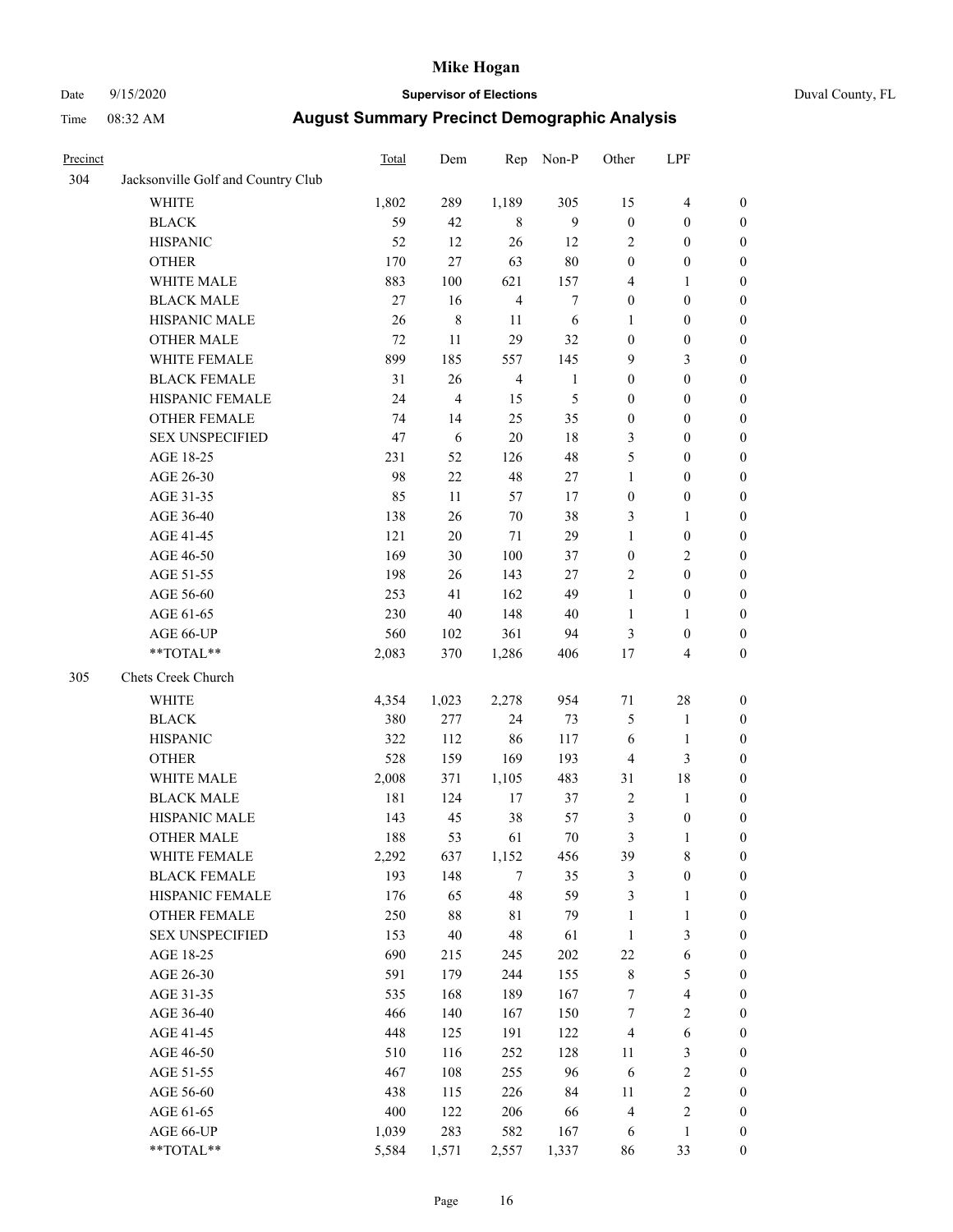### Date 9/15/2020 **Supervisor of Elections** Duval County, FL

| Precinct |                              | Total | Dem    | Rep          | Non-P  | Other            | LPF              |                  |
|----------|------------------------------|-------|--------|--------------|--------|------------------|------------------|------------------|
| 306      | East Pointe Baptist Church   |       |        |              |        |                  |                  |                  |
|          | <b>WHITE</b>                 | 2,269 | 565    | 1,079        | 581    | $27\,$           | 17               | 0                |
|          | <b>BLACK</b>                 | 796   | 582    | 30           | 177    | 3                | $\overline{4}$   | $\boldsymbol{0}$ |
|          | <b>HISPANIC</b>              | 405   | 139    | 106          | 154    | 6                | $\boldsymbol{0}$ | $\boldsymbol{0}$ |
|          | <b>OTHER</b>                 | 1,012 | 276    | 305          | 416    | 14               | $\mathbf{1}$     | $\boldsymbol{0}$ |
|          | WHITE MALE                   | 1,080 | 233    | 537          | 285    | 11               | 14               | $\boldsymbol{0}$ |
|          | <b>BLACK MALE</b>            | 373   | 256    | 21           | 92     | $\overline{c}$   | $\sqrt{2}$       | $\boldsymbol{0}$ |
|          | HISPANIC MALE                | 179   | 48     | 52           | 74     | 5                | $\boldsymbol{0}$ | $\boldsymbol{0}$ |
|          | <b>OTHER MALE</b>            | 446   | 113    | 142          | 184    | 6                | $\mathbf{1}$     | $\boldsymbol{0}$ |
|          | WHITE FEMALE                 | 1,158 | 327    | 527          | 285    | 16               | $\mathfrak z$    | $\boldsymbol{0}$ |
|          | <b>BLACK FEMALE</b>          | 410   | 315    | $\mathbf{9}$ | 83     | $\mathbf{1}$     | $\sqrt{2}$       | $\boldsymbol{0}$ |
|          | HISPANIC FEMALE              | 209   | $87\,$ | 50           | $71\,$ | $\mathbf{1}$     | $\boldsymbol{0}$ | $\boldsymbol{0}$ |
|          | <b>OTHER FEMALE</b>          | 463   | 141    | 148          | 168    | $\sqrt{6}$       | $\boldsymbol{0}$ | $\boldsymbol{0}$ |
|          | <b>SEX UNSPECIFIED</b>       | 164   | 42     | 34           | 86     | $\sqrt{2}$       | $\boldsymbol{0}$ | $\boldsymbol{0}$ |
|          | AGE 18-25                    | 559   | 202    | 125          | 213    | 15               | $\overline{4}$   | $\boldsymbol{0}$ |
|          | AGE 26-30                    | 466   | 152    | 145          | 161    | 5                | $\mathfrak{Z}$   | $\boldsymbol{0}$ |
|          | AGE 31-35                    | 472   | 171    | 148          | 139    | $\boldsymbol{7}$ | $\boldsymbol{7}$ | $\boldsymbol{0}$ |
|          | AGE 36-40                    | 470   | 155    | 142          | 164    | $\boldsymbol{7}$ | $\sqrt{2}$       | $\boldsymbol{0}$ |
|          | AGE 41-45                    | 448   | 144    | 157          | 142    | 3                | $\overline{c}$   | $\boldsymbol{0}$ |
|          | AGE 46-50                    | 457   | 167    | 156          | 127    | $\sqrt{6}$       | $\mathbf{1}$     | $\boldsymbol{0}$ |
|          | AGE 51-55                    | 387   | 153    | 145          | $87\,$ | $\mathbf{1}$     | $\mathbf{1}$     | $\boldsymbol{0}$ |
|          | AGE 56-60                    | 397   | 134    | 154          | 106    | 3                | $\boldsymbol{0}$ | 0                |
|          | AGE 61-65                    | 291   | $88\,$ | 131          | 69     | $\mathbf{1}$     | $\overline{2}$   | $\boldsymbol{0}$ |
|          | AGE 66-UP                    | 535   | 196    | 217          | 120    | $\sqrt{2}$       | $\boldsymbol{0}$ | $\boldsymbol{0}$ |
|          | $**TOTAL**$                  | 4,482 | 1,562  | 1,520        | 1,328  | 50               | $22\,$           | $\boldsymbol{0}$ |
| 307      | Pablo Creek Regional Library |       |        |              |        |                  |                  |                  |
|          | <b>WHITE</b>                 | 2,020 | 469    | 953          | 551    | 33               | 14               | $\boldsymbol{0}$ |
|          | <b>BLACK</b>                 | 296   | 204    | 25           | 64     | 3                | $\boldsymbol{0}$ | $\boldsymbol{0}$ |
|          | <b>HISPANIC</b>              | 352   | 150    | $72\,$       | 124    | 4                | $\mathfrak{2}$   | $\boldsymbol{0}$ |
|          | <b>OTHER</b>                 | 286   | 71     | 78           | 131    | 6                | $\boldsymbol{0}$ | $\boldsymbol{0}$ |
|          | WHITE MALE                   | 922   | 169    | 467          | 261    | 13               | 12               | $\boldsymbol{0}$ |
|          | <b>BLACK MALE</b>            | 143   | 93     | 16           | 32     | $\sqrt{2}$       | $\boldsymbol{0}$ | $\boldsymbol{0}$ |
|          | HISPANIC MALE                | 156   | 65     | 35           | 52     | 3                | 1                | $\boldsymbol{0}$ |
|          | <b>OTHER MALE</b>            | 110   | 29     | 33           | 46     | $\overline{c}$   | $\boldsymbol{0}$ | $\boldsymbol{0}$ |
|          | WHITE FEMALE                 | 1,074 | 295    | 472          | 285    | 20               | $\overline{c}$   | 0                |
|          | <b>BLACK FEMALE</b>          | 149   | 108    | 9            | 31     | $\mathbf{1}$     | $\boldsymbol{0}$ | $\boldsymbol{0}$ |
|          | HISPANIC FEMALE              | 190   | 82     | 36           | $70\,$ | $\mathbf{1}$     | 1                | $\overline{0}$   |
|          | <b>OTHER FEMALE</b>          | 136   | 36     | 41           | 55     | 4                | $\boldsymbol{0}$ | $\overline{0}$   |
|          | <b>SEX UNSPECIFIED</b>       | 74    | 17     | 19           | 38     | $\boldsymbol{0}$ | $\boldsymbol{0}$ | 0                |
|          | AGE 18-25                    | 410   | 126    | 115          | 157    | 11               | $\mathbf{1}$     | $\overline{0}$   |
|          | AGE 26-30                    | 359   | 108    | 113          | 126    | 6                | 6                | 0                |
|          | AGE 31-35                    | 355   | 104    | 109          | 132    | 5                | 5                | 0                |
|          | AGE 36-40                    | 283   | 85     | 92           | 101    | 3                | $\sqrt{2}$       | 0                |
|          | AGE 41-45                    | 230   | 72     | 82           | $71\,$ | 5                | $\boldsymbol{0}$ | 0                |
|          | AGE 46-50                    | 248   | 71     | 114          | 62     | $\mathbf{1}$     | $\boldsymbol{0}$ | 0                |
|          | AGE 51-55                    | 228   | 72     | 90           | 60     | 5                | $\mathbf{1}$     | 0                |
|          | AGE 56-60                    | 254   | 71     | 129          | 52     | 2                | $\boldsymbol{0}$ | $\boldsymbol{0}$ |
|          | AGE 61-65                    | 199   | 64     | 88           | 42     | 4                | 1                | $\boldsymbol{0}$ |
|          | AGE 66-UP                    | 388   | 121    | 196          | 67     | 4                | $\boldsymbol{0}$ | 0                |
|          | **TOTAL**                    | 2,954 | 894    | 1,128        | 870    | 46               | 16               | $\boldsymbol{0}$ |
|          |                              |       |        |              |        |                  |                  |                  |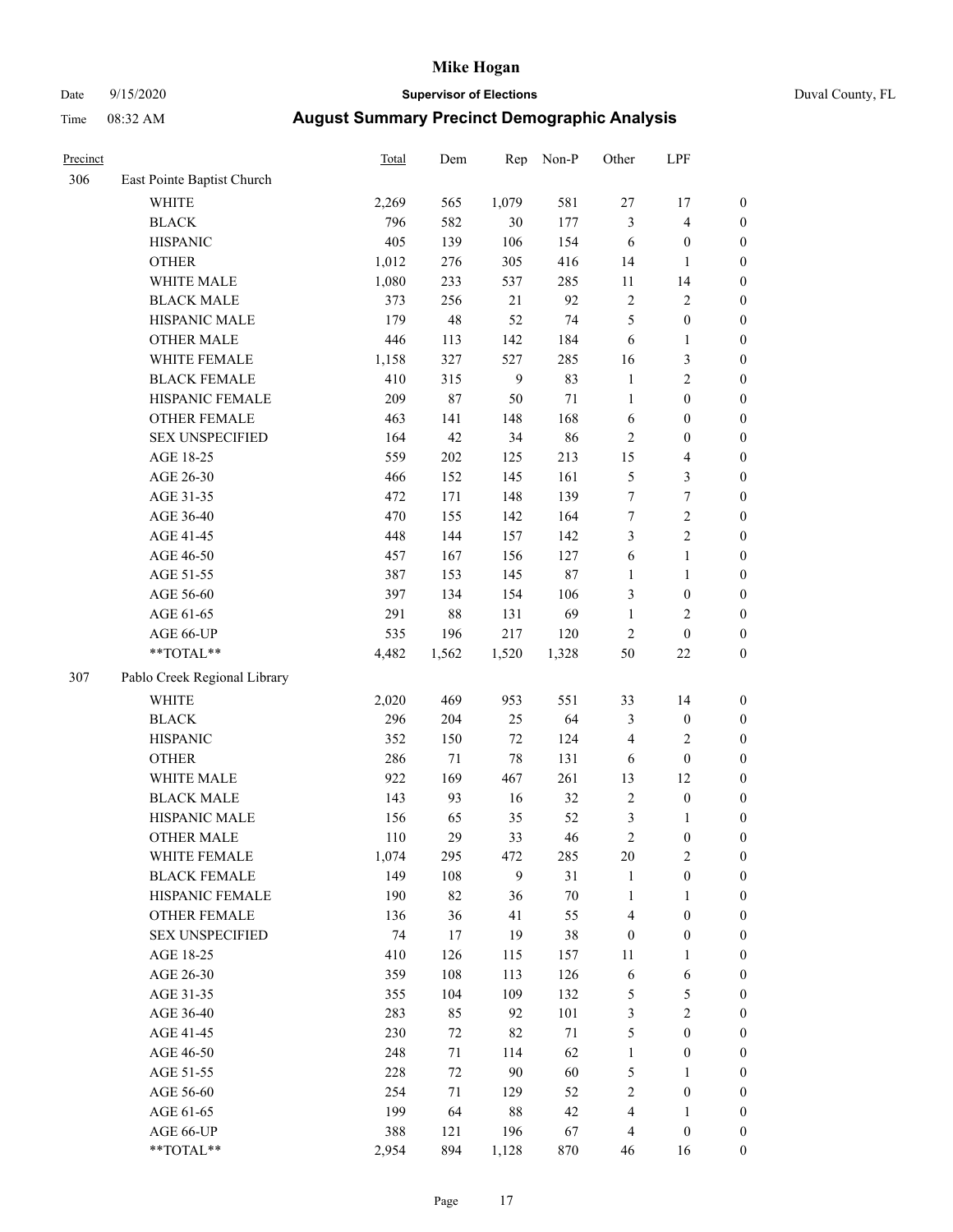### Date 9/15/2020 **Supervisor of Elections** Duval County, FL

| Precinct |                            | <b>Total</b> | Dem              | Rep            | Non-P            | Other            | LPF              |                  |
|----------|----------------------------|--------------|------------------|----------------|------------------|------------------|------------------|------------------|
| 308      | The Woods Community Center |              |                  |                |                  |                  |                  |                  |
|          | <b>WHITE</b>               | 1,460        | 311              | 843            | 277              | 15               | 14               | 0                |
|          | <b>BLACK</b>               | 98           | 73               | $\,8\,$        | 16               | $\mathbf{1}$     | $\boldsymbol{0}$ | $\boldsymbol{0}$ |
|          | <b>HISPANIC</b>            | 71           | 24               | 29             | 18               | $\boldsymbol{0}$ | $\boldsymbol{0}$ | $\boldsymbol{0}$ |
|          | <b>OTHER</b>               | 135          | 34               | 45             | 53               | $\boldsymbol{0}$ | 3                | $\boldsymbol{0}$ |
|          | WHITE MALE                 | 701          | 128              | 409            | 146              | 8                | 10               | $\boldsymbol{0}$ |
|          | <b>BLACK MALE</b>          | 47           | 35               | 5              | $\boldsymbol{7}$ | $\boldsymbol{0}$ | $\boldsymbol{0}$ | $\boldsymbol{0}$ |
|          | HISPANIC MALE              | 26           | $\boldsymbol{9}$ | 12             | 5                | $\boldsymbol{0}$ | $\boldsymbol{0}$ | $\boldsymbol{0}$ |
|          | <b>OTHER MALE</b>          | 50           | $10\,$           | 23             | 15               | $\boldsymbol{0}$ | $\mathfrak{2}$   | $\boldsymbol{0}$ |
|          | WHITE FEMALE               | 744          | 181              | 429            | 124              | 6                | $\overline{4}$   | $\boldsymbol{0}$ |
|          | <b>BLACK FEMALE</b>        | 49           | 37               | $\mathfrak{Z}$ | $\,$ 8 $\,$      | 1                | $\boldsymbol{0}$ | $\boldsymbol{0}$ |
|          | HISPANIC FEMALE            | 44           | 15               | 16             | 13               | $\boldsymbol{0}$ | $\boldsymbol{0}$ | $\boldsymbol{0}$ |
|          | <b>OTHER FEMALE</b>        | 67           | $22\,$           | 19             | 25               | $\boldsymbol{0}$ | $\mathbf{1}$     | $\boldsymbol{0}$ |
|          | <b>SEX UNSPECIFIED</b>     | 36           | $\mathfrak s$    | 9              | 21               | $\mathbf{1}$     | $\boldsymbol{0}$ | $\boldsymbol{0}$ |
|          | AGE 18-25                  | 153          | 45               | 53             | 49               | 2                | $\overline{4}$   | $\boldsymbol{0}$ |
|          | AGE 26-30                  | 112          | 31               | 50             | 26               | 2                | $\mathfrak{Z}$   | $\boldsymbol{0}$ |
|          | AGE 31-35                  | 159          | 41               | 76             | 39               | $\mathbf{1}$     | $\sqrt{2}$       | $\boldsymbol{0}$ |
|          | AGE 36-40                  | 183          | 31               | 105            | 41               | 2                | $\overline{4}$   | $\boldsymbol{0}$ |
|          | AGE 41-45                  | 181          | 49               | 90             | 39               | $\overline{2}$   | $\mathbf{1}$     | $\boldsymbol{0}$ |
|          | AGE 46-50                  | 154          | 29               | $80\,$         | 44               | $\boldsymbol{0}$ | $\mathbf{1}$     | $\boldsymbol{0}$ |
|          | AGE 51-55                  | 136          | 26               | 77             | 31               | 1                | $\mathbf{1}$     | $\boldsymbol{0}$ |
|          | AGE 56-60                  | 155          | 38               | 97             | 19               | $\mathbf{1}$     | $\boldsymbol{0}$ | 0                |
|          | AGE 61-65                  | 138          | 33               | $80\,$         | 23               | 1                | $\mathbf{1}$     | 0                |
|          | AGE 66-UP                  | 393          | 119              | 217            | 53               | 4                | $\boldsymbol{0}$ | $\boldsymbol{0}$ |
|          | **TOTAL**                  | 1,764        | 442              | 925            | 364              | 16               | 17               | $\boldsymbol{0}$ |
| 309      | Watson Realty Corporation  |              |                  |                |                  |                  |                  |                  |
|          | <b>WHITE</b>               | 2,186        | 489              | 1,109          | 548              | 23               | 17               | $\boldsymbol{0}$ |
|          | <b>BLACK</b>               | 528          | 400              | 25             | 98               | 4                | $\mathbf{1}$     | $\boldsymbol{0}$ |
|          | <b>HISPANIC</b>            | 257          | 97               | 76             | $80\,$           | 4                | $\boldsymbol{0}$ | $\boldsymbol{0}$ |
|          | <b>OTHER</b>               | 479          | 163              | 139            | 172              | 5                | $\boldsymbol{0}$ | $\boldsymbol{0}$ |
|          | WHITE MALE                 | 1,013        | 173              | 553            | 260              | 13               | 14               | $\boldsymbol{0}$ |
|          | <b>BLACK MALE</b>          | 224          | 157              | 14             | 49               | $\mathfrak{Z}$   | $\mathbf{1}$     | $\boldsymbol{0}$ |
|          | HISPANIC MALE              | 102          | 35               | 33             | 32               | 2                | $\boldsymbol{0}$ | $\boldsymbol{0}$ |
|          | <b>OTHER MALE</b>          | 207          | 65               | 59             | 81               | $\overline{c}$   | $\boldsymbol{0}$ | $\boldsymbol{0}$ |
|          | WHITE FEMALE               | 1,143        | 308              | 545            | 279              | 10               | 1                | 0                |
|          | <b>BLACK FEMALE</b>        | 302          | 242              | 11             | 48               | $\mathbf{1}$     | $\boldsymbol{0}$ | $\boldsymbol{0}$ |
|          | HISPANIC FEMALE            | 147          | 60               | 41             | $44\,$           | $\overline{c}$   | $\boldsymbol{0}$ | $\overline{0}$   |
|          | <b>OTHER FEMALE</b>        | 224          | 84               | $70\,$         | 67               | 3                | $\boldsymbol{0}$ | $\overline{0}$   |
|          | <b>SEX UNSPECIFIED</b>     | $88\,$       | 25               | 23             | 38               | $\boldsymbol{0}$ | $\mathfrak{2}$   | 0                |
|          | AGE 18-25                  | 399          | 129              | 124            | 139              | 6                | $\mathbf{1}$     | 0                |
|          | AGE 26-30                  | 361          | 130              | 116            | 109              | 4                | $\sqrt{2}$       | 0                |
|          | AGE 31-35                  | 392          | 139              | 110            | 131              | 7                | 5                | 0                |
|          | AGE 36-40                  | 349          | 115              | 129            | 95               | 3                | $\boldsymbol{7}$ | 0                |
|          | AGE 41-45                  | 252          | 101              | 64             | 85               | $\overline{c}$   | $\boldsymbol{0}$ | 0                |
|          | AGE 46-50                  | 240          | 70               | 107            | 59               | 3                | 1                | 0                |
|          | AGE 51-55                  | 267          | 83               | 130            | 53               | $\mathbf{1}$     | $\boldsymbol{0}$ | 0                |
|          | AGE 56-60                  | 299          | 77               | 143            | $78\,$           | $\mathbf{1}$     | $\boldsymbol{0}$ | $\overline{0}$   |
|          | AGE 61-65                  | 318          | 106              | 160            | 49               | 2                | 1                | $\boldsymbol{0}$ |
|          | AGE 66-UP                  | 573          | 199              | 266            | 100              | 7                | $\mathbf{1}$     | 0                |
|          | **TOTAL**                  | 3,450        | 1,149            | 1,349          | 898              | 36               | 18               | $\boldsymbol{0}$ |
|          |                            |              |                  |                |                  |                  |                  |                  |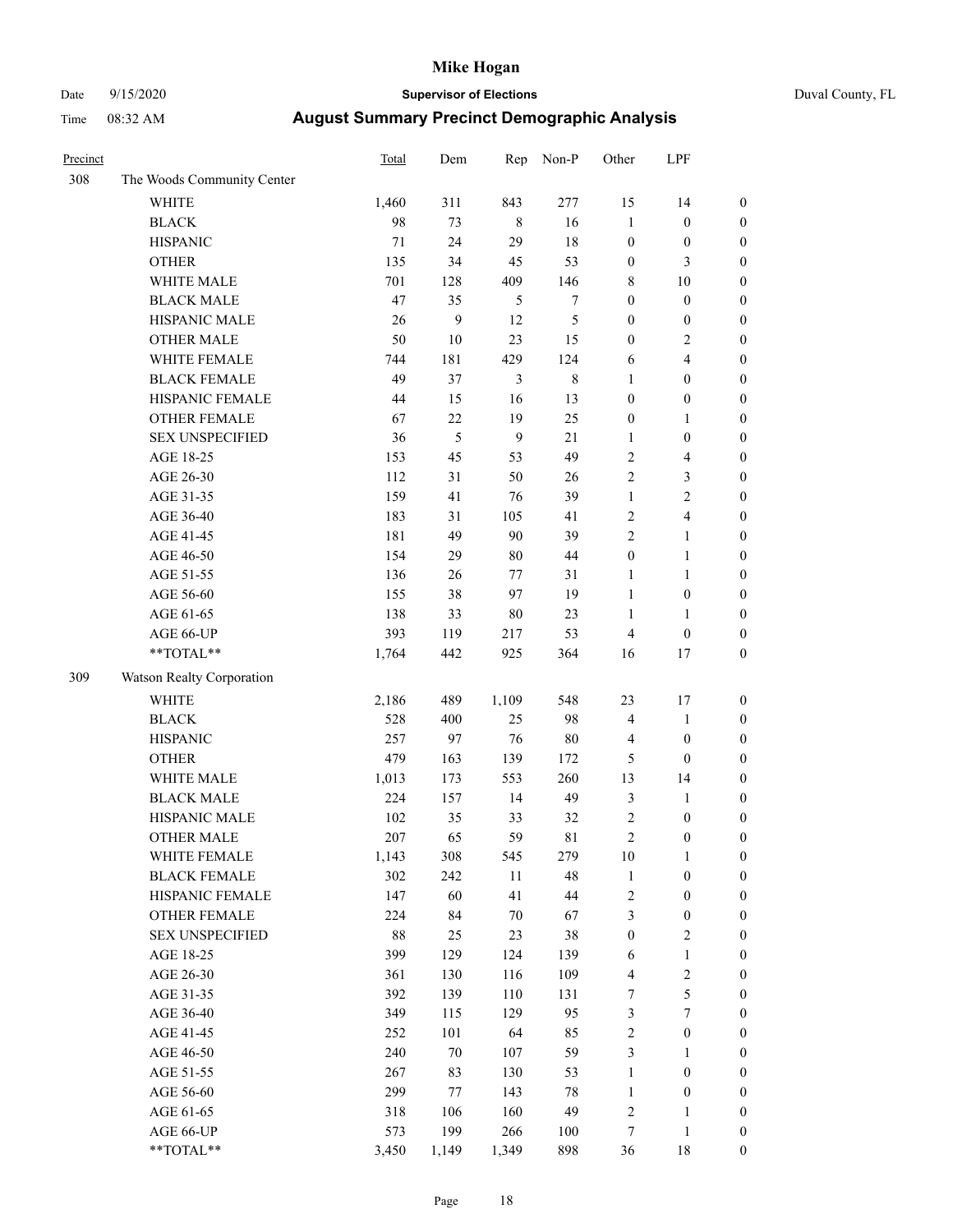#### Date 9/15/2020 **Supervisor of Elections** Duval County, FL

| Precinct |                                       | <b>Total</b> | Dem          | Rep            | Non-P       | Other            | LPF                     |                  |
|----------|---------------------------------------|--------------|--------------|----------------|-------------|------------------|-------------------------|------------------|
| 310      | Fire Station #59                      |              |              |                |             |                  |                         |                  |
|          | <b>WHITE</b>                          | 2,523        | 510          | 1,513          | 471         | 21               | $\,$ 8 $\,$             | 0                |
|          | <b>BLACK</b>                          | 90           | 65           | 7              | 16          | $\mathbf{2}$     | $\boldsymbol{0}$        | 0                |
|          | <b>HISPANIC</b>                       | 101          | 24           | 35             | 42          | $\boldsymbol{0}$ | $\boldsymbol{0}$        | 0                |
|          | <b>OTHER</b>                          | 212          | 67           | 69             | $70\,$      | 3                | 3                       | $\boldsymbol{0}$ |
|          | WHITE MALE                            | 1,118        | 176          | 689            | 238         | 9                | 6                       | $\boldsymbol{0}$ |
|          | <b>BLACK MALE</b>                     | 41           | 30           | $\sqrt{2}$     | $\,8\,$     | $\mathbf{1}$     | $\boldsymbol{0}$        | 0                |
|          | HISPANIC MALE                         | 39           | $\mathbf{9}$ | 15             | 15          | $\boldsymbol{0}$ | $\boldsymbol{0}$        | $\boldsymbol{0}$ |
|          | <b>OTHER MALE</b>                     | 76           | 21           | 29             | 24          | $\mathbf{1}$     | $\mathbf{1}$            | $\boldsymbol{0}$ |
|          | WHITE FEMALE                          | 1,386        | 327          | 815            | 230         | 12               | $\overline{2}$          | 0                |
|          | <b>BLACK FEMALE</b>                   | 48           | 34           | 5              | $\,$ 8 $\,$ | $\mathbf{1}$     | $\boldsymbol{0}$        | 0                |
|          | HISPANIC FEMALE                       | 62           | 15           | 20             | 27          | $\boldsymbol{0}$ | $\boldsymbol{0}$        | 0                |
|          | OTHER FEMALE                          | 115          | 44           | 34             | 33          | 2                | $\sqrt{2}$              | 0                |
|          | <b>SEX UNSPECIFIED</b>                | 41           | 10           | 15             | 16          | $\boldsymbol{0}$ | $\boldsymbol{0}$        | $\boldsymbol{0}$ |
|          | AGE 18-25                             | 163          | 45           | 66             | 48          | 3                | $\mathbf{1}$            | $\boldsymbol{0}$ |
|          | AGE 26-30                             | 123          | 24           | 59             | 37          | 2                | $\mathbf{1}$            | $\boldsymbol{0}$ |
|          | AGE 31-35                             | 189          | 32           | 94             | 58          | $\overline{c}$   | $\mathfrak{Z}$          | $\boldsymbol{0}$ |
|          | AGE 36-40                             | 269          | 71           | 113            | 79          | 5                | $\mathbf{1}$            | $\boldsymbol{0}$ |
|          | AGE 41-45                             | 228          | 51           | 110            | 63          | 3                | $\mathbf{1}$            | $\boldsymbol{0}$ |
|          | AGE 46-50                             | 226          | 52           | 125            | 49          | $\boldsymbol{0}$ | $\boldsymbol{0}$        | 0                |
|          | AGE 51-55                             | 214          | 34           | 128            | 48          | 2                | $\sqrt{2}$              | 0                |
|          | AGE 56-60                             | 214          | 39           | 134            | 40          | $\boldsymbol{0}$ | $\mathbf{1}$            | 0                |
|          | AGE 61-65                             | 170          | 46           | 103            | 20          | 1                | $\boldsymbol{0}$        | 0                |
|          | AGE 66-UP                             | 1,130        | 272          | 692            | 157         | 8                | 1                       | 0                |
|          | **TOTAL**                             | 2,926        | 666          | 1,624          | 599         | 26               | 11                      | $\boldsymbol{0}$ |
| 311      | Isle of Faith United Methodist Church |              |              |                |             |                  |                         |                  |
|          | <b>WHITE</b>                          | 2,433        | 500          | 1,394          | 504         | 21               | 14                      | $\boldsymbol{0}$ |
|          | <b>BLACK</b>                          | 103          | $80\,$       | 6              | 16          | $\mathbf{1}$     | $\boldsymbol{0}$        | $\boldsymbol{0}$ |
|          | <b>HISPANIC</b>                       | 85           | 30           | 31             | 24          | $\boldsymbol{0}$ | $\boldsymbol{0}$        | 0                |
|          | <b>OTHER</b>                          | 177          | 55           | 69             | 51          | $\mathbf{1}$     | $\mathbf{1}$            | $\boldsymbol{0}$ |
|          | WHITE MALE                            | 1,125        | 166          | 673            | 266         | 9                | 11                      | $\boldsymbol{0}$ |
|          | <b>BLACK MALE</b>                     | 49           | 35           | $\overline{4}$ | $10\,$      | $\boldsymbol{0}$ | $\boldsymbol{0}$        | 0                |
|          | HISPANIC MALE                         | 37           | 14           | 11             | 12          | $\boldsymbol{0}$ | $\boldsymbol{0}$        | 0                |
|          | <b>OTHER MALE</b>                     | 71           | 20           | 31             | 19          | 1                | $\boldsymbol{0}$        | 0                |
|          | WHITE FEMALE                          | 1,288        | 329          | 711            | 233         | 12               | 3                       | 0                |
|          | <b>BLACK FEMALE</b>                   | 53           | 44           | 2              | 6           | $\mathbf{1}$     | $\boldsymbol{0}$        | $\overline{0}$   |
|          | HISPANIC FEMALE                       | 44           | 14           | 20             | $10\,$      | $\boldsymbol{0}$ | $\boldsymbol{0}$        | 0                |
|          | OTHER FEMALE                          | 79           | 25           | 31             | 23          | $\boldsymbol{0}$ | $\boldsymbol{0}$        | 0                |
|          | <b>SEX UNSPECIFIED</b>                | 52           | $18\,$       | 17             | 16          | $\boldsymbol{0}$ | $\mathbf{1}$            | 0                |
|          | AGE 18-25                             | 263          | 61           | 123            | 72          | 3                | $\overline{\mathbf{4}}$ | 0                |
|          | AGE 26-30                             | 281          | 61           | 132            | 82          | 3                | $\mathfrak{Z}$          | 0                |
|          | AGE 31-35                             | 232          | 65           | 90             | 74          | $\mathbf{1}$     | $\overline{2}$          | 0                |
|          | AGE 36-40                             | 237          | 54           | 113            | 66          | 3                | $\mathbf{1}$            | 0                |
|          | AGE 41-45                             | 193          | 45           | 92             | 54          | $\mathbf{1}$     | $\mathbf{1}$            | 0                |
|          | AGE 46-50                             | 194          | 43           | 115            | 34          | $\mathbf{1}$     | $\mathbf{1}$            | 0                |
|          | AGE 51-55                             | 225          | 54           | 119            | 47          | 2                | $\mathfrak{Z}$          | 0                |
|          | AGE 56-60                             | 272          | 53           | 171            | 46          | 2                | $\boldsymbol{0}$        | 0                |
|          | AGE 61-65                             | 256          | 57           | 159            | 39          | $\mathbf{1}$     | $\boldsymbol{0}$        | 0                |
|          | AGE 66-UP                             | 645          | 172          | 386            | $8\sqrt{1}$ | 6                | $\boldsymbol{0}$        | 0                |
|          | **TOTAL**                             | 2,798        | 665          | 1,500          | 595         | 23               | 15                      | $\boldsymbol{0}$ |
|          |                                       |              |              |                |             |                  |                         |                  |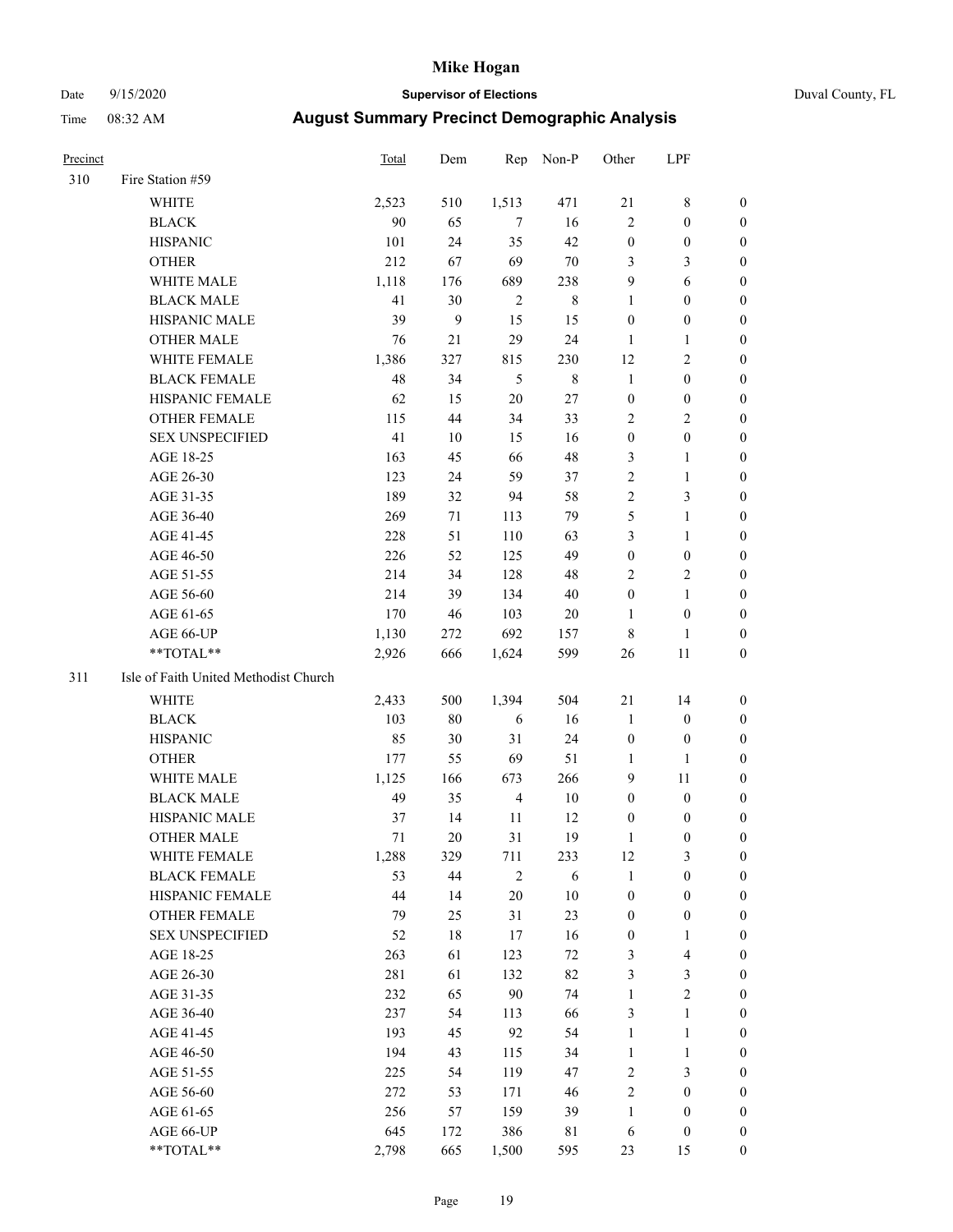# Date 9/15/2020 **Supervisor of Elections** Duval County, FL

| Precinct |                              | Total | Dem   | Rep         | Non-P | Other            | LPF              |                  |
|----------|------------------------------|-------|-------|-------------|-------|------------------|------------------|------------------|
| 312      | Pablo Creek Regional Library |       |       |             |       |                  |                  |                  |
|          | <b>WHITE</b>                 | 6,037 | 1,299 | 3,268       | 1,342 | 86               | 42               | 0                |
|          | <b>BLACK</b>                 | 814   | 588   | 34          | 177   | 14               | $\mathbf{1}$     | $\boldsymbol{0}$ |
|          | <b>HISPANIC</b>              | 612   | 221   | 162         | 218   | $11\,$           | $\boldsymbol{0}$ | $\boldsymbol{0}$ |
|          | <b>OTHER</b>                 | 1,328 | 389   | 401         | 529   | 6                | $\mathfrak{Z}$   | $\boldsymbol{0}$ |
|          | WHITE MALE                   | 2,784 | 462   | 1,621       | 634   | 36               | 31               | $\boldsymbol{0}$ |
|          | <b>BLACK MALE</b>            | 388   | 251   | 21          | 105   | $10\,$           | 1                | $\boldsymbol{0}$ |
|          | HISPANIC MALE                | 275   | 82    | $77\,$      | 109   | 7                | $\boldsymbol{0}$ | $\boldsymbol{0}$ |
|          | <b>OTHER MALE</b>            | 541   | 145   | 164         | 224   | 5                | 3                | $\boldsymbol{0}$ |
|          | WHITE FEMALE                 | 3,187 | 816   | 1,615       | 695   | 50               | $11\,$           | $\boldsymbol{0}$ |
|          | <b>BLACK FEMALE</b>          | 412   | 330   | $11\,$      | 67    | 4                | $\boldsymbol{0}$ | $\boldsymbol{0}$ |
|          | HISPANIC FEMALE              | 323   | 137   | $8\sqrt{1}$ | 101   | 4                | $\boldsymbol{0}$ | 0                |
|          | OTHER FEMALE                 | 641   | 210   | 200         | 230   | $\mathbf{1}$     | $\boldsymbol{0}$ | $\boldsymbol{0}$ |
|          | <b>SEX UNSPECIFIED</b>       | 240   | 64    | 75          | 101   | $\boldsymbol{0}$ | $\boldsymbol{0}$ | $\boldsymbol{0}$ |
|          | AGE 18-25                    | 987   | 321   | 331         | 304   | 23               | $\,$ 8 $\,$      | $\boldsymbol{0}$ |
|          | AGE 26-30                    | 936   | 252   | 348         | 311   | 13               | 12               | $\boldsymbol{0}$ |
|          | AGE 31-35                    | 818   | 221   | 301         | 280   | 9                | $\sqrt{ }$       | $\boldsymbol{0}$ |
|          | AGE 36-40                    | 824   | 247   | 320         | 235   | 17               | 5                | $\boldsymbol{0}$ |
|          | AGE 41-45                    | 715   | 205   | 278         | 225   | $\overline{4}$   | 3                | $\boldsymbol{0}$ |
|          | AGE 46-50                    | 796   | 230   | 356         | 195   | 11               | $\overline{4}$   | $\boldsymbol{0}$ |
|          | AGE 51-55                    | 789   | 191   | 407         | 185   | 5                | $\mathbf{1}$     | $\boldsymbol{0}$ |
|          | AGE 56-60                    | 766   | 188   | 398         | 161   | 15               | $\overline{4}$   | 0                |
|          | AGE 61-65                    | 702   | 207   | 350         | 135   | 9                | $\mathbf{1}$     | $\boldsymbol{0}$ |
|          | AGE 66-UP                    | 1,458 | 435   | 776         | 235   | 11               | $\mathbf{1}$     | $\boldsymbol{0}$ |
|          | $**TOTAL**$                  | 8,791 | 2,497 | 3,865       | 2,266 | 117              | 46               | $\boldsymbol{0}$ |
| 313      | Coastal Baptist Church       |       |       |             |       |                  |                  |                  |
|          | <b>WHITE</b>                 | 2,974 | 643   | 1,627       | 668   | 24               | 12               | $\boldsymbol{0}$ |
|          | <b>BLACK</b>                 | 773   | 609   | 35          | 128   | $\mathbf{1}$     | $\boldsymbol{0}$ | $\boldsymbol{0}$ |
|          | <b>HISPANIC</b>              | 381   | 148   | 121         | 109   | 3                | $\boldsymbol{0}$ | $\boldsymbol{0}$ |
|          | <b>OTHER</b>                 | 979   | 243   | 326         | 401   | $\boldsymbol{7}$ | $\sqrt{2}$       | $\boldsymbol{0}$ |
|          | WHITE MALE                   | 1,438 | 248   | 850         | 323   | 9                | $\,$ 8 $\,$      | $\boldsymbol{0}$ |
|          | <b>BLACK MALE</b>            | 355   | 257   | $17\,$      | 80    | $\mathbf{1}$     | $\boldsymbol{0}$ | $\boldsymbol{0}$ |
|          | HISPANIC MALE                | 161   | 50    | 63          | 48    | $\boldsymbol{0}$ | $\boldsymbol{0}$ | $\boldsymbol{0}$ |
|          | <b>OTHER MALE</b>            | 399   | 95    | 135         | 166   | 2                | $\mathbf{1}$     | $\boldsymbol{0}$ |
|          | WHITE FEMALE                 | 1,492 | 392   | 756         | 326   | 14               | 4                | 0                |
|          | <b>BLACK FEMALE</b>          | 404   | 344   | $17\,$      | 43    | $\boldsymbol{0}$ | $\boldsymbol{0}$ | $\overline{0}$   |
|          | HISPANIC FEMALE              | 213   | 95    | 58          | 57    | 3                | $\boldsymbol{0}$ | $\overline{0}$   |
|          | OTHER FEMALE                 | 472   | 124   | 169         | 174   | 4                | $\mathbf{1}$     | $\overline{0}$   |
|          | <b>SEX UNSPECIFIED</b>       | 172   | 38    | 44          | 88    | 2                | $\boldsymbol{0}$ | 0                |
|          | AGE 18-25                    | 564   | 192   | 175         | 186   | $10\,$           | $\mathbf{1}$     | 0                |
|          | AGE 26-30                    | 516   | 166   | 187         | 155   | 5                | 3                | 0                |
|          | AGE 31-35                    | 522   | 160   | 202         | 157   | 3                | $\boldsymbol{0}$ | 0                |
|          | AGE 36-40                    | 566   | 166   | 220         | 173   | 4                | $\mathfrak{Z}$   | 0                |
|          | AGE 41-45                    | 437   | 144   | 156         | 131   | 2                | $\overline{4}$   | 0                |
|          | AGE 46-50                    | 420   | 119   | 188         | 110   | $\overline{c}$   | $\mathbf{1}$     | 0                |
|          | AGE 51-55                    | 478   | 161   | 206         | 106   | 3                | $\sqrt{2}$       | 0                |
|          | AGE 56-60                    | 513   | 165   | 239         | 107   | $\overline{c}$   | $\boldsymbol{0}$ | $\overline{0}$   |
|          | AGE 61-65                    | 426   | 151   | 189         | 85    | 1                | $\boldsymbol{0}$ | $\overline{0}$   |
|          | AGE 66-UP                    | 665   | 219   | 347         | 96    | 3                | $\boldsymbol{0}$ | 0                |
|          | **TOTAL**                    | 5,107 | 1,643 | 2,109       | 1,306 | 35               | 14               | $\boldsymbol{0}$ |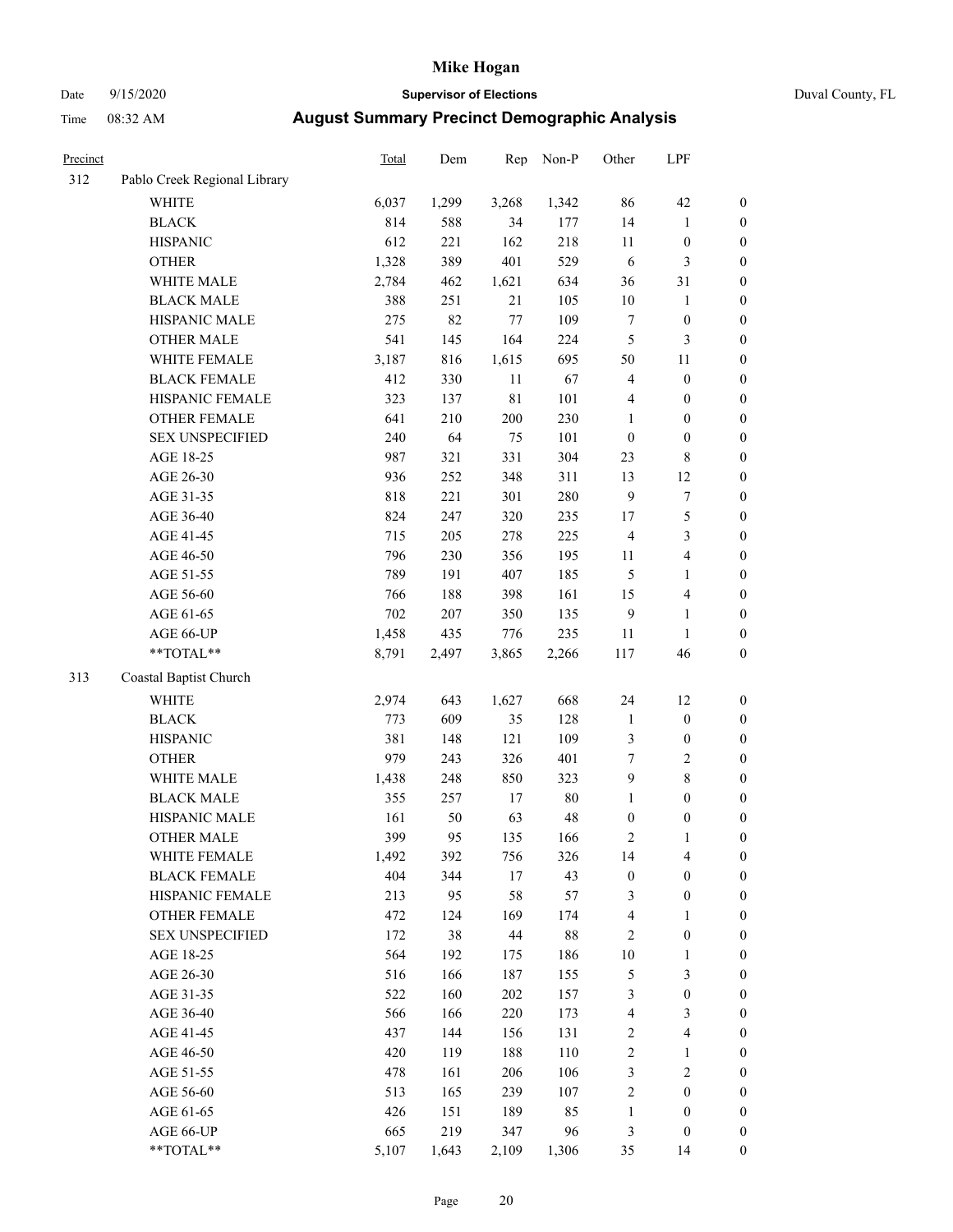### Date 9/15/2020 **Supervisor of Elections** Duval County, FL

| Precinct |                                   | Total | Dem    | Rep            | Non-P  | Other            | LPF              |                  |
|----------|-----------------------------------|-------|--------|----------------|--------|------------------|------------------|------------------|
| 315      | Lighthouse Church of the Nazarene |       |        |                |        |                  |                  |                  |
|          | <b>WHITE</b>                      | 1,248 | 242    | 688            | 300    | 14               | $\overline{4}$   | $\boldsymbol{0}$ |
|          | <b>BLACK</b>                      | 256   | 209    | 17             | 29     | $\mathbf{1}$     | $\boldsymbol{0}$ | $\boldsymbol{0}$ |
|          | <b>HISPANIC</b>                   | 112   | 30     | 44             | 38     | $\boldsymbol{0}$ | $\boldsymbol{0}$ | $\boldsymbol{0}$ |
|          | <b>OTHER</b>                      | 221   | 54     | 66             | 99     | 2                | $\boldsymbol{0}$ | $\boldsymbol{0}$ |
|          | WHITE MALE                        | 607   | 90     | 348            | 158    | 7                | $\overline{4}$   | $\boldsymbol{0}$ |
|          | <b>BLACK MALE</b>                 | 125   | 95     | 11             | 18     | $\mathbf{1}$     | $\boldsymbol{0}$ | $\boldsymbol{0}$ |
|          | HISPANIC MALE                     | 47    | $11\,$ | 18             | 18     | $\boldsymbol{0}$ | $\boldsymbol{0}$ | $\boldsymbol{0}$ |
|          | <b>OTHER MALE</b>                 | 92    | 23     | 29             | 40     | $\boldsymbol{0}$ | $\boldsymbol{0}$ | $\boldsymbol{0}$ |
|          | WHITE FEMALE                      | 622   | 150    | 326            | 139    | 7                | $\boldsymbol{0}$ | $\boldsymbol{0}$ |
|          | <b>BLACK FEMALE</b>               | 128   | 112    | 5              | 11     | $\boldsymbol{0}$ | $\boldsymbol{0}$ | $\boldsymbol{0}$ |
|          | HISPANIC FEMALE                   | 63    | 19     | 25             | 19     | $\boldsymbol{0}$ | $\boldsymbol{0}$ | $\boldsymbol{0}$ |
|          | <b>OTHER FEMALE</b>               | 96    | 22     | 32             | 41     | $\mathbf{1}$     | $\boldsymbol{0}$ | $\boldsymbol{0}$ |
|          | <b>SEX UNSPECIFIED</b>            | 57    | 13     | 21             | $22\,$ | $\mathbf{1}$     | $\boldsymbol{0}$ | $\boldsymbol{0}$ |
|          | AGE 18-25                         | 186   | 50     | 64             | 69     | 3                | $\boldsymbol{0}$ | $\boldsymbol{0}$ |
|          | AGE 26-30                         | 162   | 49     | 59             | 52     | $\mathbf{1}$     | $\mathbf{1}$     | $\boldsymbol{0}$ |
|          | AGE 31-35                         | 177   | 57     | 66             | 51     | 3                | $\boldsymbol{0}$ | $\boldsymbol{0}$ |
|          | AGE 36-40                         | 174   | 49     | 61             | 61     | $\overline{c}$   | $\mathbf{1}$     | $\boldsymbol{0}$ |
|          | AGE 41-45                         | 164   | 36     | 77             | 48     | 3                | $\boldsymbol{0}$ | $\boldsymbol{0}$ |
|          | AGE 46-50                         | 149   | 42     | $72\,$         | 31     | $\overline{c}$   | $\sqrt{2}$       | $\boldsymbol{0}$ |
|          | AGE 51-55                         | 163   | 43     | 84             | 35     | $\mathbf{1}$     | $\boldsymbol{0}$ | 0                |
|          | AGE 56-60                         | 211   | 64     | 107            | 39     | $\mathbf{1}$     | $\boldsymbol{0}$ | $\boldsymbol{0}$ |
|          | AGE 61-65                         | 177   | 57     | 89             | 30     | $\mathbf{1}$     | $\boldsymbol{0}$ | $\boldsymbol{0}$ |
|          | AGE 66-UP                         | 274   | 88     | 136            | 50     | $\boldsymbol{0}$ | $\boldsymbol{0}$ | $\boldsymbol{0}$ |
|          | $**TOTAL**$                       | 1,837 | 535    | 815            | 466    | 17               | $\overline{4}$   | $\boldsymbol{0}$ |
| 401      | Glendale Community Church         |       |        |                |        |                  |                  |                  |
|          |                                   |       |        |                |        |                  |                  |                  |
|          | <b>WHITE</b>                      | 1,066 | 263    | 608            | 179    | 12               | $\overline{4}$   | $\boldsymbol{0}$ |
|          | <b>BLACK</b>                      | 240   | 180    | 11             | 45     | 3                | $\mathbf{1}$     | $\boldsymbol{0}$ |
|          | <b>HISPANIC</b>                   | 84    | 32     | 18             | 34     | $\boldsymbol{0}$ | $\boldsymbol{0}$ | $\boldsymbol{0}$ |
|          | <b>OTHER</b>                      | 93    | 25     | 28             | 39     | $\boldsymbol{0}$ | $\mathbf{1}$     | $\boldsymbol{0}$ |
|          | WHITE MALE                        | 501   | 110    | 287            | 95     | 6                | $\mathfrak{Z}$   | $\boldsymbol{0}$ |
|          | <b>BLACK MALE</b>                 | 97    | 67     | $\mathfrak{Z}$ | 25     | 1                | $\mathbf{1}$     | 0                |
|          | HISPANIC MALE                     | 46    | 18     | $\,$ 8 $\,$    | $20\,$ | 0                | $\boldsymbol{0}$ | 0                |
|          | <b>OTHER MALE</b>                 | 32    | 6      | 12             | 13     | 0                | $\mathbf{1}$     | $\boldsymbol{0}$ |
|          | WHITE FEMALE                      | 556   | 151    | 317            | 81     | 6                | $\mathbf{1}$     | $\boldsymbol{0}$ |
|          | <b>BLACK FEMALE</b>               | 139   | 110    | $\,$ $\,$      | 19     | $\mathbf{2}$     | $\boldsymbol{0}$ | $\overline{0}$   |
|          | HISPANIC FEMALE                   | 34    | $11\,$ | $10\,$         | 13     | $\boldsymbol{0}$ | $\boldsymbol{0}$ | $\overline{0}$   |
|          | <b>OTHER FEMALE</b>               | 43    | 15     | 15             | 13     | $\boldsymbol{0}$ | $\boldsymbol{0}$ | 0                |
|          | <b>SEX UNSPECIFIED</b>            | 35    | 12     | 5              | 18     | $\boldsymbol{0}$ | $\boldsymbol{0}$ | $\theta$         |
|          | AGE 18-25                         | 165   | 59     | 48             | 54     | 3                | $\mathbf{1}$     | 0                |
|          | AGE 26-30                         | 129   | 46     | 42             | 39     | $\boldsymbol{0}$ | $\sqrt{2}$       | 0                |
|          | AGE 31-35                         | 127   | 52     | 30             | 43     | $\mathbf{2}$     | $\boldsymbol{0}$ | 0                |
|          | AGE 36-40                         | 106   | 32     | 42             | $28\,$ | 4                | $\boldsymbol{0}$ | 0                |
|          | AGE 41-45                         | 99    | $28\,$ | 37             | 32     | $\boldsymbol{0}$ | $\sqrt{2}$       | 0                |
|          | AGE 46-50                         | 118   | 32     | 62             | 22     | 2                | $\boldsymbol{0}$ | $\overline{0}$   |
|          | AGE 51-55                         | 120   | 44     | 54             | 21     | 1                | $\boldsymbol{0}$ | $\boldsymbol{0}$ |
|          | AGE 56-60                         | 146   | 37     | $88\,$         | 19     | 2                | $\boldsymbol{0}$ | $\overline{0}$   |
|          | AGE 61-65                         | 128   | 42     | 73             | 12     | 0                | $\mathbf{1}$     | 0                |
|          | AGE 66-UP                         | 345   | 128    | 189            | 27     | $\mathbf{1}$     | $\boldsymbol{0}$ | $\boldsymbol{0}$ |
|          | **TOTAL**                         | 1,483 | 500    | 665            | 297    | 15               | 6                | $\boldsymbol{0}$ |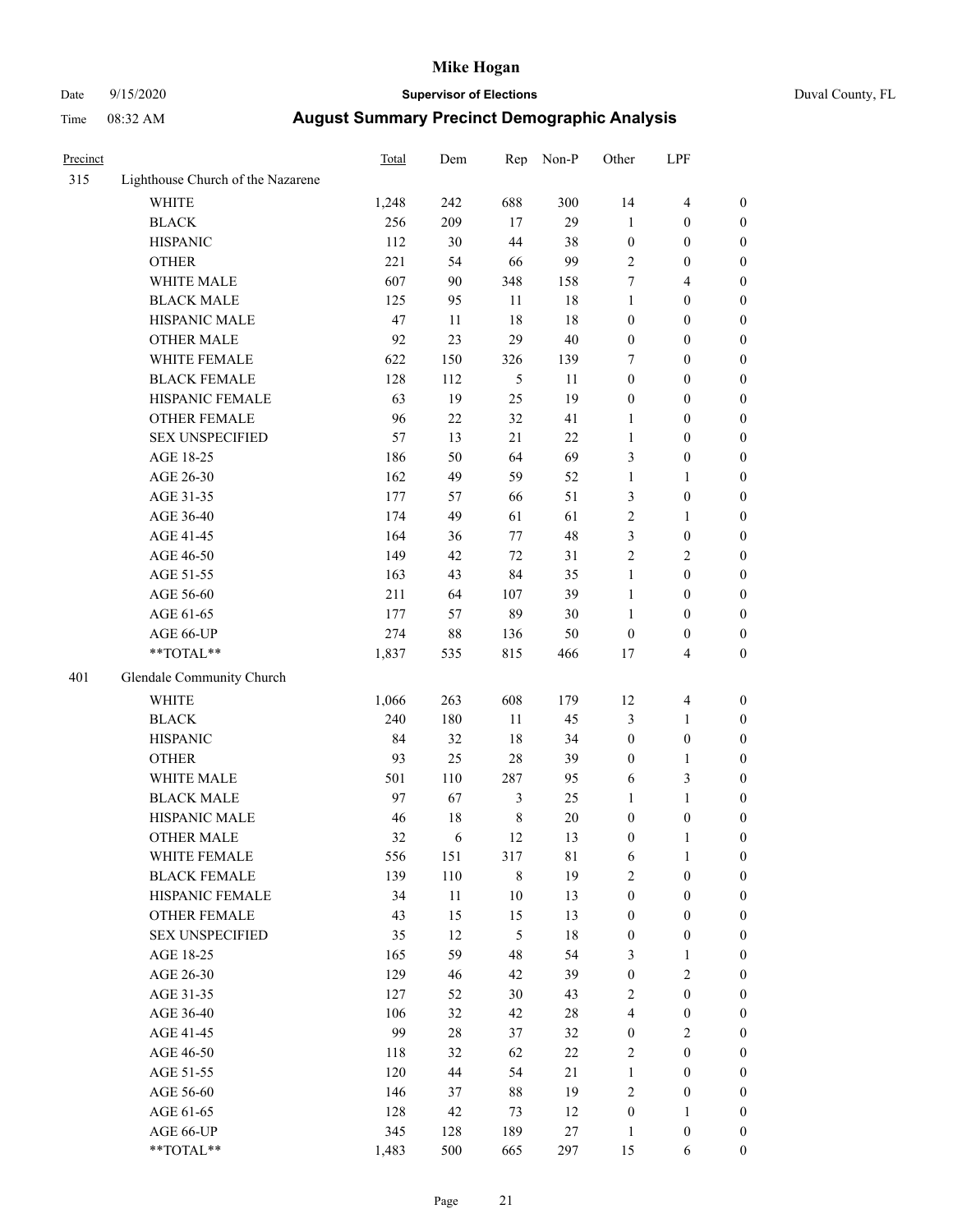# Date 9/15/2020 **Supervisor of Elections** Duval County, FL

| Precinct |                                       | Total      | Dem        | Rep        | Non-P      | Other                                       | LPF                                  |                                  |
|----------|---------------------------------------|------------|------------|------------|------------|---------------------------------------------|--------------------------------------|----------------------------------|
| 402      | Iglesia Pentecostal Presencia De Dios |            |            |            |            |                                             |                                      |                                  |
|          | <b>WHITE</b>                          | 2,322      | 558        | 1,118      | 597        | 32                                          | 17                                   | 0                                |
|          | <b>BLACK</b>                          | 830        | 640        | 39         | 142        | 9                                           | $\boldsymbol{0}$                     | 0                                |
|          | <b>HISPANIC</b>                       | 467        | 190        | 101        | 170        | 6                                           | $\boldsymbol{0}$                     | $\boldsymbol{0}$                 |
|          | <b>OTHER</b>                          | 621        | 183        | 173        | 262        | 2                                           | 1                                    | $\boldsymbol{0}$                 |
|          | WHITE MALE                            | 1,075      | 201        | 545        | 300        | 17                                          | 12                                   | $\boldsymbol{0}$                 |
|          | <b>BLACK MALE</b>                     | 356        | 250        | 19         | 83         | 4                                           | $\boldsymbol{0}$                     | $\boldsymbol{0}$                 |
|          | HISPANIC MALE                         | 206        | 70         | 61         | 71         | 4                                           | $\boldsymbol{0}$                     | $\boldsymbol{0}$                 |
|          | <b>OTHER MALE</b>                     | 247        | 69         | 73         | 105        | $\boldsymbol{0}$                            | $\boldsymbol{0}$                     | $\boldsymbol{0}$                 |
|          | WHITE FEMALE                          | 1,216      | 356        | 552        | 288        | 15                                          | $\mathfrak s$                        | $\boldsymbol{0}$                 |
|          | <b>BLACK FEMALE</b>                   | 465        | 382        | $20\,$     | 58         | 5                                           | $\boldsymbol{0}$                     | 0                                |
|          | HISPANIC FEMALE                       | 248        | 112        | 39         | 95         | $\overline{c}$                              | $\boldsymbol{0}$                     | 0                                |
|          | OTHER FEMALE                          | 295        | 96         | 86         | 110        | $\overline{c}$                              | 1                                    | 0                                |
|          | <b>SEX UNSPECIFIED</b>                | 132        | 35         | 36         | 61         | $\boldsymbol{0}$                            | $\boldsymbol{0}$                     | $\boldsymbol{0}$                 |
|          | AGE 18-25                             | 444        | 171        | 92         | 167        | 12                                          | $\sqrt{2}$                           | $\boldsymbol{0}$                 |
|          | AGE 26-30                             | 482        | 159        | 131        | 180        | 9                                           | $\mathfrak{Z}$                       | $\boldsymbol{0}$                 |
|          | AGE 31-35                             | 408        | 153        | 95         | 152        | 5                                           | 3                                    | $\boldsymbol{0}$                 |
|          | AGE 36-40                             | 378        | 143        | 109        | 121        | 4                                           | $\mathbf{1}$                         | $\boldsymbol{0}$                 |
|          | AGE 41-45                             | 334        | 129        | 103        | 97         | 5                                           | $\boldsymbol{0}$                     | $\boldsymbol{0}$                 |
|          | AGE 46-50                             | 345        | 125        | 117        | 97         | 4                                           | $\sqrt{2}$                           | $\boldsymbol{0}$                 |
|          | AGE 51-55                             | 342        | 133        | 131        | 76         | 1                                           | $\mathbf{1}$                         | 0                                |
|          | AGE 56-60                             | 437        | 156        | 186        | 92         | 3                                           | $\boldsymbol{0}$                     | 0                                |
|          | AGE 61-65                             | 333        | 127        | 127        | 75         | 3                                           | 1                                    | 0                                |
|          | AGE 66-UP                             | 737        | 275        | 340        | 114        | 3                                           | $\mathfrak s$                        | $\boldsymbol{0}$                 |
|          | $**TOTAL**$                           | 4,240      | 1,571      | 1,431      | 1,171      | 49                                          | 18                                   | $\boldsymbol{0}$                 |
| 403      | Restoration Church                    |            |            |            |            |                                             |                                      |                                  |
|          |                                       |            |            |            |            |                                             |                                      |                                  |
|          | <b>WHITE</b>                          | 3,197      | 844        | 1,566      | 742        | 32                                          | 13                                   | $\boldsymbol{0}$                 |
|          | <b>BLACK</b>                          | 1,407      | 1,097      | 56         | 243        | 11                                          | $\boldsymbol{0}$                     | $\boldsymbol{0}$                 |
|          | <b>HISPANIC</b>                       | 673        | 280        | 143        | 242        | 5                                           | $\mathfrak{Z}$                       | $\boldsymbol{0}$                 |
|          | <b>OTHER</b>                          | 766        | 286        | 158        | 315        | $\boldsymbol{7}$                            | $\boldsymbol{0}$                     | $\boldsymbol{0}$                 |
|          | WHITE MALE                            | 1,507      | 342        | 795        | 346        | 13                                          | 11                                   | $\boldsymbol{0}$                 |
|          | <b>BLACK MALE</b>                     | 542        | 382        | 29         | 125        | 6                                           | $\boldsymbol{0}$                     | $\boldsymbol{0}$                 |
|          | HISPANIC MALE                         | 280        | 101        | 72         | 104        | 2                                           | 1                                    | 0                                |
|          | <b>OTHER MALE</b>                     | 309        | 119        | 58         | 127        | 5                                           | $\boldsymbol{0}$                     | $\boldsymbol{0}$                 |
|          | WHITE FEMALE<br><b>BLACK FEMALE</b>   | 1,659      | 493        | 759        | 386        | 19                                          | $\overline{c}$                       | 0                                |
|          | HISPANIC FEMALE                       | 848<br>373 | 703<br>174 | 27<br>67   | 113<br>127 | 5<br>3                                      | $\boldsymbol{0}$<br>$\sqrt{2}$       | $\overline{0}$<br>$\overline{0}$ |
|          | OTHER FEMALE                          |            |            |            |            |                                             |                                      |                                  |
|          | <b>SEX UNSPECIFIED</b>                | 333<br>192 | 136        | 80         | 115<br>99  | $\overline{\mathbf{c}}$<br>$\boldsymbol{0}$ | $\boldsymbol{0}$<br>$\boldsymbol{0}$ | $\overline{0}$<br>0              |
|          |                                       |            | 57         | 36         | 224        |                                             |                                      | 0                                |
|          | AGE 18-25<br>AGE 26-30                | 667        | 275<br>260 | 149        | 210        | 18                                          | $\mathbf{1}$<br>$\sqrt{2}$           | 0                                |
|          |                                       | 616<br>547 | 229        | 137        | 181        | 7<br>5                                      | $\boldsymbol{0}$                     | 0                                |
|          | AGE 31-35<br>AGE 36-40                | 543        | 232        | 132<br>126 | 178        |                                             | $\mathfrak z$                        |                                  |
|          | AGE 41-45                             | 466        | 211        | 104        | 147        | 4<br>2                                      | $\sqrt{2}$                           | 0<br>0                           |
|          |                                       | 476        |            | 162        | 129        | 4                                           | $\mathfrak{Z}$                       |                                  |
|          | AGE 46-50                             |            | 178        |            |            |                                             |                                      | 0                                |
|          | AGE 51-55                             | 505<br>613 | 206        | 190<br>250 | 108        | $\boldsymbol{0}$                            | $\mathbf{1}$<br>$\mathfrak{Z}$       | 0<br>$\overline{0}$              |
|          | AGE 56-60                             |            | 245        |            | 111        | 4                                           |                                      |                                  |
|          | AGE 61-65                             | 538        | 203        | 230        | 100        | 4                                           | $\mathbf{1}$                         | $\overline{0}$                   |
|          | AGE 66-UP                             | 1,072      | 468        | 443        | 154        | 7                                           | $\boldsymbol{0}$                     | 0                                |
|          | **TOTAL**                             | 6,043      | 2,507      | 1,923      | 1,542      | 55                                          | 16                                   | $\boldsymbol{0}$                 |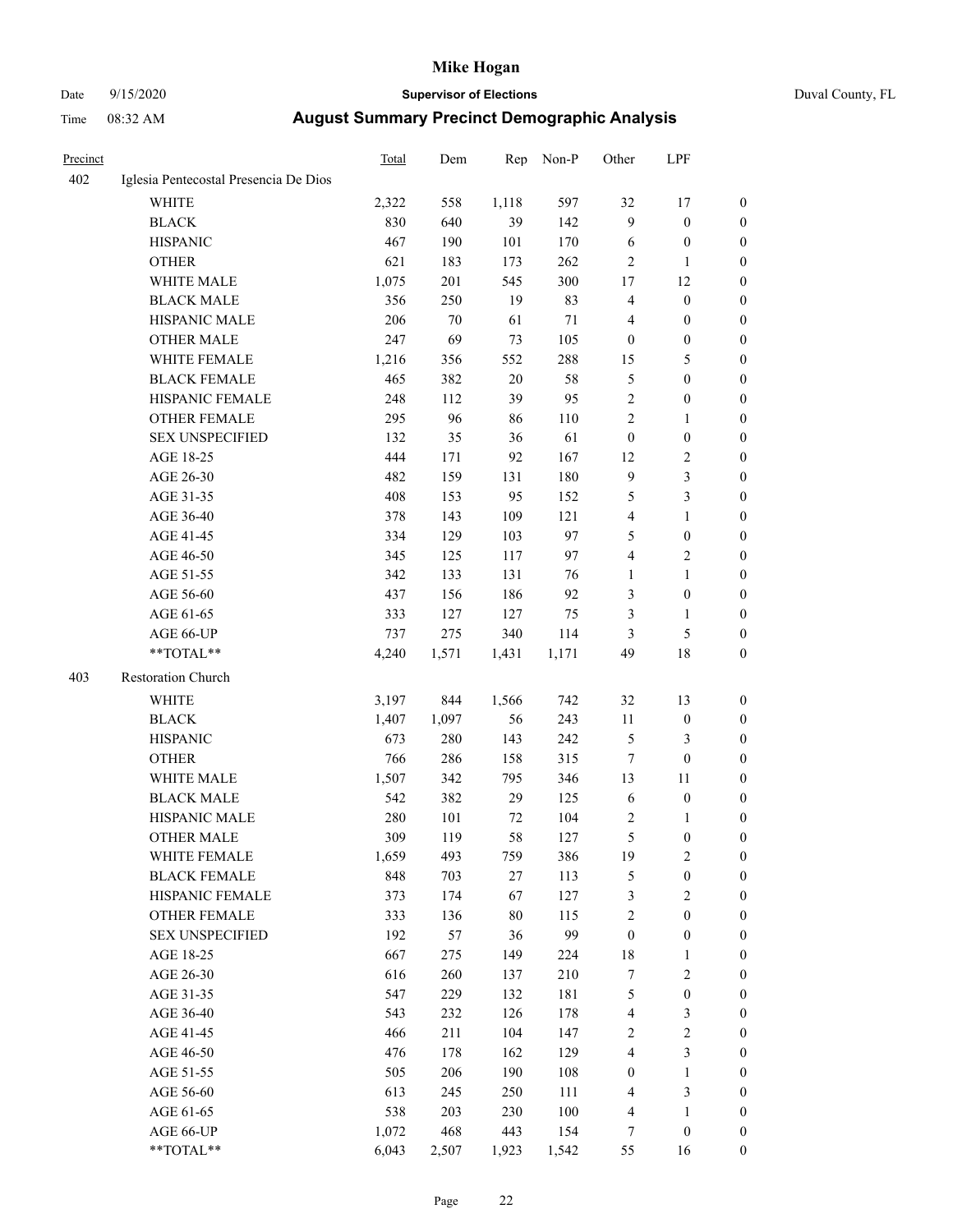### Date 9/15/2020 **Supervisor of Elections** Duval County, FL

| Precinct |                                         | Total | Dem | Rep            | Non-P | Other                   | LPF              |                  |
|----------|-----------------------------------------|-------|-----|----------------|-------|-------------------------|------------------|------------------|
| 404      | Holiday Hill Baptist Church             |       |     |                |       |                         |                  |                  |
|          | <b>WHITE</b>                            | 2,449 | 563 | 1,445          | 400   | 24                      | 17               | 0                |
|          | <b>BLACK</b>                            | 188   | 156 | 9              | 21    | $\overline{c}$          | $\boldsymbol{0}$ | 0                |
|          | <b>HISPANIC</b>                         | 106   | 40  | 36             | 29    | $\mathbf{1}$            | $\boldsymbol{0}$ | $\boldsymbol{0}$ |
|          | <b>OTHER</b>                            | 190   | 55  | 53             | 80    | $\mathbf{1}$            | 1                | $\boldsymbol{0}$ |
|          | WHITE MALE                              | 1,131 | 225 | 675            | 208   | 12                      | 11               | $\boldsymbol{0}$ |
|          | <b>BLACK MALE</b>                       | 99    | 78  | $\overline{4}$ | 15    | $\overline{c}$          | $\boldsymbol{0}$ | $\boldsymbol{0}$ |
|          | HISPANIC MALE                           | 55    | 18  | 18             | 18    | $\mathbf{1}$            | $\boldsymbol{0}$ | $\boldsymbol{0}$ |
|          | <b>OTHER MALE</b>                       | 76    | 16  | 22             | 36    | $\mathbf{1}$            | $\mathbf{1}$     | $\boldsymbol{0}$ |
|          | WHITE FEMALE                            | 1,285 | 332 | 752            | 183   | 12                      | 6                | $\boldsymbol{0}$ |
|          | <b>BLACK FEMALE</b>                     | 86    | 76  | 5              | 5     | $\boldsymbol{0}$        | $\boldsymbol{0}$ | 0                |
|          | HISPANIC FEMALE                         | 50    | 22  | 18             | 10    | $\boldsymbol{0}$        | $\boldsymbol{0}$ | $\boldsymbol{0}$ |
|          | OTHER FEMALE                            | 72    | 30  | 17             | 25    | 0                       | $\boldsymbol{0}$ | $\boldsymbol{0}$ |
|          | <b>SEX UNSPECIFIED</b>                  | 79    | 17  | 32             | 30    | $\boldsymbol{0}$        | $\boldsymbol{0}$ | $\boldsymbol{0}$ |
|          | AGE 18-25                               | 257   | 63  | 104            | 85    | 3                       | $\sqrt{2}$       | $\boldsymbol{0}$ |
|          | AGE 26-30                               | 227   | 49  | 109            | 62    | 4                       | 3                | $\boldsymbol{0}$ |
|          | AGE 31-35                               | 261   | 73  | 105            | 74    | 4                       | 5                | $\boldsymbol{0}$ |
|          | AGE 36-40                               | 251   | 75  | 115            | 56    | 3                       | $\sqrt{2}$       | $\boldsymbol{0}$ |
|          | AGE 41-45                               | 198   | 61  | 88             | 41    | 6                       | $\mathfrak{2}$   | $\boldsymbol{0}$ |
|          | AGE 46-50                               | 219   | 60  | 112            | 46    | $\mathbf{1}$            | $\boldsymbol{0}$ | $\boldsymbol{0}$ |
|          | AGE 51-55                               | 218   | 46  | 136            | 33    | 3                       | $\boldsymbol{0}$ | $\boldsymbol{0}$ |
|          | AGE 56-60                               | 265   | 68  | 144            | 47    | 3                       | $\mathfrak{Z}$   | 0                |
|          | AGE 61-65                               | 287   | 84  | 173            | 29    | $\boldsymbol{0}$        | $\mathbf{1}$     | $\boldsymbol{0}$ |
|          | AGE 66-UP                               | 750   | 235 | 457            | 57    | $\mathbf{1}$            | $\boldsymbol{0}$ | $\boldsymbol{0}$ |
|          | $**TOTAL**$                             | 2,933 | 814 | 1,543          | 530   | 28                      | 18               | $\boldsymbol{0}$ |
|          |                                         |       |     |                |       |                         |                  |                  |
| 405      | Harvest Time Christian Fellowship, Inc. |       |     |                |       |                         |                  |                  |
|          | <b>WHITE</b>                            | 1,007 | 297 | 469            | 220   | 14                      | $\boldsymbol{7}$ | $\boldsymbol{0}$ |
|          | <b>BLACK</b>                            | 608   | 459 | 26             | 120   | $\mathbf{1}$            | $\sqrt{2}$       | $\boldsymbol{0}$ |
|          | <b>HISPANIC</b>                         | 191   | 79  | 40             | 70    | 2                       | $\boldsymbol{0}$ | $\boldsymbol{0}$ |
|          | <b>OTHER</b>                            | 187   | 62  | 44             | 81    | $\boldsymbol{0}$        | $\boldsymbol{0}$ | $\boldsymbol{0}$ |
|          | WHITE MALE                              | 470   | 120 | 238            | 101   | 7                       | $\overline{4}$   | $\boldsymbol{0}$ |
|          | <b>BLACK MALE</b>                       | 259   | 181 | 19             | 58    | $\boldsymbol{0}$        | $\mathbf{1}$     | $\boldsymbol{0}$ |
|          | HISPANIC MALE                           | 80    | 34  | 16             | 29    | 1                       | $\boldsymbol{0}$ | $\boldsymbol{0}$ |
|          | <b>OTHER MALE</b>                       | 65    | 20  | 14             | 31    | $\boldsymbol{0}$        | $\boldsymbol{0}$ | $\boldsymbol{0}$ |
|          | WHITE FEMALE                            | 520   | 171 | 224            | 115   | 7                       | 3                | 0                |
|          | <b>BLACK FEMALE</b>                     | 334   | 270 | 7              | 55    | 1                       | $\mathbf{1}$     | $\boldsymbol{0}$ |
|          | HISPANIC FEMALE                         | 107   | 44  | 21             | 41    | $\mathbf{1}$            | $\boldsymbol{0}$ | $\overline{0}$   |
|          | <b>OTHER FEMALE</b>                     | 87    | 33  | 22             | 32    | $\boldsymbol{0}$        | $\boldsymbol{0}$ | $\overline{0}$   |
|          | <b>SEX UNSPECIFIED</b>                  | 71    | 24  | 18             | 29    | 0                       | $\boldsymbol{0}$ | 0                |
|          | AGE 18-25                               | 249   | 110 | 40             | 99    | 0                       | $\boldsymbol{0}$ | $\theta$         |
|          | AGE 26-30                               | 215   | 98  | 50             | 67    | 0                       | $\boldsymbol{0}$ | 0                |
|          | AGE 31-35                               | 240   | 114 | 51             | 67    | 4                       | $\overline{4}$   | 0                |
|          | AGE 36-40                               | 185   | 81  | 52             | 46    | 2                       | $\overline{4}$   | 0                |
|          | AGE 41-45                               | 150   | 65  | 33             | 49    | 3                       | $\boldsymbol{0}$ | 0                |
|          | AGE 46-50                               | 157   | 67  | 47             | 42    | $\mathbf{1}$            | $\boldsymbol{0}$ | 0                |
|          | AGE 51-55                               | 160   | 82  | 46             | 31    | $\mathbf{1}$            | $\boldsymbol{0}$ | $\overline{0}$   |
|          | AGE 56-60                               | 205   | 91  | 82             | 30    | $\mathbf{1}$            | 1                | $\overline{0}$   |
|          | AGE 61-65                               | 145   | 57  | 69             | 17    | $\overline{\mathbf{c}}$ | $\boldsymbol{0}$ | $\overline{0}$   |
|          | AGE 66-UP                               | 287   | 132 | 109            | 43    | 3                       | $\boldsymbol{0}$ | 0                |
|          | **TOTAL**                               | 1,993 | 897 | 579            | 491   | 17                      | $\mathbf{9}$     | $\boldsymbol{0}$ |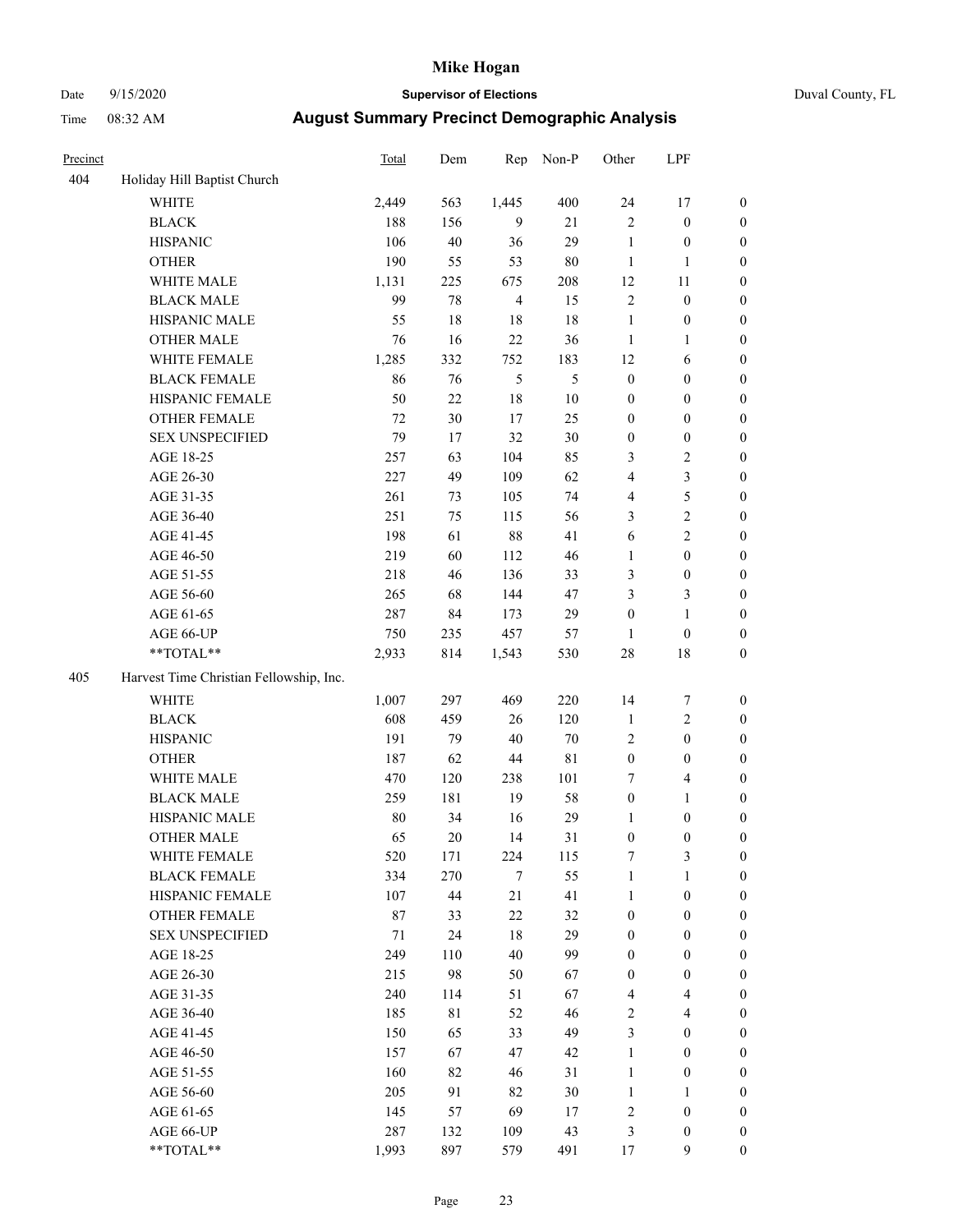### Date 9/15/2020 **Supervisor of Elections** Duval County, FL

| Precinct |                            | Total | Dem   | Rep    | Non-P  | Other            | LPF                     |                  |
|----------|----------------------------|-------|-------|--------|--------|------------------|-------------------------|------------------|
| 407      | Southpoint Baptist Church  |       |       |        |        |                  |                         |                  |
|          | <b>WHITE</b>               | 4,002 | 983   | 2,087  | 846    | 57               | 29                      | 0                |
|          | <b>BLACK</b>               | 989   | 766   | 42     | 164    | 17               | $\boldsymbol{0}$        | 0                |
|          | <b>HISPANIC</b>            | 404   | 158   | 92     | 148    | $\mathfrak{S}$   | 1                       | $\boldsymbol{0}$ |
|          | <b>OTHER</b>               | 881   | 308   | 194    | 363    | 12               | $\overline{\mathbf{4}}$ | $\boldsymbol{0}$ |
|          | WHITE MALE                 | 1,883 | 386   | 1,015  | 435    | 28               | 19                      | $\boldsymbol{0}$ |
|          | <b>BLACK MALE</b>          | 396   | 298   | 15     | 77     | 6                | $\boldsymbol{0}$        | $\boldsymbol{0}$ |
|          | HISPANIC MALE              | 172   | 63    | 42     | 65     | 2                | $\boldsymbol{0}$        | $\boldsymbol{0}$ |
|          | <b>OTHER MALE</b>          | 369   | 121   | 76     | 164    | 6                | $\overline{2}$          | $\boldsymbol{0}$ |
|          | WHITE FEMALE               | 2,073 | 582   | 1,057  | 397    | 28               | $\boldsymbol{9}$        | $\boldsymbol{0}$ |
|          | <b>BLACK FEMALE</b>        | 581   | 459   | 26     | 85     | 11               | $\boldsymbol{0}$        | 0                |
|          | HISPANIC FEMALE            | 226   | 92    | 49     | 81     | 3                | $\mathbf{1}$            | 0                |
|          | <b>OTHER FEMALE</b>        | 395   | 157   | 96     | 136    | 6                | $\boldsymbol{0}$        | $\boldsymbol{0}$ |
|          | <b>SEX UNSPECIFIED</b>     | 181   | 57    | 39     | 81     | $\mathbf{1}$     | $\mathfrak{Z}$          | $\boldsymbol{0}$ |
|          | AGE 18-25                  | 716   | 278   | 224    | 196    | 14               | $\overline{\mathbf{4}}$ | $\boldsymbol{0}$ |
|          | AGE 26-30                  | 864   | 326   | 265    | 250    | 18               | $\mathfrak{S}$          | $\boldsymbol{0}$ |
|          | AGE 31-35                  | 789   | 300   | 230    | 238    | 17               | $\overline{\mathbf{4}}$ | $\boldsymbol{0}$ |
|          | AGE 36-40                  | 591   | 213   | 179    | 178    | 16               | $\mathfrak{S}$          | $\boldsymbol{0}$ |
|          | AGE 41-45                  | 494   | 172   | 154    | 155    | $\,$ 8 $\,$      | $\mathfrak{S}$          | $\boldsymbol{0}$ |
|          | AGE 46-50                  | 468   | 159   | 187    | 116    | 3                | $\mathfrak{Z}$          | $\boldsymbol{0}$ |
|          | AGE 51-55                  | 466   | 156   | 213    | 94     | $\mathbf{1}$     | $\sqrt{2}$              | $\boldsymbol{0}$ |
|          | AGE 56-60                  | 444   | 134   | 214    | 89     | 3                | $\overline{\mathbf{4}}$ | 0                |
|          | AGE 61-65                  | 395   | 137   | 188    | 64     | 4                | $\mathbf{2}$            | $\boldsymbol{0}$ |
|          | AGE 66-UP                  | 1,049 | 340   | 561    | 141    | 7                | $\boldsymbol{0}$        | $\boldsymbol{0}$ |
|          | **TOTAL**                  | 6,276 | 2,215 | 2,415  | 1,521  | 91               | 34                      | $\boldsymbol{0}$ |
| 408      | Dean Road Church of Christ |       |       |        |        |                  |                         |                  |
|          | <b>WHITE</b>               | 2,985 | 672   | 1,681  | 591    | 30               | 11                      | $\boldsymbol{0}$ |
|          | <b>BLACK</b>               | 556   | 430   | 22     | 99     | $\overline{4}$   | $\mathbf{1}$            | $\boldsymbol{0}$ |
|          | <b>HISPANIC</b>            | 278   | 106   | 64     | 104    | 2                | $\mathbf{2}$            | $\boldsymbol{0}$ |
|          | <b>OTHER</b>               | 366   | 107   | 117    | 141    | $\mathbf{1}$     | $\boldsymbol{0}$        | $\boldsymbol{0}$ |
|          | WHITE MALE                 | 1,393 | 264   | 799    | 310    | 12               | $\,$ 8 $\,$             | $\boldsymbol{0}$ |
|          | <b>BLACK MALE</b>          | 203   | 143   | 11     | 46     | $\mathbf{2}$     | $\mathbf{1}$            | $\boldsymbol{0}$ |
|          | HISPANIC MALE              | 127   | 44    | 32     | 49     | $\mathbf{1}$     | 1                       | 0                |
|          | <b>OTHER MALE</b>          | 137   | 31    | 45     | 61     | $\boldsymbol{0}$ | $\boldsymbol{0}$        | $\boldsymbol{0}$ |
|          | WHITE FEMALE               | 1,554 | 399   | 866    | 268    | 18               | 3                       | 0                |
|          | <b>BLACK FEMALE</b>        | 341   | 279   | $10\,$ | 50     | $\sqrt{2}$       | $\boldsymbol{0}$        | $\boldsymbol{0}$ |
|          | HISPANIC FEMALE            | 143   | 60    | 30     | 51     | $\mathbf{1}$     | $\mathbf{1}$            | $\overline{0}$   |
|          | OTHER FEMALE               | 163   | 55    | 58     | 49     | $\mathbf{1}$     | $\boldsymbol{0}$        | $\overline{0}$   |
|          | <b>SEX UNSPECIFIED</b>     | 124   | 40    | 33     | 51     | $\boldsymbol{0}$ | $\boldsymbol{0}$        | 0                |
|          | AGE 18-25                  | 398   | 135   | 110    | 142    | 9                | $\sqrt{2}$              | 0                |
|          | AGE 26-30                  | 369   | 110   | 127    | 125    | 5                | $\sqrt{2}$              | 0                |
|          | AGE 31-35                  | 403   | 136   | 135    | 126    | 5                | $\mathbf{1}$            | 0                |
|          | AGE 36-40                  | 348   | 102   | 133    | 107    | 4                | $\sqrt{2}$              | 0                |
|          | AGE 41-45                  | 278   | 82    | 119    | $72\,$ | $\sqrt{2}$       | $\mathfrak{Z}$          | 0                |
|          | AGE 46-50                  | 291   | 88    | 137    | 60     | 4                | $\sqrt{2}$              | 0                |
|          | AGE 51-55                  | 348   | 89    | 180    | 76     | $\sqrt{2}$       | $\mathbf{1}$            | $\boldsymbol{0}$ |
|          | AGE 56-60                  | 405   | 108   | 223    | 74     | $\boldsymbol{0}$ | $\boldsymbol{0}$        | $\boldsymbol{0}$ |
|          | AGE 61-65                  | 405   | 114   | 222    | 68     | 1                | $\boldsymbol{0}$        | $\boldsymbol{0}$ |
|          | AGE 66-UP                  | 940   | 351   | 498    | 85     | 5                | $\mathbf{1}$            | $\boldsymbol{0}$ |
|          | **TOTAL**                  | 4,185 | 1,315 | 1,884  | 935    | 37               | 14                      | $\boldsymbol{0}$ |
|          |                            |       |       |        |        |                  |                         |                  |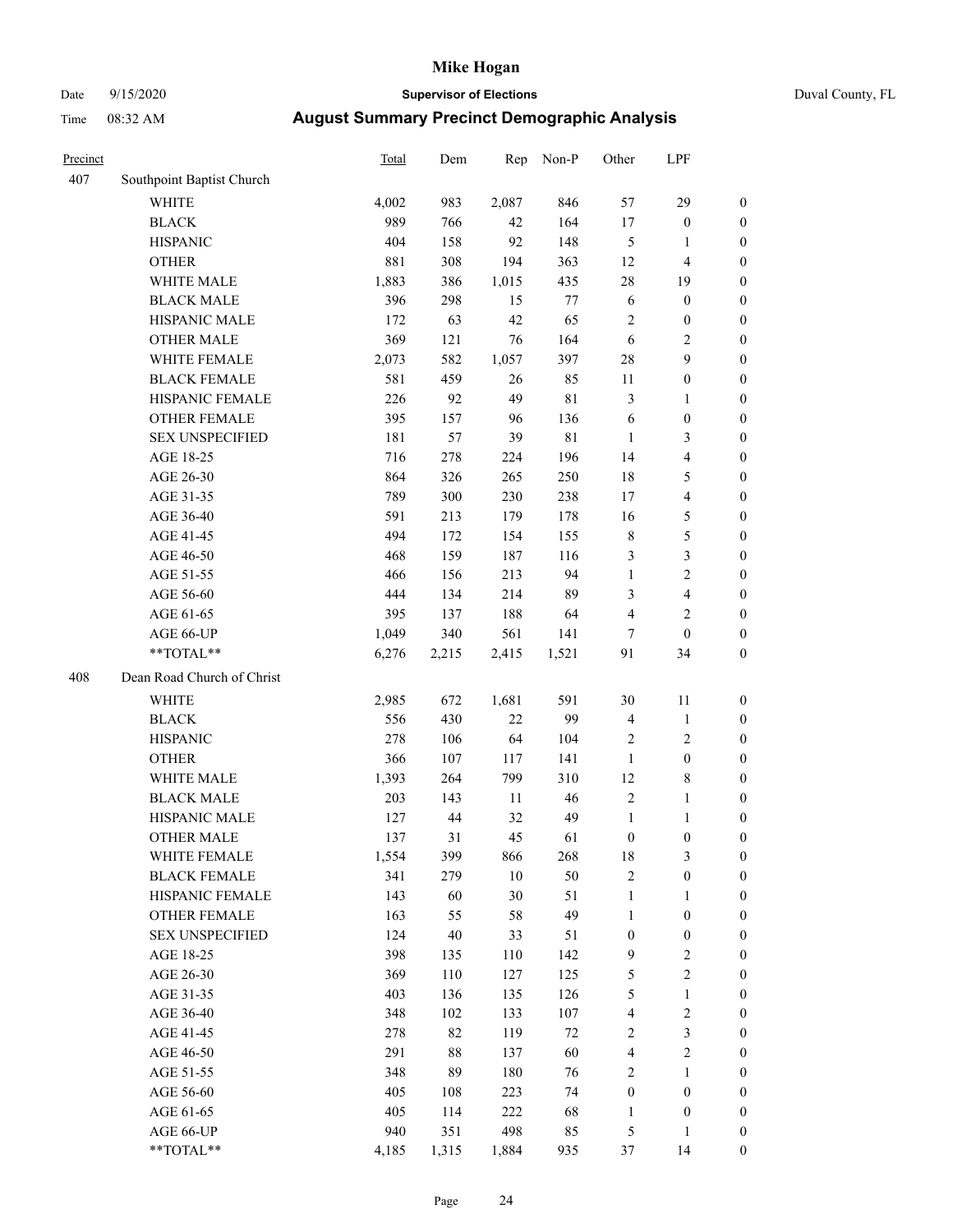# Date 9/15/2020 **Supervisor of Elections** Duval County, FL

| Precinct |                                        | Total | Dem     | Rep    | Non-P | Other            | LPF              |                  |
|----------|----------------------------------------|-------|---------|--------|-------|------------------|------------------|------------------|
| 409      | Ramallah American Club of Jacksonville |       |         |        |       |                  |                  |                  |
|          | <b>WHITE</b>                           | 1,799 | 498     | 913    | 364   | 12               | 12               | $\boldsymbol{0}$ |
|          | <b>BLACK</b>                           | 665   | 516     | 24     | 120   | 5                | $\boldsymbol{0}$ | $\boldsymbol{0}$ |
|          | <b>HISPANIC</b>                        | 261   | 113     | 51     | 92    | 4                | $\mathbf{1}$     | $\boldsymbol{0}$ |
|          | <b>OTHER</b>                           | 365   | 99      | $80\,$ | 181   | 3                | $\sqrt{2}$       | $\boldsymbol{0}$ |
|          | WHITE MALE                             | 800   | 195     | 418    | 175   | 5                | $\tau$           | $\boldsymbol{0}$ |
|          | <b>BLACK MALE</b>                      | 272   | 195     | 13     | 61    | 3                | $\boldsymbol{0}$ | $\boldsymbol{0}$ |
|          | HISPANIC MALE                          | 90    | 35      | 26     | 29    | $\boldsymbol{0}$ | $\boldsymbol{0}$ | $\boldsymbol{0}$ |
|          | <b>OTHER MALE</b>                      | 139   | 37      | 35     | 63    | $\overline{c}$   | $\mathbf{2}$     | 0                |
|          | WHITE FEMALE                           | 981   | 300     | 486    | 184   | $\boldsymbol{7}$ | $\overline{4}$   | 0                |
|          | <b>BLACK FEMALE</b>                    | 378   | 311     | $10\,$ | 55    | $\mathbf{2}$     | $\boldsymbol{0}$ | $\boldsymbol{0}$ |
|          | HISPANIC FEMALE                        | 169   | $77 \,$ | 24     | 63    | 4                | 1                | $\boldsymbol{0}$ |
|          | OTHER FEMALE                           | 158   | 52      | 35     | 70    | $\mathbf{1}$     | $\boldsymbol{0}$ | $\boldsymbol{0}$ |
|          | <b>SEX UNSPECIFIED</b>                 | 103   | 24      | 21     | 57    | $\boldsymbol{0}$ | $\mathbf{1}$     | $\boldsymbol{0}$ |
|          | AGE 18-25                              | 295   | 122     | 57     | 109   | 5                | $\sqrt{2}$       | $\boldsymbol{0}$ |
|          | AGE 26-30                              | 313   | 122     | 69     | 117   | 3                | $\sqrt{2}$       | $\overline{0}$   |
|          | AGE 31-35                              | 256   | 89      | 73     | 88    | $\mathbf{1}$     | 5                | $\boldsymbol{0}$ |
|          | AGE 36-40                              | 266   | 110     | 77     | 72    | 5                | $\sqrt{2}$       | $\boldsymbol{0}$ |
|          | AGE 41-45                              | 199   | 81      | 57     | 57    | $\mathbf{2}$     | $\sqrt{2}$       | 0                |
|          | AGE 46-50                              | 234   | 100     | 78     | 52    | $\overline{c}$   | $\sqrt{2}$       | 0                |
|          | AGE 51-55                              | 244   | 89      | 101    | 54    | $\boldsymbol{0}$ | $\boldsymbol{0}$ | $\boldsymbol{0}$ |
|          | AGE 56-60                              | 279   | 115     | 105    | 57    | $\overline{c}$   | $\boldsymbol{0}$ | $\boldsymbol{0}$ |
|          | AGE 61-65                              | 275   | 101     | 129    | 45    | $\boldsymbol{0}$ | $\boldsymbol{0}$ | $\boldsymbol{0}$ |
|          | AGE 66-UP                              | 729   | 297     | 322    | 106   | 4                | $\boldsymbol{0}$ | 0                |
|          | $\mathrm{``TOTAL}^{\mathrm{**}}$       | 3,090 | 1,226   | 1,068  | 757   | 24               | 15               | $\boldsymbol{0}$ |
| 410      | St. Barnabas Anglican Church           |       |         |        |       |                  |                  |                  |
|          | <b>WHITE</b>                           | 2,497 | 572     | 1,285  | 594   | 32               | 14               | $\boldsymbol{0}$ |
|          | <b>BLACK</b>                           | 862   | 634     | 47     | 172   | 8                | $\mathbf{1}$     | $\boldsymbol{0}$ |
|          | <b>HISPANIC</b>                        | 426   | 191     | 83     | 148   | 4                | $\boldsymbol{0}$ | $\boldsymbol{0}$ |
|          | <b>OTHER</b>                           | 754   | 215     | 211    | 319   | 5                | $\overline{4}$   | $\boldsymbol{0}$ |
|          | WHITE MALE                             | 1,195 | 242     | 648    | 280   | 17               | $\,$ 8 $\,$      |                  |
|          | <b>BLACK MALE</b>                      | 356   | 247     | 24     | 79    | 5                | 1                | 0<br>0           |
|          | HISPANIC MALE                          | 187   | 73      | 40     | 72    | 2                | $\boldsymbol{0}$ | 0                |
|          | <b>OTHER MALE</b>                      | 312   | 83      | 94     | 133   | $\overline{c}$   | $\boldsymbol{0}$ | $\boldsymbol{0}$ |
|          | WHITE FEMALE                           | 1,250 | 319     | 611    | 299   | 15               | 6                | $\boldsymbol{0}$ |
|          | <b>BLACK FEMALE</b>                    | 494   | 377     | 21     | 93    | 3                | $\boldsymbol{0}$ | $\overline{0}$   |
|          | HISPANIC FEMALE                        | 226   | 113     | 38     | 73    | $\overline{c}$   | $\boldsymbol{0}$ | $\overline{0}$   |
|          | <b>OTHER FEMALE</b>                    | 334   | 100     | 99     | 128   | 3                | $\overline{4}$   | $\theta$         |
|          | <b>SEX UNSPECIFIED</b>                 | 185   | 58      | 51     | 76    | $\boldsymbol{0}$ | $\boldsymbol{0}$ | $\overline{0}$   |
|          | AGE 18-25                              | 567   | 202     | 140    | 212   | $10\,$           | $\sqrt{3}$       | 0                |
|          | AGE 26-30                              | 470   | 171     | 120    | 170   | $\boldsymbol{7}$ | $\sqrt{2}$       | 0                |
|          | AGE 31-35                              | 410   | 151     | 125    | 127   | 5                | $\sqrt{2}$       | 0                |
|          | AGE 36-40                              | 381   | 140     | 105    | 128   | 5                | $\mathfrak{Z}$   | $\boldsymbol{0}$ |
|          | AGE 41-45                              | 300   | 100     | 86     | 108   | 5                | $\mathbf{1}$     | $\boldsymbol{0}$ |
|          | AGE 46-50                              | 381   | 128     | 140    | 103   | 5                | $\mathfrak s$    | $\boldsymbol{0}$ |
|          | AGE 51-55                              | 387   | 137     | 161    | 88    | $\boldsymbol{0}$ | $\mathbf{1}$     | $\overline{0}$   |
|          | AGE 56-60                              | 436   | 143     | 186    | 102   | 5                | $\boldsymbol{0}$ | $\overline{0}$   |
|          | AGE 61-65                              | 395   | 128     | 183    | 79    | 4                | $\mathbf{1}$     | $\overline{0}$   |
|          | AGE 66-UP                              | 812   | 312     | 380    | 116   | 3                | $\mathbf{1}$     | $\overline{0}$   |
|          | **TOTAL**                              | 4,539 | 1,612   | 1,626  | 1,233 | 49               | 19               | $\boldsymbol{0}$ |
|          |                                        |       |         |        |       |                  |                  |                  |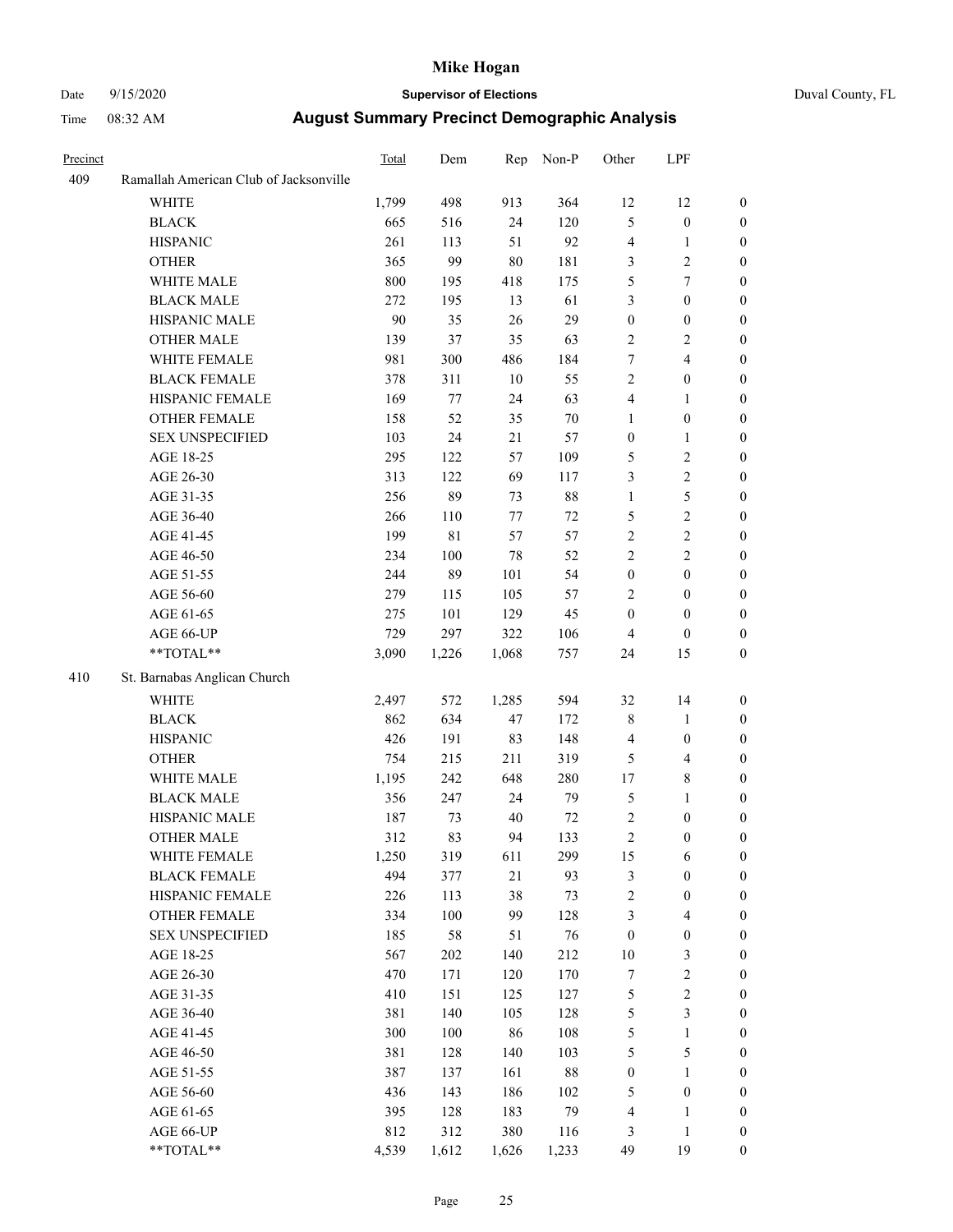Date 9/15/2020 **Supervisor of Elections** Duval County, FL

| Precinct |                             | <b>Total</b> | Dem         | Rep    | Non-P       | Other                   | LPF              |                  |
|----------|-----------------------------|--------------|-------------|--------|-------------|-------------------------|------------------|------------------|
| 411      | Windy Hill Community Center |              |             |        |             |                         |                  |                  |
|          | <b>WHITE</b>                | 3,121        | 785         | 1,439  | 827         | 50                      | 20               | 0                |
|          | <b>BLACK</b>                | 749          | 545         | 34     | 162         | 8                       | $\boldsymbol{0}$ | $\boldsymbol{0}$ |
|          | <b>HISPANIC</b>             | 670          | 278         | 127    | 260         | 3                       | $\sqrt{2}$       | $\boldsymbol{0}$ |
|          | <b>OTHER</b>                | 618          | 209         | 143    | 257         | 6                       | $\mathfrak{Z}$   | $\boldsymbol{0}$ |
|          | WHITE MALE                  | 1,485        | 306         | 744    | 401         | $22\,$                  | 12               | $\boldsymbol{0}$ |
|          | <b>BLACK MALE</b>           | 308          | 197         | 22     | 85          | 4                       | $\boldsymbol{0}$ | $\boldsymbol{0}$ |
|          | HISPANIC MALE               | 305          | 119         | 67     | 115         | 3                       | $\mathbf{1}$     | $\boldsymbol{0}$ |
|          | <b>OTHER MALE</b>           | 250          | $8\sqrt{1}$ | 72     | 92          | $\overline{c}$          | 3                | $\boldsymbol{0}$ |
|          | WHITE FEMALE                | 1,588        | 470         | 674    | 409         | 27                      | $\,$ $\,$        | $\boldsymbol{0}$ |
|          | <b>BLACK FEMALE</b>         | 433          | 344         | $11\,$ | 74          | $\overline{\mathbf{4}}$ | $\boldsymbol{0}$ | $\boldsymbol{0}$ |
|          | HISPANIC FEMALE             | 344          | 152         | 56     | 135         | $\boldsymbol{0}$        | 1                | $\boldsymbol{0}$ |
|          | <b>OTHER FEMALE</b>         | 278          | 107         | 53     | 114         | 4                       | $\boldsymbol{0}$ | $\boldsymbol{0}$ |
|          | <b>SEX UNSPECIFIED</b>      | 167          | 41          | 44     | $8\sqrt{1}$ | $\mathbf{1}$            | $\boldsymbol{0}$ | $\boldsymbol{0}$ |
|          | AGE 18-25                   | 685          | 254         | 159    | 249         | 19                      | $\overline{4}$   | $\boldsymbol{0}$ |
|          | AGE 26-30                   | 664          | 239         | 170    | 240         | $11\,$                  | $\overline{4}$   | $\boldsymbol{0}$ |
|          | AGE 31-35                   | 593          | 208         | 162    | 209         | 8                       | 6                | $\boldsymbol{0}$ |
|          | AGE 36-40                   | 434          | 152         | 117    | 151         | $10\,$                  | $\overline{4}$   | $\boldsymbol{0}$ |
|          | AGE 41-45                   | 393          | 141         | 114    | 129         | 5                       | $\overline{4}$   | $\boldsymbol{0}$ |
|          | AGE 46-50                   | 384          | 133         | 142    | 105         | 3                       | $\mathbf{1}$     | $\boldsymbol{0}$ |
|          | AGE 51-55                   | 396          | 127         | 148    | 116         | 4                       | $\mathbf{1}$     | $\boldsymbol{0}$ |
|          | AGE 56-60                   | 446          | 158         | 172    | 113         | 3                       | $\boldsymbol{0}$ | $\boldsymbol{0}$ |
|          | AGE 61-65                   | 395          | 131         | 181    | 79          | 3                       | 1                | $\boldsymbol{0}$ |
|          | AGE 66-UP                   | 768          | 274         | 378    | 115         | $\mathbf{1}$            | $\boldsymbol{0}$ | $\boldsymbol{0}$ |
|          | $**TOTAL**$                 | 5,158        | 1,817       | 1,743  | 1,506       | 67                      | 25               | $\boldsymbol{0}$ |
| 412      | CrossRoad Church, UMC       |              |             |        |             |                         |                  |                  |
|          | <b>WHITE</b>                | 2,247        | 626         | 949    | 599         | 53                      | 20               | $\boldsymbol{0}$ |
|          | <b>BLACK</b>                | 569          | 414         | 21     | 122         | 11                      | $\mathbf{1}$     | $\boldsymbol{0}$ |
|          | <b>HISPANIC</b>             | 298          | 105         | $80\,$ | 102         | $10\,$                  | $\mathbf{1}$     | $\boldsymbol{0}$ |
|          | <b>OTHER</b>                | 389          | 155         | 72     | 157         | 5                       | $\boldsymbol{0}$ | $\boldsymbol{0}$ |
|          | WHITE MALE                  | 1,057        | 254         | 455    | 309         | 27                      | 12               | $\boldsymbol{0}$ |
|          | <b>BLACK MALE</b>           | 231          | 147         | 12     | 63          | 8                       | $\mathbf{1}$     | $\boldsymbol{0}$ |
|          | HISPANIC MALE               | 146          | 49          | 46     | 47          | 3                       | $\mathbf{1}$     | 0                |
|          | <b>OTHER MALE</b>           | 154          | 50          | 37     | 63          | 4                       | $\boldsymbol{0}$ | $\boldsymbol{0}$ |
|          | WHITE FEMALE                | 1,162        | 359         | 489    | 282         | 24                      | 8                | 0                |
|          | <b>BLACK FEMALE</b>         | 329          | 259         | 9      | 58          | 3                       | $\boldsymbol{0}$ | $\overline{0}$   |
|          | HISPANIC FEMALE             | 145          | 53          | 33     | 52          | 7                       | $\boldsymbol{0}$ | $\overline{0}$   |
|          | OTHER FEMALE                | 190          | 89          | 31     | 69          | 1                       | $\boldsymbol{0}$ | $\overline{0}$   |
|          | <b>SEX UNSPECIFIED</b>      | 89           | $40\,$      | $10\,$ | 37          | 2                       | $\boldsymbol{0}$ | 0                |
|          | AGE 18-25                   | 581          | 232         | 150    | 181         | 13                      | $\mathfrak s$    | 0                |
|          | AGE 26-30                   | 675          | 245         | 211    | 193         | 19                      | $\boldsymbol{7}$ | 0                |
|          | AGE 31-35                   | 448          | 152         | 132    | 151         | $11\,$                  | $\sqrt{2}$       | 0                |
|          | AGE 36-40                   | 310          | 110         | 89     | 101         | 6                       | $\overline{4}$   | 0                |
|          | AGE 41-45                   | 253          | 109         | 71     | $70\,$      | 2                       | $\mathbf{1}$     | 0                |
|          | AGE 46-50                   | 258          | 108         | 69     | 71          | 8                       | $\sqrt{2}$       | 0                |
|          | AGE 51-55                   | 240          | 86          | 95     | 53          | 5                       | $\mathbf{1}$     | 0                |
|          | AGE 56-60                   | 229          | 80          | 85     | 57          | 7                       | $\boldsymbol{0}$ | 0                |
|          | AGE 61-65                   | 182          | 67          | 68     | 41          | 6                       | $\boldsymbol{0}$ | $\boldsymbol{0}$ |
|          | AGE 66-UP                   | 327          | 111         | 152    | 62          | 2                       | $\boldsymbol{0}$ | 0                |
|          | **TOTAL**                   | 3,503        | 1,300       | 1,122  | 980         | 79                      | 22               | $\boldsymbol{0}$ |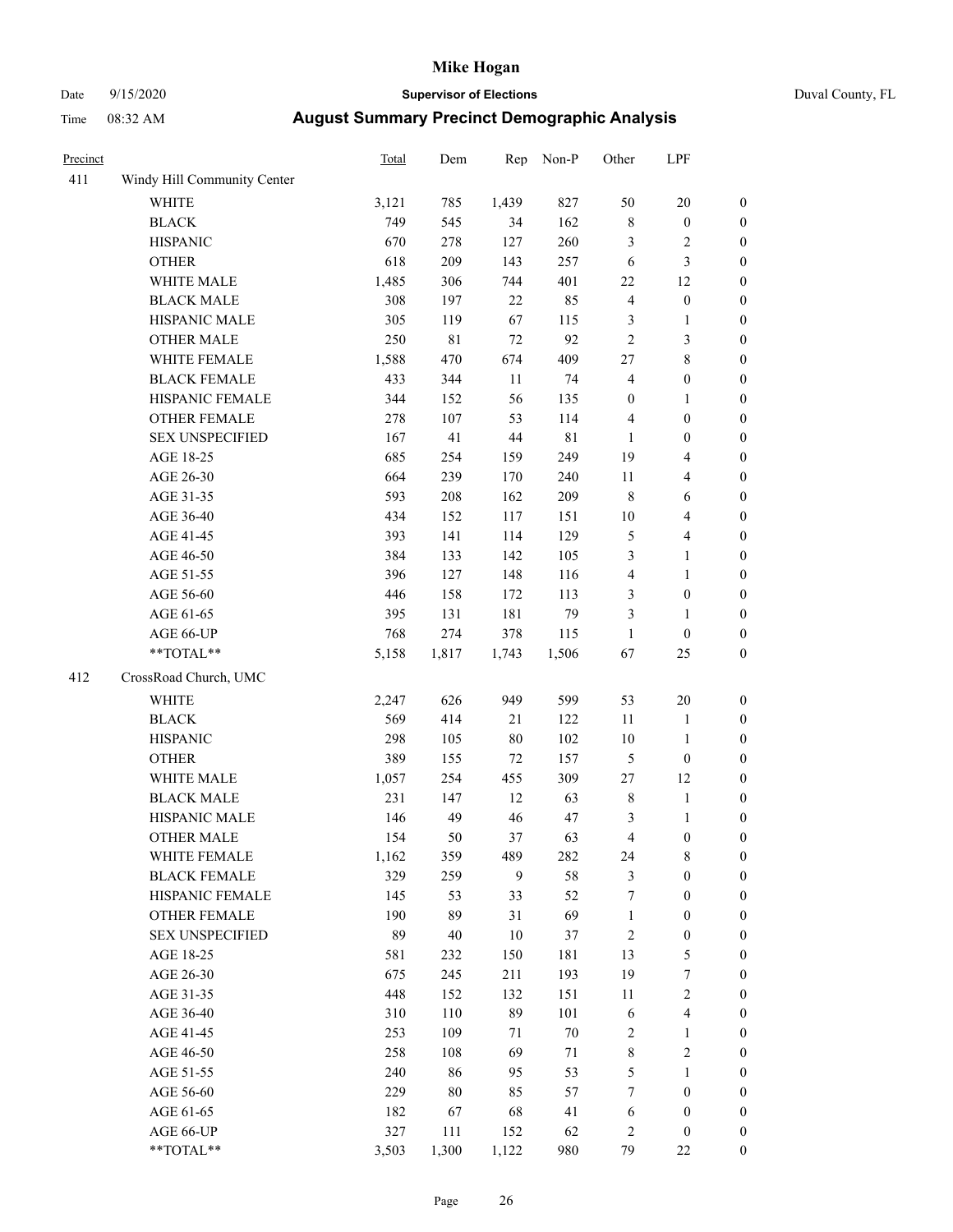# Date 9/15/2020 **Supervisor of Elections** Duval County, FL

| Precinct |                                    | <b>Total</b> | Dem     | Rep            | Non-P                   | Other            | LPF              |                  |
|----------|------------------------------------|--------------|---------|----------------|-------------------------|------------------|------------------|------------------|
| 501      | <b>Balis Community Center</b>      |              |         |                |                         |                  |                  |                  |
|          | <b>WHITE</b>                       | 2,678        | 869     | 1,227          | 529                     | 31               | $22\,$           | 0                |
|          | <b>BLACK</b>                       | 214          | 150     | 12             | 46                      | 5                | $\mathbf{1}$     | 0                |
|          | <b>HISPANIC</b>                    | 131          | 49      | 43             | 37                      | 2                | $\boldsymbol{0}$ | $\boldsymbol{0}$ |
|          | <b>OTHER</b>                       | 268          | 89      | 71             | 103                     | 3                | $\mathfrak{2}$   | $\boldsymbol{0}$ |
|          | WHITE MALE                         | 1,270        | 369     | 599            | 276                     | 10               | 16               | $\boldsymbol{0}$ |
|          | <b>BLACK MALE</b>                  | 94           | 64      | 6              | 21                      | 3                | $\boldsymbol{0}$ | $\boldsymbol{0}$ |
|          | HISPANIC MALE                      | 60           | 22      | 18             | $20\,$                  | $\boldsymbol{0}$ | $\boldsymbol{0}$ | $\boldsymbol{0}$ |
|          | <b>OTHER MALE</b>                  | 98           | 24      | 27             | 45                      | $\mathbf{1}$     | $\mathbf{1}$     | $\boldsymbol{0}$ |
|          | WHITE FEMALE                       | 1,369        | 488     | 614            | 240                     | 21               | 6                | $\boldsymbol{0}$ |
|          | <b>BLACK FEMALE</b>                | 118          | 85      | 6              | 24                      | 2                | $\mathbf{1}$     | 0                |
|          | HISPANIC FEMALE                    | 68           | 26      | 24             | 16                      | $\overline{c}$   | $\boldsymbol{0}$ | 0                |
|          | <b>OTHER FEMALE</b>                | 125          | 49      | 38             | 37                      | $\boldsymbol{0}$ | $\mathbf{1}$     | $\boldsymbol{0}$ |
|          | <b>SEX UNSPECIFIED</b>             | 89           | $30\,$  | 21             | 36                      | $\overline{c}$   | $\boldsymbol{0}$ | $\boldsymbol{0}$ |
|          | AGE 18-25                          | 280          | 100     | 91             | $8\sqrt{1}$             | 7                | 1                | $\boldsymbol{0}$ |
|          | AGE 26-30                          | 349          | 129     | 110            | 100                     | 6                | $\overline{4}$   | $\boldsymbol{0}$ |
|          | AGE 31-35                          | 403          | 153     | 130            | 106                     | 7                | $\boldsymbol{7}$ | $\boldsymbol{0}$ |
|          | AGE 36-40                          | 264          | $88\,$  | 89             | $80\,$                  | 3                | $\overline{4}$   | $\boldsymbol{0}$ |
|          | AGE 41-45                          | 223          | $71\,$  | $8\sqrt{1}$    | 65                      | 3                | 3                | $\boldsymbol{0}$ |
|          | AGE 46-50                          | 254          | 78      | 108            | 62                      | 3                | $\mathfrak{Z}$   | $\boldsymbol{0}$ |
|          | AGE 51-55                          | 234          | 66      | 121            | 44                      | 3                | $\boldsymbol{0}$ | $\boldsymbol{0}$ |
|          | AGE 56-60                          | 293          | 107     | 137            | 44                      | 3                | $\mathbf{2}$     | 0                |
|          | AGE 61-65                          | 288          | 107     | 132            | 46                      | 3                | $\boldsymbol{0}$ | 0                |
|          | AGE 66-UP                          | 703          | 258     | 354            | 87                      | 3                | $\mathbf{1}$     | $\boldsymbol{0}$ |
|          | **TOTAL**                          | 3,291        | 1,157   | 1,353          | 715                     | 41               | 25               | $\boldsymbol{0}$ |
| 502      | St. Nicholas Park Christian Church |              |         |                |                         |                  |                  |                  |
|          | <b>WHITE</b>                       | 935          | 285     | 488            | 146                     | $10\,$           | 6                | $\boldsymbol{0}$ |
|          | <b>BLACK</b>                       | 45           | 31      | $\overline{4}$ | 9                       | $\mathbf{1}$     | $\boldsymbol{0}$ | $\boldsymbol{0}$ |
|          | <b>HISPANIC</b>                    | 38           | 15      | 10             | $10\,$                  | 2                | $\mathbf{1}$     | $\boldsymbol{0}$ |
|          | <b>OTHER</b>                       | 60           | 19      | 19             | 21                      | $\mathbf{1}$     | $\boldsymbol{0}$ | $\boldsymbol{0}$ |
|          | WHITE MALE                         | 428          | 123     | 215            | $80\,$                  | 4                | 6                | $\boldsymbol{0}$ |
|          | <b>BLACK MALE</b>                  | $18\,$       | 12      | $\mathbf{1}$   | $\overline{4}$          | $\mathbf{1}$     | $\boldsymbol{0}$ | $\boldsymbol{0}$ |
|          | HISPANIC MALE                      | 18           | $\tau$  | 6              | $\overline{\mathbf{4}}$ | $\mathbf{1}$     | $\boldsymbol{0}$ | 0                |
|          | <b>OTHER MALE</b>                  | 23           | $\,8\,$ | 5              | 9                       | $\mathbf{1}$     | $\boldsymbol{0}$ | $\boldsymbol{0}$ |
|          | WHITE FEMALE                       | 498          | 160     | 268            | 64                      | 6                | 0                | 0                |
|          | <b>BLACK FEMALE</b>                | 27           | 19      | 3              | $\mathfrak{S}$          | $\boldsymbol{0}$ | $\boldsymbol{0}$ | $\overline{0}$   |
|          | HISPANIC FEMALE                    | 19           | $\tau$  | 4              | $\sqrt{6}$              | $\mathbf{1}$     | 1                | $\overline{0}$   |
|          | <b>OTHER FEMALE</b>                | 24           | 7       | $10\,$         | $\tau$                  | $\boldsymbol{0}$ | $\boldsymbol{0}$ | $\overline{0}$   |
|          | <b>SEX UNSPECIFIED</b>             | 23           | $\tau$  | 9              | $\tau$                  | $\boldsymbol{0}$ | $\boldsymbol{0}$ | 0                |
|          | AGE 18-25                          | 72           | 26      | 28             | 16                      | 2                | $\boldsymbol{0}$ | 0                |
|          | AGE 26-30                          | 109          | 35      | 54             | 17                      | $\overline{2}$   | $\mathbf{1}$     | 0                |
|          | AGE 31-35                          | 122          | 42      | 52             | 25                      | $\overline{c}$   | $\mathbf{1}$     | 0                |
|          | AGE 36-40                          | 124          | 40      | 47             | 33                      | 2                | $\sqrt{2}$       | 0                |
|          | AGE 41-45                          | 49           | 13      | 18             | 17                      | $\boldsymbol{0}$ | $\mathbf{1}$     | 0                |
|          | AGE 46-50                          | 80           | 22      | 42             | 16                      | $\boldsymbol{0}$ | $\boldsymbol{0}$ | 0                |
|          | AGE 51-55                          | 86           | 29      | 48             | 9                       | $\boldsymbol{0}$ | $\boldsymbol{0}$ | 0                |
|          | AGE 56-60                          | 90           | 25      | 49             | 11                      | 4                | 1                | 0                |
|          | AGE 61-65                          | 96           | 23      | 60             | 12                      | $\mathbf{1}$     | $\boldsymbol{0}$ | 0                |
|          | AGE 66-UP                          | 250          | 95      | 123            | $30\,$                  | $\mathbf{1}$     | $\mathbf{1}$     | 0                |
|          | **TOTAL**                          | 1,078        | 350     | 521            | 186                     | 14               | 7                | $\boldsymbol{0}$ |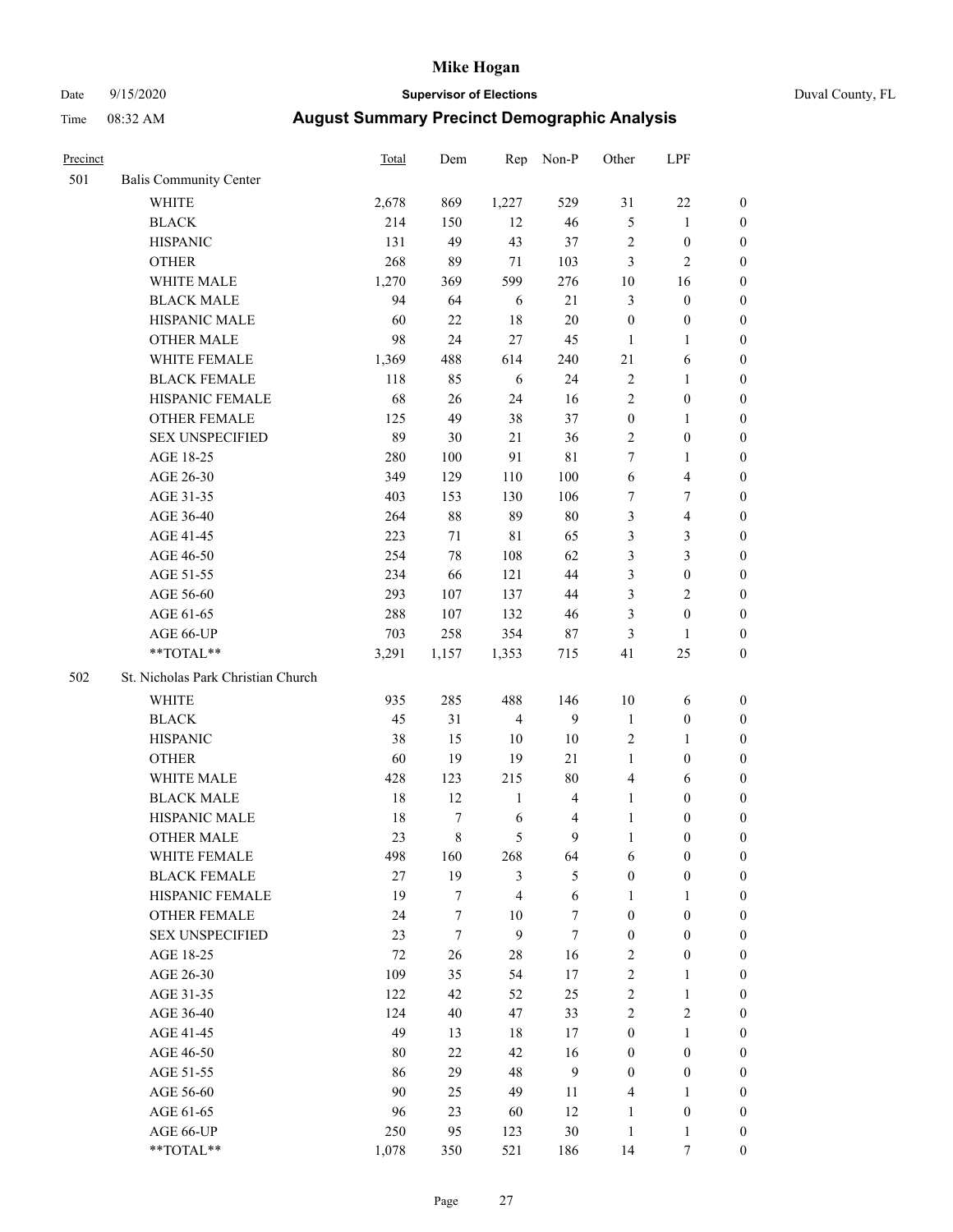# Date 9/15/2020 **Supervisor of Elections** Duval County, FL

| Precinct |                                                            | Total | Dem              | Rep            | Non-P          | Other            | LPF              |                  |
|----------|------------------------------------------------------------|-------|------------------|----------------|----------------|------------------|------------------|------------------|
| 503      | Jacksonville Community Church                              |       |                  |                |                |                  |                  |                  |
|          | <b>WHITE</b>                                               | 1,248 | 372              | 524            | 329            | 16               | $\boldsymbol{7}$ | 0                |
|          | <b>BLACK</b>                                               | 996   | 766              | 37             | 186            | 6                | $\mathbf{1}$     | 0                |
|          | <b>HISPANIC</b>                                            | 325   | 141              | 59             | 121            | 4                | $\boldsymbol{0}$ | $\boldsymbol{0}$ |
|          | <b>OTHER</b>                                               | 281   | 108              | 53             | 115            | 3                | $\sqrt{2}$       | $\boldsymbol{0}$ |
|          | WHITE MALE                                                 | 535   | 135              | 219            | 167            | 8                | 6                | $\boldsymbol{0}$ |
|          | <b>BLACK MALE</b>                                          | 394   | 268              | 24             | 98             | 4                | $\boldsymbol{0}$ | $\boldsymbol{0}$ |
|          | HISPANIC MALE                                              | 138   | 60               | 28             | 49             | 1                | $\boldsymbol{0}$ | $\boldsymbol{0}$ |
|          | <b>OTHER MALE</b>                                          | 115   | 47               | 32             | 34             | $\boldsymbol{0}$ | $\mathfrak{2}$   | $\boldsymbol{0}$ |
|          | WHITE FEMALE                                               | 687   | 225              | 300            | 153            | 8                | $\mathbf{1}$     | $\boldsymbol{0}$ |
|          | <b>BLACK FEMALE</b>                                        | 581   | 481              | 12             | 85             | 2                | $\mathbf{1}$     | 0                |
|          | HISPANIC FEMALE                                            | 181   | 80               | 31             | 67             | 3                | $\boldsymbol{0}$ | 0                |
|          | OTHER FEMALE                                               | 107   | 50               | 16             | 38             | 3                | $\boldsymbol{0}$ | $\boldsymbol{0}$ |
|          | <b>SEX UNSPECIFIED</b>                                     | 112   | 41               | $11\,$         | 60             | $\boldsymbol{0}$ | $\boldsymbol{0}$ | $\boldsymbol{0}$ |
|          | AGE 18-25                                                  | 340   | 182              | 45             | 105            | 7                | 1                | $\boldsymbol{0}$ |
|          | AGE 26-30                                                  | 335   | 158              | 52             | 116            | 5                | $\overline{4}$   | $\boldsymbol{0}$ |
|          | AGE 31-35                                                  | 309   | 149              | 45             | 109            | 4                | $\sqrt{2}$       | $\boldsymbol{0}$ |
|          | AGE 36-40                                                  | 257   | 115              | 46             | 92             | 4                | $\boldsymbol{0}$ | $\boldsymbol{0}$ |
|          | AGE 41-45                                                  | 189   | 92               | $40\,$         | 54             | 2                | $\mathbf{1}$     | $\boldsymbol{0}$ |
|          | AGE 46-50                                                  | 193   | 103              | 33             | 55             | $\mathbf{1}$     | $\mathbf{1}$     | $\boldsymbol{0}$ |
|          | AGE 51-55                                                  | 212   | 107              | 49             | 55             | $\mathbf{1}$     | $\boldsymbol{0}$ | 0                |
|          | AGE 56-60                                                  | 211   | 115              | 49             | 45             | $\overline{c}$   | $\boldsymbol{0}$ | 0                |
|          | AGE 61-65                                                  | 199   | 105              | 65             | 29             | $\boldsymbol{0}$ | $\boldsymbol{0}$ | $\boldsymbol{0}$ |
|          | AGE 66-UP                                                  | 605   | 261              | 249            | 91             | 3                | 1                | $\boldsymbol{0}$ |
|          | $**TOTAL**$                                                | 2,850 | 1,387            | 673            | 751            | 29               | 10               | $\boldsymbol{0}$ |
| 504      | Southside United Methodist Church                          |       |                  |                |                |                  |                  |                  |
|          | <b>WHITE</b>                                               | 1,610 | 485              | 864            | 237            | 17               | $\boldsymbol{7}$ | $\boldsymbol{0}$ |
|          | <b>BLACK</b>                                               | 62    | 46               | $\overline{4}$ | 11             | $\mathbf{1}$     | $\boldsymbol{0}$ | $\boldsymbol{0}$ |
|          | <b>HISPANIC</b>                                            | 56    | 16               | 22             | 17             | $\boldsymbol{0}$ | $\mathbf{1}$     | $\boldsymbol{0}$ |
|          | <b>OTHER</b>                                               | 105   | 35               | 37             | 32             | 1                | $\boldsymbol{0}$ | $\boldsymbol{0}$ |
|          | WHITE MALE                                                 | 763   | 207              | 419            | 125            | 6                | 6                | $\boldsymbol{0}$ |
|          | <b>BLACK MALE</b>                                          | 24    | 16               | $\sqrt{2}$     | 6              | $\boldsymbol{0}$ | $\boldsymbol{0}$ | $\boldsymbol{0}$ |
|          | HISPANIC MALE                                              | 27    | $\boldsymbol{9}$ | $\,$ 8 $\,$    | $\mathbf{9}$   | $\boldsymbol{0}$ | 1                | 0                |
|          | <b>OTHER MALE</b>                                          | 47    | 13               | 19             | 15             | $\boldsymbol{0}$ | $\boldsymbol{0}$ | $\boldsymbol{0}$ |
|          | WHITE FEMALE                                               | 832   | 275              | 436            | 109            | 11               | 1                | 0                |
|          | <b>BLACK FEMALE</b>                                        | 35    | 28               | $\overline{c}$ | $\overline{4}$ | $\mathbf{1}$     | $\boldsymbol{0}$ | $\overline{0}$   |
|          | HISPANIC FEMALE                                            | 27    | 6                | 14             | 7              | $\boldsymbol{0}$ | $\boldsymbol{0}$ | $\overline{0}$   |
|          | <b>OTHER FEMALE</b>                                        | 37    | 17               | 12             | 7              | 1                | $\boldsymbol{0}$ | $\overline{0}$   |
|          | <b>SEX UNSPECIFIED</b>                                     | 41    | 11               | 15             | 15             | $\boldsymbol{0}$ | $\boldsymbol{0}$ | 0                |
|          | AGE 18-25                                                  | 170   | 55               | 73             | 34             | 8                | $\boldsymbol{0}$ | 0                |
|          | AGE 26-30                                                  | 147   | 54               | 59             | 31             | $\mathbf{1}$     | $\mathfrak{2}$   | 0                |
|          | AGE 31-35                                                  | 185   | 55               | 79             | 45             | $\overline{c}$   | $\overline{4}$   | 0                |
|          | AGE 36-40                                                  | 173   | 59               | 87             | 26             | $\mathbf{1}$     | $\boldsymbol{0}$ | 0                |
|          | AGE 41-45                                                  | 166   | 52               | 76             | 35             | 3                | $\boldsymbol{0}$ | 0                |
|          | AGE 46-50                                                  | 152   | 37               | 84             | 31             | $\boldsymbol{0}$ | $\boldsymbol{0}$ | 0                |
|          | AGE 51-55                                                  | 158   | 48               | 88             | 19             | $\mathbf{1}$     | $\mathfrak{2}$   | 0                |
|          | AGE 56-60                                                  | 149   | 49               | 82             | 17             | $\mathbf{1}$     | $\boldsymbol{0}$ | $\overline{0}$   |
|          | AGE 61-65                                                  | 163   | 49               | 92             | $22\,$         | $\boldsymbol{0}$ | $\boldsymbol{0}$ | $\overline{0}$   |
|          | AGE 66-UP                                                  | 370   | 124              | 207            | 37             | 2                | $\boldsymbol{0}$ | 0                |
|          | $\mathrm{*}\mathrm{*} \mathrm{TOTAL} \mathrm{*}\mathrm{*}$ | 1,833 | 582              | 927            | 297            | 19               | 8                | $\overline{0}$   |
|          |                                                            |       |                  |                |                |                  |                  |                  |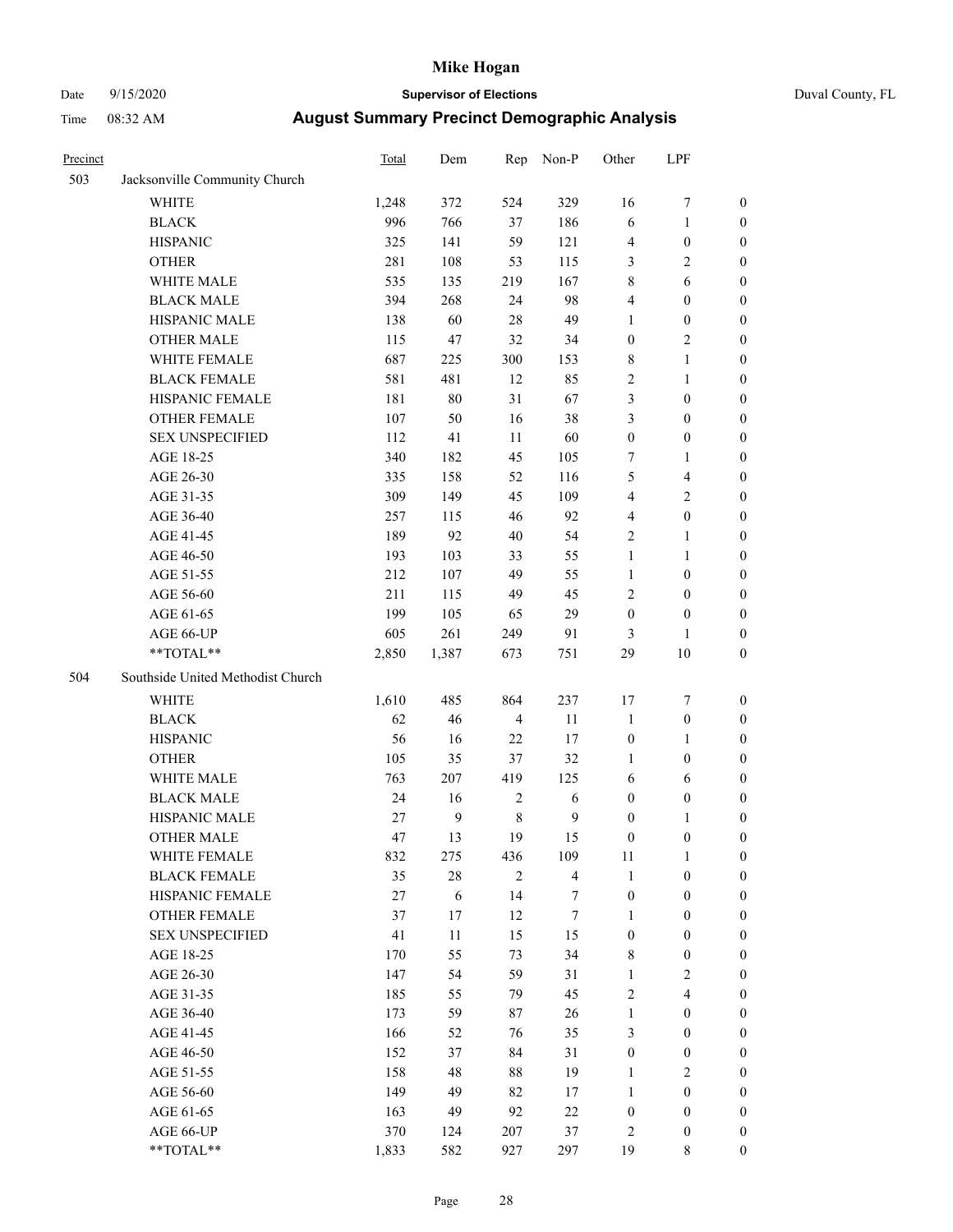#### Date 9/15/2020 **Supervisor of Elections** Duval County, FL

| Precinct |                                           | <b>Total</b> | Dem              |                  | Rep Non-P      | Other            | LPF                                  |                                    |  |  |
|----------|-------------------------------------------|--------------|------------------|------------------|----------------|------------------|--------------------------------------|------------------------------------|--|--|
| 505      | Saint Mark's Lutheran Church - ELCA       |              |                  |                  |                |                  |                                      |                                    |  |  |
|          | WHITE                                     | 2,203        | 563              | 1,318            | 297            | 17               | $\,$ 8 $\,$                          | 0                                  |  |  |
|          | <b>BLACK</b>                              | 18           | 8                | 1                | 9              | $\boldsymbol{0}$ | $\boldsymbol{0}$                     | 0                                  |  |  |
|          | <b>HISPANIC</b>                           | 70           | 18               | 31               | 21             | $\boldsymbol{0}$ | $\boldsymbol{0}$                     | 0                                  |  |  |
|          | <b>OTHER</b>                              | 130          | 50               | 38               | 40             | 2                | $\boldsymbol{0}$                     | $\boldsymbol{0}$                   |  |  |
|          | WHITE MALE                                | 1,015        | 215              | 635              | 153            | 5                | 7                                    | $\boldsymbol{0}$                   |  |  |
|          | <b>BLACK MALE</b>                         | 11           | 5                | $\mathbf{1}$     | 5              | $\boldsymbol{0}$ | $\boldsymbol{0}$                     | $\boldsymbol{0}$                   |  |  |
|          | HISPANIC MALE                             | 37           | 11               | 17               | $\mathbf{9}$   | $\boldsymbol{0}$ | $\boldsymbol{0}$                     | $\boldsymbol{0}$                   |  |  |
|          | <b>OTHER MALE</b>                         | 60           | 21               | 18               | 20             | 1                | $\boldsymbol{0}$                     | 0                                  |  |  |
|          | WHITE FEMALE                              | 1,162        | 341              | 669              | 139            | 12               | 1                                    | 0                                  |  |  |
|          | <b>BLACK FEMALE</b>                       | 7            | $\mathfrak{Z}$   | $\boldsymbol{0}$ | $\overline{4}$ | $\boldsymbol{0}$ | $\boldsymbol{0}$                     | 0                                  |  |  |
|          | HISPANIC FEMALE                           | 31           | $\boldsymbol{7}$ | 13               | 11             | 0                | 0                                    | 0                                  |  |  |
|          | OTHER FEMALE                              | 56           | 26               | 15               | 15             | 0                | 0                                    | 0                                  |  |  |
|          | <b>SEX UNSPECIFIED</b>                    | 42           | 10               | 20               | 11             | 1                | 0                                    | 0                                  |  |  |
|          | AGE 18-25                                 | 237          | 55               | 135              | 39             | 8                | $\boldsymbol{0}$                     | 0                                  |  |  |
|          | AGE 26-30                                 | 142          | 29               | 77               | 33             | $\overline{c}$   | 1                                    | 0                                  |  |  |
|          | AGE 31-35                                 | 224          | 70               | 113              | 39             | $\boldsymbol{0}$ | $\sqrt{2}$                           | 0                                  |  |  |
|          | AGE 36-40                                 | 241          | 70               | 117              | 53             | 0                | $\mathbf{1}$                         | 0                                  |  |  |
|          | AGE 41-45                                 | 193          | 36               | 93               | 58             | 2                | $\overline{4}$                       | 0                                  |  |  |
|          | AGE 46-50                                 | 208          | 60               | 113              | 34             | $\mathbf{1}$     | $\boldsymbol{0}$                     | 0                                  |  |  |
|          | AGE 51-55                                 | 207          | 48               | 129              | 28             | 2                | $\boldsymbol{0}$                     | 0                                  |  |  |
|          | AGE 56-60                                 | 220          | 38               | 151              | 29             | $\overline{c}$   | 0                                    | 0                                  |  |  |
|          | AGE 61-65                                 | 186          | 44               | 126              | 14             | $\overline{c}$   | $\boldsymbol{0}$                     | 0                                  |  |  |
|          | AGE 66-UP                                 | 563          | 189              | 334              | 40             | $\boldsymbol{0}$ | $\boldsymbol{0}$                     | 0                                  |  |  |
|          | **TOTAL**                                 | 2,421        | 639              | 1,388            | 367            | 19               | $\,$ 8 $\,$                          | $\boldsymbol{0}$                   |  |  |
| 506      | St. John the Divine Greek Orthodox Church |              |                  |                  |                |                  |                                      |                                    |  |  |
|          | WHITE                                     | 2,169        | 679              | 959              | 501            | 25               | 5                                    | 0                                  |  |  |
|          | <b>BLACK</b>                              | 1,304        | 1,058            | 49               | 187            | 8                | $\sqrt{2}$                           | $\boldsymbol{0}$                   |  |  |
|          | <b>HISPANIC</b>                           | 286          | 125              | 56               | 100            | 4                | $\mathbf{1}$                         | 0                                  |  |  |
|          | <b>OTHER</b>                              | 396          | 134              | 88               | 170            | 2                | $\sqrt{2}$                           | 0                                  |  |  |
|          | WHITE MALE                                | 998          | 268              | 478              | 238            | 10               | $\overline{4}$                       | $\boldsymbol{0}$                   |  |  |
|          | <b>BLACK MALE</b>                         | 506          | 380              | 22               | 98             | 4                | $\mathbf{2}$                         | $\boldsymbol{0}$                   |  |  |
|          | HISPANIC MALE                             | 139          | 61               | 33               | 43             | 2                | $\boldsymbol{0}$                     | 0                                  |  |  |
|          | <b>OTHER MALE</b>                         | 136          | 41               | 30               | 62             | $\overline{c}$   | 1                                    | $\overline{0}$                     |  |  |
|          | WHITE FEMALE                              | 1,140        | 401              | 469              | 255            | 14               | $\mathbf{1}$                         | 0                                  |  |  |
|          | <b>BLACK FEMALE</b>                       | 777          | 662              | 26               | 85             | 4                | $\boldsymbol{0}$                     | 0                                  |  |  |
|          | HISPANIC FEMALE                           | 139          | 61               | 21               | 54             | 2                | 1                                    | $\boldsymbol{0}$                   |  |  |
|          | <b>OTHER FEMALE</b>                       | 175          | 66               | 47               | 61             | $\boldsymbol{0}$ | $\mathbf{1}$                         | 0                                  |  |  |
|          | <b>SEX UNSPECIFIED</b>                    | 145          | 56               | 26               | 62             | $\mathbf{1}$     | $\boldsymbol{0}$                     | 0                                  |  |  |
|          | AGE 18-25                                 | 453          | 198              | 80               | 160            | 13               | $\sqrt{2}$                           | 0                                  |  |  |
|          | AGE 26-30                                 | 495          | 225              | 77               | 181            | 6                | 6                                    | 0                                  |  |  |
|          | AGE 31-35                                 | 428          | 214              | 97               | 110            | 6                | $\mathbf{1}$                         | 0                                  |  |  |
|          | AGE 36-40                                 | 377          | 185              | 87               | 103            | 2                | $\boldsymbol{0}$                     | 0                                  |  |  |
|          | AGE 41-45                                 | 323          | 162              | 90               | 68             | $\mathbf{2}$     | $\mathbf{1}$                         | 0                                  |  |  |
|          | AGE 46-50                                 | 338          | 141              | 114              | $8\sqrt{1}$    | $\overline{c}$   | $\boldsymbol{0}$                     | 0                                  |  |  |
|          | AGE 51-55                                 | 347          | 146              | 122              | 79             | $\boldsymbol{0}$ | $\boldsymbol{0}$                     | $\boldsymbol{0}$                   |  |  |
|          | AGE 56-60                                 | 371          | 181              | 125              | 62             | 3                | $\boldsymbol{0}$                     | $\boldsymbol{0}$                   |  |  |
|          | AGE 61-65                                 | 357          | 206              | 114              | 36<br>$78\,$   | 1                | $\boldsymbol{0}$<br>$\boldsymbol{0}$ | $\overline{0}$<br>$\boldsymbol{0}$ |  |  |
|          | AGE 66-UP<br>**TOTAL**                    | 666<br>4,155 | 338<br>1,996     | 246              |                | 4<br>39          | 10                                   | $\overline{0}$                     |  |  |
|          |                                           |              |                  | 1,152            | 958            |                  |                                      |                                    |  |  |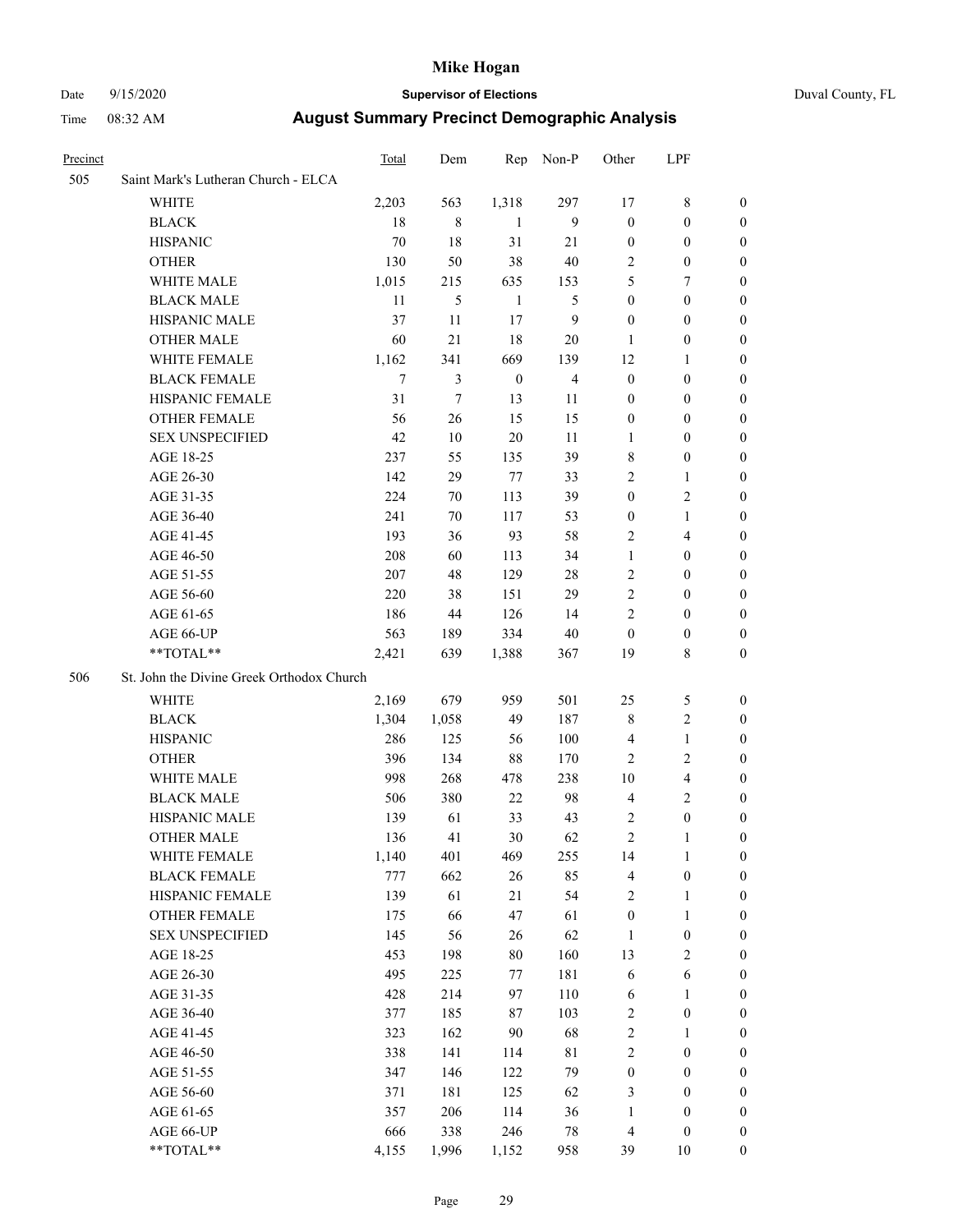### Date 9/15/2020 **Supervisor of Elections** Duval County, FL

| Precinct |                                 | <b>Total</b> | Dem   | Rep            | Non-P  | Other                   | LPF              |                  |
|----------|---------------------------------|--------------|-------|----------------|--------|-------------------------|------------------|------------------|
| 507      | Hendricks Avenue Baptist Church |              |       |                |        |                         |                  |                  |
|          | <b>WHITE</b>                    | 953          | 279   | 476            | 181    | 5                       | 12               | 0                |
|          | <b>BLACK</b>                    | 736          | 621   | 24             | $87\,$ | 3                       | $\mathbf{1}$     | 0                |
|          | <b>HISPANIC</b>                 | 75           | 36    | $\tau$         | 32     | $\boldsymbol{0}$        | $\boldsymbol{0}$ | $\boldsymbol{0}$ |
|          | <b>OTHER</b>                    | 135          | 42    | 32             | 58     | 2                       | 1                | $\boldsymbol{0}$ |
|          | WHITE MALE                      | 424          | 93    | 235            | 89     | 3                       | $\overline{4}$   | $\boldsymbol{0}$ |
|          | <b>BLACK MALE</b>               | 316          | 252   | 16             | 46     | 1                       | $\mathbf{1}$     | $\boldsymbol{0}$ |
|          | HISPANIC MALE                   | 38           | 14    | $\overline{4}$ | $20\,$ | $\boldsymbol{0}$        | $\boldsymbol{0}$ | $\boldsymbol{0}$ |
|          | <b>OTHER MALE</b>               | 50           | 15    | 17             | 18     | $\boldsymbol{0}$        | $\boldsymbol{0}$ | $\boldsymbol{0}$ |
|          | WHITE FEMALE                    | 517          | 180   | 239            | 88     | $\overline{c}$          | $\,$ 8 $\,$      | $\boldsymbol{0}$ |
|          | <b>BLACK FEMALE</b>             | 405          | 358   | $\,$ 8 $\,$    | 38     | 1                       | $\boldsymbol{0}$ | $\boldsymbol{0}$ |
|          | HISPANIC FEMALE                 | 34           | 19    | 3              | 12     | $\boldsymbol{0}$        | $\boldsymbol{0}$ | $\boldsymbol{0}$ |
|          | <b>OTHER FEMALE</b>             | 64           | 24    | $10\,$         | $27\,$ | $\mathbf{2}$            | $\mathbf{1}$     | $\boldsymbol{0}$ |
|          | <b>SEX UNSPECIFIED</b>          | 51           | 23    | $\tau$         | 20     | $\mathbf{1}$            | $\boldsymbol{0}$ | $\boldsymbol{0}$ |
|          | AGE 18-25                       | 175          | 92    | 37             | 43     | $\mathbf{1}$            | $\sqrt{2}$       | $\boldsymbol{0}$ |
|          | AGE 26-30                       | 187          | 99    | 42             | 44     | 1                       | $\mathbf{1}$     | $\boldsymbol{0}$ |
|          | AGE 31-35                       | 196          | 87    | 50             | 57     | $\overline{c}$          | $\boldsymbol{0}$ | $\boldsymbol{0}$ |
|          | AGE 36-40                       | 168          | 84    | 38             | 38     | $\boldsymbol{0}$        | $\,$ 8 $\,$      | $\boldsymbol{0}$ |
|          | AGE 41-45                       | 136          | 64    | 30             | 41     | $\boldsymbol{0}$        | $\mathbf{1}$     | $\boldsymbol{0}$ |
|          | AGE 46-50                       | 136          | 59    | 53             | $22\,$ | $\mathbf{2}$            | $\boldsymbol{0}$ | $\boldsymbol{0}$ |
|          | AGE 51-55                       | 145          | 64    | 48             | 31     | $\overline{c}$          | $\boldsymbol{0}$ | $\boldsymbol{0}$ |
|          | AGE 56-60                       | 206          | 111   | 62             | 32     | $\boldsymbol{0}$        | 1                | $\boldsymbol{0}$ |
|          | AGE 61-65                       | 171          | 90    | 56             | 23     | $\mathbf{1}$            | $\mathbf{1}$     | $\boldsymbol{0}$ |
|          | AGE 66-UP                       | 379          | 228   | 123            | $27\,$ | $\mathbf{1}$            | $\boldsymbol{0}$ | $\boldsymbol{0}$ |
|          | $**TOTAL**$                     | 1,899        | 978   | 539            | 358    | $10\,$                  | 14               | $\boldsymbol{0}$ |
| 508      | San Jose Church of Christ       |              |       |                |        |                         |                  |                  |
|          | <b>WHITE</b>                    | 4,127        | 1,258 | 2,098          | 704    | 39                      | 28               | $\boldsymbol{0}$ |
|          | <b>BLACK</b>                    | 234          | 160   | $10\,$         | 63     | 1                       | $\boldsymbol{0}$ | $\boldsymbol{0}$ |
|          | <b>HISPANIC</b>                 | 268          | 100   | 75             | 88     | 4                       | $\mathbf{1}$     | $\boldsymbol{0}$ |
|          | <b>OTHER</b>                    | 315          | 92    | 103            | 117    | 3                       | $\boldsymbol{0}$ | $\boldsymbol{0}$ |
|          | WHITE MALE                      | 1,915        | 522   | 1,010          | 343    | 22                      | 18               | $\boldsymbol{0}$ |
|          | <b>BLACK MALE</b>               | 108          | 68    | 6              | 33     | $\mathbf{1}$            | $\boldsymbol{0}$ | $\boldsymbol{0}$ |
|          | HISPANIC MALE                   | 126          | 46    | 41             | 38     | $\boldsymbol{0}$        | 1                | 0                |
|          | <b>OTHER MALE</b>               | 123          | 29    | 47             | 46     | 1                       | $\boldsymbol{0}$ | $\boldsymbol{0}$ |
|          | WHITE FEMALE                    | 2,181        | 728   | 1,074          | 353    | 17                      | 9                | 0                |
|          | <b>BLACK FEMALE</b>             | 125          | 92    | $\overline{4}$ | 29     | $\boldsymbol{0}$        | $\boldsymbol{0}$ | $\boldsymbol{0}$ |
|          | HISPANIC FEMALE                 | 138          | 54    | 33             | 47     | 4                       | $\boldsymbol{0}$ | $\overline{0}$   |
|          | OTHER FEMALE                    | 145          | 54    | 44             | 45     | $\overline{\mathbf{c}}$ | $\boldsymbol{0}$ | 0                |
|          | <b>SEX UNSPECIFIED</b>          | 83           | 17    | 27             | 38     | $\boldsymbol{0}$        | $\mathbf{1}$     | 0                |
|          | AGE 18-25                       | 425          | 125   | 154            | 136    | 7                       | 3                | 0                |
|          | AGE 26-30                       | 407          | 119   | 166            | 109    | 6                       | $\boldsymbol{7}$ | 0                |
|          | AGE 31-35                       | 495          | 168   | 183            | 132    | 6                       | 6                | 0                |
|          | AGE 36-40                       | 340          | 120   | 129            | 86     | $\overline{\mathbf{c}}$ | $\sqrt{3}$       | 0                |
|          | AGE 41-45                       | 334          | 112   | 137            | 73     | 9                       | $\mathfrak{Z}$   | 0                |
|          | AGE 46-50                       | 378          | 119   | 165            | 90     | $\mathbf{2}$            | $\sqrt{2}$       | 0                |
|          | AGE 51-55                       | 385          | 82    | 216            | 84     | $\mathbf{2}$            | $\mathbf{1}$     | 0                |
|          | AGE 56-60                       | 445          | 141   | 227            | $70\,$ | 5                       | $\sqrt{2}$       | 0                |
|          | AGE 61-65                       | 471          | 153   | 250            | 63     | 4                       | $\mathbf{1}$     | $\boldsymbol{0}$ |
|          | AGE 66-UP                       | 1,264        | 471   | 659            | 129    | 4                       | $\mathbf{1}$     | 0                |
|          | **TOTAL**                       | 4,944        | 1,610 | 2,286          | 972    | 47                      | 29               | $\boldsymbol{0}$ |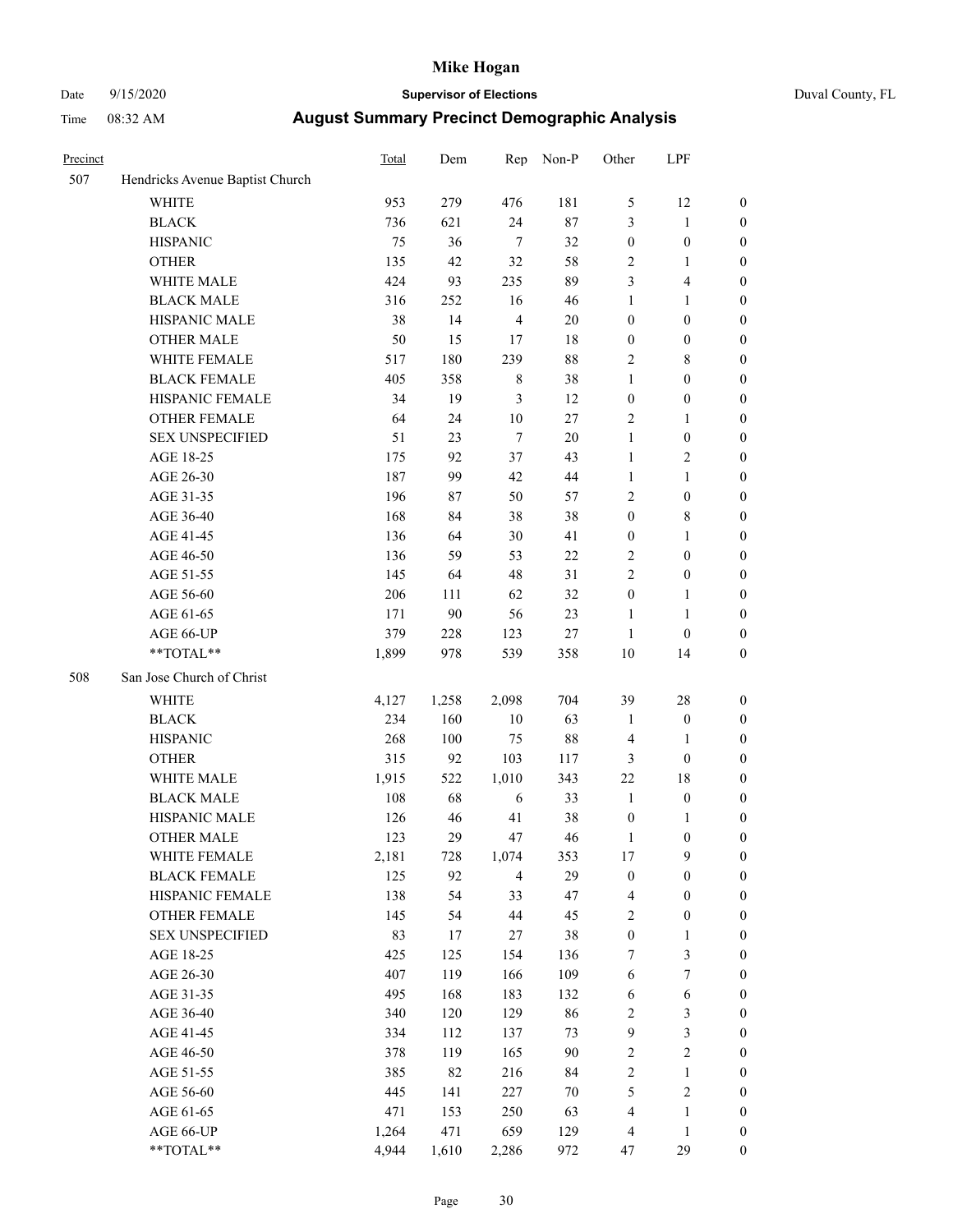# Date 9/15/2020 **Supervisor of Elections** Duval County, FL

| Precinct |                           | Total | Dem   | Rep          | Non-P  | Other                   | LPF              |                  |
|----------|---------------------------|-------|-------|--------------|--------|-------------------------|------------------|------------------|
| 509      | Christ the Messiah Church |       |       |              |        |                         |                  |                  |
|          | <b>WHITE</b>              | 3,422 | 957   | 1,918        | 509    | 23                      | 15               | 0                |
|          | <b>BLACK</b>              | 365   | 263   | 19           | 82     | $\mathbf{1}$            | $\boldsymbol{0}$ | 0                |
|          | <b>HISPANIC</b>           | 213   | 76    | 69           | 66     | $\mathbf{2}$            | $\boldsymbol{0}$ | $\boldsymbol{0}$ |
|          | <b>OTHER</b>              | 297   | 96    | 101          | 99     | $\mathbf{1}$            | $\boldsymbol{0}$ | $\boldsymbol{0}$ |
|          | WHITE MALE                | 1,571 | 369   | 914          | 273    | 7                       | $\,$ 8 $\,$      | $\boldsymbol{0}$ |
|          | <b>BLACK MALE</b>         | 152   | 100   | $\mathbf{9}$ | 43     | $\boldsymbol{0}$        | $\boldsymbol{0}$ | $\boldsymbol{0}$ |
|          | HISPANIC MALE             | 94    | 35    | 34           | 25     | 0                       | $\boldsymbol{0}$ | $\boldsymbol{0}$ |
|          | <b>OTHER MALE</b>         | 118   | 31    | 53           | 34     | $\boldsymbol{0}$        | $\boldsymbol{0}$ | $\boldsymbol{0}$ |
|          | WHITE FEMALE              | 1,819 | 581   | 989          | 228    | 16                      | 5                | $\boldsymbol{0}$ |
|          | <b>BLACK FEMALE</b>       | 208   | 161   | $10\,$       | 36     | $\mathbf{1}$            | $\boldsymbol{0}$ | $\boldsymbol{0}$ |
|          | HISPANIC FEMALE           | 116   | 41    | 34           | 39     | $\mathbf{2}$            | $\boldsymbol{0}$ | $\boldsymbol{0}$ |
|          | OTHER FEMALE              | 137   | 58    | 42           | 36     | $\mathbf{1}$            | $\boldsymbol{0}$ | $\boldsymbol{0}$ |
|          | <b>SEX UNSPECIFIED</b>    | 82    | 16    | 22           | 42     | $\boldsymbol{0}$        | $\sqrt{2}$       | $\boldsymbol{0}$ |
|          | AGE 18-25                 | 407   | 132   | 156          | 111    | 5                       | $\mathfrak{Z}$   | $\boldsymbol{0}$ |
|          | AGE 26-30                 | 353   | 106   | 140          | 101    | 5                       | $\mathbf{1}$     | $\boldsymbol{0}$ |
|          | AGE 31-35                 | 325   | 115   | 120          | $87\,$ | $\mathbf{1}$            | $\sqrt{2}$       | $\boldsymbol{0}$ |
|          | AGE 36-40                 | 318   | 103   | 122          | $87\,$ | 3                       | 3                | $\boldsymbol{0}$ |
|          | AGE 41-45                 | 261   | 96    | 95           | 65     | 4                       | $\mathbf{1}$     | $\boldsymbol{0}$ |
|          | AGE 46-50                 | 310   | 109   | 136          | 63     | $\overline{c}$          | $\boldsymbol{0}$ | $\boldsymbol{0}$ |
|          | AGE 51-55                 | 347   | 99    | 189          | 56     | $\boldsymbol{0}$        | $\mathfrak{Z}$   | $\boldsymbol{0}$ |
|          | AGE 56-60                 | 344   | 101   | 194          | 48     | $\boldsymbol{0}$        | $\mathbf{1}$     | 0                |
|          | AGE 61-65                 | 388   | 135   | 215          | 37     | 1                       | $\boldsymbol{0}$ | $\boldsymbol{0}$ |
|          | AGE 66-UP                 | 1,244 | 396   | 740          | 101    | 6                       | $\mathbf{1}$     | $\boldsymbol{0}$ |
|          | $**TOTAL**$               | 4,297 | 1,392 | 2,107        | 756    | $27\,$                  | 15               | $\boldsymbol{0}$ |
| 510      | Wayman Chapel AME Church  |       |       |              |        |                         |                  |                  |
|          | <b>WHITE</b>              | 2,687 | 711   | 1,454        | 484    | 24                      | 14               | $\boldsymbol{0}$ |
|          | <b>BLACK</b>              | 392   | 301   | 16           | 73     | $\mathbf{1}$            | $\mathbf{1}$     | $\boldsymbol{0}$ |
|          | <b>HISPANIC</b>           | 211   | 85    | 49           | 75     | $\mathbf{1}$            | $\mathbf{1}$     | $\boldsymbol{0}$ |
|          | <b>OTHER</b>              | 231   | 58    | 76           | 94     | 3                       | $\boldsymbol{0}$ | $\boldsymbol{0}$ |
|          | WHITE MALE                | 1,243 | 278   | 699          | 245    | 14                      | $\tau$           | $\boldsymbol{0}$ |
|          | <b>BLACK MALE</b>         | 160   | 115   | $\tau$       | 37     | $\mathbf{1}$            | $\boldsymbol{0}$ | $\boldsymbol{0}$ |
|          | HISPANIC MALE             | 107   | 42    | 27           | 36     | $\mathbf{1}$            | 1                | 0                |
|          | <b>OTHER MALE</b>         | 93    | 21    | 36           | 34     | 2                       | $\boldsymbol{0}$ | $\boldsymbol{0}$ |
|          | WHITE FEMALE              | 1,422 | 430   | 745          | 230    | 10                      | 7                | 0                |
|          | <b>BLACK FEMALE</b>       | 229   | 183   | 9            | 36     | $\boldsymbol{0}$        | $\mathbf{1}$     | $\boldsymbol{0}$ |
|          | HISPANIC FEMALE           | 101   | 41    | $22\,$       | 38     | $\boldsymbol{0}$        | $\boldsymbol{0}$ | $\overline{0}$   |
|          | OTHER FEMALE              | 98    | 26    | 33           | 38     | 1                       | $\boldsymbol{0}$ | $\overline{0}$   |
|          | <b>SEX UNSPECIFIED</b>    | 68    | 19    | 17           | 32     | $\boldsymbol{0}$        | $\boldsymbol{0}$ | 0                |
|          | AGE 18-25                 | 335   | 109   | 122          | 97     | 6                       | $\mathbf{1}$     | 0                |
|          | AGE 26-30                 | 314   | 113   | 104          | 92     | $\mathbf{2}$            | 3                | 0                |
|          | AGE 31-35                 | 304   | 121   | 96           | $80\,$ | 5                       | $\sqrt{2}$       | 0                |
|          | AGE 36-40                 | 257   | 74    | 88           | 91     | 3                       | $\mathbf{1}$     | 0                |
|          | AGE 41-45                 | 214   | 62    | 75           | $72\,$ | 3                       | $\sqrt{2}$       | 0                |
|          | AGE 46-50                 | 246   | 79    | 100          | 63     | $\overline{c}$          | $\sqrt{2}$       | 0                |
|          | AGE 51-55                 | 241   | 79    | 107          | 51     | $\mathbf{1}$            | 3                | 0                |
|          | AGE 56-60                 | 305   | 94    | 166          | 41     | 3                       | 1                | $\boldsymbol{0}$ |
|          | AGE 61-65                 | 372   | 120   | 206          | 44     | $\overline{\mathbf{c}}$ | $\boldsymbol{0}$ | $\boldsymbol{0}$ |
|          | AGE 66-UP                 | 933   | 304   | 531          | 95     | 2                       | $\mathbf{1}$     | 0                |
|          | **TOTAL**                 | 3,521 | 1,155 | 1,595        | 726    | 29                      | 16               | $\boldsymbol{0}$ |
|          |                           |       |       |              |        |                         |                  |                  |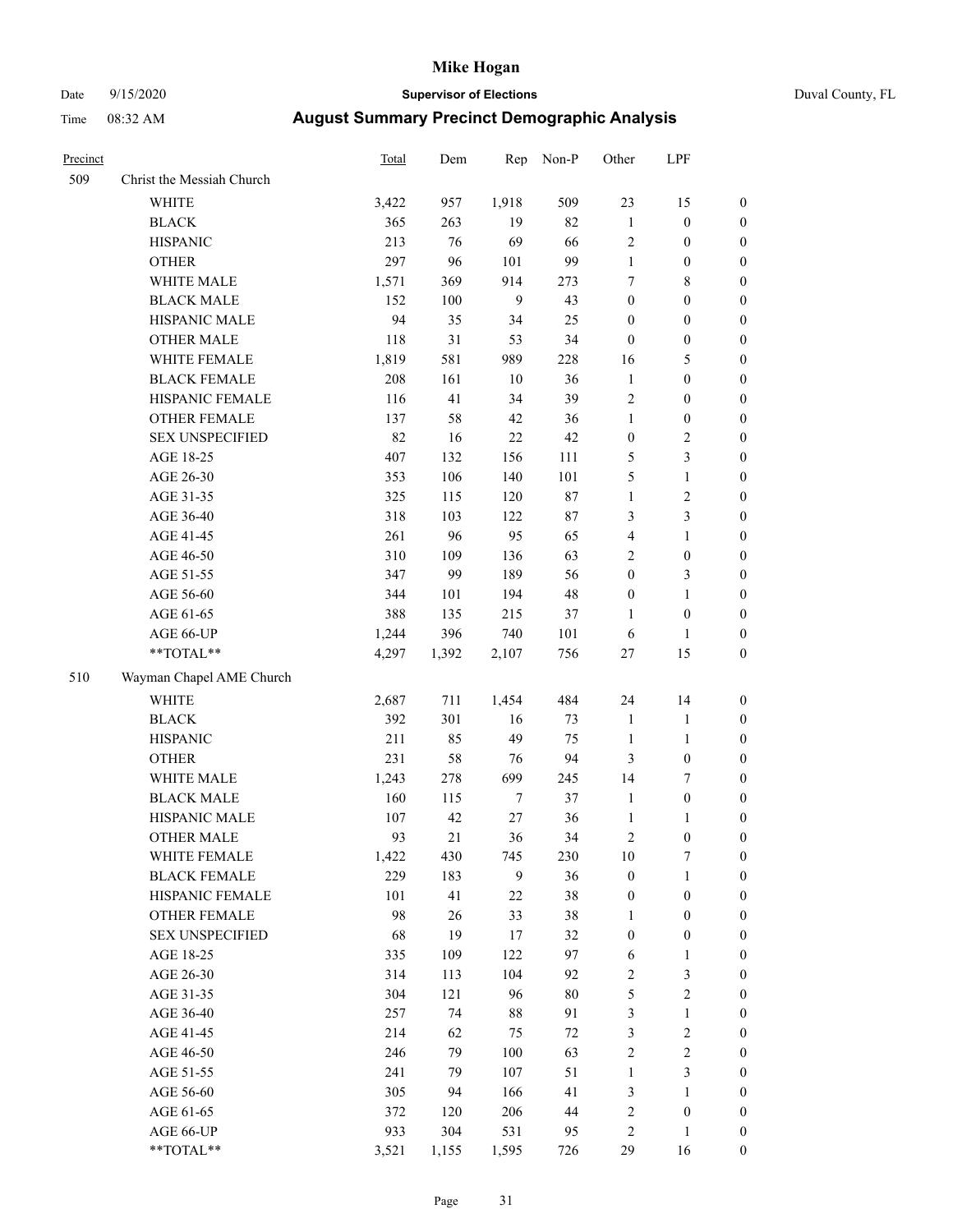# Date 9/15/2020 **Supervisor of Elections** Duval County, FL

| Precinct |                              | <b>Total</b> | Dem    | Rep    | Non-P  | Other            | LPF              |                  |
|----------|------------------------------|--------------|--------|--------|--------|------------------|------------------|------------------|
| 511      | Cuba Hunter Community Center |              |        |        |        |                  |                  |                  |
|          | <b>WHITE</b>                 | 1,852        | 567    | 860    | 400    | $20\,$           | $\mathfrak s$    | 0                |
|          | <b>BLACK</b>                 | 768          | 622    | 32     | 111    | 3                | $\boldsymbol{0}$ | 0                |
|          | <b>HISPANIC</b>              | 257          | 113    | 49     | 92     | $\mathbf{1}$     | $\sqrt{2}$       | $\boldsymbol{0}$ |
|          | <b>OTHER</b>                 | 337          | 98     | 92     | 140    | 6                | $\mathbf{1}$     | $\boldsymbol{0}$ |
|          | WHITE MALE                   | 837          | 216    | 418    | 192    | 8                | $\mathfrak{Z}$   | $\boldsymbol{0}$ |
|          | <b>BLACK MALE</b>            | 322          | 250    | 17     | 54     | 1                | $\boldsymbol{0}$ | $\boldsymbol{0}$ |
|          | HISPANIC MALE                | 102          | 38     | 24     | 37     | 1                | $\sqrt{2}$       | $\boldsymbol{0}$ |
|          | <b>OTHER MALE</b>            | 131          | 39     | 43     | 48     | $\mathbf{1}$     | $\boldsymbol{0}$ | $\boldsymbol{0}$ |
|          | WHITE FEMALE                 | 985          | 340    | 432    | 199    | 12               | $\sqrt{2}$       | $\boldsymbol{0}$ |
|          | <b>BLACK FEMALE</b>          | 437          | 367    | 14     | 54     | $\mathbf{2}$     | $\boldsymbol{0}$ | $\boldsymbol{0}$ |
|          | HISPANIC FEMALE              | 141          | 69     | 23     | 49     | $\boldsymbol{0}$ | $\boldsymbol{0}$ | $\boldsymbol{0}$ |
|          | OTHER FEMALE                 | 142          | 43     | 40     | 57     | $\mathbf{2}$     | $\boldsymbol{0}$ | $\boldsymbol{0}$ |
|          | <b>SEX UNSPECIFIED</b>       | 116          | 38     | 22     | 52     | 3                | $\mathbf{1}$     | $\boldsymbol{0}$ |
|          | AGE 18-25                    | 281          | 122    | 53     | 99     | 6                | $\mathbf{1}$     | $\boldsymbol{0}$ |
|          | AGE 26-30                    | 296          | 110    | 71     | 106    | 8                | $\mathbf{1}$     | $\boldsymbol{0}$ |
|          | AGE 31-35                    | 293          | 123    | 79     | 89     | $\mathbf{1}$     | $\mathbf{1}$     | $\boldsymbol{0}$ |
|          | AGE 36-40                    | 227          | 94     | 65     | 64     | $\mathbf{1}$     | 3                | $\boldsymbol{0}$ |
|          | AGE 41-45                    | 231          | $87\,$ | 66     | 74     | 4                | $\boldsymbol{0}$ | $\boldsymbol{0}$ |
|          | AGE 46-50                    | 241          | 104    | 68     | 65     | $\mathbf{2}$     | $\sqrt{2}$       | $\boldsymbol{0}$ |
|          | AGE 51-55                    | 255          | 109    | 86     | 59     | $\mathbf{1}$     | $\boldsymbol{0}$ | $\boldsymbol{0}$ |
|          | AGE 56-60                    | 350          | 150    | 137    | 60     | 3                | $\boldsymbol{0}$ | $\boldsymbol{0}$ |
|          | AGE 61-65                    | 303          | 136    | 116    | 49     | $\mathbf{2}$     | $\boldsymbol{0}$ | $\boldsymbol{0}$ |
|          | AGE 66-UP                    | 737          | 365    | 292    | $78\,$ | $\overline{c}$   | $\boldsymbol{0}$ | $\boldsymbol{0}$ |
|          | $**TOTAL**$                  | 3,214        | 1,400  | 1,033  | 743    | 30               | $\,$ 8 $\,$      | $\boldsymbol{0}$ |
| 512      | Community Hospice of NE FL   |              |        |        |        |                  |                  |                  |
|          | <b>WHITE</b>                 | 2,972        | 796    | 1,432  | 697    | 35               | 12               | $\boldsymbol{0}$ |
|          | <b>BLACK</b>                 | 1,123        | 860    | 30     | 224    | 9                | $\boldsymbol{0}$ | $\boldsymbol{0}$ |
|          | <b>HISPANIC</b>              | 476          | 207    | 98     | 169    | 2                | $\boldsymbol{0}$ | $\boldsymbol{0}$ |
|          | <b>OTHER</b>                 | 560          | 186    | 137    | 228    | 8                | $\mathbf{1}$     | $\boldsymbol{0}$ |
|          | WHITE MALE                   | 1,321        | 298    | 649    | 344    | 19               | 11               | $\boldsymbol{0}$ |
|          | <b>BLACK MALE</b>            | 416          | 296    | 13     | 103    | 4                | $\boldsymbol{0}$ | $\boldsymbol{0}$ |
|          | HISPANIC MALE                | 195          | 76     | 43     | 75     | 1                | $\boldsymbol{0}$ | 0                |
|          | <b>OTHER MALE</b>            | 210          | 68     | 56     | 83     | 3                | $\boldsymbol{0}$ | $\boldsymbol{0}$ |
|          | WHITE FEMALE                 | 1,616        | 485    | 772    | 342    | 16               | 1                | 0                |
|          | <b>BLACK FEMALE</b>          | 689          | 551    | $17\,$ | 116    | 5                | $\boldsymbol{0}$ | $\boldsymbol{0}$ |
|          | HISPANIC FEMALE              | 268          | 125    | 50     | 92     | 1                | $\boldsymbol{0}$ | $\overline{0}$   |
|          | OTHER FEMALE                 | 254          | 95     | 67     | 87     | 4                | $\mathbf{1}$     | $\overline{0}$   |
|          | <b>SEX UNSPECIFIED</b>       | 162          | 55     | 30     | 76     | 1                | $\boldsymbol{0}$ | 0                |
|          | AGE 18-25                    | 567          | 239    | 118    | 199    | 8                | 3                | 0                |
|          | AGE 26-30                    | 589          | 235    | 132    | 210    | 8                | $\overline{4}$   | 0                |
|          | AGE 31-35                    | 504          | 239    | 112    | 149    | 4                | $\boldsymbol{0}$ | 0                |
|          | AGE 36-40                    | 483          | 197    | 120    | 161    | 4                | $\mathbf{1}$     | 0                |
|          | AGE 41-45                    | 363          | 146    | 95     | 117    | 4                | $\mathbf{1}$     | 0                |
|          | AGE 46-50                    | 373          | 151    | 129    | 89     | 4                | $\boldsymbol{0}$ | 0                |
|          | AGE 51-55                    | 367          | 136    | 143    | 84     | 3                | $\mathbf{1}$     | 0                |
|          | AGE 56-60                    | 460          | 163    | 204    | 83     | 9                | $\mathbf{1}$     | $\overline{0}$   |
|          | AGE 61-65                    | 436          | 191    | 163    | 77     | 5                | $\boldsymbol{0}$ | $\overline{0}$   |
|          | AGE 66-UP                    | 989          | 352    | 481    | 149    | 5                | $\mathfrak{2}$   | 0                |
|          | **TOTAL**                    | 5,131        | 2,049  | 1,697  | 1,318  | 54               | 13               | $\boldsymbol{0}$ |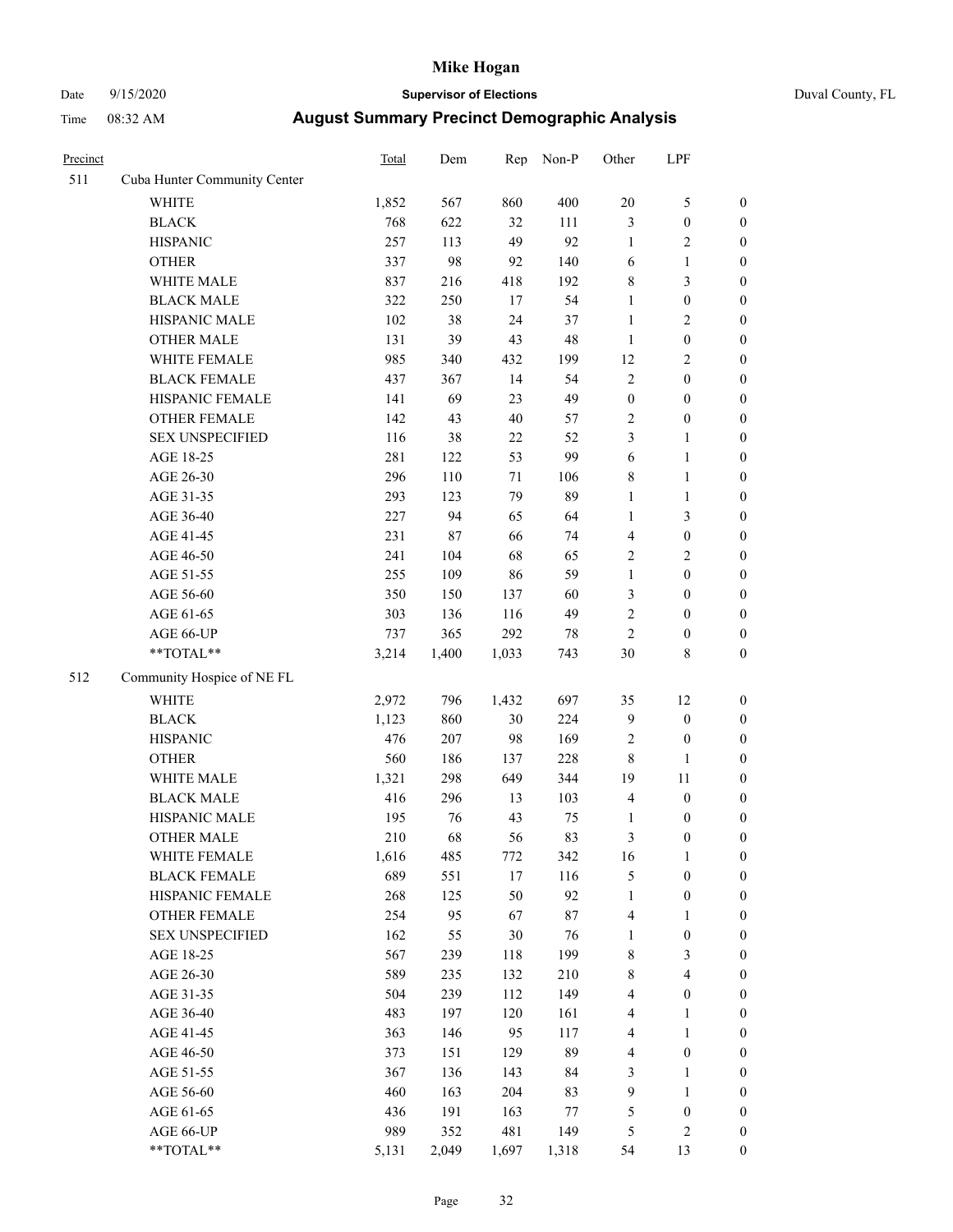# Date 9/15/2020 **Supervisor of Elections** Duval County, FL

| Precinct |                          | <b>Total</b> | Dem              | Rep            | Non-P  | Other            | LPF              |                  |
|----------|--------------------------|--------------|------------------|----------------|--------|------------------|------------------|------------------|
| 513      | Englewood Baptist Church |              |                  |                |        |                  |                  |                  |
|          | <b>WHITE</b>             | 1,479        | 404              | 745            | 318    | 7                | $\mathfrak s$    | 0                |
|          | <b>BLACK</b>             | 541          | 411              | 27             | 99     | 3                | $\mathbf{1}$     | 0                |
|          | <b>HISPANIC</b>          | 227          | 99               | 54             | $72\,$ | 2                | $\boldsymbol{0}$ | $\boldsymbol{0}$ |
|          | <b>OTHER</b>             | 342          | 83               | 95             | 162    | 2                | $\boldsymbol{0}$ | $\boldsymbol{0}$ |
|          | WHITE MALE               | 684          | 166              | 358            | 153    | 4                | $\mathfrak{Z}$   | $\boldsymbol{0}$ |
|          | <b>BLACK MALE</b>        | 254          | 182              | 18             | 51     | 2                | $\mathbf{1}$     | $\boldsymbol{0}$ |
|          | HISPANIC MALE            | 107          | 39               | 32             | 34     | $\overline{c}$   | $\boldsymbol{0}$ | $\boldsymbol{0}$ |
|          | <b>OTHER MALE</b>        | 145          | 32               | 50             | 63     | $\boldsymbol{0}$ | $\boldsymbol{0}$ | $\boldsymbol{0}$ |
|          | WHITE FEMALE             | 767          | 231              | 375            | 156    | 3                | $\sqrt{2}$       | $\boldsymbol{0}$ |
|          | <b>BLACK FEMALE</b>      | 281          | 223              | $\mathbf{9}$   | 48     | $\mathbf{1}$     | $\boldsymbol{0}$ | $\boldsymbol{0}$ |
|          | HISPANIC FEMALE          | 110          | 55               | $20\,$         | 35     | $\boldsymbol{0}$ | $\boldsymbol{0}$ | $\boldsymbol{0}$ |
|          | <b>OTHER FEMALE</b>      | 131          | 37               | 31             | 62     | $\mathbf{1}$     | $\boldsymbol{0}$ | $\boldsymbol{0}$ |
|          | <b>SEX UNSPECIFIED</b>   | 110          | 32               | 28             | 49     | $\mathbf{1}$     | $\boldsymbol{0}$ | $\boldsymbol{0}$ |
|          | AGE 18-25                | 230          | 111              | 44             | 73     | 2                | $\boldsymbol{0}$ | $\boldsymbol{0}$ |
|          | AGE 26-30                | 222          | 75               | 49             | 93     | 3                | $\sqrt{2}$       | $\boldsymbol{0}$ |
|          | AGE 31-35                | 232          | 85               | 73             | 69     | $\overline{c}$   | 3                | $\boldsymbol{0}$ |
|          | AGE 36-40                | 190          | 63               | 59             | 64     | 4                | $\boldsymbol{0}$ | $\boldsymbol{0}$ |
|          | AGE 41-45                | 192          | 65               | 64             | 63     | $\boldsymbol{0}$ | $\boldsymbol{0}$ | $\boldsymbol{0}$ |
|          | AGE 46-50                | 218          | $8\sqrt{1}$      | 66             | 68     | 2                | 1                | $\boldsymbol{0}$ |
|          | AGE 51-55                | $200\,$      | 77               | 77             | 46     | $\boldsymbol{0}$ | $\boldsymbol{0}$ | $\boldsymbol{0}$ |
|          | AGE 56-60                | 251          | 95               | 98             | 57     | 1                | $\boldsymbol{0}$ | 0                |
|          | AGE 61-65                | 261          | 103              | 112            | 46     | $\boldsymbol{0}$ | $\boldsymbol{0}$ | $\boldsymbol{0}$ |
|          | AGE 66-UP                | 593          | 242              | 279            | 72     | $\boldsymbol{0}$ | $\boldsymbol{0}$ | $\boldsymbol{0}$ |
|          | **TOTAL**                | 2,589        | 997              | 921            | 651    | 14               | 6                | $\boldsymbol{0}$ |
| 601      | Italian American Club    |              |                  |                |        |                  |                  |                  |
|          | <b>WHITE</b>             | 3,065        | 566              | 1,985          | 479    | 21               | 14               | $\boldsymbol{0}$ |
|          | <b>BLACK</b>             | 137          | 94               | 16             | $27\,$ | $\boldsymbol{0}$ | $\boldsymbol{0}$ | $\boldsymbol{0}$ |
|          | <b>HISPANIC</b>          | 114          | 29               | 54             | $28\,$ | 3                | $\boldsymbol{0}$ | $\boldsymbol{0}$ |
|          | <b>OTHER</b>             | 217          | 48               | 108            | 56     | 3                | $\mathfrak{2}$   | $\boldsymbol{0}$ |
|          | WHITE MALE               | 1,486        | 228              | 975            | 259    | 13               | 11               | $\boldsymbol{0}$ |
|          | <b>BLACK MALE</b>        | 63           | 38               | 11             | 14     | $\boldsymbol{0}$ | $\boldsymbol{0}$ | $\boldsymbol{0}$ |
|          | HISPANIC MALE            | 56           | 14               | 26             | 14     | 2                | $\boldsymbol{0}$ | 0                |
|          | <b>OTHER MALE</b>        | 83           | 19               | 43             | 19     | $\boldsymbol{0}$ | $\mathfrak{2}$   | $\boldsymbol{0}$ |
|          | WHITE FEMALE             | 1,549        | 334              | 991            | 213    | 8                | 3                | 0                |
|          | <b>BLACK FEMALE</b>      | 73           | 56               | $\overline{4}$ | 13     | $\boldsymbol{0}$ | $\boldsymbol{0}$ | $\boldsymbol{0}$ |
|          | HISPANIC FEMALE          | 54           | 12               | 28             | 13     | $\mathbf{1}$     | $\boldsymbol{0}$ | $\overline{0}$   |
|          | <b>OTHER FEMALE</b>      | 109          | $27\,$           | 55             | 24     | 3                | $\boldsymbol{0}$ | $\overline{0}$   |
|          | <b>SEX UNSPECIFIED</b>   | 60           | $\boldsymbol{9}$ | 30             | 21     | $\boldsymbol{0}$ | $\boldsymbol{0}$ | 0                |
|          | AGE 18-25                | 348          | 71               | 190            | 76     | 9                | $\sqrt{2}$       | 0                |
|          | AGE 26-30                | $200\,$      | $31\,$           | 108            | 59     | $\boldsymbol{0}$ | $\overline{c}$   | 0                |
|          | AGE 31-35                | 221          | 57               | 110            | 53     | $\boldsymbol{0}$ | $\mathbf{1}$     | 0                |
|          | AGE 36-40                | 251          | 55               | 128            | 64     | 2                | $\sqrt{2}$       | 0                |
|          | AGE 41-45                | 206          | $40\,$           | 116            | 47     | $\mathbf{1}$     | $\sqrt{2}$       | 0                |
|          | AGE 46-50                | 250          | 48               | 143            | 53     | 3                | $\mathfrak z$    | 0                |
|          | AGE 51-55                | 307          | 49               | 202            | 50     | 4                | $\sqrt{2}$       | 0                |
|          | AGE 56-60                | 380          | 63               | 262            | 53     | 2                | $\boldsymbol{0}$ | $\overline{0}$   |
|          | AGE 61-65                | 351          | 66               | 248            | 36     | $\boldsymbol{0}$ | 1                | $\overline{0}$   |
|          | AGE 66-UP                | 1,019        | 257              | 656            | 99     | 6                | $\mathbf{1}$     | 0                |
|          | **TOTAL**                | 3,533        | 737              | 2,163          | 590    | 27               | 16               | $\boldsymbol{0}$ |
|          |                          |              |                  |                |        |                  |                  |                  |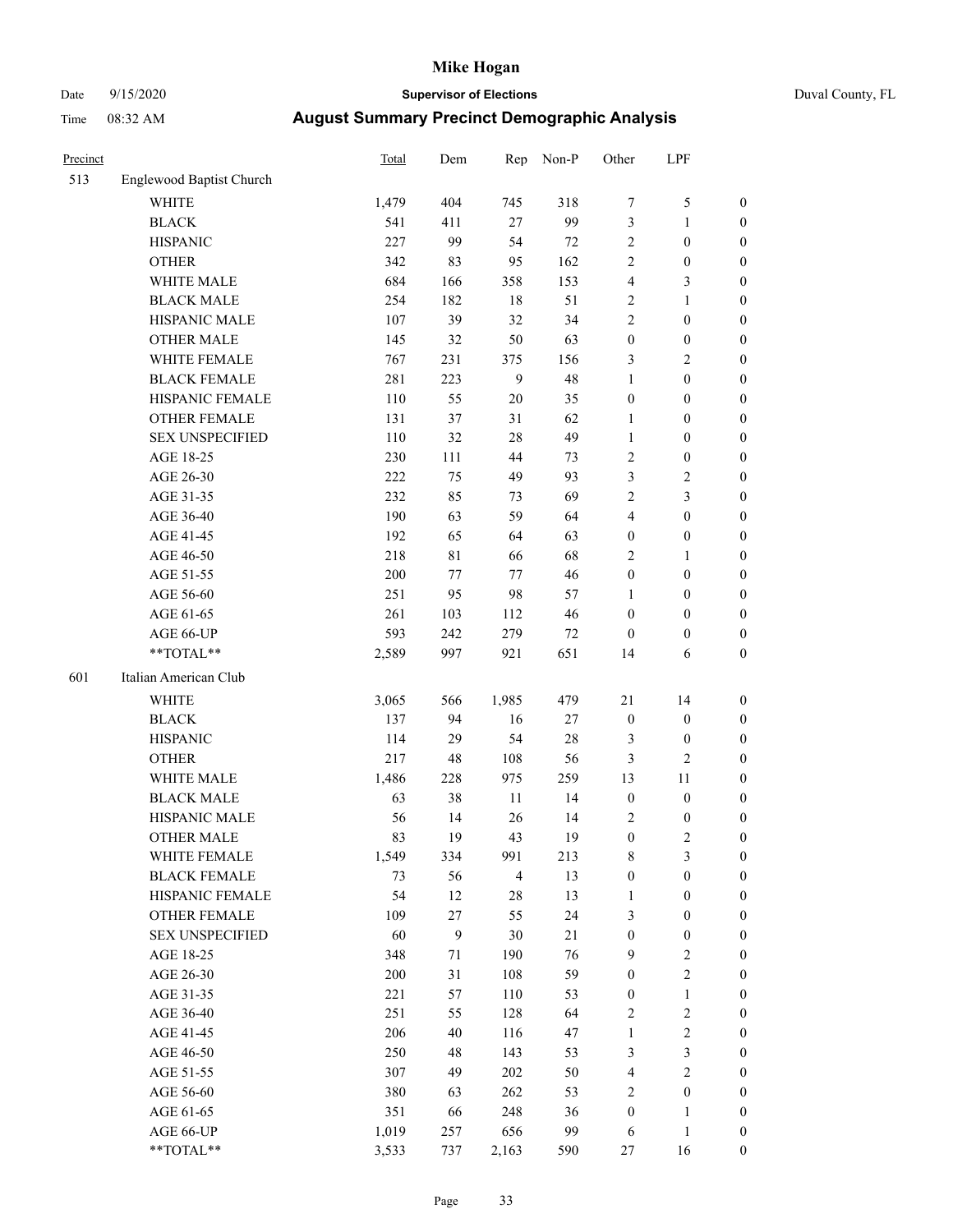### Date 9/15/2020 **Supervisor of Elections** Duval County, FL

| Precinct |                           | <b>Total</b> | Dem    | Rep            | Non-P  | Other            | LPF              |                  |
|----------|---------------------------|--------------|--------|----------------|--------|------------------|------------------|------------------|
| 602      | All Souls Anglican Church |              |        |                |        |                  |                  |                  |
|          | <b>WHITE</b>              | 3,342        | 781    | 1,861          | 656    | 30               | 14               | 0                |
|          | <b>BLACK</b>              | 403          | 316    | 29             | 52     | $\sqrt{6}$       | $\boldsymbol{0}$ | 0                |
|          | <b>HISPANIC</b>           | 286          | 96     | 82             | 101    | 7                | $\boldsymbol{0}$ | $\boldsymbol{0}$ |
|          | <b>OTHER</b>              | 471          | 125    | 145            | 191    | 9                | $\mathbf{1}$     | $\boldsymbol{0}$ |
|          | WHITE MALE                | 1,585        | 314    | 920            | 332    | 9                | 10               | $\boldsymbol{0}$ |
|          | <b>BLACK MALE</b>         | 188          | 134    | 20             | 30     | 4                | $\boldsymbol{0}$ | $\boldsymbol{0}$ |
|          | HISPANIC MALE             | 117          | 37     | 33             | 43     | 4                | $\boldsymbol{0}$ | $\boldsymbol{0}$ |
|          | <b>OTHER MALE</b>         | 204          | 46     | 65             | $90\,$ | 3                | $\boldsymbol{0}$ | $\boldsymbol{0}$ |
|          | WHITE FEMALE              | 1,730        | 462    | 924            | 321    | $20\,$           | $\mathfrak{Z}$   | $\boldsymbol{0}$ |
|          | <b>BLACK FEMALE</b>       | 211          | 180    | $\,$ 8 $\,$    | 21     | 2                | $\boldsymbol{0}$ | $\boldsymbol{0}$ |
|          | HISPANIC FEMALE           | 168          | 59     | 49             | 57     | 3                | $\boldsymbol{0}$ | $\boldsymbol{0}$ |
|          | <b>OTHER FEMALE</b>       | 204          | $70\,$ | 62             | 67     | 4                | $\mathbf{1}$     | $\boldsymbol{0}$ |
|          | <b>SEX UNSPECIFIED</b>    | 95           | 16     | 36             | 39     | 3                | $\mathbf{1}$     | $\boldsymbol{0}$ |
|          | AGE 18-25                 | 462          | 124    | 166            | 158    | 9                | $\mathfrak s$    | $\boldsymbol{0}$ |
|          | AGE 26-30                 | 313          | 94     | 127            | 86     | 4                | $\sqrt{2}$       | $\boldsymbol{0}$ |
|          | AGE 31-35                 | 430          | 133    | 165            | 123    | 6                | 3                | $\boldsymbol{0}$ |
|          | AGE 36-40                 | 426          | 126    | 178            | 114    | 6                | $\sqrt{2}$       | $\boldsymbol{0}$ |
|          | AGE 41-45                 | 340          | 105    | 132            | 96     | 7                | $\boldsymbol{0}$ | $\boldsymbol{0}$ |
|          | AGE 46-50                 | 357          | 102    | 180            | $71\,$ | 3                | $\mathbf{1}$     | $\boldsymbol{0}$ |
|          | AGE 51-55                 | 411          | 94     | 211            | 101    | 4                | $\mathbf{1}$     | $\boldsymbol{0}$ |
|          | AGE 56-60                 | 465          | 145    | 247            | 72     | $\mathbf{1}$     | $\boldsymbol{0}$ | 0                |
|          | AGE 61-65                 | 486          | 150    | 267            | 63     | 5                | $\mathbf{1}$     | 0                |
|          | AGE 66-UP                 | 812          | 245    | 444            | 116    | $\tau$           | $\boldsymbol{0}$ | $\boldsymbol{0}$ |
|          | $**TOTAL**$               | 4,502        | 1,318  | 2,117          | 1,000  | 52               | 15               | $\boldsymbol{0}$ |
| 603      | Mandarin Branch Library   |              |        |                |        |                  |                  |                  |
|          | <b>WHITE</b>              | 3,429        | 930    | 1,982          | 491    | $20\,$           | 6                | $\boldsymbol{0}$ |
|          | <b>BLACK</b>              | 109          | 76     | $\tau$         | 26     | $\boldsymbol{0}$ | $\boldsymbol{0}$ | $\boldsymbol{0}$ |
|          | <b>HISPANIC</b>           | 148          | 50     | 53             | 45     | $\boldsymbol{0}$ | $\boldsymbol{0}$ | $\boldsymbol{0}$ |
|          | <b>OTHER</b>              | 279          | 77     | 99             | 103    | 0                | $\boldsymbol{0}$ | $\boldsymbol{0}$ |
|          | WHITE MALE                | 1,563        | 354    | 951            | 248    | 6                | $\overline{4}$   | $\boldsymbol{0}$ |
|          | <b>BLACK MALE</b>         | 52           | 32     | $\overline{4}$ | 16     | $\boldsymbol{0}$ | $\boldsymbol{0}$ | $\boldsymbol{0}$ |
|          | HISPANIC MALE             | 62           | $20\,$ | $22\,$         | $20\,$ | $\boldsymbol{0}$ | $\boldsymbol{0}$ | $\boldsymbol{0}$ |
|          | <b>OTHER MALE</b>         | 111          | 19     | 51             | 41     | $\boldsymbol{0}$ | $\boldsymbol{0}$ | $\boldsymbol{0}$ |
|          | WHITE FEMALE              | 1,844        | 571    | 1,021          | 236    | 14               | $\overline{c}$   | 0                |
|          | <b>BLACK FEMALE</b>       | 56           | 43     | 3              | $10\,$ | $\boldsymbol{0}$ | $\boldsymbol{0}$ | $\overline{0}$   |
|          | HISPANIC FEMALE           | 83           | $28\,$ | 31             | 24     | $\boldsymbol{0}$ | $\boldsymbol{0}$ | $\overline{0}$   |
|          | OTHER FEMALE              | 123          | 45     | 36             | 42     | $\boldsymbol{0}$ | $\boldsymbol{0}$ | $\overline{0}$   |
|          | <b>SEX UNSPECIFIED</b>    | 71           | 21     | 22             | $28\,$ | $\boldsymbol{0}$ | $\boldsymbol{0}$ | 0                |
|          | AGE 18-25                 | 386          | 113    | 175            | 94     | 4                | $\boldsymbol{0}$ | 0                |
|          | AGE 26-30                 | 249          | 53     | 130            | 64     | 2                | $\boldsymbol{0}$ | 0                |
|          | AGE 31-35                 | 260          | 77     | 115            | 64     | $\boldsymbol{0}$ | $\overline{4}$   | 0                |
|          | AGE 36-40                 | 260          | 87     | 102            | 67     | 3                | $\mathbf{1}$     | 0                |
|          | AGE 41-45                 | 272          | 71     | 130            | 69     | $\mathbf{1}$     | $\mathbf{1}$     | 0                |
|          | AGE 46-50                 | 300          | 70     | 171            | 57     | 2                | $\boldsymbol{0}$ | 0                |
|          | AGE 51-55                 | 281          | 66     | 163            | 52     | $\boldsymbol{0}$ | $\boldsymbol{0}$ | 0                |
|          | AGE 56-60                 | 338          | 89     | 202            | 46     | 1                | $\boldsymbol{0}$ | 0                |
|          | AGE 61-65                 | 351          | 120    | 193            | 35     | 3                | $\boldsymbol{0}$ | 0                |
|          | AGE 66-UP                 | 1,268        | 387    | 760            | 117    | 4                | $\boldsymbol{0}$ | 0                |
|          | **TOTAL**                 | 3,965        | 1,133  | 2,141          | 665    | 20               | 6                | $\boldsymbol{0}$ |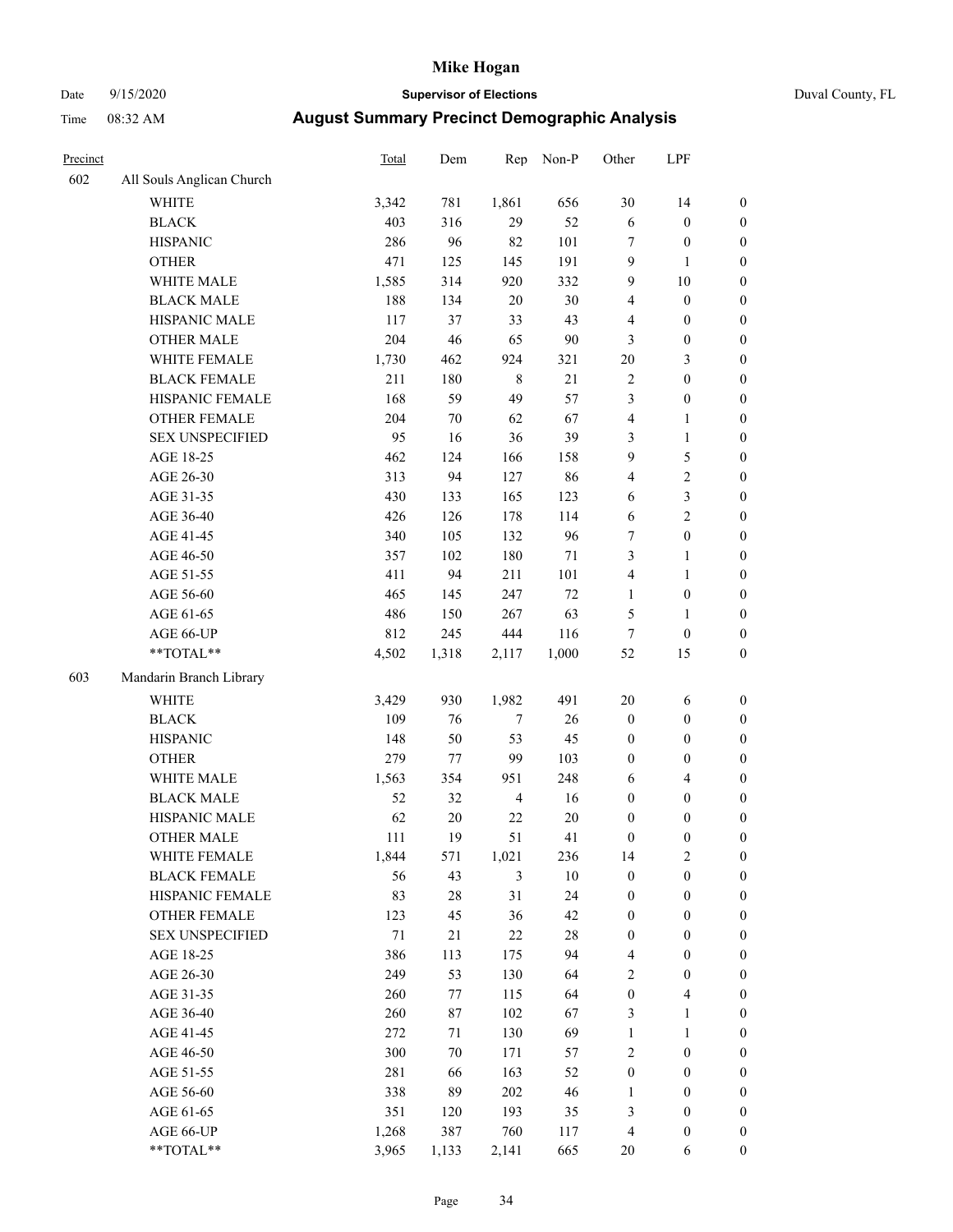# Date 9/15/2020 **Supervisor of Elections** Duval County, FL

| Precinct |                                | Total | Dem              | Rep            | Non-P       | Other            | LPF              |                  |
|----------|--------------------------------|-------|------------------|----------------|-------------|------------------|------------------|------------------|
| 604      | Mandarin Presbyterian Church   |       |                  |                |             |                  |                  |                  |
|          | <b>WHITE</b>                   | 1,712 | 360              | 1,063          | 277         | 7                | $\mathfrak s$    | 0                |
|          | <b>BLACK</b>                   | 31    | 18               | $\overline{4}$ | $\,$ 8 $\,$ | $\mathbf{1}$     | $\boldsymbol{0}$ | 0                |
|          | <b>HISPANIC</b>                | 80    | 28               | 30             | $21\,$      | $\boldsymbol{0}$ | $\mathbf{1}$     | $\boldsymbol{0}$ |
|          | <b>OTHER</b>                   | 110   | 32               | 47             | 30          | 1                | $\boldsymbol{0}$ | $\boldsymbol{0}$ |
|          | WHITE MALE                     | 826   | 133              | 531            | 152         | 5                | 5                | $\boldsymbol{0}$ |
|          | <b>BLACK MALE</b>              | 16    | $\,$ $\,$        | $\overline{c}$ | 6           | $\boldsymbol{0}$ | $\boldsymbol{0}$ | $\boldsymbol{0}$ |
|          | HISPANIC MALE                  | 34    | 13               | 13             | 7           | 0                | 1                | $\boldsymbol{0}$ |
|          | <b>OTHER MALE</b>              | 48    | 12               | 22             | 13          | 1                | $\boldsymbol{0}$ | $\boldsymbol{0}$ |
|          | WHITE FEMALE                   | 869   | 222              | 525            | 120         | $\overline{c}$   | $\boldsymbol{0}$ | $\boldsymbol{0}$ |
|          | <b>BLACK FEMALE</b>            | 14    | $\boldsymbol{9}$ | $\sqrt{2}$     | $\sqrt{2}$  | 1                | $\boldsymbol{0}$ | 0                |
|          | HISPANIC FEMALE                | 46    | 15               | 17             | 14          | 0                | $\boldsymbol{0}$ | 0                |
|          | OTHER FEMALE                   | 50    | 17               | 21             | 12          | 0                | $\boldsymbol{0}$ | $\boldsymbol{0}$ |
|          | <b>SEX UNSPECIFIED</b>         | 30    | 9                | 11             | 10          | $\boldsymbol{0}$ | $\boldsymbol{0}$ | $\boldsymbol{0}$ |
|          | AGE 18-25                      | 161   | 41               | $72\,$         | 46          | 1                | 1                | $\boldsymbol{0}$ |
|          | AGE 26-30                      | 121   | 30               | 53             | 37          | 1                | $\boldsymbol{0}$ | $\boldsymbol{0}$ |
|          | AGE 31-35                      | 139   | 26               | 85             | 28          | $\boldsymbol{0}$ | $\boldsymbol{0}$ | $\boldsymbol{0}$ |
|          | AGE 36-40                      | 127   | 26               | 65             | 33          | 2                | $\mathbf{1}$     | $\boldsymbol{0}$ |
|          | AGE 41-45                      | 133   | 24               | 79             | 30          | $\boldsymbol{0}$ | $\boldsymbol{0}$ | $\boldsymbol{0}$ |
|          | AGE 46-50                      | 141   | 29               | $8\sqrt{1}$    | 29          | $\boldsymbol{0}$ | $\sqrt{2}$       | $\boldsymbol{0}$ |
|          | AGE 51-55                      | 152   | 31               | 89             | 30          | 2                | $\boldsymbol{0}$ | $\boldsymbol{0}$ |
|          | AGE 56-60                      | 172   | 36               | 107            | 29          | $\boldsymbol{0}$ | $\boldsymbol{0}$ | 0                |
|          | AGE 61-65                      | 197   | 54               | 127            | 16          | $\boldsymbol{0}$ | $\boldsymbol{0}$ | 0                |
|          | AGE 66-UP                      | 590   | 141              | 386            | 58          | 3                | $\overline{c}$   | $\boldsymbol{0}$ |
|          | $**TOTAL**$                    | 1,933 | 438              | 1,144          | 336         | 9                | 6                | $\boldsymbol{0}$ |
|          |                                |       |                  |                |             |                  |                  |                  |
| 605      | Episcopal Church of Our Savior |       |                  |                |             |                  |                  |                  |
|          | <b>WHITE</b>                   | 3,458 | 677              | 2,215          | 521         | 24               | 21               | $\boldsymbol{0}$ |
|          | <b>BLACK</b>                   | 152   | 105              | 14             | 31          | 2                | $\boldsymbol{0}$ | $\boldsymbol{0}$ |
|          | <b>HISPANIC</b>                | 143   | 28               | 72             | 40          | 3                | $\boldsymbol{0}$ | $\boldsymbol{0}$ |
|          | <b>OTHER</b>                   | 265   | 68               | 107            | 85          | 3                | $\mathfrak{2}$   | $\boldsymbol{0}$ |
|          | WHITE MALE                     | 1,644 | 267              | 1,093          | 261         | 12               | 11               | $\boldsymbol{0}$ |
|          | <b>BLACK MALE</b>              | 78    | 50               | 9              | 18          | $\mathbf{1}$     | $\boldsymbol{0}$ | $\boldsymbol{0}$ |
|          | HISPANIC MALE                  | 56    | 12               | 30             | 14          | $\boldsymbol{0}$ | $\boldsymbol{0}$ | 0                |
|          | <b>OTHER MALE</b>              | 93    | 26               | 34             | 32          | $\mathbf{1}$     | $\boldsymbol{0}$ | $\boldsymbol{0}$ |
|          | WHITE FEMALE                   | 1,780 | 404              | 1,101          | 253         | 12               | 10               | 0                |
|          | <b>BLACK FEMALE</b>            | 72    | 54               | 5              | 12          | $\mathbf{1}$     | $\boldsymbol{0}$ | $\boldsymbol{0}$ |
|          | HISPANIC FEMALE                | 83    | 14               | 42             | 24          | 3                | $\boldsymbol{0}$ | $\overline{0}$   |
|          | OTHER FEMALE                   | 131   | 34               | 65             | 30          | $\boldsymbol{0}$ | $\sqrt{2}$       | 0                |
|          | <b>SEX UNSPECIFIED</b>         | 81    | 17               | 29             | 33          | 2                | $\boldsymbol{0}$ | 0                |
|          | AGE 18-25                      | 391   | 94               | 191            | 96          | 7                | $\mathfrak{Z}$   | 0                |
|          | AGE 26-30                      | 235   | 54               | 117            | 56          | 4                | $\overline{4}$   | 0                |
|          | AGE 31-35                      | 265   | 52               | 142            | 63          | 5                | $\sqrt{3}$       | 0                |
|          | AGE 36-40                      | 257   | 45               | 157            | 48          | 3                | $\overline{4}$   | 0                |
|          | AGE 41-45                      | 226   | 41               | 130            | 49          | 3                | $\mathfrak{Z}$   | 0                |
|          | AGE 46-50                      | 319   | 55               | 188            | 70          | $\overline{c}$   | $\overline{4}$   | 0                |
|          | AGE 51-55                      | 327   | 57               | 209            | 57          | 3                | $\mathbf{1}$     | 0                |
|          | AGE 56-60                      | 419   | 81               | 255            | 83          | $\boldsymbol{0}$ | $\boldsymbol{0}$ | 0                |
|          | AGE 61-65                      | 444   | 122              | 284            | 38          | $\boldsymbol{0}$ | $\boldsymbol{0}$ | 0                |
|          | AGE 66-UP                      | 1,135 | 277              | 735            | 117         | 5                | $\mathbf{1}$     | 0                |
|          | **TOTAL**                      | 4,018 | 878              | 2,408          | 677         | 32               | 23               | $\boldsymbol{0}$ |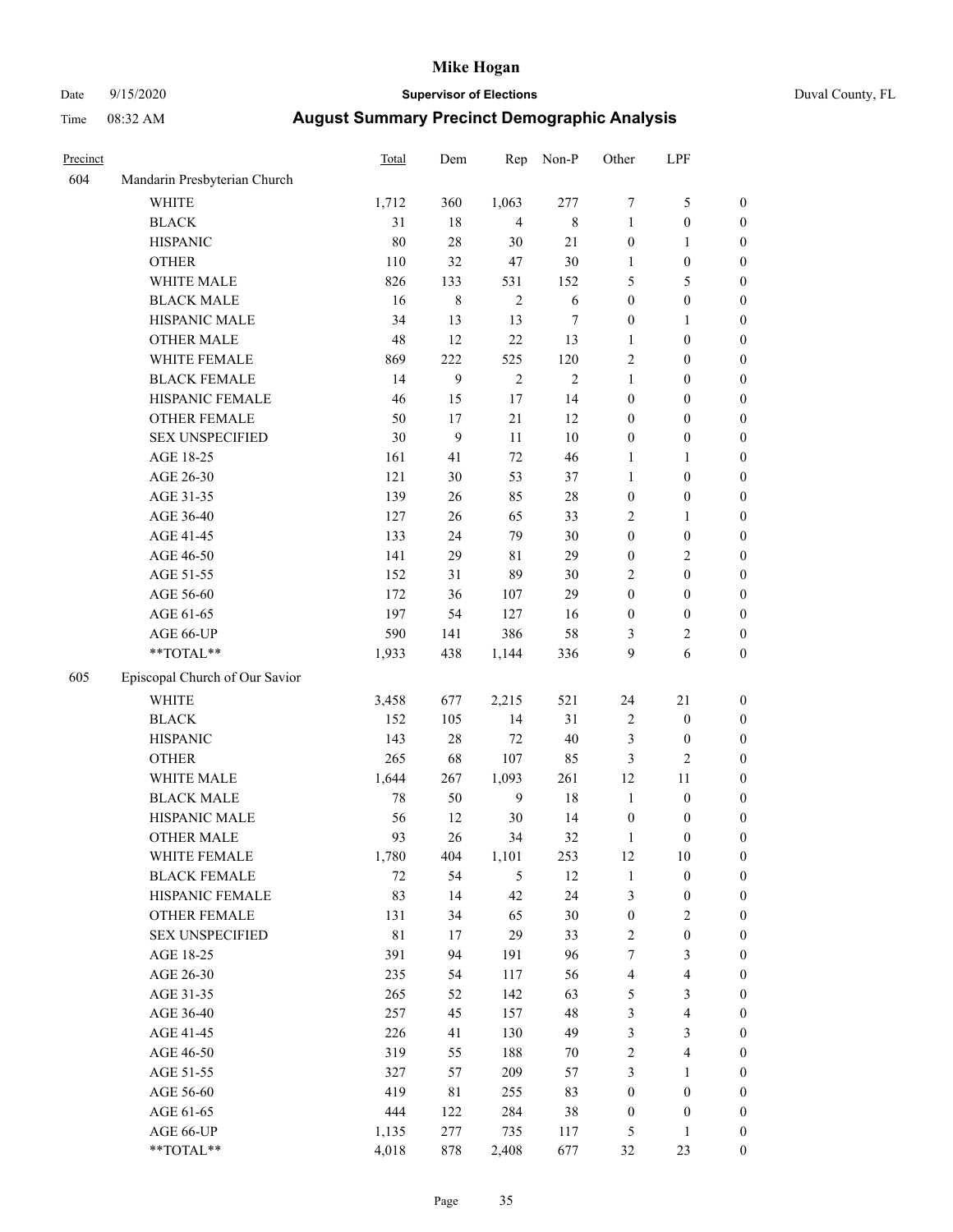### Date 9/15/2020 **Supervisor of Elections** Duval County, FL

| Precinct |                                 | Total | Dem    | Rep            | Non-P  | Other            | LPF              |                  |
|----------|---------------------------------|-------|--------|----------------|--------|------------------|------------------|------------------|
| 606      | South Mandarin Regional Library |       |        |                |        |                  |                  |                  |
|          | <b>WHITE</b>                    | 4,894 | 1,016  | 3,036          | 787    | 30               | 25               | 0                |
|          | $\operatorname{BLACK}$          | 277   | 203    | 18             | 53     | $\overline{c}$   | $\mathbf{1}$     | 0                |
|          | <b>HISPANIC</b>                 | 197   | 67     | 71             | 57     | $\mathbf{1}$     | $\mathbf{1}$     | $\boldsymbol{0}$ |
|          | <b>OTHER</b>                    | 344   | 91     | 129            | 120    | 3                | $\mathbf{1}$     | $\boldsymbol{0}$ |
|          | WHITE MALE                      | 2,352 | 405    | 1,493          | 426    | 12               | 16               | $\boldsymbol{0}$ |
|          | <b>BLACK MALE</b>               | 138   | 93     | 14             | 30     | $\mathbf{1}$     | $\boldsymbol{0}$ | $\boldsymbol{0}$ |
|          | HISPANIC MALE                   | 92    | $28\,$ | 37             | 25     | $\mathbf{1}$     | 1                | $\boldsymbol{0}$ |
|          | <b>OTHER MALE</b>               | 136   | 30     | 58             | 46     | 2                | $\boldsymbol{0}$ | $\boldsymbol{0}$ |
|          | WHITE FEMALE                    | 2,507 | 605    | 1,522          | 353    | 18               | $\mathbf{9}$     | $\boldsymbol{0}$ |
|          | <b>BLACK FEMALE</b>             | 136   | 109    | $\overline{4}$ | 21     | $\mathbf{1}$     | $\mathbf{1}$     | $\boldsymbol{0}$ |
|          | HISPANIC FEMALE                 | 98    | 37     | 33             | 28     | $\boldsymbol{0}$ | $\boldsymbol{0}$ | 0                |
|          | <b>OTHER FEMALE</b>             | 157   | 56     | 54             | 45     | 1                | $\mathbf{1}$     | $\boldsymbol{0}$ |
|          | <b>SEX UNSPECIFIED</b>          | 96    | 14     | 39             | 43     | $\boldsymbol{0}$ | $\boldsymbol{0}$ | $\boldsymbol{0}$ |
|          | AGE 18-25                       | 513   | 111    | 257            | 138    | 6                | $\mathbf{1}$     | $\boldsymbol{0}$ |
|          | AGE 26-30                       | 381   | 98     | 184            | $88\,$ | 5                | 6                | $\boldsymbol{0}$ |
|          | AGE 31-35                       | 424   | 95     | 216            | 111    | $\mathbf{1}$     | $\mathbf{1}$     | $\boldsymbol{0}$ |
|          | AGE 36-40                       | 415   | 106    | 185            | 117    | 3                | $\overline{4}$   | $\boldsymbol{0}$ |
|          | AGE 41-45                       | 387   | 90     | 185            | 103    | 6                | 3                | $\boldsymbol{0}$ |
|          | AGE 46-50                       | 427   | 106    | 225            | 89     | 3                | $\overline{4}$   | $\boldsymbol{0}$ |
|          | AGE 51-55                       | 482   | 89     | 323            | 66     | $\overline{c}$   | $\sqrt{2}$       | $\boldsymbol{0}$ |
|          | AGE 56-60                       | 577   | 132    | 364            | 75     | 5                | $\mathbf{1}$     | 0                |
|          | AGE 61-65                       | 560   | 134    | 349            | $72\,$ | $\overline{c}$   | $\mathfrak{Z}$   | $\boldsymbol{0}$ |
|          | AGE 66-UP                       | 1,546 | 416    | 966            | 158    | 3                | $\mathfrak{Z}$   | $\boldsymbol{0}$ |
|          | $**TOTAL**$                     | 5,712 | 1,377  | 3,254          | 1,017  | 36               | $28\,$           | $\boldsymbol{0}$ |
| 607      | Mandarin Branch Library         |       |        |                |        |                  |                  |                  |
|          | <b>WHITE</b>                    | 1,609 | 376    | 873            | 318    | $25\,$           | 17               | $\boldsymbol{0}$ |
|          | <b>BLACK</b>                    | 254   | 192    | 10             | 47     | 5                | $\boldsymbol{0}$ | $\boldsymbol{0}$ |
|          | <b>HISPANIC</b>                 | 165   | 55     | 51             | 58     | $\mathbf{1}$     | $\boldsymbol{0}$ | $\boldsymbol{0}$ |
|          | <b>OTHER</b>                    | 150   | 47     | 47             | 51     | 2                | 3                | $\boldsymbol{0}$ |
|          | WHITE MALE                      | 708   | 133    | 407            | 150    | 9                | 9                | $\boldsymbol{0}$ |
|          | <b>BLACK MALE</b>               | 90    | 66     | $\mathfrak{Z}$ | 19     | $\overline{2}$   | $\boldsymbol{0}$ | $\boldsymbol{0}$ |
|          | HISPANIC MALE                   | 69    | 19     | 27             | $22\,$ | $\mathbf{1}$     | $\boldsymbol{0}$ | $\boldsymbol{0}$ |
|          | <b>OTHER MALE</b>               | 58    | 18     | 18             | $20\,$ | $\boldsymbol{0}$ | $\mathfrak{2}$   | $\boldsymbol{0}$ |
|          | WHITE FEMALE                    | 886   | 239    | 458            | 165    | 16               | 8                | 0                |
|          | <b>BLACK FEMALE</b>             | 157   | 122    | 6              | 26     | 3                | $\boldsymbol{0}$ | $\overline{0}$   |
|          | HISPANIC FEMALE                 | 91    | 34     | 23             | 34     | $\boldsymbol{0}$ | $\boldsymbol{0}$ | $\overline{0}$   |
|          | <b>OTHER FEMALE</b>             | 63    | $20\,$ | 24             | 18     | $\mathbf{1}$     | $\boldsymbol{0}$ | $\overline{0}$   |
|          | <b>SEX UNSPECIFIED</b>          | 56    | 19     | 15             | $20\,$ | $\mathbf{1}$     | $\mathbf{1}$     | 0                |
|          | AGE 18-25                       | 189   | 62     | 61             | 61     | 5                | $\boldsymbol{0}$ | 0                |
|          | AGE 26-30                       | 208   | 59     | 77             | 60     | 8                | $\overline{4}$   | 0                |
|          | AGE 31-35                       | 199   | 68     | 62             | 58     | 4                | $\boldsymbol{7}$ | 0                |
|          | AGE 36-40                       | 180   | 47     | 67             | 60     | 4                | $\sqrt{2}$       | 0                |
|          | AGE 41-45                       | 122   | 39     | 52             | 27     | 3                | $\mathbf{1}$     | 0                |
|          | AGE 46-50                       | 148   | 50     | 60             | 31     | 3                | $\overline{4}$   | 0                |
|          | AGE 51-55                       | 145   | 39     | 77             | 29     | $\boldsymbol{0}$ | $\boldsymbol{0}$ | 0                |
|          | AGE 56-60                       | 174   | 42     | 92             | 36     | 2                | $\sqrt{2}$       | $\overline{0}$   |
|          | AGE 61-65                       | 193   | 70     | 89             | 33     | $\mathbf{1}$     | $\boldsymbol{0}$ | $\overline{0}$   |
|          | AGE 66-UP                       | 620   | 194    | 344            | 79     | 3                | $\boldsymbol{0}$ | 0                |
|          | **TOTAL**                       | 2,178 | 670    | 981            | 474    | 33               | 20               | $\boldsymbol{0}$ |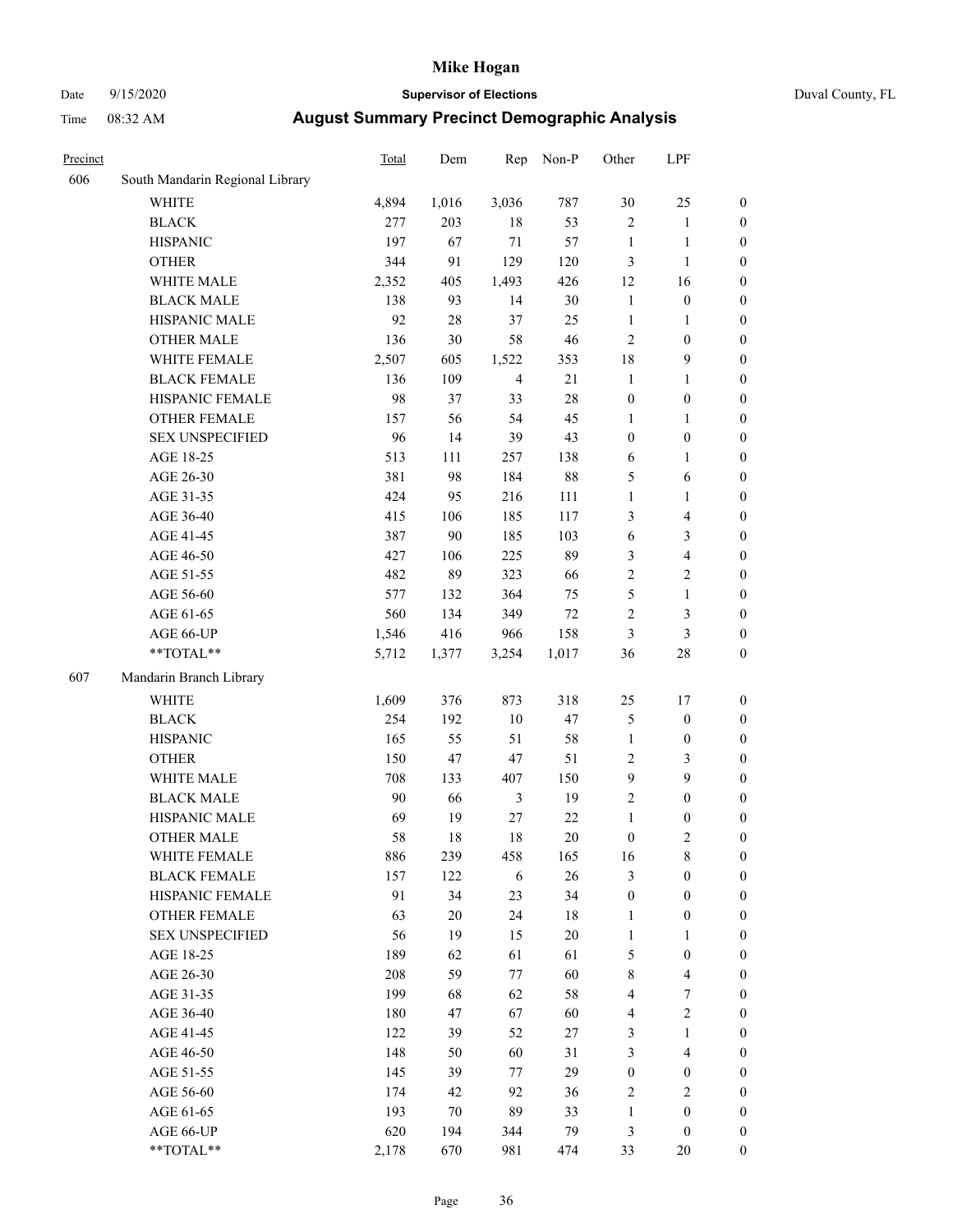# Date 9/15/2020 **Supervisor of Elections** Duval County, FL

| Precinct |                                                           | <b>Total</b> | Dem    | Rep    | Non-P  | Other            | LPF              |                  |
|----------|-----------------------------------------------------------|--------------|--------|--------|--------|------------------|------------------|------------------|
| 608      | Freedom Christian Fellowship                              |              |        |        |        |                  |                  |                  |
|          | <b>WHITE</b>                                              | 4,856        | 1,100  | 2,638  | 1,029  | 62               | $27\,$           | 0                |
|          | <b>BLACK</b>                                              | 651          | 461    | 36     | 146    | $\tau$           | $\mathbf{1}$     | 0                |
|          | <b>HISPANIC</b>                                           | 525          | 179    | 138    | 202    | 4                | $\sqrt{2}$       | $\boldsymbol{0}$ |
|          | <b>OTHER</b>                                              | 523          | 166    | 158    | 188    | 9                | $\overline{c}$   | $\boldsymbol{0}$ |
|          | WHITE MALE                                                | 2,207        | 399    | 1,249  | 510    | 32               | 17               | $\boldsymbol{0}$ |
|          | <b>BLACK MALE</b>                                         | 264          | 177    | 19     | 66     | $\overline{c}$   | $\boldsymbol{0}$ | $\boldsymbol{0}$ |
|          | HISPANIC MALE                                             | 247          | 75     | 70     | 99     | $\mathbf{1}$     | $\sqrt{2}$       | $\boldsymbol{0}$ |
|          | <b>OTHER MALE</b>                                         | 197          | 69     | 50     | 73     | 3                | $\mathbf{2}$     | $\boldsymbol{0}$ |
|          | WHITE FEMALE                                              | 2,604        | 688    | 1,371  | 505    | 30               | $10\,$           | $\boldsymbol{0}$ |
|          | <b>BLACK FEMALE</b>                                       | 380          | 278    | 17     | 79     | 5                | $\mathbf{1}$     | 0                |
|          | HISPANIC FEMALE                                           | 264          | 100    | 66     | 95     | 3                | $\boldsymbol{0}$ | 0                |
|          | <b>OTHER FEMALE</b>                                       | 258          | 83     | $90\,$ | 79     | 6                | $\boldsymbol{0}$ | 0                |
|          | <b>SEX UNSPECIFIED</b>                                    | 134          | 37     | 38     | 59     | $\boldsymbol{0}$ | $\boldsymbol{0}$ | $\boldsymbol{0}$ |
|          | AGE 18-25                                                 | 671          | 197    | 236    | 222    | 15               | $\mathbf{1}$     | $\boldsymbol{0}$ |
|          | AGE 26-30                                                 | 642          | 184    | 248    | 184    | 21               | $\mathfrak s$    | $\boldsymbol{0}$ |
|          | AGE 31-35                                                 | 610          | 191    | 237    | 163    | 7                | 12               | $\boldsymbol{0}$ |
|          | AGE 36-40                                                 | 577          | 160    | 234    | 172    | 9                | $\sqrt{2}$       | $\boldsymbol{0}$ |
|          | AGE 41-45                                                 | 526          | 138    | 217    | 163    | $\overline{4}$   | $\overline{4}$   | $\boldsymbol{0}$ |
|          | AGE 46-50                                                 | 525          | 142    | 236    | 139    | 7                | $\mathbf{1}$     | $\boldsymbol{0}$ |
|          | AGE 51-55                                                 | 527          | 134    | 260    | 125    | 5                | $\mathfrak{Z}$   | $\boldsymbol{0}$ |
|          | AGE 56-60                                                 | 583          | 154    | 314    | 110    | 5                | $\boldsymbol{0}$ | 0                |
|          | AGE 61-65                                                 | 488          | 133    | 257    | 92     | 3                | 3                | 0                |
|          | AGE 66-UP                                                 | 1,406        | 473    | 731    | 195    | 6                | $\mathbf{1}$     | $\boldsymbol{0}$ |
|          | **TOTAL**                                                 | 6,555        | 1,906  | 2,970  | 1,565  | 82               | 32               | $\boldsymbol{0}$ |
| 609      | <b>Burnett Park Recreation Center</b>                     |              |        |        |        |                  |                  |                  |
|          | <b>WHITE</b>                                              | 1,545        | 420    | 764    | 322    | 25               | 14               | $\boldsymbol{0}$ |
|          | <b>BLACK</b>                                              | 233          | 172    | $\tau$ | 52     | 2                | $\boldsymbol{0}$ | $\boldsymbol{0}$ |
|          | <b>HISPANIC</b>                                           | 195          | $78\,$ | 48     | 67     | 2                | $\boldsymbol{0}$ | $\boldsymbol{0}$ |
|          | <b>OTHER</b>                                              | 187          | 53     | 53     | 77     | 3                | $\mathbf{1}$     | $\boldsymbol{0}$ |
|          | WHITE MALE                                                | 691          | 171    | 356    | 147    | 8                | 9                | $\boldsymbol{0}$ |
|          | <b>BLACK MALE</b>                                         | 97           | 67     | 6      | 23     | $\mathbf{1}$     | $\boldsymbol{0}$ | $\boldsymbol{0}$ |
|          | HISPANIC MALE                                             | 91           | 32     | 27     | $30\,$ | 2                | $\boldsymbol{0}$ | 0                |
|          | <b>OTHER MALE</b>                                         | 62           | 16     | 18     | 26     | $\mathbf{1}$     | 1                | 0                |
|          | WHITE FEMALE                                              | 834          | 241    | 402    | 169    | 17               | 5                | 0                |
|          | <b>BLACK FEMALE</b>                                       | 134          | 103    | 1      | 29     | 1                | $\boldsymbol{0}$ | $\overline{0}$   |
|          | HISPANIC FEMALE                                           | 100          | 46     | 21     | 33     | $\boldsymbol{0}$ | $\boldsymbol{0}$ | $\overline{0}$   |
|          | <b>OTHER FEMALE</b>                                       | 100          | 32     | 27     | $40\,$ | $\mathbf{1}$     | $\boldsymbol{0}$ | $\theta$         |
|          | <b>SEX UNSPECIFIED</b>                                    | 51           | 15     | 14     | 21     | $\mathbf{1}$     | $\boldsymbol{0}$ | 0                |
|          | AGE 18-25                                                 | 246          | 78     | 76     | 83     | 8                | $\mathbf{1}$     | 0                |
|          | AGE 26-30                                                 | 215          | 73     | 65     | 73     | 3                | $\mathbf{1}$     | 0                |
|          | AGE 31-35                                                 | 182          | 63     | 48     | 63     | 3                | $\mathfrak s$    | 0                |
|          | AGE 36-40                                                 | 179          | 53     | 72     | 48     | 2                | $\overline{4}$   | 0                |
|          | AGE 41-45                                                 | 162          | 57     | 46     | 55     | $\mathbf{1}$     | 3                | 0                |
|          | AGE 46-50                                                 | 165          | 57     | 73     | 31     | 4                | $\boldsymbol{0}$ | 0                |
|          | AGE 51-55                                                 | 169          | 44     | 77     | 44     | 3                | 1                | 0                |
|          | AGE 56-60                                                 | 171          | 46     | 94     | 26     | 5                | $\boldsymbol{0}$ | 0                |
|          | AGE 61-65                                                 | 171          | 66     | 79     | 26     | $\boldsymbol{0}$ | $\boldsymbol{0}$ | 0                |
|          | AGE 66-UP                                                 | 500          | 186    | 242    | 69     | 3                | $\boldsymbol{0}$ | 0                |
|          | $\mathrm{*}\mathrm{*}\mathrm{TOTAL} \mathrm{*}\mathrm{*}$ | 2,160        | 723    | 872    | 518    | 32               | 15               | $\boldsymbol{0}$ |
|          |                                                           |              |        |        |        |                  |                  |                  |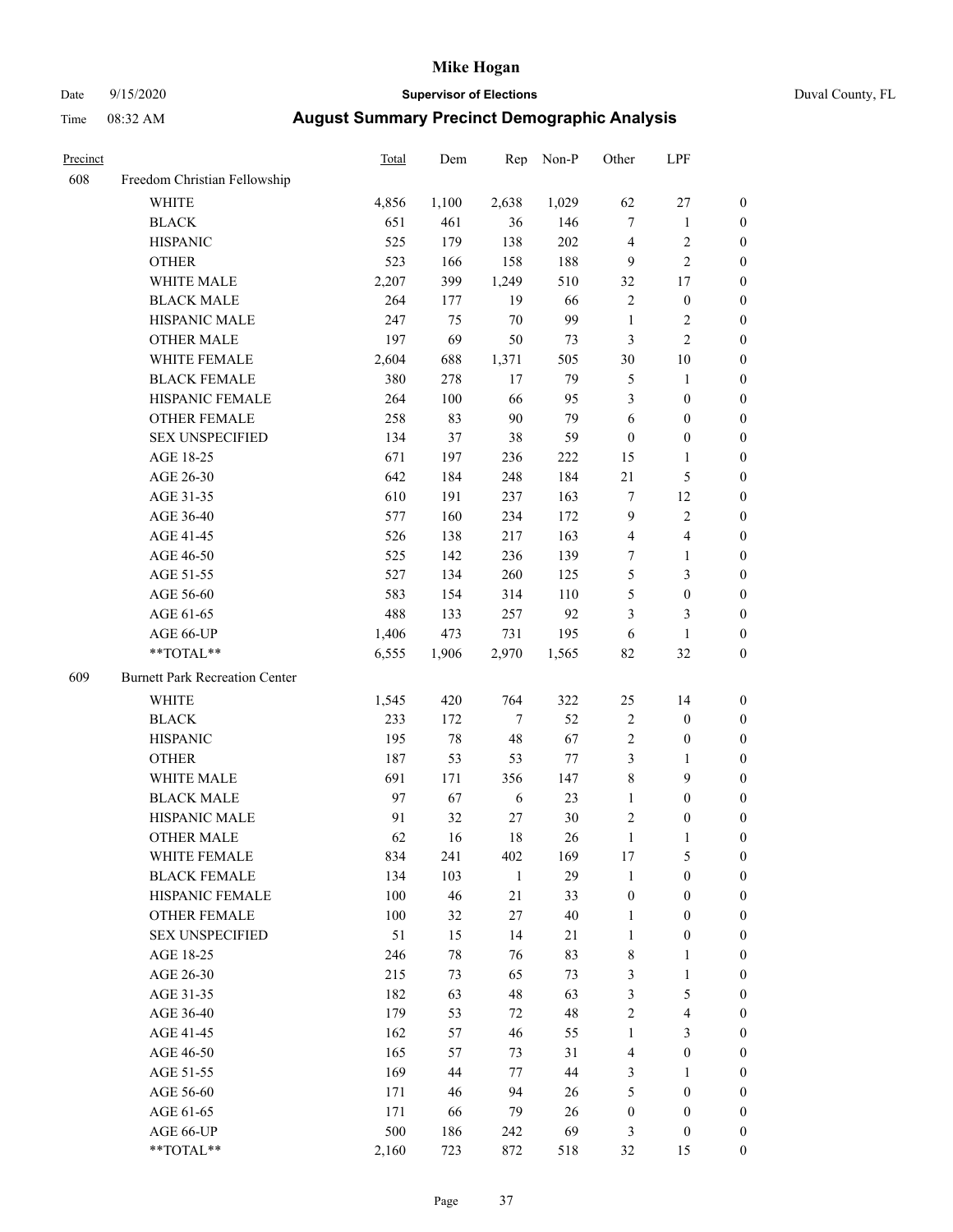#### Date 9/15/2020 **Supervisor of Elections** Duval County, FL

| Precinct |                        | <b>Total</b> | Dem   | Rep         | Non-P       | Other            | LPF                     |                  |
|----------|------------------------|--------------|-------|-------------|-------------|------------------|-------------------------|------------------|
| 610      | St Justin Martyr       |              |       |             |             |                  |                         |                  |
|          | <b>WHITE</b>           | 4,748        | 947   | 2,830       | 908         | 41               | $22\,$                  | 0                |
|          | <b>BLACK</b>           | 288          | 218   | 18          | 47          | 4                | $\mathbf{1}$            | 0                |
|          | <b>HISPANIC</b>        | 252          | 87    | 91          | 69          | 2                | 3                       | $\boldsymbol{0}$ |
|          | <b>OTHER</b>           | 369          | 96    | 139         | 131         | $\mathbf{2}$     | $\mathbf{1}$            | $\boldsymbol{0}$ |
|          | WHITE MALE             | 2,303        | 361   | 1,437       | 466         | 21               | $18\,$                  | $\boldsymbol{0}$ |
|          | <b>BLACK MALE</b>      | 144          | 102   | $10\,$      | 29          | $\sqrt{2}$       | $\mathbf{1}$            | $\boldsymbol{0}$ |
|          | HISPANIC MALE          | 117          | 30    | 51          | 33          | $\mathbf{1}$     | $\sqrt{2}$              | $\boldsymbol{0}$ |
|          | <b>OTHER MALE</b>      | 148          | 39    | 59          | 48          | $\mathbf{1}$     | $\mathbf{1}$            | $\boldsymbol{0}$ |
|          | WHITE FEMALE           | 2,399        | 577   | 1,364       | 435         | 19               | $\overline{\mathbf{4}}$ | $\boldsymbol{0}$ |
|          | <b>BLACK FEMALE</b>    | 140          | 113   | $\,$ 8 $\,$ | 17          | $\sqrt{2}$       | $\boldsymbol{0}$        | 0                |
|          | HISPANIC FEMALE        | 134          | 57    | 39          | 36          | $\mathbf{1}$     | $\mathbf{1}$            | 0                |
|          | <b>OTHER FEMALE</b>    | 162          | 47    | 66          | 48          | $\mathbf{1}$     | $\boldsymbol{0}$        | $\boldsymbol{0}$ |
|          | <b>SEX UNSPECIFIED</b> | 110          | 22    | 44          | 43          | $\mathbf{1}$     | $\boldsymbol{0}$        | $\boldsymbol{0}$ |
|          | AGE 18-25              | 587          | 124   | 285         | 168         | 7                | $\mathfrak{Z}$          | $\boldsymbol{0}$ |
|          | AGE 26-30              | 414          | 103   | 185         | 118         | 6                | $\sqrt{2}$              | $\boldsymbol{0}$ |
|          | AGE 31-35              | 481          | 95    | 234         | 134         | 9                | $\boldsymbol{9}$        | $\boldsymbol{0}$ |
|          | AGE 36-40              | 447          | 108   | 203         | 125         | 7                | $\overline{\mathbf{4}}$ | $\boldsymbol{0}$ |
|          | AGE 41-45              | 430          | 104   | 213         | 107         | 3                | $\mathfrak{Z}$          | $\boldsymbol{0}$ |
|          | AGE 46-50              | 468          | 105   | 269         | 93          | $\mathbf{1}$     | $\boldsymbol{0}$        | $\boldsymbol{0}$ |
|          | AGE 51-55              | 540          | 106   | 323         | 104         | 7                | $\boldsymbol{0}$        | 0                |
|          | AGE 56-60              | 594          | 121   | 372         | 99          | $\mathbf{1}$     | 1                       | 0                |
|          | AGE 61-65              | 551          | 143   | 316         | $88\,$      | $\boldsymbol{0}$ | $\overline{\mathbf{4}}$ | 0                |
|          | AGE 66-UP              | 1,145        | 339   | 678         | 119         | 8                | $\mathbf{1}$            | $\boldsymbol{0}$ |
|          | **TOTAL**              | 5,657        | 1,348 | 3,078       | 1,155       | 49               | $27\,$                  | $\boldsymbol{0}$ |
| 611      | Mandarin Senior Center |              |       |             |             |                  |                         |                  |
|          | <b>WHITE</b>           | 1,954        | 493   | 1,032       | 400         | 15               | 14                      | $\boldsymbol{0}$ |
|          | <b>BLACK</b>           | 199          | 145   | 11          | 40          | $\overline{c}$   | $\mathbf{1}$            | $\boldsymbol{0}$ |
|          | <b>HISPANIC</b>        | 174          | 72    | 40          | 60          | 2                | $\boldsymbol{0}$        | $\boldsymbol{0}$ |
|          | <b>OTHER</b>           | 191          | 65    | 51          | 73          | $\overline{c}$   | $\boldsymbol{0}$        | $\boldsymbol{0}$ |
|          | WHITE MALE             | 882          | 179   | 496         | 190         | 7                | $10\,$                  | $\boldsymbol{0}$ |
|          | <b>BLACK MALE</b>      | 86           | 57    | $\,$ 8 $\,$ | 21          | $\boldsymbol{0}$ | $\boldsymbol{0}$        | $\boldsymbol{0}$ |
|          | HISPANIC MALE          | 74           | 31    | 17          | 26          | $\boldsymbol{0}$ | $\boldsymbol{0}$        | 0                |
|          | <b>OTHER MALE</b>      | 82           | 23    | 25          | 33          | 1                | $\boldsymbol{0}$        | $\boldsymbol{0}$ |
|          | WHITE FEMALE           | 1,056        | 311   | 529         | 204         | 8                | 4                       | 0                |
|          | <b>BLACK FEMALE</b>    | 108          | 85    | 3           | 17          | $\overline{c}$   | $\mathbf{1}$            | $\overline{0}$   |
|          | HISPANIC FEMALE        | 98           | 40    | 22          | 34          | $\overline{c}$   | $\boldsymbol{0}$        | $\overline{0}$   |
|          | OTHER FEMALE           | 79           | 33    | 19          | 26          | $\mathbf{1}$     | $\boldsymbol{0}$        | 0                |
|          | <b>SEX UNSPECIFIED</b> | 53           | 16    | 15          | $22\,$      | $\boldsymbol{0}$ | $\boldsymbol{0}$        | 0                |
|          | AGE 18-25              | 220          | 62    | 74          | $78\,$      | 5                | $\mathbf{1}$            | 0                |
|          | AGE 26-30              | 225          | 79    | 77          | 60          | 6                | 3                       | 0                |
|          | AGE 31-35              | 254          | 86    | 90          | 73          | 2                | $\mathfrak{Z}$          | 0                |
|          | AGE 36-40              | 208          | 57    | 83          | 65          | 2                | $\mathbf{1}$            | 0                |
|          | AGE 41-45              | 178          | 47    | 69          | 58          | $\mathbf{1}$     | $\mathfrak{Z}$          | 0                |
|          | AGE 46-50              | 203          | 48    | 99          | 53          | $\mathbf{1}$     | $\sqrt{2}$              | 0                |
|          | AGE 51-55              | 163          | 57    | 78          | 26          | 2                | $\boldsymbol{0}$        | 0                |
|          | AGE 56-60              | 244          | 64    | 135         | 44          | $\boldsymbol{0}$ | 1                       | 0                |
|          | AGE 61-65              | 245          | 92    | 117         | 35          | 1                | $\boldsymbol{0}$        | 0                |
|          | AGE 66-UP              | 578          | 183   | 312         | $8\sqrt{1}$ | $\mathbf{1}$     | $\mathbf{1}$            | 0                |
|          | **TOTAL**              | 2,518        | 775   | 1,134       | 573         | 21               | 15                      | $\boldsymbol{0}$ |
|          |                        |              |       |             |             |                  |                         |                  |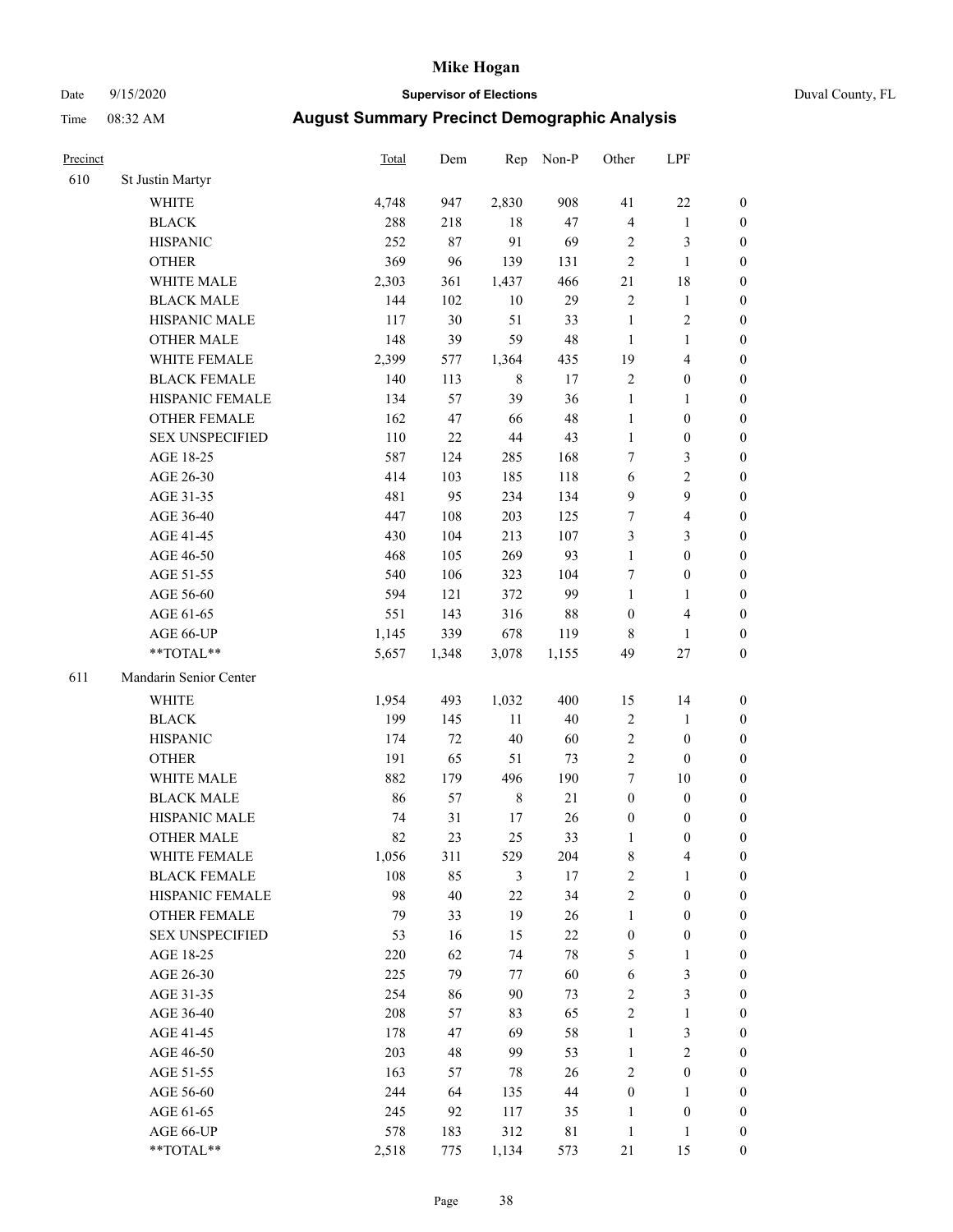# Date 9/15/2020 **Supervisor of Elections** Duval County, FL

| Precinct |                           | <b>Total</b> | Dem    | Rep         | Non-P  | Other                   | LPF              |                  |
|----------|---------------------------|--------------|--------|-------------|--------|-------------------------|------------------|------------------|
| 612      | Mandarin Church of Christ |              |        |             |        |                         |                  |                  |
|          | <b>WHITE</b>              | 3,262        | 689    | 1,873       | 653    | 33                      | 14               | 0                |
|          | <b>BLACK</b>              | 475          | 375    | 23          | 73     | 4                       | $\boldsymbol{0}$ | 0                |
|          | <b>HISPANIC</b>           | 292          | 90     | 98          | 99     | 4                       | $\mathbf{1}$     | $\boldsymbol{0}$ |
|          | <b>OTHER</b>              | 745          | 205    | 226         | 307    | 6                       | $\mathbf{1}$     | $\boldsymbol{0}$ |
|          | WHITE MALE                | 1,557        | 288    | 913         | 336    | 12                      | $\,$ 8 $\,$      | $\boldsymbol{0}$ |
|          | <b>BLACK MALE</b>         | 225          | 163    | 15          | 43     | 4                       | $\boldsymbol{0}$ | $\boldsymbol{0}$ |
|          | HISPANIC MALE             | 135          | 35     | 47          | 51     | $\mathbf{1}$            | $\mathbf{1}$     | $\boldsymbol{0}$ |
|          | <b>OTHER MALE</b>         | 302          | $70\,$ | 104         | 126    | $\overline{c}$          | $\boldsymbol{0}$ | $\boldsymbol{0}$ |
|          | WHITE FEMALE              | 1,675        | 398    | 940         | 310    | 21                      | 6                | $\boldsymbol{0}$ |
|          | <b>BLACK FEMALE</b>       | 247          | 210    | 8           | 29     | $\boldsymbol{0}$        | $\boldsymbol{0}$ | $\boldsymbol{0}$ |
|          | HISPANIC FEMALE           | 152          | 54     | 49          | 46     | 3                       | $\boldsymbol{0}$ | $\boldsymbol{0}$ |
|          | OTHER FEMALE              | 364          | 124    | 103         | 133    | 4                       | $\boldsymbol{0}$ | $\boldsymbol{0}$ |
|          | <b>SEX UNSPECIFIED</b>    | 117          | 17     | 41          | 58     | $\boldsymbol{0}$        | $\mathbf{1}$     | $\boldsymbol{0}$ |
|          | AGE 18-25                 | 578          | 188    | 196         | 174    | 18                      | $\sqrt{2}$       | $\boldsymbol{0}$ |
|          | AGE 26-30                 | 335          | 105    | 128         | 98     | $\overline{c}$          | $\sqrt{2}$       | $\boldsymbol{0}$ |
|          | AGE 31-35                 | 402          | 113    | 157         | 128    | $\mathbf{1}$            | $\mathfrak{Z}$   | $\boldsymbol{0}$ |
|          | AGE 36-40                 | 388          | 95     | 160         | 122    | 5                       | 6                | $\boldsymbol{0}$ |
|          | AGE 41-45                 | 379          | 116    | 143         | 115    | 5                       | $\boldsymbol{0}$ | $\boldsymbol{0}$ |
|          | AGE 46-50                 | 486          | 136    | 226         | 120    | 4                       | $\boldsymbol{0}$ | $\boldsymbol{0}$ |
|          | AGE 51-55                 | 493          | 133    | 246         | 110    | 3                       | $\mathbf{1}$     | $\boldsymbol{0}$ |
|          | AGE 56-60                 | 469          | 119    | 258         | 90     | $\mathbf{1}$            | $\mathbf{1}$     | 0                |
|          | AGE 61-65                 | 403          | 105    | 215         | $78\,$ | 4                       | $\mathbf{1}$     | 0                |
|          | AGE 66-UP                 | 841          | 249    | 491         | 97     | 4                       | $\boldsymbol{0}$ | $\boldsymbol{0}$ |
|          | $**TOTAL**$               | 4,774        | 1,359  | 2,220       | 1,132  | 47                      | 16               | $\boldsymbol{0}$ |
| 613      | Mandarin Moose Lodge #42  |              |        |             |        |                         |                  |                  |
|          | <b>WHITE</b>              | 2,481        | 518    | 1,367       | 559    | 23                      | 14               | $\boldsymbol{0}$ |
|          | <b>BLACK</b>              | 341          | 259    | $17\,$      | 61     | 4                       | $\boldsymbol{0}$ | $\boldsymbol{0}$ |
|          | <b>HISPANIC</b>           | 236          | 85     | 57          | 89     | 5                       | $\boldsymbol{0}$ | $\boldsymbol{0}$ |
|          | <b>OTHER</b>              | 310          | 96     | 91          | 118    | 5                       | $\boldsymbol{0}$ | $\boldsymbol{0}$ |
|          | WHITE MALE                | 1,186        | 208    | 660         | 294    | 16                      | $\,$ 8 $\,$      | $\boldsymbol{0}$ |
|          | <b>BLACK MALE</b>         | 156          | 109    | 9           | 35     | 3                       | $\boldsymbol{0}$ | $\boldsymbol{0}$ |
|          | HISPANIC MALE             | 106          | 35     | 29          | $38\,$ | 4                       | $\boldsymbol{0}$ | 0                |
|          | <b>OTHER MALE</b>         | 129          | 37     | 34          | 56     | $\mathbf{2}$            | $\boldsymbol{0}$ | $\boldsymbol{0}$ |
|          | WHITE FEMALE              | 1,276        | 308    | 696         | 259    | 7                       | 6                | 0                |
|          | <b>BLACK FEMALE</b>       | 181          | 147    | $\,$ 8 $\,$ | 25     | $\mathbf{1}$            | $\boldsymbol{0}$ | 0                |
|          | HISPANIC FEMALE           | 124          | 49     | 26          | 48     | $\mathbf{1}$            | $\boldsymbol{0}$ | 0                |
|          | <b>OTHER FEMALE</b>       | 139          | 49     | 46          | 43     | 1                       | $\boldsymbol{0}$ | 0                |
|          | <b>SEX UNSPECIFIED</b>    | 71           | 16     | 24          | 29     | $\overline{c}$          | $\boldsymbol{0}$ | 0                |
|          | AGE 18-25                 | 369          | 100    | 134         | 126    | 7                       | $\sqrt{2}$       | 0                |
|          | AGE 26-30                 | 322          | 78     | 119         | 116    | 6                       | 3                | 0                |
|          | AGE 31-35                 | 325          | 88     | 117         | 114    | 3                       | 3                | 0                |
|          | AGE 36-40                 | 300          | 87     | 119         | 88     | 4                       | $\sqrt{2}$       | 0                |
|          | AGE 41-45                 | 283          | 75     | 123         | 80     | 4                       | $\mathbf{1}$     | 0                |
|          | AGE 46-50                 | 279          | 76     | 126         | 75     | $\mathbf{2}$            | $\boldsymbol{0}$ | 0                |
|          | AGE 51-55                 | 270          | 66     | 136         | 63     | 4                       | 1                | 0                |
|          | AGE 56-60                 | 288          | 86     | 155         | 44     | 3                       | $\boldsymbol{0}$ | 0                |
|          | AGE 61-65                 | 284          | 92     | 149         | 41     | $\overline{\mathbf{c}}$ | $\boldsymbol{0}$ | 0                |
|          | AGE 66-UP                 | 648          | 210    | 354         | 80     | 2                       | $\mathfrak{2}$   | 0                |
|          | **TOTAL**                 | 3,368        | 958    | 1,532       | 827    | 37                      | 14               | $\boldsymbol{0}$ |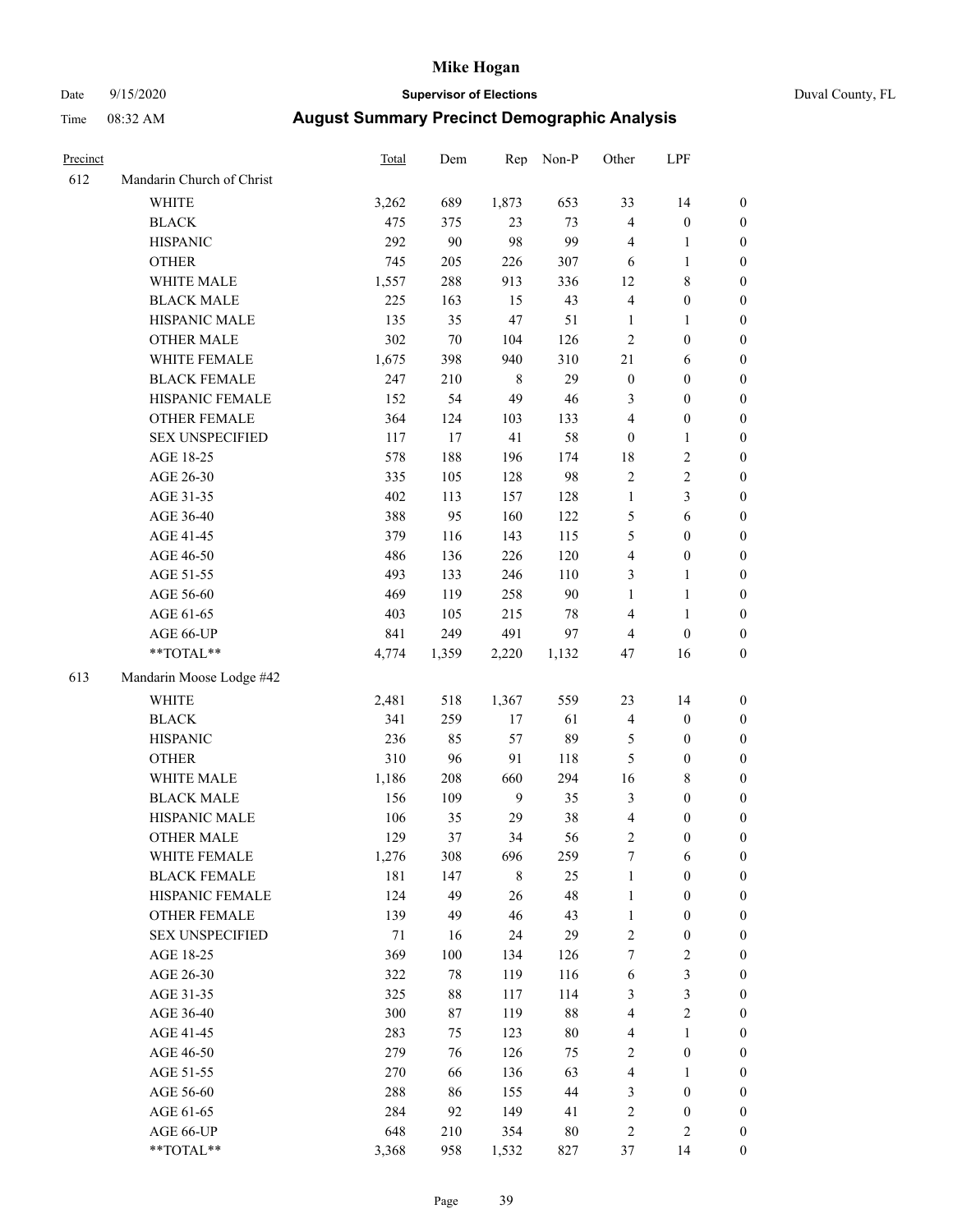# Date 9/15/2020 **Supervisor of Elections** Duval County, FL

| Precinct |                                 | <b>Total</b> | Dem     | Rep                     | Non-P            | Other            | LPF              |                  |
|----------|---------------------------------|--------------|---------|-------------------------|------------------|------------------|------------------|------------------|
| 614      | Mandarin Senior Center          |              |         |                         |                  |                  |                  |                  |
|          | <b>WHITE</b>                    | 1,235        | 238     | 722                     | 254              | 16               | $\mathfrak s$    | 0                |
|          | <b>BLACK</b>                    | 186          | 150     | 6                       | 29               | $\mathbf{1}$     | $\boldsymbol{0}$ | 0                |
|          | <b>HISPANIC</b>                 | 132          | 45      | 38                      | 47               | $\mathbf{2}$     | $\boldsymbol{0}$ | $\boldsymbol{0}$ |
|          | <b>OTHER</b>                    | 270          | 71      | 90                      | 104              | 3                | $\sqrt{2}$       | $\boldsymbol{0}$ |
|          | WHITE MALE                      | 602          | 92      | 364                     | 137              | 7                | $\sqrt{2}$       | $\boldsymbol{0}$ |
|          | <b>BLACK MALE</b>               | 85           | 68      | $\overline{2}$          | 14               | $\mathbf{1}$     | $\boldsymbol{0}$ | $\boldsymbol{0}$ |
|          | HISPANIC MALE                   | 59           | 16      | 23                      | 18               | 2                | $\boldsymbol{0}$ | $\boldsymbol{0}$ |
|          | <b>OTHER MALE</b>               | 131          | 34      | 49                      | 47               | $\mathbf{1}$     | $\boldsymbol{0}$ | $\boldsymbol{0}$ |
|          | WHITE FEMALE                    | 624          | 145     | 353                     | 114              | 9                | $\mathfrak{Z}$   | $\boldsymbol{0}$ |
|          | <b>BLACK FEMALE</b>             | 98           | $80\,$  | $\overline{4}$          | 14               | $\boldsymbol{0}$ | $\boldsymbol{0}$ | $\boldsymbol{0}$ |
|          | HISPANIC FEMALE                 | 70           | 29      | 14                      | $27\,$           | $\boldsymbol{0}$ | $\boldsymbol{0}$ | 0                |
|          | OTHER FEMALE                    | 112          | 32      | 34                      | 43               | $\mathbf{1}$     | $\overline{c}$   | $\boldsymbol{0}$ |
|          | <b>SEX UNSPECIFIED</b>          | 42           | $\,8\,$ | 13                      | $20\,$           | $\mathbf{1}$     | $\boldsymbol{0}$ | $\boldsymbol{0}$ |
|          | AGE 18-25                       | 144          | 39      | 59                      | 45               | $\mathbf{1}$     | $\boldsymbol{0}$ | $\boldsymbol{0}$ |
|          | AGE 26-30                       | 176          | 43      | $80\,$                  | 49               | 3                | $\mathbf{1}$     | $\boldsymbol{0}$ |
|          | AGE 31-35                       | 224          | 68      | 83                      | 66               | 6                | $\mathbf{1}$     | $\boldsymbol{0}$ |
|          | AGE 36-40                       | 201          | 45      | 91                      | 58               | 3                | $\overline{4}$   | $\boldsymbol{0}$ |
|          | AGE 41-45                       | 174          | 41      | 72                      | 57               | 3                | $\mathbf{1}$     | $\boldsymbol{0}$ |
|          | AGE 46-50                       | 139          | 46      | 66                      | $27\,$           | $\boldsymbol{0}$ | $\boldsymbol{0}$ | $\boldsymbol{0}$ |
|          | AGE 51-55                       | 175          | 43      | 98                      | 34               | $\boldsymbol{0}$ | $\boldsymbol{0}$ | $\boldsymbol{0}$ |
|          | AGE 56-60                       | 171          | 52      | $80\,$                  | 38               | 1                | $\boldsymbol{0}$ | 0                |
|          | AGE 61-65                       | 124          | 24      | $78\,$                  | 21               | $\mathbf{1}$     | $\boldsymbol{0}$ | $\boldsymbol{0}$ |
|          | AGE 66-UP                       | 295          | 103     | 149                     | 39               | $\overline{4}$   | $\boldsymbol{0}$ | $\boldsymbol{0}$ |
|          | $**TOTAL**$                     | 1,823        | 504     | 856                     | 434              | $22\,$           | $\tau$           | $\boldsymbol{0}$ |
| 701      |                                 |              |         |                         |                  |                  |                  |                  |
|          | Charlie T. Joseph Senior Center |              |         |                         |                  |                  |                  |                  |
|          | <b>WHITE</b>                    | 466          | 126     | 235                     | 98               | 4                | $\mathfrak z$    | $\boldsymbol{0}$ |
|          | <b>BLACK</b>                    | 673          | 569     | $22\,$                  | 78               | 3                | $\mathbf{1}$     | $\boldsymbol{0}$ |
|          | <b>HISPANIC</b>                 | 32           | $18\,$  | $\boldsymbol{7}$        | $\boldsymbol{7}$ | $\boldsymbol{0}$ | $\boldsymbol{0}$ | $\boldsymbol{0}$ |
|          | <b>OTHER</b>                    | 66           | 35      | $\,8\,$                 | 23               | $\boldsymbol{0}$ | $\boldsymbol{0}$ | $\boldsymbol{0}$ |
|          | WHITE MALE                      | 214          | 46      | 122                     | 45               | $\mathbf{1}$     | $\boldsymbol{0}$ | $\boldsymbol{0}$ |
|          | <b>BLACK MALE</b>               | 260          | 215     | 12                      | 31               | $\mathbf{1}$     | 1                | $\boldsymbol{0}$ |
|          | HISPANIC MALE                   | $20\,$       | 12      | $\overline{4}$          | $\overline{4}$   | 0                | $\boldsymbol{0}$ | 0                |
|          | <b>OTHER MALE</b>               | 19           | 10      | $\sqrt{2}$              | $\tau$           | $\boldsymbol{0}$ | $\boldsymbol{0}$ | $\boldsymbol{0}$ |
|          | WHITE FEMALE                    | 243          | 79      | 109                     | 49               | 3                | 3                | 0                |
|          | <b>BLACK FEMALE</b>             | 403          | 347     | 9                       | 46               | $\mathbf{1}$     | $\boldsymbol{0}$ | $\overline{0}$   |
|          | HISPANIC FEMALE                 | $10\,$       | 4       | 3                       | 3                | $\boldsymbol{0}$ | $\boldsymbol{0}$ | $\overline{0}$   |
|          | OTHER FEMALE                    | 32           | 21      | $\overline{\mathbf{4}}$ | 7                | $\boldsymbol{0}$ | $\boldsymbol{0}$ | $\overline{0}$   |
|          | <b>SEX UNSPECIFIED</b>          | 36           | 14      | $\tau$                  | 14               | 1                | $\boldsymbol{0}$ | 0                |
|          | AGE 18-25                       | 141          | 77      | 16                      | 46               | $\overline{c}$   | $\boldsymbol{0}$ | $\theta$         |
|          | AGE 26-30                       | 97           | 63      | $10\,$                  | 23               | $\boldsymbol{0}$ | $\mathbf{1}$     | 0                |
|          | AGE 31-35                       | 121          | 78      | 9                       | 33               | 1                | $\boldsymbol{0}$ | 0                |
|          | AGE 36-40                       | 86           | 56      | 16                      | 13               | $\boldsymbol{0}$ | $\mathbf{1}$     | 0                |
|          | AGE 41-45                       | 98           | 58      | 20                      | 18               | 1                | $\mathbf{1}$     | 0                |
|          | AGE 46-50                       | 97           | 57      | 23                      | 16               | 0                | $\mathbf{1}$     | 0                |
|          | AGE 51-55                       | 118          | 74      | 34                      | $10\,$           | $\boldsymbol{0}$ | $\boldsymbol{0}$ | 0                |
|          | AGE 56-60                       | 121          | 75      | 33                      | 13               | 0                | $\boldsymbol{0}$ | $\overline{0}$   |
|          | AGE 61-65                       | 124          | 84      | 29                      | 10               | 1                | $\boldsymbol{0}$ | $\overline{0}$   |
|          | AGE 66-UP                       | 234          | 126     | 82                      | 24               | 2                | $\boldsymbol{0}$ | 0                |
|          | **TOTAL**                       | 1,237        | 748     | 272                     | 206              | $\tau$           | $\overline{4}$   | $\boldsymbol{0}$ |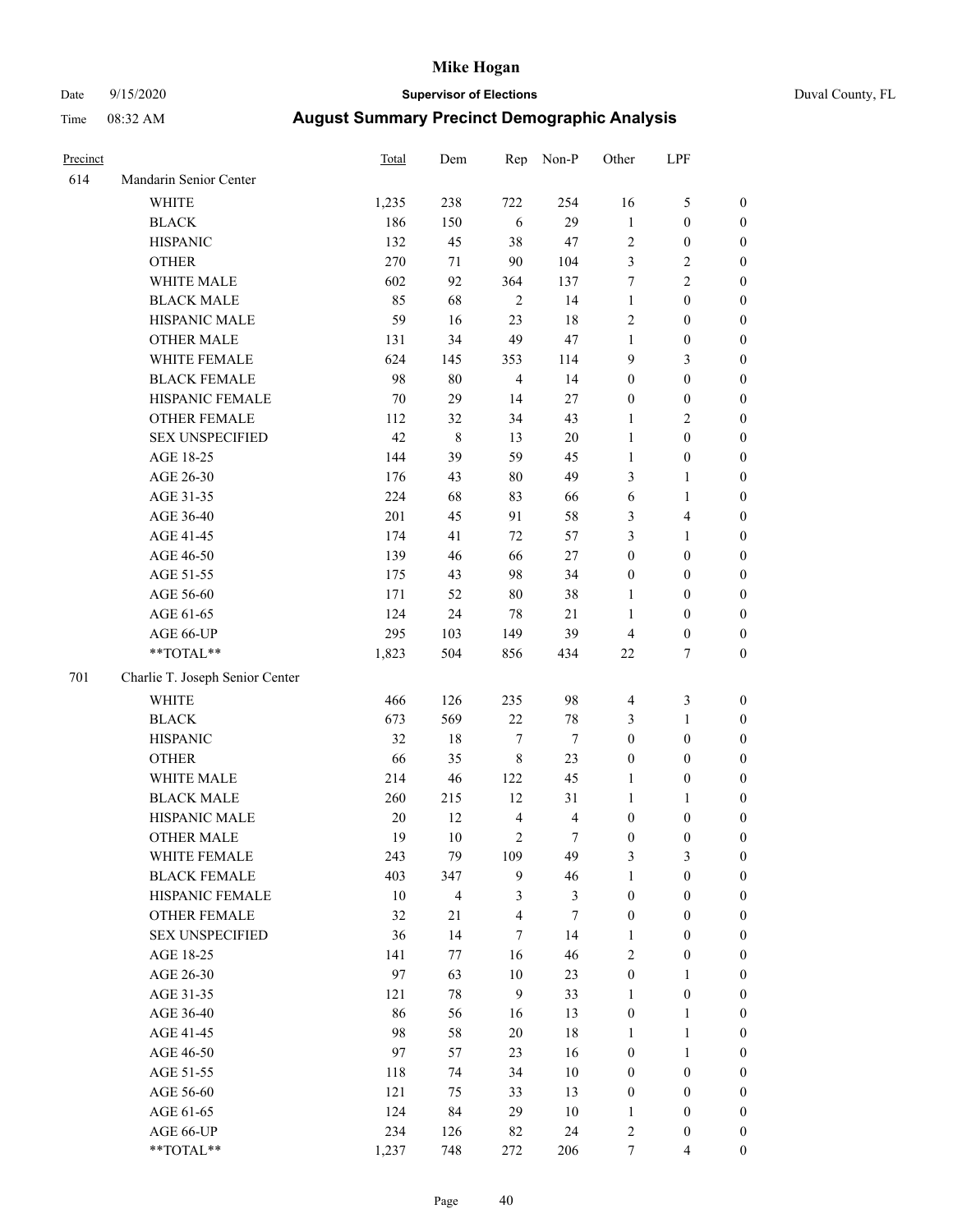# Date 9/15/2020 **Supervisor of Elections** Duval County, FL

| Precinct |                                 | <b>Total</b> | Dem            | Rep              | Non-P            | Other            | LPF                      |                  |
|----------|---------------------------------|--------------|----------------|------------------|------------------|------------------|--------------------------|------------------|
| 702      | Unity Missionary Baptist Church |              |                |                  |                  |                  |                          |                  |
|          | <b>WHITE</b>                    | 248          | 88             | 91               | 64               | 5                | $\boldsymbol{0}$         | 0                |
|          | <b>BLACK</b>                    | 880          | 779            | $20\,$           | $78\,$           | 2                | $\mathbf{1}$             | $\boldsymbol{0}$ |
|          | <b>HISPANIC</b>                 | 25           | 11             | $\overline{4}$   | 10               | $\boldsymbol{0}$ | $\boldsymbol{0}$         | $\boldsymbol{0}$ |
|          | <b>OTHER</b>                    | 81           | 38             | $\overline{7}$   | 35               | 1                | $\boldsymbol{0}$         | $\boldsymbol{0}$ |
|          | WHITE MALE                      | 111          | 40             | 42               | $28\,$           | $\mathbf{1}$     | $\boldsymbol{0}$         | $\boldsymbol{0}$ |
|          | <b>BLACK MALE</b>               | 347          | 301            | 10               | 36               | $\boldsymbol{0}$ | $\boldsymbol{0}$         | $\boldsymbol{0}$ |
|          | HISPANIC MALE                   | 13           | $\mathfrak{2}$ | $\overline{4}$   | $\boldsymbol{7}$ | $\boldsymbol{0}$ | $\boldsymbol{0}$         | $\boldsymbol{0}$ |
|          | <b>OTHER MALE</b>               | 31           | 12             | 3                | 16               | $\boldsymbol{0}$ | $\boldsymbol{0}$         | $\boldsymbol{0}$ |
|          | WHITE FEMALE                    | 132          | 48             | 46               | 34               | 4                | $\boldsymbol{0}$         | $\boldsymbol{0}$ |
|          | <b>BLACK FEMALE</b>             | 512          | 461            | $10\,$           | 38               | 2                | $\mathbf{1}$             | $\boldsymbol{0}$ |
|          | HISPANIC FEMALE                 | 12           | 9              | $\boldsymbol{0}$ | 3                | $\boldsymbol{0}$ | $\boldsymbol{0}$         | $\boldsymbol{0}$ |
|          | <b>OTHER FEMALE</b>             | 32           | 19             | $\sqrt{2}$       | $10\,$           | $\mathbf{1}$     | $\boldsymbol{0}$         | $\boldsymbol{0}$ |
|          | <b>SEX UNSPECIFIED</b>          | 44           | 24             | 5                | 15               | $\boldsymbol{0}$ | $\boldsymbol{0}$         | $\boldsymbol{0}$ |
|          | AGE 18-25                       | 118          | 75             | 6                | 34               | $\overline{c}$   | 1                        | $\boldsymbol{0}$ |
|          | AGE 26-30                       | 82           | 54             | 9                | 19               | $\boldsymbol{0}$ | $\boldsymbol{0}$         | $\boldsymbol{0}$ |
|          | AGE 31-35                       | 108          | 77             | 3                | 27               | $\mathbf{1}$     | $\boldsymbol{0}$         | $\boldsymbol{0}$ |
|          | AGE 36-40                       | 90           | 64             | 5                | 20               | $\mathbf{1}$     | $\boldsymbol{0}$         | $\boldsymbol{0}$ |
|          | AGE 41-45                       | 66           | 51             | $\overline{4}$   | 11               | $\boldsymbol{0}$ | $\boldsymbol{0}$         | $\boldsymbol{0}$ |
|          | AGE 46-50                       | 81           | 57             | $\mathbf{9}$     | 14               | $\mathbf{1}$     | $\boldsymbol{0}$         | $\boldsymbol{0}$ |
|          | AGE 51-55                       | 94           | 69             | 11               | 13               | $\mathbf{1}$     | $\boldsymbol{0}$         | $\boldsymbol{0}$ |
|          | AGE 56-60                       | 157          | 107            | 27               | 21               | $\overline{c}$   | $\boldsymbol{0}$         | $\boldsymbol{0}$ |
|          | AGE 61-65                       | 128          | 100            | 15               | 13               | $\boldsymbol{0}$ | $\boldsymbol{0}$         | $\boldsymbol{0}$ |
|          | AGE 66-UP                       | 310          | 262            | 33               | 15               | $\boldsymbol{0}$ | $\boldsymbol{0}$         | $\boldsymbol{0}$ |
|          | **TOTAL**                       | 1,234        | 916            | 122              | 187              | 8                | $\mathbf{1}$             | $\boldsymbol{0}$ |
| 703      | Oceanway Community Center       |              |                |                  |                  |                  |                          |                  |
|          | WHITE                           | 4,936        | 959            | 2,706            | 1,148            | 86               | 37                       | $\boldsymbol{0}$ |
|          | <b>BLACK</b>                    | 2,665        | 2,086          | 83               | 482              | 14               | $\boldsymbol{0}$         | $\boldsymbol{0}$ |
|          | <b>HISPANIC</b>                 | 523          | 196            | 117              | 198              | 8                | $\overline{4}$           | $\boldsymbol{0}$ |
|          | <b>OTHER</b>                    | 618          | 185            | 162              | 261              | 6                | $\overline{4}$           | $\boldsymbol{0}$ |
|          | WHITE MALE                      | 2,381        | 394            | 1,343            | 578              | 43               | 23                       | $\boldsymbol{0}$ |
|          | <b>BLACK MALE</b>               | 1,111        | 811            | 51               | 243              | $\sqrt{6}$       | $\boldsymbol{0}$         | $\boldsymbol{0}$ |
|          | HISPANIC MALE                   | 238          | 77             | 61               | 94               | 3                | 3                        | $\boldsymbol{0}$ |
|          | <b>OTHER MALE</b>               | 205          | 57             | 57               | 90               | $\boldsymbol{0}$ | $\mathbf{1}$             | $\boldsymbol{0}$ |
|          | WHITE FEMALE                    | 2,500        | 556            | 1,332            | 555              | 43               | 14                       | 0                |
|          | <b>BLACK FEMALE</b>             | 1,522        | 1,257          | 30               | 227              | 8                | $\boldsymbol{0}$         | $\boldsymbol{0}$ |
|          | HISPANIC FEMALE                 | 280          | 119            | 55               | $100\,$          | 5                | $\mathbf{1}$             | 0                |
|          | <b>OTHER FEMALE</b>             | 301          | 102            | 84               | 108              | 5                | $\sqrt{2}$               | 0                |
|          | <b>SEX UNSPECIFIED</b>          | 204          | 53             | 55               | 94               | $\mathbf{1}$     | $\mathbf{1}$             | 0                |
|          | AGE 18-25                       | 1,049        | 385            | 260              | 371              | $21\,$           | 12                       | 0                |
|          | AGE 26-30                       | 876          | 311            | 262              | 283              | 12               | $\,$ 8 $\,$              | 0                |
|          | AGE 31-35                       | 878          | 298            | 273              | 283              | 14               | $10\,$                   | 0                |
|          | AGE 36-40                       | 869          | 350            | 264              | 241              | $10\,$           | $\overline{\mathcal{L}}$ | 0                |
|          | AGE 41-45                       | 796          | 339            | 233              | 210              | $\overline{9}$   | $\mathfrak s$            | 0                |
|          | AGE 46-50                       | 892          | 367            | 318              | 193              | 11               | $\mathfrak{Z}$           | 0                |
|          | AGE 51-55                       | 834          | 366            | 306              | 153              | 9                | $\boldsymbol{0}$         | 0                |
|          | AGE 56-60                       | 741          | 270            | 329              | 130              | 11               | 1                        | 0                |
|          | AGE 61-65                       | 567          | 224            | 240              | 98               | 4                | $\mathbf{1}$             | $\boldsymbol{0}$ |
|          | AGE 66-UP                       | 1,240        | 516            | 583              | 127              | 13               | $\mathbf{1}$             | 0                |
|          | **TOTAL**                       | 8,742        | 3,426          | 3,068            | 2,089            | 114              | 45                       | $\boldsymbol{0}$ |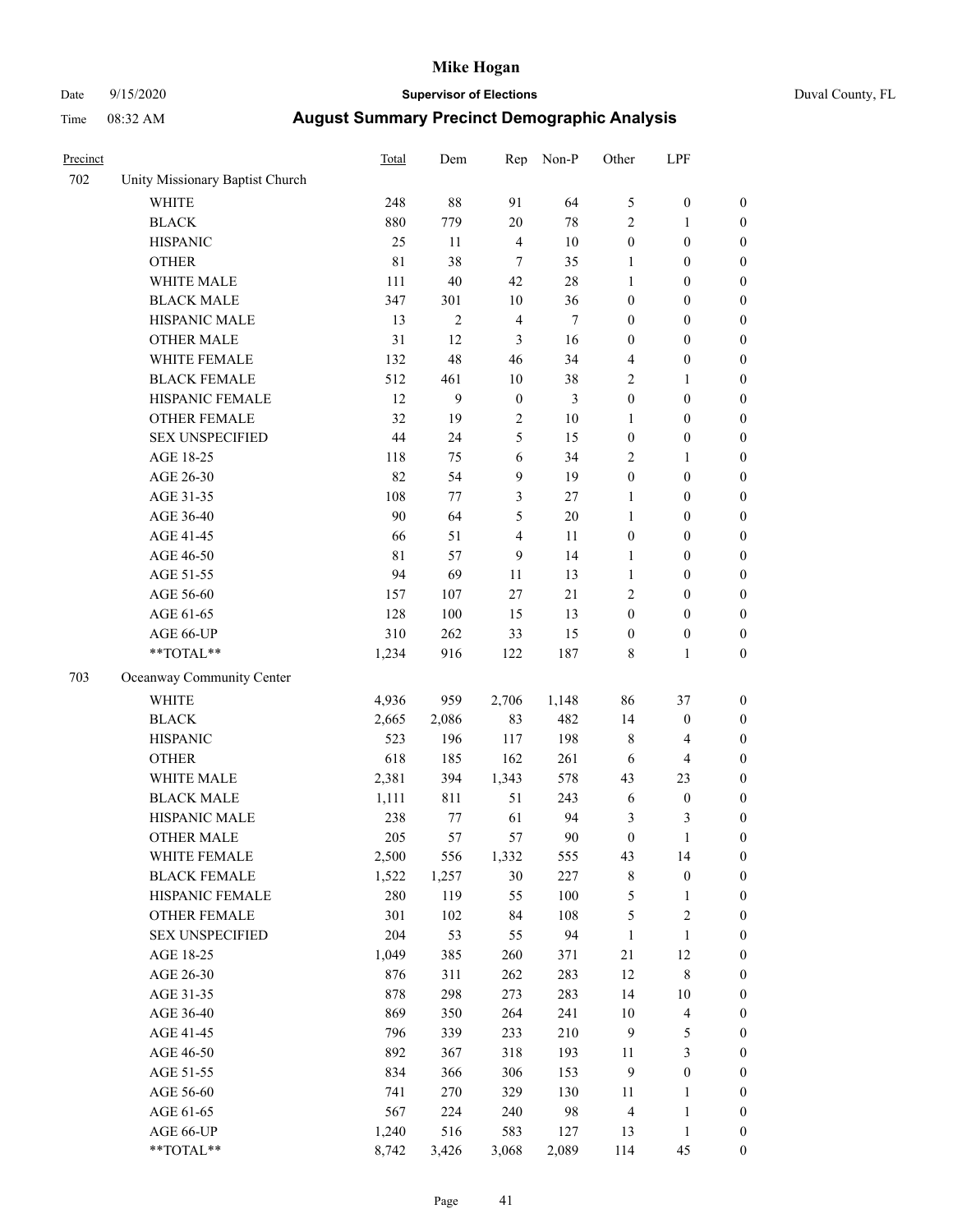# Date 9/15/2020 **Supervisor of Elections** Duval County, FL

| Precinct |                                                             | Total | Dem     | Rep          | Non-P   | Other                   | LPF              |                  |
|----------|-------------------------------------------------------------|-------|---------|--------------|---------|-------------------------|------------------|------------------|
| 704      | Westside Church of Christ                                   |       |         |              |         |                         |                  |                  |
|          | WHITE                                                       | 1,278 | 649     | 324          | 275     | 17                      | 13               | 0                |
|          | <b>BLACK</b>                                                | 1,514 | 1,226   | 64           | 214     | $10\,$                  | $\boldsymbol{0}$ | 0                |
|          | <b>HISPANIC</b>                                             | 107   | 55      | $20\,$       | 31      | $\mathbf{1}$            | $\boldsymbol{0}$ | $\boldsymbol{0}$ |
|          | <b>OTHER</b>                                                | 266   | 134     | 21           | 107     | $\mathbf{1}$            | 3                | $\boldsymbol{0}$ |
|          | WHITE MALE                                                  | 648   | 293     | 182          | 154     | 9                       | 10               | $\boldsymbol{0}$ |
|          | <b>BLACK MALE</b>                                           | 638   | 504     | 32           | 96      | 6                       | $\boldsymbol{0}$ | $\boldsymbol{0}$ |
|          | HISPANIC MALE                                               | 54    | 26      | $\mathbf{9}$ | 19      | 0                       | $\boldsymbol{0}$ | $\boldsymbol{0}$ |
|          | <b>OTHER MALE</b>                                           | 92    | 40      | $\tau$       | 43      | $\boldsymbol{0}$        | $\sqrt{2}$       | $\boldsymbol{0}$ |
|          | WHITE FEMALE                                                | 616   | 351     | 138          | 117     | 7                       | 3                | $\boldsymbol{0}$ |
|          | <b>BLACK FEMALE</b>                                         | 843   | 700     | 32           | 107     | 4                       | $\boldsymbol{0}$ | 0                |
|          | HISPANIC FEMALE                                             | 50    | 27      | 11           | 11      | 1                       | $\boldsymbol{0}$ | 0                |
|          | OTHER FEMALE                                                | 122   | $77 \,$ | 12           | 31      | $\mathbf{1}$            | 1                | 0                |
|          | <b>SEX UNSPECIFIED</b>                                      | 102   | 46      | 6            | 49      | $\mathbf{1}$            | $\boldsymbol{0}$ | $\boldsymbol{0}$ |
|          | AGE 18-25                                                   | 352   | 193     | 25           | 128     | 6                       | $\boldsymbol{0}$ | $\boldsymbol{0}$ |
|          | AGE 26-30                                                   | 319   | 191     | 41           | 83      | 3                       | $\mathbf{1}$     | $\boldsymbol{0}$ |
|          | AGE 31-35                                                   | 415   | 258     | 55           | 96      | 4                       | $\sqrt{2}$       | $\boldsymbol{0}$ |
|          | AGE 36-40                                                   | 352   | 243     | 33           | 70      | 2                       | $\overline{4}$   | $\boldsymbol{0}$ |
|          | AGE 41-45                                                   | 276   | 174     | 39           | 60      | $\mathbf{1}$            | $\mathbf{2}$     | $\boldsymbol{0}$ |
|          | AGE 46-50                                                   | 272   | 165     | 47           | 55      | 4                       | $\mathbf{1}$     | $\boldsymbol{0}$ |
|          | AGE 51-55                                                   | 221   | 151     | 42           | 26      | 1                       | $\mathbf{1}$     | 0                |
|          | AGE 56-60                                                   | 249   | 168     | 32           | 44      | 3                       | $\sqrt{2}$       | 0                |
|          | AGE 61-65                                                   | 237   | 159     | 46           | $27\,$  | 3                       | $\sqrt{2}$       | 0                |
|          | AGE 66-UP                                                   | 472   | 362     | 69           | 38      | 2                       | $\mathbf{1}$     | $\boldsymbol{0}$ |
|          | $\mathrm{*}\mathrm{*} \mathrm{TOTAL} \mathrm{*} \mathrm{*}$ | 3,165 | 2,064   | 429          | 627     | 29                      | 16               | $\boldsymbol{0}$ |
| 705      | Garden City United Methodist Church                         |       |         |              |         |                         |                  |                  |
|          | <b>WHITE</b>                                                | 1,943 | 357     | 1,154        | 405     | 19                      | $\,$ 8 $\,$      | $\boldsymbol{0}$ |
|          | <b>BLACK</b>                                                | 2,563 | 2,188   | $72\,$       | 290     | 13                      | $\boldsymbol{0}$ | $\boldsymbol{0}$ |
|          | <b>HISPANIC</b>                                             | 193   | 91      | 30           | 70      | $\mathbf{1}$            | $\mathbf{1}$     | $\boldsymbol{0}$ |
|          | <b>OTHER</b>                                                | 290   | 128     | 48           | 106     | 6                       | $\sqrt{2}$       | $\boldsymbol{0}$ |
|          | WHITE MALE                                                  | 923   | 140     | 569          | $200\,$ | 8                       | 6                | $\boldsymbol{0}$ |
|          | <b>BLACK MALE</b>                                           | 1,057 | 861     | 38           | 152     | 6                       | $\boldsymbol{0}$ | $\boldsymbol{0}$ |
|          | HISPANIC MALE                                               | 80    | 38      | 14           | $28\,$  | $\boldsymbol{0}$        | $\boldsymbol{0}$ | 0                |
|          | <b>OTHER MALE</b>                                           | 104   | 52      | 19           | 28      | 4                       | 1                | 0                |
|          | WHITE FEMALE                                                | 1,001 | 213     | 575          | 200     | 11                      | $\overline{c}$   | 0                |
|          | <b>BLACK FEMALE</b>                                         | 1,474 | 1,306   | 33           | 128     | 7                       | $\boldsymbol{0}$ | $\boldsymbol{0}$ |
|          | HISPANIC FEMALE                                             | 108   | 51      | 14           | 41      | $\mathbf{1}$            | $\mathbf{1}$     | $\overline{0}$   |
|          | OTHER FEMALE                                                | 109   | 49      | 20           | 37      | $\overline{\mathbf{c}}$ | $\mathbf{1}$     | $\overline{0}$   |
|          | <b>SEX UNSPECIFIED</b>                                      | 133   | 54      | 22           | 57      | $\boldsymbol{0}$        | $\boldsymbol{0}$ | 0                |
|          | AGE 18-25                                                   | 607   | 278     | 124          | 190     | 11                      | $\overline{4}$   | 0                |
|          | AGE 26-30                                                   | 468   | 225     | 112          | 125     | 6                       | $\boldsymbol{0}$ | 0                |
|          | AGE 31-35                                                   | 446   | 253     | 88           | 99      | 5                       | $\mathbf{1}$     | 0                |
|          | AGE 36-40                                                   | 465   | 281     | 88           | 91      | 4                       | $\mathbf{1}$     | 0                |
|          | AGE 41-45                                                   | 451   | 283     | 86           | 76      | 5                       | $\mathbf{1}$     | 0                |
|          | AGE 46-50                                                   | 465   | 255     | 133          | 75      | 1                       | $\mathbf{1}$     | 0                |
|          | AGE 51-55                                                   | 430   | 245     | 133          | 50      | $\mathbf{1}$            | $\mathbf{1}$     | 0                |
|          | AGE 56-60                                                   | 444   | 254     | 141          | 47      | 1                       | $\mathbf{1}$     | 0                |
|          | AGE 61-65                                                   | 409   | 223     | 139          | 45      | 1                       | $\mathbf{1}$     | 0                |
|          | AGE 66-UP                                                   | 804   | 467     | 260          | 73      | 4                       | $\boldsymbol{0}$ | 0                |
|          | **TOTAL**                                                   | 4,989 | 2,764   | 1,304        | 871     | 39                      | 11               | $\boldsymbol{0}$ |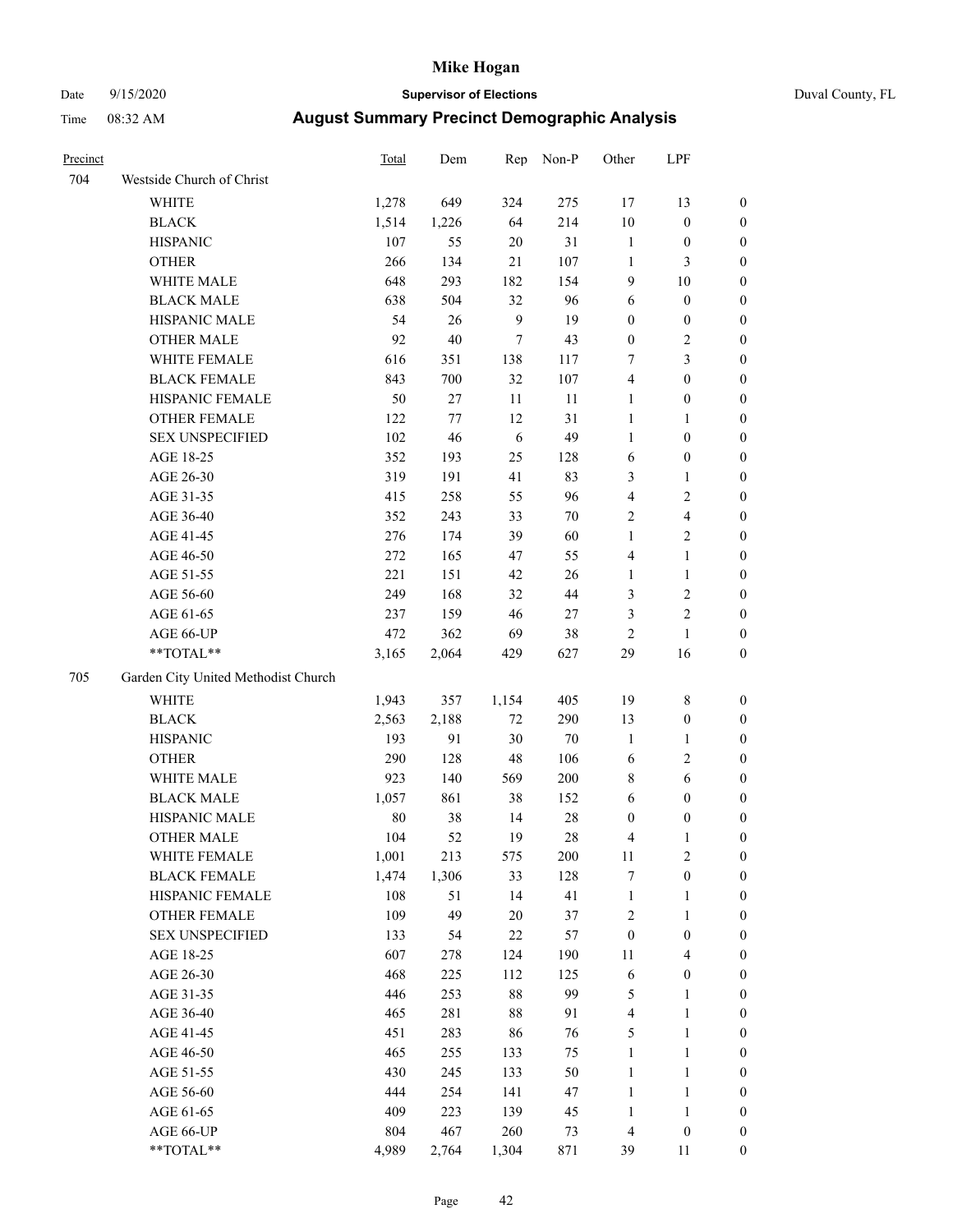# Date 9/15/2020 **Supervisor of Elections** Duval County, FL

| Precinct |                             | Total  | Dem            | Rep              | Non-P          | Other            | LPF                     |                  |
|----------|-----------------------------|--------|----------------|------------------|----------------|------------------|-------------------------|------------------|
| 706      | Long Branch Senior Center   |        |                |                  |                |                  |                         |                  |
|          | <b>WHITE</b>                | 38     | 15             | 9                | 14             | $\boldsymbol{0}$ | $\boldsymbol{0}$        | $\boldsymbol{0}$ |
|          | <b>BLACK</b>                | 1,070  | 944            | 22               | 97             | 4                | 3                       | $\boldsymbol{0}$ |
|          | <b>HISPANIC</b>             | 12     | 8              | $\mathbf{1}$     | 3              | $\boldsymbol{0}$ | $\boldsymbol{0}$        | $\boldsymbol{0}$ |
|          | <b>OTHER</b>                | 79     | 36             | $\mathbf{1}$     | 41             | $\boldsymbol{0}$ | 1                       | $\boldsymbol{0}$ |
|          | WHITE MALE                  | 15     | 3              | 5                | 7              | $\boldsymbol{0}$ | $\boldsymbol{0}$        | $\boldsymbol{0}$ |
|          | <b>BLACK MALE</b>           | 413    | 358            | 12               | 41             | $\boldsymbol{0}$ | $\sqrt{2}$              | $\boldsymbol{0}$ |
|          | HISPANIC MALE               | 5      | $\overline{2}$ | $\mathbf{1}$     | $\mathbf{2}$   | $\boldsymbol{0}$ | $\boldsymbol{0}$        | $\boldsymbol{0}$ |
|          | <b>OTHER MALE</b>           | $20\,$ | $\tau$         | $\boldsymbol{0}$ | 12             | $\boldsymbol{0}$ | $\mathbf{1}$            | $\boldsymbol{0}$ |
|          | WHITE FEMALE                | 23     | 12             | $\overline{4}$   | $\tau$         | $\boldsymbol{0}$ | $\boldsymbol{0}$        | $\boldsymbol{0}$ |
|          | <b>BLACK FEMALE</b>         | 633    | 564            | 10               | 54             | 4                | $\mathbf{1}$            | $\boldsymbol{0}$ |
|          | HISPANIC FEMALE             | 6      | 5              | $\boldsymbol{0}$ | 1              | $\boldsymbol{0}$ | $\boldsymbol{0}$        | 0                |
|          | <b>OTHER FEMALE</b>         | 30     | 20             | $\boldsymbol{0}$ | 10             | $\boldsymbol{0}$ | $\boldsymbol{0}$        | $\boldsymbol{0}$ |
|          | <b>SEX UNSPECIFIED</b>      | 54     | 32             | $\mathbf{1}$     | 21             | $\boldsymbol{0}$ | $\boldsymbol{0}$        | $\boldsymbol{0}$ |
|          | AGE 18-25                   | 141    | 96             | $\mathfrak{Z}$   | 42             | $\boldsymbol{0}$ | $\boldsymbol{0}$        | $\boldsymbol{0}$ |
|          | AGE 26-30                   | 127    | 102            | 3                | 21             | $\mathbf{1}$     | $\boldsymbol{0}$        | $\boldsymbol{0}$ |
|          | AGE 31-35                   | 103    | 83             | $\sqrt{2}$       | 15             | $\mathbf{1}$     | $\sqrt{2}$              | $\boldsymbol{0}$ |
|          | AGE 36-40                   | 98     | 76             | 6                | 14             | $\mathbf{1}$     | $\mathbf{1}$            | $\boldsymbol{0}$ |
|          | AGE 41-45                   | 93     | 74             | $\overline{4}$   | 15             | $\boldsymbol{0}$ | $\boldsymbol{0}$        | $\boldsymbol{0}$ |
|          | AGE 46-50                   | 88     | 76             | $\boldsymbol{0}$ | 11             | 1                | $\boldsymbol{0}$        | $\boldsymbol{0}$ |
|          | AGE 51-55                   | 89     | 73             | 6                | $10\,$         | $\boldsymbol{0}$ | $\boldsymbol{0}$        | $\boldsymbol{0}$ |
|          | AGE 56-60                   | 104    | 92             | 3                | 9              | $\boldsymbol{0}$ | $\boldsymbol{0}$        | 0                |
|          | AGE 61-65                   | 109    | 96             | $\boldsymbol{0}$ | 13             | $\boldsymbol{0}$ | $\boldsymbol{0}$        | 0                |
|          | AGE 66-UP                   | 247    | 235            | 6                | 5              | $\boldsymbol{0}$ | $\mathbf{1}$            | $\boldsymbol{0}$ |
|          | **TOTAL**                   | 1,199  | 1,003          | 33               | 155            | 4                | $\overline{\mathbf{4}}$ | $\boldsymbol{0}$ |
| 707      | Joseph Lee Community Center |        |                |                  |                |                  |                         |                  |
|          | <b>WHITE</b>                | 256    | 100            | 88               | 65             | $\overline{c}$   | $\mathbf{1}$            | $\boldsymbol{0}$ |
|          | <b>BLACK</b>                | 2,522  | 2,194          | 64               | 261            | 3                | $\boldsymbol{0}$        | $\boldsymbol{0}$ |
|          | <b>HISPANIC</b>             | 43     | 25             | 6                | 12             | $\boldsymbol{0}$ | $\boldsymbol{0}$        | $\boldsymbol{0}$ |
|          | <b>OTHER</b>                | 181    | 96             | 12               | 71             | $\mathbf{1}$     | $\mathbf{1}$            | $\boldsymbol{0}$ |
|          | WHITE MALE                  | 92     | 27             | 41               | 23             | $\boldsymbol{0}$ | $\mathbf{1}$            | $\boldsymbol{0}$ |
|          | <b>BLACK MALE</b>           | 938    | 785            | 32               | 120            | 1                | $\boldsymbol{0}$        | $\boldsymbol{0}$ |
|          | HISPANIC MALE               | 16     | $10\,$         | $\overline{2}$   | $\overline{4}$ | $\boldsymbol{0}$ | $\boldsymbol{0}$        | $\boldsymbol{0}$ |
|          | <b>OTHER MALE</b>           | 55     | 30             | $\overline{4}$   | 21             | $\boldsymbol{0}$ | $\boldsymbol{0}$        | $\boldsymbol{0}$ |
|          | WHITE FEMALE                | 158    | 72             | 47               | 37             | 2                | $\boldsymbol{0}$        | 0                |
|          | <b>BLACK FEMALE</b>         | 1,539  | 1,372          | 31               | 134            | $\overline{c}$   | $\boldsymbol{0}$        | $\boldsymbol{0}$ |
|          | HISPANIC FEMALE             | $27\,$ | 15             | $\overline{4}$   | $8\,$          | $\boldsymbol{0}$ | $\boldsymbol{0}$        | $\boldsymbol{0}$ |
|          | <b>OTHER FEMALE</b>         | 84     | 51             | 7                | 25             | $\boldsymbol{0}$ | $\mathbf{1}$            | $\overline{0}$   |
|          | <b>SEX UNSPECIFIED</b>      | 93     | 53             | $\sqrt{2}$       | 37             | $\mathbf{1}$     | $\boldsymbol{0}$        | 0                |
|          | AGE 18-25                   | 335    | 223            | 13               | 98             | $\mathbf{1}$     | $\boldsymbol{0}$        | 0                |
|          | AGE 26-30                   | 291    | 205            | 18               | 68             | $\boldsymbol{0}$ | $\boldsymbol{0}$        | 0                |
|          | AGE 31-35                   | 285    | 213            | 13               | 58             | $\boldsymbol{0}$ | 1                       | 0                |
|          | AGE 36-40                   | 233    | 184            | 16               | 33             | $\boldsymbol{0}$ | $\boldsymbol{0}$        | 0                |
|          | AGE 41-45                   | 209    | 161            | 12               | 35             | $\mathbf{1}$     | $\boldsymbol{0}$        | 0                |
|          | AGE 46-50                   | 230    | 179            | 20               | 30             | $\mathbf{1}$     | $\boldsymbol{0}$        | 0                |
|          | AGE 51-55                   | 213    | 175            | 18               | 19             | $\boldsymbol{0}$ | $\mathbf{1}$            | $\boldsymbol{0}$ |
|          | AGE 56-60                   | 264    | 226            | 17               | 20             | 1                | $\boldsymbol{0}$        | $\boldsymbol{0}$ |
|          | AGE 61-65                   | 323    | 284            | 19               | $18\,$         | 2                | $\boldsymbol{0}$        | $\boldsymbol{0}$ |
|          | AGE 66-UP                   | 619    | 565            | 24               | 30             | $\boldsymbol{0}$ | $\boldsymbol{0}$        | $\boldsymbol{0}$ |
|          | **TOTAL**                   | 3,002  | 2,415          | 170              | 409            | 6                | $\mathbf{2}$            | $\boldsymbol{0}$ |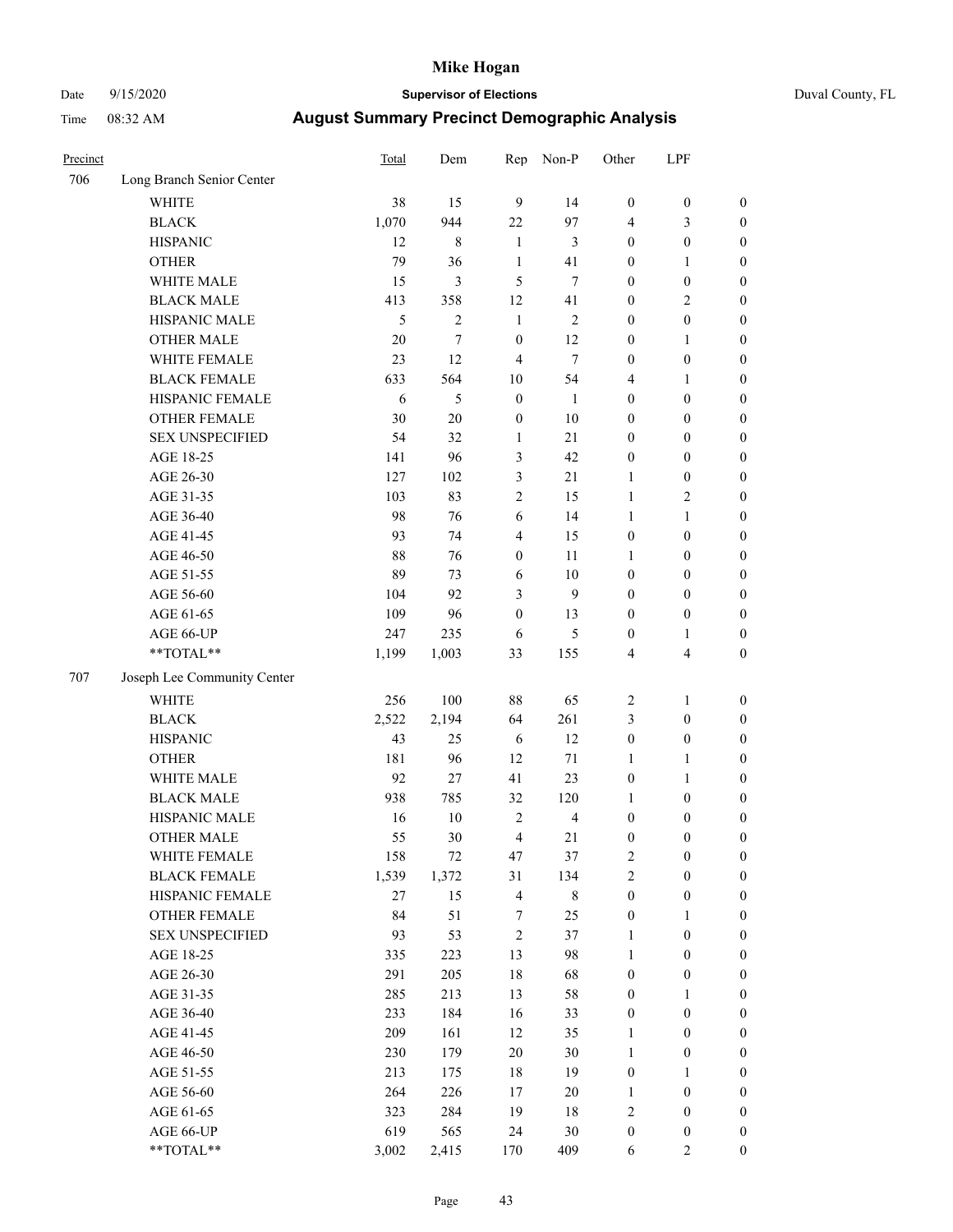# Date 9/15/2020 **Supervisor of Elections** Duval County, FL

| Precinct |                                                           | Total | Dem            | Rep              | Non-P          | Other                   | LPF              |                  |
|----------|-----------------------------------------------------------|-------|----------------|------------------|----------------|-------------------------|------------------|------------------|
| 708      | Brown Eastside Branch Library                             |       |                |                  |                |                         |                  |                  |
|          | <b>WHITE</b>                                              | 182   | 68             | 70               | 44             | $\boldsymbol{0}$        | $\boldsymbol{0}$ | $\boldsymbol{0}$ |
|          | <b>BLACK</b>                                              | 1,023 | 859            | 32               | 129            | 2                       | 1                | $\boldsymbol{0}$ |
|          | <b>HISPANIC</b>                                           | 15    | 10             | $\mathbf{1}$     | $\overline{4}$ | $\boldsymbol{0}$        | $\boldsymbol{0}$ | $\boldsymbol{0}$ |
|          | <b>OTHER</b>                                              | 85    | 40             | 5                | 40             | $\boldsymbol{0}$        | $\boldsymbol{0}$ | $\boldsymbol{0}$ |
|          | WHITE MALE                                                | 79    | 21             | 42               | 16             | 0                       | $\boldsymbol{0}$ | $\boldsymbol{0}$ |
|          | <b>BLACK MALE</b>                                         | 416   | 330            | 18               | 66             | $\overline{c}$          | $\boldsymbol{0}$ | $\boldsymbol{0}$ |
|          | HISPANIC MALE                                             | 6     | $\overline{4}$ | $\boldsymbol{0}$ | $\sqrt{2}$     | $\boldsymbol{0}$        | $\boldsymbol{0}$ | $\boldsymbol{0}$ |
|          | <b>OTHER MALE</b>                                         | 34    | 18             | 3                | 13             | $\boldsymbol{0}$        | $\boldsymbol{0}$ | $\boldsymbol{0}$ |
|          | WHITE FEMALE                                              | 99    | 45             | 27               | 27             | $\boldsymbol{0}$        | $\boldsymbol{0}$ | 0                |
|          | <b>BLACK FEMALE</b>                                       | 586   | 515            | 13               | 58             | 0                       | $\boldsymbol{0}$ | $\boldsymbol{0}$ |
|          | HISPANIC FEMALE                                           | 9     | 6              | $\mathbf{1}$     | $\mathbf{2}$   | $\boldsymbol{0}$        | $\boldsymbol{0}$ | $\boldsymbol{0}$ |
|          | <b>OTHER FEMALE</b>                                       | 33    | 17             | $\sqrt{2}$       | 14             | 0                       | $\boldsymbol{0}$ | $\boldsymbol{0}$ |
|          | <b>SEX UNSPECIFIED</b>                                    | 43    | 21             | $\overline{c}$   | 19             | 0                       | $\mathbf{1}$     | $\boldsymbol{0}$ |
|          | AGE 18-25                                                 | 165   | 99             | 7                | 58             | $\boldsymbol{0}$        | $\mathbf{1}$     | $\boldsymbol{0}$ |
|          | AGE 26-30                                                 | 124   | 86             | 8                | 30             | 0                       | $\boldsymbol{0}$ | $\boldsymbol{0}$ |
|          | AGE 31-35                                                 | 122   | 91             | 9                | 22             | $\boldsymbol{0}$        | $\boldsymbol{0}$ | $\boldsymbol{0}$ |
|          | AGE 36-40                                                 | 119   | 85             | 11               | 23             | $\boldsymbol{0}$        | $\boldsymbol{0}$ | $\boldsymbol{0}$ |
|          | AGE 41-45                                                 | 89    | 65             | 7                | 16             | 1                       | $\boldsymbol{0}$ | $\boldsymbol{0}$ |
|          | AGE 46-50                                                 | 118   | 93             | $\mathbf{9}$     | 16             | $\boldsymbol{0}$        | $\boldsymbol{0}$ | 0                |
|          | AGE 51-55                                                 | 101   | 78             | 11               | 12             | 0                       | $\boldsymbol{0}$ | $\boldsymbol{0}$ |
|          | AGE 56-60                                                 | 138   | 104            | 16               | $18\,$         | $\boldsymbol{0}$        | $\boldsymbol{0}$ | $\boldsymbol{0}$ |
|          | AGE 61-65                                                 | 125   | 103            | 9                | 12             | 1                       | $\boldsymbol{0}$ | $\boldsymbol{0}$ |
|          | AGE 66-UP                                                 | 204   | 173            | 21               | 10             | $\boldsymbol{0}$        | $\boldsymbol{0}$ | $\boldsymbol{0}$ |
|          | $\mathrm{*}\mathrm{*}\mathrm{TOTAL} \mathrm{*}\mathrm{*}$ | 1,305 | 977            | 108              | 217            | 2                       | $\mathbf{1}$     | $\boldsymbol{0}$ |
| 709      | First Timothy Baptist Church                              |       |                |                  |                |                         |                  |                  |
|          | <b>WHITE</b>                                              | 243   | 75             | 90               | $72\,$         | 6                       | $\boldsymbol{0}$ | $\boldsymbol{0}$ |
|          | <b>BLACK</b>                                              | 4,193 | 3,623          | 116              | 427            | 26                      | $\mathbf{1}$     | $\boldsymbol{0}$ |
|          | <b>HISPANIC</b>                                           | 129   | 59             | $20\,$           | 49             | $\mathbf{1}$            | $\boldsymbol{0}$ | $\boldsymbol{0}$ |
|          | <b>OTHER</b>                                              | 289   | 156            | 23               | 106            | 3                       | $\mathbf{1}$     | $\boldsymbol{0}$ |
|          | WHITE MALE                                                | 99    | $21\,$         | 48               | 29             | $\mathbf{1}$            | $\boldsymbol{0}$ | $\boldsymbol{0}$ |
|          | <b>BLACK MALE</b>                                         | 1,694 | 1,383          | 58               | 239            | 13                      | $\mathbf{1}$     | 0                |
|          | HISPANIC MALE                                             | 57    | 28             | 11               | 17             | $\mathbf{1}$            | $\boldsymbol{0}$ | 0                |
|          | <b>OTHER MALE</b>                                         | 87    | 53             | 6                | $27\,$         | $\mathbf{1}$            | $\boldsymbol{0}$ | $\boldsymbol{0}$ |
|          | WHITE FEMALE                                              | 141   | 54             | 41               | 41             | 5                       | $\boldsymbol{0}$ | $\boldsymbol{0}$ |
|          | <b>BLACK FEMALE</b>                                       | 2,438 | 2,188          | 58               | 179            | 13                      | $\boldsymbol{0}$ | $\boldsymbol{0}$ |
|          | HISPANIC FEMALE                                           | 68    | 30             | $\boldsymbol{9}$ | 29             | $\boldsymbol{0}$        | $\boldsymbol{0}$ | $\overline{0}$   |
|          | <b>OTHER FEMALE</b>                                       | 127   | $72\,$         | 12               | 41             | 1                       | $\mathbf{1}$     | $\overline{0}$   |
|          | <b>SEX UNSPECIFIED</b>                                    | 143   | 84             | 6                | 52             | $\mathbf{1}$            | $\boldsymbol{0}$ | $\overline{0}$   |
|          | AGE 18-25                                                 | 605   | 404            | 32               | 161            | 7                       | $\mathbf{1}$     | $\overline{0}$   |
|          | AGE 26-30                                                 | 509   | 385            | 17               | 103            | 3                       | $\mathbf{1}$     | 0                |
|          | AGE 31-35                                                 | 457   | 364            | 12               | 74             | $\boldsymbol{7}$        | $\boldsymbol{0}$ | 0                |
|          | AGE 36-40                                                 | 401   | 310            | $20\,$           | 67             | 4                       | $\boldsymbol{0}$ | 0                |
|          | AGE 41-45                                                 | 375   | 302            | 18               | 54             | $\mathbf{1}$            | $\boldsymbol{0}$ | $\boldsymbol{0}$ |
|          | AGE 46-50                                                 | 407   | 320            | 32               | 52             | 3                       | $\boldsymbol{0}$ | $\boldsymbol{0}$ |
|          | AGE 51-55                                                 | 438   | 373            | 20               | 40             | 5                       | $\boldsymbol{0}$ | $\boldsymbol{0}$ |
|          | AGE 56-60                                                 | 422   | 354            | 30               | 36             | $\overline{\mathbf{c}}$ | $\boldsymbol{0}$ | $\boldsymbol{0}$ |
|          | AGE 61-65                                                 | 442   | 374            | 28               | 37             | 3                       | $\boldsymbol{0}$ | $\boldsymbol{0}$ |
|          | AGE 66-UP                                                 | 798   | 727            | 40               | 30             | $\mathbf{1}$            | $\boldsymbol{0}$ | $\boldsymbol{0}$ |
|          | **TOTAL**                                                 | 4,854 | 3,913          | 249              | 654            | 36                      | 2                | $\overline{0}$   |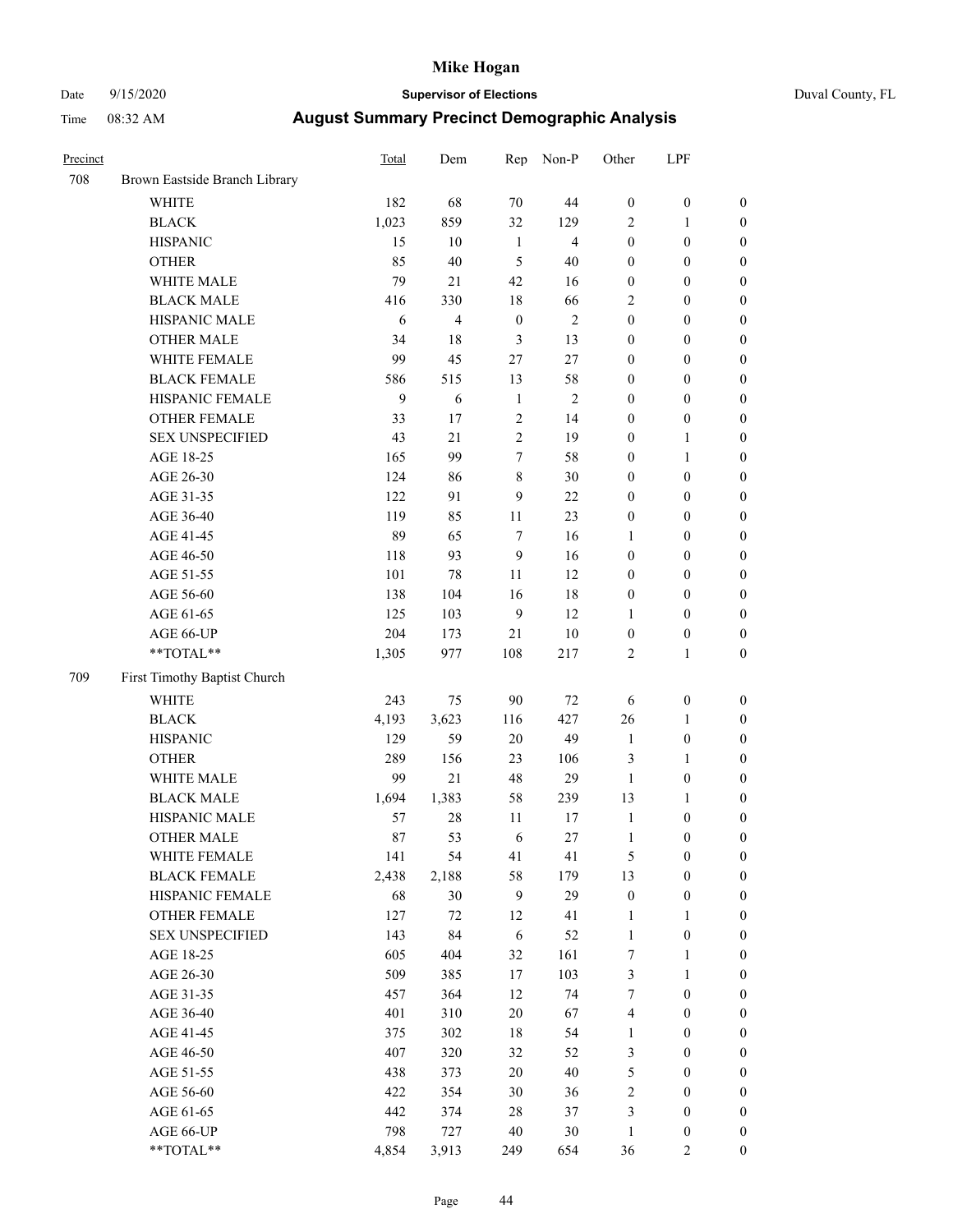# Date 9/15/2020 **Supervisor of Elections** Duval County, FL

| Precinct |                                                   | Total | Dem         | Rep              | Non-P            | Other            | LPF              |                  |
|----------|---------------------------------------------------|-------|-------------|------------------|------------------|------------------|------------------|------------------|
| 710      | Highlands Regional Library                        |       |             |                  |                  |                  |                  |                  |
|          | <b>WHITE</b>                                      | 396   | 89          | 197              | 97               | 8                | $\mathfrak s$    | 0                |
|          | <b>BLACK</b>                                      | 3,349 | 2,910       | 79               | 344              | 15               | $\mathbf{1}$     | 0                |
|          | <b>HISPANIC</b>                                   | 99    | 49          | 8                | 42               | $\boldsymbol{0}$ | $\boldsymbol{0}$ | $\boldsymbol{0}$ |
|          | <b>OTHER</b>                                      | 253   | 134         | 18               | 101              | $\boldsymbol{0}$ | $\boldsymbol{0}$ | $\boldsymbol{0}$ |
|          | WHITE MALE                                        | 199   | 41          | 97               | 54               | 5                | $\sqrt{2}$       | $\boldsymbol{0}$ |
|          | <b>BLACK MALE</b>                                 | 1,361 | 1,118       | 50               | 185              | 8                | $\boldsymbol{0}$ | $\boldsymbol{0}$ |
|          | HISPANIC MALE                                     | 42    | 21          | $\overline{4}$   | 17               | 0                | $\boldsymbol{0}$ | $\boldsymbol{0}$ |
|          | <b>OTHER MALE</b>                                 | 81    | 43          | 6                | 32               | $\boldsymbol{0}$ | $\boldsymbol{0}$ | $\boldsymbol{0}$ |
|          | WHITE FEMALE                                      | 191   | 47          | 99               | 39               | 3                | $\mathfrak{Z}$   | $\boldsymbol{0}$ |
|          | <b>BLACK FEMALE</b>                               | 1,938 | 1,758       | 26               | 146              | 7                | $\mathbf{1}$     | $\boldsymbol{0}$ |
|          | HISPANIC FEMALE                                   | 49    | 25          | $\overline{4}$   | 20               | $\boldsymbol{0}$ | $\boldsymbol{0}$ | $\boldsymbol{0}$ |
|          | OTHER FEMALE                                      | 116   | 72          | 10               | 34               | 0                | $\boldsymbol{0}$ | $\boldsymbol{0}$ |
|          | <b>SEX UNSPECIFIED</b>                            | 120   | 57          | 6                | 57               | $\boldsymbol{0}$ | $\boldsymbol{0}$ | $\boldsymbol{0}$ |
|          | AGE 18-25                                         | 610   | 421         | 28               | 154              | 4                | $\mathfrak{Z}$   | $\boldsymbol{0}$ |
|          | AGE 26-30                                         | 395   | 276         | 29               | 85               | 4                | $\mathbf{1}$     | $\boldsymbol{0}$ |
|          | AGE 31-35                                         | 341   | 248         | 26               | 64               | 3                | $\boldsymbol{0}$ | $\boldsymbol{0}$ |
|          | AGE 36-40                                         | 339   | 269         | 20               | 47               | $\overline{c}$   | $\mathbf{1}$     | $\boldsymbol{0}$ |
|          | AGE 41-45                                         | 328   | 255         | 18               | 54               | $\mathbf{1}$     | $\boldsymbol{0}$ | $\boldsymbol{0}$ |
|          | AGE 46-50                                         | 392   | 308         | 26               | 56               | $\mathbf{2}$     | $\boldsymbol{0}$ | $\boldsymbol{0}$ |
|          | AGE 51-55                                         | 351   | 292         | $20\,$           | 34               | 5                | $\boldsymbol{0}$ | $\boldsymbol{0}$ |
|          | AGE 56-60                                         | 357   | 290         | 33               | 32               | $\overline{c}$   | $\boldsymbol{0}$ | $\boldsymbol{0}$ |
|          | AGE 61-65                                         | 324   | 282         | 23               | 18               | $\boldsymbol{0}$ | 1                | $\boldsymbol{0}$ |
|          | AGE 66-UP                                         | 660   | 541         | 79               | 40               | $\boldsymbol{0}$ | $\boldsymbol{0}$ | $\boldsymbol{0}$ |
|          | $**TOTAL**$                                       | 4,097 | 3,182       | 302              | 584              | 23               | 6                | $\boldsymbol{0}$ |
| 711      | Robert F. Kennedy Community Center, Gymn and Park |       |             |                  |                  |                  |                  |                  |
|          | WHITE                                             | 143   | 47          | 41               | 51               | 3                | $\mathbf{1}$     | $\boldsymbol{0}$ |
|          | <b>BLACK</b>                                      | 1,035 | 880         | 32               | 117              | 6                | $\boldsymbol{0}$ | $\boldsymbol{0}$ |
|          | <b>HISPANIC</b>                                   | 13    | $\,$ 8 $\,$ | 2                | $\mathfrak{2}$   | $\boldsymbol{0}$ | $\mathbf{1}$     | $\boldsymbol{0}$ |
|          | <b>OTHER</b>                                      | 85    | 42          | 9                | 34               | 0                | $\boldsymbol{0}$ | $\boldsymbol{0}$ |
|          | WHITE MALE                                        | 59    | 16          | 21               | 20               | 1                | $\mathbf{1}$     | $\boldsymbol{0}$ |
|          | <b>BLACK MALE</b>                                 | 424   | 341         | 17               | 62               | 4                | $\boldsymbol{0}$ | $\overline{0}$   |
|          | HISPANIC MALE                                     | 6     | $\sqrt{2}$  | $\mathbf{1}$     | $\sqrt{2}$       | $\boldsymbol{0}$ | 1                | $\boldsymbol{0}$ |
|          | <b>OTHER MALE</b>                                 | 29    | $\,$ 8 $\,$ | 5                | 16               | $\boldsymbol{0}$ | $\boldsymbol{0}$ | $\boldsymbol{0}$ |
|          | WHITE FEMALE                                      | 74    | 27          | 17               | 28               | 2                | 0                | 0                |
|          | <b>BLACK FEMALE</b>                               | 595   | 525         | 15               | 53               | $\overline{c}$   | $\boldsymbol{0}$ | $\overline{0}$   |
|          | HISPANIC FEMALE                                   | 7     | 6           | $\mathbf{1}$     | $\boldsymbol{0}$ | $\boldsymbol{0}$ | $\boldsymbol{0}$ | $\overline{0}$   |
|          | OTHER FEMALE                                      | 36    | 24          | 4                | $\,$ 8 $\,$      | $\boldsymbol{0}$ | $\boldsymbol{0}$ | $\overline{0}$   |
|          | <b>SEX UNSPECIFIED</b>                            | 45    | $28\,$      | 3                | 14               | $\boldsymbol{0}$ | $\boldsymbol{0}$ | 0                |
|          | AGE 18-25                                         | 193   | 141         | 9                | 40               | 3                | $\boldsymbol{0}$ | $\theta$         |
|          | AGE 26-30                                         | 126   | 83          | 6                | 35               | $\mathbf{1}$     | $\mathbf{1}$     | 0                |
|          | AGE 31-35                                         | 132   | 99          | $\,$ 8 $\,$      | 24               | $\boldsymbol{0}$ | $\mathbf{1}$     | 0                |
|          | AGE 36-40                                         | 118   | 90          | 9                | 19               | 0                | $\boldsymbol{0}$ | 0                |
|          | AGE 41-45                                         | 98    | 69          | 6                | 23               | 0                | $\boldsymbol{0}$ | 0                |
|          | AGE 46-50                                         | 81    | 55          | 9                | 17               | 0                | $\boldsymbol{0}$ | 0                |
|          | AGE 51-55                                         | 116   | 93          | 10               | 13               | $\boldsymbol{0}$ | $\boldsymbol{0}$ | $\overline{0}$   |
|          | AGE 56-60                                         | 97    | 80          | 6                | 10               | 1                | $\boldsymbol{0}$ | $\overline{0}$   |
|          | AGE 61-65                                         | 120   | 97          | 12               | $\,$ 8 $\,$      | 3                | $\boldsymbol{0}$ | $\overline{0}$   |
|          | AGE 66-UP                                         | 195   | 170         | $\boldsymbol{9}$ | 15               | 1                | $\boldsymbol{0}$ | $\boldsymbol{0}$ |
|          | **TOTAL**                                         | 1,276 | 977         | 84               | 204              | 9                | $\mathfrak{2}$   | $\boldsymbol{0}$ |
|          |                                                   |       |             |                  |                  |                  |                  |                  |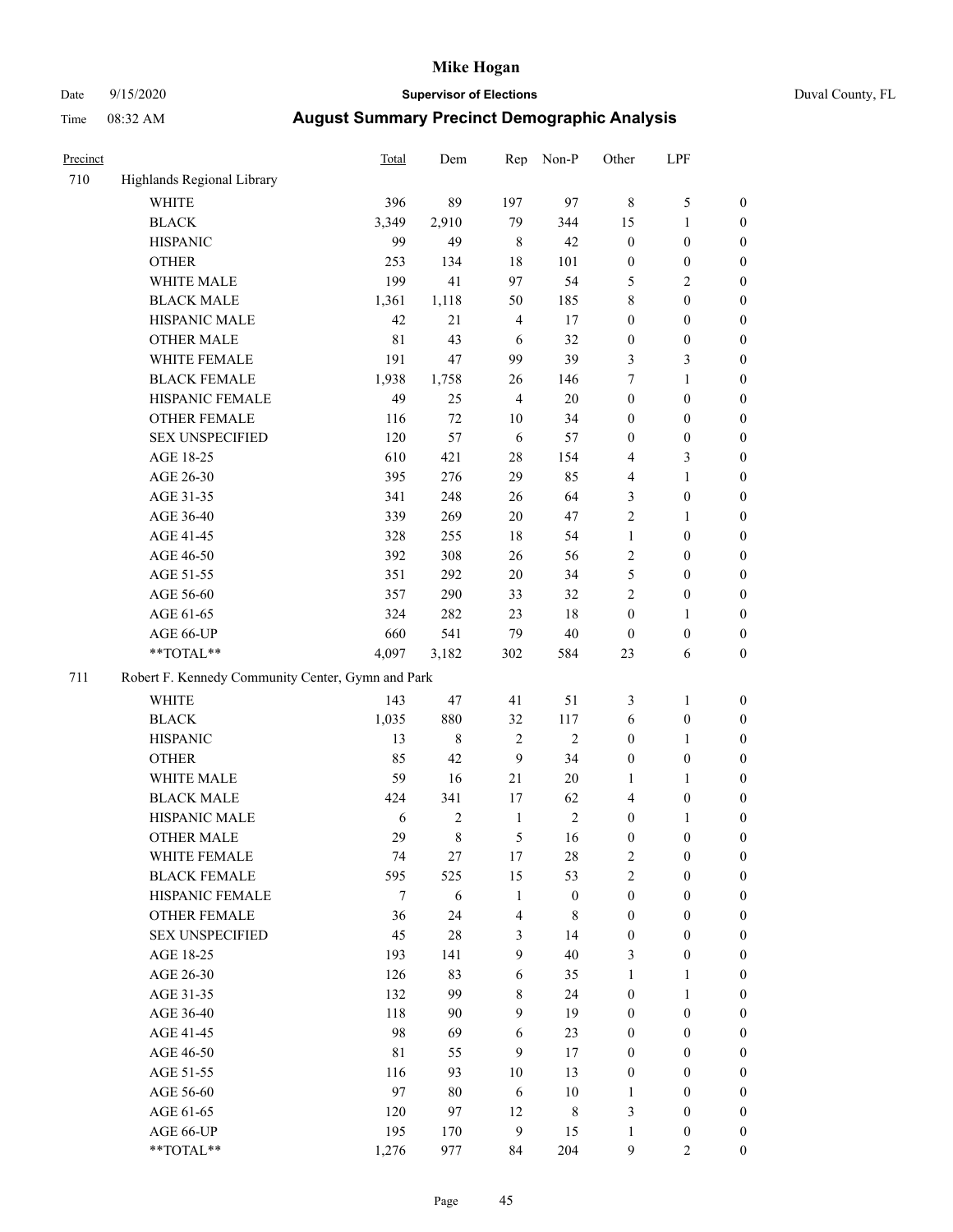# Date 9/15/2020 **Supervisor of Elections** Duval County, FL

| Precinct |                                                            | Total | Dem    | Rep          | Non-P       | Other            | LPF              |                  |
|----------|------------------------------------------------------------|-------|--------|--------------|-------------|------------------|------------------|------------------|
| 712      | Mary Singleton Senior Citizen Center                       |       |        |              |             |                  |                  |                  |
|          | <b>WHITE</b>                                               | 526   | 232    | 163          | 121         | 7                | $\mathfrak z$    | 0                |
|          | <b>BLACK</b>                                               | 1,041 | 886    | 34           | 115         | 4                | $\sqrt{2}$       | 0                |
|          | <b>HISPANIC</b>                                            | 72    | 36     | 13           | 23          | $\boldsymbol{0}$ | $\boldsymbol{0}$ | $\boldsymbol{0}$ |
|          | <b>OTHER</b>                                               | 114   | 58     | 12           | 41          | 1                | $\sqrt{2}$       | $\boldsymbol{0}$ |
|          | WHITE MALE                                                 | 276   | 113    | 91           | 66          | 3                | 3                | $\boldsymbol{0}$ |
|          | <b>BLACK MALE</b>                                          | 440   | 362    | 17           | 55          | 4                | $\sqrt{2}$       | $\boldsymbol{0}$ |
|          | HISPANIC MALE                                              | 32    | 15     | 5            | 12          | 0                | $\boldsymbol{0}$ | $\boldsymbol{0}$ |
|          | <b>OTHER MALE</b>                                          | 53    | 25     | 6            | $21\,$      | 0                | $\mathbf{1}$     | $\boldsymbol{0}$ |
|          | WHITE FEMALE                                               | 243   | 115    | $72\,$       | 52          | 4                | $\boldsymbol{0}$ | $\boldsymbol{0}$ |
|          | <b>BLACK FEMALE</b>                                        | 576   | 507    | 16           | 53          | 0                | $\boldsymbol{0}$ | 0                |
|          | HISPANIC FEMALE                                            | 38    | 20     | $\,$ 8 $\,$  | 10          | 0                | $\boldsymbol{0}$ | 0                |
|          | OTHER FEMALE                                               | 47    | $27\,$ | 6            | 13          | 0                | 1                | $\boldsymbol{0}$ |
|          | <b>SEX UNSPECIFIED</b>                                     | 48    | 28     | $\mathbf{1}$ | 18          | 1                | $\boldsymbol{0}$ | $\boldsymbol{0}$ |
|          | AGE 18-25                                                  | 142   | 98     | 13           | 31          | $\boldsymbol{0}$ | $\boldsymbol{0}$ | $\boldsymbol{0}$ |
|          | AGE 26-30                                                  | 173   | 118    | 16           | 34          | 3                | $\sqrt{2}$       | $\boldsymbol{0}$ |
|          | AGE 31-35                                                  | 187   | 116    | 29           | 38          | 4                | $\boldsymbol{0}$ | $\boldsymbol{0}$ |
|          | AGE 36-40                                                  | 184   | 115    | 23           | 42          | 2                | $\sqrt{2}$       | $\boldsymbol{0}$ |
|          | AGE 41-45                                                  | 128   | 88     | 15           | 24          | $\mathbf{1}$     | $\boldsymbol{0}$ | $\boldsymbol{0}$ |
|          | AGE 46-50                                                  | 122   | 76     | $20\,$       | 25          | $\boldsymbol{0}$ | 1                | $\boldsymbol{0}$ |
|          | AGE 51-55                                                  | 144   | 94     | $22\,$       | $27\,$      | $\boldsymbol{0}$ | 1                | 0                |
|          | AGE 56-60                                                  | 184   | 123    | 36           | 23          | $\overline{c}$   | $\boldsymbol{0}$ | 0                |
|          | AGE 61-65                                                  | 196   | 141    | 27           | $28\,$      | $\boldsymbol{0}$ | $\boldsymbol{0}$ | 0                |
|          | AGE 66-UP                                                  | 293   | 243    | 21           | $28\,$      | $\boldsymbol{0}$ | 1                | 0                |
|          | $\mathrm{*}\mathrm{*}\mathrm{TOTAL} \mathrm{*}\mathrm{*}$  | 1,753 | 1,212  | 222          | 300         | 12               | $\boldsymbol{7}$ | $\boldsymbol{0}$ |
| 713      | First Baptist Church of Jacksonville                       |       |        |              |             |                  |                  |                  |
|          | <b>WHITE</b>                                               | 1,989 | 609    | 850          | 477         | 44               | $\boldsymbol{9}$ | $\boldsymbol{0}$ |
|          | <b>BLACK</b>                                               | 1,491 | 1,144  | 94           | 231         | 21               | $\mathbf{1}$     | $\boldsymbol{0}$ |
|          | <b>HISPANIC</b>                                            | 178   | 78     | 37           | 55          | 4                | $\overline{4}$   | $\boldsymbol{0}$ |
|          | <b>OTHER</b>                                               | 452   | 202    | 77           | 163         | 10               | $\boldsymbol{0}$ | $\boldsymbol{0}$ |
|          | WHITE MALE                                                 | 1,127 | 299    | 504          | 290         | 28               | 6                | $\boldsymbol{0}$ |
|          | <b>BLACK MALE</b>                                          | 732   | 525    | 59           | 136         | 11               | 1                | $\boldsymbol{0}$ |
|          | HISPANIC MALE                                              | 97    | 38     | 23           | 31          | 2                | $\mathfrak{Z}$   | 0                |
|          | <b>OTHER MALE</b>                                          | 210   | 93     | 40           | 74          | 3                | $\boldsymbol{0}$ | $\boldsymbol{0}$ |
|          | WHITE FEMALE                                               | 836   | 298    | 337          | 182         | 16               | 3                | 0                |
|          | <b>BLACK FEMALE</b>                                        | 726   | 595    | 31           | 91          | 9                | $\boldsymbol{0}$ | $\overline{0}$   |
|          | HISPANIC FEMALE                                            | 80    | 40     | 14           | 23          | 2                | 1                | $\overline{0}$   |
|          | OTHER FEMALE                                               | 169   | 91     | 27           | 47          | 4                | $\boldsymbol{0}$ | $\overline{0}$   |
|          | <b>SEX UNSPECIFIED</b>                                     | 133   | 54     | 23           | 52          | 4                | $\boldsymbol{0}$ | 0                |
|          | AGE 18-25                                                  | 267   | 131    | 53           | 74          | 7                | $\sqrt{2}$       | 0                |
|          | AGE 26-30                                                  | 426   | 190    | 89           | 135         | 8                | $\overline{4}$   | 0                |
|          | AGE 31-35                                                  | 425   | 200    | 91           | 120         | 11               | $\mathfrak{Z}$   | 0                |
|          | AGE 36-40                                                  | 419   | 186    | 106          | 117         | $10\,$           | $\boldsymbol{0}$ | 0                |
|          | AGE 41-45                                                  | 381   | 154    | 118          | 103         | 4                | $\sqrt{2}$       | 0                |
|          | AGE 46-50                                                  | 424   | 165    | 154          | 93          | 10               | $\sqrt{2}$       | 0                |
|          | AGE 51-55                                                  | 380   | 169    | 118          | 85          | 8                | $\boldsymbol{0}$ | 0                |
|          | AGE 56-60                                                  | 332   | 160    | 97           | 67          | 7                | 1                | 0                |
|          | AGE 61-65                                                  | 299   | 183    | 61           | 51          | 4                | $\boldsymbol{0}$ | 0                |
|          | AGE 66-UP                                                  | 757   | 495    | 171          | $8\sqrt{1}$ | 10               | $\boldsymbol{0}$ | 0                |
|          | $\mathrm{*}\mathrm{*} \mathrm{TOTAL} \mathrm{*}\mathrm{*}$ | 4,110 | 2,033  | 1,058        | 926         | 79               | 14               | $\boldsymbol{0}$ |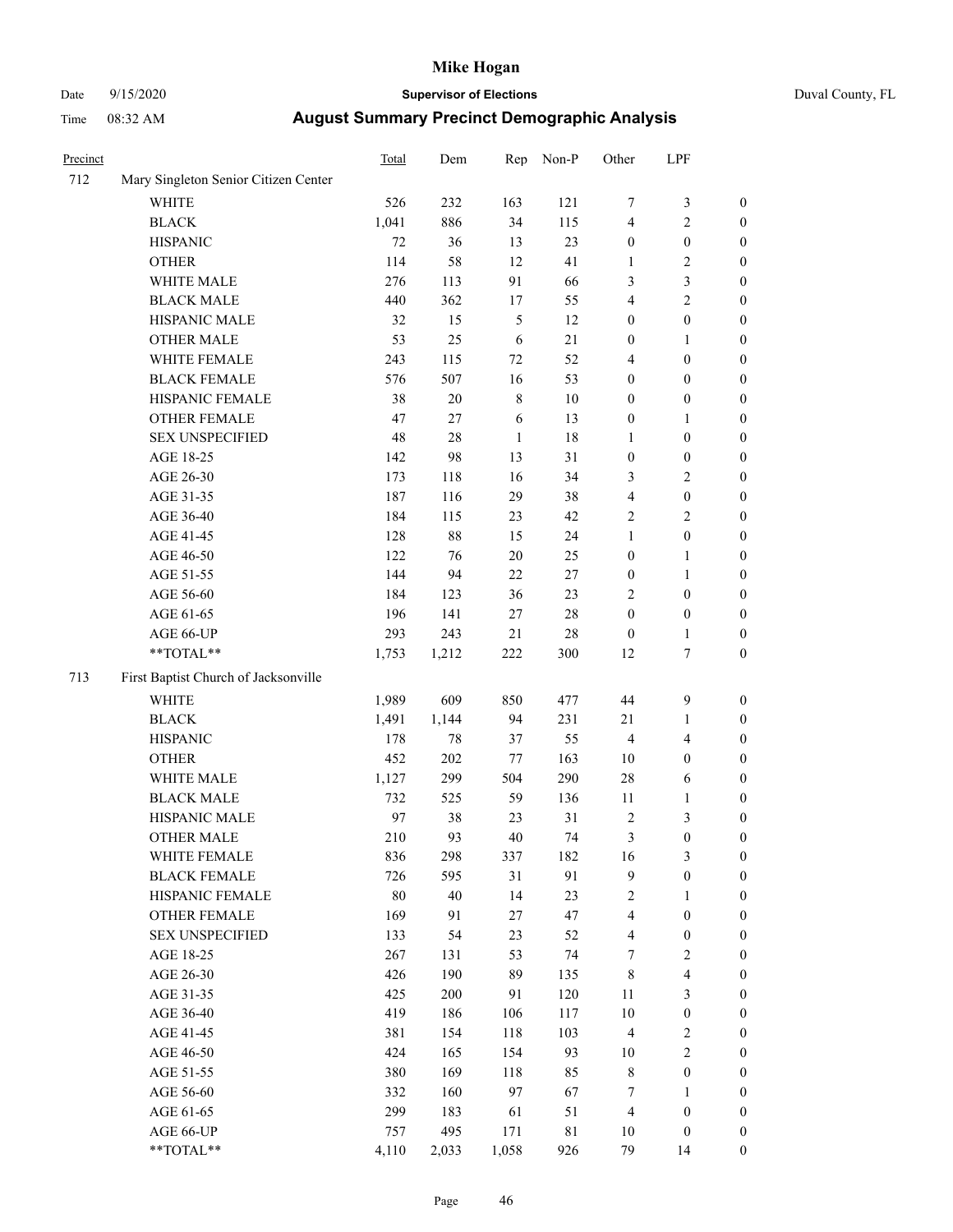# Date 9/15/2020 **Supervisor of Elections** Duval County, FL

| Precinct |                                  | Total | Dem            | Rep                     | Non-P          | Other            | LPF                     |                  |
|----------|----------------------------------|-------|----------------|-------------------------|----------------|------------------|-------------------------|------------------|
| 714      | Grace Baptist Church             |       |                |                         |                |                  |                         |                  |
|          | <b>WHITE</b>                     | 260   | 96             | 76                      | 76             | 10               | $\sqrt{2}$              | 0                |
|          | <b>BLACK</b>                     | 1,560 | 1,325          | 48                      | 181            | 4                | $\sqrt{2}$              | 0                |
|          | <b>HISPANIC</b>                  | 40    | 20             | $\overline{4}$          | 14             | $\overline{2}$   | $\boldsymbol{0}$        | $\boldsymbol{0}$ |
|          | <b>OTHER</b>                     | 128   | 67             | $\,$ 8 $\,$             | 52             | $\mathbf{1}$     | $\boldsymbol{0}$        | $\boldsymbol{0}$ |
|          | WHITE MALE                       | 132   | 43             | 47                      | 37             | 4                | $\mathbf{1}$            | $\boldsymbol{0}$ |
|          | <b>BLACK MALE</b>                | 628   | 506            | 24                      | 93             | 3                | $\sqrt{2}$              | $\boldsymbol{0}$ |
|          | HISPANIC MALE                    | 18    | $\sqrt{5}$     | $\sqrt{2}$              | $10\,$         | $\mathbf{1}$     | $\boldsymbol{0}$        | $\boldsymbol{0}$ |
|          | <b>OTHER MALE</b>                | 45    | 21             | $\overline{4}$          | $20\,$         | $\boldsymbol{0}$ | $\boldsymbol{0}$        | $\boldsymbol{0}$ |
|          | WHITE FEMALE                     | 121   | 50             | 26                      | 38             | 6                | 1                       | $\boldsymbol{0}$ |
|          | <b>BLACK FEMALE</b>              | 902   | 800            | 24                      | 77             | $\mathbf{1}$     | $\boldsymbol{0}$        | $\boldsymbol{0}$ |
|          | HISPANIC FEMALE                  | 22    | 15             | $\boldsymbol{2}$        | $\overline{4}$ | $\mathbf{1}$     | $\boldsymbol{0}$        | $\boldsymbol{0}$ |
|          | OTHER FEMALE                     | 57    | 35             | $\overline{4}$          | 18             | $\boldsymbol{0}$ | $\boldsymbol{0}$        | $\boldsymbol{0}$ |
|          | <b>SEX UNSPECIFIED</b>           | 63    | 33             | $\mathfrak{Z}$          | 26             | $\mathbf{1}$     | $\boldsymbol{0}$        | $\boldsymbol{0}$ |
|          | AGE 18-25                        | 254   | 161            | 14                      | 74             | 5                | $\boldsymbol{0}$        | $\boldsymbol{0}$ |
|          | AGE 26-30                        | 196   | 139            | 11                      | 41             | 4                | $\mathbf{1}$            | $\boldsymbol{0}$ |
|          | AGE 31-35                        | 180   | 128            | 13                      | 38             | $\boldsymbol{0}$ | $\mathbf{1}$            | $\boldsymbol{0}$ |
|          | AGE 36-40                        | 190   | 137            | $10\,$                  | $42\,$         | $\boldsymbol{0}$ | $\mathbf{1}$            | $\boldsymbol{0}$ |
|          | AGE 41-45                        | 145   | 107            | 11                      | 25             | $\mathbf{2}$     | $\boldsymbol{0}$        | $\boldsymbol{0}$ |
|          | AGE 46-50                        | 133   | 102            | $\tau$                  | 23             | $\mathbf{1}$     | $\boldsymbol{0}$        | $\boldsymbol{0}$ |
|          | AGE 51-55                        | 174   | 133            | $17\,$                  | 24             | $\boldsymbol{0}$ | $\boldsymbol{0}$        | $\boldsymbol{0}$ |
|          | AGE 56-60                        | 201   | 162            | 14                      | 20             | 4                | 1                       | 0                |
|          | AGE 61-65                        | 188   | 156            | 15                      | 16             | $\mathbf{1}$     | $\boldsymbol{0}$        | $\boldsymbol{0}$ |
|          | AGE 66-UP                        | 327   | 283            | 24                      | $20\,$         | $\boldsymbol{0}$ | $\boldsymbol{0}$        | $\boldsymbol{0}$ |
|          | **TOTAL**                        | 1,988 | 1,508          | 136                     | 323            | 17               | $\overline{4}$          | $\boldsymbol{0}$ |
| 801      | North Jacksonville Church of God |       |                |                         |                |                  |                         |                  |
|          | <b>WHITE</b>                     | 341   | 107            | 177                     | 50             | 3                | $\overline{\mathbf{4}}$ | $\boldsymbol{0}$ |
|          | <b>BLACK</b>                     | 1,767 | 1,529          | 50                      | 178            | 7                | $\mathfrak{Z}$          | $\boldsymbol{0}$ |
|          | <b>HISPANIC</b>                  | 27    | 10             | 6                       | 11             | $\boldsymbol{0}$ | $\boldsymbol{0}$        | $\boldsymbol{0}$ |
|          | <b>OTHER</b>                     | 136   | 68             | $\,$ 8 $\,$             | 60             | $\boldsymbol{0}$ | $\boldsymbol{0}$        | $\boldsymbol{0}$ |
|          | WHITE MALE                       | 167   | 47             | 90                      | 27             | $\mathbf{1}$     | $\mathbf{2}$            | $\overline{0}$   |
|          | <b>BLACK MALE</b>                | 713   | 580            | 23                      | 106            | 3                | $\mathbf{1}$            | $\boldsymbol{0}$ |
|          | HISPANIC MALE                    | 11    | $\overline{4}$ | $\mathfrak{S}$          | $\sqrt{2}$     | $\boldsymbol{0}$ | $\boldsymbol{0}$        | 0                |
|          | <b>OTHER MALE</b>                | 38    | 19             | $\mathfrak{Z}$          | 16             | $\boldsymbol{0}$ | $\boldsymbol{0}$        | $\boldsymbol{0}$ |
|          | WHITE FEMALE                     | 169   | 59             | 85                      | 21             | 2                | 2                       | 0                |
|          | <b>BLACK FEMALE</b>              | 1,019 | 921            | 26                      | 66             | 4                | $\sqrt{2}$              | $\overline{0}$   |
|          | HISPANIC FEMALE                  | 14    | 5              | $\mathbf{1}$            | $\,$ 8 $\,$    | $\boldsymbol{0}$ | $\boldsymbol{0}$        | $\overline{0}$   |
|          | <b>OTHER FEMALE</b>              | 56    | 33             | $\overline{4}$          | 19             | $\boldsymbol{0}$ | $\boldsymbol{0}$        | $\overline{0}$   |
|          | <b>SEX UNSPECIFIED</b>           | 84    | 46             | $\overline{\mathbf{4}}$ | 34             | $\boldsymbol{0}$ | $\boldsymbol{0}$        | 0                |
|          | AGE 18-25                        | 266   | 183            | 8                       | 71             | $\sqrt{2}$       | $\sqrt{2}$              | 0                |
|          | AGE 26-30                        | 187   | 137            | $\tau$                  | $42\,$         | $\boldsymbol{0}$ | $\mathbf{1}$            | 0                |
|          | AGE 31-35                        | 221   | 161            | $18\,$                  | $42\,$         | $\boldsymbol{0}$ | $\boldsymbol{0}$        | 0                |
|          | AGE 36-40                        | 187   | 140            | 17                      | 26             | 3                | $\mathbf{1}$            | 0                |
|          | AGE 41-45                        | 147   | 110            | 15                      | $20\,$         | $\mathbf{1}$     | $\mathbf{1}$            | 0                |
|          | AGE 46-50                        | 174   | 130            | $22\,$                  | 21             | $\mathbf{1}$     | $\boldsymbol{0}$        | 0                |
|          | AGE 51-55                        | 176   | 134            | 21                      | 18             | $\mathbf{1}$     | $\overline{2}$          | 0                |
|          | AGE 56-60                        | 203   | 152            | 26                      | 25             | $\boldsymbol{0}$ | $\boldsymbol{0}$        | 0                |
|          | AGE 61-65                        | 241   | 203            | $22\,$                  | 15             | $\mathbf{1}$     | $\boldsymbol{0}$        | 0                |
|          | AGE 66-UP                        | 468   | 363            | 85                      | 19             | $\mathbf{1}$     | $\boldsymbol{0}$        | 0                |
|          | **TOTAL**                        | 2,271 | 1,714          | 241                     | 299            | $10\,$           | 7                       | $\boldsymbol{0}$ |
|          |                                  |       |                |                         |                |                  |                         |                  |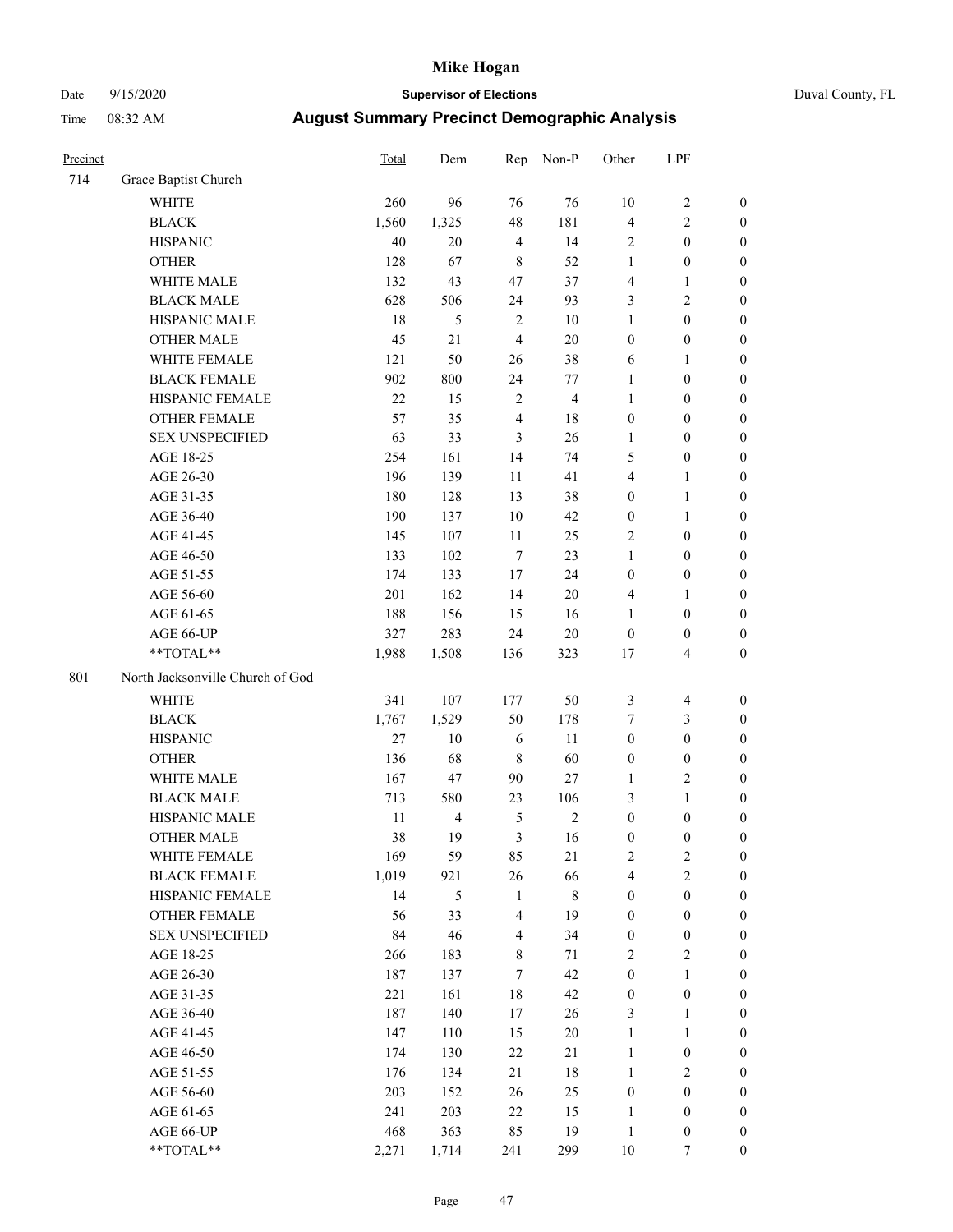# Date 9/15/2020 **Supervisor of Elections** Duval County, FL

| Precinct |                                   | <b>Total</b> | Dem            | Rep          | Non-P          | Other                   | LPF              |                  |
|----------|-----------------------------------|--------------|----------------|--------------|----------------|-------------------------|------------------|------------------|
| 802      | St Paul Missionary Baptist Church |              |                |              |                |                         |                  |                  |
|          | <b>WHITE</b>                      | 88           | 41             | 25           | 21             | $\mathbf{1}$            | $\boldsymbol{0}$ | 0                |
|          | $\operatorname{BLACK}$            | 2,417        | 2,149          | 43           | 218            | 6                       | 1                | $\boldsymbol{0}$ |
|          | <b>HISPANIC</b>                   | 16           | 8              | $\mathbf{2}$ | 6              | $\boldsymbol{0}$        | $\boldsymbol{0}$ | $\boldsymbol{0}$ |
|          | <b>OTHER</b>                      | 110          | 58             | 6            | 45             | 1                       | $\boldsymbol{0}$ | $\boldsymbol{0}$ |
|          | WHITE MALE                        | 37           | 14             | 13           | 9              | 1                       | $\boldsymbol{0}$ | $\boldsymbol{0}$ |
|          | <b>BLACK MALE</b>                 | 965          | 820            | 25           | 114            | 6                       | $\boldsymbol{0}$ | $\boldsymbol{0}$ |
|          | HISPANIC MALE                     | 6            | $\mathfrak{2}$ | $\mathbf{1}$ | 3              | 0                       | $\boldsymbol{0}$ | $\boldsymbol{0}$ |
|          | <b>OTHER MALE</b>                 | 39           | 21             | 3            | 15             | 0                       | $\boldsymbol{0}$ | $\boldsymbol{0}$ |
|          | WHITE FEMALE                      | 51           | 27             | 12           | 12             | 0                       | $\boldsymbol{0}$ | $\boldsymbol{0}$ |
|          | <b>BLACK FEMALE</b>               | 1,415        | 1,299          | 18           | 97             | 0                       | 1                | $\boldsymbol{0}$ |
|          | HISPANIC FEMALE                   | 10           | 6              | $\mathbf{1}$ | $\mathfrak{Z}$ | 0                       | $\boldsymbol{0}$ | $\boldsymbol{0}$ |
|          | OTHER FEMALE                      | 46           | 26             | 2            | 17             | 1                       | $\boldsymbol{0}$ | $\boldsymbol{0}$ |
|          | <b>SEX UNSPECIFIED</b>            | 62           | 41             | $\mathbf{1}$ | 20             | $\boldsymbol{0}$        | $\boldsymbol{0}$ | $\boldsymbol{0}$ |
|          | AGE 18-25                         | 283          | 197            | 5            | 81             | 0                       | $\boldsymbol{0}$ | $\boldsymbol{0}$ |
|          | AGE 26-30                         | 185          | 139            | 5            | 40             | 1                       | $\boldsymbol{0}$ | $\boldsymbol{0}$ |
|          | AGE 31-35                         | 197          | 156            | 12           | 29             | $\boldsymbol{0}$        | $\boldsymbol{0}$ | $\boldsymbol{0}$ |
|          | AGE 36-40                         | 190          | 162            | 3            | 25             | 0                       | $\boldsymbol{0}$ | $\boldsymbol{0}$ |
|          | AGE 41-45                         | 193          | 160            | 8            | 22             | 3                       | $\boldsymbol{0}$ | $\boldsymbol{0}$ |
|          | AGE 46-50                         | 208          | 177            | 6            | 23             | $\overline{c}$          | $\boldsymbol{0}$ | $\boldsymbol{0}$ |
|          | AGE 51-55                         | 206          | 186            | 6            | 14             | $\boldsymbol{0}$        | $\boldsymbol{0}$ | $\boldsymbol{0}$ |
|          | AGE 56-60                         | 222          | 188            | 10           | 23             | 1                       | $\boldsymbol{0}$ | $\boldsymbol{0}$ |
|          | AGE 61-65                         | 213          | 192            | $\tau$       | 14             | $\boldsymbol{0}$        | $\boldsymbol{0}$ | $\boldsymbol{0}$ |
|          | AGE 66-UP                         | 734          | 699            | 14           | 19             | $\mathbf{1}$            | $\mathbf{1}$     | $\boldsymbol{0}$ |
|          | $**TOTAL**$                       | 2,631        | 2,256          | 76           | 290            | 8                       | $\mathbf{1}$     | $\boldsymbol{0}$ |
| 803      | New Life Community Church         |              |                |              |                |                         |                  |                  |
|          | <b>WHITE</b>                      | 823          | 214            | 425          | 171            | 7                       | 6                | $\boldsymbol{0}$ |
|          | <b>BLACK</b>                      | 3,511        | 3,056          | 93           | 341            | 17                      | $\overline{4}$   | $\boldsymbol{0}$ |
|          | <b>HISPANIC</b>                   | 113          | 48             | 26           | 38             | $\mathbf{1}$            | $\boldsymbol{0}$ | $\boldsymbol{0}$ |
|          | <b>OTHER</b>                      | 270          | 136            | 27           | 102            | 3                       | $\sqrt{2}$       | $\boldsymbol{0}$ |
|          | WHITE MALE                        | 376          | 79             | 200          | 90             | 3                       | $\overline{4}$   | $\boldsymbol{0}$ |
|          | <b>BLACK MALE</b>                 | 1,317        | 1,076          | 52           | 174            | 12                      | 3                | $\boldsymbol{0}$ |
|          | HISPANIC MALE                     | 54           | 22             | 14           | 18             | $\boldsymbol{0}$        | $\boldsymbol{0}$ | $\boldsymbol{0}$ |
|          | <b>OTHER MALE</b>                 | 86           | 45             | 15           | 25             | $\boldsymbol{0}$        | 1                | $\boldsymbol{0}$ |
|          | WHITE FEMALE                      | 434          | 133            | 221          | 74             | 4                       | $\overline{c}$   | 0                |
|          | <b>BLACK FEMALE</b>               | 2,136        | 1,932          | 40           | 158            | 5                       | $\mathbf{1}$     | $\boldsymbol{0}$ |
|          | HISPANIC FEMALE                   | 57           | 25             | 11           | 20             | 1                       | $\boldsymbol{0}$ | $\overline{0}$   |
|          | OTHER FEMALE                      | 107          | 61             | 7            | 37             | 1                       | $\mathbf{1}$     | $\overline{0}$   |
|          | <b>SEX UNSPECIFIED</b>            | 150          | 81             | 11           | 56             | $\overline{\mathbf{c}}$ | $\boldsymbol{0}$ | 0                |
|          | AGE 18-25                         | 566          | 380            | 31           | 151            | 3                       | $\mathbf{1}$     | 0                |
|          | AGE 26-30                         | 407          | 285            | 31           | 83             | 3                       | $\mathfrak s$    | 0                |
|          | AGE 31-35                         | 407          | 284            | 42           | $77 \,$        | 4                       | $\boldsymbol{0}$ | 0                |
|          | AGE 36-40                         | 410          | 294            | 38           | $72\,$         | 3                       | $\mathfrak{Z}$   | 0                |
|          | AGE 41-45                         | 383          | 288            | 41           | 51             | 3                       | $\boldsymbol{0}$ | 0                |
|          | AGE 46-50                         | 435          | 347            | 40           | 44             | $\overline{c}$          | $\sqrt{2}$       | 0                |
|          | AGE 51-55                         | 413          | 307            | 50           | 50             | 5                       | $\mathbf{1}$     | $\boldsymbol{0}$ |
|          | AGE 56-60                         | 445          | 343            | 58           | 41             | 3                       | $\boldsymbol{0}$ | $\boldsymbol{0}$ |
|          | AGE 61-65                         | 409          | 298            | 77           | 34             | $\boldsymbol{0}$        | $\boldsymbol{0}$ | $\boldsymbol{0}$ |
|          | AGE 66-UP                         | 842          | 628            | 163          | 49             | $\overline{\mathbf{c}}$ | $\boldsymbol{0}$ | $\boldsymbol{0}$ |
|          | **TOTAL**                         | 4,717        | 3,454          | 571          | 652            | 28                      | 12               | $\boldsymbol{0}$ |
|          |                                   |              |                |              |                |                         |                  |                  |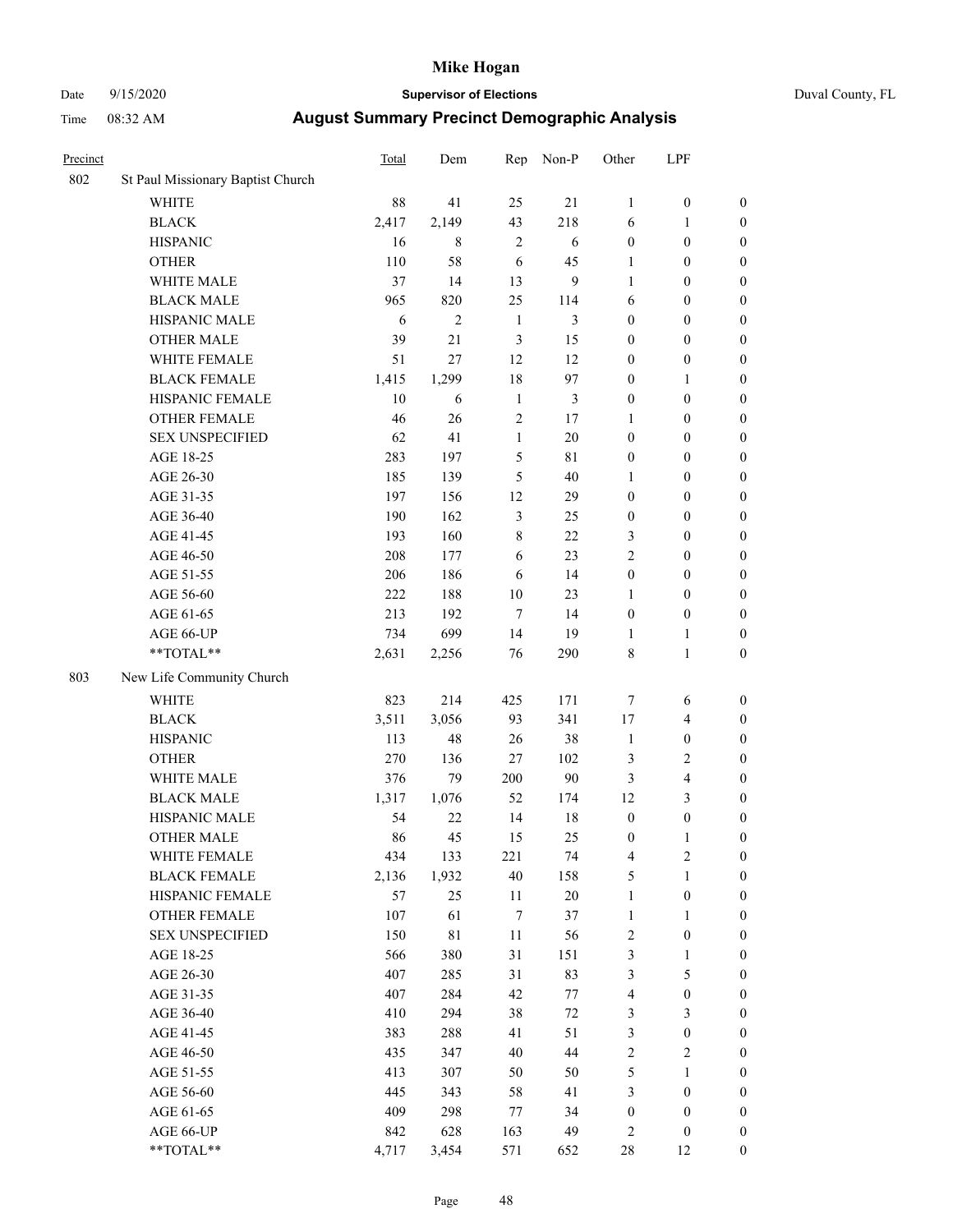# Date 9/15/2020 **Supervisor of Elections** Duval County, FL

| Precinct |                         | <b>Total</b> | Dem    | Rep            | Non-P  | Other            | LPF              |                  |
|----------|-------------------------|--------------|--------|----------------|--------|------------------|------------------|------------------|
| 804      | Universal Church        |              |        |                |        |                  |                  |                  |
|          | <b>WHITE</b>            | 944          | 257    | 473            | 193    | 12               | $\mathbf{9}$     | $\boldsymbol{0}$ |
|          | <b>BLACK</b>            | 1,418        | 1,197  | 41             | 173    | $\tau$           | $\boldsymbol{0}$ | 0                |
|          | <b>HISPANIC</b>         | 58           | 18     | 18             | 22     | $\boldsymbol{0}$ | $\boldsymbol{0}$ | $\boldsymbol{0}$ |
|          | <b>OTHER</b>            | 175          | 62     | 35             | $78\,$ | $\boldsymbol{0}$ | $\boldsymbol{0}$ | $\boldsymbol{0}$ |
|          | WHITE MALE              | 424          | 104    | 232            | $78\,$ | 5                | 5                | $\boldsymbol{0}$ |
|          | <b>BLACK MALE</b>       | 534          | 423    | 18             | 89     | 4                | $\boldsymbol{0}$ | $\boldsymbol{0}$ |
|          | HISPANIC MALE           | 31           | $8\,$  | 11             | 12     | $\boldsymbol{0}$ | $\boldsymbol{0}$ | $\boldsymbol{0}$ |
|          | <b>OTHER MALE</b>       | 65           | 23     | 13             | 29     | $\boldsymbol{0}$ | $\boldsymbol{0}$ | $\boldsymbol{0}$ |
|          | <b>WHITE FEMALE</b>     | 513          | 151    | 238            | 113    | 7                | $\overline{4}$   | $\boldsymbol{0}$ |
|          | <b>BLACK FEMALE</b>     | 859          | 755    | 21             | $80\,$ | 3                | $\boldsymbol{0}$ | $\boldsymbol{0}$ |
|          | HISPANIC FEMALE         | 27           | 10     | $\tau$         | 10     | $\boldsymbol{0}$ | $\boldsymbol{0}$ | 0                |
|          | <b>OTHER FEMALE</b>     | 68           | 30     | 20             | 18     | $\boldsymbol{0}$ | $\boldsymbol{0}$ | 0                |
|          | <b>SEX UNSPECIFIED</b>  | 74           | $30\,$ | $\overline{7}$ | 37     | $\boldsymbol{0}$ | $\boldsymbol{0}$ | $\boldsymbol{0}$ |
|          | AGE 18-25               | 267          | 143    | 35             | 85     | 2                | $\sqrt{2}$       | $\boldsymbol{0}$ |
|          | AGE 26-30               | 258          | 149    | 42             | 63     | 4                | $\boldsymbol{0}$ | $\boldsymbol{0}$ |
|          | AGE 31-35               | 245          | 138    | 42             | 60     | 3                | $\sqrt{2}$       | $\boldsymbol{0}$ |
|          | AGE 36-40               | 197          | 118    | 33             | 43     | 3                | $\boldsymbol{0}$ | $\boldsymbol{0}$ |
|          | AGE 41-45               | 169          | 94     | 33             | 37     | 3                | $\overline{2}$   | $\overline{0}$   |
|          | AGE 46-50               | 187          | 111    | 41             | 34     | $\boldsymbol{0}$ | $\mathbf{1}$     | $\boldsymbol{0}$ |
|          | AGE 51-55               | 235          | 145    | 50             | 37     | $\sqrt{2}$       | $\mathbf{1}$     | 0                |
|          | AGE 56-60               | 287          | 190    | 68             | 27     | $\mathbf{1}$     | $\mathbf{1}$     | 0                |
|          | AGE 61-65               | 269          | 164    | 68             | 37     | $\boldsymbol{0}$ | $\boldsymbol{0}$ | 0                |
|          | AGE 66-UP               | 481          | 282    | 155            | 43     | $\mathbf{1}$     | $\boldsymbol{0}$ | 0                |
|          | **TOTAL**               | 2,595        | 1,534  | 567            | 466    | 19               | 9                | $\boldsymbol{0}$ |
| 805      | Riverview Senior Center |              |        |                |        |                  |                  |                  |
|          | <b>WHITE</b>            | 632          | 168    | 303            | 154    | 5                | $\sqrt{2}$       | $\boldsymbol{0}$ |
|          | <b>BLACK</b>            | 1,875        | 1,584  | 54             | 230    | 7                | $\boldsymbol{0}$ | $\boldsymbol{0}$ |
|          | <b>HISPANIC</b>         | 48           | 16     | 9              | 20     | 2                | $\mathbf{1}$     | $\boldsymbol{0}$ |
|          | <b>OTHER</b>            | 157          | 75     | 15             | 66     | $\mathbf{1}$     | $\boldsymbol{0}$ | $\boldsymbol{0}$ |
|          | WHITE MALE              | 299          | 72     | 154            | 68     | 3                | $\overline{2}$   | $\boldsymbol{0}$ |
|          | <b>BLACK MALE</b>       | 734          | 594    | 24             | 112    | 4                | $\boldsymbol{0}$ | $\boldsymbol{0}$ |
|          | HISPANIC MALE           | 24           | $8\,$  | 5              | $10\,$ | $\mathbf{1}$     | $\boldsymbol{0}$ | 0                |
|          | <b>OTHER MALE</b>       | 55           | 27     | 6              | 21     | $\mathbf{1}$     | $\boldsymbol{0}$ | 0                |
|          | WHITE FEMALE            | 319          | 91     | 143            | 83     | 2                | $\boldsymbol{0}$ | 0                |
|          | <b>BLACK FEMALE</b>     | 1,107        | 965    | 30             | 109    | 3                | $\boldsymbol{0}$ | $\boldsymbol{0}$ |
|          | HISPANIC FEMALE         | $21\,$       | 8      | 3              | $8\,$  | $\mathbf{1}$     | $\mathbf{1}$     | $\overline{0}$   |
|          | OTHER FEMALE            | 64           | 38     | 6              | $20\,$ | $\boldsymbol{0}$ | $\boldsymbol{0}$ | $\overline{0}$   |
|          | <b>SEX UNSPECIFIED</b>  | 89           | 40     | 10             | 39     | $\boldsymbol{0}$ | $\boldsymbol{0}$ | 0                |
|          | AGE 18-25               | 350          | 216    | 21             | 107    | 4                | $\sqrt{2}$       | $\theta$         |
|          | AGE 26-30               | 262          | 149    | 28             | 84     | $\mathbf{1}$     | $\boldsymbol{0}$ | 0                |
|          | AGE 31-35               | 222          | 158    | $20\,$         | 43     | $\mathbf{1}$     | $\boldsymbol{0}$ | 0                |
|          | AGE 36-40               | 237          | 162    | 32             | 39     | 3                | $\mathbf{1}$     | 0                |
|          | AGE 41-45               | 202          | 137    | 20             | 43     | 2                | $\boldsymbol{0}$ | 0                |
|          | AGE 46-50               | 212          | 152    | 20             | $40\,$ | $\boldsymbol{0}$ | $\boldsymbol{0}$ | 0                |
|          | AGE 51-55               | 224          | 154    | 36             | 33     | $\mathbf{1}$     | $\boldsymbol{0}$ | $\boldsymbol{0}$ |
|          | AGE 56-60               | 249          | 166    | 53             | 28     | 2                | $\boldsymbol{0}$ | $\boldsymbol{0}$ |
|          | AGE 61-65               | 245          | 181    | 43             | 21     | $\boldsymbol{0}$ | $\boldsymbol{0}$ | $\boldsymbol{0}$ |
|          | AGE 66-UP               | 509          | 368    | 108            | $32\,$ | $\mathbf{1}$     | $\boldsymbol{0}$ | 0                |
|          | **TOTAL**               | 2,712        | 1,843  | 381            | 470    | 15               | 3                | $\boldsymbol{0}$ |
|          |                         |              |        |                |        |                  |                  |                  |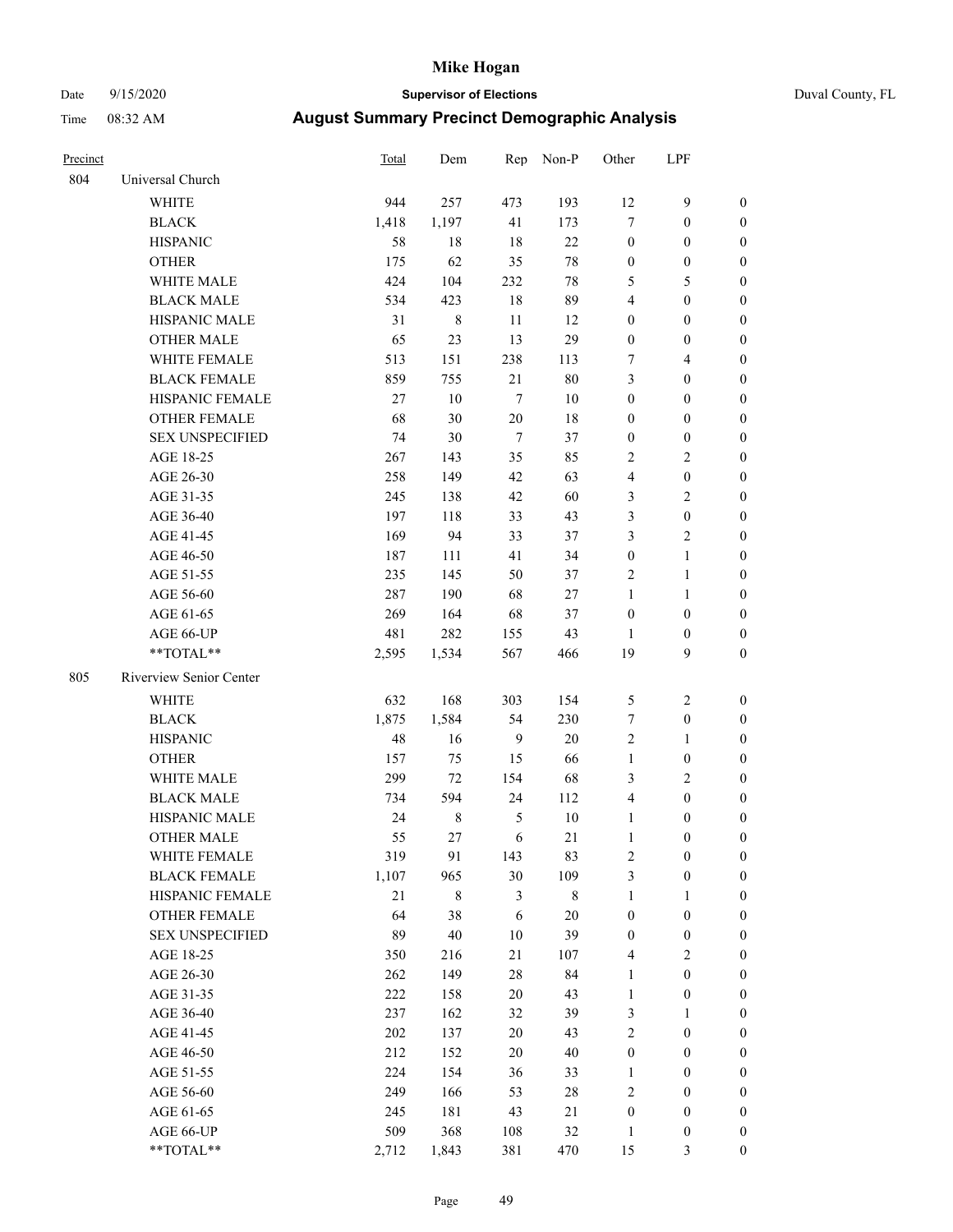# Date 9/15/2020 **Supervisor of Elections** Duval County, FL

| Precinct |                                   | Total            | Dem              | Rep                     | Non-P              | Other                 | LPF                                  |                                      |
|----------|-----------------------------------|------------------|------------------|-------------------------|--------------------|-----------------------|--------------------------------------|--------------------------------------|
| 806      | Clanzel T. Brown Community Center |                  |                  |                         |                    |                       |                                      |                                      |
|          | <b>WHITE</b>                      | 18               | 6                | $\,$ 8 $\,$             | $\overline{4}$     | $\boldsymbol{0}$      | $\boldsymbol{0}$                     | $\boldsymbol{0}$                     |
|          | <b>BLACK</b>                      | 781              | 674              | 21                      | 84                 | 2                     | $\boldsymbol{0}$                     | $\boldsymbol{0}$                     |
|          | <b>HISPANIC</b>                   | 4                | $\mathbf{2}$     | $\boldsymbol{0}$        | $\sqrt{2}$         | $\boldsymbol{0}$      | $\boldsymbol{0}$                     | $\boldsymbol{0}$                     |
|          | <b>OTHER</b>                      | 73               | 42               | 3                       | 28                 | $\boldsymbol{0}$      | $\boldsymbol{0}$                     | $\boldsymbol{0}$                     |
|          | WHITE MALE                        | 5                | $\mathfrak{Z}$   | $\mathbf{1}$            | 1                  | 0                     | $\boldsymbol{0}$                     | $\boldsymbol{0}$                     |
|          | <b>BLACK MALE</b>                 | 308              | 268              | 7                       | 32                 | 1                     | $\boldsymbol{0}$                     | $\boldsymbol{0}$                     |
|          | HISPANIC MALE                     | $\boldsymbol{0}$ | $\boldsymbol{0}$ | $\boldsymbol{0}$        | $\boldsymbol{0}$   | $\boldsymbol{0}$      | $\boldsymbol{0}$                     | $\boldsymbol{0}$                     |
|          | <b>OTHER MALE</b>                 | 22               | 12               | $\mathbf{2}$            | $\,$ 8 $\,$        | $\boldsymbol{0}$      | $\boldsymbol{0}$                     | $\boldsymbol{0}$                     |
|          | WHITE FEMALE                      | 13               | $\mathfrak{Z}$   | $\tau$                  | 3                  | $\boldsymbol{0}$      | $\boldsymbol{0}$                     | 0                                    |
|          | <b>BLACK FEMALE</b>               | 461              | 395              | 14                      | 51                 | $\mathbf{1}$          | $\boldsymbol{0}$                     | $\boldsymbol{0}$                     |
|          | HISPANIC FEMALE                   | 4                | $\mathfrak{2}$   | $\boldsymbol{0}$        | $\mathbf{2}$       | $\boldsymbol{0}$      | $\boldsymbol{0}$                     | $\boldsymbol{0}$                     |
|          | <b>OTHER FEMALE</b>               | 31               | 22               | $\mathbf{1}$            | $\,$ 8 $\,$        | 0                     | $\boldsymbol{0}$                     | $\boldsymbol{0}$                     |
|          | <b>SEX UNSPECIFIED</b>            | 32               | 19               | $\boldsymbol{0}$        | 13                 | 0                     | $\boldsymbol{0}$                     | $\boldsymbol{0}$                     |
|          | AGE 18-25                         | 126              | 85               | 4                       | 37                 | $\boldsymbol{0}$      | $\boldsymbol{0}$                     | $\boldsymbol{0}$                     |
|          | AGE 26-30                         | 86               | 59               | 7                       | 20                 | 0                     | $\boldsymbol{0}$                     | $\boldsymbol{0}$                     |
|          | AGE 31-35                         | 77               | 56               | $\mathbf{2}$            | 18                 | $\mathbf{1}$          | $\boldsymbol{0}$                     | $\boldsymbol{0}$                     |
|          | AGE 36-40                         | 68               | 51               | $\mathbf{2}$            | 14                 | $\mathbf{1}$          | $\boldsymbol{0}$                     | $\boldsymbol{0}$                     |
|          | AGE 41-45                         | 72               | 61               | 3                       | $\,$ 8 $\,$        | $\boldsymbol{0}$      | $\boldsymbol{0}$                     | $\boldsymbol{0}$                     |
|          | AGE 46-50                         | 61               | 54               | $\mathbf{1}$            | 6                  | $\boldsymbol{0}$      | $\boldsymbol{0}$                     | 0                                    |
|          | AGE 51-55                         | 64               | 54               | $\overline{\mathbf{4}}$ | 6                  | 0                     | $\boldsymbol{0}$                     | $\boldsymbol{0}$                     |
|          | AGE 56-60                         | 81               | 70               | $\tau$                  | $\overline{4}$     | $\boldsymbol{0}$      | $\boldsymbol{0}$                     | $\boldsymbol{0}$                     |
|          | AGE 61-65                         | 67               | 64               | $\boldsymbol{0}$        | 3                  | $\boldsymbol{0}$      | $\boldsymbol{0}$                     | $\boldsymbol{0}$                     |
|          | AGE 66-UP                         | 174              | 170              | $\overline{c}$          | $\overline{c}$     | $\boldsymbol{0}$      | $\boldsymbol{0}$                     | $\boldsymbol{0}$                     |
|          | $**TOTAL**$                       | 876              | 724              | 32                      | 118                | 2                     | $\boldsymbol{0}$                     | $\boldsymbol{0}$                     |
| 807      | Bradham Brooks Regional Library   |                  |                  |                         |                    |                       |                                      |                                      |
|          | <b>WHITE</b>                      | 26               | 6                | 13                      | 5                  | $\overline{c}$        | $\boldsymbol{0}$                     |                                      |
|          |                                   | 1,035            | 934              | 25                      | 75                 | $\boldsymbol{0}$      | $\mathbf{1}$                         | $\boldsymbol{0}$<br>$\boldsymbol{0}$ |
|          | <b>BLACK</b><br><b>HISPANIC</b>   | 12               | $\mathfrak s$    | 3                       | $\overline{4}$     | $\boldsymbol{0}$      | $\boldsymbol{0}$                     | $\boldsymbol{0}$                     |
|          | <b>OTHER</b>                      | 50               | 23               | $\overline{4}$          | 22                 | 1                     |                                      | $\boldsymbol{0}$                     |
|          |                                   |                  | $\mathfrak{Z}$   |                         |                    |                       | $\boldsymbol{0}$                     |                                      |
|          | WHITE MALE<br><b>BLACK MALE</b>   | 13<br>395        | 341              | $\tau$<br>15            | $\mathbf{1}$<br>39 | 2<br>$\boldsymbol{0}$ | $\boldsymbol{0}$<br>$\boldsymbol{0}$ | $\boldsymbol{0}$                     |
|          | HISPANIC MALE                     |                  | 1                | 2                       | $\boldsymbol{0}$   |                       |                                      | 0                                    |
|          | <b>OTHER MALE</b>                 | 3<br>13          | 9                | $\boldsymbol{0}$        | $\overline{4}$     | 0<br>0                | $\boldsymbol{0}$                     | 0<br>$\boldsymbol{0}$                |
|          | WHITE FEMALE                      | 13               | 3                |                         | $\overline{4}$     | $\boldsymbol{0}$      | $\boldsymbol{0}$                     |                                      |
|          | <b>BLACK FEMALE</b>               | 622              | 578              | 6<br>9                  | 34                 | $\boldsymbol{0}$      | $\boldsymbol{0}$                     | $\boldsymbol{0}$<br>$\overline{0}$   |
|          | HISPANIC FEMALE                   | 9                | $\overline{4}$   | $\mathbf{1}$            | $\overline{4}$     | $\boldsymbol{0}$      | $\mathbf{1}$<br>$\boldsymbol{0}$     | $\overline{0}$                       |
|          | <b>OTHER FEMALE</b>               | 16               | 10               | 3                       | $\sqrt{2}$         | $\mathbf{1}$          | $\boldsymbol{0}$                     | $\overline{0}$                       |
|          | <b>SEX UNSPECIFIED</b>            | 39               | 19               | $\overline{\mathbf{c}}$ | 18                 | $\boldsymbol{0}$      | $\boldsymbol{0}$                     | $\overline{0}$                       |
|          | AGE 18-25                         | 105              | 77               | $\overline{c}$          | 26                 | $\boldsymbol{0}$      | $\boldsymbol{0}$                     | $\overline{0}$                       |
|          | AGE 26-30                         | $72\,$           | 55               | $\sqrt{2}$              | 15                 | $\boldsymbol{0}$      | $\boldsymbol{0}$                     | 0                                    |
|          | AGE 31-35                         | 79               | 62               | $\overline{c}$          | 14                 | 1                     | $\boldsymbol{0}$                     | 0                                    |
|          | AGE 36-40                         | 67               | 53               | $\overline{\mathbf{4}}$ | 10                 | $\boldsymbol{0}$      | $\boldsymbol{0}$                     | $\boldsymbol{0}$                     |
|          | AGE 41-45                         | 65               | 54               | 3                       | $\,$ 8 $\,$        | $\boldsymbol{0}$      | $\boldsymbol{0}$                     | $\overline{0}$                       |
|          |                                   | 78               | 65               |                         | 7                  | $\boldsymbol{0}$      | $\boldsymbol{0}$                     |                                      |
|          | AGE 46-50                         | 75               | 60               | 6                       | $\mathbf{9}$       | 1                     | $\boldsymbol{0}$                     | $\boldsymbol{0}$<br>$\boldsymbol{0}$ |
|          | AGE 51-55<br>AGE 56-60            | 89               | 77               | 5<br>6                  | 5                  | $\boldsymbol{0}$      | $\mathbf{1}$                         | $\overline{0}$                       |
|          | AGE 61-65                         | 96               | 84               | 5                       | 7                  | $\boldsymbol{0}$      | $\boldsymbol{0}$                     | $\overline{0}$                       |
|          | AGE 66-UP                         | 397              | 381              | $10\,$                  | 5                  | $\mathbf{1}$          | $\boldsymbol{0}$                     | $\overline{0}$                       |
|          | **TOTAL**                         | 1,123            | 968              | 45                      | 106                | 3                     | $\mathbf{1}$                         | $\boldsymbol{0}$                     |
|          |                                   |                  |                  |                         |                    |                       |                                      |                                      |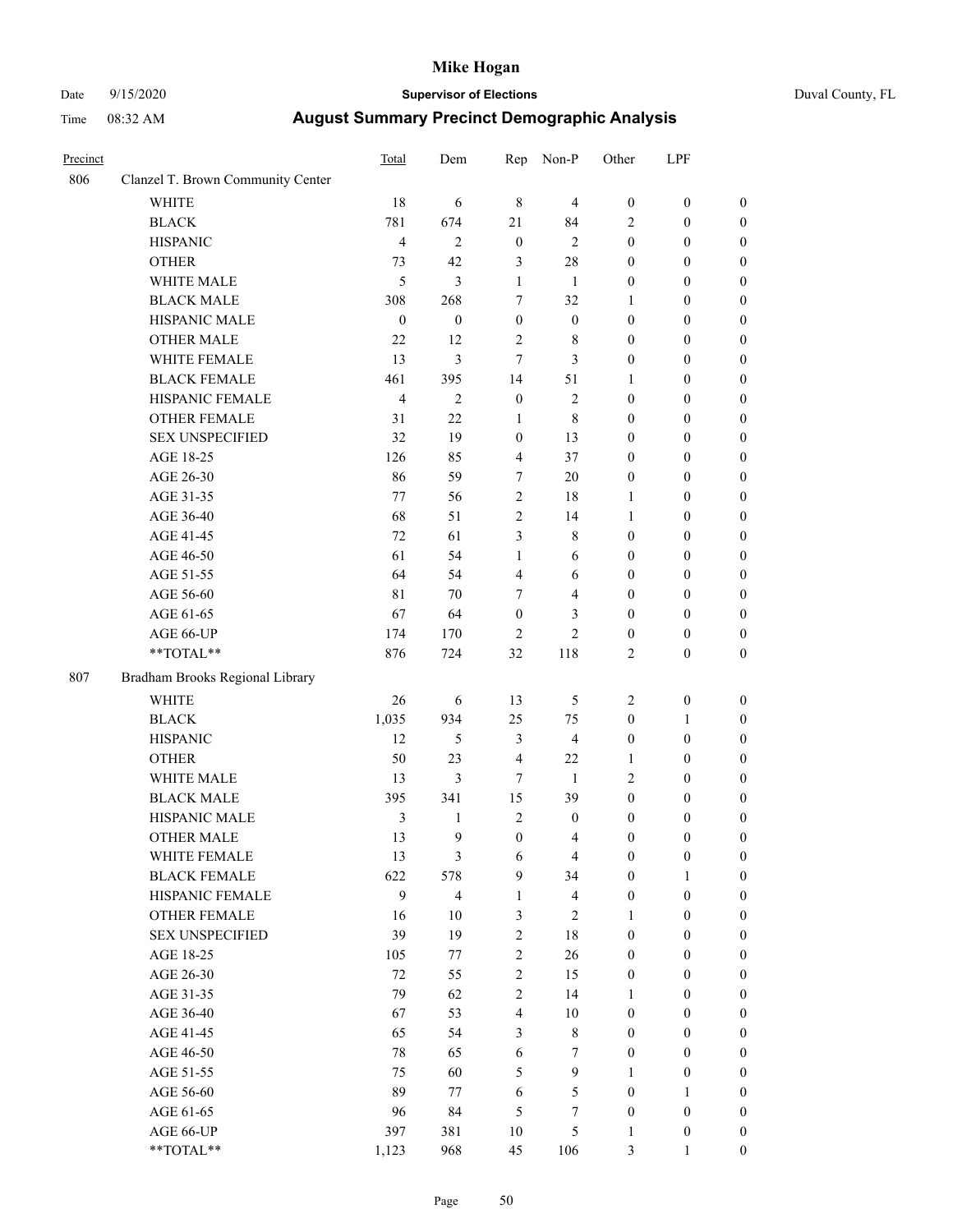# Date 9/15/2020 **Supervisor of Elections** Duval County, FL

| Precinct |                                  | Total  | Dem            | Rep              | Non-P          | Other            | LPF              |                  |
|----------|----------------------------------|--------|----------------|------------------|----------------|------------------|------------------|------------------|
| 808      | Fairway Oaks                     |        |                |                  |                |                  |                  |                  |
|          | <b>WHITE</b>                     | 54     | 19             | 13               | 20             | $\overline{2}$   | $\boldsymbol{0}$ | $\boldsymbol{0}$ |
|          | <b>BLACK</b>                     | 1,744  | 1,503          | 34               | 201            | 6                | $\boldsymbol{0}$ | $\boldsymbol{0}$ |
|          | <b>HISPANIC</b>                  | 20     | 6              | $\overline{2}$   | 12             | $\boldsymbol{0}$ | $\boldsymbol{0}$ | $\boldsymbol{0}$ |
|          | <b>OTHER</b>                     | 109    | 56             | 6                | 46             | $\boldsymbol{0}$ | $\mathbf{1}$     | $\boldsymbol{0}$ |
|          | WHITE MALE                       | 13     | 5              | $\overline{4}$   | 3              | $\mathbf{1}$     | $\boldsymbol{0}$ | $\boldsymbol{0}$ |
|          | <b>BLACK MALE</b>                | 654    | 547            | 17               | 88             | $\mathfrak{2}$   | $\boldsymbol{0}$ | $\boldsymbol{0}$ |
|          | HISPANIC MALE                    | 6      | 4              | $\boldsymbol{0}$ | 2              | $\boldsymbol{0}$ | $\boldsymbol{0}$ | $\boldsymbol{0}$ |
|          | <b>OTHER MALE</b>                | 31     | 18             | $\mathfrak{Z}$   | 10             | $\boldsymbol{0}$ | $\boldsymbol{0}$ | $\boldsymbol{0}$ |
|          | WHITE FEMALE                     | 41     | 14             | 9                | 17             | 1                | $\boldsymbol{0}$ | $\boldsymbol{0}$ |
|          | <b>BLACK FEMALE</b>              | 1,067  | 939            | $17$             | 107            | 4                | $\boldsymbol{0}$ | $\boldsymbol{0}$ |
|          | HISPANIC FEMALE                  | 14     | $\overline{c}$ | $\sqrt{2}$       | 10             | $\boldsymbol{0}$ | $\boldsymbol{0}$ | 0                |
|          | <b>OTHER FEMALE</b>              | 41     | 26             | $\mathfrak{Z}$   | 11             | $\boldsymbol{0}$ | $\mathbf{1}$     | $\boldsymbol{0}$ |
|          | <b>SEX UNSPECIFIED</b>           | 60     | 29             | $\boldsymbol{0}$ | 31             | $\boldsymbol{0}$ | $\boldsymbol{0}$ | $\boldsymbol{0}$ |
|          | AGE 18-25                        | 286    | 190            | 8                | 87             | 1                | $\boldsymbol{0}$ | $\boldsymbol{0}$ |
|          | AGE 26-30                        | 236    | 173            | 6                | 54             | 3                | $\boldsymbol{0}$ | $\boldsymbol{0}$ |
|          | AGE 31-35                        | 235    | 184            | 7                | 42             | $\mathbf{1}$     | $\mathbf{1}$     | $\boldsymbol{0}$ |
|          | AGE 36-40                        | 168    | 136            | $\overline{4}$   | 27             | $\mathbf{1}$     | $\boldsymbol{0}$ | $\boldsymbol{0}$ |
|          | AGE 41-45                        | 125    | 99             | 9                | 17             | $\boldsymbol{0}$ | $\boldsymbol{0}$ | $\boldsymbol{0}$ |
|          | AGE 46-50                        | 128    | 108            | $\overline{4}$   | 15             | 1                | $\boldsymbol{0}$ | $\boldsymbol{0}$ |
|          | AGE 51-55                        | 148    | 134            | $\overline{4}$   | $10\,$         | $\boldsymbol{0}$ | $\boldsymbol{0}$ | $\boldsymbol{0}$ |
|          | AGE 56-60                        | 168    | 157            | $\overline{4}$   | 7              | $\boldsymbol{0}$ | $\boldsymbol{0}$ | 0                |
|          | AGE 61-65                        | 173    | 160            | $\overline{4}$   | 9              | $\boldsymbol{0}$ | $\boldsymbol{0}$ | $\boldsymbol{0}$ |
|          | AGE 66-UP                        | 260    | 243            | 5                | 11             | $\mathbf{1}$     | $\boldsymbol{0}$ | $\boldsymbol{0}$ |
|          | **TOTAL**                        | 1,927  | 1,584          | 55               | 279            | 8                | $\mathbf{1}$     | $\boldsymbol{0}$ |
| 809      | Simonds-Johnson Community Center |        |                |                  |                |                  |                  |                  |
|          | <b>WHITE</b>                     | 82     | 30             | 26               | 24             | $\overline{2}$   | $\boldsymbol{0}$ | $\boldsymbol{0}$ |
|          | <b>BLACK</b>                     | 2,263  | 1,934          | 54               | 265            | 10               | $\boldsymbol{0}$ | $\boldsymbol{0}$ |
|          | <b>HISPANIC</b>                  | 29     | 17             | $\overline{2}$   | 9              | $\mathbf{1}$     | $\boldsymbol{0}$ | $\boldsymbol{0}$ |
|          | <b>OTHER</b>                     | 183    | 72             | 14               | 96             | $\mathbf{1}$     | $\boldsymbol{0}$ | $\boldsymbol{0}$ |
|          | WHITE MALE                       | 38     | 13             | 14               | $10\,$         | $\mathbf{1}$     | $\boldsymbol{0}$ | $\boldsymbol{0}$ |
|          | <b>BLACK MALE</b>                | 872    | 724            | 21               | 123            | $\overline{4}$   | $\boldsymbol{0}$ | $\boldsymbol{0}$ |
|          | HISPANIC MALE                    | 13     | $\mathbf{9}$   | $\boldsymbol{0}$ | $\mathfrak{Z}$ | $\mathbf{1}$     | $\boldsymbol{0}$ | $\boldsymbol{0}$ |
|          | <b>OTHER MALE</b>                | 59     | 22             | $\,8\,$          | 28             | $\mathbf{1}$     | $\boldsymbol{0}$ | $\boldsymbol{0}$ |
|          | WHITE FEMALE                     | 42     | 16             | 12               | 13             | 1                | $\boldsymbol{0}$ | 0                |
|          | <b>BLACK FEMALE</b>              | 1,344  | 1,177          | 33               | 128            | 6                | $\boldsymbol{0}$ | $\boldsymbol{0}$ |
|          | HISPANIC FEMALE                  | 15     | 8              | $\sqrt{2}$       | 5              | $\boldsymbol{0}$ | $\boldsymbol{0}$ | $\overline{0}$   |
|          | OTHER FEMALE                     | $71\,$ | 37             | 6                | $28\,$         | $\boldsymbol{0}$ | $\boldsymbol{0}$ | $\overline{0}$   |
|          | <b>SEX UNSPECIFIED</b>           | 103    | 47             | $\boldsymbol{0}$ | 56             | $\boldsymbol{0}$ | $\boldsymbol{0}$ | $\overline{0}$   |
|          | AGE 18-25                        | 426    | 279            | 17               | 126            | 4                | $\boldsymbol{0}$ | $\overline{0}$   |
|          | AGE 26-30                        | 283    | 200            | 13               | 68             | $\sqrt{2}$       | $\boldsymbol{0}$ | $\overline{0}$   |
|          | AGE 31-35                        | 276    | 198            | 15               | 60             | 3                | $\boldsymbol{0}$ | $\overline{0}$   |
|          | AGE 36-40                        | 214    | 168            | $\tau$           | 39             | $\boldsymbol{0}$ | $\boldsymbol{0}$ | 0                |
|          | AGE 41-45                        | 186    | 150            | $\,$ 8 $\,$      | 26             | $\overline{c}$   | $\boldsymbol{0}$ | 0                |
|          | AGE 46-50                        | 187    | 154            | 7                | 24             | $\mathbf{2}$     | $\boldsymbol{0}$ | $\boldsymbol{0}$ |
|          | AGE 51-55                        | 174    | 144            | 12               | 18             | $\boldsymbol{0}$ | $\boldsymbol{0}$ | $\boldsymbol{0}$ |
|          | AGE 56-60                        | 223    | 204            | 5                | 14             | $\boldsymbol{0}$ | $\boldsymbol{0}$ | $\boldsymbol{0}$ |
|          | AGE 61-65                        | 190    | 179            | 4                | 7              | $\boldsymbol{0}$ | $\boldsymbol{0}$ | $\boldsymbol{0}$ |
|          | AGE 66-UP                        | 398    | 377            | 8                | 12             | $\mathbf{1}$     | $\boldsymbol{0}$ | $\boldsymbol{0}$ |
|          | **TOTAL**                        | 2,557  | 2,053          | 96               | 394            | 14               | $\boldsymbol{0}$ | $\boldsymbol{0}$ |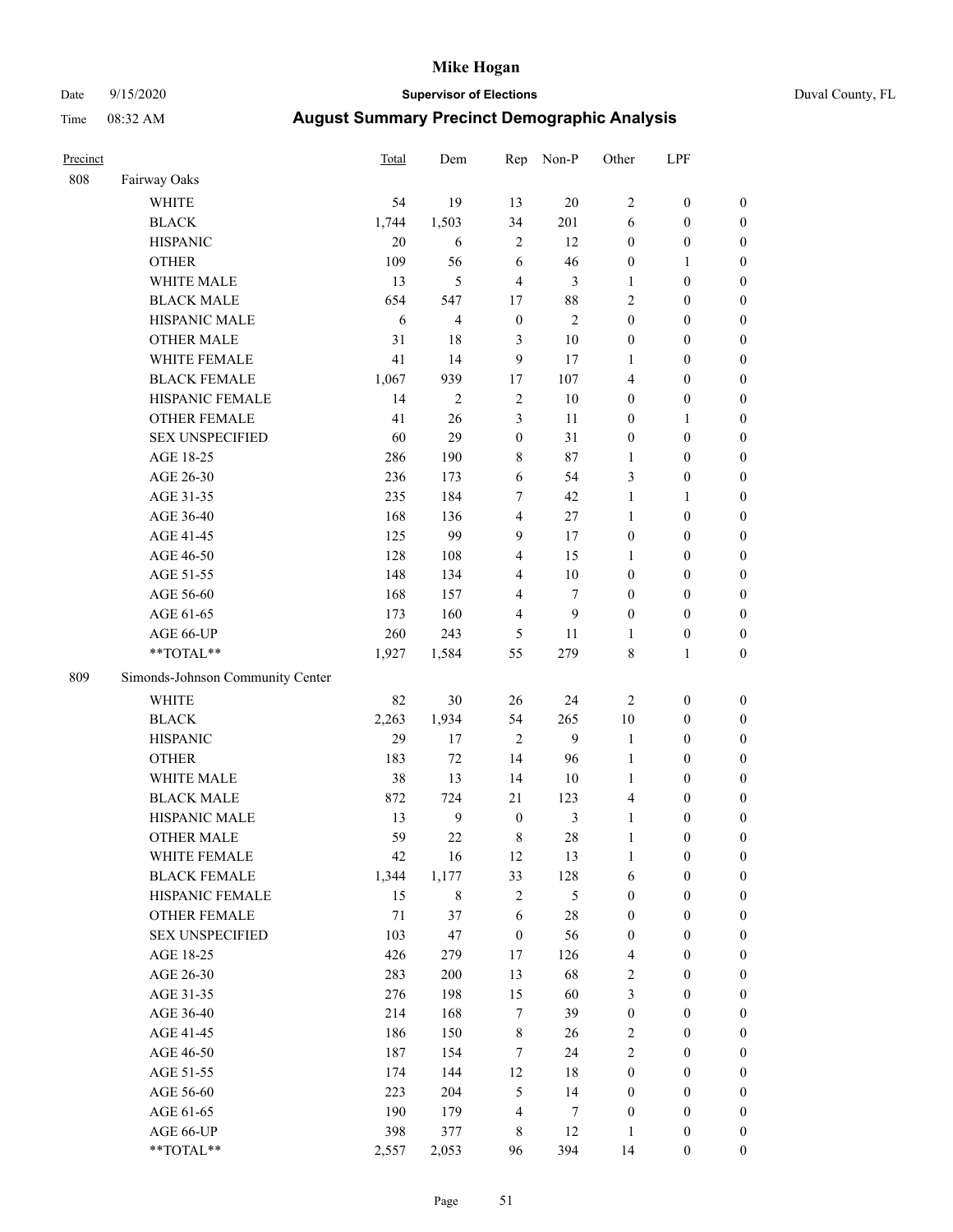# Date 9/15/2020 **Supervisor of Elections** Duval County, FL

| Precinct |                                             | Total          | Dem              | Rep                     | Non-P          | Other            | LPF              |                  |
|----------|---------------------------------------------|----------------|------------------|-------------------------|----------------|------------------|------------------|------------------|
| 810      | Temple Baptist Church                       |                |                  |                         |                |                  |                  |                  |
|          | <b>WHITE</b>                                | 1,042          | 124              | 768                     | 139            | 6                | $\mathfrak s$    | 0                |
|          | <b>BLACK</b>                                | 133            | 105              | $\mathfrak{S}$          | 23             | $\boldsymbol{0}$ | $\boldsymbol{0}$ | 0                |
|          | <b>HISPANIC</b>                             | 19             | 8                | $\,$ 8 $\,$             | 3              | $\boldsymbol{0}$ | $\boldsymbol{0}$ | $\boldsymbol{0}$ |
|          | <b>OTHER</b>                                | 67             | 14               | 24                      | 29             | $\boldsymbol{0}$ | $\boldsymbol{0}$ | $\boldsymbol{0}$ |
|          | WHITE MALE                                  | 513            | 56               | 378                     | 72             | 4                | 3                | $\boldsymbol{0}$ |
|          | <b>BLACK MALE</b>                           | 51             | 37               | $\sqrt{2}$              | 12             | $\boldsymbol{0}$ | $\boldsymbol{0}$ | $\boldsymbol{0}$ |
|          | HISPANIC MALE                               | 9              | $\mathfrak{Z}$   | $\overline{\mathbf{4}}$ | $\sqrt{2}$     | $\boldsymbol{0}$ | $\boldsymbol{0}$ | $\boldsymbol{0}$ |
|          | <b>OTHER MALE</b>                           | 25             | 5                | 9                       | $11\,$         | $\boldsymbol{0}$ | $\boldsymbol{0}$ | $\boldsymbol{0}$ |
|          | WHITE FEMALE                                | 514            | 67               | 383                     | 60             | 2                | $\mathbf{2}$     | $\boldsymbol{0}$ |
|          | <b>BLACK FEMALE</b>                         | 79             | 65               | $\mathfrak{Z}$          | $11\,$         | $\boldsymbol{0}$ | $\boldsymbol{0}$ | $\boldsymbol{0}$ |
|          | HISPANIC FEMALE                             | 10             | 5                | $\overline{4}$          | $\mathbf{1}$   | $\boldsymbol{0}$ | $\boldsymbol{0}$ | $\boldsymbol{0}$ |
|          | OTHER FEMALE                                | 26             | 6                | 11                      | 9              | $\boldsymbol{0}$ | $\boldsymbol{0}$ | $\boldsymbol{0}$ |
|          | <b>SEX UNSPECIFIED</b>                      | 34             | $\tau$           | 11                      | 16             | $\boldsymbol{0}$ | $\boldsymbol{0}$ | $\boldsymbol{0}$ |
|          | AGE 18-25                                   | 117            | 22               | 60                      | 34             | 1                | $\boldsymbol{0}$ | $\boldsymbol{0}$ |
|          | AGE 26-30                                   | 93             | $20\,$           | 49                      | $22\,$         | $\boldsymbol{0}$ | $\sqrt{2}$       | $\boldsymbol{0}$ |
|          | AGE 31-35                                   | 98             | 23               | 45                      | 29             | $\boldsymbol{0}$ | $\mathbf{1}$     | $\boldsymbol{0}$ |
|          | AGE 36-40                                   | 105            | 17               | 62                      | 23             | $\mathbf{2}$     | $\mathbf{1}$     | $\boldsymbol{0}$ |
|          | AGE 41-45                                   | 101            | 19               | 60                      | 21             | $\boldsymbol{0}$ | $\mathbf{1}$     | $\boldsymbol{0}$ |
|          | AGE 46-50                                   | 106            | $28\,$           | 68                      | $10\,$         | $\boldsymbol{0}$ | $\boldsymbol{0}$ | $\boldsymbol{0}$ |
|          | AGE 51-55                                   | 120            | $20\,$           | 83                      | 17             | $\boldsymbol{0}$ | $\boldsymbol{0}$ | 0                |
|          | AGE 56-60                                   | 126            | $20\,$           | 89                      | 15             | $\mathbf{2}$     | $\boldsymbol{0}$ | 0                |
|          | AGE 61-65                                   | 145            | 26               | 107                     | 12             | $\boldsymbol{0}$ | $\boldsymbol{0}$ | $\boldsymbol{0}$ |
|          | AGE 66-UP                                   | 250            | 56               | 182                     | $11\,$         | $\mathbf{1}$     | $\boldsymbol{0}$ | $\boldsymbol{0}$ |
|          | $\mathrm{``TOTAL}^{\mathrm{**}}$            | 1,261          | 251              | 805                     | 194            | $\sqrt{6}$       | 5                | $\boldsymbol{0}$ |
| 811      | Police Athletic League of Jacksonville, Inc |                |                  |                         |                |                  |                  |                  |
|          | <b>WHITE</b>                                | 46             | 17               | 14                      | 15             | $\boldsymbol{0}$ | $\boldsymbol{0}$ | $\boldsymbol{0}$ |
|          | <b>BLACK</b>                                | 1,303          | 1,137            | 29                      | 130            | 6                | $\mathbf{1}$     | $\boldsymbol{0}$ |
|          | <b>HISPANIC</b>                             | 9              | $\mathfrak{Z}$   | $\sqrt{2}$              | $\overline{4}$ | $\boldsymbol{0}$ | $\boldsymbol{0}$ | $\boldsymbol{0}$ |
|          | <b>OTHER</b>                                | 84             | 43               | 3                       | 37             | $\mathbf{1}$     | $\boldsymbol{0}$ | $\boldsymbol{0}$ |
|          | WHITE MALE                                  | 15             | 6                | $\sqrt{6}$              | 3              | $\boldsymbol{0}$ | $\boldsymbol{0}$ | $\boldsymbol{0}$ |
|          | <b>BLACK MALE</b>                           | 529            | 437              | 19                      | 69             | 4                | $\boldsymbol{0}$ | $\boldsymbol{0}$ |
|          | HISPANIC MALE                               | $\overline{2}$ | $\boldsymbol{0}$ | $\mathbf{1}$            | $\mathbf{1}$   | $\boldsymbol{0}$ | $\boldsymbol{0}$ | $\boldsymbol{0}$ |
|          | <b>OTHER MALE</b>                           | 30             | 17               | $\boldsymbol{0}$        | 13             | $\boldsymbol{0}$ | $\theta$         | $\boldsymbol{0}$ |
|          | WHITE FEMALE                                | 28             | 10               | $\tau$                  | 11             | $\boldsymbol{0}$ | $\boldsymbol{0}$ | $\boldsymbol{0}$ |
|          | <b>BLACK FEMALE</b>                         | 757            | 688              | $10\,$                  | 56             | $\mathbf{2}$     | $\mathbf{1}$     | $\boldsymbol{0}$ |
|          | HISPANIC FEMALE                             | 6              | $\sqrt{2}$       | $\mathbf{1}$            | $\mathfrak{Z}$ | $\boldsymbol{0}$ | $\boldsymbol{0}$ | $\overline{0}$   |
|          | <b>OTHER FEMALE</b>                         | 31             | 16               | $\sqrt{2}$              | 13             | $\boldsymbol{0}$ | $\boldsymbol{0}$ | $\overline{0}$   |
|          | <b>SEX UNSPECIFIED</b>                      | $44\,$         | 24               | $\overline{c}$          | 17             | $\mathbf{1}$     | $\boldsymbol{0}$ | $\overline{0}$   |
|          | AGE 18-25                                   | 193            | 134              | $\boldsymbol{7}$        | 50             | $\overline{c}$   | $\boldsymbol{0}$ | $\overline{0}$   |
|          | AGE 26-30                                   | 142            | 109              | $\sqrt{6}$              | 25             | $\mathbf{1}$     | $\mathbf{1}$     | $\overline{0}$   |
|          | AGE 31-35                                   | 145            | 104              | $10\,$                  | 29             | $\mathfrak{2}$   | $\boldsymbol{0}$ | $\overline{0}$   |
|          | AGE 36-40                                   | 119            | 89               | $\sqrt{2}$              | 28             | $\boldsymbol{0}$ | $\boldsymbol{0}$ | 0                |
|          | AGE 41-45                                   | 113            | 97               | 3                       | 13             | $\boldsymbol{0}$ | $\boldsymbol{0}$ | 0                |
|          | AGE 46-50                                   | 113            | 100              | $\overline{c}$          | 11             | $\boldsymbol{0}$ | $\boldsymbol{0}$ | $\boldsymbol{0}$ |
|          | AGE 51-55                                   | 114            | 102              | $\sqrt{6}$              | 5              | $\mathbf{1}$     | $\boldsymbol{0}$ | $\boldsymbol{0}$ |
|          | AGE 56-60                                   | 126            | 115              | $\overline{c}$          | 9              | $\boldsymbol{0}$ | $\boldsymbol{0}$ | $\overline{0}$   |
|          | AGE 61-65                                   | 113            | 101              | $\sqrt{6}$              | 6              | $\boldsymbol{0}$ | $\boldsymbol{0}$ | $\overline{0}$   |
|          | AGE 66-UP                                   | 264            | 249              | $\overline{4}$          | $10\,$         | $\mathbf{1}$     | $\boldsymbol{0}$ | $\boldsymbol{0}$ |
|          | **TOTAL**                                   | 1,442          | 1,200            | 48                      | 186            | $\boldsymbol{7}$ | $\mathbf{1}$     | $\overline{0}$   |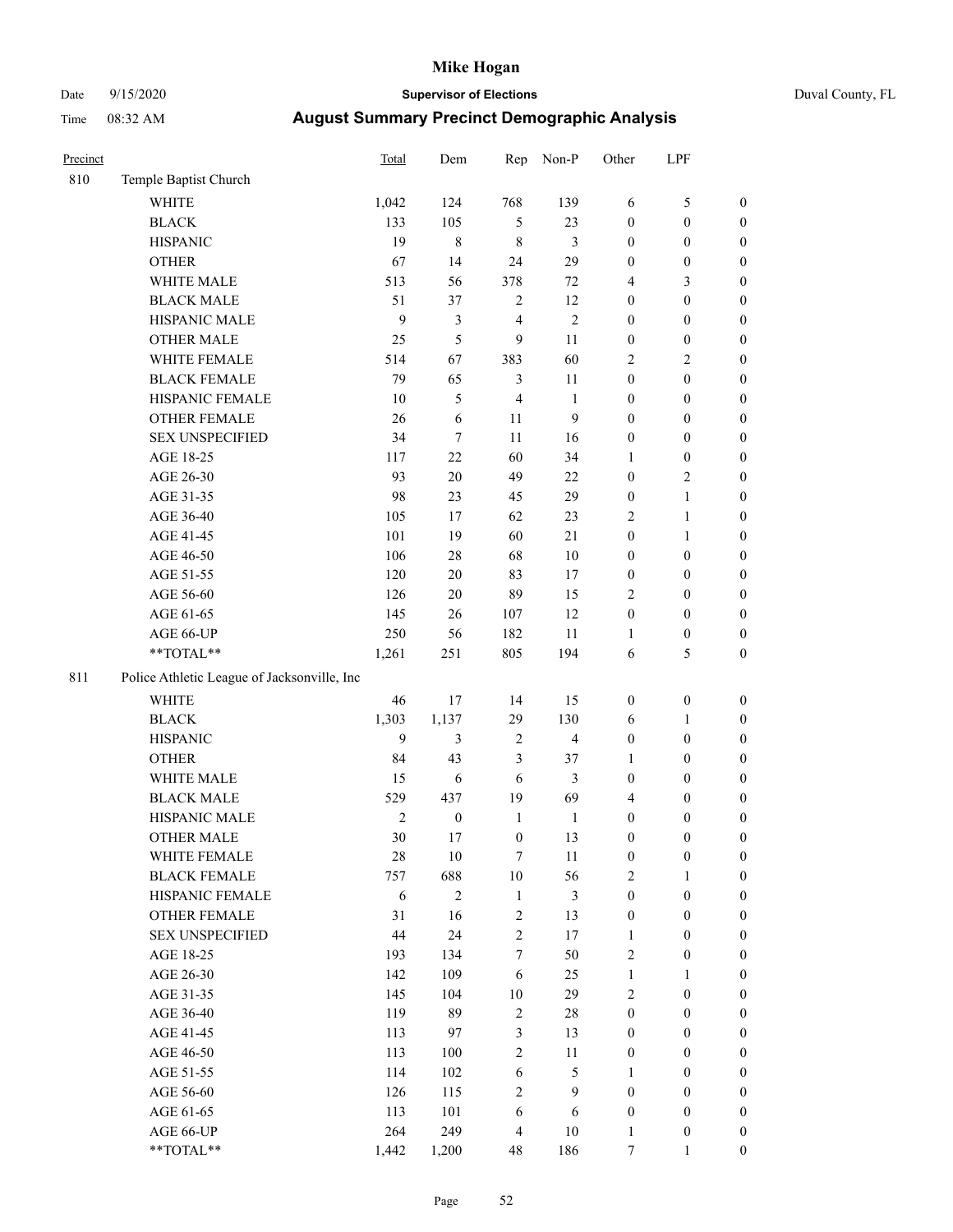# Date 9/15/2020 **Supervisor of Elections** Duval County, FL

| Precinct |                              | <b>Total</b> | Dem   |                  | Rep Non-P      | Other            | LPF              |                  |
|----------|------------------------------|--------------|-------|------------------|----------------|------------------|------------------|------------------|
| 812      | <b>Emmett Reed Center</b>    |              |       |                  |                |                  |                  |                  |
|          | <b>WHITE</b>                 | 69           | 25    | 20               | 23             | $\boldsymbol{0}$ | $\mathbf{1}$     | 0                |
|          | <b>BLACK</b>                 | 1,185        | 1,038 | 22               | 124            | $\mathbf{1}$     | $\boldsymbol{0}$ | 0                |
|          | <b>HISPANIC</b>              | 22           | 13    | $\mathbf{2}$     | $\tau$         | $\boldsymbol{0}$ | $\boldsymbol{0}$ | $\boldsymbol{0}$ |
|          | <b>OTHER</b>                 | 66           | 31    | 3                | 31             | 1                | $\boldsymbol{0}$ | $\boldsymbol{0}$ |
|          | WHITE MALE                   | 24           | 9     | 8                | 7              | $\boldsymbol{0}$ | $\boldsymbol{0}$ | $\boldsymbol{0}$ |
|          | <b>BLACK MALE</b>            | 473          | 394   | 11               | 67             | $\mathbf{1}$     | $\boldsymbol{0}$ | $\boldsymbol{0}$ |
|          | HISPANIC MALE                | 9            | 7     | $\boldsymbol{0}$ | $\sqrt{2}$     | 0                | $\boldsymbol{0}$ | $\boldsymbol{0}$ |
|          | <b>OTHER MALE</b>            | 21           | 10    | 2                | $\,$ 8 $\,$    | $\mathbf{1}$     | $\boldsymbol{0}$ | $\boldsymbol{0}$ |
|          | WHITE FEMALE                 | 44           | 16    | 12               | 15             | 0                | 1                | $\boldsymbol{0}$ |
|          | <b>BLACK FEMALE</b>          | 693          | 631   | 10               | 52             | 0                | $\boldsymbol{0}$ | 0                |
|          | HISPANIC FEMALE              | 12           | 6     | 2                | $\overline{4}$ | 0                | $\boldsymbol{0}$ | 0                |
|          | <b>OTHER FEMALE</b>          | 19           | 13    | $\mathbf{1}$     | 5              | 0                | $\boldsymbol{0}$ | $\boldsymbol{0}$ |
|          | <b>SEX UNSPECIFIED</b>       | 47           | 21    | $\mathbf{1}$     | 25             | 0                | $\boldsymbol{0}$ | $\boldsymbol{0}$ |
|          | AGE 18-25                    | 133          | 78    | 4                | 51             | 0                | $\boldsymbol{0}$ | $\boldsymbol{0}$ |
|          | AGE 26-30                    | 113          | 81    | 3                | 28             | 0                | $\mathbf{1}$     | $\boldsymbol{0}$ |
|          | AGE 31-35                    | 110          | 91    | $\overline{4}$   | 15             | 0                | $\boldsymbol{0}$ | $\boldsymbol{0}$ |
|          | AGE 36-40                    | 95           | 79    | 2                | 14             | 0                | $\boldsymbol{0}$ | $\boldsymbol{0}$ |
|          | AGE 41-45                    | 107          | 80    | $10\,$           | 16             | $\mathbf{1}$     | $\boldsymbol{0}$ | $\boldsymbol{0}$ |
|          | AGE 46-50                    | 98           | 79    | $\mathfrak{Z}$   | 16             | $\boldsymbol{0}$ | $\boldsymbol{0}$ | $\boldsymbol{0}$ |
|          | AGE 51-55                    | 97           | 78    | 5                | 13             | 1                | $\boldsymbol{0}$ | $\boldsymbol{0}$ |
|          | AGE 56-60                    | 132          | 117   | 6                | $\mathbf{9}$   | 0                | $\boldsymbol{0}$ | 0                |
|          | AGE 61-65                    | 140          | 123   | 6                | 11             | 0                | $\boldsymbol{0}$ | 0                |
|          | AGE 66-UP                    | 317          | 301   | 4                | 12             | $\boldsymbol{0}$ | $\boldsymbol{0}$ | $\boldsymbol{0}$ |
|          | $**TOTAL**$                  | 1,342        | 1,107 | 47               | 185            | $\mathbf{2}$     | $\mathbf{1}$     | $\boldsymbol{0}$ |
| 813      | Our Redeemer Lutheran Church |              |       |                  |                |                  |                  |                  |
|          | <b>WHITE</b>                 | 2,243        | 402   | 1,423            | 391            | 19               | $8\,$            | $\boldsymbol{0}$ |
|          | <b>BLACK</b>                 | 3,444        | 2,938 | 94               | 387            | 23               | $\sqrt{2}$       | $\boldsymbol{0}$ |
|          | <b>HISPANIC</b>              | 140          | 53    | 43               | 43             | $\mathbf{1}$     | $\boldsymbol{0}$ | $\boldsymbol{0}$ |
|          | <b>OTHER</b>                 | 310          | 138   | 49               | 121            | $\mathbf{1}$     | $\mathbf{1}$     | $\boldsymbol{0}$ |
|          | WHITE MALE                   | 1,077        | 165   | 705              | 193            | 9                | 5                | $\overline{0}$   |
|          | <b>BLACK MALE</b>            | 1,476        | 1,191 | 59               | 212            | 12               | $\overline{c}$   | $\boldsymbol{0}$ |
|          | HISPANIC MALE                | 68           | 20    | 24               | 24             | $\boldsymbol{0}$ | $\boldsymbol{0}$ | 0                |
|          | <b>OTHER MALE</b>            | 114          | 39    | 22               | 52             | $\boldsymbol{0}$ | $\mathbf{1}$     | 0                |
|          | WHITE FEMALE                 | 1,139        | 235   | 700              | 191            | 10               | 3                | 0                |
|          | <b>BLACK FEMALE</b>          | 1,931        | 1,723 | 34               | 163            | $11\,$           | $\boldsymbol{0}$ | $\boldsymbol{0}$ |
|          | HISPANIC FEMALE              | $71\,$       | 33    | 18               | 19             | 1                | $\boldsymbol{0}$ | $\overline{0}$   |
|          | OTHER FEMALE                 | 123          | 68    | 24               | 31             | $\boldsymbol{0}$ | $\boldsymbol{0}$ | $\overline{0}$   |
|          | <b>SEX UNSPECIFIED</b>       | 138          | 57    | 23               | 57             | $\mathbf{1}$     | $\boldsymbol{0}$ | 0                |
|          | AGE 18-25                    | 741          | 438   | 110              | 181            | $10\,$           | $\sqrt{2}$       | 0                |
|          | AGE 26-30                    | 478          | 248   | 103              | 123            | 3                | $\mathbf{1}$     | 0                |
|          | AGE 31-35                    | 470          | 246   | 111              | 106            | 4                | $\mathfrak{Z}$   | 0                |
|          | AGE 36-40                    | 572          | 342   | 119              | 109            | 1                | $\mathbf{1}$     | 0                |
|          | AGE 41-45                    | 512          | 337   | 87               | 79             | 8                | $\mathbf{1}$     | 0                |
|          | AGE 46-50                    | 626          | 394   | 146              | 84             | 2                | $\boldsymbol{0}$ | 0                |
|          | AGE 51-55                    | 625          | 377   | 186              | 58             | 4                | $\boldsymbol{0}$ | 0                |
|          | AGE 56-60                    | 592          | 310   | 193              | 83             | 6                | $\boldsymbol{0}$ | 0                |
|          | AGE 61-65                    | 546          | 307   | 178              | 55             | 4                | $\sqrt{2}$       | 0                |
|          | AGE 66-UP                    | 975          | 532   | 376              | 64             | 2                | $\mathbf{1}$     | 0                |
|          | **TOTAL**                    | 6,137        | 3,531 | 1,609            | 942            | 44               | 11               | $\boldsymbol{0}$ |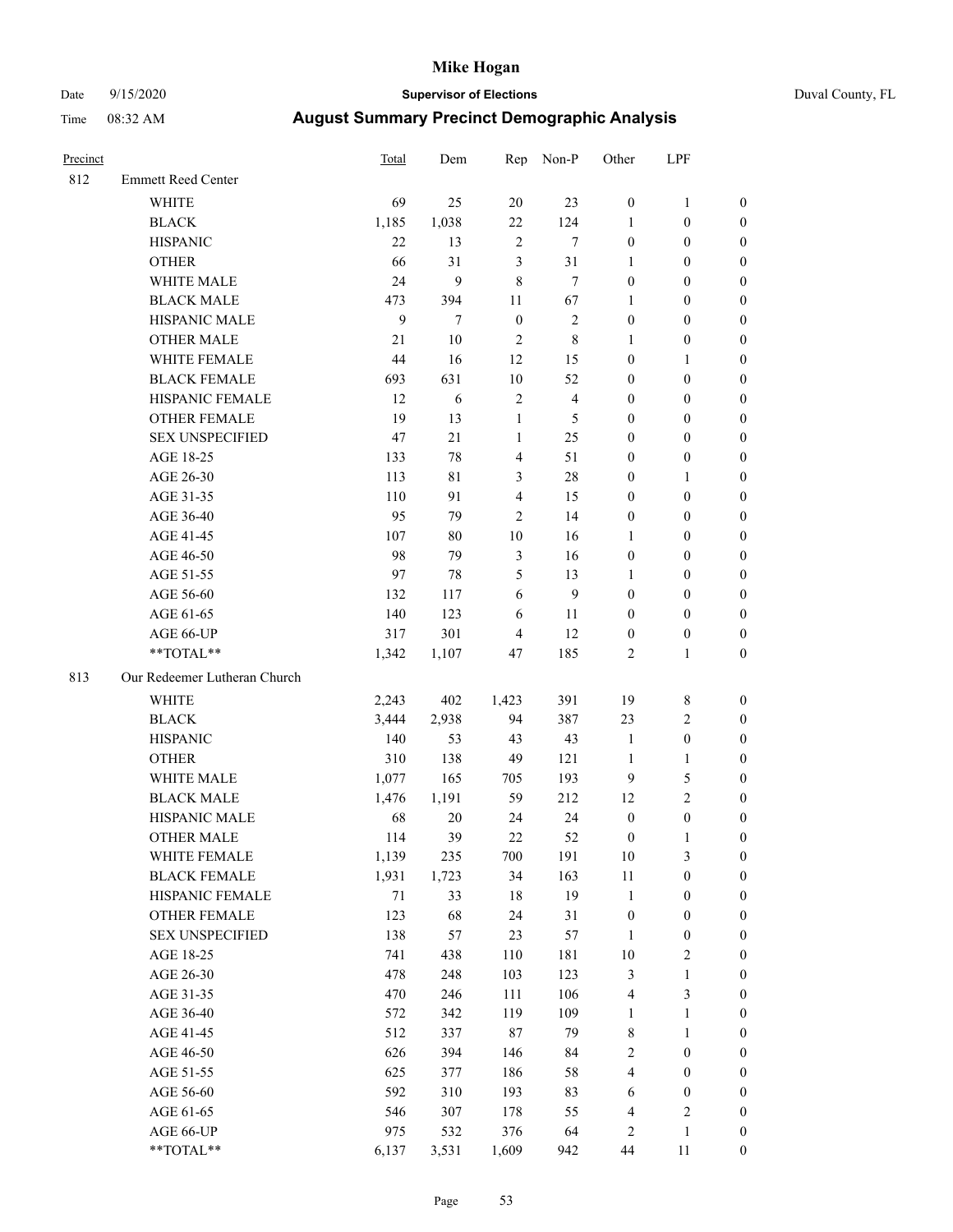# Date 9/15/2020 **Supervisor of Elections** Duval County, FL

| Precinct |                               | Total  | Dem              | Rep                     | Non-P          | Other            | LPF              |                  |
|----------|-------------------------------|--------|------------------|-------------------------|----------------|------------------|------------------|------------------|
| 814      | Cisco Garden Community Center |        |                  |                         |                |                  |                  |                  |
|          | <b>WHITE</b>                  | 2,744  | 433              | 1,953                   | 348            | 7                | $\mathfrak{Z}$   | 0                |
|          | <b>BLACK</b>                  | 405    | 352              | 13                      | 38             | $\overline{c}$   | $\boldsymbol{0}$ | $\boldsymbol{0}$ |
|          | <b>HISPANIC</b>               | 47     | 15               | 17                      | 15             | $\boldsymbol{0}$ | $\boldsymbol{0}$ | $\boldsymbol{0}$ |
|          | <b>OTHER</b>                  | 129    | 32               | 48                      | 47             | 2                | $\boldsymbol{0}$ | $\boldsymbol{0}$ |
|          | WHITE MALE                    | 1,303  | 174              | 949                     | 173            | 5                | $\sqrt{2}$       | $\boldsymbol{0}$ |
|          | <b>BLACK MALE</b>             | 187    | 158              | 9                       | 20             | $\boldsymbol{0}$ | $\boldsymbol{0}$ | $\boldsymbol{0}$ |
|          | HISPANIC MALE                 | 27     | $\boldsymbol{9}$ | 9                       | $\mathbf{9}$   | 0                | $\boldsymbol{0}$ | $\boldsymbol{0}$ |
|          | <b>OTHER MALE</b>             | 47     | 12               | 19                      | 15             | 1                | $\boldsymbol{0}$ | $\boldsymbol{0}$ |
|          | WHITE FEMALE                  | 1,409  | 256              | 983                     | 167            | $\overline{c}$   | 1                | $\boldsymbol{0}$ |
|          | <b>BLACK FEMALE</b>           | 215    | 191              | $\overline{\mathbf{4}}$ | 18             | 2                | $\boldsymbol{0}$ | $\boldsymbol{0}$ |
|          | HISPANIC FEMALE               | 18     | 5                | 7                       | 6              | $\boldsymbol{0}$ | $\boldsymbol{0}$ | $\boldsymbol{0}$ |
|          | OTHER FEMALE                  | 55     | 14               | 19                      | 21             | $\mathbf{1}$     | $\boldsymbol{0}$ | $\boldsymbol{0}$ |
|          | <b>SEX UNSPECIFIED</b>        | 64     | 13               | 32                      | 19             | $\boldsymbol{0}$ | $\boldsymbol{0}$ | $\boldsymbol{0}$ |
|          | AGE 18-25                     | 357    | $77 \,$          | 196                     | 78             | 4                | $\sqrt{2}$       | $\boldsymbol{0}$ |
|          | AGE 26-30                     | 210    | 37               | 124                     | 47             | 1                | $\mathbf{1}$     | $\boldsymbol{0}$ |
|          | AGE 31-35                     | 240    | 51               | 151                     | 38             | $\boldsymbol{0}$ | $\boldsymbol{0}$ | $\boldsymbol{0}$ |
|          | AGE 36-40                     | 255    | 69               | 143                     | 43             | 0                | $\boldsymbol{0}$ | $\boldsymbol{0}$ |
|          | AGE 41-45                     | 213    | 46               | 121                     | 45             | $\mathbf{1}$     | $\boldsymbol{0}$ | $\boldsymbol{0}$ |
|          | AGE 46-50                     | 272    | 79               | 160                     | 32             | $\mathbf{1}$     | $\boldsymbol{0}$ | $\boldsymbol{0}$ |
|          | AGE 51-55                     | 317    | 91               | 184                     | 41             | $\mathbf{1}$     | $\boldsymbol{0}$ | $\boldsymbol{0}$ |
|          | AGE 56-60                     | 368    | 80               | 240                     | 46             | $\overline{c}$   | $\boldsymbol{0}$ | $\boldsymbol{0}$ |
|          | AGE 61-65                     | 328    | 89               | 210                     | 29             | $\boldsymbol{0}$ | $\boldsymbol{0}$ | $\boldsymbol{0}$ |
|          | AGE 66-UP                     | 765    | 213              | 502                     | 49             | $\mathbf{1}$     | $\boldsymbol{0}$ | $\boldsymbol{0}$ |
|          | $**TOTAL**$                   | 3,325  | 832              | 2,031                   | 448            | $11\,$           | $\mathfrak{Z}$   | $\boldsymbol{0}$ |
| 815      | Graham Branch Library         |        |                  |                         |                |                  |                  |                  |
|          | WHITE                         | 74     | 28               | 19                      | 23             | 4                | $\boldsymbol{0}$ | $\boldsymbol{0}$ |
|          | <b>BLACK</b>                  | 1,575  | 1,350            | 37                      | 182            | 6                | $\boldsymbol{0}$ | $\boldsymbol{0}$ |
|          | <b>HISPANIC</b>               | 21     | 13               | $\boldsymbol{0}$        | $\,$ 8 $\,$    | $\boldsymbol{0}$ | $\boldsymbol{0}$ | $\boldsymbol{0}$ |
|          | <b>OTHER</b>                  | 112    | 59               | 5                       | 48             | 0                | $\boldsymbol{0}$ | $\boldsymbol{0}$ |
|          | WHITE MALE                    | 22     | $\tau$           | $\,$ $\,$               | 6              | $\mathbf{1}$     | $\boldsymbol{0}$ | $\boldsymbol{0}$ |
|          | <b>BLACK MALE</b>             | 671    | 564              | 21                      | 84             | $\overline{c}$   | $\boldsymbol{0}$ | $\boldsymbol{0}$ |
|          | HISPANIC MALE                 | $10\,$ | 7                | $\boldsymbol{0}$        | $\mathfrak{Z}$ | $\boldsymbol{0}$ | $\boldsymbol{0}$ | $\boldsymbol{0}$ |
|          | <b>OTHER MALE</b>             | 29     | 14               | $\mathbf{1}$            | 14             | $\boldsymbol{0}$ | $\boldsymbol{0}$ | $\boldsymbol{0}$ |
|          | WHITE FEMALE                  | 51     | 21               | 11                      | 16             | 3                | 0                | 0                |
|          | <b>BLACK FEMALE</b>           | 878    | 766              | 16                      | 92             | 4                | $\boldsymbol{0}$ | $\overline{0}$   |
|          | HISPANIC FEMALE               | $11\,$ | 6                | $\boldsymbol{0}$        | 5              | $\boldsymbol{0}$ | $\boldsymbol{0}$ | $\overline{0}$   |
|          | OTHER FEMALE                  | 53     | 35               | 4                       | 14             | $\boldsymbol{0}$ | $\boldsymbol{0}$ | $\overline{0}$   |
|          | <b>SEX UNSPECIFIED</b>        | 57     | 30               | $\boldsymbol{0}$        | $27\,$         | $\boldsymbol{0}$ | $\boldsymbol{0}$ | $\overline{0}$   |
|          | AGE 18-25                     | 223    | 148              | 3                       | $70\,$         | 2                | $\boldsymbol{0}$ | $\overline{0}$   |
|          | AGE 26-30                     | 156    | 111              | 7                       | 38             | $\boldsymbol{0}$ | $\boldsymbol{0}$ | $\overline{0}$   |
|          | AGE 31-35                     | 166    | 124              | 8                       | 32             | 2                | $\boldsymbol{0}$ | 0                |
|          | AGE 36-40                     | 166    | 125              | 3                       | 37             | 1                | $\boldsymbol{0}$ | 0                |
|          | AGE 41-45                     | 143    | 118              | 5                       | 18             | 2                | $\boldsymbol{0}$ | 0                |
|          | AGE 46-50                     | 119    | 97               | 6                       | 15             | $\mathbf{1}$     | $\boldsymbol{0}$ | 0                |
|          | AGE 51-55                     | 134    | 114              | 6                       | 14             | $\boldsymbol{0}$ | $\boldsymbol{0}$ | $\overline{0}$   |
|          | AGE 56-60                     | 166    | 143              | 9                       | 14             | $\boldsymbol{0}$ | $\boldsymbol{0}$ | $\overline{0}$   |
|          | AGE 61-65                     | 165    | 152              | 6                       | 5              | $\overline{c}$   | $\boldsymbol{0}$ | $\overline{0}$   |
|          | AGE 66-UP                     | 344    | 318              | 8                       | 18             | $\boldsymbol{0}$ | $\boldsymbol{0}$ | $\boldsymbol{0}$ |
|          | **TOTAL**                     | 1,782  | 1,450            | 61                      | 261            | 10               | $\boldsymbol{0}$ | $\boldsymbol{0}$ |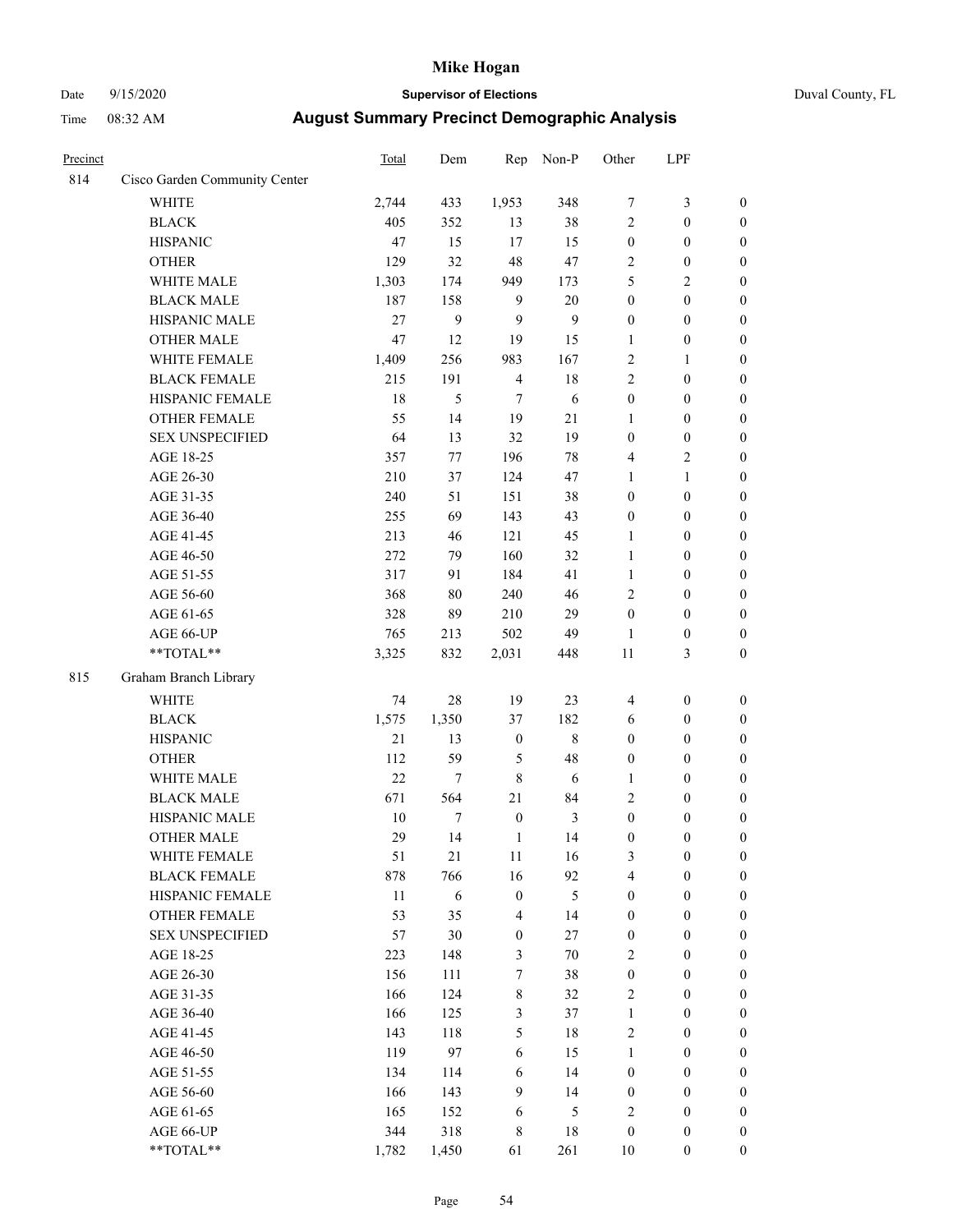# Date 9/15/2020 **Supervisor of Elections** Duval County, FL

| Precinct |                          | Total | Dem         | Rep              | Non-P          | Other            | LPF                            |                                      |
|----------|--------------------------|-------|-------------|------------------|----------------|------------------|--------------------------------|--------------------------------------|
| 816      | Norwood Community Church |       |             |                  |                |                  |                                |                                      |
|          | <b>WHITE</b>             | 111   | 35          | 35               | 34             | 6                | $\mathbf{1}$                   | 0                                    |
|          | <b>BLACK</b>             | 638   | 538         | 17               | 82             | 1                | $\boldsymbol{0}$               | $\boldsymbol{0}$                     |
|          | <b>HISPANIC</b>          | 18    | 13          | $\boldsymbol{0}$ | $\overline{4}$ | $\boldsymbol{0}$ | $\mathbf{1}$                   | $\boldsymbol{0}$                     |
|          | <b>OTHER</b>             | 65    | 28          | 3                | 34             | $\boldsymbol{0}$ | $\boldsymbol{0}$               | $\boldsymbol{0}$                     |
|          | WHITE MALE               | 53    | 17          | 19               | 14             | 2                | $\mathbf{1}$                   | $\boldsymbol{0}$                     |
|          | <b>BLACK MALE</b>        | 263   | 204         | 10               | 48             | 1                | $\boldsymbol{0}$               | $\boldsymbol{0}$                     |
|          | HISPANIC MALE            | 9     | 5           | $\boldsymbol{0}$ | $\mathfrak{Z}$ | 0                | $\mathbf{1}$                   | $\boldsymbol{0}$                     |
|          | <b>OTHER MALE</b>        | 23    | 10          | 2                | 11             | 0                | $\boldsymbol{0}$               | $\boldsymbol{0}$                     |
|          | WHITE FEMALE             | 55    | 17          | 14               | 20             | 4                | $\boldsymbol{0}$               | $\boldsymbol{0}$                     |
|          | <b>BLACK FEMALE</b>      | 362   | 323         | 7                | 32             | 0                | $\boldsymbol{0}$               | $\boldsymbol{0}$                     |
|          | HISPANIC FEMALE          | 9     | $\,$ 8 $\,$ | $\boldsymbol{0}$ | $\mathbf{1}$   | 0                | $\boldsymbol{0}$               | $\boldsymbol{0}$                     |
|          | OTHER FEMALE             | 18    | 12          | $\boldsymbol{0}$ | 6              | 0                | $\boldsymbol{0}$               | $\boldsymbol{0}$                     |
|          | <b>SEX UNSPECIFIED</b>   | 40    | 18          | 3                | 19             | $\boldsymbol{0}$ | $\boldsymbol{0}$               | $\boldsymbol{0}$                     |
|          | AGE 18-25                | 116   | 62          | 4                | 49             | 1                | $\boldsymbol{0}$               | $\boldsymbol{0}$                     |
|          | AGE 26-30                | 82    | 60          | 3                | 18             | 1                | $\boldsymbol{0}$               | $\boldsymbol{0}$                     |
|          | AGE 31-35                | 76    | 55          | $\mathbf{1}$     | 19             | $\boldsymbol{0}$ | $\mathbf{1}$                   | $\boldsymbol{0}$                     |
|          | AGE 36-40                | 79    | 59          | 3                | 17             | 0                | $\boldsymbol{0}$               | $\boldsymbol{0}$                     |
|          | AGE 41-45                | 68    | 50          | 3                | 13             | $\mathbf{1}$     | $\mathbf{1}$                   | $\boldsymbol{0}$                     |
|          | AGE 46-50                | 78    | 58          | 5                | 13             | 2                | $\boldsymbol{0}$               | $\boldsymbol{0}$                     |
|          | AGE 51-55                | 63    | 51          | 5                | 6              | 1                | $\boldsymbol{0}$               | $\boldsymbol{0}$                     |
|          | AGE 56-60                | 73    | 52          | 10               | 11             | $\boldsymbol{0}$ | $\boldsymbol{0}$               |                                      |
|          | AGE 61-65                | 71    | 62          | 6                | 3              | $\boldsymbol{0}$ | $\boldsymbol{0}$               | 0<br>$\boldsymbol{0}$                |
|          |                          | 126   | 105         |                  | $\mathfrak s$  |                  |                                |                                      |
|          | AGE 66-UP<br>$**TOTAL**$ | 832   | 614         | 15<br>55         | 154            | 1<br>7           | $\boldsymbol{0}$<br>$\sqrt{2}$ | $\boldsymbol{0}$<br>$\boldsymbol{0}$ |
|          |                          |       |             |                  |                |                  |                                |                                      |
| 817      | Highlands Baptist Church |       |             |                  |                |                  |                                |                                      |
|          | <b>WHITE</b>             | 1,435 | 346         | 707              | 359            | 15               | $\,$ $\,$                      | $\boldsymbol{0}$                     |
|          | <b>BLACK</b>             | 2,370 | 1,981       | 57               | 318            | 11               | $\mathfrak{Z}$                 | $\boldsymbol{0}$                     |
|          | <b>HISPANIC</b>          | 169   | 76          | 30               | 60             | 3                | $\boldsymbol{0}$               | $\boldsymbol{0}$                     |
|          | <b>OTHER</b>             | 262   | 94          | 47               | 117            | 4                | $\boldsymbol{0}$               | $\boldsymbol{0}$                     |
|          | WHITE MALE               | 644   | 132         | 337              | 164            | 6                | 5                              | $\boldsymbol{0}$                     |
|          | <b>BLACK MALE</b>        | 914   | 721         | $28\,$           | 153            | 9                | $\mathfrak{Z}$                 | $\boldsymbol{0}$                     |
|          | HISPANIC MALE            | 76    | 26          | 21               | 29             | $\boldsymbol{0}$ | $\boldsymbol{0}$               | $\boldsymbol{0}$                     |
|          | <b>OTHER MALE</b>        | 86    | 27          | 21               | 37             | 1                | $\boldsymbol{0}$               | $\boldsymbol{0}$                     |
|          | WHITE FEMALE             | 774   | 208         | 363              | 191            | 9                | 3                              | 0                                    |
|          | <b>BLACK FEMALE</b>      | 1,411 | 1,224       | 28               | 157            | $\mathbf{2}$     | $\boldsymbol{0}$               | $\boldsymbol{0}$                     |
|          | HISPANIC FEMALE          | 89    | 48          | 8                | 30             | 3                | $\boldsymbol{0}$               | $\overline{0}$                       |
|          | OTHER FEMALE             | 117   | 52          | 18               | 44             | 3                | $\boldsymbol{0}$               | $\overline{0}$                       |
|          | <b>SEX UNSPECIFIED</b>   | 125   | 59          | 17               | 49             | $\boldsymbol{0}$ | $\boldsymbol{0}$               | 0                                    |
|          | AGE 18-25                | 616   | 328         | 75               | 203            | 9                | $\mathbf{1}$                   | 0                                    |
|          | AGE 26-30                | 478   | 264         | 67               | 139            | 6                | $\sqrt{2}$                     | 0                                    |
|          | AGE 31-35                | 429   | 252         | 57               | 114            | 2                | $\overline{4}$                 | 0                                    |
|          | AGE 36-40                | 375   | 230         | 58               | 86             | 1                | $\boldsymbol{0}$               | 0                                    |
|          | AGE 41-45                | 308   | 200         | 43               | 63             | 2                | $\boldsymbol{0}$               | 0                                    |
|          | AGE 46-50                | 315   | 191         | 61               | 56             | 6                | 1                              | 0                                    |
|          | AGE 51-55                | 331   | 200         | 78               | 48             | 3                | $\sqrt{2}$                     | 0                                    |
|          | AGE 56-60                | 366   | 236         | 90               | 38             | $\overline{c}$   | $\boldsymbol{0}$               | $\overline{0}$                       |
|          | AGE 61-65                | 334   | 204         | 89               | 41             | $\boldsymbol{0}$ | $\boldsymbol{0}$               | $\overline{0}$                       |
|          | AGE 66-UP                | 684   | 392         | 223              | 66             | 2                | 1                              | 0                                    |
|          | **TOTAL**                | 4,236 | 2,497       | 841              | 854            | 33               | 11                             | $\boldsymbol{0}$                     |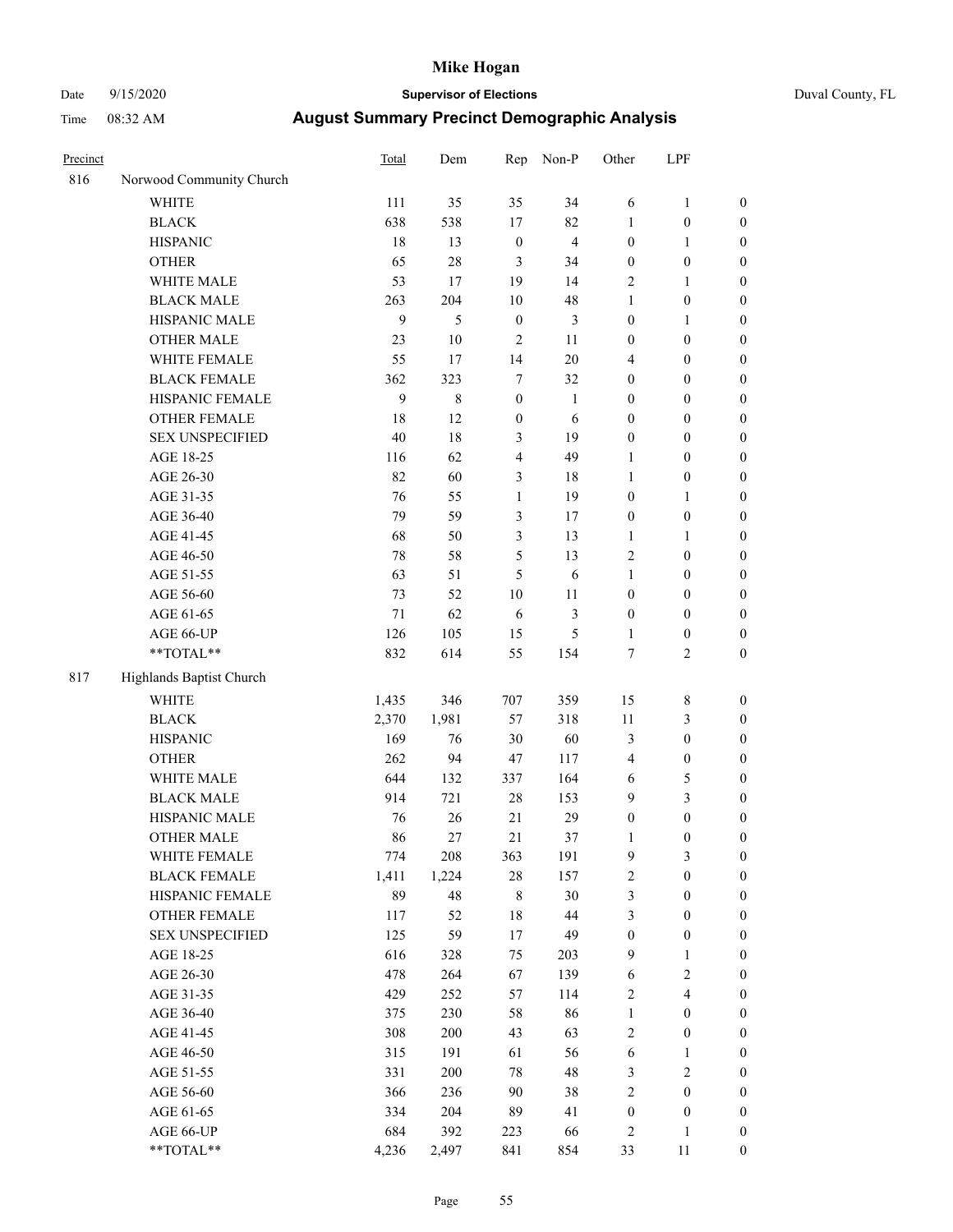# Date 9/15/2020 **Supervisor of Elections** Duval County, FL

| Precinct |                                      | Total  | Dem            | Rep            | Non-P          | Other                   | LPF              |                                      |
|----------|--------------------------------------|--------|----------------|----------------|----------------|-------------------------|------------------|--------------------------------------|
| 818      | Greater Harvest Christian Fellowship |        |                |                |                |                         |                  |                                      |
|          | <b>WHITE</b>                         | 313    | 86             | 156            | 70             | $\mathbf{1}$            | $\boldsymbol{0}$ | $\boldsymbol{0}$                     |
|          | <b>BLACK</b>                         | 983    | 852            | 26             | 104            | $\mathbf{1}$            | $\boldsymbol{0}$ | $\boldsymbol{0}$                     |
|          | <b>HISPANIC</b>                      | 21     | $\overline{4}$ | 5              | 12             | $\boldsymbol{0}$        | $\boldsymbol{0}$ | $\boldsymbol{0}$                     |
|          | <b>OTHER</b>                         | 78     | 33             | 11             | 34             | $\boldsymbol{0}$        | $\boldsymbol{0}$ | $\boldsymbol{0}$                     |
|          | WHITE MALE                           | 144    | 26             | 76             | 41             | 1                       | $\boldsymbol{0}$ | $\boldsymbol{0}$                     |
|          | <b>BLACK MALE</b>                    | 407    | 340            | $17\,$         | 49             | 1                       | $\boldsymbol{0}$ | $\boldsymbol{0}$                     |
|          | HISPANIC MALE                        | 9      | $\mathfrak{2}$ | $\overline{4}$ | $\mathfrak{Z}$ | $\boldsymbol{0}$        | $\boldsymbol{0}$ | $\boldsymbol{0}$                     |
|          | <b>OTHER MALE</b>                    | 29     | 14             | 5              | 10             | 0                       | $\boldsymbol{0}$ | $\boldsymbol{0}$                     |
|          | WHITE FEMALE                         | 165    | 58             | 79             | 28             | 0                       | $\boldsymbol{0}$ | $\boldsymbol{0}$                     |
|          | <b>BLACK FEMALE</b>                  | 562    | 499            | $\,$ 8 $\,$    | 55             | 0                       | $\boldsymbol{0}$ | 0                                    |
|          | HISPANIC FEMALE                      | $10\,$ | $\sqrt{2}$     | $\mathbf{1}$   | 7              | 0                       | $\boldsymbol{0}$ | $\boldsymbol{0}$                     |
|          | OTHER FEMALE                         | 29     | 15             | 5              | 9              | 0                       | $\boldsymbol{0}$ | $\boldsymbol{0}$                     |
|          | <b>SEX UNSPECIFIED</b>               | 40     | 19             | 3              | 18             | 0                       | $\boldsymbol{0}$ | $\boldsymbol{0}$                     |
|          | AGE 18-25                            | 165    | 100            | 13             | 52             | 0                       | $\boldsymbol{0}$ | $\boldsymbol{0}$                     |
|          | AGE 26-30                            | 114    | 75             | 14             | 25             | 0                       | $\boldsymbol{0}$ | $\boldsymbol{0}$                     |
|          | AGE 31-35                            | 109    | 69             | 10             | 30             | 0                       | $\boldsymbol{0}$ | $\boldsymbol{0}$                     |
|          | AGE 36-40                            | 151    | 106            | 18             | $27\,$         | 0                       | $\boldsymbol{0}$ | $\boldsymbol{0}$                     |
|          | AGE 41-45                            | 146    | 114            | 16             | 16             | 0                       | $\boldsymbol{0}$ | $\boldsymbol{0}$                     |
|          | AGE 46-50                            | 105    | 76             | $10\,$         | 19             | $\boldsymbol{0}$        | $\boldsymbol{0}$ | $\boldsymbol{0}$                     |
|          | AGE 51-55                            | 108    | 69             | 20             | 17             | $\overline{c}$          | $\boldsymbol{0}$ | 0                                    |
|          | AGE 56-60                            | 112    | 81             | $20\,$         | 11             | $\boldsymbol{0}$        | $\boldsymbol{0}$ |                                      |
|          | AGE 61-65                            | 125    | 88             | 27             | 10             | $\boldsymbol{0}$        | $\boldsymbol{0}$ | $\boldsymbol{0}$<br>$\boldsymbol{0}$ |
|          |                                      |        |                |                |                |                         |                  |                                      |
|          | AGE 66-UP<br>$**TOTAL**$             | 260    | 197            | 50             | 13             | $\boldsymbol{0}$        | $\boldsymbol{0}$ | $\boldsymbol{0}$                     |
|          |                                      | 1,395  | 975            | 198            | 220            | 2                       | $\boldsymbol{0}$ | $\boldsymbol{0}$                     |
| 901      | CWA AFL-CIO Local #3106              |        |                |                |                |                         |                  |                                      |
|          | WHITE                                | 1,589  | 699            | 459            | 386            | 28                      | 17               | $\boldsymbol{0}$                     |
|          | <b>BLACK</b>                         | 1,266  | 1,030          | 47             | 178            | 9                       | $\sqrt{2}$       | $\boldsymbol{0}$                     |
|          | <b>HISPANIC</b>                      | 122    | 60             | 19             | 41             | $\mathbf{1}$            | $\mathbf{1}$     | $\boldsymbol{0}$                     |
|          | <b>OTHER</b>                         | 245    | 106            | 38             | 95             | 5                       | $\mathbf{1}$     | $\boldsymbol{0}$                     |
|          | WHITE MALE                           | 771    | 309            | 245            | 193            | 14                      | $10\,$           | $\boldsymbol{0}$                     |
|          | <b>BLACK MALE</b>                    | 534    | 406            | 27             | 92             | 7                       | $\mathfrak{2}$   | $\boldsymbol{0}$                     |
|          | HISPANIC MALE                        | 64     | 32             | $\mathbf{9}$   | $22\,$         | $\mathbf{1}$            | $\boldsymbol{0}$ | 0                                    |
|          | <b>OTHER MALE</b>                    | 88     | 39             | 16             | 32             | $\boldsymbol{0}$        | $\mathbf{1}$     | $\boldsymbol{0}$                     |
|          | WHITE FEMALE                         | 796    | 380            | 211            | 184            | 14                      | 7                | $\overline{0}$                       |
|          | <b>BLACK FEMALE</b>                  | 709    | 608            | 20             | 79             | 2                       | $\boldsymbol{0}$ | $\overline{0}$                       |
|          | HISPANIC FEMALE                      | 54     | $27\,$         | 10             | 16             | $\boldsymbol{0}$        | $\mathbf{1}$     | $\overline{0}$                       |
|          | OTHER FEMALE                         | 101    | 44             | 17             | 35             | 5                       | $\boldsymbol{0}$ | 0                                    |
|          | <b>SEX UNSPECIFIED</b>               | 105    | 50             | 8              | 47             | $\boldsymbol{0}$        | $\boldsymbol{0}$ | 0                                    |
|          | AGE 18-25                            | 341    | 175            | 34             | 124            | 6                       | $\sqrt{2}$       | 0                                    |
|          | AGE 26-30                            | 433    | 234            | 59             | 124            | $10\,$                  | 6                | 0                                    |
|          | AGE 31-35                            | 416    | 251            | 49             | 101            | 9                       | 6                | 0                                    |
|          | AGE 36-40                            | 315    | 204            | 37             | 69             | 3                       | $\sqrt{2}$       | 0                                    |
|          | AGE 41-45                            | 270    | 153            | 49             | 62             | 6                       | $\boldsymbol{0}$ | 0                                    |
|          | AGE 46-50                            | 241    | 133            | 49             | 53             | 4                       | $\sqrt{2}$       | 0                                    |
|          | AGE 51-55                            | 249    | 139            | 54             | 55             | 1                       | $\boldsymbol{0}$ | $\boldsymbol{0}$                     |
|          | AGE 56-60                            | 286    | 171            | 75             | 38             | $\mathbf{1}$            | 1                | $\boldsymbol{0}$                     |
|          | AGE 61-65                            | 250    | 158            | 58             | 32             | $\mathbf{1}$            | $\mathbf{1}$     | 0                                    |
|          | AGE 66-UP                            | 421    | 277            | 99             | 42             | $\overline{\mathbf{c}}$ | $\mathbf{1}$     | 0                                    |
|          | **TOTAL**                            | 3,222  | 1,895          | 563            | 700            | 43                      | 21               | $\boldsymbol{0}$                     |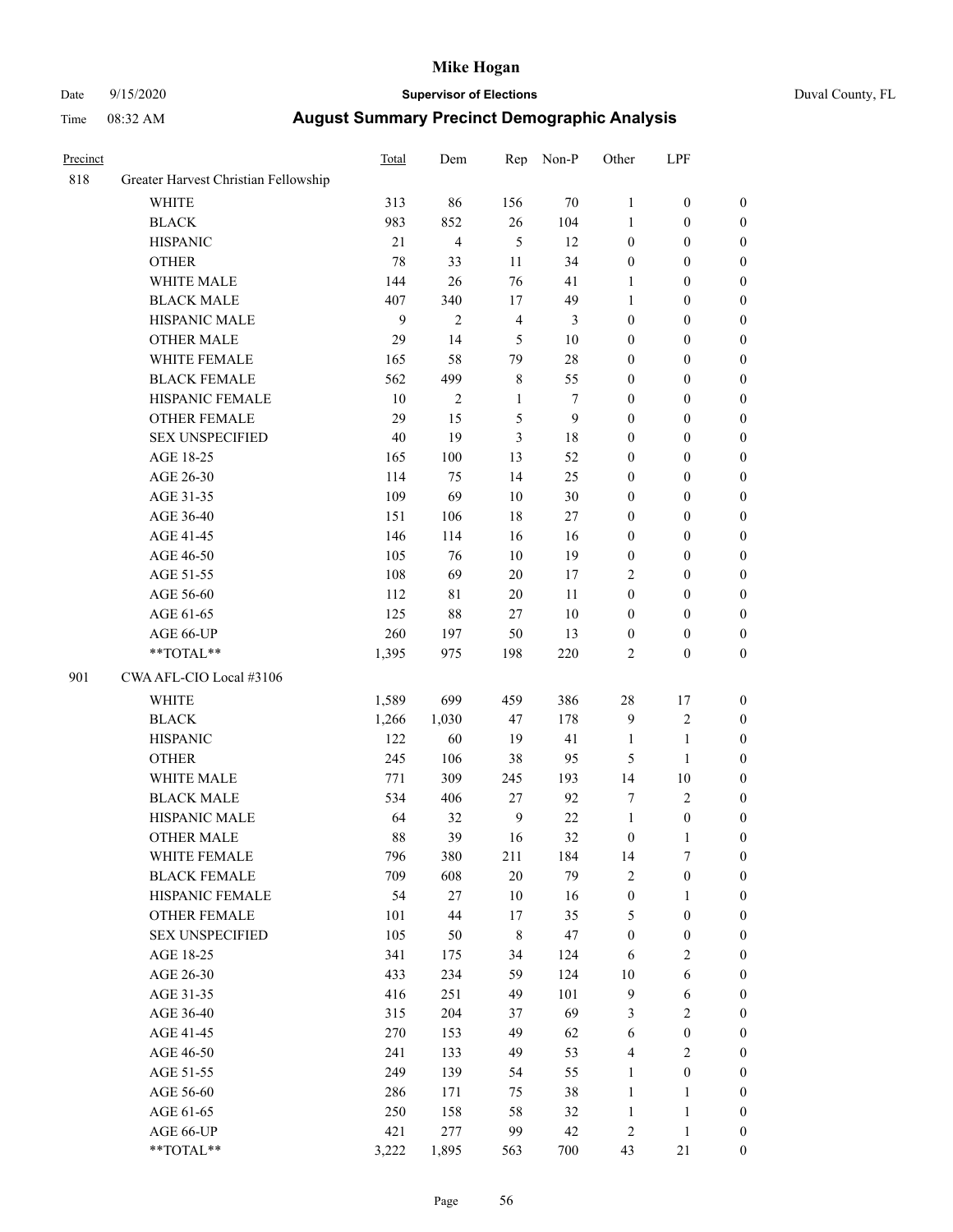# Date 9/15/2020 **Supervisor of Elections** Duval County, FL

| Precinct |                                                           | Total | Dem    | Rep              | Non-P        | Other                   | LPF              |                  |
|----------|-----------------------------------------------------------|-------|--------|------------------|--------------|-------------------------|------------------|------------------|
| 902      | Schell-Sweet Resource Wellness Center                     |       |        |                  |              |                         |                  |                  |
|          | <b>WHITE</b>                                              | 71    | 29     | 11               | 31           | $\boldsymbol{0}$        | $\boldsymbol{0}$ | $\boldsymbol{0}$ |
|          | <b>BLACK</b>                                              | 2,550 | 2,227  | 68               | 244          | 9                       | $\mathfrak{2}$   | $\boldsymbol{0}$ |
|          | <b>HISPANIC</b>                                           | 23    | 12     | $\mathbf{1}$     | 9            | $\mathbf{1}$            | $\boldsymbol{0}$ | $\boldsymbol{0}$ |
|          | <b>OTHER</b>                                              | 155   | 76     | 8                | 69           | 2                       | $\boldsymbol{0}$ | $\boldsymbol{0}$ |
|          | WHITE MALE                                                | 30    | 9      | $\,8\,$          | 13           | $\boldsymbol{0}$        | $\boldsymbol{0}$ | $\boldsymbol{0}$ |
|          | <b>BLACK MALE</b>                                         | 1,022 | 862    | 34               | 122          | 3                       | $\mathbf{1}$     | $\boldsymbol{0}$ |
|          | HISPANIC MALE                                             | 9     | 6      | $\mathbf{1}$     | $\mathbf{2}$ | $\boldsymbol{0}$        | $\boldsymbol{0}$ | $\boldsymbol{0}$ |
|          | OTHER MALE                                                | 58    | 32     | 5                | $20\,$       | 1                       | $\boldsymbol{0}$ | 0                |
|          | WHITE FEMALE                                              | 40    | 20     | 3                | 17           | $\boldsymbol{0}$        | $\boldsymbol{0}$ | 0                |
|          | <b>BLACK FEMALE</b>                                       | 1,482 | 1,330  | 32               | 113          | 6                       | $\mathbf{1}$     | $\boldsymbol{0}$ |
|          | HISPANIC FEMALE                                           | 12    | 6      | $\boldsymbol{0}$ | 5            | $\mathbf{1}$            | $\boldsymbol{0}$ | $\boldsymbol{0}$ |
|          | OTHER FEMALE                                              | 54    | 29     | $\sqrt{2}$       | 22           | $\mathbf{1}$            | $\boldsymbol{0}$ | $\boldsymbol{0}$ |
|          | <b>SEX UNSPECIFIED</b>                                    | 92    | 50     | 3                | 39           | $\boldsymbol{0}$        | $\boldsymbol{0}$ | $\boldsymbol{0}$ |
|          | AGE 18-25                                                 | 306   | 184    | 17               | 100          | 4                       | $\mathbf{1}$     | $\boldsymbol{0}$ |
|          | AGE 26-30                                                 | 271   | 211    | $\overline{9}$   | 50           | $\boldsymbol{0}$        | $\mathbf{1}$     | $\boldsymbol{0}$ |
|          | AGE 31-35                                                 | 255   | 201    | 9                | 42           | 3                       | $\boldsymbol{0}$ | $\boldsymbol{0}$ |
|          | AGE 36-40                                                 | 241   | 188    | $10\,$           | 41           | $\overline{c}$          | $\boldsymbol{0}$ | $\boldsymbol{0}$ |
|          | AGE 41-45                                                 | 176   | 143    | 3                | $30\,$       | $\boldsymbol{0}$        | $\boldsymbol{0}$ | $\boldsymbol{0}$ |
|          | AGE 46-50                                                 | 175   | 157    | 3                | 15           | $\boldsymbol{0}$        | $\boldsymbol{0}$ | 0                |
|          | AGE 51-55                                                 | 228   | 202    | 9                | 17           | $\boldsymbol{0}$        | $\boldsymbol{0}$ | $\boldsymbol{0}$ |
|          | AGE 56-60                                                 | 231   | 206    | 11               | 13           | 1                       | $\boldsymbol{0}$ | $\boldsymbol{0}$ |
|          | AGE 61-65                                                 | 233   | 211    | $\mathfrak{Z}$   | 19           | $\boldsymbol{0}$        | $\boldsymbol{0}$ | $\boldsymbol{0}$ |
|          | AGE 66-UP                                                 | 683   | 641    | 14               | 26           | 2                       | $\boldsymbol{0}$ | $\boldsymbol{0}$ |
|          | $\mathrm{*}\mathrm{*}\mathrm{TOTAL} \mathrm{*}\mathrm{*}$ | 2,799 | 2,344  | 88               | 353          | 12                      | $\mathfrak{2}$   | $\boldsymbol{0}$ |
| 903      | Redemption Church                                         |       |        |                  |              |                         |                  |                  |
|          | <b>WHITE</b>                                              | 1,215 | 364    | 591              | 240          | 15                      | 5                | $\boldsymbol{0}$ |
|          | <b>BLACK</b>                                              | 1,416 | 1,133  | 50               | 221          | 11                      | $\mathbf{1}$     | $\boldsymbol{0}$ |
|          | <b>HISPANIC</b>                                           | 171   | 66     | $20\,$           | 79           | 5                       | $\mathbf{1}$     | $\boldsymbol{0}$ |
|          | <b>OTHER</b>                                              | 259   | 99     | 60               | 95           | 4                       | 1                | $\boldsymbol{0}$ |
|          | WHITE MALE                                                | 536   | 144    | 270              | 110          | 8                       | $\overline{4}$   | 0                |
|          | <b>BLACK MALE</b>                                         | 534   | 403    | 23               | 104          | $\overline{\mathbf{4}}$ | $\boldsymbol{0}$ | 0                |
|          | HISPANIC MALE                                             | 73    | 26     | 12               | 33           | $\mathbf{1}$            | $\mathbf{1}$     | 0                |
|          | <b>OTHER MALE</b>                                         | 98    | 31     | 27               | 39           | 1                       | $\boldsymbol{0}$ | $\boldsymbol{0}$ |
|          | WHITE FEMALE                                              | 669   | 216    | 316              | 129          | $\boldsymbol{7}$        | 1                | $\boldsymbol{0}$ |
|          | <b>BLACK FEMALE</b>                                       | 850   | 703    | 26               | 113          | 7                       | $\mathbf{1}$     | $\boldsymbol{0}$ |
|          | HISPANIC FEMALE                                           | 91    | 37     | 8                | 43           | 3                       | $\boldsymbol{0}$ | $\overline{0}$   |
|          | <b>OTHER FEMALE</b>                                       | 120   | 58     | 26               | 34           | 2                       | $\boldsymbol{0}$ | $\overline{0}$   |
|          | <b>SEX UNSPECIFIED</b>                                    | 90    | $44\,$ | 13               | $30\,$       | $\overline{c}$          | $\mathbf{1}$     | $\overline{0}$   |
|          | AGE 18-25                                                 | 383   | 197    | 54               | 123          | 7                       | $\sqrt{2}$       | 0                |
|          | AGE 26-30                                                 | 355   | 201    | 54               | 92           | 6                       | $\sqrt{2}$       | 0                |
|          | AGE 31-35                                                 | 290   | 149    | 40               | 90           | 9                       | $\sqrt{2}$       | 0                |
|          | AGE 36-40                                                 | 243   | 135    | 41               | 65           | $\mathbf{1}$            | $\mathbf{1}$     | 0                |
|          | AGE 41-45                                                 | 214   | 120    | 42               | 48           | 3                       | $\mathbf{1}$     | 0                |
|          | AGE 46-50                                                 | 226   | 126    | 53               | $44\,$       | 3                       | $\boldsymbol{0}$ | $\overline{0}$   |
|          | AGE 51-55                                                 | 247   | 137    | 66               | 41           | 3                       | $\boldsymbol{0}$ | $\overline{0}$   |
|          | AGE 56-60                                                 | 266   | 151    | 76               | 38           | $\mathbf{1}$            | $\boldsymbol{0}$ | $\overline{0}$   |
|          | AGE 61-65                                                 | 254   | 141    | 78               | 35           | $\boldsymbol{0}$        | $\boldsymbol{0}$ | $\overline{0}$   |
|          | AGE 66-UP                                                 | 583   | 305    | 217              | 59           | $\sqrt{2}$              | $\boldsymbol{0}$ | $\boldsymbol{0}$ |
|          | **TOTAL**                                                 | 3,061 | 1,662  | 721              | 635          | 35                      | $8\,$            | $\boldsymbol{0}$ |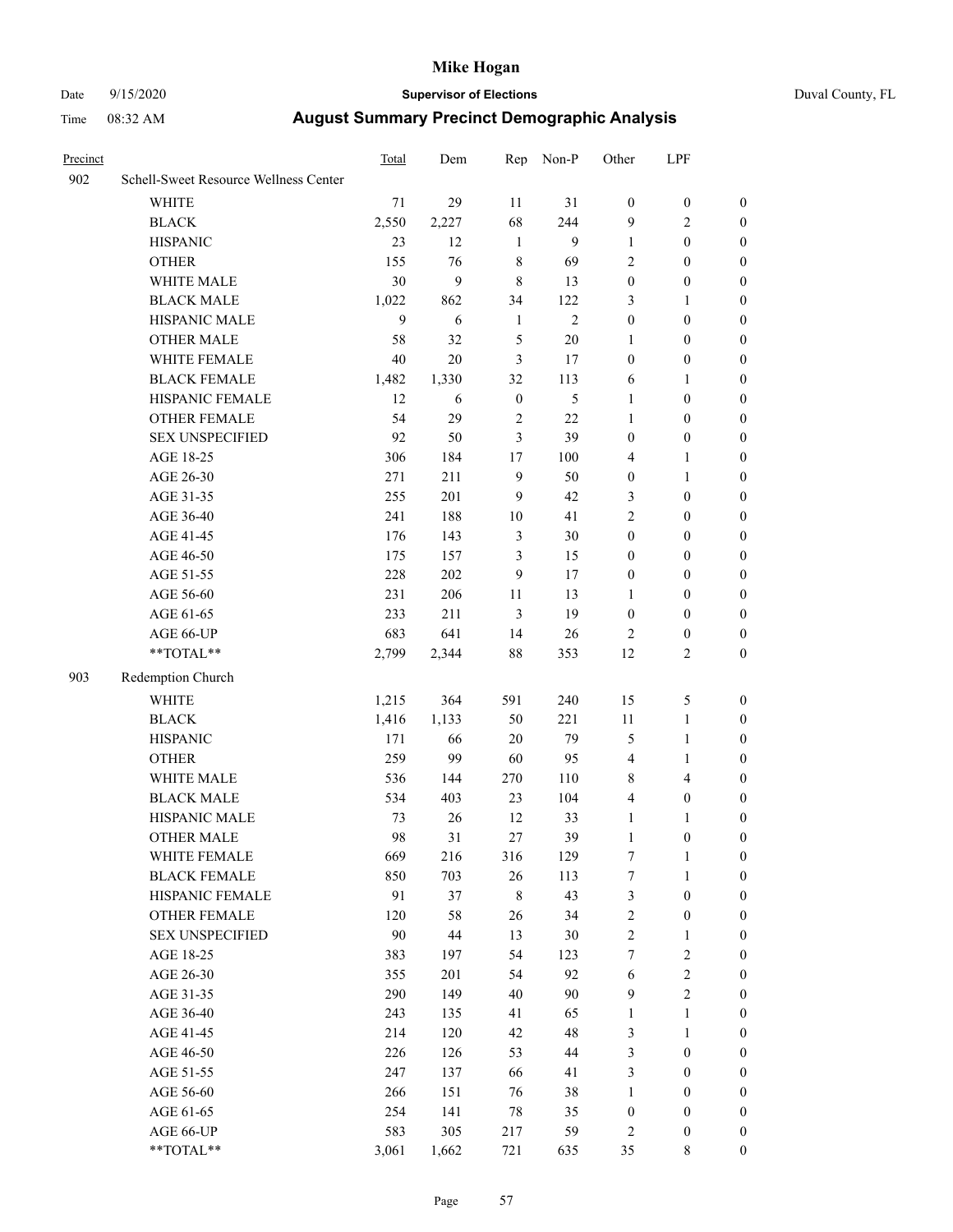# Date 9/15/2020 **Supervisor of Elections** Duval County, FL

| Precinct |                                                             | Total | Dem            | Rep              | Non-P          | Other            | LPF              |                  |
|----------|-------------------------------------------------------------|-------|----------------|------------------|----------------|------------------|------------------|------------------|
| 904      | Johnnie W. Walker Community Center                          |       |                |                  |                |                  |                  |                  |
|          | <b>WHITE</b>                                                | 39    | 24             | 6                | 9              | $\boldsymbol{0}$ | $\boldsymbol{0}$ | $\boldsymbol{0}$ |
|          | <b>BLACK</b>                                                | 2,385 | 2,107          | 48               | 223            | 6                | $\mathbf{1}$     | $\boldsymbol{0}$ |
|          | <b>HISPANIC</b>                                             | 9     | 5              | $\boldsymbol{0}$ | $\overline{4}$ | $\boldsymbol{0}$ | $\boldsymbol{0}$ | $\boldsymbol{0}$ |
|          | <b>OTHER</b>                                                | 120   | 63             | 3                | 54             | 0                | $\boldsymbol{0}$ | $\boldsymbol{0}$ |
|          | WHITE MALE                                                  | 20    | 10             | 5                | 5              | 0                | $\boldsymbol{0}$ | $\boldsymbol{0}$ |
|          | <b>BLACK MALE</b>                                           | 937   | 805            | 19               | 109            | 4                | $\boldsymbol{0}$ | $\boldsymbol{0}$ |
|          | HISPANIC MALE                                               | 3     | $\overline{2}$ | $\boldsymbol{0}$ | $\mathbf{1}$   | 0                | $\boldsymbol{0}$ | $\boldsymbol{0}$ |
|          | <b>OTHER MALE</b>                                           | 35    | 20             | $\boldsymbol{0}$ | 15             | $\boldsymbol{0}$ | $\boldsymbol{0}$ | 0                |
|          | WHITE FEMALE                                                | 18    | 13             | $\mathbf{1}$     | $\overline{4}$ | $\boldsymbol{0}$ | $\boldsymbol{0}$ | 0                |
|          | <b>BLACK FEMALE</b>                                         | 1,413 | 1,277          | 27               | 106            | $\overline{c}$   | $\mathbf{1}$     | $\boldsymbol{0}$ |
|          | HISPANIC FEMALE                                             | 5     | 3              | $\boldsymbol{0}$ | $\mathbf{2}$   | $\boldsymbol{0}$ | $\boldsymbol{0}$ | $\boldsymbol{0}$ |
|          | OTHER FEMALE                                                | 47    | 29             | 3                | 15             | 0                | $\boldsymbol{0}$ | $\boldsymbol{0}$ |
|          | <b>SEX UNSPECIFIED</b>                                      | 75    | 40             | 2                | 33             | $\boldsymbol{0}$ | $\boldsymbol{0}$ | $\boldsymbol{0}$ |
|          | AGE 18-25                                                   | 269   | 188            | 6                | 72             | $\overline{c}$   | $\mathbf{1}$     | $\boldsymbol{0}$ |
|          | AGE 26-30                                                   | 219   | 171            | 5                | 41             | $\overline{c}$   | $\boldsymbol{0}$ | $\boldsymbol{0}$ |
|          | AGE 31-35                                                   | 213   | 165            | 3                | 43             | $\overline{c}$   | $\boldsymbol{0}$ | $\boldsymbol{0}$ |
|          | AGE 36-40                                                   | 172   | 141            | 6                | 25             | $\boldsymbol{0}$ | $\boldsymbol{0}$ | $\boldsymbol{0}$ |
|          | AGE 41-45                                                   | 166   | 138            | 3                | 25             | $\boldsymbol{0}$ | $\boldsymbol{0}$ | 0                |
|          | AGE 46-50                                                   | 195   | 172            | $\mathbf{2}$     | 21             | 0                | $\boldsymbol{0}$ | 0                |
|          | AGE 51-55                                                   | 212   | 183            | 8                | 21             | 0                | $\boldsymbol{0}$ | $\boldsymbol{0}$ |
|          | AGE 56-60                                                   | 235   | 215            | 5                | 15             | 0                | $\boldsymbol{0}$ | $\boldsymbol{0}$ |
|          | AGE 61-65                                                   | 229   | 209            | 9                | 11             | 0                | $\boldsymbol{0}$ | $\boldsymbol{0}$ |
|          | AGE 66-UP                                                   | 643   | 617            | 10               | 16             | $\boldsymbol{0}$ | $\boldsymbol{0}$ | $\boldsymbol{0}$ |
|          | $\mathrm{*}\mathrm{*} \mathrm{TOTAL} \mathrm{*} \mathrm{*}$ | 2,553 | 2,199          | 57               | 290            | 6                | $\mathbf{1}$     | $\boldsymbol{0}$ |
| 905      | Webb Wesconnett Regional Library                            |       |                |                  |                |                  |                  |                  |
|          | <b>WHITE</b>                                                | 788   | 193            | 380              | 199            | 10               | 6                | $\boldsymbol{0}$ |
|          | <b>BLACK</b>                                                | 1,274 | 1,027          | 42               | 196            | 9                | $\boldsymbol{0}$ | $\boldsymbol{0}$ |
|          | <b>HISPANIC</b>                                             | 181   | 63             | 39               | 76             | $\mathbf{1}$     | $\mathbf{2}$     | $\boldsymbol{0}$ |
|          | <b>OTHER</b>                                                | 232   | 78             | 48               | 102            | 3                | $\mathbf{1}$     | $\boldsymbol{0}$ |
|          | WHITE MALE                                                  | 331   | 71             | 166              | 87             | 4                | 3                | 0                |
|          | <b>BLACK MALE</b>                                           | 479   | 344            | 21               | 105            | 9                | $\boldsymbol{0}$ | 0                |
|          | HISPANIC MALE                                               | 78    | 20             | 17               | 40             | 0                | 1                | $\boldsymbol{0}$ |
|          | <b>OTHER MALE</b>                                           | 84    | 25             | 24               | 35             | 0                | $\boldsymbol{0}$ | $\boldsymbol{0}$ |
|          | WHITE FEMALE                                                | 442   | 118            | 208              | 107            | 6                | $\mathfrak{Z}$   | $\boldsymbol{0}$ |
|          | <b>BLACK FEMALE</b>                                         | 779   | 671            | 21               | 87             | $\boldsymbol{0}$ | $\boldsymbol{0}$ | $\overline{0}$   |
|          | HISPANIC FEMALE                                             | 102   | 42             | 22               | 36             | 1                | $\mathbf{1}$     | $\overline{0}$   |
|          | <b>OTHER FEMALE</b>                                         | 115   | 47             | 19               | 45             | 3                | $\mathbf{1}$     | $\theta$         |
|          | <b>SEX UNSPECIFIED</b>                                      | 65    | 23             | $11\,$           | 31             | $\boldsymbol{0}$ | $\boldsymbol{0}$ | 0                |
|          | AGE 18-25                                                   | 319   | 183            | 35               | 97             | 2                | $\sqrt{2}$       | 0                |
|          | AGE 26-30                                                   | 262   | 139            | 32               | 83             | 4                | $\overline{4}$   | 0                |
|          | AGE 31-35                                                   | 262   | 142            | 38               | $77 \,$        | 5                | $\boldsymbol{0}$ | 0                |
|          | AGE 36-40                                                   | 239   | 130            | 35               | 70             | 3                | $\mathbf{1}$     | $\boldsymbol{0}$ |
|          | AGE 41-45                                                   | 193   | 112            | 30               | 48             | $\overline{c}$   | $\mathbf{1}$     | $\boldsymbol{0}$ |
|          | AGE 46-50                                                   | 201   | 117            | 46               | 35             | 2                | $\mathbf{1}$     | $\boldsymbol{0}$ |
|          | AGE 51-55                                                   | 221   | 115            | 54               | 51             | 1                | $\boldsymbol{0}$ | $\overline{0}$   |
|          | AGE 56-60                                                   | 207   | 112            | 63               | 32             | $\boldsymbol{0}$ | $\boldsymbol{0}$ | $\boldsymbol{0}$ |
|          | AGE 61-65                                                   | 162   | 90             | 41               | 28             | 3                | $\boldsymbol{0}$ | $\overline{0}$   |
|          | AGE 66-UP                                                   | 409   | 221            | 135              | 52             | $\mathbf{1}$     | $\boldsymbol{0}$ | $\overline{0}$   |
|          | **TOTAL**                                                   | 2,475 | 1,361          | 509              | 573            | 23               | $\mathbf{9}$     | $\boldsymbol{0}$ |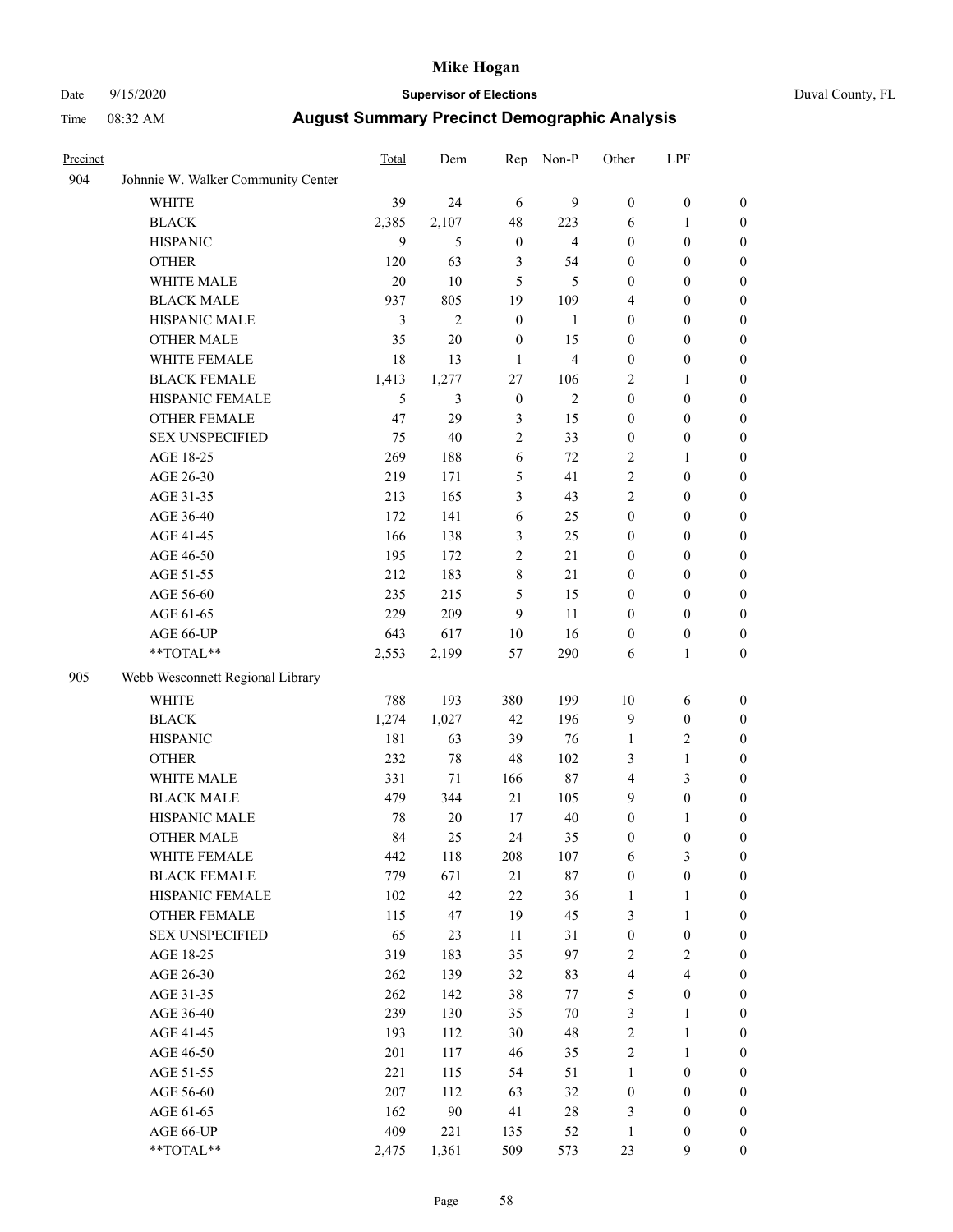# Date 9/15/2020 **Supervisor of Elections** Duval County, FL

| Precinct |                                                            | Total | Dem    | Rep            | Non-P            | Other            | LPF              |                  |
|----------|------------------------------------------------------------|-------|--------|----------------|------------------|------------------|------------------|------------------|
| 906      | St Andrews Presbyterian Church                             |       |        |                |                  |                  |                  |                  |
|          | <b>WHITE</b>                                               | 1,047 | 258    | 533            | 232              | 16               | $\,$ 8 $\,$      | 0                |
|          | <b>BLACK</b>                                               | 347   | 281    | 10             | 51               | 5                | $\boldsymbol{0}$ | 0                |
|          | <b>HISPANIC</b>                                            | 85    | 24     | 18             | 43               | $\boldsymbol{0}$ | $\boldsymbol{0}$ | $\boldsymbol{0}$ |
|          | <b>OTHER</b>                                               | 118   | 35     | 43             | 36               | 3                | 1                | $\boldsymbol{0}$ |
|          | WHITE MALE                                                 | 509   | 108    | 273            | 115              | 9                | $\overline{4}$   | $\boldsymbol{0}$ |
|          | <b>BLACK MALE</b>                                          | 139   | 108    | $\overline{4}$ | 26               | 1                | $\boldsymbol{0}$ | $\boldsymbol{0}$ |
|          | HISPANIC MALE                                              | 41    | 11     | 13             | 17               | 0                | $\boldsymbol{0}$ | $\boldsymbol{0}$ |
|          | <b>OTHER MALE</b>                                          | 50    | 13     | $20\,$         | 16               | 1                | $\boldsymbol{0}$ | $\boldsymbol{0}$ |
|          | WHITE FEMALE                                               | 525   | 146    | 256            | 114              | 6                | $\mathfrak{Z}$   | $\boldsymbol{0}$ |
|          | <b>BLACK FEMALE</b>                                        | 205   | 172    | 6              | 23               | 4                | $\boldsymbol{0}$ | $\boldsymbol{0}$ |
|          | HISPANIC FEMALE                                            | 44    | 13     | 5              | 26               | $\boldsymbol{0}$ | $\boldsymbol{0}$ | 0                |
|          | OTHER FEMALE                                               | 53    | 16     | $20\,$         | 14               | $\overline{c}$   | 1                | $\boldsymbol{0}$ |
|          | <b>SEX UNSPECIFIED</b>                                     | 31    | 11     | $\tau$         | 11               | $\mathbf{1}$     | $\mathbf{1}$     | $\boldsymbol{0}$ |
|          | AGE 18-25                                                  | 158   | 60     | 34             | 62               | 2                | $\boldsymbol{0}$ | $\boldsymbol{0}$ |
|          | AGE 26-30                                                  | 125   | 45     | 33             | 43               | 2                | $\sqrt{2}$       | $\boldsymbol{0}$ |
|          | AGE 31-35                                                  | 132   | 59     | 26             | 40               | 5                | $\sqrt{2}$       | $\boldsymbol{0}$ |
|          | AGE 36-40                                                  | 135   | 52     | 44             | 36               | $\overline{c}$   | $\mathbf{1}$     | $\boldsymbol{0}$ |
|          | AGE 41-45                                                  | 140   | 54     | 47             | 37               | $\overline{c}$   | $\boldsymbol{0}$ | $\boldsymbol{0}$ |
|          | AGE 46-50                                                  | 128   | 59     | 37             | 28               | 4                | $\boldsymbol{0}$ | $\boldsymbol{0}$ |
|          | AGE 51-55                                                  | 120   | 39     | 51             | 29               | $\boldsymbol{0}$ | 1                | $\boldsymbol{0}$ |
|          | AGE 56-60                                                  | 158   | 48     | 82             | 23               | 5                | $\boldsymbol{0}$ | 0                |
|          | AGE 61-65                                                  | 154   | 57     | 68             | $27\,$           | $\mathbf{1}$     | 1                | 0                |
|          | AGE 66-UP                                                  | 347   | 125    | 182            | 37               | $\mathbf{1}$     | $\sqrt{2}$       | $\boldsymbol{0}$ |
|          | $**TOTAL**$                                                | 1,597 | 598    | 604            | 362              | 24               | 9                | $\boldsymbol{0}$ |
| 907      | Wesconnett Church of Christ                                |       |        |                |                  |                  |                  |                  |
|          | <b>WHITE</b>                                               | 967   | 231    | 534            | 183              | 14               | $\mathfrak s$    | $\boldsymbol{0}$ |
|          | <b>BLACK</b>                                               | 785   | 629    | 25             | 120              | 10               | $\mathbf{1}$     | $\boldsymbol{0}$ |
|          | <b>HISPANIC</b>                                            | 80    | 41     | 10             | 28               | $\mathbf{1}$     | $\boldsymbol{0}$ | $\boldsymbol{0}$ |
|          | <b>OTHER</b>                                               | 140   | 47     | 33             | 58               | $\mathbf{1}$     | $\mathbf{1}$     | $\boldsymbol{0}$ |
|          | WHITE MALE                                                 | 462   | 85     | 272            | 95               | 6                | $\overline{4}$   | $\boldsymbol{0}$ |
|          | <b>BLACK MALE</b>                                          | 303   | 231    | 13             | 51               | 7                | $\mathbf{1}$     | $\boldsymbol{0}$ |
|          | HISPANIC MALE                                              | 30    | 16     | $\overline{4}$ | $\boldsymbol{9}$ | $\mathbf{1}$     | $\boldsymbol{0}$ | $\boldsymbol{0}$ |
|          | <b>OTHER MALE</b>                                          | 57    | 17     | 11             | 28               | 1                | $\boldsymbol{0}$ | $\boldsymbol{0}$ |
|          | WHITE FEMALE                                               | 493   | 143    | 259            | 82               | 8                | 1                | 0                |
|          | <b>BLACK FEMALE</b>                                        | 470   | 389    | 11             | 67               | 3                | $\boldsymbol{0}$ | $\overline{0}$   |
|          | HISPANIC FEMALE                                            | 48    | 24     | 6              | 18               | $\boldsymbol{0}$ | $\boldsymbol{0}$ | $\overline{0}$   |
|          | OTHER FEMALE                                               | 68    | $22\,$ | 21             | 24               | $\boldsymbol{0}$ | $\mathbf{1}$     | $\overline{0}$   |
|          | <b>SEX UNSPECIFIED</b>                                     | 41    | 21     | 5              | 15               | $\boldsymbol{0}$ | $\boldsymbol{0}$ | 0                |
|          | AGE 18-25                                                  | 203   | 89     | 43             | 66               | 3                | $\sqrt{2}$       | 0                |
|          | AGE 26-30                                                  | 190   | 112    | 36             | 41               | $\mathbf{1}$     | $\boldsymbol{0}$ | 0                |
|          | AGE 31-35                                                  | 207   | 121    | 24             | 57               | 4                | $\mathbf{1}$     | 0                |
|          | AGE 36-40                                                  | 199   | 99     | 42             | 48               | 8                | $\sqrt{2}$       | 0                |
|          | AGE 41-45                                                  | 161   | 98     | 28             | 32               | 2                | $\mathbf{1}$     | 0                |
|          | AGE 46-50                                                  | 146   | 75     | 40             | 30               | $\mathbf{1}$     | $\boldsymbol{0}$ | 0                |
|          | AGE 51-55                                                  | 151   | 60     | 61             | $27\,$           | 2                | $\mathbf{1}$     | 0                |
|          | AGE 56-60                                                  | 162   | 73     | 62             | 26               | $\mathbf{1}$     | $\boldsymbol{0}$ | 0                |
|          | AGE 61-65                                                  | 165   | 68     | 78             | 18               | $\mathbf{1}$     | $\boldsymbol{0}$ | $\overline{0}$   |
|          | AGE 66-UP                                                  | 388   | 153    | 188            | 44               | 3                | $\boldsymbol{0}$ | 0                |
|          | $\mathrm{*}\mathrm{*} \mathrm{TOTAL} \mathrm{*}\mathrm{*}$ | 1,972 | 948    | 602            | 389              | 26               | 7                | $\boldsymbol{0}$ |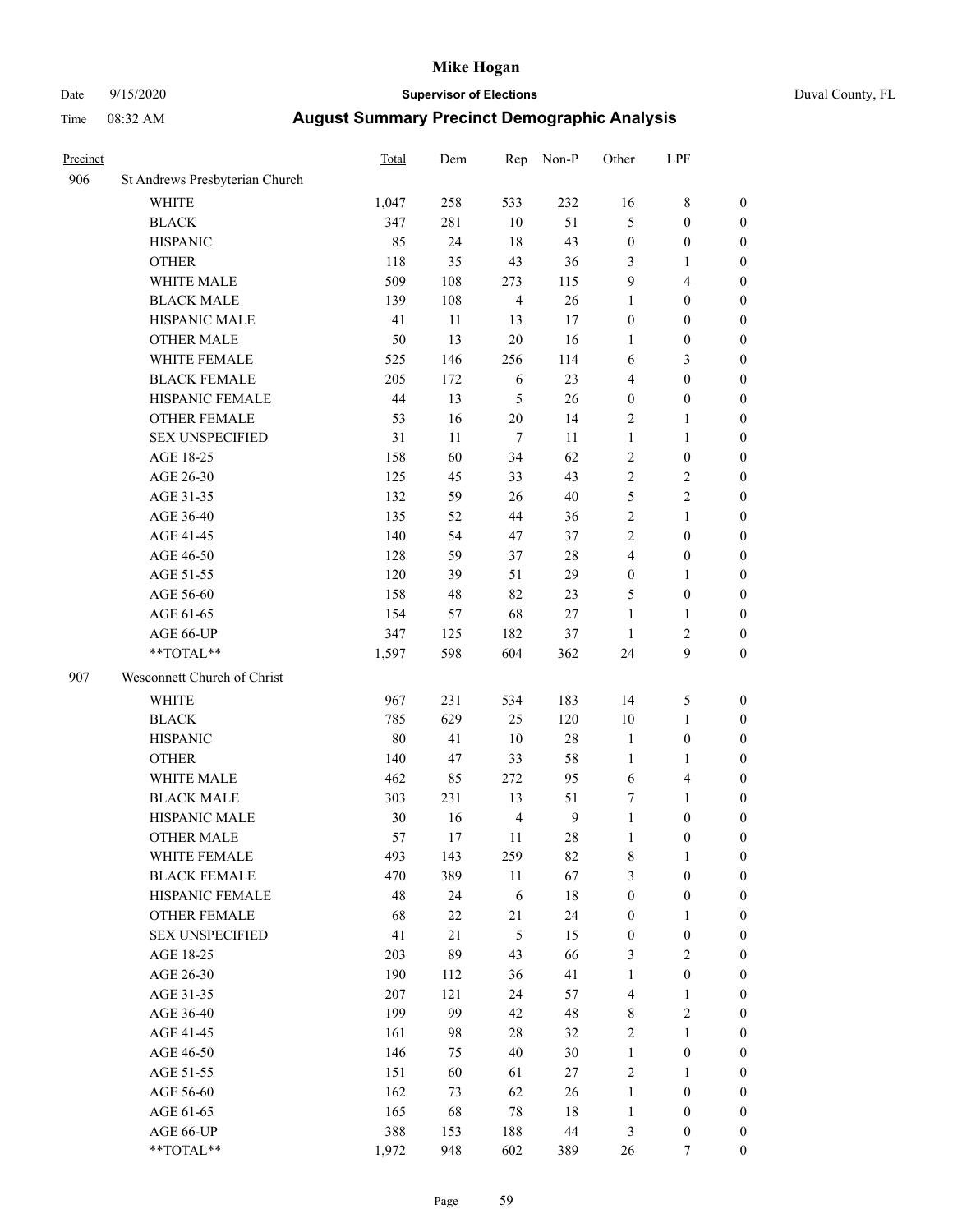# Date 9/15/2020 **Supervisor of Elections** Duval County, FL

| Precinct |                                  | <b>Total</b> | Dem         | Rep              | Non-P          | Other            | LPF                     |                  |
|----------|----------------------------------|--------------|-------------|------------------|----------------|------------------|-------------------------|------------------|
| 908      | West Jacksonville Baptist Church |              |             |                  |                |                  |                         |                  |
|          | <b>WHITE</b>                     | 2,107        | 666         | 906              | 478            | 37               | $20\,$                  | 0                |
|          | <b>BLACK</b>                     | 1,533        | 1,173       | 67               | 282            | $10\,$           | $\mathbf{1}$            | 0                |
|          | <b>HISPANIC</b>                  | 172          | 72          | 35               | 60             | 4                | $\mathbf{1}$            | $\boldsymbol{0}$ |
|          | <b>OTHER</b>                     | 342          | 118         | 58               | 162            | 4                | $\boldsymbol{0}$        | $\boldsymbol{0}$ |
|          | WHITE MALE                       | 949          | 258         | 445              | 218            | 15               | 13                      | $\boldsymbol{0}$ |
|          | <b>BLACK MALE</b>                | 516          | 356         | $28\,$           | 128            | 4                | $\boldsymbol{0}$        | $\boldsymbol{0}$ |
|          | HISPANIC MALE                    | 58           | 17          | 17               | 21             | 2                | $\mathbf{1}$            | $\boldsymbol{0}$ |
|          | <b>OTHER MALE</b>                | 114          | 36          | 27               | 50             | $\mathbf{1}$     | $\boldsymbol{0}$        | $\boldsymbol{0}$ |
|          | WHITE FEMALE                     | 1,132        | 397         | 452              | 254            | $22\,$           | $\boldsymbol{7}$        | $\boldsymbol{0}$ |
|          | <b>BLACK FEMALE</b>              | 992          | 797         | 39               | 149            | 6                | $\mathbf{1}$            | $\boldsymbol{0}$ |
|          | HISPANIC FEMALE                  | 105          | 50          | 16               | 37             | $\sqrt{2}$       | $\boldsymbol{0}$        | 0                |
|          | OTHER FEMALE                     | 161          | 63          | 24               | $71\,$         | 3                | $\boldsymbol{0}$        | $\boldsymbol{0}$ |
|          | <b>SEX UNSPECIFIED</b>           | 127          | 55          | 18               | 54             | $\boldsymbol{0}$ | $\boldsymbol{0}$        | $\boldsymbol{0}$ |
|          | AGE 18-25                        | 567          | 274         | 68               | 206            | 18               | 1                       | $\boldsymbol{0}$ |
|          | AGE 26-30                        | 501          | 238         | 100              | 150            | 9                | $\overline{4}$          | $\boldsymbol{0}$ |
|          | AGE 31-35                        | 471          | 262         | 66               | 129            | 9                | $\mathfrak{S}$          | $\boldsymbol{0}$ |
|          | AGE 36-40                        | 385          | 192         | 74               | 108            | $\boldsymbol{7}$ | $\overline{4}$          | $\boldsymbol{0}$ |
|          | AGE 41-45                        | 332          | 171         | 75               | $77\,$         | 5                | $\overline{\mathbf{4}}$ | $\boldsymbol{0}$ |
|          | AGE 46-50                        | 329          | 169         | 79               | $77\,$         | $\mathbf{1}$     | $\mathfrak{Z}$          | $\boldsymbol{0}$ |
|          | AGE 51-55                        | 311          | 148         | 106              | 55             | 2                | $\boldsymbol{0}$        | $\boldsymbol{0}$ |
|          | AGE 56-60                        | 354          | 184         | 117              | 51             | $\mathbf{1}$     | 1                       | 0                |
|          | AGE 61-65                        | 284          | 127         | 109              | 47             | $\mathbf{1}$     | $\boldsymbol{0}$        | 0                |
|          | AGE 66-UP                        | 620          | 264         | 272              | 82             | $\mathbf{2}$     | $\boldsymbol{0}$        | $\boldsymbol{0}$ |
|          | **TOTAL**                        | 4,154        | 2,029       | 1,066            | 982            | 55               | $22\,$                  | $\boldsymbol{0}$ |
| 909      | City Rescue Mission              |              |             |                  |                |                  |                         |                  |
|          | <b>WHITE</b>                     | 173          | 63          | $44\,$           | 61             | 4                | $\mathbf{1}$            | $\boldsymbol{0}$ |
|          | <b>BLACK</b>                     | 1,322        | 1,133       | 34               | 150            | 4                | $\mathbf{1}$            | $\boldsymbol{0}$ |
|          | <b>HISPANIC</b>                  | 37           | 21          | $\mathfrak{S}$   | 11             | $\boldsymbol{0}$ | $\boldsymbol{0}$        | $\boldsymbol{0}$ |
|          | <b>OTHER</b>                     | 117          | 64          | $\tau$           | 46             | $\boldsymbol{0}$ | $\boldsymbol{0}$        | $\boldsymbol{0}$ |
|          | WHITE MALE                       | 69           | 21          | $20\,$           | 26             | $\mathbf{1}$     | $\mathbf{1}$            | $\boldsymbol{0}$ |
|          | <b>BLACK MALE</b>                | 515          | 430         | 14               | 68             | 2                | $\mathbf{1}$            | $\boldsymbol{0}$ |
|          | HISPANIC MALE                    | 16           | $\,$ 8 $\,$ | $\mathfrak{Z}$   | $\mathfrak{S}$ | $\boldsymbol{0}$ | $\boldsymbol{0}$        | 0                |
|          | OTHER MALE                       | 36           | 18          | $\overline{2}$   | 16             | $\boldsymbol{0}$ | $\boldsymbol{0}$        | $\boldsymbol{0}$ |
|          | WHITE FEMALE                     | 103          | 42          | 23               | 35             | 3                | $\boldsymbol{0}$        | 0                |
|          | <b>BLACK FEMALE</b>              | 785          | 686         | 18               | 79             | $\overline{2}$   | $\boldsymbol{0}$        | $\overline{0}$   |
|          | HISPANIC FEMALE                  | 20           | 13          | $\mathbf{1}$     | $\sqrt{6}$     | $\boldsymbol{0}$ | $\boldsymbol{0}$        | $\overline{0}$   |
|          | OTHER FEMALE                     | 57           | 37          | 3                | 17             | $\boldsymbol{0}$ | $\boldsymbol{0}$        | $\overline{0}$   |
|          | <b>SEX UNSPECIFIED</b>           | 48           | 26          | $\sqrt{6}$       | 16             | $\boldsymbol{0}$ | $\boldsymbol{0}$        | $\overline{0}$   |
|          | AGE 18-25                        | 209          | 137         | 7                | 64             | $\mathbf{1}$     | $\boldsymbol{0}$        | $\overline{0}$   |
|          | AGE 26-30                        | 194          | 136         | $11\,$           | 46             | $\mathbf{1}$     | $\boldsymbol{0}$        | $\overline{0}$   |
|          | AGE 31-35                        | 189          | 141         | $\tau$           | 39             | 2                | $\boldsymbol{0}$        | 0                |
|          | AGE 36-40                        | 143          | 97          | 13               | 33             | $\boldsymbol{0}$ | $\boldsymbol{0}$        | 0                |
|          | AGE 41-45                        | 116          | 92          | 6                | 16             | 2                | $\boldsymbol{0}$        | 0                |
|          | AGE 46-50                        | 134          | 99          | 6                | 27             | $\mathbf{1}$     | $\mathbf{1}$            | 0                |
|          | AGE 51-55                        | 134          | 108         | $11\,$           | 15             | $\boldsymbol{0}$ | $\boldsymbol{0}$        | $\overline{0}$   |
|          | AGE 56-60                        | 146          | 124         | $\boldsymbol{7}$ | 14             | 1                | $\boldsymbol{0}$        | $\overline{0}$   |
|          | AGE 61-65                        | 133          | 113         | 11               | 8              | $\boldsymbol{0}$ | $\mathbf{1}$            | $\overline{0}$   |
|          | AGE 66-UP                        | 251          | 234         | 11               | 6              | $\boldsymbol{0}$ | $\boldsymbol{0}$        | $\boldsymbol{0}$ |
|          | **TOTAL**                        | 1,649        | 1,281       | 90               | 268            | 8                | $\overline{2}$          | $\boldsymbol{0}$ |
|          |                                  |              |             |                  |                |                  |                         |                  |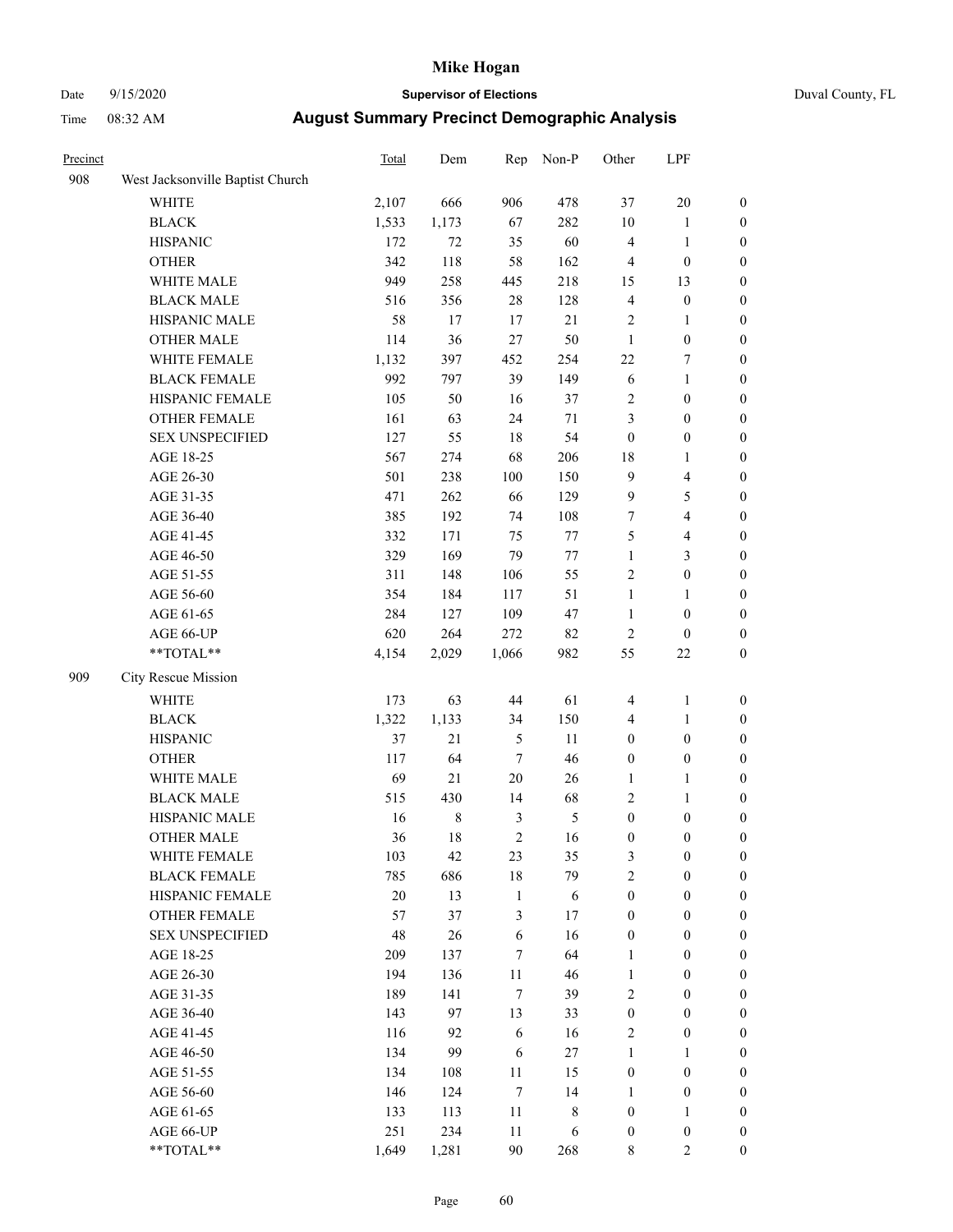# Date 9/15/2020 **Supervisor of Elections** Duval County, FL

| Precinct |                                      | Total | Dem   |               | Rep Non-P      | Other            | LPF              |                  |
|----------|--------------------------------------|-------|-------|---------------|----------------|------------------|------------------|------------------|
| 910      | Wallace Smalls Senior Citizen Center |       |       |               |                |                  |                  |                  |
|          | <b>WHITE</b>                         | 299   | 106   | 119           | 70             | 4                | $\boldsymbol{0}$ | $\boldsymbol{0}$ |
|          | <b>BLACK</b>                         | 2,053 | 1,731 | 67            | 247            | 7                | $\mathbf{1}$     | $\boldsymbol{0}$ |
|          | <b>HISPANIC</b>                      | 31    | 19    | 3             | 9              | $\boldsymbol{0}$ | $\boldsymbol{0}$ | $\boldsymbol{0}$ |
|          | <b>OTHER</b>                         | 166   | 84    | $\tau$        | 75             | $\boldsymbol{0}$ | $\boldsymbol{0}$ | $\boldsymbol{0}$ |
|          | WHITE MALE                           | 122   | 37    | 52            | 30             | 3                | $\boldsymbol{0}$ | $\boldsymbol{0}$ |
|          | <b>BLACK MALE</b>                    | 795   | 658   | 24            | 106            | 6                | $\mathbf{1}$     | $\boldsymbol{0}$ |
|          | HISPANIC MALE                        | 9     | 6     | $\mathbf{0}$  | $\mathfrak{Z}$ | $\boldsymbol{0}$ | $\boldsymbol{0}$ | $\boldsymbol{0}$ |
|          | <b>OTHER MALE</b>                    | 56    | 29    | 2             | 25             | $\boldsymbol{0}$ | $\boldsymbol{0}$ | $\boldsymbol{0}$ |
|          | WHITE FEMALE                         | 173   | 68    | 67            | 37             | 1                | $\boldsymbol{0}$ | 0                |
|          | <b>BLACK FEMALE</b>                  | 1,209 | 1,040 | 40            | 128            | $\mathbf{1}$     | $\boldsymbol{0}$ | 0                |
|          | HISPANIC FEMALE                      | 20    | 12    | 3             | 5              | $\boldsymbol{0}$ | $\boldsymbol{0}$ | $\boldsymbol{0}$ |
|          | OTHER FEMALE                         | 70    | 45    | $\mathfrak s$ | 20             | $\boldsymbol{0}$ | $\boldsymbol{0}$ | $\boldsymbol{0}$ |
|          | <b>SEX UNSPECIFIED</b>               | 95    | 45    | 3             | 47             | 0                | $\boldsymbol{0}$ | $\boldsymbol{0}$ |
|          | AGE 18-25                            | 321   | 213   | 22            | 82             | 4                | $\boldsymbol{0}$ | $\boldsymbol{0}$ |
|          | AGE 26-30                            | 269   | 193   | 16            | 59             | $\mathbf{1}$     | $\boldsymbol{0}$ | $\boldsymbol{0}$ |
|          | AGE 31-35                            | 279   | 190   | 13            | 74             | $\mathbf{1}$     | $\mathbf{1}$     | $\boldsymbol{0}$ |
|          | AGE 36-40                            | 238   | 172   | 14            | 52             | $\boldsymbol{0}$ | $\boldsymbol{0}$ | $\boldsymbol{0}$ |
|          | AGE 41-45                            | 188   | 151   | 12            | 24             | 1                | $\boldsymbol{0}$ | $\boldsymbol{0}$ |
|          | AGE 46-50                            | 212   | 159   | 23            | 29             | $\mathbf{1}$     | $\boldsymbol{0}$ | $\boldsymbol{0}$ |
|          | AGE 51-55                            | 204   | 165   | 12            | 26             | $\mathbf{1}$     | $\boldsymbol{0}$ | 0                |
|          | AGE 56-60                            | 243   | 190   | 29            | 23             | $\mathbf{1}$     | $\boldsymbol{0}$ | $\boldsymbol{0}$ |
|          | AGE 61-65                            | 210   | 174   | 21            | 15             | $\boldsymbol{0}$ | $\boldsymbol{0}$ | $\boldsymbol{0}$ |
|          | AGE 66-UP                            | 385   | 333   | 34            | 17             | 1                | $\boldsymbol{0}$ | $\boldsymbol{0}$ |
|          | $**TOTAL**$                          | 2,549 | 1,940 | 196           | 401            | 11               | $\mathbf{1}$     | $\boldsymbol{0}$ |
| 911      | Edith Brown Ford Community Center    |       |       |               |                |                  |                  |                  |
|          | <b>WHITE</b>                         | 770   | 244   | 304           | 208            | $11\,$           | $\mathfrak{Z}$   | $\boldsymbol{0}$ |
|          | <b>BLACK</b>                         | 2,536 | 2,102 | 92            | 328            | 12               | $\sqrt{2}$       | $\boldsymbol{0}$ |
|          | <b>HISPANIC</b>                      | 78    | 40    | 11            | $27\,$         | $\boldsymbol{0}$ | $\boldsymbol{0}$ | $\boldsymbol{0}$ |
|          | <b>OTHER</b>                         | 244   | 100   | 35            | 108            | $\mathbf{1}$     | $\boldsymbol{0}$ | $\boldsymbol{0}$ |
|          | WHITE MALE                           | 364   | 95    | 163           | 99             | 6                | $\mathbf{1}$     | 0                |
|          | <b>BLACK MALE</b>                    | 978   | 767   | 44            | 162            | 4                | $\mathbf{1}$     | 0                |
|          | HISPANIC MALE                        | 35    | 16    | 7             | 12             | 0                | $\boldsymbol{0}$ | 0                |
|          | <b>OTHER MALE</b>                    | 84    | 33    | 12            | 38             | 1                | $\boldsymbol{0}$ | $\boldsymbol{0}$ |
|          | WHITE FEMALE                         | 393   | 146   | 139           | 102            | 4                | $\sqrt{2}$       | $\boldsymbol{0}$ |
|          | <b>BLACK FEMALE</b>                  | 1,491 | 1,283 | 44            | 156            | 7                | $\mathbf{1}$     | $\overline{0}$   |
|          | HISPANIC FEMALE                      | 42    | 23    | 4             | 15             | $\boldsymbol{0}$ | $\boldsymbol{0}$ | $\overline{0}$   |
|          | <b>OTHER FEMALE</b>                  | 96    | 49    | 16            | 31             | $\boldsymbol{0}$ | $\boldsymbol{0}$ | 0                |
|          | <b>SEX UNSPECIFIED</b>               | 145   | 74    | 13            | 56             | 2                | $\boldsymbol{0}$ | $\overline{0}$   |
|          | AGE 18-25                            | 462   | 252   | 37            | 167            | 5                | $\mathbf{1}$     | 0                |
|          | AGE 26-30                            | 375   | 255   | 27            | 89             | $\overline{c}$   | $\sqrt{2}$       | 0                |
|          | AGE 31-35                            | 368   | 249   | 33            | 80             | 6                | $\boldsymbol{0}$ | 0                |
|          | AGE 36-40                            | 308   | 217   | 19            | $72\,$         | $\boldsymbol{0}$ | $\boldsymbol{0}$ | 0                |
|          | AGE 41-45                            | 278   | 184   | 30            | 61             | 2                | 1                | 0                |
|          | AGE 46-50                            | 275   | 186   | 34            | 54             | $\mathbf{1}$     | $\boldsymbol{0}$ | $\overline{0}$   |
|          | AGE 51-55                            | 272   | 195   | 32            | 41             | 4                | $\boldsymbol{0}$ | $\boldsymbol{0}$ |
|          | AGE 56-60                            | 368   | 268   | 62            | 35             | 2                | 1                | $\overline{0}$   |
|          | AGE 61-65                            | 343   | 241   | 64            | 37             | $\mathbf{1}$     | $\boldsymbol{0}$ | 0                |
|          | AGE 66-UP                            | 579   | 439   | 104           | 35             | $\mathbf{1}$     | $\boldsymbol{0}$ | 0                |
|          | **TOTAL**                            | 3,628 | 2,486 | 442           | 671            | 24               | 5                | $\boldsymbol{0}$ |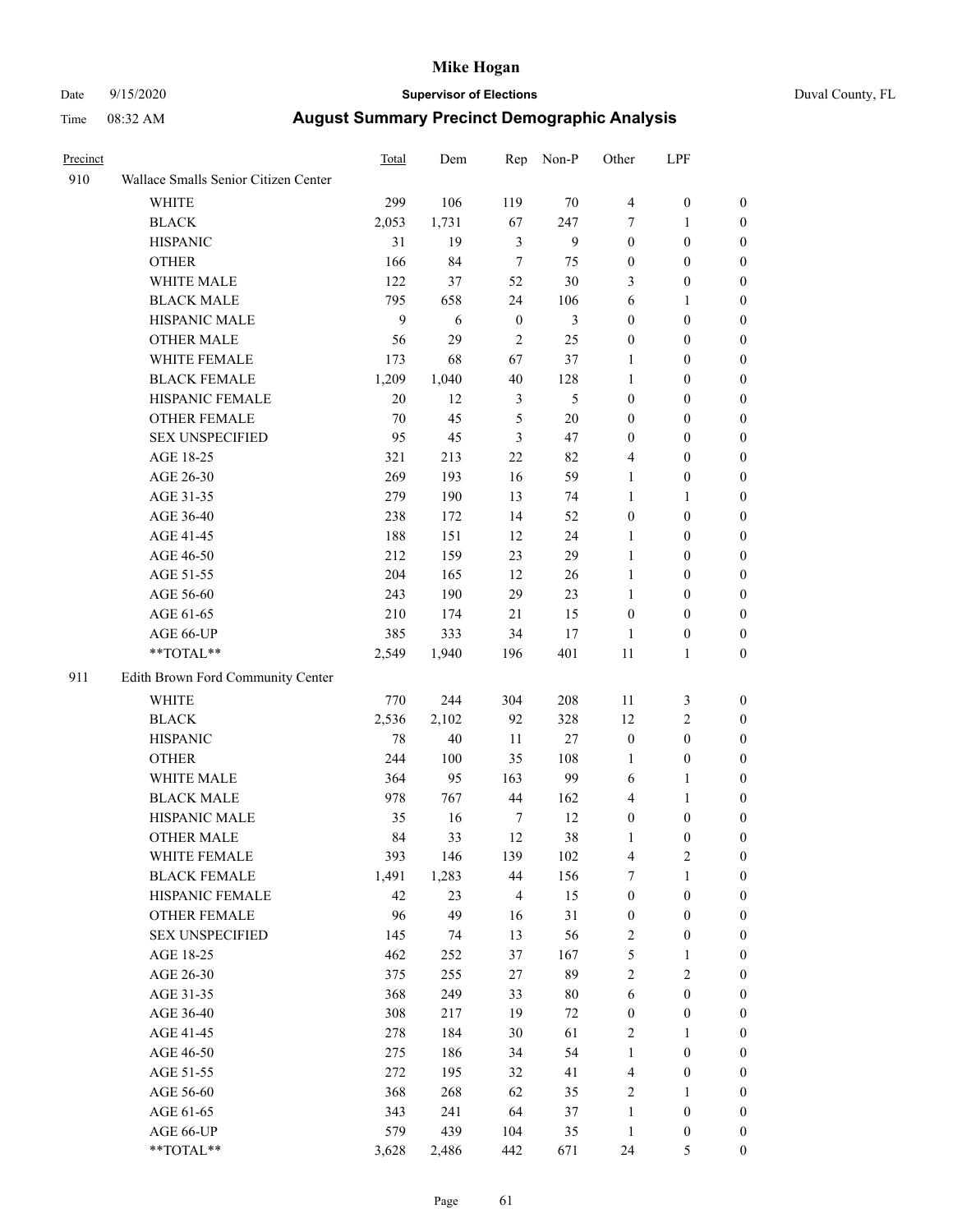# Date 9/15/2020 **Supervisor of Elections** Duval County, FL

| Precinct |                             | Total  | Dem            | Rep                     | Non-P          | Other                   | LPF              |                  |
|----------|-----------------------------|--------|----------------|-------------------------|----------------|-------------------------|------------------|------------------|
| 912      | Beaver St Enterprise Center |        |                |                         |                |                         |                  |                  |
|          | <b>WHITE</b>                | 50     | 15             | 15                      | 19             | $\mathbf{1}$            | $\boldsymbol{0}$ | $\boldsymbol{0}$ |
|          | <b>BLACK</b>                | 1,601  | 1,328          | 33                      | 232            | 6                       | $\mathfrak{2}$   | $\boldsymbol{0}$ |
|          | <b>HISPANIC</b>             | 17     | 6              | 2                       | 9              | $\boldsymbol{0}$        | $\boldsymbol{0}$ | $\boldsymbol{0}$ |
|          | <b>OTHER</b>                | 171    | 81             | 3                       | 85             | 1                       | $\mathbf{1}$     | $\boldsymbol{0}$ |
|          | WHITE MALE                  | 17     | 5              | 6                       | 5              | $\mathbf{1}$            | $\boldsymbol{0}$ | $\boldsymbol{0}$ |
|          | <b>BLACK MALE</b>           | 694    | 549            | 14                      | 126            | 3                       | $\sqrt{2}$       | $\boldsymbol{0}$ |
|          | HISPANIC MALE               | $\tau$ | $\mathfrak{2}$ | $\boldsymbol{0}$        | 5              | $\boldsymbol{0}$        | $\boldsymbol{0}$ | $\boldsymbol{0}$ |
|          | <b>OTHER MALE</b>           | 57     | 34             | $\boldsymbol{0}$        | $22\,$         | $\boldsymbol{0}$        | $\mathbf{1}$     | $\boldsymbol{0}$ |
|          | WHITE FEMALE                | 30     | 10             | 7                       | 13             | $\boldsymbol{0}$        | $\boldsymbol{0}$ | $\boldsymbol{0}$ |
|          | <b>BLACK FEMALE</b>         | 869    | 754            | 19                      | 93             | 3                       | $\boldsymbol{0}$ | $\boldsymbol{0}$ |
|          | HISPANIC FEMALE             | 10     | $\overline{4}$ | 2                       | $\overline{4}$ | $\boldsymbol{0}$        | $\boldsymbol{0}$ | $\boldsymbol{0}$ |
|          | OTHER FEMALE                | 51     | 28             | 3                       | 20             | $\boldsymbol{0}$        | $\boldsymbol{0}$ | $\boldsymbol{0}$ |
|          | <b>SEX UNSPECIFIED</b>      | 104    | 44             | $\overline{c}$          | 57             | $\mathbf{1}$            | $\boldsymbol{0}$ | $\boldsymbol{0}$ |
|          | AGE 18-25                   | 400    | 269            | 3                       | 124            | 3                       | $\mathbf{1}$     | $\boldsymbol{0}$ |
|          | AGE 26-30                   | 258    | 186            | 3                       | 68             | $\boldsymbol{0}$        | $\mathbf{1}$     | $\boldsymbol{0}$ |
|          | AGE 31-35                   | 214    | 163            | $\sqrt{6}$              | 44             | $\boldsymbol{0}$        | $\mathbf{1}$     | $\boldsymbol{0}$ |
|          | AGE 36-40                   | 160    | 113            | 6                       | 38             | 3                       | $\boldsymbol{0}$ | $\boldsymbol{0}$ |
|          | AGE 41-45                   | 108    | 91             | $\overline{\mathbf{4}}$ | 13             | $\boldsymbol{0}$        | $\boldsymbol{0}$ | $\boldsymbol{0}$ |
|          | AGE 46-50                   | 111    | 91             | $\overline{4}$          | 15             | 1                       | $\boldsymbol{0}$ | $\boldsymbol{0}$ |
|          | AGE 51-55                   | 105    | 80             | 9                       | 16             | 0                       | $\boldsymbol{0}$ | $\boldsymbol{0}$ |
|          | AGE 56-60                   | 139    | 119            | 6                       | 14             | $\boldsymbol{0}$        | $\boldsymbol{0}$ | $\boldsymbol{0}$ |
|          | AGE 61-65                   | 132    | 120            | $\overline{4}$          | 7              | 1                       | $\boldsymbol{0}$ | $\boldsymbol{0}$ |
|          | AGE 66-UP                   | 212    | 198            | 8                       | 6              | $\boldsymbol{0}$        | $\boldsymbol{0}$ | $\boldsymbol{0}$ |
|          | $**TOTAL**$                 | 1,839  | 1,430          | 53                      | 345            | 8                       | $\mathfrak{Z}$   | $\boldsymbol{0}$ |
| 913      | Wesconnett Assembly of God  |        |                |                         |                |                         |                  |                  |
|          | <b>WHITE</b>                | 811    | 205            | 394                     | 191            | 16                      | $\mathfrak{S}$   | $\boldsymbol{0}$ |
|          | <b>BLACK</b>                | 1,174  | 920            | 51                      | 194            | 6                       | $\mathfrak{Z}$   | $\boldsymbol{0}$ |
|          | <b>HISPANIC</b>             | 222    | 96             | 26                      | 98             | 2                       | $\boldsymbol{0}$ | $\boldsymbol{0}$ |
|          | <b>OTHER</b>                | 179    | 61             | 42                      | 75             | $\boldsymbol{0}$        | $\mathbf{1}$     | $\boldsymbol{0}$ |
|          | WHITE MALE                  | 361    | 75             | 194                     | 77             | $10\,$                  | 5                | $\boldsymbol{0}$ |
|          | <b>BLACK MALE</b>           | 360    | 261            | 25                      | $71\,$         | 2                       | $\mathbf{1}$     | $\boldsymbol{0}$ |
|          | HISPANIC MALE               | 84     | 34             | 13                      | 36             | $\mathbf{1}$            | $\boldsymbol{0}$ | 0                |
|          | <b>OTHER MALE</b>           | 56     | 12             | 15                      | 28             | $\boldsymbol{0}$        | $\mathbf{1}$     | $\boldsymbol{0}$ |
|          | WHITE FEMALE                | 441    | 128            | 197                     | 110            | 6                       | $\boldsymbol{0}$ | $\boldsymbol{0}$ |
|          | <b>BLACK FEMALE</b>         | 793    | 645            | 24                      | 119            | 3                       | $\sqrt{2}$       | $\overline{0}$   |
|          | HISPANIC FEMALE             | 135    | 59             | 13                      | 62             | 1                       | $\boldsymbol{0}$ | $\overline{0}$   |
|          | <b>OTHER FEMALE</b>         | 98     | 42             | 25                      | 31             | $\boldsymbol{0}$        | $\boldsymbol{0}$ | $\overline{0}$   |
|          | <b>SEX UNSPECIFIED</b>      | 58     | 26             | $\boldsymbol{7}$        | 24             | 1                       | $\boldsymbol{0}$ | $\overline{0}$   |
|          | AGE 18-25                   | 287    | 137            | 37                      | 108            | 4                       | $\mathbf{1}$     | 0                |
|          | AGE 26-30                   | 323    | 176            | 45                      | 96             | 4                       | $\sqrt{2}$       | 0                |
|          | AGE 31-35                   | 249    | 130            | 32                      | 81             | 3                       | $\mathfrak{Z}$   | 0                |
|          | AGE 36-40                   | 214    | 121            | 41                      | 50             | $\overline{\mathbf{c}}$ | $\boldsymbol{0}$ | 0                |
|          | AGE 41-45                   | 187    | 108            | 36                      | 39             | 3                       | $\mathbf{1}$     | 0                |
|          | AGE 46-50                   | 199    | 116            | 36                      | 44             | 2                       | $\mathbf{1}$     | $\overline{0}$   |
|          | AGE 51-55                   | 195    | 108            | 47                      | 38             | 1                       | $\mathbf{1}$     | $\boldsymbol{0}$ |
|          | AGE 56-60                   | 189    | 109            | 45                      | 32             | 3                       | $\boldsymbol{0}$ | $\overline{0}$   |
|          | AGE 61-65                   | 168    | 96             | 46                      | 26             | $\boldsymbol{0}$        | $\boldsymbol{0}$ | $\boldsymbol{0}$ |
|          | AGE 66-UP                   | 375    | 181            | 148                     | 44             | 2                       | $\boldsymbol{0}$ | $\boldsymbol{0}$ |
|          | **TOTAL**                   | 2,386  | 1,282          | 513                     | 558            | 24                      | 9                | $\boldsymbol{0}$ |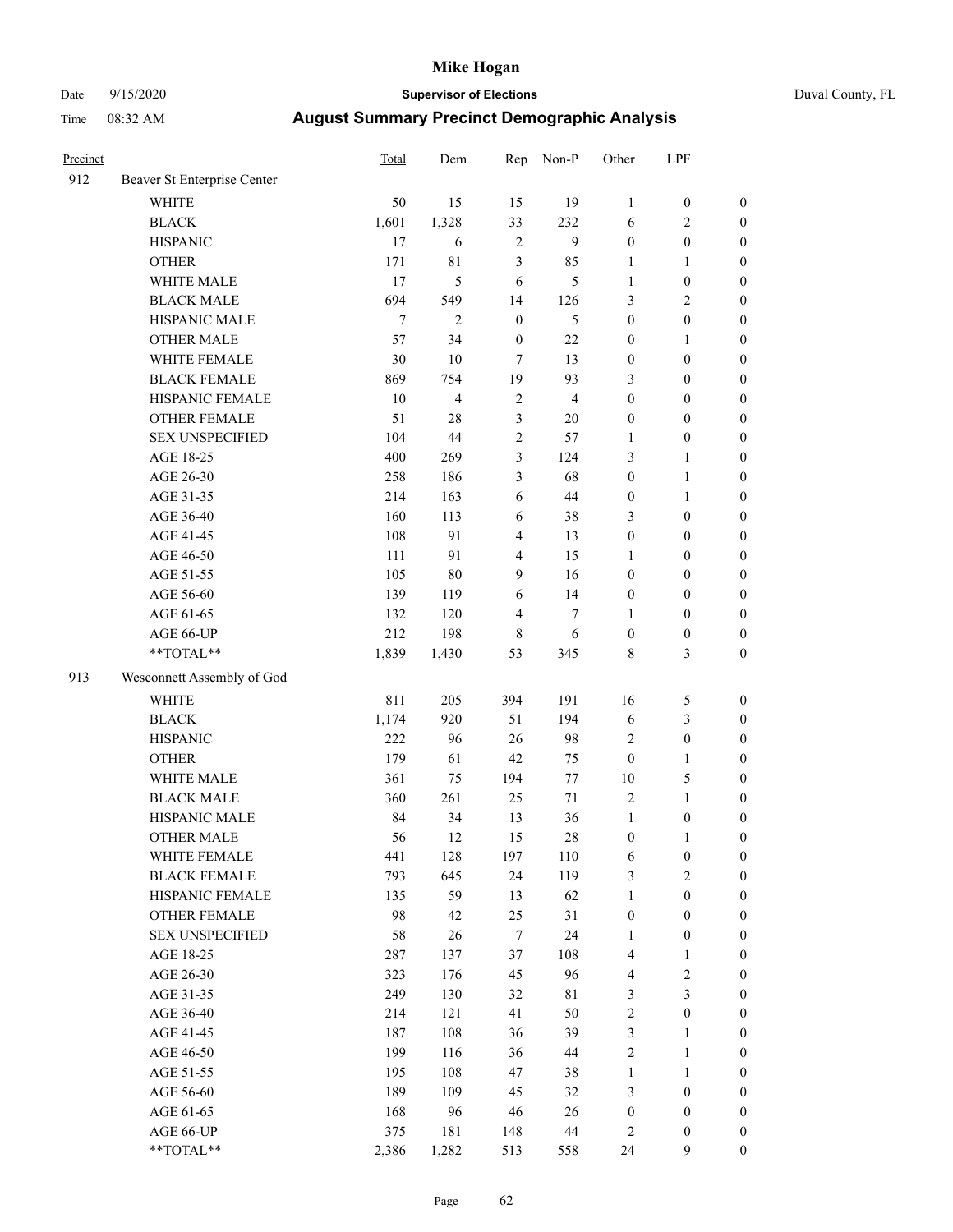# Date 9/15/2020 **Supervisor of Elections** Duval County, FL

| Precinct |                                | Total | Dem        | Rep            | Non-P       | Other                   | LPF              |                  |
|----------|--------------------------------|-------|------------|----------------|-------------|-------------------------|------------------|------------------|
| 914      | Elks Lodge #2605               |       |            |                |             |                         |                  |                  |
|          | <b>WHITE</b>                   | 1,878 | 429        | 957            | 454         | 26                      | 12               | $\boldsymbol{0}$ |
|          | <b>BLACK</b>                   | 2,054 | 1,569      | 69             | 395         | $20\,$                  | $\mathbf{1}$     | 0                |
|          | <b>HISPANIC</b>                | 511   | 200        | 88             | 216         | $\boldsymbol{7}$        | $\boldsymbol{0}$ | $\boldsymbol{0}$ |
|          | <b>OTHER</b>                   | 616   | 210        | 161            | 234         | $10\,$                  | 1                | $\boldsymbol{0}$ |
|          | WHITE MALE                     | 893   | 163        | 482            | 223         | $17$                    | $\,$ 8 $\,$      | $\boldsymbol{0}$ |
|          | <b>BLACK MALE</b>              | 802   | 563        | 34             | 195         | $10\,$                  | $\boldsymbol{0}$ | $\boldsymbol{0}$ |
|          | HISPANIC MALE                  | 235   | 89         | 47             | 94          | 5                       | $\boldsymbol{0}$ | $\boldsymbol{0}$ |
|          | <b>OTHER MALE</b>              | 205   | 59         | 59             | 83          | $\overline{\mathbf{4}}$ | $\boldsymbol{0}$ | $\boldsymbol{0}$ |
|          | WHITE FEMALE                   | 963   | 259        | 466            | 225         | $\mathbf{9}$            | $\overline{4}$   | $\boldsymbol{0}$ |
|          | <b>BLACK FEMALE</b>            | 1,225 | 984        | 35             | 195         | $10\,$                  | $\mathbf{1}$     | $\boldsymbol{0}$ |
|          | HISPANIC FEMALE                | 255   | 104        | 39             | 112         | $\boldsymbol{0}$        | $\boldsymbol{0}$ | 0                |
|          | OTHER FEMALE                   | 330   | 128        | $88\,$         | 109         | 5                       | $\boldsymbol{0}$ | $\boldsymbol{0}$ |
|          | <b>SEX UNSPECIFIED</b>         | 151   | 59         | 25             | 63          | 3                       | $\mathbf{1}$     | $\boldsymbol{0}$ |
|          | AGE 18-25                      | 643   | 284        | 118            | 222         | 18                      | $\mathbf{1}$     | $\boldsymbol{0}$ |
|          | AGE 26-30                      | 605   | 279        | 112            | 202         | $10\,$                  | $\sqrt{2}$       | $\boldsymbol{0}$ |
|          | AGE 31-35                      | 573   | 301        | 101            | 163         | $\boldsymbol{7}$        | $\mathbf{1}$     | $\boldsymbol{0}$ |
|          | AGE 36-40                      | 551   | 286        | 105            | 150         | $\,$ 8 $\,$             | $\sqrt{2}$       | $\boldsymbol{0}$ |
|          | AGE 41-45                      | 468   | 242        | 96             | 123         | 5                       | $\mathfrak{2}$   | $\boldsymbol{0}$ |
|          | AGE 46-50                      | 416   | 204        | 107            | 103         | $\sqrt{2}$              | $\boldsymbol{0}$ | $\boldsymbol{0}$ |
|          | AGE 51-55                      | 378   | 194        | 91             | 87          | $\mathfrak s$           | $\mathbf{1}$     | $\boldsymbol{0}$ |
|          | AGE 56-60                      | 400   | 181        | 134            | 79          | 3                       | $\mathfrak{Z}$   | $\boldsymbol{0}$ |
|          | AGE 61-65                      | 352   | 159        | 126            | 64          | $\sqrt{2}$              | $\mathbf{1}$     | $\boldsymbol{0}$ |
|          | AGE 66-UP                      | 673   | 278        | 285            | 106         | 3                       | $\mathbf{1}$     | $\boldsymbol{0}$ |
|          | $**TOTAL**$                    | 5,059 | 2,408      | 1,275          | 1,299       | 63                      | 14               | $\boldsymbol{0}$ |
| 1001     | Charles Clark Community Center |       |            |                |             |                         |                  |                  |
|          | <b>WHITE</b>                   | 242   | 70         | 104            | 62          | 5                       | $\mathbf{1}$     | $\boldsymbol{0}$ |
|          | <b>BLACK</b>                   | 2,788 | 2,433      | 73             | 266         | 15                      | $\mathbf{1}$     | $\boldsymbol{0}$ |
|          | <b>HISPANIC</b>                | 40    | 17         | $10\,$         | 12          | $\mathbf{1}$            | $\boldsymbol{0}$ | $\boldsymbol{0}$ |
|          | <b>OTHER</b>                   | 176   | 102        | $\,$ 8 $\,$    | 64          | $\mathbf{1}$            | $\mathbf{1}$     | $\boldsymbol{0}$ |
|          | WHITE MALE                     | 109   | 31         | 45             | 29          | 3                       | $\mathbf{1}$     | $\boldsymbol{0}$ |
|          | <b>BLACK MALE</b>              | 1,117 | 935        | 39             | 136         | $\boldsymbol{7}$        | $\boldsymbol{0}$ | $\boldsymbol{0}$ |
|          | HISPANIC MALE                  | 19    | $\sqrt{6}$ | $\mathfrak{S}$ | $\,$ 8 $\,$ | $\boldsymbol{0}$        | $\boldsymbol{0}$ | $\boldsymbol{0}$ |
|          | <b>OTHER MALE</b>              | 67    | 36         | 6              | 24          | $\boldsymbol{0}$        | 1                | $\boldsymbol{0}$ |
|          | WHITE FEMALE                   | 126   | 36         | 56             | 32          | $\overline{2}$          | $\boldsymbol{0}$ | 0                |
|          | <b>BLACK FEMALE</b>            | 1,617 | 1,454      | 33             | 121         | 8                       | $\mathbf{1}$     | 0                |
|          | HISPANIC FEMALE                | 19    | 11         | 3              | 4           | $\mathbf{1}$            | $\boldsymbol{0}$ | 0                |
|          | <b>OTHER FEMALE</b>            | 65    | 45         | $\sqrt{2}$     | 17          | $\mathbf{1}$            | $\boldsymbol{0}$ | 0                |
|          | <b>SEX UNSPECIFIED</b>         | 107   | 68         | 6              | 33          | $\boldsymbol{0}$        | $\boldsymbol{0}$ | 0                |
|          | AGE 18-25                      | 368   | 224        | 19             | 118         | 6                       | $\mathbf{1}$     | 0                |
|          | AGE 26-30                      | 280   | 201        | 15             | 60          | 3                       | $\mathbf{1}$     | 0                |
|          | AGE 31-35                      | 261   | 187        | 22             | $46\,$      | 5                       | $\mathbf{1}$     | 0                |
|          | AGE 36-40                      | 216   | 168        | $18\,$         | 30          | $\boldsymbol{0}$        | $\boldsymbol{0}$ | 0                |
|          | AGE 41-45                      | 227   | 180        | $18\,$         | 27          | $\overline{c}$          | $\boldsymbol{0}$ | 0                |
|          | AGE 46-50                      | 271   | 213        | 19             | 37          | $\sqrt{2}$              | $\boldsymbol{0}$ | 0                |
|          | AGE 51-55                      | 224   | 180        | 16             | 26          | $\sqrt{2}$              | $\boldsymbol{0}$ | $\overline{0}$   |
|          | AGE 56-60                      | 294   | 251        | $17\,$         | 26          | $\boldsymbol{0}$        | $\boldsymbol{0}$ | $\overline{0}$   |
|          | AGE 61-65                      | 273   | 236        | 18             | 17          | 2                       | $\boldsymbol{0}$ | 0                |
|          | AGE 66-UP                      | 832   | 782        | 33             | 17          | $\boldsymbol{0}$        | $\boldsymbol{0}$ | 0                |
|          | **TOTAL**                      | 3,246 | 2,622      | 195            | 404         | $22\,$                  | $\mathfrak{Z}$   | $\boldsymbol{0}$ |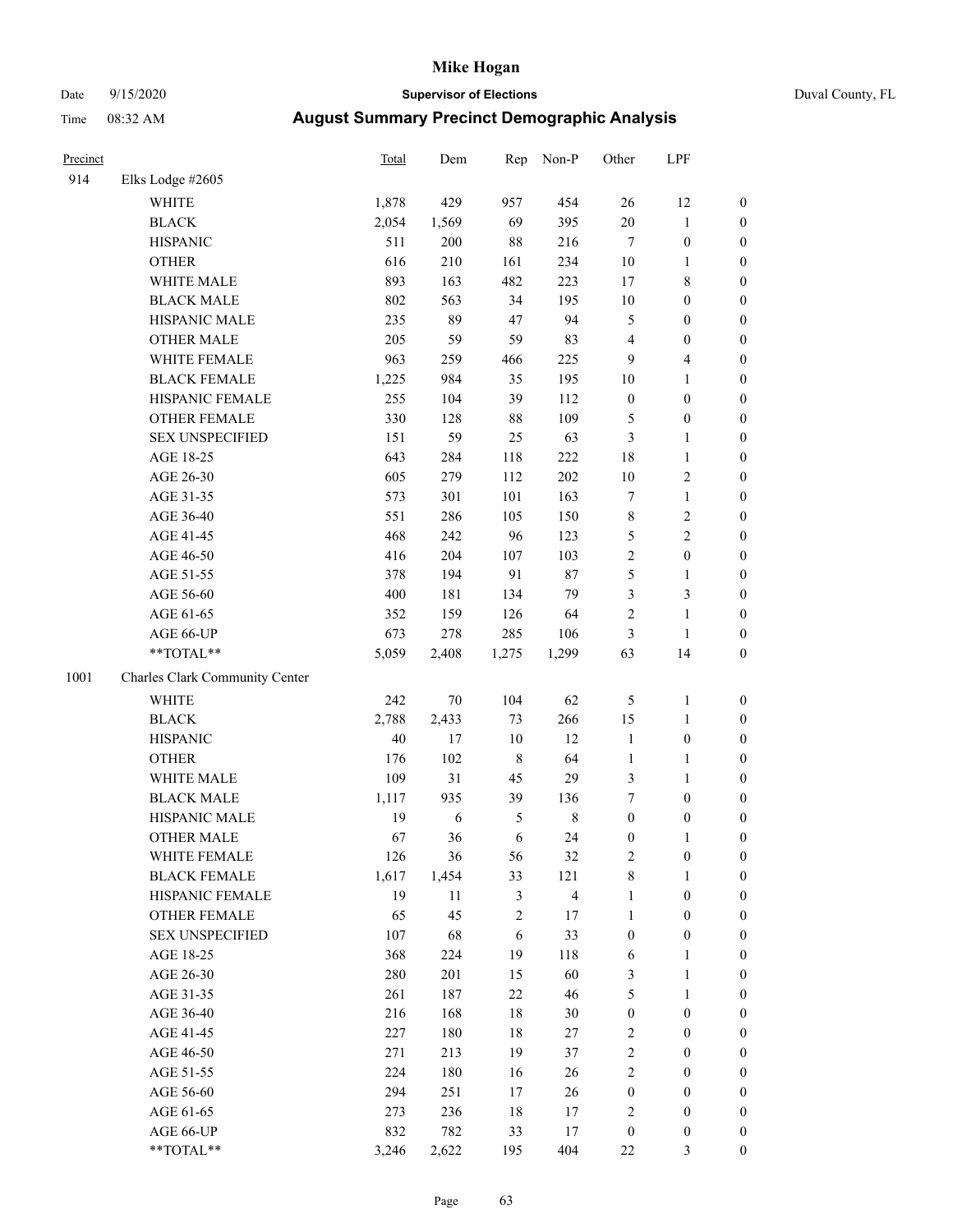# Date 9/15/2020 **Supervisor of Elections** Duval County, FL

| Precinct |                                     | Total          | Dem            | Rep              | Non-P          | Other            | LPF              |                  |
|----------|-------------------------------------|----------------|----------------|------------------|----------------|------------------|------------------|------------------|
| 1002     | Woodlawn Presbyterian Church        |                |                |                  |                |                  |                  |                  |
|          | <b>WHITE</b>                        | 71             | 29             | 26               | 12             | $\overline{4}$   | $\boldsymbol{0}$ | $\boldsymbol{0}$ |
|          | <b>BLACK</b>                        | 3,141          | 2,760          | 69               | 303            | 7                | $\mathfrak{2}$   | $\boldsymbol{0}$ |
|          | <b>HISPANIC</b>                     | 12             | 6              | $\mathbf{1}$     | 5              | $\boldsymbol{0}$ | $\boldsymbol{0}$ | $\boldsymbol{0}$ |
|          | <b>OTHER</b>                        | 179            | 92             | 5                | $8\sqrt{1}$    | 1                | $\boldsymbol{0}$ | $\boldsymbol{0}$ |
|          | WHITE MALE                          | 27             | 10             | 9                | 6              | $\sqrt{2}$       | $\boldsymbol{0}$ | $\boldsymbol{0}$ |
|          | <b>BLACK MALE</b>                   | 1,239          | 1,055          | 36               | 141            | $\sqrt{6}$       | $\mathbf{1}$     | $\boldsymbol{0}$ |
|          | HISPANIC MALE                       | $\overline{c}$ | $\mathbf{1}$   | $\boldsymbol{0}$ | $\mathbf{1}$   | $\boldsymbol{0}$ | $\boldsymbol{0}$ | $\boldsymbol{0}$ |
|          | <b>OTHER MALE</b>                   | 67             | 37             | $\mathbf{1}$     | 29             | $\boldsymbol{0}$ | $\boldsymbol{0}$ | $\boldsymbol{0}$ |
|          | WHITE FEMALE                        | 40             | 18             | 14               | 6              | $\sqrt{2}$       | $\boldsymbol{0}$ | 0                |
|          | <b>BLACK FEMALE</b>                 | 1,853          | 1,667          | 33               | 151            | $\mathbf{1}$     | 1                | 0                |
|          | HISPANIC FEMALE                     | 10             | 5              | $\mathbf{1}$     | $\overline{4}$ | $\boldsymbol{0}$ | $\boldsymbol{0}$ | $\boldsymbol{0}$ |
|          | OTHER FEMALE                        | 61             | 34             | $\mathbf{1}$     | 25             | $\mathbf{1}$     | $\boldsymbol{0}$ | $\boldsymbol{0}$ |
|          | <b>SEX UNSPECIFIED</b>              | 104            | 60             | $\sqrt{6}$       | 38             | $\boldsymbol{0}$ | $\boldsymbol{0}$ | $\boldsymbol{0}$ |
|          | AGE 18-25                           | 385            | 269            | 9                | 105            | $\mathbf{1}$     | $\mathbf{1}$     | $\boldsymbol{0}$ |
|          | AGE 26-30                           | 285            | 209            | $11\,$           | 65             | $\boldsymbol{0}$ | $\boldsymbol{0}$ | $\boldsymbol{0}$ |
|          | AGE 31-35                           | 276            | 226            | $\sqrt{2}$       | $46\,$         | 2                | $\boldsymbol{0}$ | $\boldsymbol{0}$ |
|          | AGE 36-40                           | 260            | 210            | $\,$ 8 $\,$      | 39             | $\overline{c}$   | $\mathbf{1}$     | $\boldsymbol{0}$ |
|          | AGE 41-45                           | 234            | 192            | $10\,$           | 32             | $\boldsymbol{0}$ | $\boldsymbol{0}$ | $\boldsymbol{0}$ |
|          | AGE 46-50                           | 250            | 218            | 7                | 24             | 1                | $\boldsymbol{0}$ | $\boldsymbol{0}$ |
|          | AGE 51-55                           | 233            | 198            | $\tau$           | 26             | $\sqrt{2}$       | $\boldsymbol{0}$ | 0                |
|          | AGE 56-60                           | 313            | 274            | 15               | $22\,$         | $\sqrt{2}$       | $\boldsymbol{0}$ | $\boldsymbol{0}$ |
|          | AGE 61-65                           | 309            | 273            | 12               | 23             | $\mathbf{1}$     | $\boldsymbol{0}$ | $\boldsymbol{0}$ |
|          | AGE 66-UP                           | 858            | 818            | $20\,$           | 19             | $\mathbf{1}$     | $\boldsymbol{0}$ | $\boldsymbol{0}$ |
|          | **TOTAL**                           | 3,403          | 2,887          | 101              | 401            | 12               | $\sqrt{2}$       | $\boldsymbol{0}$ |
| 1003     | Zion Hope Missionary Baptist Church |                |                |                  |                |                  |                  |                  |
|          | <b>WHITE</b>                        | $27\,$         | $10\,$         | $10\,$           | 6              | $\mathbf{1}$     | $\boldsymbol{0}$ | $\boldsymbol{0}$ |
|          | <b>BLACK</b>                        | 1,925          | 1,693          | 47               | 178            | 7                | $\boldsymbol{0}$ | $\boldsymbol{0}$ |
|          | <b>HISPANIC</b>                     | 14             | $\overline{9}$ | $\boldsymbol{0}$ | 5              | $\boldsymbol{0}$ | $\boldsymbol{0}$ | $\boldsymbol{0}$ |
|          | <b>OTHER</b>                        | 100            | 50             | $\overline{4}$   | $46\,$         | $\boldsymbol{0}$ | $\boldsymbol{0}$ | $\boldsymbol{0}$ |
|          | WHITE MALE                          | 12             | 3              | 6                | $\mathfrak{Z}$ | $\boldsymbol{0}$ | $\boldsymbol{0}$ | 0                |
|          | <b>BLACK MALE</b>                   | 712            | 601            | 22               | 83             | 6                | $\boldsymbol{0}$ | $\boldsymbol{0}$ |
|          | HISPANIC MALE                       | 5              | $\mathfrak{Z}$ | $\boldsymbol{0}$ | $\sqrt{2}$     | $\boldsymbol{0}$ | $\boldsymbol{0}$ | 0                |
|          | <b>OTHER MALE</b>                   | 43             | 24             | $\mathbf{1}$     | $18\,$         | $\boldsymbol{0}$ | $\boldsymbol{0}$ | $\boldsymbol{0}$ |
|          | WHITE FEMALE                        | 15             | 7              | $\overline{4}$   | 3              | $\mathbf{1}$     | $\boldsymbol{0}$ | $\boldsymbol{0}$ |
|          | <b>BLACK FEMALE</b>                 | 1,184          | 1,071          | 24               | $88\,$         | $\mathbf{1}$     | $\boldsymbol{0}$ | $\overline{0}$   |
|          | HISPANIC FEMALE                     | 7              | 6              | $\boldsymbol{0}$ | $\mathbf{1}$   | $\boldsymbol{0}$ | $\boldsymbol{0}$ | $\overline{0}$   |
|          | OTHER FEMALE                        | 34             | 16             | $\sqrt{2}$       | 16             | $\boldsymbol{0}$ | $\boldsymbol{0}$ | $\overline{0}$   |
|          | <b>SEX UNSPECIFIED</b>              | 54             | 31             | $\overline{c}$   | 21             | $\boldsymbol{0}$ | $\boldsymbol{0}$ | $\overline{0}$   |
|          | AGE 18-25                           | 240            | 167            | $\boldsymbol{7}$ | 65             | $\mathbf{1}$     | $\boldsymbol{0}$ | 0                |
|          | AGE 26-30                           | 214            | 176            | 5                | 32             | $\mathbf{1}$     | $\boldsymbol{0}$ | 0                |
|          | AGE 31-35                           | 189            | 157            | 5                | $27\,$         | $\boldsymbol{0}$ | $\boldsymbol{0}$ | 0                |
|          | AGE 36-40                           | 155            | 119            | $\overline{4}$   | 32             | $\boldsymbol{0}$ | $\boldsymbol{0}$ | 0                |
|          | AGE 41-45                           | 146            | 115            | 5                | 25             | $\mathbf{1}$     | $\boldsymbol{0}$ | 0                |
|          | AGE 46-50                           | 148            | 131            | $\,$ 8 $\,$      | $\,$ 8 $\,$    | $\mathbf{1}$     | $\boldsymbol{0}$ | $\boldsymbol{0}$ |
|          | AGE 51-55                           | 140            | 123            | 6                | 10             | $\mathbf{1}$     | $\boldsymbol{0}$ | $\boldsymbol{0}$ |
|          | AGE 56-60                           | 186            | 170            | 5                | 9              | $\overline{c}$   | $\boldsymbol{0}$ | $\overline{0}$   |
|          | AGE 61-65                           | 181            | 162            | 6                | 12             | $\mathbf{1}$     | $\boldsymbol{0}$ | 0                |
|          | AGE 66-UP                           | 467            | 442            | $10\,$           | 15             | $\boldsymbol{0}$ | $\boldsymbol{0}$ | $\boldsymbol{0}$ |
|          | **TOTAL**                           | 2,066          | 1,762          | 61               | 235            | $\,$ 8 $\,$      | $\boldsymbol{0}$ | $\boldsymbol{0}$ |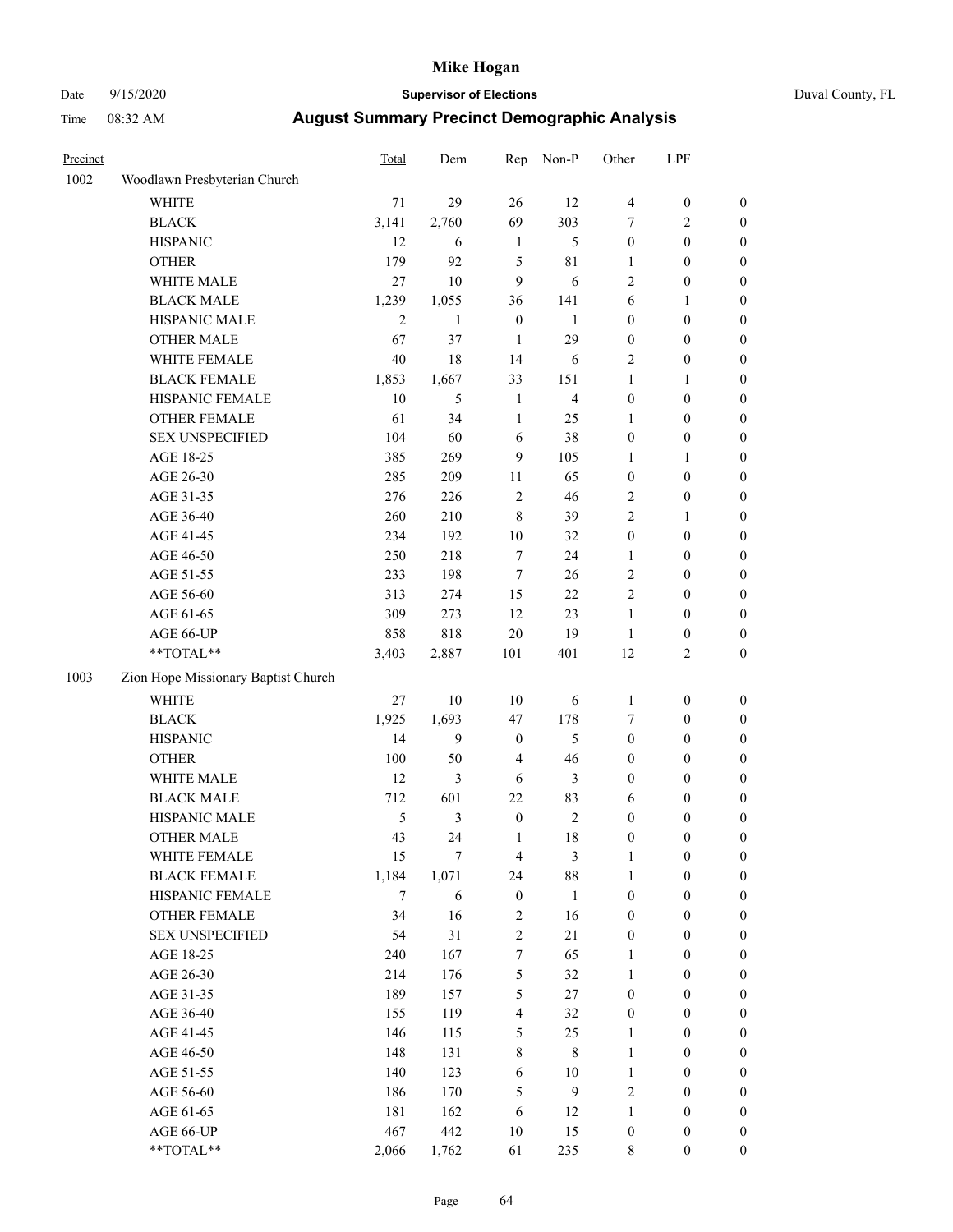# Date 9/15/2020 **Supervisor of Elections** Duval County, FL

| Precinct |                          | Total          | Dem            | Rep                     | Non-P          | Other            | LPF              |                  |
|----------|--------------------------|----------------|----------------|-------------------------|----------------|------------------|------------------|------------------|
| 1004     | St Paul AME Church       |                |                |                         |                |                  |                  |                  |
|          | <b>WHITE</b>             | 27             | 14             | 6                       | 6              | $\mathbf{1}$     | $\boldsymbol{0}$ | 0                |
|          | <b>BLACK</b>             | 2,424          | 2,199          | 30                      | 188            | 7                | $\boldsymbol{0}$ | 0                |
|          | <b>HISPANIC</b>          | 8              | $\overline{4}$ | $\mathbf{1}$            | 3              | $\boldsymbol{0}$ | $\boldsymbol{0}$ | $\boldsymbol{0}$ |
|          | <b>OTHER</b>             | 109            | 63             | 7                       | 39             | $\boldsymbol{0}$ | $\boldsymbol{0}$ | $\boldsymbol{0}$ |
|          | WHITE MALE               | 10             | $\mathfrak{Z}$ | 3                       | 4              | $\boldsymbol{0}$ | $\boldsymbol{0}$ | $\boldsymbol{0}$ |
|          | <b>BLACK MALE</b>        | 941            | 816            | 17                      | 104            | 4                | $\boldsymbol{0}$ | $\boldsymbol{0}$ |
|          | HISPANIC MALE            | $\mathfrak{Z}$ | $\mathbf{1}$   | $\boldsymbol{0}$        | $\mathbf{2}$   | $\boldsymbol{0}$ | $\boldsymbol{0}$ | $\boldsymbol{0}$ |
|          | <b>OTHER MALE</b>        | 26             | 15             | $\overline{c}$          | 9              | $\boldsymbol{0}$ | $\boldsymbol{0}$ | $\boldsymbol{0}$ |
|          | WHITE FEMALE             | 16             | 11             | 3                       | 1              | $\mathbf{1}$     | $\boldsymbol{0}$ | $\boldsymbol{0}$ |
|          | <b>BLACK FEMALE</b>      | 1,455          | 1,360          | 13                      | 79             | 3                | $\boldsymbol{0}$ | $\boldsymbol{0}$ |
|          | HISPANIC FEMALE          | 5              | 3              | $\mathbf{1}$            | $\mathbf{1}$   | $\boldsymbol{0}$ | $\boldsymbol{0}$ | $\boldsymbol{0}$ |
|          | <b>OTHER FEMALE</b>      | 54             | 42             | $\overline{\mathbf{4}}$ | $\,$ 8 $\,$    | $\boldsymbol{0}$ | $\boldsymbol{0}$ | $\boldsymbol{0}$ |
|          | <b>SEX UNSPECIFIED</b>   | 58             | 29             | $\mathbf{1}$            | $28\,$         | $\boldsymbol{0}$ | $\boldsymbol{0}$ | $\boldsymbol{0}$ |
|          | AGE 18-25                | 229            | 175            | $\overline{\mathbf{4}}$ | 49             | $\mathbf{1}$     | $\boldsymbol{0}$ | $\boldsymbol{0}$ |
|          | AGE 26-30                | 211            | 164            | 7                       | 40             | $\boldsymbol{0}$ | $\boldsymbol{0}$ | $\boldsymbol{0}$ |
|          | AGE 31-35                | 208            | 165            | $\overline{\mathbf{4}}$ | 36             | 3                | $\boldsymbol{0}$ | $\boldsymbol{0}$ |
|          | AGE 36-40                | 166            | 142            | 6                       | $18\,$         | $\boldsymbol{0}$ | $\boldsymbol{0}$ | $\boldsymbol{0}$ |
|          | AGE 41-45                | 141            | 120            | $\overline{c}$          | $17\,$         | 2                | $\boldsymbol{0}$ | $\boldsymbol{0}$ |
|          | AGE 46-50                | 162            | 142            | $\overline{c}$          | 17             | $\mathbf{1}$     | $\boldsymbol{0}$ | $\boldsymbol{0}$ |
|          | AGE 51-55                | 215            | 196            | 5                       | 13             | $\mathbf{1}$     | $\boldsymbol{0}$ | $\boldsymbol{0}$ |
|          | AGE 56-60                | 228            | 209            | 6                       | 13             | $\boldsymbol{0}$ | $\boldsymbol{0}$ | 0                |
|          | AGE 61-65                | 199            | 181            | $\overline{4}$          | 14             | $\boldsymbol{0}$ | $\boldsymbol{0}$ | $\boldsymbol{0}$ |
|          | AGE 66-UP                | 809            | 786            | $\overline{\mathbf{4}}$ | 19             | $\boldsymbol{0}$ | $\boldsymbol{0}$ | $\boldsymbol{0}$ |
|          | **TOTAL**                | 2,568          | 2,280          | 44                      | 236            | 8                | $\boldsymbol{0}$ | $\boldsymbol{0}$ |
| 1005     | Legends Community Center |                |                |                         |                |                  |                  |                  |
|          | WHITE                    | 133            | 40             | 51                      | 33             | 8                | $\mathbf{1}$     | $\boldsymbol{0}$ |
|          | <b>BLACK</b>             | 3,553          | 3,171          | 67                      | 306            | 8                | $\mathbf{1}$     | $\boldsymbol{0}$ |
|          | <b>HISPANIC</b>          | 29             | 18             | 5                       | 6              | $\boldsymbol{0}$ | $\boldsymbol{0}$ | $\boldsymbol{0}$ |
|          | <b>OTHER</b>             | 171            | 99             | $\tau$                  | 65             | $\boldsymbol{0}$ | $\boldsymbol{0}$ | $\boldsymbol{0}$ |
|          | WHITE MALE               | 62             | 20             | 23                      | 16             | 3                | $\boldsymbol{0}$ | $\boldsymbol{0}$ |
|          | <b>BLACK MALE</b>        | 1,394          | 1,198          | 34                      | 158            | 3                | $\mathbf{1}$     | $\boldsymbol{0}$ |
|          | HISPANIC MALE            | 12             | 5              | 3                       | $\overline{4}$ | $\boldsymbol{0}$ | $\boldsymbol{0}$ | 0                |
|          | <b>OTHER MALE</b>        | 59             | 33             | $\overline{c}$          | 24             | $\boldsymbol{0}$ | $\boldsymbol{0}$ | $\boldsymbol{0}$ |
|          | WHITE FEMALE             | 70             | 20             | 27                      | 17             | 5                | 1                | 0                |
|          | <b>BLACK FEMALE</b>      | 2,111          | 1,930          | 33                      | 143            | 5                | $\boldsymbol{0}$ | $\boldsymbol{0}$ |
|          | HISPANIC FEMALE          | 15             | 12             | $\mathbf{1}$            | $\sqrt{2}$     | $\boldsymbol{0}$ | $\boldsymbol{0}$ | $\overline{0}$   |
|          | <b>OTHER FEMALE</b>      | 61             | 43             | 3                       | 15             | $\boldsymbol{0}$ | $\boldsymbol{0}$ | $\overline{0}$   |
|          | <b>SEX UNSPECIFIED</b>   | 102            | 67             | $\overline{\mathbf{4}}$ | 31             | $\boldsymbol{0}$ | $\boldsymbol{0}$ | 0                |
|          | AGE 18-25                | 410            | 291            | 12                      | 102            | 4                | $\mathbf{1}$     | $\overline{0}$   |
|          | AGE 26-30                | 287            | 218            | 12                      | 55             | 2                | $\boldsymbol{0}$ | 0                |
|          | AGE 31-35                | 319            | 263            | $\,8\,$                 | 47             | $\mathbf{1}$     | $\boldsymbol{0}$ | 0                |
|          | AGE 36-40                | 274            | 220            | 11                      | $40\,$         | 3                | $\boldsymbol{0}$ | 0                |
|          | AGE 41-45                | 282            | 233            | $10\,$                  | 38             | $\mathbf{1}$     | $\boldsymbol{0}$ | 0                |
|          | AGE 46-50                | 281            | 231            | 15                      | 34             | $\mathbf{1}$     | $\boldsymbol{0}$ | 0                |
|          | AGE 51-55                | 306            | 264            | 13                      | $28\,$         | $\mathbf{1}$     | $\boldsymbol{0}$ | $\boldsymbol{0}$ |
|          | AGE 56-60                | 343            | 300            | 16                      | 26             | $\mathbf{1}$     | $\boldsymbol{0}$ | $\boldsymbol{0}$ |
|          | AGE 61-65                | 322            | 295            | 12                      | 15             | $\boldsymbol{0}$ | $\boldsymbol{0}$ | $\boldsymbol{0}$ |
|          | AGE 66-UP                | 1,062          | 1,013          | 21                      | 25             | $\sqrt{2}$       | $\mathbf{1}$     | 0                |
|          | **TOTAL**                | 3,886          | 3,328          | 130                     | 410            | 16               | $\sqrt{2}$       | $\boldsymbol{0}$ |
|          |                          |                |                |                         |                |                  |                  |                  |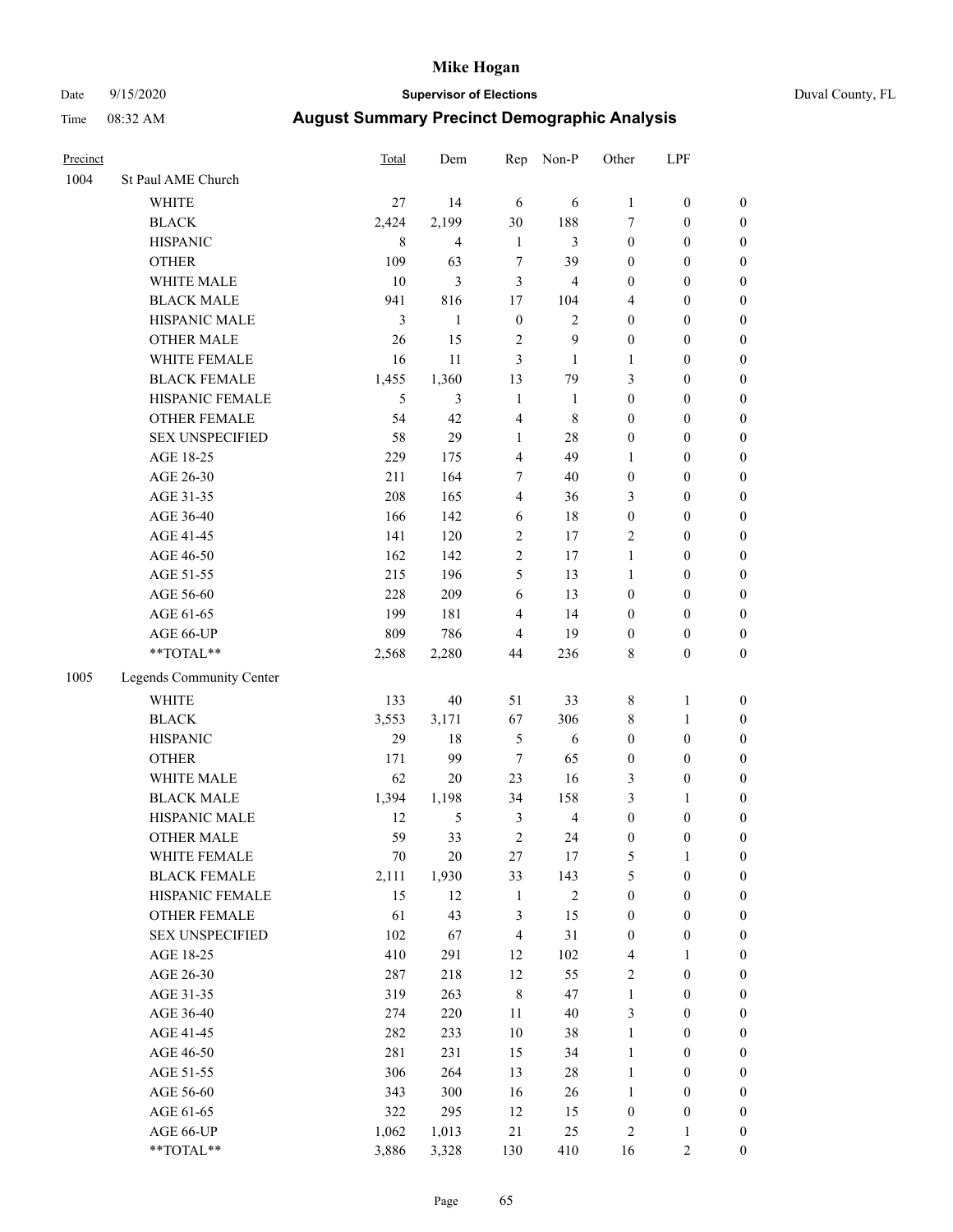# Date 9/15/2020 **Supervisor of Elections** Duval County, FL

| Precinct |                                | <b>Total</b> | Dem    | Rep          | Non-P  | Other            | LPF              |                  |
|----------|--------------------------------|--------------|--------|--------------|--------|------------------|------------------|------------------|
| 1006     | Church of God - N Lane Ave     |              |        |              |        |                  |                  |                  |
|          | <b>WHITE</b>                   | 1,064        | 239    | 575          | 231    | 14               | $\mathfrak s$    | 0                |
|          | <b>BLACK</b>                   | 812          | 665    | 34           | 110    | 3                | $\boldsymbol{0}$ | 0                |
|          | <b>HISPANIC</b>                | 66           | 25     | 15           | 26     | $\boldsymbol{0}$ | $\boldsymbol{0}$ | $\boldsymbol{0}$ |
|          | <b>OTHER</b>                   | 138          | 50     | 28           | 59     | $\mathbf{1}$     | $\boldsymbol{0}$ | $\boldsymbol{0}$ |
|          | WHITE MALE                     | 476          | 100    | 263          | 104    | 5                | $\overline{4}$   | $\boldsymbol{0}$ |
|          | <b>BLACK MALE</b>              | 320          | 247    | 22           | 49     | $\overline{c}$   | $\boldsymbol{0}$ | $\boldsymbol{0}$ |
|          | HISPANIC MALE                  | 36           | 15     | 6            | 15     | $\boldsymbol{0}$ | $\boldsymbol{0}$ | $\boldsymbol{0}$ |
|          | <b>OTHER MALE</b>              | 59           | 17     | 14           | 28     | $\boldsymbol{0}$ | $\boldsymbol{0}$ | $\boldsymbol{0}$ |
|          | WHITE FEMALE                   | 572          | 138    | 303          | 121    | 9                | $\mathbf{1}$     | $\boldsymbol{0}$ |
|          | <b>BLACK FEMALE</b>            | 474          | 404    | 12           | 57     | 1                | $\boldsymbol{0}$ | 0                |
|          | HISPANIC FEMALE                | 29           | 10     | $\,8\,$      | 11     | 0                | $\boldsymbol{0}$ | 0                |
|          | OTHER FEMALE                   | 49           | 21     | 11           | 16     | 1                | $\boldsymbol{0}$ | $\boldsymbol{0}$ |
|          | <b>SEX UNSPECIFIED</b>         | 65           | 27     | 13           | 25     | $\boldsymbol{0}$ | $\boldsymbol{0}$ | $\boldsymbol{0}$ |
|          | AGE 18-25                      | 219          | 107    | 35           | $72\,$ | 4                | 1                | $\boldsymbol{0}$ |
|          | AGE 26-30                      | 212          | 95     | 51           | 64     | 2                | $\boldsymbol{0}$ | $\boldsymbol{0}$ |
|          | AGE 31-35                      | 196          | 97     | 49           | 46     | $\overline{c}$   | $\sqrt{2}$       | $\boldsymbol{0}$ |
|          | AGE 36-40                      | 181          | 96     | 32           | 51     | $\mathbf{1}$     | 1                | $\boldsymbol{0}$ |
|          | AGE 41-45                      | 149          | $78\,$ | 49           | 21     | $\mathbf{1}$     | $\boldsymbol{0}$ | $\boldsymbol{0}$ |
|          | AGE 46-50                      | 201          | 93     | 67           | 38     | 3                | $\boldsymbol{0}$ | $\boldsymbol{0}$ |
|          | AGE 51-55                      | 173          | 78     | 67           | $28\,$ | $\boldsymbol{0}$ | $\boldsymbol{0}$ | 0                |
|          | AGE 56-60                      | 217          | 92     | 80           | 41     | 3                | 1                | 0                |
|          | AGE 61-65                      | 162          | 77     | 55           | $28\,$ | $\overline{c}$   | $\boldsymbol{0}$ | 0                |
|          | AGE 66-UP                      | 370          | 166    | 167          | 37     | $\boldsymbol{0}$ | $\boldsymbol{0}$ | $\boldsymbol{0}$ |
|          | $**TOTAL**$                    | 2,080        | 979    | 652          | 426    | 18               | $\mathfrak s$    | $\boldsymbol{0}$ |
| 1007     | Evangel Temple Assembly of God |              |        |              |        |                  |                  |                  |
|          | <b>WHITE</b>                   | 933          | 253    | 471          | 194    | 14               | $\mathbf{1}$     | $\boldsymbol{0}$ |
|          | <b>BLACK</b>                   | 566          | 451    | 25           | 88     | 2                | $\boldsymbol{0}$ | $\boldsymbol{0}$ |
|          | <b>HISPANIC</b>                | 103          | 46     | 18           | 38     | 1                | $\boldsymbol{0}$ | $\boldsymbol{0}$ |
|          | <b>OTHER</b>                   | 141          | 51     | 38           | 52     | $\boldsymbol{0}$ | $\boldsymbol{0}$ | $\boldsymbol{0}$ |
|          | WHITE MALE                     | 422          | 112    | 223          | $80\,$ | 7                | $\boldsymbol{0}$ | $\boldsymbol{0}$ |
|          | <b>BLACK MALE</b>              | 218          | 154    | 15           | 48     | $\mathbf{1}$     | $\boldsymbol{0}$ | $\boldsymbol{0}$ |
|          | HISPANIC MALE                  | 41           | 14     | $\mathbf{9}$ | 17     | 1                | $\boldsymbol{0}$ | 0                |
|          | <b>OTHER MALE</b>              | 42           | 13     | 14           | 15     | $\boldsymbol{0}$ | $\boldsymbol{0}$ | $\boldsymbol{0}$ |
|          | WHITE FEMALE                   | 503          | 139    | 244          | 112    | 7                | 1                | 0                |
|          | <b>BLACK FEMALE</b>            | 342          | 292    | $10\,$       | 39     | 1                | $\boldsymbol{0}$ | $\overline{0}$   |
|          | HISPANIC FEMALE                | 62           | 32     | 9            | 21     | $\boldsymbol{0}$ | $\boldsymbol{0}$ | $\overline{0}$   |
|          | OTHER FEMALE                   | 68           | 26     | 19           | 23     | $\boldsymbol{0}$ | $\boldsymbol{0}$ | $\overline{0}$   |
|          | <b>SEX UNSPECIFIED</b>         | 45           | 19     | $\mathbf{9}$ | 17     | $\boldsymbol{0}$ | $\boldsymbol{0}$ | 0                |
|          | AGE 18-25                      | 191          | 93     | 35           | 62     | 1                | $\boldsymbol{0}$ | $\theta$         |
|          | AGE 26-30                      | 174          | 85     | 35           | 52     | 2                | $\boldsymbol{0}$ | 0                |
|          | AGE 31-35                      | 161          | 83     | 37           | 38     | 3                | $\boldsymbol{0}$ | 0                |
|          | AGE 36-40                      | 150          | 82     | 37           | $28\,$ | $\overline{c}$   | 1                | 0                |
|          | AGE 41-45                      | 129          | 57     | 38           | 34     | $\boldsymbol{0}$ | $\boldsymbol{0}$ | 0                |
|          | AGE 46-50                      | 129          | 47     | 40           | 40     | $\overline{c}$   | $\boldsymbol{0}$ | 0                |
|          | AGE 51-55                      | 145          | 56     | 54           | 31     | 4                | $\boldsymbol{0}$ | $\overline{0}$   |
|          | AGE 56-60                      | 161          | 77     | 53           | 31     | 0                | $\boldsymbol{0}$ | $\overline{0}$   |
|          | AGE 61-65                      | 163          | 70     | 70           | $22\,$ | 1                | $\boldsymbol{0}$ | $\overline{0}$   |
|          | AGE 66-UP                      | 340          | 151    | 153          | 34     | 2                | $\boldsymbol{0}$ | 0                |
|          | **TOTAL**                      | 1,743        | 801    | 552          | 372    | 17               | $\mathbf{1}$     | $\boldsymbol{0}$ |
|          |                                |              |        |              |        |                  |                  |                  |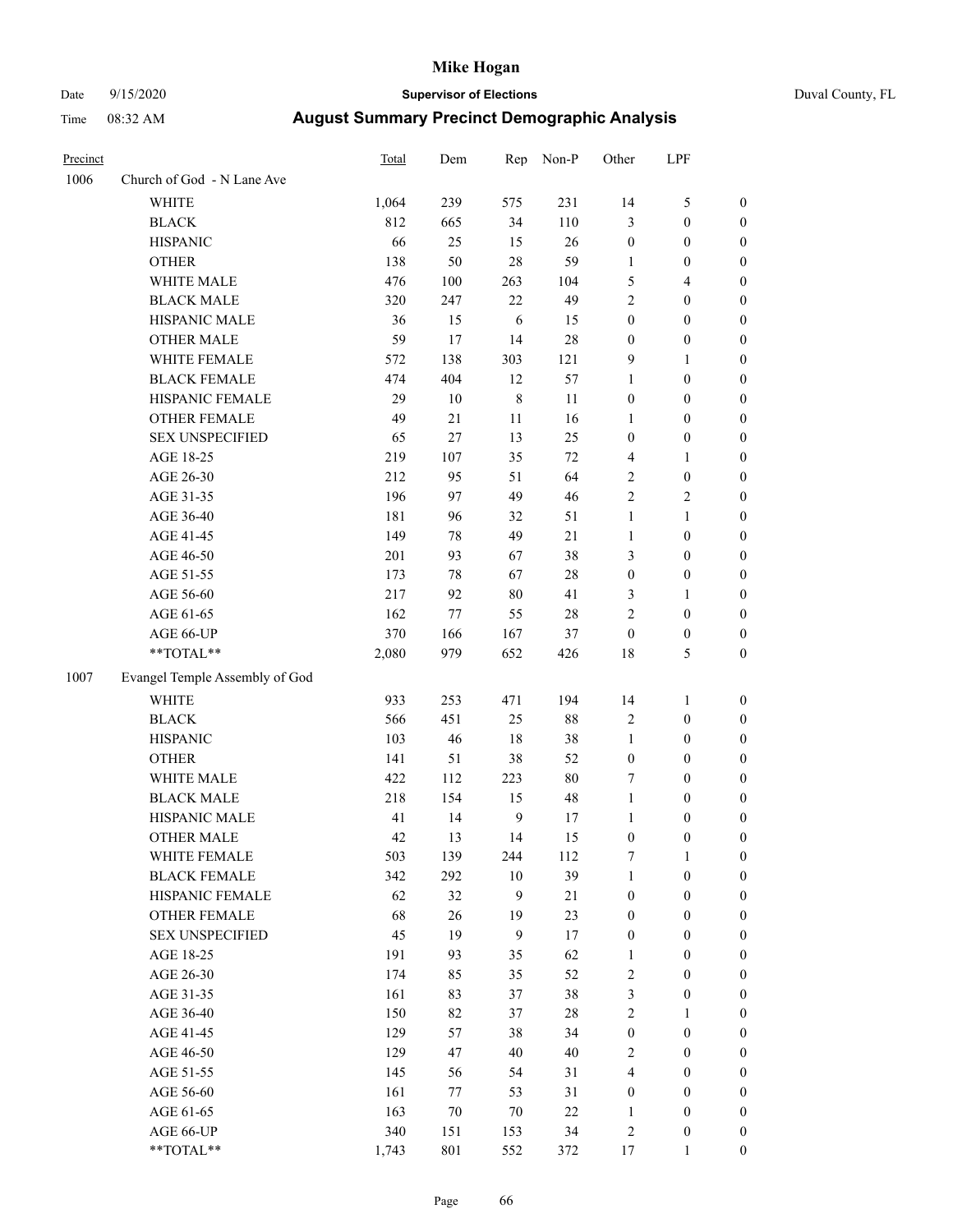# Date 9/15/2020 **Supervisor of Elections** Duval County, FL

| Precinct |                                 | <b>Total</b> | Dem    | Rep    | Non-P  | Other                   | LPF              |                  |
|----------|---------------------------------|--------------|--------|--------|--------|-------------------------|------------------|------------------|
| 1008     | Mary Lena Gibbs Center          |              |        |        |        |                         |                  |                  |
|          | <b>WHITE</b>                    | 1,239        | 302    | 650    | 260    | 17                      | 10               | 0                |
|          | <b>BLACK</b>                    | 2,115        | 1,736  | 75     | 295    | 9                       | $\boldsymbol{0}$ | 0                |
|          | <b>HISPANIC</b>                 | 211          | 78     | 35     | 96     | 2                       | $\boldsymbol{0}$ | $\boldsymbol{0}$ |
|          | <b>OTHER</b>                    | 393          | 125    | 111    | 153    | 3                       | 1                | $\boldsymbol{0}$ |
|          | WHITE MALE                      | 576          | 109    | 321    | 131    | 9                       | 6                | $\boldsymbol{0}$ |
|          | <b>BLACK MALE</b>               | 850          | 666    | 39     | 141    | 4                       | $\boldsymbol{0}$ | $\boldsymbol{0}$ |
|          | HISPANIC MALE                   | 98           | 31     | 22     | 44     | 1                       | $\boldsymbol{0}$ | $\boldsymbol{0}$ |
|          | <b>OTHER MALE</b>               | 152          | 39     | 50     | 61     | $\overline{c}$          | $\boldsymbol{0}$ | $\boldsymbol{0}$ |
|          | WHITE FEMALE                    | 645          | 188    | 322    | 123    | 8                       | $\overline{4}$   | $\boldsymbol{0}$ |
|          | <b>BLACK FEMALE</b>             | 1,228        | 1,043  | 35     | 145    | 5                       | $\boldsymbol{0}$ | $\boldsymbol{0}$ |
|          | HISPANIC FEMALE                 | 108          | 46     | 13     | 48     | $\mathbf{1}$            | $\boldsymbol{0}$ | $\boldsymbol{0}$ |
|          | OTHER FEMALE                    | 179          | 69     | 52     | 56     | 1                       | 1                | $\boldsymbol{0}$ |
|          | <b>SEX UNSPECIFIED</b>          | 122          | 50     | 17     | 55     | $\boldsymbol{0}$        | $\boldsymbol{0}$ | $\boldsymbol{0}$ |
|          | AGE 18-25                       | 515          | 248    | 71     | 187    | 7                       | $\sqrt{2}$       | $\boldsymbol{0}$ |
|          | AGE 26-30                       | 379          | 202    | 56     | 119    | $\overline{c}$          | $\boldsymbol{0}$ | $\boldsymbol{0}$ |
|          | AGE 31-35                       | 391          | 217    | 71     | 92     | 7                       | $\overline{4}$   | $\boldsymbol{0}$ |
|          | AGE 36-40                       | 373          | 232    | 44     | 92     | 5                       | $\boldsymbol{0}$ | $\boldsymbol{0}$ |
|          | AGE 41-45                       | 331          | 188    | 71     | $70\,$ | $\mathbf{1}$            | $\mathbf{1}$     | $\boldsymbol{0}$ |
|          | AGE 46-50                       | 319          | 194    | 55     | 67     | 1                       | $\overline{c}$   | $\boldsymbol{0}$ |
|          | AGE 51-55                       | 299          | 175    | 72     | 49     | 2                       | $\mathbf{1}$     | 0                |
|          | AGE 56-60                       | 330          | 202    | 85     | 42     | $\mathbf{1}$            | $\boldsymbol{0}$ | 0                |
|          | AGE 61-65                       | 312          | 170    | 105    | 34     | 3                       | $\boldsymbol{0}$ | $\boldsymbol{0}$ |
|          | AGE 66-UP                       | 709          | 413    | 241    | 52     | 2                       | $\mathbf{1}$     | $\boldsymbol{0}$ |
|          | **TOTAL**                       | 3,958        | 2,241  | 871    | 804    | 31                      | $11\,$           | $\boldsymbol{0}$ |
| 1009     | Oak Hill Church of the Nazarene |              |        |        |        |                         |                  |                  |
|          | <b>WHITE</b>                    | 937          | 211    | 540    | 176    | 4                       | 6                | $\boldsymbol{0}$ |
|          | <b>BLACK</b>                    | 1,478        | 1,158  | 61     | 240    | 16                      | $\mathfrak{Z}$   | $\boldsymbol{0}$ |
|          | <b>HISPANIC</b>                 | 194          | $88\,$ | 43     | 61     | $\mathbf{1}$            | $\mathbf{1}$     | $\boldsymbol{0}$ |
|          | <b>OTHER</b>                    | 284          | 94     | 77     | 110    | 2                       | $\mathbf{1}$     | $\boldsymbol{0}$ |
|          | WHITE MALE                      | 423          | 79     | 264    | 75     | $\overline{c}$          | 3                | $\overline{0}$   |
|          | <b>BLACK MALE</b>               | 606          | 454    | $28\,$ | 118    | 4                       | $\overline{c}$   | $\boldsymbol{0}$ |
|          | HISPANIC MALE                   | 103          | 45     | 25     | 31     | 1                       | $\mathbf{1}$     | 0                |
|          | <b>OTHER MALE</b>               | 112          | 40     | 31     | 39     | 1                       | $\mathbf{1}$     | $\boldsymbol{0}$ |
|          | WHITE FEMALE                    | 509          | 130    | 274    | 100    | 2                       | 3                | 0                |
|          | <b>BLACK FEMALE</b>             | 846          | 684    | 33     | 117    | 11                      | $\mathbf{1}$     | $\boldsymbol{0}$ |
|          | HISPANIC FEMALE                 | 85           | 41     | 17     | $27\,$ | $\boldsymbol{0}$        | $\boldsymbol{0}$ | $\overline{0}$   |
|          | OTHER FEMALE                    | 132          | 47     | 41     | 44     | $\boldsymbol{0}$        | $\boldsymbol{0}$ | 0                |
|          | <b>SEX UNSPECIFIED</b>          | 77           | 31     | 8      | 36     | 2                       | $\boldsymbol{0}$ | 0                |
|          | AGE 18-25                       | 389          | 191    | 51     | 141    | 5                       | $\mathbf{1}$     | 0                |
|          | AGE 26-30                       | 262          | 145    | 39     | $72\,$ | 3                       | 3                | 0                |
|          | AGE 31-35                       | 254          | 132    | 50     | 66     | 3                       | 3                | 0                |
|          | AGE 36-40                       | 242          | 144    | 41     | 56     | 1                       | $\boldsymbol{0}$ | 0                |
|          | AGE 41-45                       | 249          | 156    | 47     | 42     | 3                       | $\mathbf{1}$     | 0                |
|          | AGE 46-50                       | 277          | 152    | 75     | 48     | $\mathbf{2}$            | $\boldsymbol{0}$ | 0                |
|          | AGE 51-55                       | 227          | 140    | 52     | 34     | $\mathbf{1}$            | $\boldsymbol{0}$ | 0                |
|          | AGE 56-60                       | 275          | 136    | 90     | 47     | 2                       | $\boldsymbol{0}$ | 0                |
|          | AGE 61-65                       | 247          | 116    | 96     | 33     | $\overline{\mathbf{c}}$ | $\boldsymbol{0}$ | 0                |
|          | AGE 66-UP                       | 471          | 239    | 180    | 48     | $\mathbf{1}$            | $\mathfrak{Z}$   | 0                |
|          | **TOTAL**                       | 2,893        | 1,551  | 721    | 587    | 23                      | 11               | $\boldsymbol{0}$ |
|          |                                 |              |        |        |        |                         |                  |                  |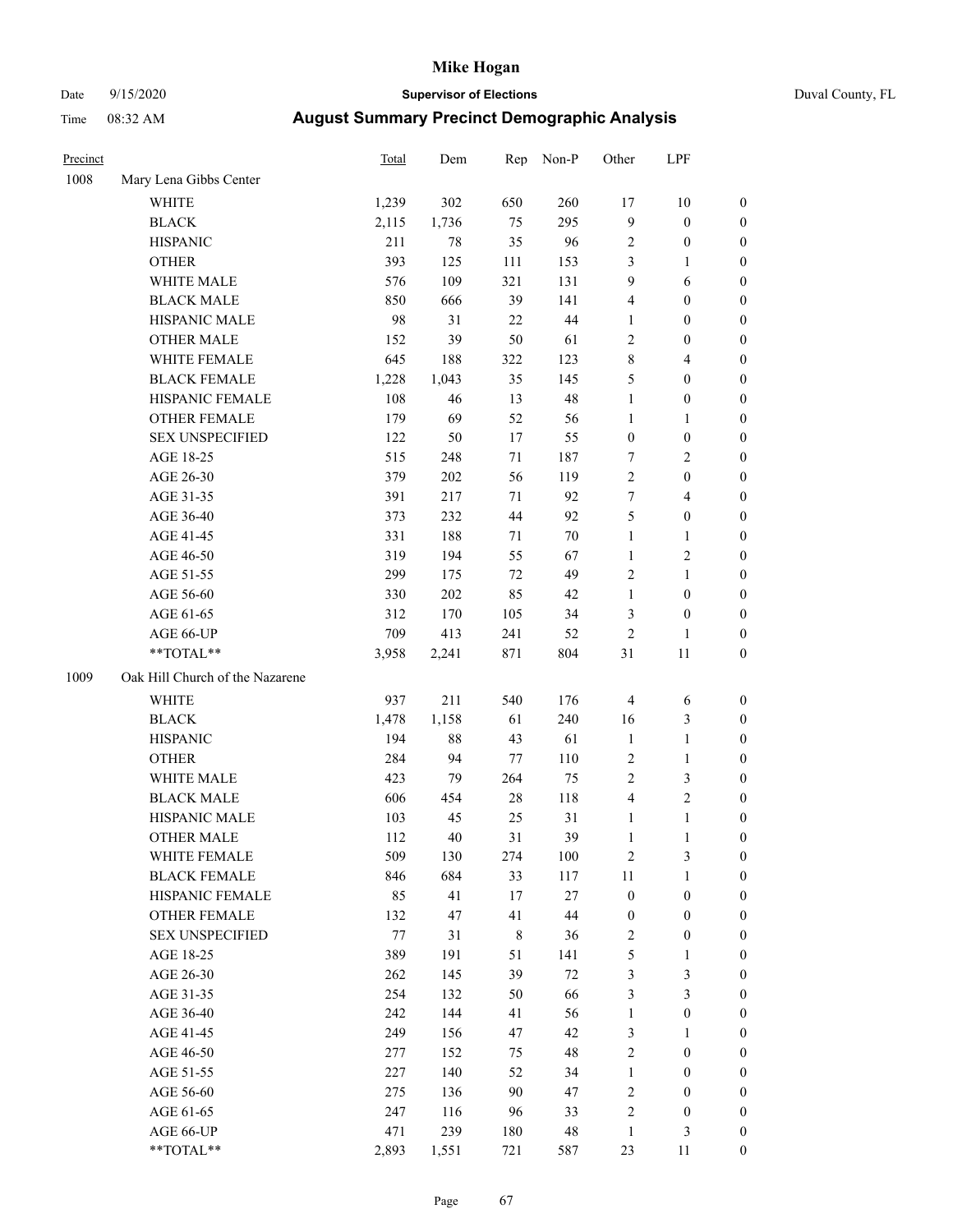# Date 9/15/2020 **Supervisor of Elections**

| Duval County, FL |  |
|------------------|--|
|------------------|--|

| Precinct |                             | Total | Dem   | Rep         | Non-P            | Other            | LPF              |                  |
|----------|-----------------------------|-------|-------|-------------|------------------|------------------|------------------|------------------|
| 1010     | Sweetwater Church of Christ |       |       |             |                  |                  |                  |                  |
|          | <b>WHITE</b>                | 1,364 | 312   | 714         | 309              | 24               | $\mathfrak s$    | 0                |
|          | <b>BLACK</b>                | 741   | 594   | 24          | 111              | 10               | $\sqrt{2}$       | 0                |
|          | <b>HISPANIC</b>             | 149   | 68    | 33          | 43               | $\overline{4}$   | $\mathbf{1}$     | 0                |
|          | <b>OTHER</b>                | 216   | 76    | 50          | 86               | 4                | $\boldsymbol{0}$ | $\boldsymbol{0}$ |
|          | WHITE MALE                  | 615   | 115   | 338         | 149              | 10               | $\mathfrak{Z}$   | $\boldsymbol{0}$ |
|          | <b>BLACK MALE</b>           | 296   | 216   | 15          | 58               | 6                | $\mathbf{1}$     | $\boldsymbol{0}$ |
|          | HISPANIC MALE               | 73    | 29    | 17          | 25               | $\mathbf{1}$     | $\mathbf{1}$     | $\boldsymbol{0}$ |
|          | <b>OTHER MALE</b>           | 84    | 34    | 16          | 31               | 3                | $\boldsymbol{0}$ | $\boldsymbol{0}$ |
|          | WHITE FEMALE                | 736   | 193   | 371         | 157              | 13               | $\sqrt{2}$       | $\overline{0}$   |
|          | <b>BLACK FEMALE</b>         | 435   | 370   | $\,$ 8 $\,$ | 52               | 4                | $\mathbf{1}$     | 0                |
|          | HISPANIC FEMALE             | 71    | 35    | 16          | 17               | 3                | $\boldsymbol{0}$ | 0                |
|          | OTHER FEMALE                | 97    | 32    | 28          | 36               | $\mathbf{1}$     | $\boldsymbol{0}$ | 0                |
|          | <b>SEX UNSPECIFIED</b>      | 63    | 26    | 12          | 24               | $\mathbf{1}$     | $\boldsymbol{0}$ | $\boldsymbol{0}$ |
|          | AGE 18-25                   | 313   | 135   | 42          | 125              | $11\,$           | $\boldsymbol{0}$ | $\boldsymbol{0}$ |
|          | AGE 26-30                   | 233   | 99    | 61          | 66               | $\overline{c}$   | $\mathfrak s$    | $\boldsymbol{0}$ |
|          | AGE 31-35                   | 210   | 88    | 50          | 68               | 4                | $\boldsymbol{0}$ | $\boldsymbol{0}$ |
|          | AGE 36-40                   | 184   | 87    | 42          | 52               | $\mathbf{1}$     | $\sqrt{2}$       | $\boldsymbol{0}$ |
|          | AGE 41-45                   | 199   | 88    | 53          | 54               | 4                | $\boldsymbol{0}$ | $\boldsymbol{0}$ |
|          | AGE 46-50                   | 199   | 103   | 60          | 31               | 5                | $\boldsymbol{0}$ | $\boldsymbol{0}$ |
|          | AGE 51-55                   | 208   | 97    | 76          | 30               | 5                | $\boldsymbol{0}$ | $\boldsymbol{0}$ |
|          | AGE 56-60                   | 227   | 81    | 104         | 42               | $\boldsymbol{0}$ | $\boldsymbol{0}$ | 0                |
|          | AGE 61-65                   | 218   | 86    | 95          | 32               | 5                | $\boldsymbol{0}$ | 0                |
|          | AGE 66-UP                   | 479   | 186   | 238         | 49               | 5                | 1                | $\boldsymbol{0}$ |
|          | $**TOTAL**$                 | 2,470 | 1,050 | 821         | 549              | 42               | $\,$ 8 $\,$      | $\boldsymbol{0}$ |
| 1011     | Teamsters 512               |       |       |             |                  |                  |                  |                  |
|          | <b>WHITE</b>                | 1,056 | 221   | 618         | 206              | 6                | 5                | $\boldsymbol{0}$ |
|          | <b>BLACK</b>                | 344   | 267   | 14          | 60               | 2                | $\mathbf{1}$     | $\boldsymbol{0}$ |
|          | <b>HISPANIC</b>             | 59    | 25    | 16          | 17               | $\mathbf{1}$     | $\boldsymbol{0}$ | $\boldsymbol{0}$ |
|          | <b>OTHER</b>                | 61    | 14    | 26          | 20               | $\mathbf{1}$     | $\boldsymbol{0}$ | $\boldsymbol{0}$ |
|          | WHITE MALE                  | 482   | 91    | 294         | 90               | 4                | 3                | $\boldsymbol{0}$ |
|          | <b>BLACK MALE</b>           | 133   | 93    | 6           | 31               | $\overline{c}$   | $\mathbf{1}$     | $\boldsymbol{0}$ |
|          | HISPANIC MALE               | 26    | 11    | 9           | 6                | $\boldsymbol{0}$ | $\boldsymbol{0}$ | 0                |
|          | <b>OTHER MALE</b>           | 21    | 5     | 9           | $\tau$           | $\boldsymbol{0}$ | $\boldsymbol{0}$ | 0                |
|          | WHITE FEMALE                | 556   | 124   | 319         | 110              | 1                | 2                | 0                |
|          | <b>BLACK FEMALE</b>         | 204   | 171   | 6           | $27\,$           | $\boldsymbol{0}$ | $\boldsymbol{0}$ | $\overline{0}$   |
|          | HISPANIC FEMALE             | 33    | 14    | 7           | $11\,$           | $\mathbf{1}$     | $\boldsymbol{0}$ | $\overline{0}$   |
|          | OTHER FEMALE                | 29    | 7     | 12          | $\boldsymbol{9}$ | $\mathbf{1}$     | $\boldsymbol{0}$ | $\overline{0}$   |
|          | <b>SEX UNSPECIFIED</b>      | 36    | 11    | 12          | 12               | $\mathbf{1}$     | $\boldsymbol{0}$ | 0                |
|          | AGE 18-25                   | 131   | 39    | 44          | 46               | 2                | $\boldsymbol{0}$ | 0                |
|          | AGE 26-30                   | 125   | 43    | 32          | 45               | 4                | $\mathbf{1}$     | 0                |
|          | AGE 31-35                   | 125   | 44    | 47          | 32               | $\mathbf{1}$     | $\mathbf{1}$     | 0                |
|          | AGE 36-40                   | 134   | 52    | 56          | 26               | 0                | $\boldsymbol{0}$ | 0                |
|          | AGE 41-45                   | 126   | 48    | 53          | 24               | $\boldsymbol{0}$ | $\mathbf{1}$     | 0                |
|          | AGE 46-50                   | 140   | 44    | 61          | 33               | 1                | $\mathbf{1}$     | 0                |
|          | AGE 51-55                   | 118   | 51    | 48          | 17               | $\boldsymbol{0}$ | $\sqrt{2}$       | 0                |
|          | AGE 56-60                   | 164   | 61    | 71          | 31               | 1                | $\boldsymbol{0}$ | $\overline{0}$   |
|          | AGE 61-65                   | 141   | 38    | 76          | 26               | 1                | $\boldsymbol{0}$ | $\overline{0}$   |
|          | AGE 66-UP                   | 316   | 107   | 186         | 23               | $\boldsymbol{0}$ | $\boldsymbol{0}$ | 0                |
|          | **TOTAL**                   | 1,520 | 527   | 674         | 303              | $10\,$           | 6                | $\boldsymbol{0}$ |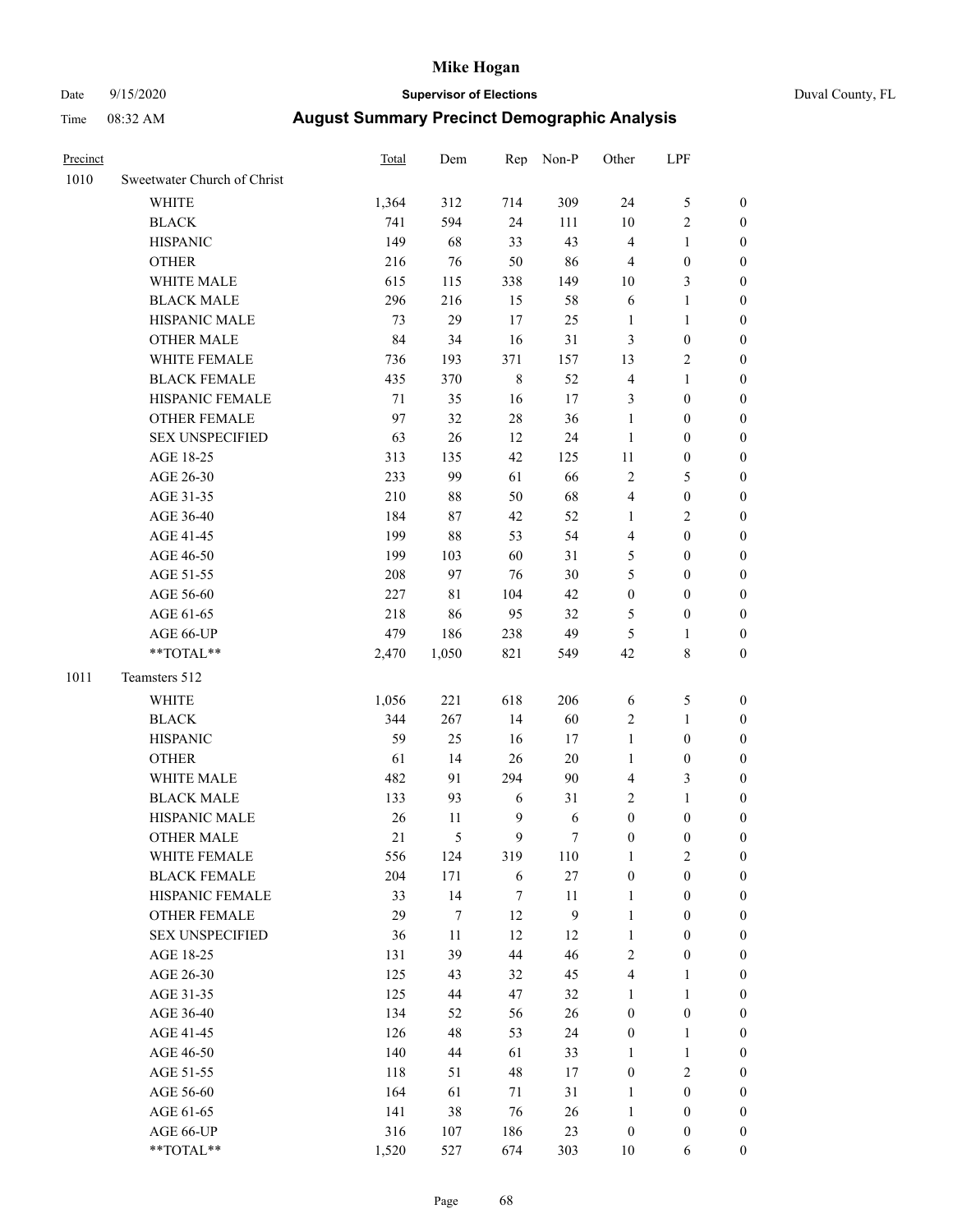# Date 9/15/2020 **Supervisor of Elections**

|  | Duval County, FL |  |
|--|------------------|--|
|--|------------------|--|

| Precinct |                                | Total | Dem         | Rep         | Non-P  | Other            | LPF              |                  |
|----------|--------------------------------|-------|-------------|-------------|--------|------------------|------------------|------------------|
| 1012     | <b>Gregory West Apartments</b> |       |             |             |        |                  |                  |                  |
|          | <b>WHITE</b>                   | 721   | 182         | 333         | 196    | 8                | $\sqrt{2}$       | 0                |
|          | <b>BLACK</b>                   | 1,807 | 1,443       | 69          | 287    | 8                | $\boldsymbol{0}$ | 0                |
|          | <b>HISPANIC</b>                | 331   | 171         | 40          | 115    | 4                | $\mathbf{1}$     | $\boldsymbol{0}$ |
|          | <b>OTHER</b>                   | 329   | 108         | 68          | 151    | 2                | $\boldsymbol{0}$ | $\boldsymbol{0}$ |
|          | WHITE MALE                     | 312   | 51          | 166         | 92     | 2                | $\mathbf{1}$     | $\boldsymbol{0}$ |
|          | <b>BLACK MALE</b>              | 651   | 475         | 40          | 131    | 5                | $\boldsymbol{0}$ | $\boldsymbol{0}$ |
|          | HISPANIC MALE                  | 144   | 58          | 19          | 63     | 3                | $\mathbf{1}$     | $\boldsymbol{0}$ |
|          | <b>OTHER MALE</b>              | 123   | 35          | 29          | 57     | $\overline{c}$   | $\boldsymbol{0}$ | $\boldsymbol{0}$ |
|          | WHITE FEMALE                   | 393   | 128         | 164         | 94     | 6                | 1                | $\boldsymbol{0}$ |
|          | <b>BLACK FEMALE</b>            | 1,134 | 951         | 29          | 151    | 3                | $\boldsymbol{0}$ | $\boldsymbol{0}$ |
|          | HISPANIC FEMALE                | 176   | 105         | 20          | 50     | $\mathbf{1}$     | $\boldsymbol{0}$ | $\boldsymbol{0}$ |
|          | OTHER FEMALE                   | 165   | 63          | 35          | 67     | 0                | $\boldsymbol{0}$ | $\boldsymbol{0}$ |
|          | <b>SEX UNSPECIFIED</b>         | 90    | 38          | $\,$ 8 $\,$ | 44     | $\boldsymbol{0}$ | $\boldsymbol{0}$ | $\boldsymbol{0}$ |
|          | AGE 18-25                      | 453   | 257         | 32          | 159    | 4                | 1                | $\boldsymbol{0}$ |
|          | AGE 26-30                      | 362   | 203         | 39          | 115    | 5                | $\boldsymbol{0}$ | $\boldsymbol{0}$ |
|          | AGE 31-35                      | 362   | 225         | 39          | 95     | 3                | $\boldsymbol{0}$ | $\boldsymbol{0}$ |
|          | AGE 36-40                      | 347   | 226         | 34          | 85     | $\overline{c}$   | $\boldsymbol{0}$ | $\boldsymbol{0}$ |
|          | AGE 41-45                      | 296   | 194         | 36          | 63     | $\overline{c}$   | $\mathbf{1}$     | $\boldsymbol{0}$ |
|          | AGE 46-50                      | 264   | 172         | 46          | 45     | $\mathbf{1}$     | $\boldsymbol{0}$ | $\boldsymbol{0}$ |
|          | AGE 51-55                      | 237   | 143         | 45          | 49     | $\boldsymbol{0}$ | $\boldsymbol{0}$ | $\boldsymbol{0}$ |
|          | AGE 56-60                      | 255   | 144         | 63          | 45     | $\mathbf{2}$     | 1                | $\boldsymbol{0}$ |
|          | AGE 61-65                      | 222   | 129         | 50          | 42     | $\mathbf{1}$     | $\boldsymbol{0}$ | $\boldsymbol{0}$ |
|          | AGE 66-UP                      | 390   | 211         | 126         | 51     | $\sqrt{2}$       | $\boldsymbol{0}$ | $\boldsymbol{0}$ |
|          | $**TOTAL**$                    | 3,188 | 1,904       | 510         | 749    | $22\,$           | $\mathfrak{Z}$   | $\boldsymbol{0}$ |
| 1013     | Cedar Creek Baptist Church     |       |             |             |        |                  |                  |                  |
|          | <b>WHITE</b>                   | 820   | 191         | 477         | 134    | $11\,$           | $\boldsymbol{7}$ | $\boldsymbol{0}$ |
|          | <b>BLACK</b>                   | 487   | 387         | 12          | 84     | 4                | $\boldsymbol{0}$ | $\boldsymbol{0}$ |
|          | <b>HISPANIC</b>                | 82    | 35          | 15          | 30     | 2                | $\boldsymbol{0}$ | $\boldsymbol{0}$ |
|          | <b>OTHER</b>                   | 76    | 22          | 19          | 35     | $\boldsymbol{0}$ | $\boldsymbol{0}$ | $\boldsymbol{0}$ |
|          | WHITE MALE                     | 380   | $8\sqrt{1}$ | 221         | 68     | 4                | 6                | $\boldsymbol{0}$ |
|          | <b>BLACK MALE</b>              | 170   | 125         | 7           | 36     | $\mathbf{2}$     | $\boldsymbol{0}$ | $\boldsymbol{0}$ |
|          | HISPANIC MALE                  | 28    | $\,$ $\,$   | 6           | 13     | 1                | $\boldsymbol{0}$ | $\boldsymbol{0}$ |
|          | <b>OTHER MALE</b>              | 31    | $\,$ 8 $\,$ | 8           | 15     | $\boldsymbol{0}$ | $\boldsymbol{0}$ | $\boldsymbol{0}$ |
|          | WHITE FEMALE                   | 434   | 108         | 252         | 66     | 7                | 1                | 0                |
|          | <b>BLACK FEMALE</b>            | 304   | 252         | 5           | 45     | $\mathbf{2}$     | $\boldsymbol{0}$ | $\overline{0}$   |
|          | HISPANIC FEMALE                | 52    | 26          | 9           | 16     | 1                | $\boldsymbol{0}$ | $\overline{0}$   |
|          | OTHER FEMALE                   | 25    | 6           | 7           | 12     | $\boldsymbol{0}$ | $\boldsymbol{0}$ | $\overline{0}$   |
|          | <b>SEX UNSPECIFIED</b>         | 41    | 21          | 8           | 12     | $\boldsymbol{0}$ | $\boldsymbol{0}$ | 0                |
|          | AGE 18-25                      | 158   | 64          | 43          | 46     | 5                | $\boldsymbol{0}$ | 0                |
|          | AGE 26-30                      | 178   | 84          | 40          | 46     | 7                | $\mathbf{1}$     | 0                |
|          | AGE 31-35                      | 135   | 59          | 34          | 39     | $\boldsymbol{0}$ | $\mathfrak{Z}$   | 0                |
|          | AGE 36-40                      | 126   | 56          | 42          | $28\,$ | 0                | $\boldsymbol{0}$ | 0                |
|          | AGE 41-45                      | 104   | 55          | 17          | 31     | $\boldsymbol{0}$ | $\mathbf{1}$     | 0                |
|          | AGE 46-50                      | 108   | 55          | 34          | 15     | 2                | $\sqrt{2}$       | 0                |
|          | AGE 51-55                      | 119   | 52          | 42          | 24     | $\mathbf{1}$     | $\boldsymbol{0}$ | 0                |
|          | AGE 56-60                      | 134   | 52          | 60          | 21     | $\mathbf{1}$     | $\boldsymbol{0}$ | $\overline{0}$   |
|          | AGE 61-65                      | 113   | 57          | 43          | 13     | $\boldsymbol{0}$ | $\boldsymbol{0}$ | $\overline{0}$   |
|          | AGE 66-UP                      | 290   | 101         | 168         | 20     | $\mathbf{1}$     | $\boldsymbol{0}$ | 0                |
|          | **TOTAL**                      | 1,465 | 635         | 523         | 283    | 17               | 7                | $\boldsymbol{0}$ |
|          |                                |       |             |             |        |                  |                  |                  |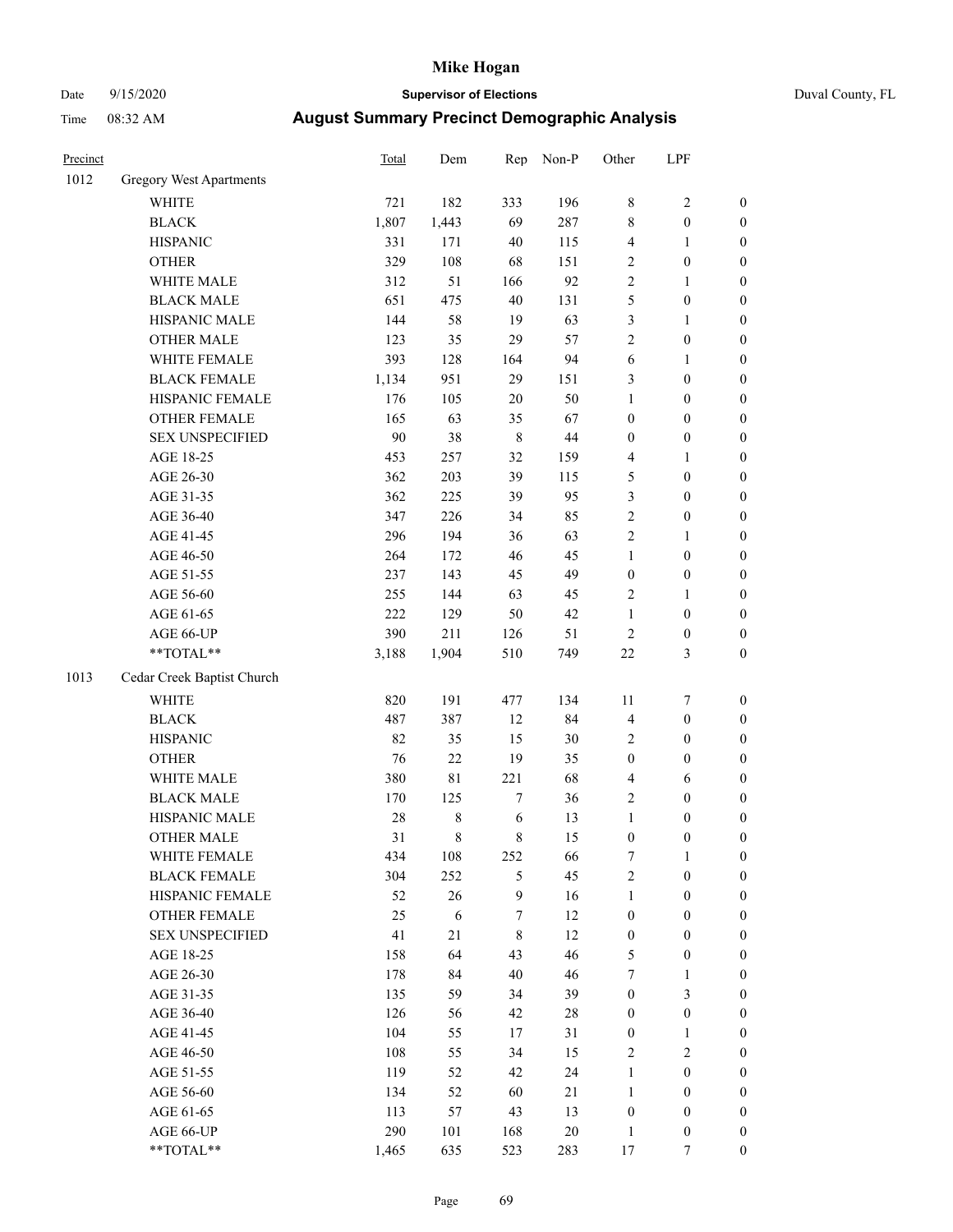# Date 9/15/2020 **Supervisor of Elections** Duval County, FL

| Precinct |                             | Total  | Dem   | Rep    | Non-P  | Other                   | LPF              |                  |
|----------|-----------------------------|--------|-------|--------|--------|-------------------------|------------------|------------------|
| 1014     | McGirts Creek Regional Park |        |       |        |        |                         |                  |                  |
|          | <b>WHITE</b>                | 1,310  | 329   | 650    | 306    | $18\,$                  | $\boldsymbol{7}$ | 0                |
|          | <b>BLACK</b>                | 1,809  | 1,483 | 51     | 256    | 17                      | $\sqrt{2}$       | 0                |
|          | <b>HISPANIC</b>             | 256    | 101   | 46     | 105    | $\overline{\mathbf{4}}$ | $\boldsymbol{0}$ | $\boldsymbol{0}$ |
|          | <b>OTHER</b>                | 349    | 113   | 101    | 128    | 5                       | $\sqrt{2}$       | $\boldsymbol{0}$ |
|          | WHITE MALE                  | 627    | 141   | 322    | 147    | $10\,$                  | 7                | $\boldsymbol{0}$ |
|          | <b>BLACK MALE</b>           | 742    | 559   | 31     | 141    | $10\,$                  | $\mathbf{1}$     | $\boldsymbol{0}$ |
|          | HISPANIC MALE               | 113    | 37    | 26     | 48     | $\sqrt{2}$              | $\boldsymbol{0}$ | $\boldsymbol{0}$ |
|          | <b>OTHER MALE</b>           | 130    | 39    | 45     | $46\,$ | $\boldsymbol{0}$        | $\boldsymbol{0}$ | $\boldsymbol{0}$ |
|          | WHITE FEMALE                | 672    | 186   | 321    | 157    | $8\,$                   | $\boldsymbol{0}$ | $\boldsymbol{0}$ |
|          | <b>BLACK FEMALE</b>         | 1,035  | 898   | 19     | 110    | 7                       | $\mathbf{1}$     | $\boldsymbol{0}$ |
|          | HISPANIC FEMALE             | 137    | 60    | 19     | 56     | $\sqrt{2}$              | $\boldsymbol{0}$ | $\boldsymbol{0}$ |
|          | OTHER FEMALE                | 163    | 60    | 47     | 50     | $\overline{4}$          | $\sqrt{2}$       | $\boldsymbol{0}$ |
|          | <b>SEX UNSPECIFIED</b>      | 105    | 46    | $18\,$ | $40\,$ | $\mathbf{1}$            | $\boldsymbol{0}$ | $\boldsymbol{0}$ |
|          | AGE 18-25                   | 429    | 232   | 54     | 133    | $\,$ 8 $\,$             | $\sqrt{2}$       | $\boldsymbol{0}$ |
|          | AGE 26-30                   | 385    | 177   | 67     | 132    | 5                       | 4                | $\boldsymbol{0}$ |
|          | AGE 31-35                   | 357    | 179   | 60     | 110    | $\,$ $\,$               | $\boldsymbol{0}$ | $\boldsymbol{0}$ |
|          | AGE 36-40                   | 291    | 170   | 42     | 76     | 3                       | $\boldsymbol{0}$ | $\boldsymbol{0}$ |
|          | AGE 41-45                   | 287    | 160   | 46     | $71\,$ | $10\,$                  | $\boldsymbol{0}$ | $\boldsymbol{0}$ |
|          | AGE 46-50                   | 315    | 189   | 73     | 49     | $\mathfrak{Z}$          | $\mathbf{1}$     | $\boldsymbol{0}$ |
|          | AGE 51-55                   | 336    | 194   | 73     | 64     | $\sqrt{2}$              | $\mathfrak{Z}$   | $\boldsymbol{0}$ |
|          | AGE 56-60                   | 318    | 185   | 85     | 47     | $\mathbf{1}$            | $\boldsymbol{0}$ | $\boldsymbol{0}$ |
|          | AGE 61-65                   | 303    | 177   | 89     | 36     | $\boldsymbol{0}$        | $\mathbf{1}$     | $\boldsymbol{0}$ |
|          | AGE 66-UP                   | 703    | 363   | 259    | $77\,$ | $\overline{4}$          | $\boldsymbol{0}$ | $\boldsymbol{0}$ |
|          | **TOTAL**                   | 3,724  | 2,026 | 848    | 795    | 44                      | $11\,$           | $\boldsymbol{0}$ |
| 1015     | River City Community Church |        |       |        |        |                         |                  |                  |
|          | WHITE                       | 1,244  | 301   | 661    | 260    | 16                      | 6                | $\boldsymbol{0}$ |
|          | <b>BLACK</b>                | 1,260  | 1,020 | 34     | 189    | 17                      | $\boldsymbol{0}$ | $\boldsymbol{0}$ |
|          | <b>HISPANIC</b>             | 221    | 100   | 40     | 77     | $\sqrt{2}$              | $\overline{2}$   | $\boldsymbol{0}$ |
|          | <b>OTHER</b>                | 342    | 102   | 108    | 126    | 5                       | $\mathbf{1}$     | $\boldsymbol{0}$ |
|          | WHITE MALE                  | 604    | 111   | 335    | 145    | $\boldsymbol{9}$        | $\overline{4}$   | $\boldsymbol{0}$ |
|          | <b>BLACK MALE</b>           | 523    | 409   | $18\,$ | 89     | 7                       | $\boldsymbol{0}$ | $\boldsymbol{0}$ |
|          | HISPANIC MALE               | 91     | 37    | 21     | 31     | $\mathbf{1}$            | $\mathbf{1}$     | 0                |
|          | <b>OTHER MALE</b>           | 136    | 35    | 53     | 46     | $\mathbf{1}$            | $\mathbf{1}$     | $\boldsymbol{0}$ |
|          | WHITE FEMALE                | 627    | 187   | 319    | 112    | 7                       | $\overline{2}$   | 0                |
|          | <b>BLACK FEMALE</b>         | 709    | 590   | 16     | 94     | 9                       | $\boldsymbol{0}$ | $\overline{0}$   |
|          | HISPANIC FEMALE             | 127    | 63    | 19     | 43     | $\mathbf{1}$            | $\mathbf{1}$     | $\overline{0}$   |
|          | <b>OTHER FEMALE</b>         | 162    | 53    | 46     | 60     | 3                       | $\boldsymbol{0}$ | $\overline{0}$   |
|          | <b>SEX UNSPECIFIED</b>      | $88\,$ | 38    | 16     | 32     | 2                       | $\boldsymbol{0}$ | 0                |
|          | AGE 18-25                   | 375    | 170   | 63     | 131    | $\,$ $\,$               | 3                | 0                |
|          | AGE 26-30                   | 293    | 142   | 65     | 76     | $\mathbf{9}$            | $\mathbf{1}$     | 0                |
|          | AGE 31-35                   | 269    | 144   | 46     | $70\,$ | 7                       | $\boldsymbol{2}$ | 0                |
|          | AGE 36-40                   | 280    | 147   | 46     | 84     | $\mathbf{1}$            | $\sqrt{2}$       | 0                |
|          | AGE 41-45                   | 230    | 119   | 55     | 53     | 3                       | $\boldsymbol{0}$ | 0                |
|          | AGE 46-50                   | 256    | 138   | 67     | 50     | $\mathbf{1}$            | $\boldsymbol{0}$ | 0                |
|          | AGE 51-55                   | 244    | 132   | 64     | 48     | $\boldsymbol{0}$        | $\boldsymbol{0}$ | 0                |
|          | AGE 56-60                   | 282    | 145   | $88\,$ | 44     | 5                       | $\boldsymbol{0}$ | $\overline{0}$   |
|          | AGE 61-65                   | 298    | 149   | 109    | 39     | $\mathbf{1}$            | $\boldsymbol{0}$ | $\overline{0}$   |
|          | AGE 66-UP                   | 540    | 237   | 240    | 57     | 5                       | $\mathbf{1}$     | 0                |
|          | **TOTAL**                   | 3,067  | 1,523 | 843    | 652    | $40\,$                  | $\overline{9}$   | $\boldsymbol{0}$ |
|          |                             |        |       |        |        |                         |                  |                  |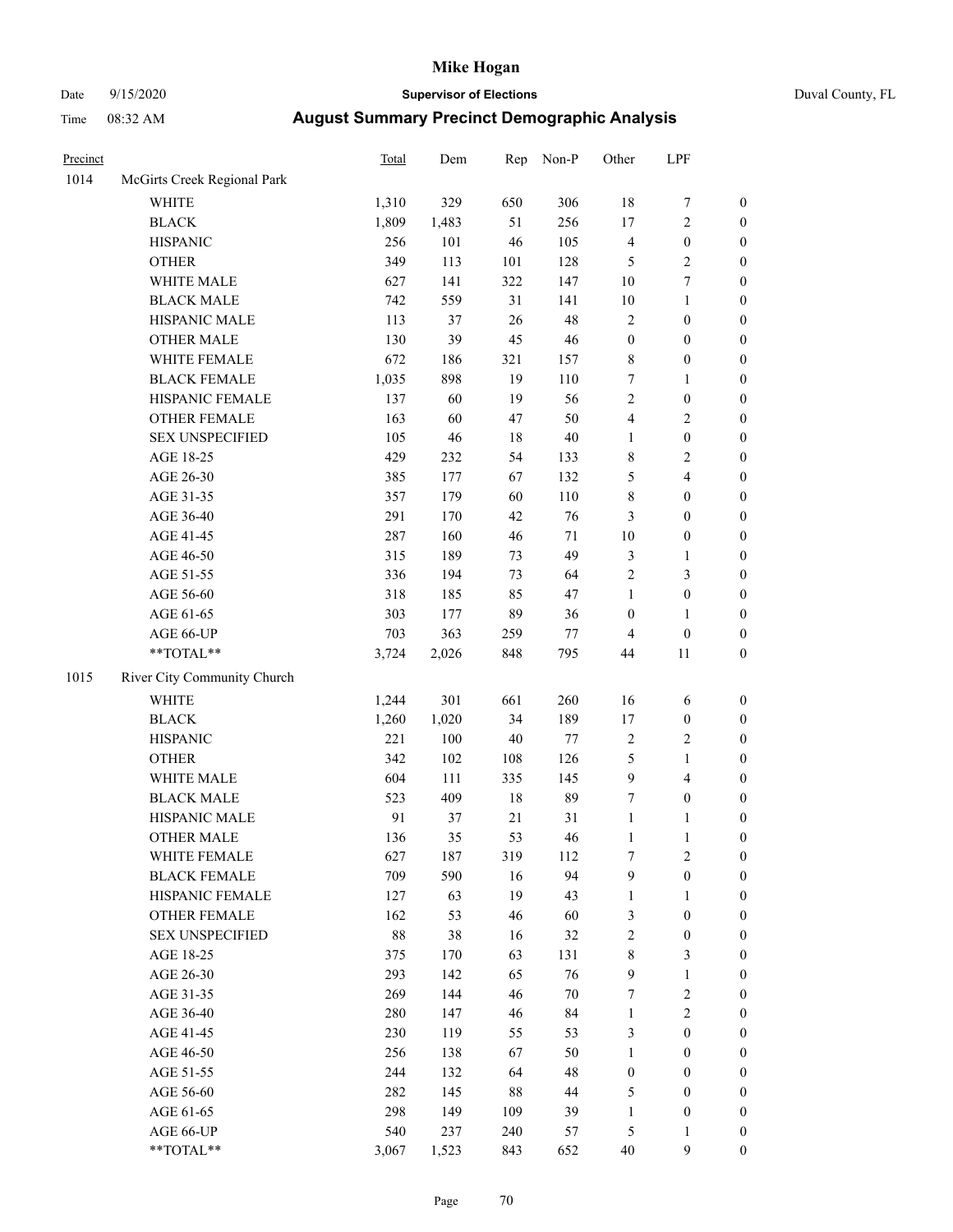# Date 9/15/2020 **Supervisor of Elections** Duval County, FL

| Precinct |                         | Total    | Dem    | Rep            | Non-P       | Other            | LPF              |                  |
|----------|-------------------------|----------|--------|----------------|-------------|------------------|------------------|------------------|
| 1016     | Argyle Church of Christ |          |        |                |             |                  |                  |                  |
|          | <b>WHITE</b>            | 873      | 196    | 449            | 215         | 5                | $\,$ $\,$        | 0                |
|          | <b>BLACK</b>            | 808      | 626    | 39             | 133         | $10\,$           | $\boldsymbol{0}$ | 0                |
|          | <b>HISPANIC</b>         | 183      | 57     | 47             | 76          | $\mathfrak{2}$   | $\mathbf{1}$     | $\boldsymbol{0}$ |
|          | <b>OTHER</b>            | 238      | 84     | $72\,$         | $8\sqrt{1}$ | $\boldsymbol{0}$ | $\mathbf{1}$     | $\boldsymbol{0}$ |
|          | WHITE MALE              | 407      | 83     | 222            | 93          | $\mathbf{1}$     | $\,$ 8 $\,$      | $\boldsymbol{0}$ |
|          | <b>BLACK MALE</b>       | 329      | 225    | 22             | 77          | 5                | $\boldsymbol{0}$ | $\boldsymbol{0}$ |
|          | HISPANIC MALE           | 90       | 26     | 24             | 38          | $\mathbf{1}$     | $\mathbf{1}$     | $\boldsymbol{0}$ |
|          | <b>OTHER MALE</b>       | 85       | 27     | 29             | 29          | $\boldsymbol{0}$ | $\boldsymbol{0}$ | $\boldsymbol{0}$ |
|          | WHITE FEMALE            | 456      | 111    | 224            | 117         | 4                | $\boldsymbol{0}$ | $\boldsymbol{0}$ |
|          | <b>BLACK FEMALE</b>     | 465      | 391    | 16             | 53          | 5                | $\boldsymbol{0}$ | $\boldsymbol{0}$ |
|          | HISPANIC FEMALE         | 90       | 30     | 23             | 36          | $\mathbf{1}$     | $\boldsymbol{0}$ | $\boldsymbol{0}$ |
|          | OTHER FEMALE            | 118      | 46     | 37             | 35          | $\boldsymbol{0}$ | $\boldsymbol{0}$ | $\boldsymbol{0}$ |
|          | <b>SEX UNSPECIFIED</b>  | 62       | 24     | $10\,$         | $27\,$      | $\boldsymbol{0}$ | $\mathbf{1}$     | $\boldsymbol{0}$ |
|          | AGE 18-25               | 276      | 135    | 61             | $72\,$      | 5                | 3                | $\boldsymbol{0}$ |
|          | AGE 26-30               | 274      | 139    | 48             | 80          | 3                | $\overline{4}$   | $\boldsymbol{0}$ |
|          | AGE 31-35               | 198      | 86     | 38             | 73          | $\mathbf{1}$     | $\boldsymbol{0}$ | $\boldsymbol{0}$ |
|          | AGE 36-40               | 178      | 71     | 44             | 60          | $\overline{c}$   | $\mathbf{1}$     | $\boldsymbol{0}$ |
|          | AGE 41-45               | 170      | 82     | 45             | 41          | $\overline{c}$   | $\boldsymbol{0}$ | $\boldsymbol{0}$ |
|          | AGE 46-50               | 186      | 97     | 47             | 39          | $\overline{c}$   | $\mathbf{1}$     | $\boldsymbol{0}$ |
|          | AGE 51-55               | 190      | 88     | 66             | 35          | $\boldsymbol{0}$ | $\mathbf{1}$     | 0                |
|          | AGE 56-60               | 201      | $88\,$ | 70             | $42\,$      | 1                | $\boldsymbol{0}$ | 0                |
|          | AGE 61-65               | 161      | 69     | $72\,$         | $20\,$      | $\boldsymbol{0}$ | $\boldsymbol{0}$ | 0                |
|          | AGE 66-UP               | 268      | 108    | 116            | 43          | $\mathbf{1}$     | $\boldsymbol{0}$ | $\boldsymbol{0}$ |
|          | **TOTAL**               | 2,102    | 963    | 607            | 505         | $17\,$           | 10               | $\boldsymbol{0}$ |
| 1101     | FSCJ - Deerwood Center  |          |        |                |             |                  |                  |                  |
|          |                         |          |        |                |             |                  |                  |                  |
|          | <b>WHITE</b>            | 763      | 180    | 409            | 162         | 9                | $\mathfrak{Z}$   | $\boldsymbol{0}$ |
|          | <b>BLACK</b>            | 146      | 120    | $\overline{4}$ | 19          | 3                | $\boldsymbol{0}$ | $\boldsymbol{0}$ |
|          | <b>HISPANIC</b>         | 73       | $27\,$ | 22             | 23          | $\mathbf{1}$     | $\boldsymbol{0}$ | $\boldsymbol{0}$ |
|          | <b>OTHER</b>            | 169      | 41     | 46             | 79          | 3                | $\boldsymbol{0}$ | $\boldsymbol{0}$ |
|          | WHITE MALE              | 345      | 63     | 194            | $8\sqrt{1}$ | 7                | $\boldsymbol{0}$ | $\boldsymbol{0}$ |
|          | <b>BLACK MALE</b>       | 53       | 39     | $\mathfrak{Z}$ | $10\,$      | $\mathbf{1}$     | $\boldsymbol{0}$ | $\boldsymbol{0}$ |
|          | HISPANIC MALE           | 31<br>69 | $10\,$ | 9              | 11          | $\mathbf{1}$     | $\boldsymbol{0}$ | 0                |
|          | <b>OTHER MALE</b>       |          | 12     | 24             | 33          | $\boldsymbol{0}$ | $\boldsymbol{0}$ | $\boldsymbol{0}$ |
|          | WHITE FEMALE            | 406      | 116    | 210            | 75          | 2                | 3                | 0                |
|          | <b>BLACK FEMALE</b>     | 92       | $80\,$ | $\mathbf{1}$   | 9           | $\sqrt{2}$       | $\boldsymbol{0}$ | $\overline{0}$   |
|          | HISPANIC FEMALE         | 42       | $17\,$ | 13             | 12          | $\boldsymbol{0}$ | $\boldsymbol{0}$ | $\overline{0}$   |
|          | OTHER FEMALE            | 86       | 25     | 19             | 39          | 3                | $\boldsymbol{0}$ | 0                |
|          | <b>SEX UNSPECIFIED</b>  | 27       | 6      | 8              | 13          | $\boldsymbol{0}$ | $\boldsymbol{0}$ | 0                |
|          | AGE 18-25               | 103      | $28\,$ | 36             | 36          | 3                | $\boldsymbol{0}$ | 0                |
|          | AGE 26-30               | 89       | 36     | 32             | 15          | 4                | $\mathbf{2}$     | 0                |
|          | AGE 31-35               | 111      | 53     | 21             | 35          | $\sqrt{2}$       | $\boldsymbol{0}$ | 0                |
|          | AGE 36-40               | 83       | 33     | 23             | $27\,$      | $\boldsymbol{0}$ | $\boldsymbol{0}$ | 0                |
|          | AGE 41-45               | 92       | 33     | 32             | $27\,$      | $\boldsymbol{0}$ | $\boldsymbol{0}$ | 0                |
|          | AGE 46-50               | 116      | $28\,$ | 51             | 35          | $\mathbf{1}$     | 1                | 0                |
|          | AGE 51-55               | 128      | 31     | 62             | 33          | $\sqrt{2}$       | $\boldsymbol{0}$ | 0                |
|          | AGE 56-60               | 121      | $40\,$ | 53             | 27          | $\mathbf{1}$     | $\boldsymbol{0}$ | 0                |
|          | AGE 61-65               | 78       | 25     | 42             | 11          | $\boldsymbol{0}$ | $\boldsymbol{0}$ | 0                |
|          | AGE 66-UP               | 230      | 61     | 129            | 37          | 3                | $\boldsymbol{0}$ | 0                |
|          | **TOTAL**               | 1,151    | 368    | 481            | 283         | 16               | $\mathfrak{Z}$   | $\boldsymbol{0}$ |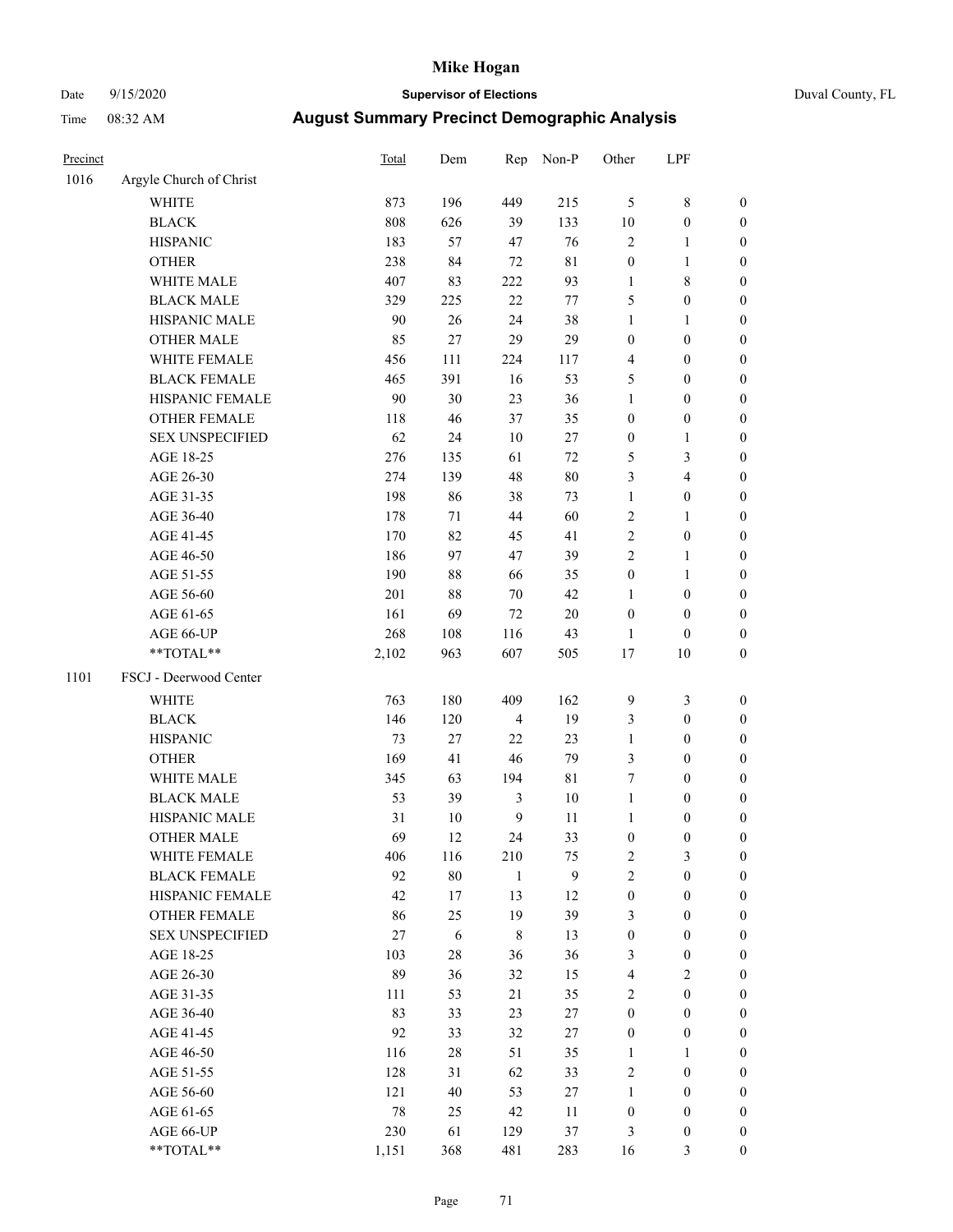# Date 9/15/2020 **Supervisor of Elections** Duval County, FL

| Precinct |                                   | Total  | Dem              | Rep              | Non-P          | Other            | LPF              |                  |
|----------|-----------------------------------|--------|------------------|------------------|----------------|------------------|------------------|------------------|
| 1102     | Glen Kernan Golf and Country Club |        |                  |                  |                |                  |                  |                  |
|          | <b>WHITE</b>                      | 358    | 60               | 233              | 59             | 5                | $\mathbf{1}$     | 0                |
|          | <b>BLACK</b>                      | $28\,$ | $20\,$           | 2                | $\sqrt{6}$     | $\boldsymbol{0}$ | $\boldsymbol{0}$ | 0                |
|          | <b>HISPANIC</b>                   | 20     | $\overline{4}$   | 9                | $\tau$         | $\boldsymbol{0}$ | $\boldsymbol{0}$ | $\boldsymbol{0}$ |
|          | <b>OTHER</b>                      | 134    | 44               | 26               | 62             | $\overline{c}$   | $\boldsymbol{0}$ | $\boldsymbol{0}$ |
|          | WHITE MALE                        | 170    | 24               | 118              | $27\,$         | $\mathbf{1}$     | $\boldsymbol{0}$ | $\boldsymbol{0}$ |
|          | <b>BLACK MALE</b>                 | 16     | 11               | $\sqrt{2}$       | 3              | $\boldsymbol{0}$ | $\boldsymbol{0}$ | $\boldsymbol{0}$ |
|          | HISPANIC MALE                     | 6      | $\mathbf{1}$     | $\mathbf{1}$     | 4              | $\boldsymbol{0}$ | $\boldsymbol{0}$ | $\boldsymbol{0}$ |
|          | <b>OTHER MALE</b>                 | 63     | 21               | 12               | 29             | $\mathbf{1}$     | $\boldsymbol{0}$ | $\boldsymbol{0}$ |
|          | WHITE FEMALE                      | 186    | 36               | 114              | 31             | 4                | $\mathbf{1}$     | $\boldsymbol{0}$ |
|          | <b>BLACK FEMALE</b>               | 11     | $\,$ 8 $\,$      | $\boldsymbol{0}$ | 3              | $\boldsymbol{0}$ | $\boldsymbol{0}$ | $\boldsymbol{0}$ |
|          | HISPANIC FEMALE                   | 14     | $\mathfrak{Z}$   | $8\,$            | 3              | $\boldsymbol{0}$ | $\boldsymbol{0}$ | $\boldsymbol{0}$ |
|          | OTHER FEMALE                      | 59     | $20\,$           | $10\,$           | $28\,$         | $\mathbf{1}$     | $\boldsymbol{0}$ | $\boldsymbol{0}$ |
|          | <b>SEX UNSPECIFIED</b>            | 15     | $\overline{4}$   | 5                | $\sqrt{6}$     | $\boldsymbol{0}$ | $\boldsymbol{0}$ | $\boldsymbol{0}$ |
|          | AGE 18-25                         | 89     | $28\,$           | 32               | $27\,$         | $\sqrt{2}$       | $\boldsymbol{0}$ | $\boldsymbol{0}$ |
|          | AGE 26-30                         | $20\,$ | 6                | 11               | 3              | $\boldsymbol{0}$ | $\boldsymbol{0}$ | $\boldsymbol{0}$ |
|          | AGE 31-35                         | 24     | $\boldsymbol{7}$ | $10\,$           | $\overline{4}$ | $\sqrt{2}$       | $\mathbf{1}$     | $\boldsymbol{0}$ |
|          | AGE 36-40                         | 34     | 9                | 14               | $10\,$         | $\mathbf{1}$     | $\boldsymbol{0}$ | $\boldsymbol{0}$ |
|          | AGE 41-45                         | 38     | $\mathbf{9}$     | 14               | 15             | $\boldsymbol{0}$ | $\boldsymbol{0}$ | $\boldsymbol{0}$ |
|          | AGE 46-50                         | 79     | 17               | 36               | 25             | $\mathbf{1}$     | $\boldsymbol{0}$ | $\boldsymbol{0}$ |
|          | AGE 51-55                         | 67     | 11               | 38               | 18             | $\boldsymbol{0}$ | $\boldsymbol{0}$ | $\boldsymbol{0}$ |
|          | AGE 56-60                         | 63     | 14               | 37               | 12             | $\boldsymbol{0}$ | $\boldsymbol{0}$ | $\boldsymbol{0}$ |
|          | AGE 61-65                         | 34     | $\overline{4}$   | $20\,$           | $10\,$         | $\boldsymbol{0}$ | $\boldsymbol{0}$ | $\boldsymbol{0}$ |
|          | AGE 66-UP                         | 92     | 23               | 58               | $10\,$         | $\mathbf{1}$     | $\boldsymbol{0}$ | $\boldsymbol{0}$ |
|          | **TOTAL**                         | 540    | 128              | 270              | 134            | $\boldsymbol{7}$ | $\mathbf{1}$     | $\boldsymbol{0}$ |
| 1103     | Hampton Glen                      |        |                  |                  |                |                  |                  |                  |
|          | <b>WHITE</b>                      | 2,046  | 486              | 1,124            | 395            | 33               | $\,$ $\,$        | $\boldsymbol{0}$ |
|          | <b>BLACK</b>                      | 368    | 261              | 16               | 87             | $\mathfrak{Z}$   | $\mathbf{1}$     | $\boldsymbol{0}$ |
|          | <b>HISPANIC</b>                   | 218    | 95               | 56               | 63             | 3                | $\mathbf{1}$     | $\boldsymbol{0}$ |
|          | <b>OTHER</b>                      | 649    | 207              | 146              | 292            | $\overline{4}$   | $\boldsymbol{0}$ | $\boldsymbol{0}$ |
|          | WHITE MALE                        | 932    | 180              | 545              | 188            | 15               | $\overline{4}$   | $\boldsymbol{0}$ |
|          | <b>BLACK MALE</b>                 | 155    | 94               | $10\,$           | 49             | $\overline{c}$   | $\boldsymbol{0}$ | $\boldsymbol{0}$ |
|          | HISPANIC MALE                     | 102    | 39               | $27\,$           | 35             | $\mathbf{1}$     | $\boldsymbol{0}$ | 0                |
|          | <b>OTHER MALE</b>                 | 278    | 82               | 65               | 129            | $\mathfrak{2}$   | $\boldsymbol{0}$ | $\boldsymbol{0}$ |
|          | WHITE FEMALE                      | 1,102  | 306              | 570              | 204            | 18               | 4                | 0                |
|          | <b>BLACK FEMALE</b>               | 211    | 165              | 6                | 38             | $\mathbf{1}$     | $\mathbf{1}$     | $\boldsymbol{0}$ |
|          | HISPANIC FEMALE                   | 110    | 52               | 27               | $28\,$         | $\sqrt{2}$       | $\mathbf{1}$     | $\overline{0}$   |
|          | <b>OTHER FEMALE</b>               | 315    | 112              | $72\,$           | 130            | $\mathbf{1}$     | $\boldsymbol{0}$ | $\overline{0}$   |
|          | <b>SEX UNSPECIFIED</b>            | 76     | 19               | $20\,$           | 36             | $\mathbf{1}$     | $\boldsymbol{0}$ | 0                |
|          | AGE 18-25                         | 466    | 166              | 133              | 145            | 16               | 6                | 0                |
|          | AGE 26-30                         | 339    | 143              | 97               | 92             | 6                | $\mathbf{1}$     | 0                |
|          | AGE 31-35                         | 250    | 91               | $87\,$           | 69             | 3                | $\boldsymbol{0}$ | 0                |
|          | AGE 36-40                         | 227    | 67               | 75               | 79             | $\overline{4}$   | $\sqrt{2}$       | 0                |
|          | AGE 41-45                         | 230    | 94               | 83               | 52             | $\mathbf{1}$     | $\boldsymbol{0}$ | 0                |
|          | AGE 46-50                         | 306    | 82               | 134              | 89             | $\mathbf{1}$     | $\boldsymbol{0}$ | 0                |
|          | AGE 51-55                         | 331    | 96               | 134              | 97             | 4                | $\boldsymbol{0}$ | 0                |
|          | AGE 56-60                         | 327    | 86               | 162              | 78             | $\boldsymbol{0}$ | 1                | $\overline{0}$   |
|          | AGE 61-65                         | 238    | 63               | 137              | 36             | 2                | $\boldsymbol{0}$ | $\overline{0}$   |
|          | AGE 66-UP                         | 567    | 161              | 300              | 100            | 6                | $\boldsymbol{0}$ | 0                |
|          | **TOTAL**                         | 3,281  | 1,049            | 1,342            | 837            | 43               | 10               | $\boldsymbol{0}$ |
|          |                                   |        |                  |                  |                |                  |                  |                  |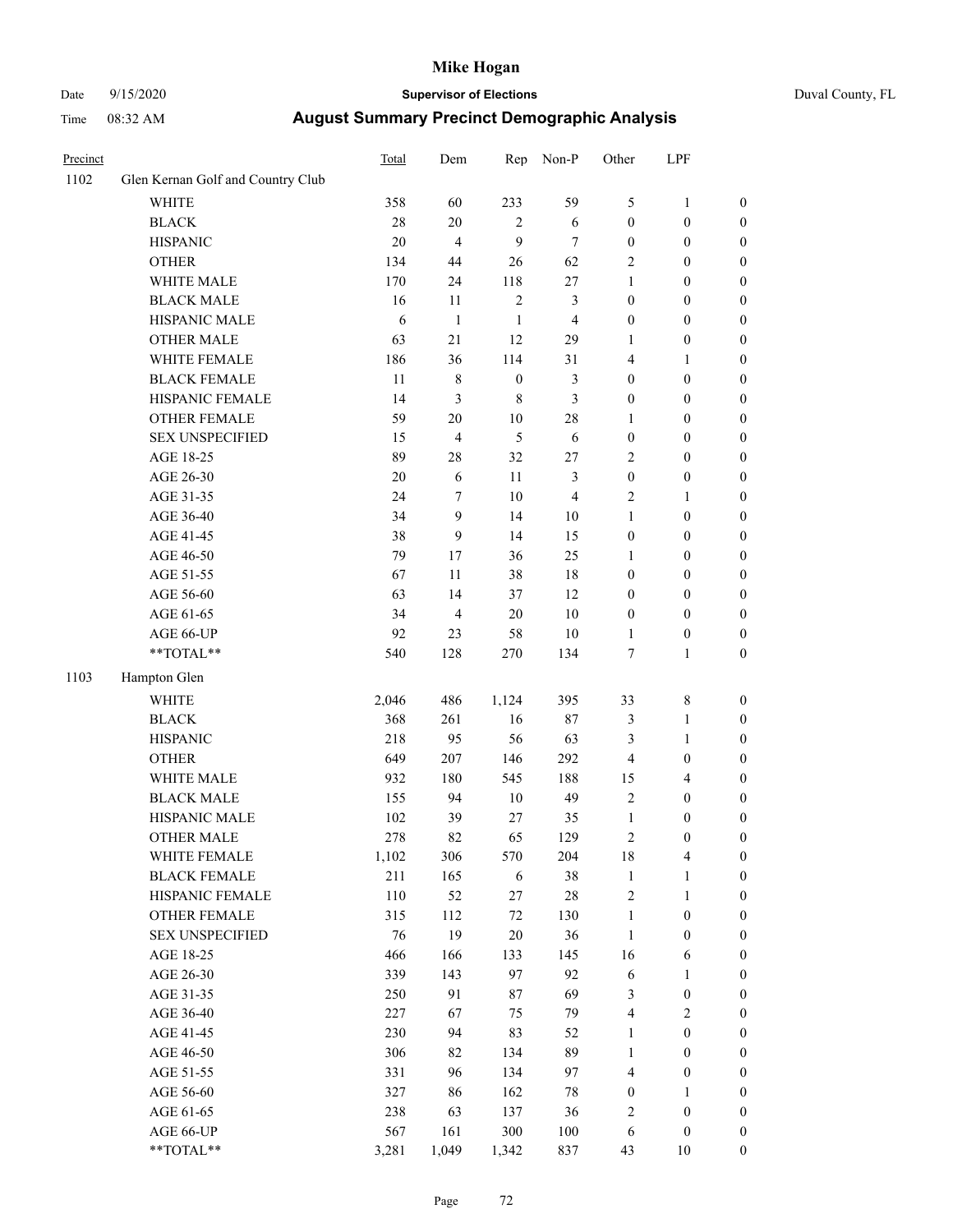# Date 9/15/2020 **Supervisor of Elections** Duval County, FL

| Precinct |                            | Total | Dem   | Rep    | Non-P  | Other            | LPF              |                  |
|----------|----------------------------|-------|-------|--------|--------|------------------|------------------|------------------|
| 1104     | Julington Baptist Church   |       |       |        |        |                  |                  |                  |
|          | <b>WHITE</b>               | 2,931 | 687   | 1,536  | 649    | 41               | $18\,$           | 0                |
|          | <b>BLACK</b>               | 766   | 580   | 38     | 139    | $\,$ 8 $\,$      | $\mathbf{1}$     | 0                |
|          | <b>HISPANIC</b>            | 355   | 128   | 91     | 133    | $\sqrt{2}$       | $\mathbf{1}$     | $\boldsymbol{0}$ |
|          | <b>OTHER</b>               | 748   | 261   | 188    | 287    | $\boldsymbol{7}$ | $\mathfrak{S}$   | $\boldsymbol{0}$ |
|          | WHITE MALE                 | 1,400 | 286   | 766    | 321    | 14               | 13               | $\boldsymbol{0}$ |
|          | <b>BLACK MALE</b>          | 327   | 227   | 22     | $70\,$ | 7                | $\mathbf{1}$     | $\boldsymbol{0}$ |
|          | HISPANIC MALE              | 165   | 63    | 42     | 60     | $\boldsymbol{0}$ | $\boldsymbol{0}$ | $\boldsymbol{0}$ |
|          | <b>OTHER MALE</b>          | 323   | 112   | 77     | 127    | 3                | $\overline{4}$   | $\boldsymbol{0}$ |
|          | WHITE FEMALE               | 1,499 | 398   | 750    | 320    | $27\,$           | $\overline{4}$   | $\boldsymbol{0}$ |
|          | <b>BLACK FEMALE</b>        | 426   | 345   | 15     | 65     | $\mathbf{1}$     | $\boldsymbol{0}$ | $\boldsymbol{0}$ |
|          | HISPANIC FEMALE            | 182   | 60    | 49     | $70\,$ | $\sqrt{2}$       | $\mathbf{1}$     | $\boldsymbol{0}$ |
|          | OTHER FEMALE               | 365   | 139   | 99     | 123    | 3                | $\mathbf{1}$     | $\boldsymbol{0}$ |
|          | <b>SEX UNSPECIFIED</b>     | 113   | 26    | 33     | 52     | $\mathbf{1}$     | $\mathbf{1}$     | $\boldsymbol{0}$ |
|          | AGE 18-25                  | 554   | 197   | 174    | 168    | $\,$ $\,$        | $\tau$           | $\boldsymbol{0}$ |
|          | AGE 26-30                  | 538   | 169   | 190    | 165    | $10\,$           | 4                | $\boldsymbol{0}$ |
|          | AGE 31-35                  | 508   | 174   | 167    | 154    | $\boldsymbol{7}$ | 6                | $\boldsymbol{0}$ |
|          | AGE 36-40                  | 473   | 175   | 151    | 139    | 5                | $\mathfrak{Z}$   | $\boldsymbol{0}$ |
|          | AGE 41-45                  | 435   | 146   | 155    | 128    | 5                | $\mathbf{1}$     | $\boldsymbol{0}$ |
|          | AGE 46-50                  | 477   | 141   | 185    | 142    | $\sqrt{6}$       | $\mathfrak{Z}$   | $\boldsymbol{0}$ |
|          | AGE 51-55                  | 423   | 121   | 202    | 97     | $\mathfrak{Z}$   | $\boldsymbol{0}$ | $\boldsymbol{0}$ |
|          | AGE 56-60                  | 405   | 147   | 197    | 58     | 3                | $\boldsymbol{0}$ | $\boldsymbol{0}$ |
|          | AGE 61-65                  | 344   | 125   | 149    | 62     | $\,$ 8 $\,$      | $\boldsymbol{0}$ | $\boldsymbol{0}$ |
|          | AGE 66-UP                  | 643   | 261   | 283    | 95     | 3                | $\mathbf{1}$     | $\boldsymbol{0}$ |
|          | **TOTAL**                  | 4,800 | 1,656 | 1,853  | 1,208  | 58               | $25\,$           | $\boldsymbol{0}$ |
| 1105     | Kernan Blvd Baptist Church |       |       |        |        |                  |                  |                  |
|          | <b>WHITE</b>               | 3,211 | 857   | 1,419  | 859    | 52               | 24               | $\boldsymbol{0}$ |
|          | <b>BLACK</b>               | 668   | 460   | 31     | 169    | $\boldsymbol{7}$ | $\mathbf{1}$     | $\boldsymbol{0}$ |
|          | <b>HISPANIC</b>            | 405   | 181   | $87\,$ | 131    | 3                | 3                | $\boldsymbol{0}$ |
|          | <b>OTHER</b>               | 654   | 195   | 161    | 291    | $\sqrt{6}$       | $\mathbf{1}$     | $\boldsymbol{0}$ |
|          | WHITE MALE                 | 1,454 | 298   | 714    | 402    | 23               | $17$             | $\boldsymbol{0}$ |
|          | <b>BLACK MALE</b>          | 269   | 162   | $18\,$ | 84     | $\mathfrak s$    | $\boldsymbol{0}$ | $\boldsymbol{0}$ |
|          | HISPANIC MALE              | 168   | 61    | 43     | 61     | $\mathbf{1}$     | $\sqrt{2}$       | 0                |
|          | <b>OTHER MALE</b>          | 229   | 60    | 62     | 104    | $\mathbf{2}$     | $\mathbf{1}$     | $\boldsymbol{0}$ |
|          | WHITE FEMALE               | 1,654 | 534   | 665    | 422    | 26               | 7                | 0                |
|          | <b>BLACK FEMALE</b>        | 365   | 275   | $10\,$ | 77     | $\sqrt{2}$       | $\mathbf{1}$     | $\boldsymbol{0}$ |
|          | HISPANIC FEMALE            | 215   | 109   | 40     | 64     | $\sqrt{2}$       | $\boldsymbol{0}$ | $\overline{0}$   |
|          | <b>OTHER FEMALE</b>        | 252   | 95    | 68     | 87     | $\overline{c}$   | $\boldsymbol{0}$ | 0                |
|          | <b>SEX UNSPECIFIED</b>     | 332   | 99    | $78\,$ | 149    | 5                | $\mathbf{1}$     | 0                |
|          | AGE 18-25                  | 1,301 | 540   | 327    | 406    | 23               | 5                | 0                |
|          | AGE 26-30                  | 856   | 281   | 261    | 291    | 17               | 6                | 0                |
|          | AGE 31-35                  | 566   | 195   | 177    | 180    | $10\,$           | $\overline{4}$   | 0                |
|          | AGE 36-40                  | 411   | 131   | 133    | 137    | 5                | $\mathfrak{S}$   | 0                |
|          | AGE 41-45                  | 319   | 105   | 95     | 112    | 3                | $\overline{4}$   | 0                |
|          | AGE 46-50                  | 304   | 93    | 128    | 76     | 5                | $\sqrt{2}$       | 0                |
|          | AGE 51-55                  | 292   | 80    | 145    | 66     | $\boldsymbol{0}$ | $\mathbf{1}$     | 0                |
|          | AGE 56-60                  | 298   | 80    | 144    | 74     | $\boldsymbol{0}$ | $\boldsymbol{0}$ | 0                |
|          | AGE 61-65                  | 233   | 72    | 111    | 47     | 3                | $\boldsymbol{0}$ | $\overline{0}$   |
|          | AGE 66-UP                  | 358   | 116   | 177    | 61     | $\overline{c}$   | $\overline{2}$   | 0                |
|          | **TOTAL**                  | 4,938 | 1,693 | 1,698  | 1,450  | 68               | 29               | $\boldsymbol{0}$ |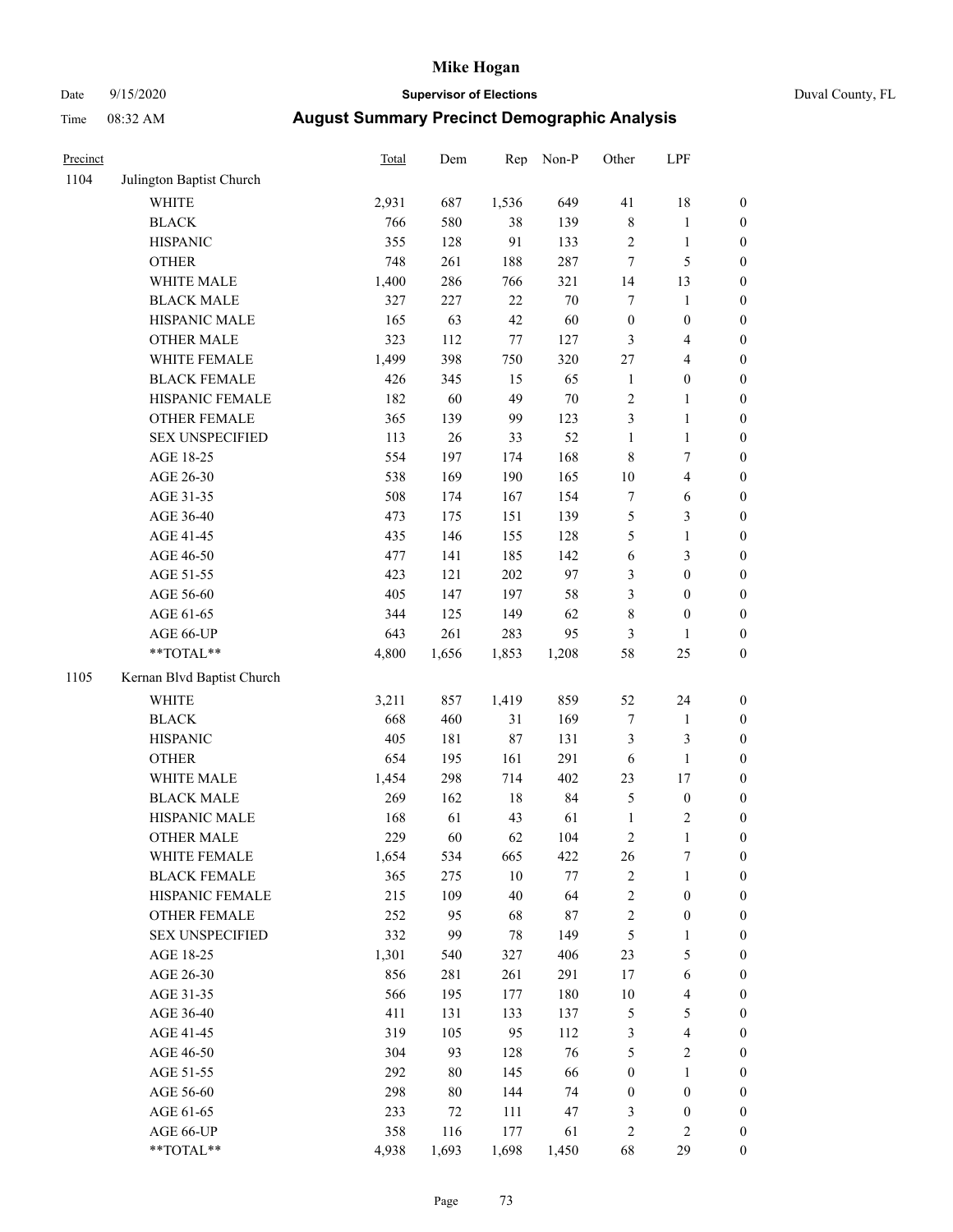### Date 9/15/2020 **Supervisor of Elections** Duval County, FL

| Precinct |                        | Total  | Dem            | Rep            | Non-P  | Other            | LPF                     |                  |
|----------|------------------------|--------|----------------|----------------|--------|------------------|-------------------------|------------------|
| 1106     | Church of Eleven 22    |        |                |                |        |                  |                         |                  |
|          | <b>WHITE</b>           | 4,376  | 1,031          | 2,368          | 909    | 50               | 18                      | $\boldsymbol{0}$ |
|          | <b>BLACK</b>           | 688    | 508            | 24             | 135    | $20\,$           | $\mathbf{1}$            | $\boldsymbol{0}$ |
|          | <b>HISPANIC</b>        | 408    | 155            | 101            | 149    | $\overline{1}$   | $\sqrt{2}$              | $\boldsymbol{0}$ |
|          | <b>OTHER</b>           | 799    | 296            | 179            | 311    | 11               | $\sqrt{2}$              | $\boldsymbol{0}$ |
|          | WHITE MALE             | 1,930  | 393            | 1,049          | 454    | 24               | $10\,$                  | $\boldsymbol{0}$ |
|          | <b>BLACK MALE</b>      | 298    | 200            | 16             | 73     | $\,$ 8 $\,$      | $\mathbf{1}$            | $\boldsymbol{0}$ |
|          | HISPANIC MALE          | 167    | 59             | 41             | 65     | $\mathbf{1}$     | $\mathbf{1}$            | $\boldsymbol{0}$ |
|          | <b>OTHER MALE</b>      | 339    | 99             | 86             | 149    | $\mathfrak{Z}$   | $\sqrt{2}$              | $\boldsymbol{0}$ |
|          | WHITE FEMALE           | 2,410  | 627            | 1,304          | 446    | $25\,$           | $8\,$                   | $\boldsymbol{0}$ |
|          | <b>BLACK FEMALE</b>    | 386    | 306            | $\,$ 8 $\,$    | 61     | 11               | $\boldsymbol{0}$        | $\boldsymbol{0}$ |
|          | HISPANIC FEMALE        | 234    | 93             | 58             | 82     | $\boldsymbol{0}$ | $\mathbf{1}$            | 0                |
|          | OTHER FEMALE           | 395    | 169            | $8\sqrt{1}$    | 138    | 7                | $\boldsymbol{0}$        | 0                |
|          | <b>SEX UNSPECIFIED</b> | 112    | $44\,$         | 29             | 36     | $\mathfrak{Z}$   | $\boldsymbol{0}$        | $\boldsymbol{0}$ |
|          | AGE 18-25              | 672    | 249            | 212            | 193    | 14               | $\overline{\mathbf{4}}$ | $\boldsymbol{0}$ |
|          | AGE 26-30              | 562    | 169            | 209            | 156    | 19               | 9                       | $\boldsymbol{0}$ |
|          | AGE 31-35              | 477    | 163            | 140            | 158    | 12               | $\overline{\mathbf{4}}$ | $\boldsymbol{0}$ |
|          | AGE 36-40              | 483    | 177            | 156            | 142    | 7                | $\mathbf{1}$            | $\boldsymbol{0}$ |
|          | AGE 41-45              | 442    | 143            | 162            | 135    | $\mathbf{1}$     | $\mathbf{1}$            | $\boldsymbol{0}$ |
|          | AGE 46-50              | 454    | 138            | 183            | 126    | 7                | $\boldsymbol{0}$        | $\boldsymbol{0}$ |
|          | AGE 51-55              | 450    | 147            | 192            | 107    | 3                | $\mathbf{1}$            | $\boldsymbol{0}$ |
|          | AGE 56-60              | 456    | 122            | 208            | 122    | $\overline{4}$   | $\boldsymbol{0}$        | 0                |
|          | AGE 61-65              | 408    | 123            | 198            | $80\,$ | 5                | $\sqrt{2}$              | 0                |
|          | AGE 66-UP              | 1,867  | 559            | 1,012          | 285    | $10\,$           | $\mathbf{1}$            | $\boldsymbol{0}$ |
|          | $**TOTAL**$            | 6,271  | 1,990          | 2,672          | 1,504  | $82\,$           | 23                      | $\boldsymbol{0}$ |
| 1107     | Deercreek Country Club |        |                |                |        |                  |                         |                  |
|          | <b>WHITE</b>           | 1,116  | 174            | 775            | 159    | 5                | $\mathfrak{Z}$          | $\boldsymbol{0}$ |
|          | <b>BLACK</b>           | 92     | 57             | $\,$ 8 $\,$    | 26     | $\mathbf{1}$     | $\boldsymbol{0}$        | $\boldsymbol{0}$ |
|          | <b>HISPANIC</b>        | 66     | 16             | 28             | $22\,$ | $\boldsymbol{0}$ | $\boldsymbol{0}$        | $\boldsymbol{0}$ |
|          | <b>OTHER</b>           | 438    | 133            | 117            | 182    | 5                | $\mathbf{1}$            | $\boldsymbol{0}$ |
|          | WHITE MALE             | 539    | 73             | 378            | 83     | $\sqrt{2}$       | $\mathfrak{Z}$          | $\boldsymbol{0}$ |
|          | <b>BLACK MALE</b>      | 42     | 24             | $\mathfrak{Z}$ | 14     | $\mathbf{1}$     | $\boldsymbol{0}$        | $\boldsymbol{0}$ |
|          | HISPANIC MALE          | 37     | $\overline{9}$ | 15             | 13     | $\boldsymbol{0}$ | $\boldsymbol{0}$        | $\boldsymbol{0}$ |
|          | <b>OTHER MALE</b>      | 189    | 53             | 57             | 77     | $\mathbf{1}$     | $\mathbf{1}$            | 0                |
|          | WHITE FEMALE           | 563    | 100            | 390            | 70     | 3                | $\boldsymbol{0}$        | 0                |
|          | <b>BLACK FEMALE</b>    | 49     | 33             | 5              | 11     | $\boldsymbol{0}$ | $\boldsymbol{0}$        | $\boldsymbol{0}$ |
|          | HISPANIC FEMALE        | 29     | 7              | 13             | 9      | $\boldsymbol{0}$ | $\boldsymbol{0}$        | $\overline{0}$   |
|          | OTHER FEMALE           | 216    | 73             | 55             | 84     | 4                | $\boldsymbol{0}$        | $\overline{0}$   |
|          | <b>SEX UNSPECIFIED</b> | 48     | 8              | 12             | $28\,$ | $\boldsymbol{0}$ | $\boldsymbol{0}$        | 0                |
|          | AGE 18-25              | 197    | 63             | 80             | 48     | 6                | $\boldsymbol{0}$        | 0                |
|          | AGE 26-30              | 107    | 31             | 45             | 30     | $\boldsymbol{0}$ | $\mathbf{1}$            | 0                |
|          | AGE 31-35              | $72\,$ | 21             | 27             | 23     | $\boldsymbol{0}$ | $\mathbf{1}$            | 0                |
|          | AGE 36-40              | 78     | $20\,$         | 27             | 31     | $\boldsymbol{0}$ | $\boldsymbol{0}$        | 0                |
|          | AGE 41-45              | 96     | 23             | 42             | 30     | $\boldsymbol{0}$ | $\mathbf{1}$            | 0                |
|          | AGE 46-50              | 119    | 19             | 62             | 37     | $\mathbf{1}$     | $\boldsymbol{0}$        | 0                |
|          | AGE 51-55              | 153    | 32             | 72             | 47     | $\sqrt{2}$       | $\boldsymbol{0}$        | 0                |
|          | AGE 56-60              | 190    | 31             | 111            | 46     | $\mathbf{1}$     | $\mathbf{1}$            | $\overline{0}$   |
|          | AGE 61-65              | 194    | 32             | 129            | 32     | $\mathbf{1}$     | $\boldsymbol{0}$        | $\overline{0}$   |
|          | AGE 66-UP              | 506    | 108            | 333            | 65     | $\boldsymbol{0}$ | $\boldsymbol{0}$        | 0                |
|          | **TOTAL**              | 1,712  | 380            | 928            | 389    | 11               | $\overline{4}$          | $\boldsymbol{0}$ |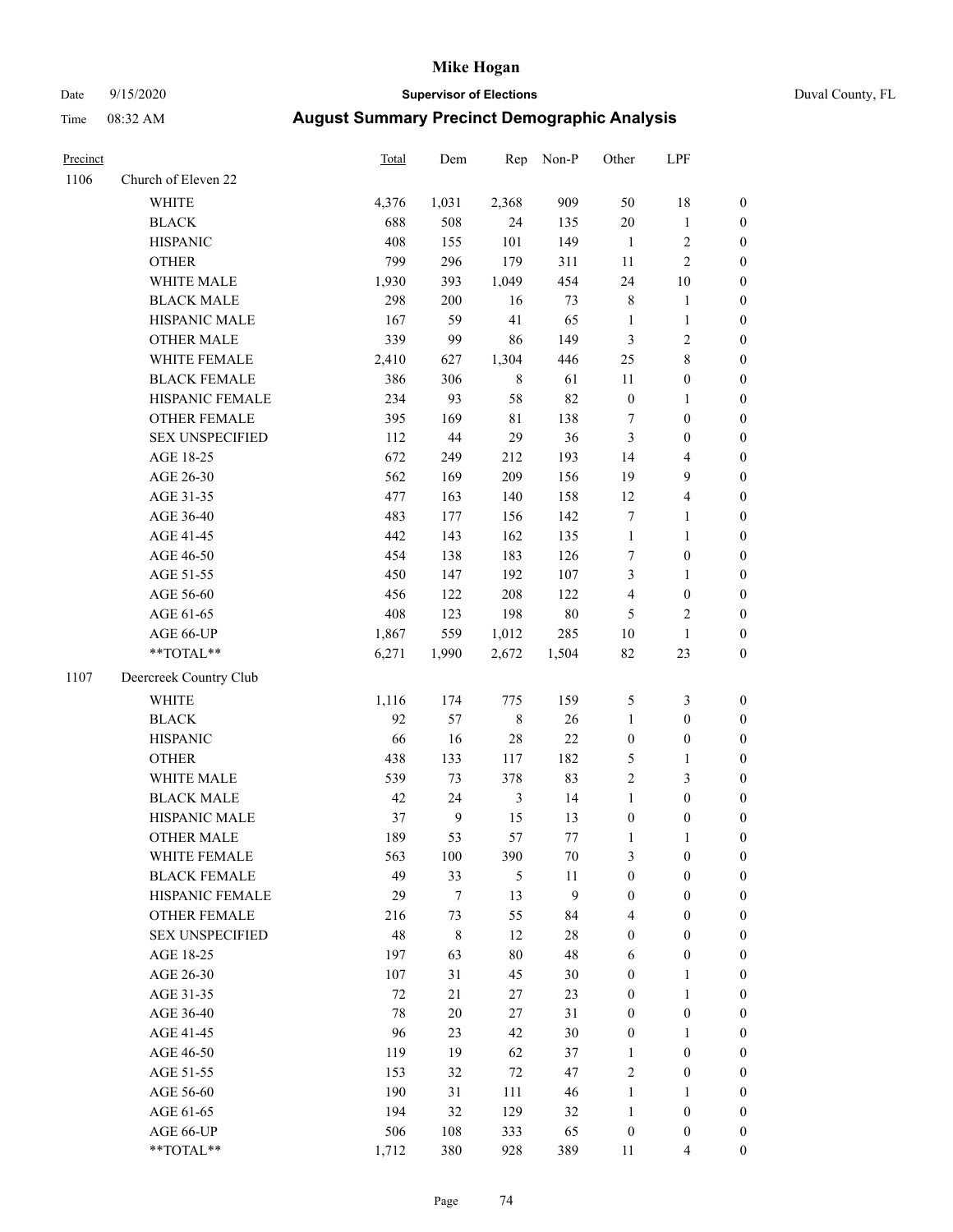# Date 9/15/2020 **Supervisor of Elections** Duval County, FL

| Precinct |                        | Total  | Dem              | Rep        | Non-P       | Other            | LPF              |                  |
|----------|------------------------|--------|------------------|------------|-------------|------------------|------------------|------------------|
| 1108     | FSCJ - Deerwood Center |        |                  |            |             |                  |                  |                  |
|          | WHITE                  | 2,266  | 651              | 1,004      | 559         | 39               | 13               | 0                |
|          | <b>BLACK</b>           | 773    | 556              | 33         | 174         | 9                | $\mathbf{1}$     | 0                |
|          | <b>HISPANIC</b>        | 297    | 111              | 76         | 102         | 8                | $\boldsymbol{0}$ | $\boldsymbol{0}$ |
|          | <b>OTHER</b>           | 326    | 116              | 60         | 139         | 8                | $\mathfrak{Z}$   | $\boldsymbol{0}$ |
|          | WHITE MALE             | 1,050  | 256              | 488        | 281         | 14               | 11               | $\boldsymbol{0}$ |
|          | <b>BLACK MALE</b>      | 304    | 192              | 14         | 93          | 5                | $\boldsymbol{0}$ | $\boldsymbol{0}$ |
|          | HISPANIC MALE          | 123    | 44               | $28\,$     | 48          | 3                | $\boldsymbol{0}$ | $\boldsymbol{0}$ |
|          | <b>OTHER MALE</b>      | 121    | $40\,$           | 24         | 53          | 3                | $\mathbf{1}$     | $\boldsymbol{0}$ |
|          | WHITE FEMALE           | 1,192  | 389              | 506        | 270         | $25\,$           | $\sqrt{2}$       | $\boldsymbol{0}$ |
|          | <b>BLACK FEMALE</b>    | 460    | 357              | 19         | 79          | $\overline{4}$   | $\mathbf{1}$     | $\boldsymbol{0}$ |
|          | HISPANIC FEMALE        | 169    | 65               | 48         | 51          | 5                | $\boldsymbol{0}$ | $\boldsymbol{0}$ |
|          | OTHER FEMALE           | 159    | 68               | 27         | 58          | 5                | $\mathbf{1}$     | $\boldsymbol{0}$ |
|          | <b>SEX UNSPECIFIED</b> | 84     | 23               | 19         | 41          | $\boldsymbol{0}$ | $\mathbf{1}$     | $\boldsymbol{0}$ |
|          | AGE 18-25              | 495    | 194              | 134        | 144         | $20\,$           | 3                | $\boldsymbol{0}$ |
|          | AGE 26-30              | 578    | 242              | 133        | 188         | 12               | $\mathfrak{Z}$   | $\boldsymbol{0}$ |
|          | AGE 31-35              | 445    | 201              | 102        | 132         | $\sqrt{6}$       | $\overline{4}$   | $\boldsymbol{0}$ |
|          | AGE 36-40              | 320    | 131              | 72         | 112         | 3                | $\sqrt{2}$       | $\boldsymbol{0}$ |
|          | AGE 41-45              | 268    | 110              | 74         | $8\sqrt{1}$ | $\overline{2}$   | $\mathbf{1}$     | $\boldsymbol{0}$ |
|          | AGE 46-50              | 266    | 96               | 92         | $71\,$      | $\sqrt{6}$       | $\mathbf{1}$     | $\boldsymbol{0}$ |
|          | AGE 51-55              | 231    | 85               | $88\,$     | 52          | 5                | $\mathbf{1}$     | 0                |
|          | AGE 56-60              | 278    | 93               | 123        | 59          | 3                | $\boldsymbol{0}$ | 0                |
|          | AGE 61-65              | 228    | 84               | 97         | $42\,$      | 4                | $\mathbf{1}$     | $\boldsymbol{0}$ |
|          | AGE 66-UP              | 553    | 198              | 258        | 93          | 3                | $\mathbf{1}$     | $\boldsymbol{0}$ |
|          | **TOTAL**              | 3,662  | 1,434            | 1,173      | 974         | 64               | 17               | $\boldsymbol{0}$ |
| 1109     | Deerwood Country Club  |        |                  |            |             |                  |                  |                  |
|          | <b>WHITE</b>           | 1,777  | 298              | 1,239      | 228         | $\mathbf{9}$     | $\mathfrak{Z}$   | $\boldsymbol{0}$ |
|          | <b>BLACK</b>           | 50     | 35               | 5          | 9           | $\mathbf{1}$     | $\boldsymbol{0}$ | $\boldsymbol{0}$ |
|          | <b>HISPANIC</b>        | 82     | 14               | 48         | $20\,$      | $\boldsymbol{0}$ | $\boldsymbol{0}$ | $\boldsymbol{0}$ |
|          | <b>OTHER</b>           | 191    | 47               | 72         | 72          | $\boldsymbol{0}$ | $\boldsymbol{0}$ | $\boldsymbol{0}$ |
|          | WHITE MALE             | 843    | 114              | 603        | 120         | 3                | 3                | $\boldsymbol{0}$ |
|          | <b>BLACK MALE</b>      | 24     | 14               | $\sqrt{2}$ | $\tau$      | $\mathbf{1}$     | $\boldsymbol{0}$ | $\boldsymbol{0}$ |
|          | HISPANIC MALE          | $40\,$ | 6                | $22\,$     | 12          | $\boldsymbol{0}$ | $\boldsymbol{0}$ | 0                |
|          | <b>OTHER MALE</b>      | 71     | 21               | 26         | 24          | $\boldsymbol{0}$ | $\boldsymbol{0}$ | $\boldsymbol{0}$ |
|          | WHITE FEMALE           | 924    | 181              | 631        | 106         | 6                | $\boldsymbol{0}$ | 0                |
|          | <b>BLACK FEMALE</b>    | 25     | 20               | 3          | $\sqrt{2}$  | $\boldsymbol{0}$ | $\boldsymbol{0}$ | $\overline{0}$   |
|          | HISPANIC FEMALE        | 40     | $\tau$           | 26         | 7           | $\boldsymbol{0}$ | $\boldsymbol{0}$ | $\overline{0}$   |
|          | <b>OTHER FEMALE</b>    | 90     | 24               | 35         | 31          | $\boldsymbol{0}$ | $\boldsymbol{0}$ | $\overline{0}$   |
|          | <b>SEX UNSPECIFIED</b> | 43     | $\boldsymbol{7}$ | 16         | $20\,$      | $\boldsymbol{0}$ | $\boldsymbol{0}$ | $\overline{0}$   |
|          | AGE 18-25              | 212    | 40               | 120        | 52          | $\boldsymbol{0}$ | $\boldsymbol{0}$ | $\theta$         |
|          | AGE 26-30              | 127    | 22               | 75         | 30          | $\boldsymbol{0}$ | $\boldsymbol{0}$ | 0                |
|          | AGE 31-35              | 129    | 26               | 84         | 17          | 2                | $\boldsymbol{0}$ | 0                |
|          | AGE 36-40              | 141    | 26               | 83         | 31          | $\mathbf{1}$     | $\boldsymbol{0}$ | 0                |
|          | AGE 41-45              | 147    | 26               | 91         | 26          | 2                | $\overline{2}$   | 0                |
|          | AGE 46-50              | 182    | 21               | 128        | 30          | 3                | $\boldsymbol{0}$ | 0                |
|          | AGE 51-55              | 169    | 32               | 116        | 21          | $\boldsymbol{0}$ | $\boldsymbol{0}$ | $\overline{0}$   |
|          | AGE 56-60              | 174    | 31               | 108        | 35          | $\boldsymbol{0}$ | $\boldsymbol{0}$ | $\overline{0}$   |
|          | AGE 61-65              | 166    | 29               | 114        | 23          | $\boldsymbol{0}$ | $\boldsymbol{0}$ | $\overline{0}$   |
|          | AGE 66-UP              | 653    | 141              | 445        | 64          | $\sqrt{2}$       | $\mathbf{1}$     | 0                |
|          | **TOTAL**              | 2,100  | 394              | 1,364      | 329         | $10\,$           | $\mathfrak{Z}$   | $\boldsymbol{0}$ |
|          |                        |        |                  |            |             |                  |                  |                  |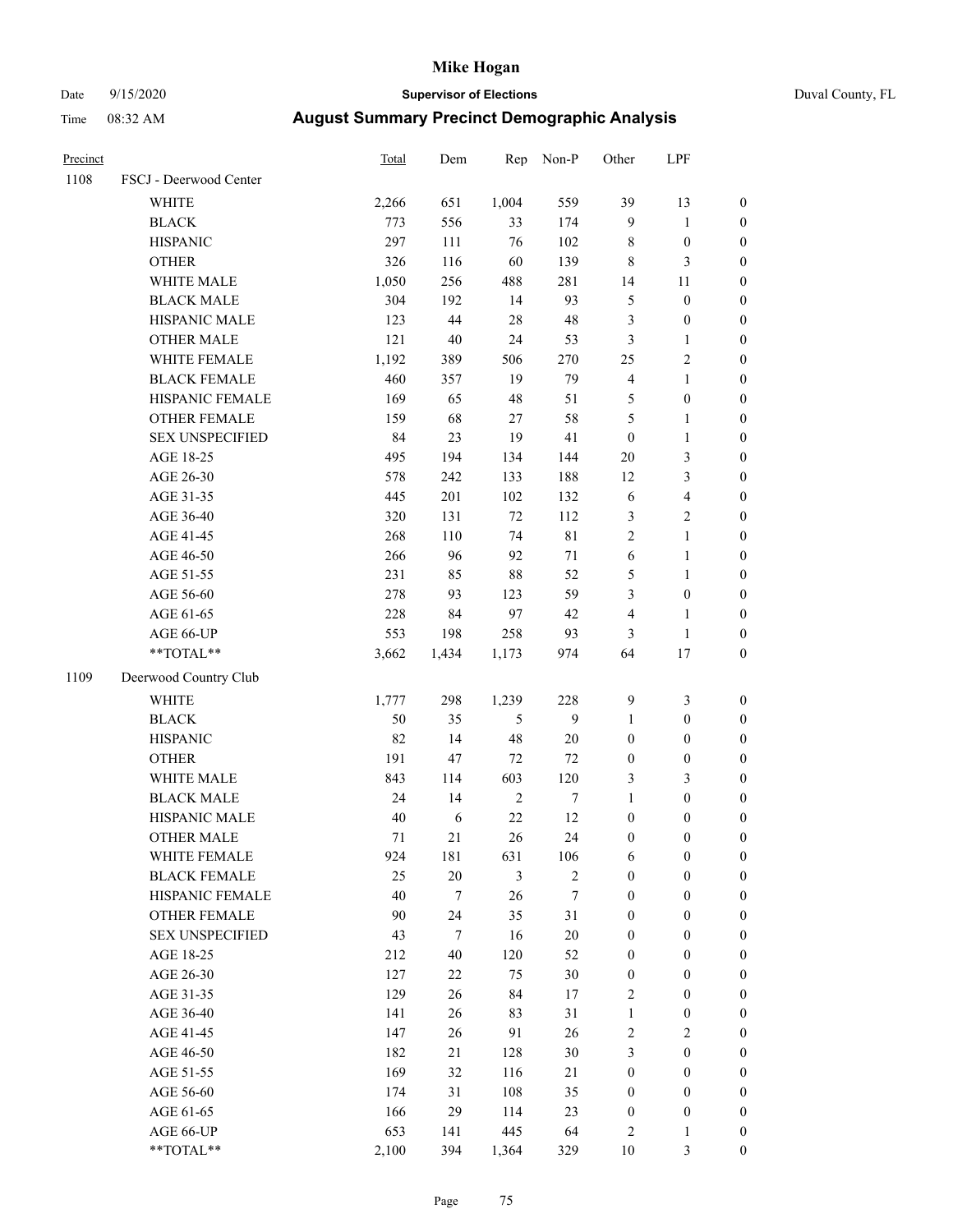## Date 9/15/2020 **Supervisor of Elections** Duval County, FL

| Precinct |                                       | <b>Total</b> | Dem         | Rep            | Non-P       | Other            | LPF              |                  |
|----------|---------------------------------------|--------------|-------------|----------------|-------------|------------------|------------------|------------------|
| 1110     | Mission Way Church                    |              |             |                |             |                  |                  |                  |
|          | <b>WHITE</b>                          | 4,886        | 1,132       | 2,493          | 1,121       | 118              | $22\,$           | 0                |
|          | <b>BLACK</b>                          | 1,039        | 747         | 51             | 219         | $20\,$           | $\sqrt{2}$       | 0                |
|          | <b>HISPANIC</b>                       | 652          | 253         | 164            | 225         | $\tau$           | $\mathfrak{Z}$   | 0                |
|          | <b>OTHER</b>                          | 679          | 199         | 200            | 269         | 9                | $\overline{c}$   | $\boldsymbol{0}$ |
|          | WHITE MALE                            | 2,087        | 411         | 1,094          | 523         | 46               | 13               | $\boldsymbol{0}$ |
|          | <b>BLACK MALE</b>                     | 435          | 276         | 26             | 123         | $10\,$           | $\boldsymbol{0}$ | $\boldsymbol{0}$ |
|          | HISPANIC MALE                         | 284          | 101         | $72\,$         | 104         | 4                | $\mathfrak{Z}$   | $\boldsymbol{0}$ |
|          | <b>OTHER MALE</b>                     | 272          | $70\,$      | $8\sqrt{1}$    | 114         | 7                | $\boldsymbol{0}$ | $\boldsymbol{0}$ |
|          | WHITE FEMALE                          | 2,767        | 710         | 1,389          | 588         | 71               | $\mathbf{9}$     | $\boldsymbol{0}$ |
|          | <b>BLACK FEMALE</b>                   | 592          | 463         | 24             | 93          | 10               | $\sqrt{2}$       | 0                |
|          | HISPANIC FEMALE                       | 364          | 151         | 92             | 118         | 3                | $\boldsymbol{0}$ | 0                |
|          | OTHER FEMALE                          | 338          | 108         | 106            | 120         | $\sqrt{2}$       | $\sqrt{2}$       | 0                |
|          | <b>SEX UNSPECIFIED</b>                | 117          | 41          | 24             | 51          | $\mathbf{1}$     | $\boldsymbol{0}$ | $\boldsymbol{0}$ |
|          | AGE 18-25                             | 724          | 229         | 256            | 214         | 19               | 6                | $\boldsymbol{0}$ |
|          | AGE 26-30                             | 966          | 293         | 390            | 251         | 26               | 6                | $\boldsymbol{0}$ |
|          | AGE 31-35                             | 970          | 302         | 364            | 284         | 15               | $\mathfrak{S}$   | $\boldsymbol{0}$ |
|          | AGE 36-40                             | 770          | 251         | 239            | 260         | 14               | $\sqrt{6}$       | $\boldsymbol{0}$ |
|          | AGE 41-45                             | 659          | 249         | 223            | 166         | 19               | $\sqrt{2}$       | $\boldsymbol{0}$ |
|          | AGE 46-50                             | 625          | 199         | 238            | 175         | $\overline{9}$   | $\overline{4}$   | $\boldsymbol{0}$ |
|          | AGE 51-55                             | 514          | 158         | 228            | 121         | 7                | $\boldsymbol{0}$ | $\boldsymbol{0}$ |
|          | AGE 56-60                             | 474          | 141         | 223            | 101         | 9                | $\boldsymbol{0}$ | 0                |
|          | AGE 61-65                             | 465          | 148         | 220            | 91          | 6                | $\boldsymbol{0}$ | 0                |
|          | AGE 66-UP                             | 1,089        | 361         | 527            | 171         | 30               | $\boldsymbol{0}$ | $\boldsymbol{0}$ |
|          | $**TOTAL**$                           | 7,256        | 2,331       | 2,908          | 1,834       | 154              | 29               | $\boldsymbol{0}$ |
| 1111     | Shepherd of the Woods Lutheran Church |              |             |                |             |                  |                  |                  |
|          | <b>WHITE</b>                          | 1,021        | 304         | 391            | 306         | 14               | 6                | $\boldsymbol{0}$ |
|          | <b>BLACK</b>                          | 540          | 410         | 12             | 111         | 5                | $\sqrt{2}$       | $\boldsymbol{0}$ |
|          | <b>HISPANIC</b>                       | 224          | 91          | $40\,$         | 90          | $\mathbf{1}$     | $\mathbf{2}$     | $\boldsymbol{0}$ |
|          | <b>OTHER</b>                          | 178          | $8\sqrt{1}$ | 26             | 69          | 2                | $\boldsymbol{0}$ | $\boldsymbol{0}$ |
|          | WHITE MALE                            | 462          | 123         | 185            | 145         | $\sqrt{6}$       | $\mathfrak{Z}$   | $\boldsymbol{0}$ |
|          | <b>BLACK MALE</b>                     | 211          | 141         | $\,$ 8 $\,$    | 59          | $\mathbf{2}$     | $\mathbf{1}$     | $\boldsymbol{0}$ |
|          | HISPANIC MALE                         | 90           | 33          | 19             | 37          | $\boldsymbol{0}$ | 1                | 0                |
|          | <b>OTHER MALE</b>                     | 64           | 29          | 11             | 23          | 1                | $\boldsymbol{0}$ | 0                |
|          | WHITE FEMALE                          | 538          | 174         | 200            | 153         | 8                | 3                | 0                |
|          | <b>BLACK FEMALE</b>                   | 318          | 259         | $\overline{4}$ | 51          | 3                | $\mathbf{1}$     | $\boldsymbol{0}$ |
|          | HISPANIC FEMALE                       | 130          | 57          | 19             | 52          | $\mathbf{1}$     | $\mathbf{1}$     | $\overline{0}$   |
|          | OTHER FEMALE                          | 83           | 42          | 13             | $27\,$      | $\mathbf{1}$     | $\boldsymbol{0}$ | $\overline{0}$   |
|          | <b>SEX UNSPECIFIED</b>                | 67           | 28          | 10             | 29          | $\boldsymbol{0}$ | $\boldsymbol{0}$ | 0                |
|          | AGE 18-25                             | 296          | 123         | 63             | 102         | 5                | $\mathfrak{Z}$   | 0                |
|          | AGE 26-30                             | 382          | 180         | 69             | 124         | 7                | $\sqrt{2}$       | 0                |
|          | AGE 31-35                             | 245          | 105         | 49             | 86          | 3                | $\sqrt{2}$       | 0                |
|          | AGE 36-40                             | 183          | 85          | 33             | 64          | $\boldsymbol{0}$ | $\mathbf{1}$     | 0                |
|          | AGE 41-45                             | 131          | 62          | 28             | 41          | $\boldsymbol{0}$ | $\boldsymbol{0}$ | 0                |
|          | AGE 46-50                             | 133          | 65          | 27             | 38          | 2                | $\mathbf{1}$     | 0                |
|          | AGE 51-55                             | 95           | 50          | 20             | 25          | $\boldsymbol{0}$ | $\boldsymbol{0}$ | 0                |
|          | AGE 56-60                             | 146          | 75          | 41             | 28          | 2                | $\boldsymbol{0}$ | 0                |
|          | AGE 61-65                             | 94           | 47          | 26             | $20\,$      | $\mathbf{1}$     | $\boldsymbol{0}$ | 0                |
|          | AGE 66-UP                             | 258          | 94          | 113            | $\sqrt{48}$ | $\overline{c}$   | $\mathbf{1}$     | 0                |
|          | **TOTAL**                             | 1,963        | 886         | 469            | 576         | 22               | 10               | $\boldsymbol{0}$ |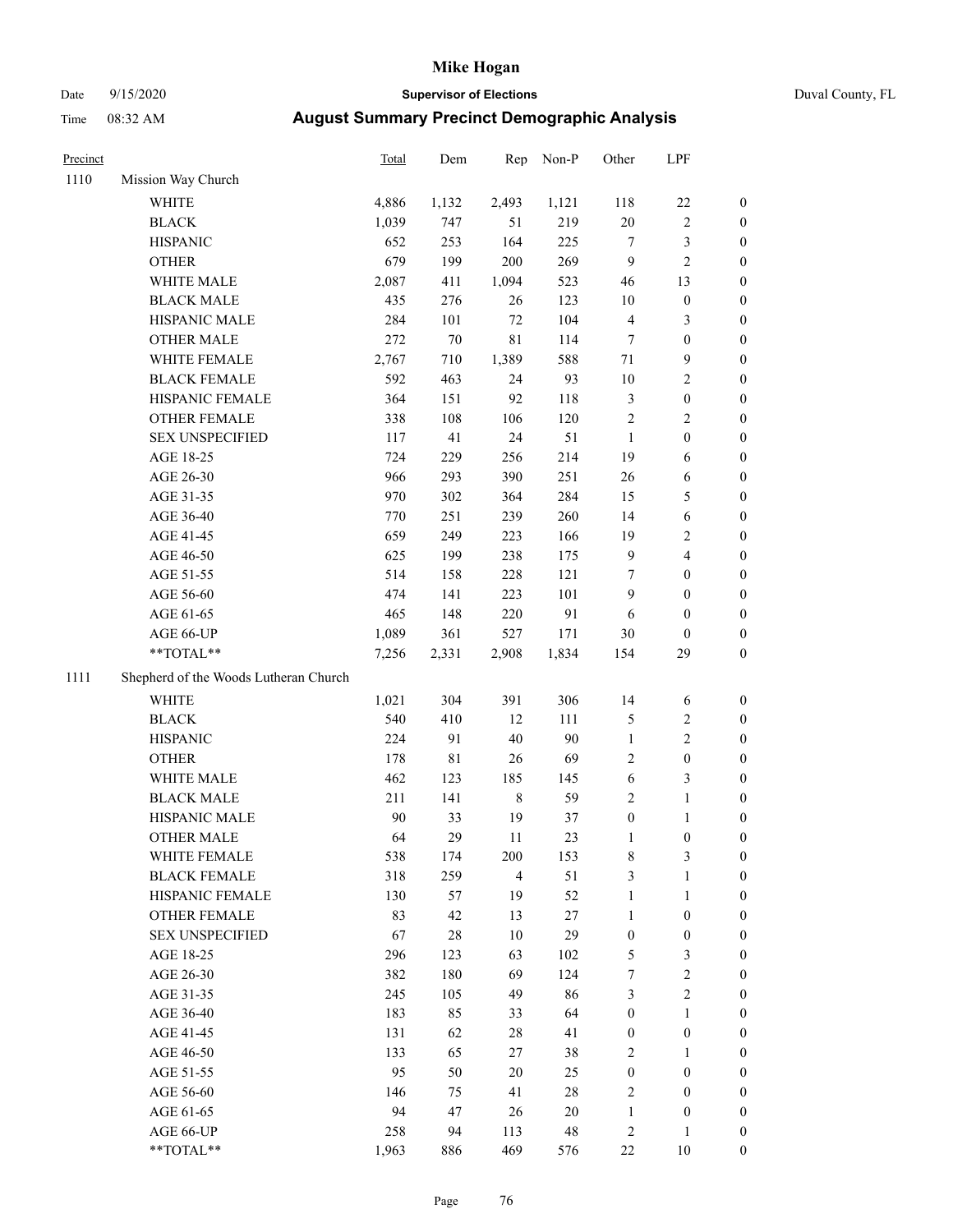### Date 9/15/2020 **Supervisor of Elections** Duval County, FL

| Precinct |                            | <b>Total</b> | Dem         | Rep          | Non-P  | Other                   | LPF              |                  |
|----------|----------------------------|--------------|-------------|--------------|--------|-------------------------|------------------|------------------|
| 1112     | Southeast Regional Library |              |             |              |        |                         |                  |                  |
|          | <b>WHITE</b>               | 2,472        | 579         | 1,309        | 529    | 42                      | 13               | 0                |
|          | <b>BLACK</b>               | 445          | 333         | 20           | $80\,$ | $11\,$                  | $\mathbf{1}$     | 0                |
|          | <b>HISPANIC</b>            | 232          | $8\sqrt{1}$ | 61           | 84     | 5                       | $\mathbf{1}$     | $\boldsymbol{0}$ |
|          | <b>OTHER</b>               | 564          | 194         | 132          | 231    | 5                       | $\sqrt{2}$       | $\boldsymbol{0}$ |
|          | WHITE MALE                 | 1,150        | 219         | 629          | 274    | 18                      | 10               | $\boldsymbol{0}$ |
|          | <b>BLACK MALE</b>          | 174          | 114         | 11           | 46     | 3                       | $\boldsymbol{0}$ | $\boldsymbol{0}$ |
|          | HISPANIC MALE              | 97           | 32          | 26           | 37     | $\mathbf{1}$            | $\mathbf{1}$     | $\boldsymbol{0}$ |
|          | <b>OTHER MALE</b>          | 233          | 72          | 60           | 97     | $\overline{c}$          | $\sqrt{2}$       | $\boldsymbol{0}$ |
|          | WHITE FEMALE               | 1,303        | 357         | 671          | 249    | 24                      | $\sqrt{2}$       | $\boldsymbol{0}$ |
|          | <b>BLACK FEMALE</b>        | 265          | 214         | $\mathbf{9}$ | 33     | 8                       | $\mathbf{1}$     | $\boldsymbol{0}$ |
|          | HISPANIC FEMALE            | 131          | 47          | 34           | 46     | 4                       | $\boldsymbol{0}$ | $\boldsymbol{0}$ |
|          | <b>OTHER FEMALE</b>        | 266          | 99          | 64           | 100    | 3                       | $\boldsymbol{0}$ | $\boldsymbol{0}$ |
|          | <b>SEX UNSPECIFIED</b>     | 94           | 33          | 18           | 42     | $\boldsymbol{0}$        | $\mathbf{1}$     | $\boldsymbol{0}$ |
|          | AGE 18-25                  | 512          | 179         | 180          | 135    | 16                      | $\sqrt{2}$       | $\boldsymbol{0}$ |
|          | AGE 26-30                  | 428          | 157         | 126          | 132    | $10\,$                  | 3                | $\boldsymbol{0}$ |
|          | AGE 31-35                  | 355          | 118         | 112          | 112    | 9                       | $\overline{4}$   | $\boldsymbol{0}$ |
|          | AGE 36-40                  | 317          | 115         | 105          | 90     | 5                       | $\sqrt{2}$       | $\boldsymbol{0}$ |
|          | AGE 41-45                  | 296          | 95          | 115          | 83     | $\overline{c}$          | $\mathbf{1}$     | $\boldsymbol{0}$ |
|          | AGE 46-50                  | 351          | 104         | 144          | 95     | 7                       | $\mathbf{1}$     | $\boldsymbol{0}$ |
|          | AGE 51-55                  | 301          | $80\,$      | 146          | $70\,$ | 5                       | $\boldsymbol{0}$ | $\boldsymbol{0}$ |
|          | AGE 56-60                  | 325          | 94          | 165          | 61     | 4                       | 1                | 0                |
|          | AGE 61-65                  | 274          | 73          | 144          | 54     | $\mathbf{2}$            | $\mathbf{1}$     | $\boldsymbol{0}$ |
|          | AGE 66-UP                  | 554          | 172         | 285          | 92     | 3                       | $\sqrt{2}$       | $\boldsymbol{0}$ |
|          | $**TOTAL**$                | 3,713        | 1,187       | 1,522        | 924    | 63                      | 17               | $\boldsymbol{0}$ |
| 1113     | Deermeadows Church         |              |             |              |        |                         |                  |                  |
|          | <b>WHITE</b>               | 1,961        | 629         | 753          | 524    | 40                      | 15               | $\boldsymbol{0}$ |
|          | <b>BLACK</b>               | 1,068        | 794         | 39           | 218    | 16                      | $\mathbf{1}$     | $\boldsymbol{0}$ |
|          | <b>HISPANIC</b>            | 330          | 150         | 58           | 118    | 3                       | $\mathbf{1}$     | $\boldsymbol{0}$ |
|          | <b>OTHER</b>               | 310          | 132         | 55           | 116    | 5                       | $\sqrt{2}$       | $\boldsymbol{0}$ |
|          | WHITE MALE                 | 883          | 263         | 351          | 249    | $11\,$                  | $\boldsymbol{9}$ | $\boldsymbol{0}$ |
|          | <b>BLACK MALE</b>          | 435          | 288         | 17           | 123    | 7                       | $\boldsymbol{0}$ | $\boldsymbol{0}$ |
|          | HISPANIC MALE              | 156          | 69          | 34           | 51     | $\mathbf{1}$            | 1                | $\boldsymbol{0}$ |
|          | <b>OTHER MALE</b>          | 126          | 39          | 28           | 56     | 2                       | $\mathbf{1}$     | $\boldsymbol{0}$ |
|          | WHITE FEMALE               | 1,057        | 360         | 397          | 265    | 29                      | 6                | 0                |
|          | <b>BLACK FEMALE</b>        | 623          | 498         | 22           | 93     | 9                       | $\mathbf{1}$     | $\overline{0}$   |
|          | HISPANIC FEMALE            | 167          | $77 \,$     | 23           | 65     | 2                       | $\boldsymbol{0}$ | $\overline{0}$   |
|          | OTHER FEMALE               | 139          | 78          | 21           | 38     | 1                       | $\mathbf{1}$     | 0                |
|          | <b>SEX UNSPECIFIED</b>     | 83           | 33          | 12           | 36     | $\overline{c}$          | $\boldsymbol{0}$ | 0                |
|          | AGE 18-25                  | 521          | 220         | 96           | 179    | 22                      | $\overline{4}$   | 0                |
|          | AGE 26-30                  | 686          | 339         | 121          | 210    | 12                      | $\overline{4}$   | 0                |
|          | AGE 31-35                  | 464          | 222         | 83           | 143    | $11\,$                  | $\mathfrak s$    | 0                |
|          | AGE 36-40                  | 322          | 153         | 66           | 95     | 4                       | $\overline{4}$   | 0                |
|          | AGE 41-45                  | 263          | 132         | 56           | 71     | 4                       | $\boldsymbol{0}$ | 0                |
|          | AGE 46-50                  | 244          | 116         | 65           | 59     | 4                       | $\boldsymbol{0}$ | 0                |
|          | AGE 51-55                  | 257          | 138         | 56           | 61     | 1                       | $\mathbf{1}$     | 0                |
|          | AGE 56-60                  | 222          | 90          | $80\,$       | 51     | 1                       | $\boldsymbol{0}$ | 0                |
|          | AGE 61-65                  | 195          | 86          | 74           | 32     | $\overline{\mathbf{c}}$ | 1                | 0                |
|          | AGE 66-UP                  | 495          | 209         | 208          | 75     | 3                       | $\boldsymbol{0}$ | 0                |
|          | **TOTAL**                  | 3,669        | 1,705       | 905          | 976    | 64                      | 19               | $\boldsymbol{0}$ |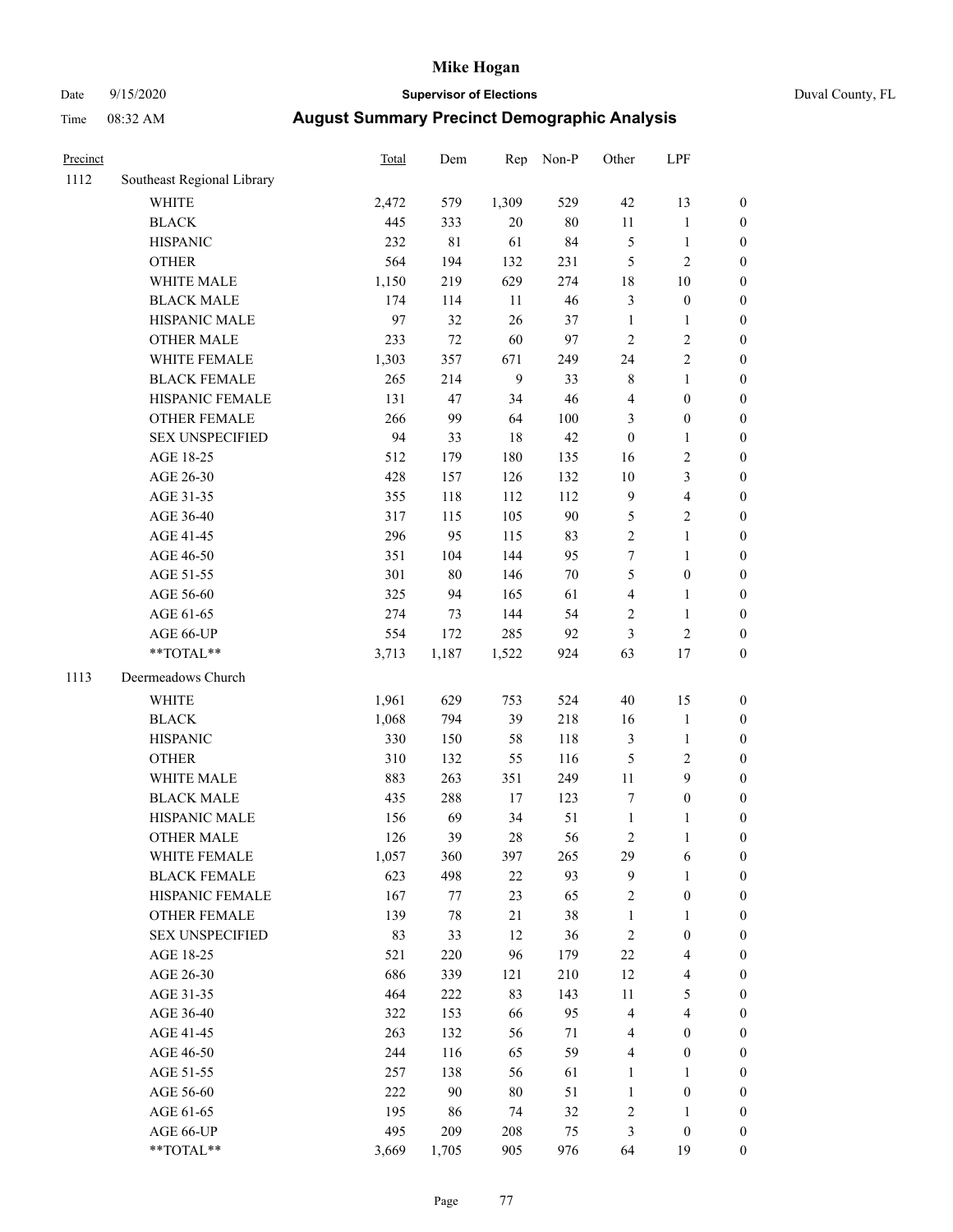### Date 9/15/2020 **Supervisor of Elections** Duval County, FL

| Precinct |                           | Total | Dem         | Rep    | Non-P       | Other                   | LPF              |                  |
|----------|---------------------------|-------|-------------|--------|-------------|-------------------------|------------------|------------------|
| 1114     | The Salem Center          |       |             |        |             |                         |                  |                  |
|          | <b>WHITE</b>              | 2,378 | 660         | 1,086  | 563         | 54                      | 15               | 0                |
|          | <b>BLACK</b>              | 809   | 615         | 19     | 160         | 13                      | $\sqrt{2}$       | 0                |
|          | <b>HISPANIC</b>           | 348   | 133         | $70\,$ | 138         | 6                       | $\mathbf{1}$     | $\boldsymbol{0}$ |
|          | <b>OTHER</b>              | 395   | 158         | $70\,$ | 156         | $10\,$                  | $\mathbf{1}$     | $\boldsymbol{0}$ |
|          | WHITE MALE                | 1,043 | 245         | 502    | 257         | 27                      | 12               | $\boldsymbol{0}$ |
|          | <b>BLACK MALE</b>         | 306   | 215         | 5      | 81          | 5                       | $\boldsymbol{0}$ | $\boldsymbol{0}$ |
|          | HISPANIC MALE             | 159   | 49          | 42     | 64          | 4                       | $\boldsymbol{0}$ | $\boldsymbol{0}$ |
|          | <b>OTHER MALE</b>         | 167   | 59          | 31     | 73          | 3                       | $\mathbf{1}$     | $\boldsymbol{0}$ |
|          | WHITE FEMALE              | 1,306 | 404         | 577    | 297         | 25                      | $\sqrt{3}$       | $\boldsymbol{0}$ |
|          | <b>BLACK FEMALE</b>       | 494   | 395         | 13     | 76          | 8                       | $\sqrt{2}$       | 0                |
|          | HISPANIC FEMALE           | 184   | $8\sqrt{1}$ | 27     | 73          | $\mathbf{2}$            | $\mathbf{1}$     | 0                |
|          | OTHER FEMALE              | 180   | 87          | 30     | 56          | $\boldsymbol{7}$        | $\boldsymbol{0}$ | $\boldsymbol{0}$ |
|          | <b>SEX UNSPECIFIED</b>    | 91    | 31          | 18     | 40          | $\mathbf{2}$            | $\boldsymbol{0}$ | $\boldsymbol{0}$ |
|          | AGE 18-25                 | 582   | 236         | 160    | 162         | 19                      | $\mathfrak s$    | $\boldsymbol{0}$ |
|          | AGE 26-30                 | 776   | 327         | 207    | 220         | $20\,$                  | $\sqrt{2}$       | $\boldsymbol{0}$ |
|          | AGE 31-35                 | 522   | 200         | 125    | 186         | 6                       | $\mathfrak s$    | $\boldsymbol{0}$ |
|          | AGE 36-40                 | 330   | 148         | 82     | 90          | 7                       | 3                | $\boldsymbol{0}$ |
|          | AGE 41-45                 | 250   | 106         | 61     | 74          | 9                       | $\boldsymbol{0}$ | $\boldsymbol{0}$ |
|          | AGE 46-50                 | 255   | 97          | 70     | $8\sqrt{1}$ | 5                       | $\sqrt{2}$       | $\boldsymbol{0}$ |
|          | AGE 51-55                 | 226   | 100         | 79     | $44\,$      | 3                       | $\boldsymbol{0}$ | $\boldsymbol{0}$ |
|          | AGE 56-60                 | 218   | 73          | 96     | 43          | 6                       | $\boldsymbol{0}$ | 0                |
|          | AGE 61-65                 | 185   | 67          | 75     | 38          | 5                       | $\boldsymbol{0}$ | $\boldsymbol{0}$ |
|          | AGE 66-UP                 | 586   | 212         | 290    | 79          | 3                       | $\mathbf{2}$     | $\boldsymbol{0}$ |
|          | $**TOTAL**$               | 3,930 | 1,566       | 1,245  | 1,017       | 83                      | 19               | $\boldsymbol{0}$ |
| 1115     | Bartram Springs Clubhouse |       |             |        |             |                         |                  |                  |
|          | <b>WHITE</b>              | 2,718 | 561         | 1,466  | 637         | 37                      | 17               | $\boldsymbol{0}$ |
|          | <b>BLACK</b>              | 674   | 483         | 47     | 138         | 6                       | $\boldsymbol{0}$ | $\boldsymbol{0}$ |
|          | <b>HISPANIC</b>           | 328   | 122         | 81     | 124         | $\boldsymbol{0}$        | $\mathbf{1}$     | $\boldsymbol{0}$ |
|          | <b>OTHER</b>              | 551   | 188         | 155    | 199         | 8                       | $\mathbf{1}$     | $\boldsymbol{0}$ |
|          | WHITE MALE                | 1,270 | 202         | 730    | 311         | 15                      | 12               | $\boldsymbol{0}$ |
|          | <b>BLACK MALE</b>         | 292   | 186         | 30     | $71\,$      | 5                       | $\boldsymbol{0}$ | $\boldsymbol{0}$ |
|          | HISPANIC MALE             | 158   | 51          | 38     | 68          | $\boldsymbol{0}$        | 1                | 0                |
|          | <b>OTHER MALE</b>         | 228   | 74          | 74     | 78          | 2                       | $\boldsymbol{0}$ | $\boldsymbol{0}$ |
|          | WHITE FEMALE              | 1,426 | 355         | 726    | 318         | 22                      | 5                | 0                |
|          | <b>BLACK FEMALE</b>       | 378   | 293         | $17\,$ | 67          | 1                       | $\boldsymbol{0}$ | $\boldsymbol{0}$ |
|          | HISPANIC FEMALE           | 166   | 69          | 42     | 55          | $\boldsymbol{0}$        | $\boldsymbol{0}$ | $\overline{0}$   |
|          | OTHER FEMALE              | 263   | 95          | $71\,$ | 90          | 6                       | $\mathbf{1}$     | $\overline{0}$   |
|          | <b>SEX UNSPECIFIED</b>    | 90    | 29          | 21     | 40          | $\boldsymbol{0}$        | $\boldsymbol{0}$ | 0                |
|          | AGE 18-25                 | 489   | 175         | 153    | 151         | 8                       | $\sqrt{2}$       | 0                |
|          | AGE 26-30                 | 372   | 125         | 131    | 103         | $11\,$                  | $\sqrt{2}$       | 0                |
|          | AGE 31-35                 | 456   | 142         | 150    | 158         | 4                       | $\sqrt{2}$       | 0                |
|          | AGE 36-40                 | 498   | 127         | 205    | 157         | 6                       | $\mathfrak{Z}$   | 0                |
|          | AGE 41-45                 | 485   | 145         | 187    | 139         | $\boldsymbol{7}$        | $\boldsymbol{7}$ | 0                |
|          | AGE 46-50                 | 480   | 147         | 202    | 128         | 2                       | $\mathbf{1}$     | 0                |
|          | AGE 51-55                 | 405   | 129         | 192    | $80\,$      | 3                       | $\mathbf{1}$     | 0                |
|          | AGE 56-60                 | 348   | 121         | 167    | 56          | 3                       | $\mathbf{1}$     | 0                |
|          | AGE 61-65                 | 244   | 88          | 119    | 35          | $\overline{\mathbf{c}}$ | $\boldsymbol{0}$ | $\boldsymbol{0}$ |
|          | AGE 66-UP                 | 494   | 155         | 243    | 91          | 5                       | $\boldsymbol{0}$ | 0                |
|          | **TOTAL**                 | 4,271 | 1,354       | 1,749  | 1,098       | 51                      | 19               | $\boldsymbol{0}$ |
|          |                           |       |             |        |             |                         |                  |                  |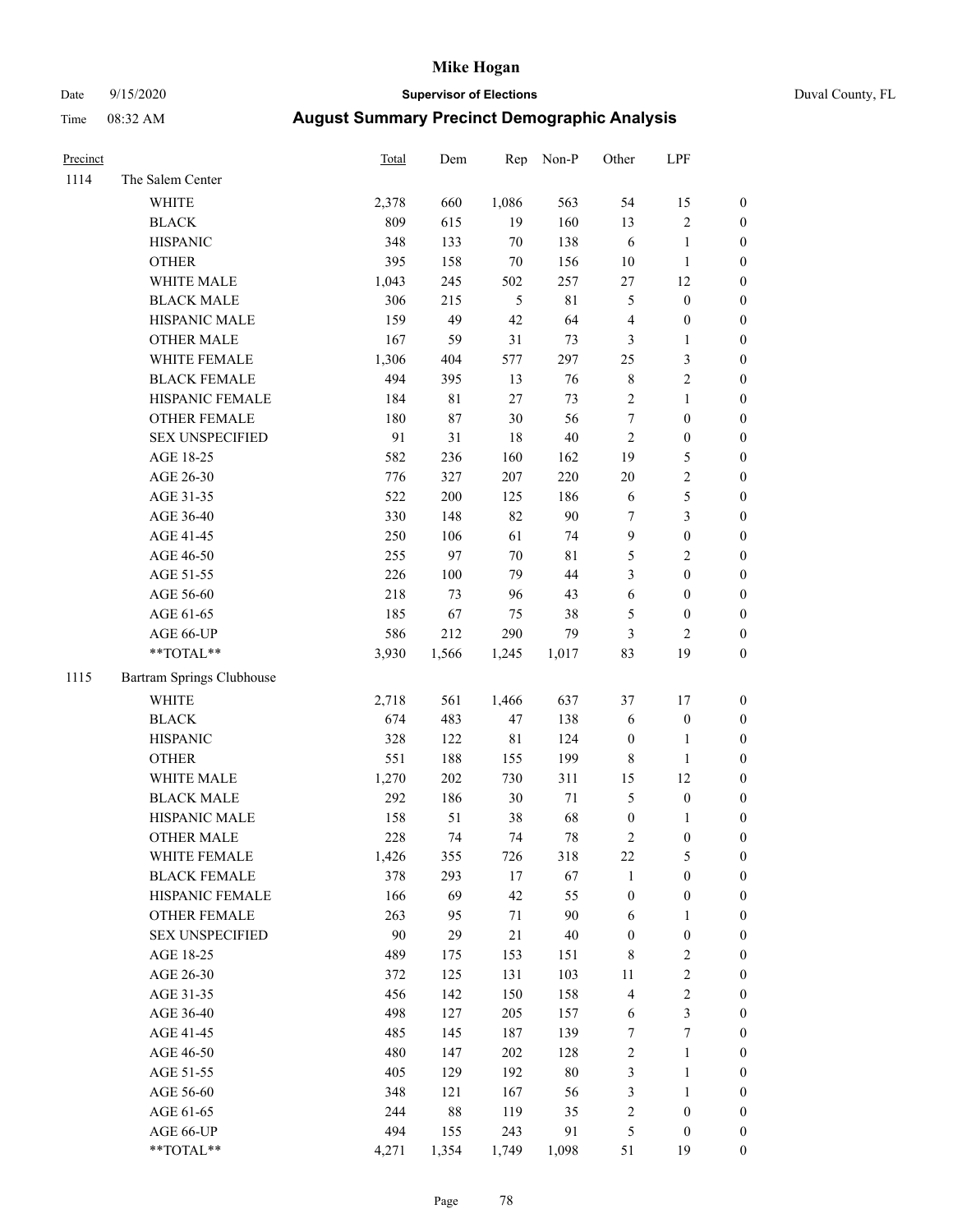# Date 9/15/2020 **Supervisor of Elections** Duval County, FL

|  |  | D |
|--|--|---|
|  |  |   |

| Time     | $08:32 \, \text{AM}$ | <b>August Summary Precinct Demographic Analysis</b> |       |     |
|----------|----------------------|-----------------------------------------------------|-------|-----|
| Precinct |                      | Total<br>Rep Non-P<br>Dem                           | Other | LPF |

| 1116 | First Baptist Church of Jacksonville at Nocatee |        |                |                |         |                  |                  |                  |
|------|-------------------------------------------------|--------|----------------|----------------|---------|------------------|------------------|------------------|
|      | <b>WHITE</b>                                    | 1,611  | 366            | 922            | 286     | 32               | $\mathfrak s$    | $\boldsymbol{0}$ |
|      | <b>BLACK</b>                                    | 87     | 54             | 9              | 21      | 3                | $\boldsymbol{0}$ | $\boldsymbol{0}$ |
|      | <b>HISPANIC</b>                                 | 88     | 31             | 35             | $22\,$  | $\boldsymbol{0}$ | $\boldsymbol{0}$ | $\boldsymbol{0}$ |
|      | <b>OTHER</b>                                    | 104    | 32             | 33             | 38      | $\boldsymbol{0}$ | $\mathbf{1}$     | $\boldsymbol{0}$ |
|      | WHITE MALE                                      | 766    | 139            | 465            | 143     | 17               | $\mathbf{2}$     | 0                |
|      | <b>BLACK MALE</b>                               | 47     | 27             | $\mathfrak{H}$ | 13      | $\mathbf{2}$     | $\boldsymbol{0}$ | 0                |
|      | HISPANIC MALE                                   | 42     | 14             | 17             | 11      | $\boldsymbol{0}$ | $\boldsymbol{0}$ | $\boldsymbol{0}$ |
|      | <b>OTHER MALE</b>                               | 39     | 14             | 9              | 15      | $\boldsymbol{0}$ | $\mathbf{1}$     | $\boldsymbol{0}$ |
|      | WHITE FEMALE                                    | 837    | 226            | 452            | 141     | 15               | $\mathfrak{Z}$   | $\boldsymbol{0}$ |
|      | <b>BLACK FEMALE</b>                             | 40     | 27             | $\overline{4}$ | $\,8\,$ | $\mathbf{1}$     | $\boldsymbol{0}$ | $\boldsymbol{0}$ |
|      | HISPANIC FEMALE                                 | 45     | 17             | $18\,$         | $10\,$  | $\boldsymbol{0}$ | $\boldsymbol{0}$ | $\boldsymbol{0}$ |
|      | OTHER FEMALE                                    | 54     | 17             | 21             | 16      | $\boldsymbol{0}$ | $\boldsymbol{0}$ | $\boldsymbol{0}$ |
|      | <b>SEX UNSPECIFIED</b>                          | $20\,$ | $\overline{c}$ | $\,8\,$        | $10\,$  | $\boldsymbol{0}$ | $\boldsymbol{0}$ | $\boldsymbol{0}$ |
|      | AGE 18-25                                       | 127    | 44             | 47             | 31      | 4                | $\mathbf{1}$     | 0                |
|      | AGE 26-30                                       | 81     | 17             | 38             | 25      | $\boldsymbol{0}$ | $\mathbf{1}$     | 0                |
|      | AGE 31-35                                       | 127    | 36             | 55             | 34      | $\boldsymbol{0}$ | $\sqrt{2}$       | 0                |
|      | AGE 36-40                                       | 127    | 33             | 59             | 34      | $\mathbf{1}$     | $\boldsymbol{0}$ | 0                |
|      | AGE 41-45                                       | 112    | $28\,$         | 51             | 32      | $\mathbf{1}$     | $\boldsymbol{0}$ | $\boldsymbol{0}$ |
|      | AGE 46-50                                       | 115    | 35             | 45             | $28\,$  | 7                | $\boldsymbol{0}$ | $\boldsymbol{0}$ |
|      | AGE 51-55                                       | 174    | 34             | 89             | 45      | 5                | $\mathbf{1}$     | $\boldsymbol{0}$ |
|      | AGE 56-60                                       | 202    | 46             | 121            | 31      | 3                | $\mathbf{1}$     | $\boldsymbol{0}$ |
|      | AGE 61-65                                       | 210    | 55             | 123            | 32      | $\boldsymbol{0}$ | $\boldsymbol{0}$ | $\boldsymbol{0}$ |
|      | AGE 66-UP                                       | 615    | 155            | 371            | 75      | 14               | $\boldsymbol{0}$ | 0                |
|      | **TOTAL**                                       | 1,890  | 483            | 999            | 367     | 35               | 6                | $\boldsymbol{0}$ |
| 1201 | Church of God Marietta                          |        |                |                |         |                  |                  |                  |
|      | WHITE                                           | 2,282  | 391            | 1,498          | 371     | 14               | 8                | $\boldsymbol{0}$ |
|      | <b>BLACK</b>                                    | 365    | 283            | 25             | 51      | 3                | 3                | 0                |
|      | <b>HISPANIC</b>                                 | 113    | 55             | 35             | 23      | $\boldsymbol{0}$ | $\boldsymbol{0}$ | 0                |
|      | <b>OTHER</b>                                    | 191    | 47             | $80\,$         | 61      | 3                | $\boldsymbol{0}$ | 0                |
|      | WHITE MALE                                      | 1,030  | 155            | 689            | 175     | 8                | $\mathfrak{Z}$   | $\boldsymbol{0}$ |
|      | <b>BLACK MALE</b>                               | 153    | 109            | 17             | 25      | $\mathbf{1}$     | $\mathbf{1}$     | $\boldsymbol{0}$ |
|      | HISPANIC MALE                                   | 50     | 26             | 16             | 8       | $\boldsymbol{0}$ | $\boldsymbol{0}$ | $\boldsymbol{0}$ |
|      | <b>OTHER MALE</b>                               | 72     | 18             | 35             | 19      | $\boldsymbol{0}$ | $\boldsymbol{0}$ | $\boldsymbol{0}$ |
|      | WHITE FEMALE                                    | 1,230  | 232            | 797            | 190     | 6                | 5                | $\boldsymbol{0}$ |
|      | <b>BLACK FEMALE</b>                             | 204    | 168            | $\,$ 8 $\,$    | 24      | $\sqrt{2}$       | $\sqrt{2}$       | 0                |
|      | HISPANIC FEMALE                                 | 61     | $28\,$         | 19             | 14      | $\boldsymbol{0}$ | $\boldsymbol{0}$ | 0                |
|      | <b>OTHER FEMALE</b>                             | 78     | 26             | 31             | 19      | 2                | $\boldsymbol{0}$ | 0                |
|      | <b>SEX UNSPECIFIED</b>                          | 73     | 14             | 26             | 32      | $\mathbf{1}$     | $\boldsymbol{0}$ | 0                |
|      | AGE 18-25                                       | 261    | 62             | 119            | 71      | $\boldsymbol{7}$ | $\sqrt{2}$       | 0                |
|      | AGE 26-30                                       | 232    | 38             | 117            | $72\,$  | 3                | $\sqrt{2}$       | $\boldsymbol{0}$ |
|      | AGE 31-35                                       | 227    | 59             | 101            | 61      | 5                | $\mathbf{1}$     | $\boldsymbol{0}$ |
|      | AGE 36-40                                       | 218    | 53             | 110            | 53      | $\mathbf{1}$     | $\mathbf{1}$     | 0                |
|      | AGE 41-45                                       | 200    | 64             | 91             | 45      | $\boldsymbol{0}$ | $\boldsymbol{0}$ | 0                |
|      | AGE 46-50                                       | 215    | 58             | 120            | 33      | $\overline{c}$   | $\sqrt{2}$       | $\overline{0}$   |
|      | AGE 51-55                                       | 232    | 62             | 131            | 39      | $\boldsymbol{0}$ | $\boldsymbol{0}$ | $\boldsymbol{0}$ |
|      | AGE 56-60                                       | 303    | 79             | 184            | 39      | $\mathbf{1}$     | $\boldsymbol{0}$ | $\boldsymbol{0}$ |
|      | AGE 61-65                                       | 296    | 89             | 174            | 32      | $\mathbf{1}$     | $\boldsymbol{0}$ | 0                |
|      | AGE 66-UP                                       | 767    | 212            | 491            | 61      | $\boldsymbol{0}$ | $\mathfrak{Z}$   | 0                |
|      | $**TOTAL**$                                     | 2,951  | 776            | 1,638          | 506     | $20\,$           | 11               | $\boldsymbol{0}$ |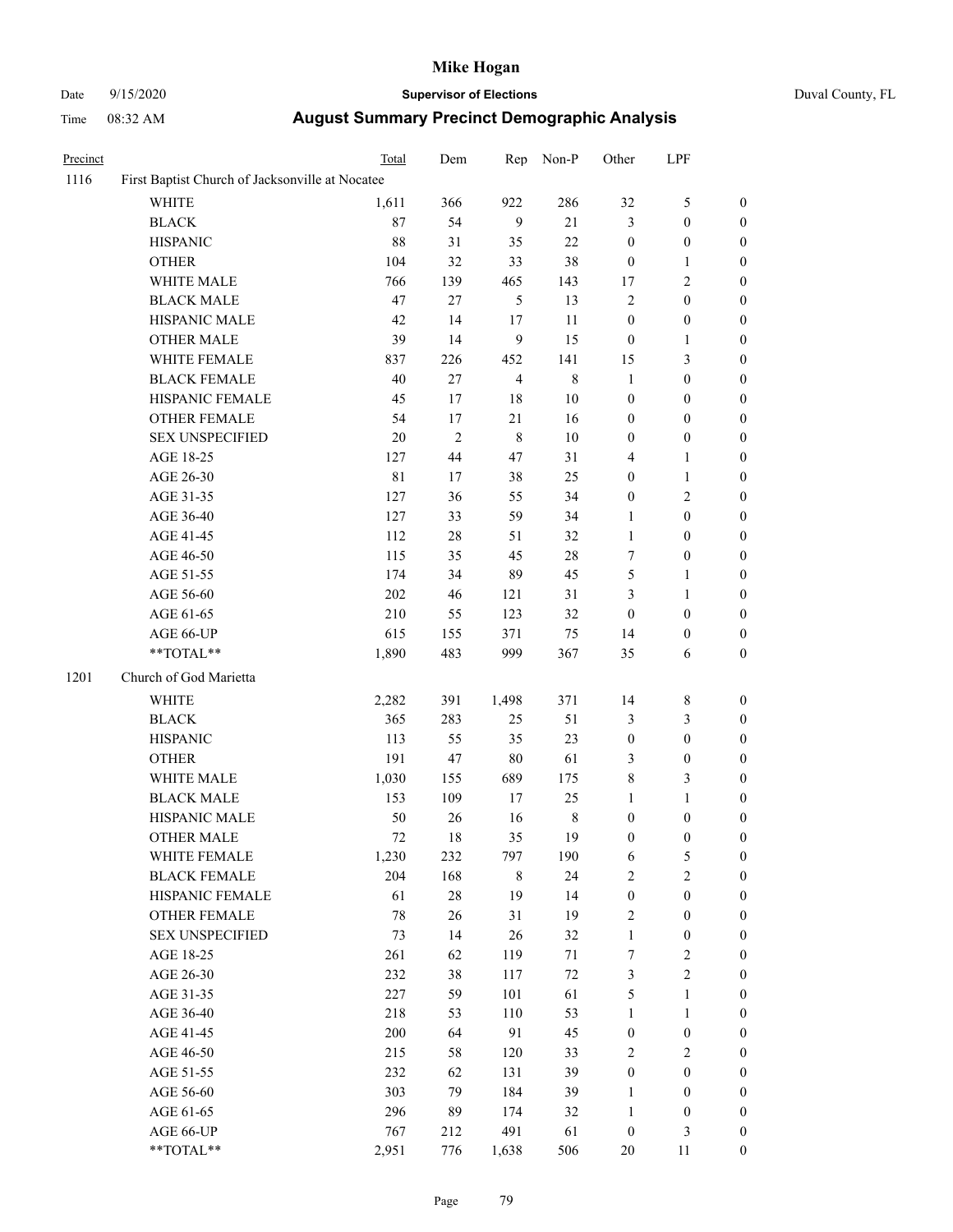# Date 9/15/2020 **Supervisor of Elections** Duval County, FL

| Precinct |                                | Total  | Dem              | Rep            | Non-P          | Other            | LPF              |                  |
|----------|--------------------------------|--------|------------------|----------------|----------------|------------------|------------------|------------------|
| 1202     | Hillcrest at Crystal Springs   |        |                  |                |                |                  |                  |                  |
|          | <b>WHITE</b>                   | 1,614  | 260              | 1,133          | 199            | 14               | $\,$ $\,$        | 0                |
|          | <b>BLACK</b>                   | 573    | 460              | 26             | 83             | 4                | $\boldsymbol{0}$ | 0                |
|          | <b>HISPANIC</b>                | 87     | 25               | 38             | 22             | $\overline{2}$   | $\boldsymbol{0}$ | $\boldsymbol{0}$ |
|          | <b>OTHER</b>                   | 174    | 50               | 68             | 56             | $\boldsymbol{0}$ | $\boldsymbol{0}$ | $\boldsymbol{0}$ |
|          | WHITE MALE                     | 775    | 114              | 549            | 100            | 8                | $\overline{4}$   | $\boldsymbol{0}$ |
|          | <b>BLACK MALE</b>              | 259    | 197              | 16             | $46\,$         | $\boldsymbol{0}$ | $\boldsymbol{0}$ | $\boldsymbol{0}$ |
|          | HISPANIC MALE                  | $40\,$ | 12               | $18\,$         | $\overline{9}$ | $\mathbf{1}$     | $\boldsymbol{0}$ | $\boldsymbol{0}$ |
|          | <b>OTHER MALE</b>              | 59     | 18               | $26\,$         | 15             | $\boldsymbol{0}$ | $\boldsymbol{0}$ | $\boldsymbol{0}$ |
|          | WHITE FEMALE                   | 809    | 142              | 569            | $88\,$         | $\sqrt{6}$       | $\overline{4}$   | $\boldsymbol{0}$ |
|          | <b>BLACK FEMALE</b>            | 305    | 256              | 9              | 36             | 4                | $\boldsymbol{0}$ | $\boldsymbol{0}$ |
|          | HISPANIC FEMALE                | 44     | 11               | 19             | 13             | 1                | $\boldsymbol{0}$ | $\boldsymbol{0}$ |
|          | OTHER FEMALE                   | $80\,$ | $28\,$           | 31             | 21             | $\boldsymbol{0}$ | $\boldsymbol{0}$ | $\boldsymbol{0}$ |
|          | <b>SEX UNSPECIFIED</b>         | 77     | 17               | $28\,$         | 32             | $\boldsymbol{0}$ | $\boldsymbol{0}$ | $\boldsymbol{0}$ |
|          | AGE 18-25                      | 265    | $80\,$           | 111            | 68             | 4                | $\sqrt{2}$       | $\boldsymbol{0}$ |
|          | AGE 26-30                      | 210    | 63               | $88\,$         | 53             | 5                | $\mathbf{1}$     | $\boldsymbol{0}$ |
|          | AGE 31-35                      | 184    | 61               | 78             | $44\,$         | $\boldsymbol{0}$ | $\mathbf{1}$     | $\boldsymbol{0}$ |
|          | AGE 36-40                      | 169    | 58               | 90             | 19             | $\mathbf{1}$     | $\mathbf{1}$     | $\boldsymbol{0}$ |
|          | AGE 41-45                      | 173    | 50               | 92             | $28\,$         | $\mathfrak{2}$   | $\mathbf{1}$     | $\boldsymbol{0}$ |
|          | AGE 46-50                      | 173    | 52               | 92             | 26             | 3                | $\boldsymbol{0}$ | $\boldsymbol{0}$ |
|          | AGE 51-55                      | 239    | 82               | 123            | $30\,$         | $\sqrt{2}$       | $\sqrt{2}$       | 0                |
|          | AGE 56-60                      | 291    | 99               | 162            | 29             | $\mathbf{1}$     | $\boldsymbol{0}$ | 0                |
|          | AGE 61-65                      | 249    | 77               | 149            | $22\,$         | $\mathbf{1}$     | $\boldsymbol{0}$ | $\boldsymbol{0}$ |
|          | AGE 66-UP                      | 495    | 173              | 280            | 41             | $\mathbf{1}$     | $\boldsymbol{0}$ | $\boldsymbol{0}$ |
|          | **TOTAL**                      | 2,448  | 795              | 1,265          | 360            | $20\,$           | $\,$ 8 $\,$      | $\boldsymbol{0}$ |
| 1203     | Leroy D. Clemons Senior Center |        |                  |                |                |                  |                  |                  |
|          | <b>WHITE</b>                   | 1,135  | 170              | 742            | 206            | $10\,$           | $\boldsymbol{7}$ | $\boldsymbol{0}$ |
|          | <b>BLACK</b>                   | 127    | 99               | $\sqrt{6}$     | $22\,$         | $\boldsymbol{0}$ | $\boldsymbol{0}$ | $\boldsymbol{0}$ |
|          | <b>HISPANIC</b>                | 33     | $\sqrt{6}$       | 14             | 13             | $\boldsymbol{0}$ | $\boldsymbol{0}$ | $\boldsymbol{0}$ |
|          | <b>OTHER</b>                   | 57     | $\boldsymbol{9}$ | 24             | 23             | $\mathbf{1}$     | $\boldsymbol{0}$ | $\boldsymbol{0}$ |
|          | WHITE MALE                     | 524    | 62               | 362            | 94             | 3                | 3                | $\boldsymbol{0}$ |
|          | <b>BLACK MALE</b>              | 59     | 44               | $\mathfrak{Z}$ | 12             | $\boldsymbol{0}$ | $\boldsymbol{0}$ | $\boldsymbol{0}$ |
|          | HISPANIC MALE                  | 18     | $\overline{4}$   | $\mathbf{9}$   | $\sqrt{5}$     | $\boldsymbol{0}$ | $\boldsymbol{0}$ | 0                |
|          | <b>OTHER MALE</b>              | 23     | 3                | 11             | $\,8\,$        | $\mathbf{1}$     | $\boldsymbol{0}$ | $\boldsymbol{0}$ |
|          | WHITE FEMALE                   | 595    | 105              | 370            | 109            | 7                | 4                | 0                |
|          | <b>BLACK FEMALE</b>            | 64     | 53               | 3              | 8              | $\boldsymbol{0}$ | $\boldsymbol{0}$ | $\overline{0}$   |
|          | HISPANIC FEMALE                | 14     | $\overline{c}$   | 5              | $\tau$         | $\boldsymbol{0}$ | $\boldsymbol{0}$ | $\overline{0}$   |
|          | OTHER FEMALE                   | $22\,$ | 6                | 9              | 7              | $\boldsymbol{0}$ | $\boldsymbol{0}$ | $\theta$         |
|          | <b>SEX UNSPECIFIED</b>         | 33     | 5                | 14             | 14             | $\boldsymbol{0}$ | $\boldsymbol{0}$ | 0                |
|          | AGE 18-25                      | 132    | 26               | 66             | 36             | 3                | $\mathbf{1}$     | 0                |
|          | AGE 26-30                      | 108    | 17               | 56             | 33             | $\boldsymbol{0}$ | $\mathbf{2}$     | 0                |
|          | AGE 31-35                      | 123    | $18\,$           | 68             | 34             | 3                | $\boldsymbol{0}$ | 0                |
|          | AGE 36-40                      | 109    | 19               | 58             | 29             | $\sqrt{2}$       | $\mathbf{1}$     | 0                |
|          | AGE 41-45                      | 84     | 15               | 44             | 25             | $\boldsymbol{0}$ | $\boldsymbol{0}$ | 0                |
|          | AGE 46-50                      | 111    | 12               | 70             | $27\,$         | $\mathbf{1}$     | $\mathbf{1}$     | 0                |
|          | AGE 51-55                      | 116    | 30               | 63             | 22             | $\boldsymbol{0}$ | $\mathbf{1}$     | 0                |
|          | AGE 56-60                      | 154    | 33               | 101            | $20\,$         | $\boldsymbol{0}$ | $\boldsymbol{0}$ | 0                |
|          | AGE 61-65                      | 148    | 32               | 89             | 24             | 2                | $\mathbf{1}$     | 0                |
|          | AGE 66-UP                      | 267    | 82               | 171            | 14             | $\boldsymbol{0}$ | $\boldsymbol{0}$ | 0                |
|          | **TOTAL**                      | 1,352  | 284              | 786            | 264            | 11               | 7                | $\boldsymbol{0}$ |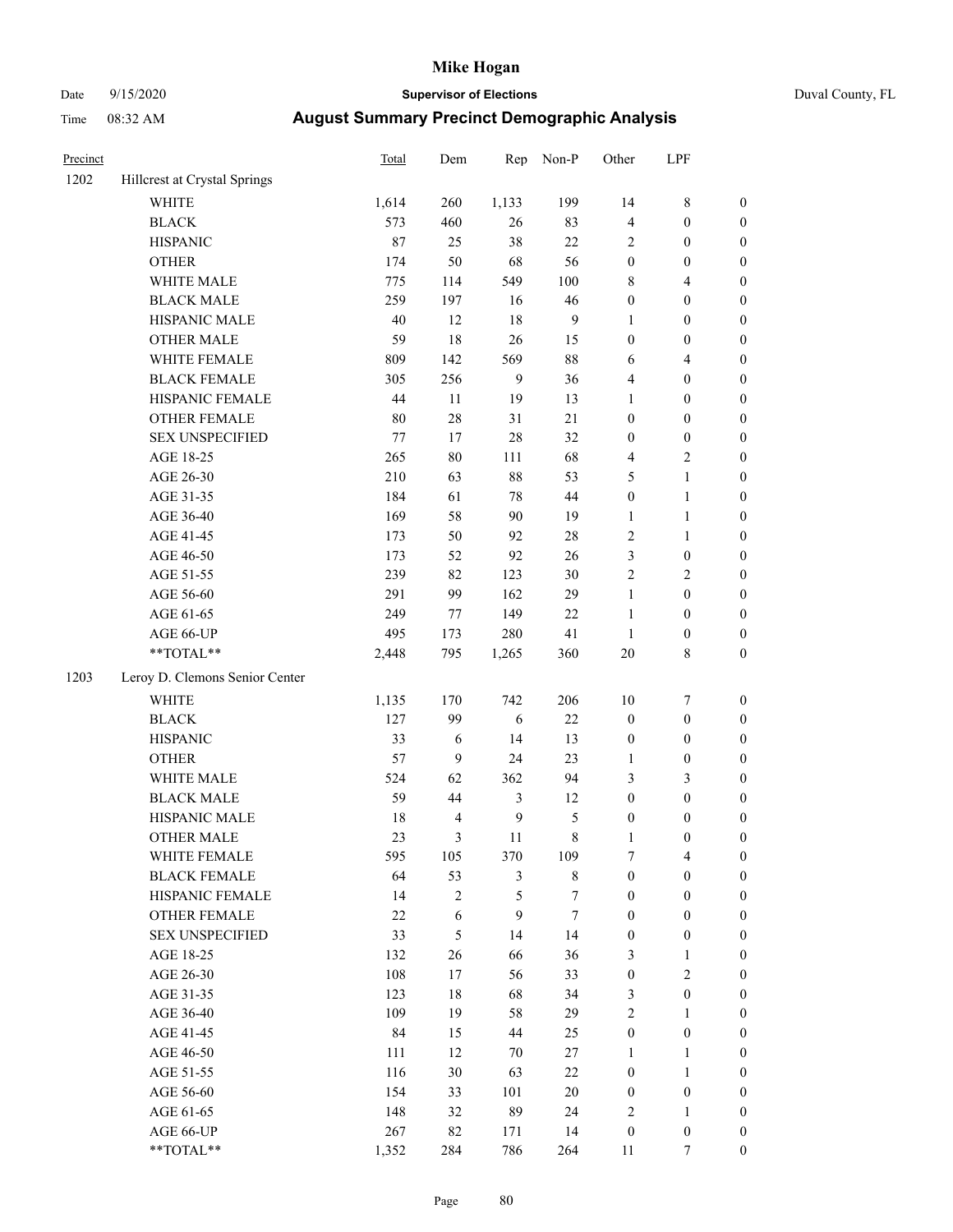# Date 9/15/2020 **Supervisor of Elections** Duval County, FL

| Precinct |                                                           | Total  | Dem    | Rep     | Non-P            | Other            | LPF              |                  |
|----------|-----------------------------------------------------------|--------|--------|---------|------------------|------------------|------------------|------------------|
| 1204     | Maxville Community Center                                 |        |        |         |                  |                  |                  |                  |
|          | <b>WHITE</b>                                              | 1,571  | 256    | 1,035   | 256              | 15               | $\boldsymbol{9}$ | 0                |
|          | <b>BLACK</b>                                              | 313    | 256    | 13      | $42\,$           | $\overline{2}$   | $\boldsymbol{0}$ | 0                |
|          | <b>HISPANIC</b>                                           | 60     | $20\,$ | 25      | 15               | $\boldsymbol{0}$ | $\boldsymbol{0}$ | $\boldsymbol{0}$ |
|          | <b>OTHER</b>                                              | 108    | 30     | $44\,$  | 32               | $\boldsymbol{0}$ | $\sqrt{2}$       | $\boldsymbol{0}$ |
|          | WHITE MALE                                                | 730    | 93     | 506     | 121              | $\overline{4}$   | 6                | $\boldsymbol{0}$ |
|          | <b>BLACK MALE</b>                                         | 134    | 106    | 6       | $20\,$           | $\sqrt{2}$       | $\boldsymbol{0}$ | $\boldsymbol{0}$ |
|          | HISPANIC MALE                                             | 30     | 6      | 17      | $\boldsymbol{7}$ | $\boldsymbol{0}$ | $\boldsymbol{0}$ | $\boldsymbol{0}$ |
|          | <b>OTHER MALE</b>                                         | 40     | $\tau$ | $20\,$  | $11\,$           | $\boldsymbol{0}$ | $\sqrt{2}$       | $\boldsymbol{0}$ |
|          | WHITE FEMALE                                              | 820    | 160    | 512     | 134              | $11\,$           | $\mathfrak{Z}$   | $\boldsymbol{0}$ |
|          | <b>BLACK FEMALE</b>                                       | 173    | 147    | 5       | $21\,$           | $\boldsymbol{0}$ | $\boldsymbol{0}$ | $\boldsymbol{0}$ |
|          | HISPANIC FEMALE                                           | $28\,$ | 12     | $\,8\,$ | $\,$ 8 $\,$      | $\boldsymbol{0}$ | $\boldsymbol{0}$ | $\boldsymbol{0}$ |
|          | OTHER FEMALE                                              | 43     | $20\,$ | 14      | 9                | $\boldsymbol{0}$ | $\boldsymbol{0}$ | $\boldsymbol{0}$ |
|          | <b>SEX UNSPECIFIED</b>                                    | 54     | 11     | 29      | 14               | $\boldsymbol{0}$ | $\boldsymbol{0}$ | $\boldsymbol{0}$ |
|          | AGE 18-25                                                 | 231    | 49     | 123     | 56               | 3                | $\boldsymbol{0}$ | $\boldsymbol{0}$ |
|          | AGE 26-30                                                 | 172    | 38     | 84      | 45               | $\mathbf{1}$     | $\overline{4}$   | $\boldsymbol{0}$ |
|          | AGE 31-35                                                 | 173    | 42     | 79      | $47\,$           | 3                | $\sqrt{2}$       | $\boldsymbol{0}$ |
|          | AGE 36-40                                                 | 173    | 69     | 71      | $28\,$           | $\sqrt{2}$       | $\mathfrak{Z}$   | $\boldsymbol{0}$ |
|          | AGE 41-45                                                 | 166    | 54     | 72      | 35               | 3                | $\overline{c}$   | $\boldsymbol{0}$ |
|          | AGE 46-50                                                 | 171    | $44\,$ | 98      | $28\,$           | $\mathbf{1}$     | $\boldsymbol{0}$ | $\boldsymbol{0}$ |
|          | AGE 51-55                                                 | 199    | 50     | 119     | $28\,$           | $\sqrt{2}$       | $\boldsymbol{0}$ | $\boldsymbol{0}$ |
|          | AGE 56-60                                                 | 226    | 65     | 138     | 23               | $\boldsymbol{0}$ | $\boldsymbol{0}$ | $\boldsymbol{0}$ |
|          | AGE 61-65                                                 | 179    | 50     | 101     | $27\,$           | $\mathbf{1}$     | $\boldsymbol{0}$ | $\boldsymbol{0}$ |
|          | AGE 66-UP                                                 | 362    | 101    | 232     | $28\,$           | $\mathbf{1}$     | $\boldsymbol{0}$ | $\boldsymbol{0}$ |
|          | $\mathrm{*}\mathrm{*}\mathrm{TOTAL} \mathrm{*}\mathrm{*}$ | 2,052  | 562    | 1,117   | 345              | $17\,$           | $11\,$           | $\boldsymbol{0}$ |
| 1205     | Midnight Cry Ministries                                   |        |        |         |                  |                  |                  |                  |
|          | <b>WHITE</b>                                              | 2,245  | 442    | 1,287   | 475              | 25               | 16               | $\boldsymbol{0}$ |
|          | <b>BLACK</b>                                              | 1,535  | 1,243  | 54      | 227              | $11\,$           | $\boldsymbol{0}$ | $\boldsymbol{0}$ |
|          | <b>HISPANIC</b>                                           | 285    | 119    | 52      | 113              | $\boldsymbol{0}$ | $\mathbf{1}$     | $\boldsymbol{0}$ |
|          | <b>OTHER</b>                                              | 382    | 98     | 116     | 162              | 4                | $\sqrt{2}$       | $\boldsymbol{0}$ |
|          | WHITE MALE                                                | 1,043  | 174    | 608     | 235              | 15               | $11\,$           | $\boldsymbol{0}$ |
|          | <b>BLACK MALE</b>                                         | 629    | 480    | $28\,$  | 117              | $\overline{4}$   | $\boldsymbol{0}$ | $\boldsymbol{0}$ |
|          | HISPANIC MALE                                             | 122    | 57     | 23      | $42\,$           | $\boldsymbol{0}$ | $\boldsymbol{0}$ | 0                |
|          | <b>OTHER MALE</b>                                         | 141    | $27\,$ | 56      | 53               | 4                | $\mathbf{1}$     | $\boldsymbol{0}$ |
|          | WHITE FEMALE                                              | 1,166  | 260    | 660     | 231              | 10               | 5                | 0                |
|          | <b>BLACK FEMALE</b>                                       | 879    | 744    | 25      | 103              | 7                | $\boldsymbol{0}$ | $\overline{0}$   |
|          | HISPANIC FEMALE                                           | 157    | 59     | $28\,$  | 69               | $\boldsymbol{0}$ | $\mathbf{1}$     | $\overline{0}$   |
|          | OTHER FEMALE                                              | 175    | 55     | 52      | 67               | $\boldsymbol{0}$ | $\mathbf{1}$     | $\overline{0}$   |
|          | <b>SEX UNSPECIFIED</b>                                    | 134    | 46     | 29      | 59               | $\boldsymbol{0}$ | $\boldsymbol{0}$ | 0                |
|          | AGE 18-25                                                 | 561    | 231    | 125     | 195              | 8                | $\sqrt{2}$       | 0                |
|          | AGE 26-30                                                 | 428    | 166    | 112     | 138              | $10\,$           | $\sqrt{2}$       | 0                |
|          | AGE 31-35                                                 | 390    | 158    | 110     | 118              | $\mathbf{1}$     | 3                | 0                |
|          | AGE 36-40                                                 | 391    | 172    | 106     | 108              | 3                | $\sqrt{2}$       | 0                |
|          | AGE 41-45                                                 | 351    | 173    | 96      | 79               | 3                | $\boldsymbol{0}$ | 0                |
|          | AGE 46-50                                                 | 402    | 184    | 127     | 83               | 5                | $\mathfrak z$    | 0                |
|          | AGE 51-55                                                 | 415    | 178    | 152     | $80\,$           | 3                | $\sqrt{2}$       | 0                |
|          | AGE 56-60                                                 | 454    | 199    | 179     | $70\,$           | 3                | 3                | $\overline{0}$   |
|          | AGE 61-65                                                 | 335    | 136    | 159     | 39               | $\boldsymbol{0}$ | $\mathbf{1}$     | $\boldsymbol{0}$ |
|          | AGE 66-UP                                                 | 720    | 305    | 343     | 67               | 4                | $\mathbf{1}$     | 0                |
|          | **TOTAL**                                                 | 4,447  | 1,902  | 1,509   | 977              | 40               | 19               | $\boldsymbol{0}$ |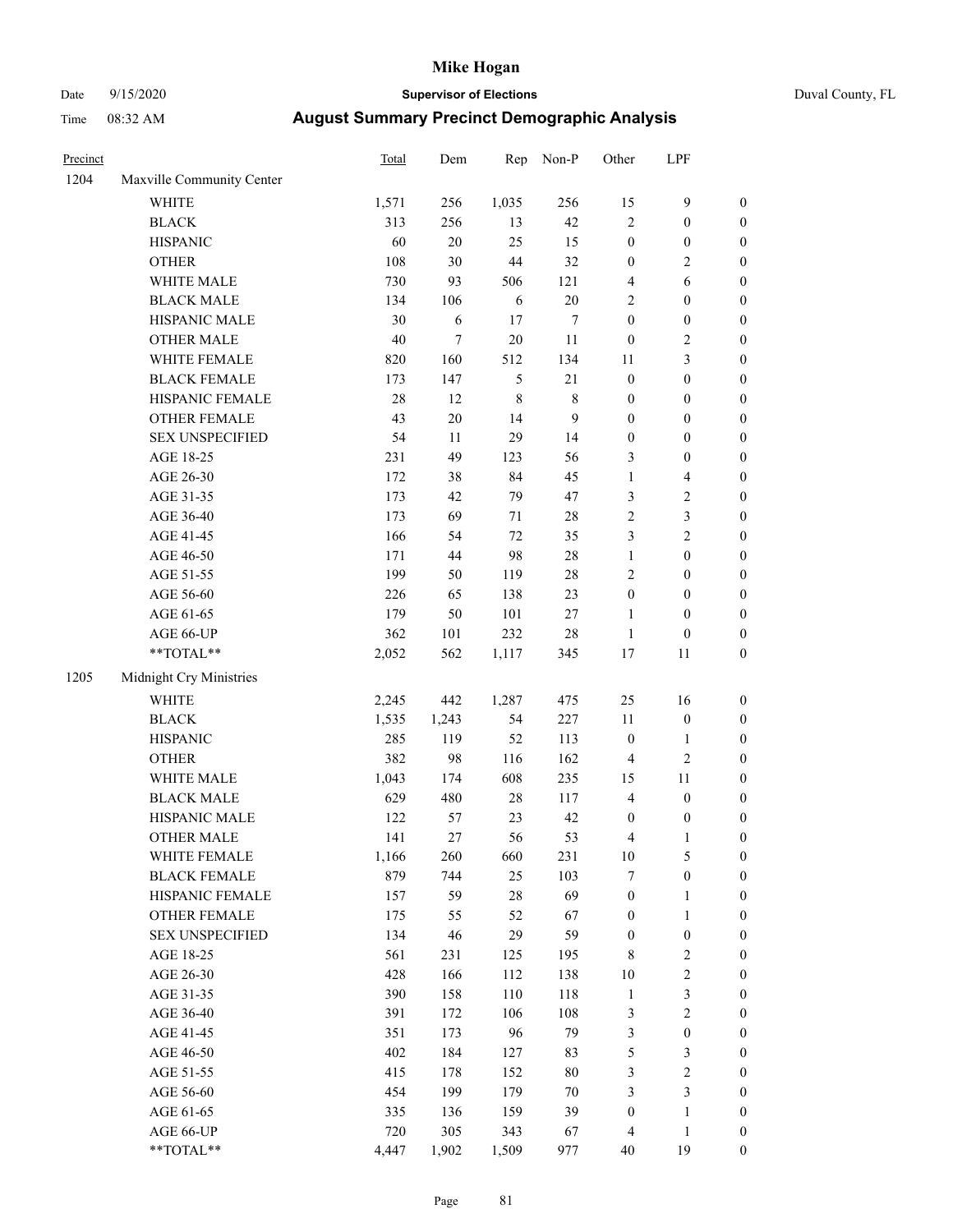# Date 9/15/2020 **Supervisor of Elections** Duval County, FL

| Precinct |                             | <b>Total</b> | Dem              | Rep                     | Non-P            | Other            | LPF              |                  |
|----------|-----------------------------|--------------|------------------|-------------------------|------------------|------------------|------------------|------------------|
| 1206     | Promise Land Baptist Church |              |                  |                         |                  |                  |                  |                  |
|          | <b>WHITE</b>                | 2,011        | 283              | 1,449                   | 261              | 11               | $\boldsymbol{7}$ | 0                |
|          | <b>BLACK</b>                | 1,287        | 1,009            | 55                      | 208              | $12\,$           | 3                | $\boldsymbol{0}$ |
|          | <b>HISPANIC</b>             | 92           | 42               | 24                      | 25               | $\mathbf{1}$     | $\boldsymbol{0}$ | $\boldsymbol{0}$ |
|          | <b>OTHER</b>                | 303          | 90               | 106                     | 99               | 8                | $\boldsymbol{0}$ | $\boldsymbol{0}$ |
|          | WHITE MALE                  | 958          | 105              | 725                     | 120              | 4                | $\overline{4}$   | $\boldsymbol{0}$ |
|          | <b>BLACK MALE</b>           | 579          | 421              | 34                      | 117              | 6                | $\mathbf{1}$     | $\boldsymbol{0}$ |
|          | HISPANIC MALE               | 37           | $17\,$           | 11                      | $\mathbf{9}$     | $\boldsymbol{0}$ | $\boldsymbol{0}$ | $\boldsymbol{0}$ |
|          | <b>OTHER MALE</b>           | 100          | 30               | 37                      | 30               | 3                | $\boldsymbol{0}$ | $\boldsymbol{0}$ |
|          | WHITE FEMALE                | 1,028        | 174              | 707                     | 137              | 7                | $\mathfrak{Z}$   | $\boldsymbol{0}$ |
|          | <b>BLACK FEMALE</b>         | 679          | 568              | 19                      | 84               | 6                | $\sqrt{2}$       | $\boldsymbol{0}$ |
|          | HISPANIC FEMALE             | 53           | 23               | 13                      | 16               | $\mathbf{1}$     | $\boldsymbol{0}$ | $\boldsymbol{0}$ |
|          | <b>OTHER FEMALE</b>         | 151          | 48               | 54                      | 45               | 4                | $\boldsymbol{0}$ | $\boldsymbol{0}$ |
|          | <b>SEX UNSPECIFIED</b>      | 108          | 38               | 34                      | 35               | $\mathbf{1}$     | $\boldsymbol{0}$ | $\boldsymbol{0}$ |
|          | AGE 18-25                   | 432          | 148              | 154                     | 126              | 4                | $\boldsymbol{0}$ | $\boldsymbol{0}$ |
|          | AGE 26-30                   | 293          | 98               | 100                     | 86               | 5                | $\overline{4}$   | $\boldsymbol{0}$ |
|          | AGE 31-35                   | 293          | 100              | 115                     | $72\,$           | 4                | $\sqrt{2}$       | $\boldsymbol{0}$ |
|          | AGE 36-40                   | 303          | 117              | 128                     | 55               | $\mathbf{2}$     | $\mathbf{1}$     | $\boldsymbol{0}$ |
|          | AGE 41-45                   | 305          | 142              | 116                     | 43               | $\overline{c}$   | $\mathbf{2}$     | $\boldsymbol{0}$ |
|          | AGE 46-50                   | 331          | 140              | 135                     | 55               | $\mathbf{1}$     | $\boldsymbol{0}$ | $\boldsymbol{0}$ |
|          | AGE 51-55                   | 364          | 164              | 161                     | 39               | $\boldsymbol{0}$ | $\boldsymbol{0}$ | $\boldsymbol{0}$ |
|          | AGE 56-60                   | 422          | 162              | 207                     | 50               | 3                | $\boldsymbol{0}$ | $\boldsymbol{0}$ |
|          | AGE 61-65                   | 318          | 132              | 145                     | 37               | 3                | 1                | $\boldsymbol{0}$ |
|          | AGE 66-UP                   | 632          | 221              | 373                     | $30\,$           | 8                | $\boldsymbol{0}$ | $\boldsymbol{0}$ |
|          | $**TOTAL**$                 | 3,693        | 1,424            | 1,634                   | 593              | 32               | 10               | $\boldsymbol{0}$ |
| 1207     | Baldwin Town Hall           |              |                  |                         |                  |                  |                  |                  |
|          | <b>WHITE</b>                | 651          | 132              | 390                     | 121              | 5                | $\mathfrak{Z}$   | $\boldsymbol{0}$ |
|          | <b>BLACK</b>                | 246          | 221              | $\mathbf{9}$            | 16               | $\boldsymbol{0}$ | $\boldsymbol{0}$ | $\boldsymbol{0}$ |
|          | <b>HISPANIC</b>             | 13           | $\sqrt{2}$       | 8                       | 3                | $\boldsymbol{0}$ | $\boldsymbol{0}$ | $\boldsymbol{0}$ |
|          | <b>OTHER</b>                | 33           | $\,$ 8 $\,$      | 12                      | 13               | $\boldsymbol{0}$ | $\boldsymbol{0}$ | $\boldsymbol{0}$ |
|          | WHITE MALE                  | 294          | 58               | 177                     | 54               | 4                | $\mathbf{1}$     | $\boldsymbol{0}$ |
|          | <b>BLACK MALE</b>           | 90           | 78               | $\sqrt{6}$              | 6                | $\boldsymbol{0}$ | $\boldsymbol{0}$ | $\boldsymbol{0}$ |
|          | HISPANIC MALE               | 6            | $\boldsymbol{0}$ | $\overline{\mathbf{4}}$ | $\boldsymbol{2}$ | 0                | $\boldsymbol{0}$ | $\boldsymbol{0}$ |
|          | <b>OTHER MALE</b>           | 16           | 6                | 3                       | $\boldsymbol{7}$ | $\boldsymbol{0}$ | $\boldsymbol{0}$ | $\boldsymbol{0}$ |
|          | WHITE FEMALE                | 349          | 73               | 210                     | 63               | 1                | $\overline{c}$   | 0                |
|          | <b>BLACK FEMALE</b>         | 147          | 137              | 3                       | 7                | $\boldsymbol{0}$ | $\boldsymbol{0}$ | $\overline{0}$   |
|          | HISPANIC FEMALE             | 7            | $\overline{c}$   | $\overline{4}$          | $\mathbf{1}$     | $\boldsymbol{0}$ | $\boldsymbol{0}$ | $\overline{0}$   |
|          | <b>OTHER FEMALE</b>         | 9            | $\mathbf{1}$     | 6                       | $\sqrt{2}$       | $\boldsymbol{0}$ | $\boldsymbol{0}$ | $\theta$         |
|          | <b>SEX UNSPECIFIED</b>      | 25           | $\,$ 8 $\,$      | 6                       | 11               | $\boldsymbol{0}$ | $\boldsymbol{0}$ | 0                |
|          | AGE 18-25                   | 92           | 27               | 37                      | $27\,$           | 0                | $\mathbf{1}$     | $\theta$         |
|          | AGE 26-30                   | $80\,$       | 24               | 34                      | $20\,$           | $\overline{c}$   | $\boldsymbol{0}$ | 0                |
|          | AGE 31-35                   | 77           | 23               | 38                      | 15               | $\boldsymbol{0}$ | $\mathbf{1}$     | 0                |
|          | AGE 36-40                   | 75           | 16               | 43                      | 16               | 0                | $\boldsymbol{0}$ | 0                |
|          | AGE 41-45                   | 52           | 22               | 19                      | 11               | 0                | $\boldsymbol{0}$ | 0                |
|          | AGE 46-50                   | 67           | 23               | 32                      | 10               | 1                | 1                | 0                |
|          | AGE 51-55                   | 79           | 31               | 38                      | $10\,$           | $\boldsymbol{0}$ | $\boldsymbol{0}$ | $\overline{0}$   |
|          | AGE 56-60                   | 84           | 31               | 37                      | 15               | 1                | $\boldsymbol{0}$ | $\overline{0}$   |
|          | AGE 61-65                   | 93           | 36               | 46                      | 11               | 0                | $\boldsymbol{0}$ | $\overline{0}$   |
|          | AGE 66-UP                   | 244          | 130              | 95                      | 18               | 1                | $\boldsymbol{0}$ | 0                |
|          | **TOTAL**                   | 943          | 363              | 419                     | 153              | 5                | 3                | $\boldsymbol{0}$ |
|          |                             |              |                  |                         |                  |                  |                  |                  |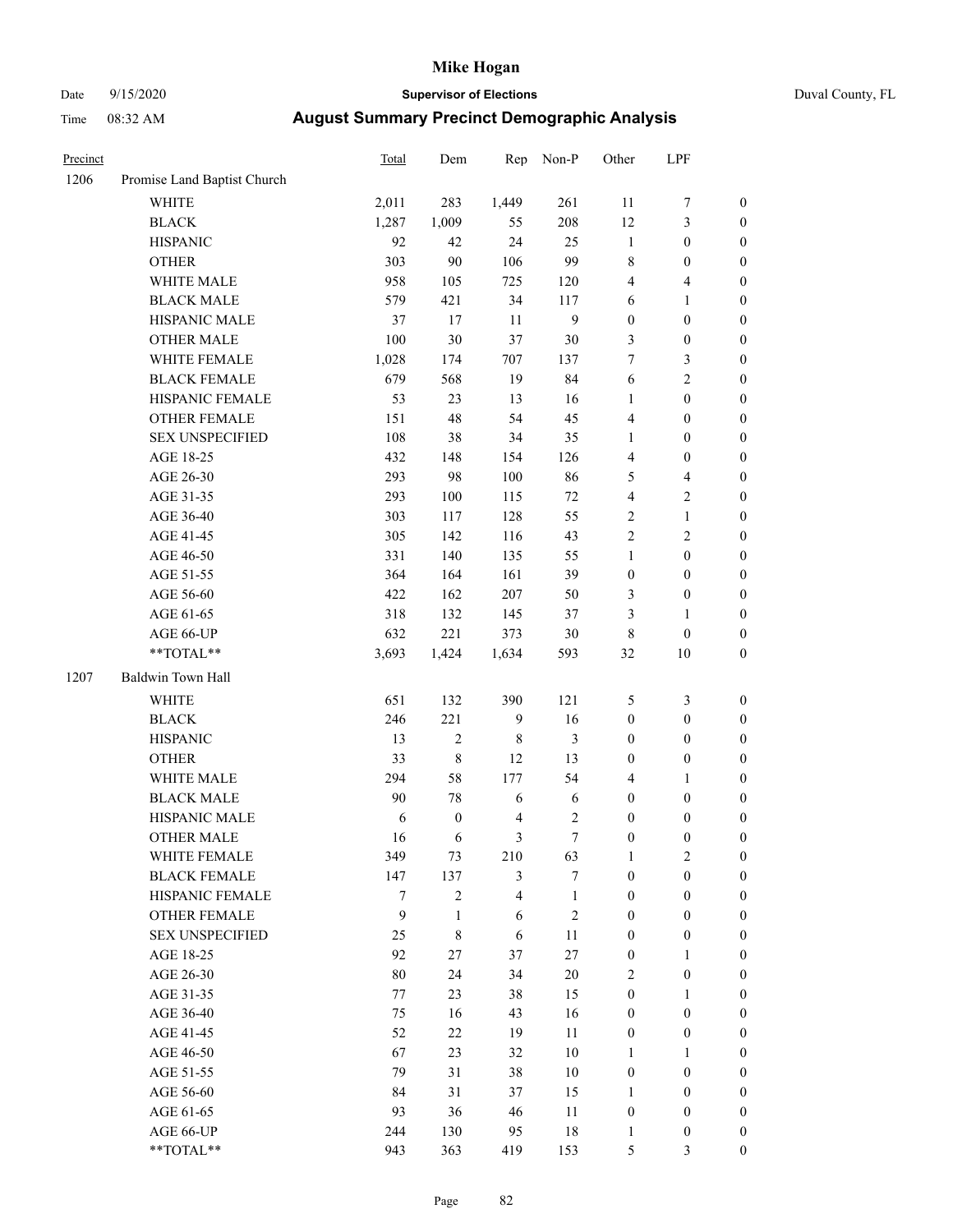# Date 9/15/2020 **Supervisor of Elections** Duval County, FL

| Precinct |                                                            | Total   | Dem    | Rep    | Non-P  | Other                   | LPF              |                  |
|----------|------------------------------------------------------------|---------|--------|--------|--------|-------------------------|------------------|------------------|
| 1208     | Harvest Ministries                                         |         |        |        |        |                         |                  |                  |
|          | <b>WHITE</b>                                               | 1,933   | 415    | 1,133  | 364    | 15                      | 6                | 0                |
|          | <b>BLACK</b>                                               | 1,412   | 1,122  | 50     | 225    | 14                      | $\mathbf{1}$     | $\boldsymbol{0}$ |
|          | <b>HISPANIC</b>                                            | 241     | 99     | 52     | 86     | 4                       | $\boldsymbol{0}$ | $\boldsymbol{0}$ |
|          | <b>OTHER</b>                                               | 422     | 119    | 140    | 161    | 1                       | 1                | $\boldsymbol{0}$ |
|          | WHITE MALE                                                 | 898     | 165    | 553    | 171    | 5                       | $\overline{4}$   | $\boldsymbol{0}$ |
|          | <b>BLACK MALE</b>                                          | 497     | 366    | 22     | 99     | 9                       | $\mathbf{1}$     | $\boldsymbol{0}$ |
|          | HISPANIC MALE                                              | 108     | 39     | 26     | 41     | 2                       | $\boldsymbol{0}$ | $\boldsymbol{0}$ |
|          | <b>OTHER MALE</b>                                          | 163     | 44     | 55     | 63     | $\mathbf{1}$            | $\boldsymbol{0}$ | $\boldsymbol{0}$ |
|          | WHITE FEMALE                                               | 1,019   | 249    | 571    | 187    | $10\,$                  | $\sqrt{2}$       | $\boldsymbol{0}$ |
|          | <b>BLACK FEMALE</b>                                        | 898     | 746    | 26     | 121    | 5                       | $\boldsymbol{0}$ | $\boldsymbol{0}$ |
|          | HISPANIC FEMALE                                            | 128     | 56     | 25     | 45     | $\overline{c}$          | $\boldsymbol{0}$ | $\boldsymbol{0}$ |
|          | OTHER FEMALE                                               | 200     | 63     | $70\,$ | 66     | $\boldsymbol{0}$        | 1                | $\boldsymbol{0}$ |
|          | <b>SEX UNSPECIFIED</b>                                     | 97      | 27     | 27     | 43     | $\boldsymbol{0}$        | $\boldsymbol{0}$ | $\boldsymbol{0}$ |
|          | AGE 18-25                                                  | 465     | 196    | 108    | 152    | 9                       | $\boldsymbol{0}$ | $\boldsymbol{0}$ |
|          | AGE 26-30                                                  | 357     | 162    | 91     | 103    | 1                       | $\boldsymbol{0}$ | $\boldsymbol{0}$ |
|          | AGE 31-35                                                  | 423     | 190    | 107    | 120    | 4                       | $\sqrt{2}$       | $\boldsymbol{0}$ |
|          | AGE 36-40                                                  | 361     | 169    | 94     | 92     | 4                       | $\sqrt{2}$       | $\boldsymbol{0}$ |
|          | AGE 41-45                                                  | 315     | 162    | 89     | 62     | $\mathbf{1}$            | $\mathbf{1}$     | $\boldsymbol{0}$ |
|          | AGE 46-50                                                  | 343     | 156    | 117    | 60     | 9                       | $\mathbf{1}$     | $\boldsymbol{0}$ |
|          | AGE 51-55                                                  | 313     | 131    | 119    | 61     | 1                       | $\mathbf{1}$     | 0                |
|          | AGE 56-60                                                  | 393     | 171    | 165    | 54     | $\mathbf{2}$            | $\mathbf{1}$     | 0                |
|          | AGE 61-65                                                  | 341     | 139    | 148    | 52     | $\overline{c}$          | $\boldsymbol{0}$ | $\boldsymbol{0}$ |
|          | AGE 66-UP                                                  | 697     | 279    | 337    | 80     | $\mathbf{1}$            | $\boldsymbol{0}$ | $\boldsymbol{0}$ |
|          | $**TOTAL**$                                                | 4,008   | 1,755  | 1,375  | 836    | 34                      | $\,$ 8 $\,$      | $\boldsymbol{0}$ |
| 1209     | Whitehouse Baptist Church                                  |         |        |        |        |                         |                  |                  |
|          | <b>WHITE</b>                                               | 2,727   | 425    | 1,850  | 416    | 23                      | 13               | $\boldsymbol{0}$ |
|          | <b>BLACK</b>                                               | 497     | 391    | 26     | 76     | 4                       | $\boldsymbol{0}$ | $\boldsymbol{0}$ |
|          | <b>HISPANIC</b>                                            | 103     | 33     | 39     | 30     | $\boldsymbol{0}$        | $\mathbf{1}$     | $\boldsymbol{0}$ |
|          | <b>OTHER</b>                                               | 185     | 39     | 78     | 63     | 4                       | $\mathbf{1}$     | $\boldsymbol{0}$ |
|          | WHITE MALE                                                 | 1,284   | 181    | 884    | 203    | 12                      | $\overline{4}$   | $\boldsymbol{0}$ |
|          | <b>BLACK MALE</b>                                          | $210\,$ | 157    | $20\,$ | 33     | $\boldsymbol{0}$        | $\boldsymbol{0}$ | $\boldsymbol{0}$ |
|          | HISPANIC MALE                                              | 62      | 17     | 26     | 19     | $\boldsymbol{0}$        | $\boldsymbol{0}$ | $\boldsymbol{0}$ |
|          | <b>OTHER MALE</b>                                          | 59      | 11     | 27     | 20     | 1                       | $\boldsymbol{0}$ | $\boldsymbol{0}$ |
|          | WHITE FEMALE                                               | 1,414   | 242    | 948    | 205    | 11                      | 8                | 0                |
|          | <b>BLACK FEMALE</b>                                        | 276     | 229    | 6      | 37     | 4                       | $\boldsymbol{0}$ | $\overline{0}$   |
|          | HISPANIC FEMALE                                            | 39      | 15     | 13     | 10     | $\boldsymbol{0}$        | $\mathbf{1}$     | 0                |
|          | OTHER FEMALE                                               | 72      | 15     | 37     | 19     | $\mathbf{1}$            | $\boldsymbol{0}$ | 0                |
|          | <b>SEX UNSPECIFIED</b>                                     | 96      | $21\,$ | 32     | 39     | 2                       | $\mathfrak{2}$   | 0                |
|          | AGE 18-25                                                  | 347     | 80     | 167    | 84     | 12                      | $\overline{4}$   | 0                |
|          | AGE 26-30                                                  | 277     | 66     | 142    | 63     | 2                       | $\overline{4}$   | 0                |
|          | AGE 31-35                                                  | 309     | 67     | 160    | $72\,$ | 8                       | $\sqrt{2}$       | 0                |
|          | AGE 36-40                                                  | 294     | 66     | 150    | 76     | 2                       | $\boldsymbol{0}$ | 0                |
|          | AGE 41-45                                                  | 294     | 75     | 168    | 48     | $\mathbf{1}$            | $\sqrt{2}$       | 0                |
|          | AGE 46-50                                                  | 312     | 77     | 180    | 51     | 3                       | $\mathbf{1}$     | 0                |
|          | AGE 51-55                                                  | 349     | 101    | 198    | 50     | $\boldsymbol{0}$        | $\boldsymbol{0}$ | 0                |
|          | AGE 56-60                                                  | 370     | 104    | 211    | 54     | 1                       | $\boldsymbol{0}$ | 0                |
|          | AGE 61-65                                                  | 305     | 77     | 192    | 33     | $\overline{\mathbf{c}}$ | 1                | $\overline{0}$   |
|          | AGE 66-UP                                                  | 655     | 175    | 425    | 54     | $\boldsymbol{0}$        | $\mathbf{1}$     | 0                |
|          | $\mathrm{*}\mathrm{*} \mathrm{TOTAL} \mathrm{*}\mathrm{*}$ | 3,512   | 888    | 1,993  | 585    | 31                      | 15               | $\boldsymbol{0}$ |
|          |                                                            |         |        |        |        |                         |                  |                  |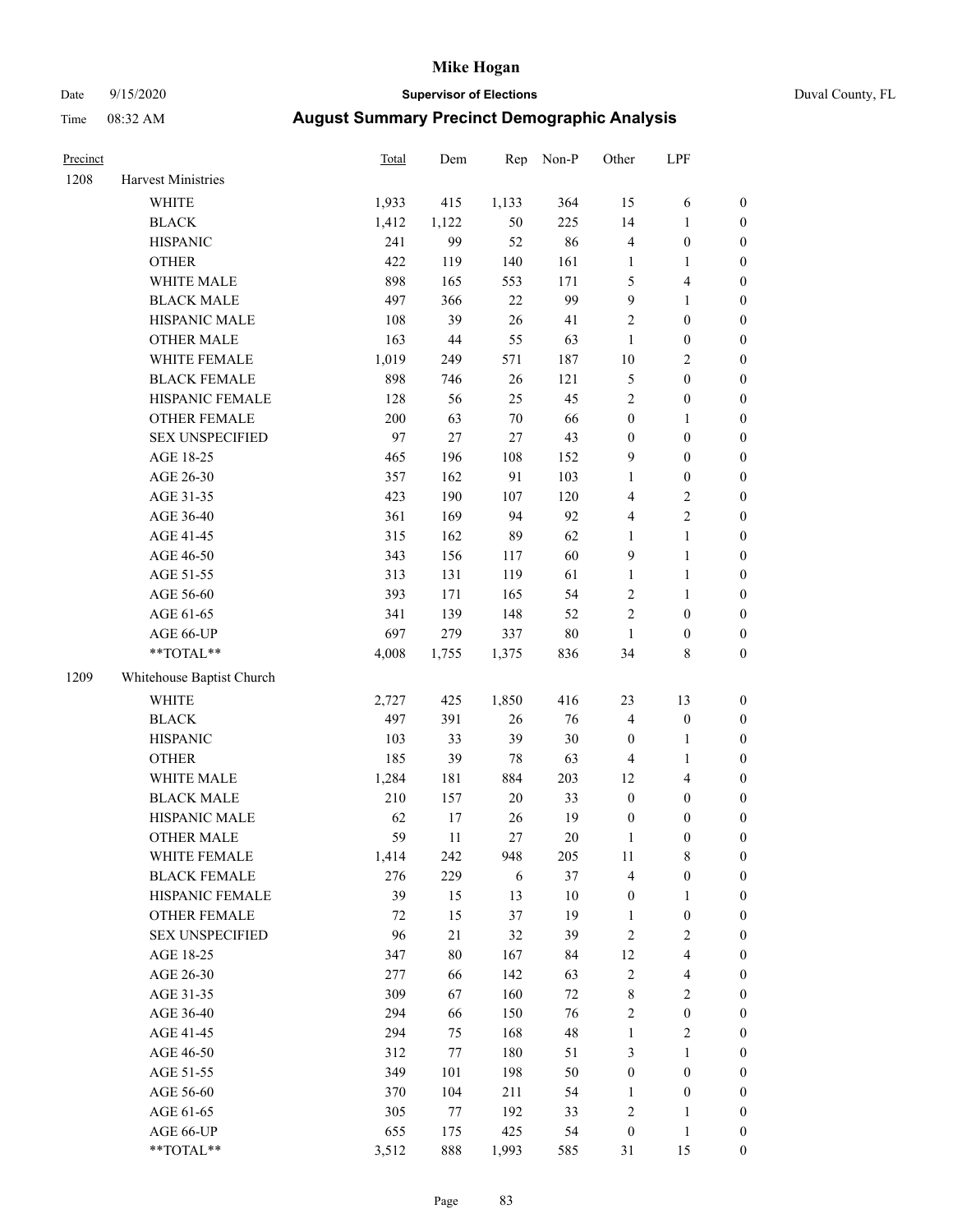# Date 9/15/2020 **Supervisor of Elections** Duval County, FL

| Precinct |                             | Total | Dem    | Rep         | Non-P       | Other            | LPF              |                  |
|----------|-----------------------------|-------|--------|-------------|-------------|------------------|------------------|------------------|
| 1210     | Shindler Dr Baptist Church  |       |        |             |             |                  |                  |                  |
|          | <b>WHITE</b>                | 1,766 | 345    | 1,014       | 376         | 21               | 10               | 0                |
|          | <b>BLACK</b>                | 722   | 558    | 41          | 116         | $\boldsymbol{7}$ | $\boldsymbol{0}$ | 0                |
|          | <b>HISPANIC</b>             | 251   | 96     | 53          | 99          | $\sqrt{2}$       | $\mathbf{1}$     | $\boldsymbol{0}$ |
|          | <b>OTHER</b>                | 248   | 86     | $72\,$      | 88          | $\sqrt{2}$       | $\boldsymbol{0}$ | $\boldsymbol{0}$ |
|          | WHITE MALE                  | 841   | 142    | 505         | 176         | $10\,$           | $\,$ 8 $\,$      | $\boldsymbol{0}$ |
|          | <b>BLACK MALE</b>           | 313   | 224    | 25          | 57          | 7                | $\boldsymbol{0}$ | $\boldsymbol{0}$ |
|          | HISPANIC MALE               | 123   | 46     | 29          | $46\,$      | $\mathbf{1}$     | $\mathbf{1}$     | $\boldsymbol{0}$ |
|          | <b>OTHER MALE</b>           | 85    | 24     | 29          | 31          | $\mathbf{1}$     | $\boldsymbol{0}$ | $\boldsymbol{0}$ |
|          | WHITE FEMALE                | 903   | 199    | 496         | 195         | $11\,$           | $\mathbf{2}$     | $\boldsymbol{0}$ |
|          | <b>BLACK FEMALE</b>         | 399   | 327    | 15          | 57          | $\boldsymbol{0}$ | $\boldsymbol{0}$ | $\boldsymbol{0}$ |
|          | HISPANIC FEMALE             | 122   | 46     | 23          | 52          | 1                | $\boldsymbol{0}$ | $\boldsymbol{0}$ |
|          | OTHER FEMALE                | 128   | 46     | 39          | $42\,$      | $\mathbf{1}$     | $\boldsymbol{0}$ | $\boldsymbol{0}$ |
|          | <b>SEX UNSPECIFIED</b>      | 73    | 31     | 19          | 23          | $\boldsymbol{0}$ | $\boldsymbol{0}$ | $\boldsymbol{0}$ |
|          | AGE 18-25                   | 354   | 119    | 107         | 118         | 9                | $\mathbf{1}$     | $\boldsymbol{0}$ |
|          | AGE 26-30                   | 280   | 103    | 89          | $8\sqrt{1}$ | 6                | $\mathbf{1}$     | $\boldsymbol{0}$ |
|          | AGE 31-35                   | 263   | 93     | 91          | 76          | $\sqrt{2}$       | $\mathbf{1}$     | $\boldsymbol{0}$ |
|          | AGE 36-40                   | 234   | $78\,$ | $8\sqrt{1}$ | 69          | 4                | $\overline{c}$   | $\boldsymbol{0}$ |
|          | AGE 41-45                   | 242   | 86     | $87\,$      | 66          | $\mathbf{1}$     | $\overline{c}$   | $\boldsymbol{0}$ |
|          | AGE 46-50                   | 265   | 95     | 108         | 59          | 3                | $\boldsymbol{0}$ | $\boldsymbol{0}$ |
|          | AGE 51-55                   | 299   | 111    | 131         | 55          | $\mathbf{1}$     | $\mathbf{1}$     | $\boldsymbol{0}$ |
|          | AGE 56-60                   | 282   | 107    | 126         | $46\,$      | $\sqrt{2}$       | $\mathbf{1}$     | 0                |
|          | AGE 61-65                   | 268   | 110    | 114         | $42\,$      | $\boldsymbol{0}$ | $\sqrt{2}$       | $\boldsymbol{0}$ |
|          | AGE 66-UP                   | 500   | 183    | 246         | 67          | 4                | $\boldsymbol{0}$ | $\boldsymbol{0}$ |
|          | **TOTAL**                   | 2,987 | 1,085  | 1,180       | 679         | 32               | $11\,$           | $\boldsymbol{0}$ |
| 1211     | Christian Family Fellowship |       |        |             |             |                  |                  |                  |
|          | <b>WHITE</b>                | 2,338 | 404    | 1,399       | 489         | 36               | $10\,$           | $\boldsymbol{0}$ |
|          | <b>BLACK</b>                | 1,888 | 1,443  | 77          | 355         | $11\,$           | $\sqrt{2}$       | $\boldsymbol{0}$ |
|          | <b>HISPANIC</b>             | 481   | 166    | 132         | 174         | 9                | $\boldsymbol{0}$ | $\boldsymbol{0}$ |
|          | <b>OTHER</b>                | 561   | 177    | 165         | 210         | $\,$ $\,$        | $\mathbf{1}$     | $\boldsymbol{0}$ |
|          | WHITE MALE                  | 1,139 | 150    | 698         | 269         | 16               | 6                | $\boldsymbol{0}$ |
|          | <b>BLACK MALE</b>           | 813   | 572    | 47          | 186         | $\boldsymbol{7}$ | $\mathbf{1}$     | $\boldsymbol{0}$ |
|          | HISPANIC MALE               | 223   | 66     | 72          | 82          | $\mathfrak{Z}$   | $\boldsymbol{0}$ | 0                |
|          | <b>OTHER MALE</b>           | 211   | 58     | $72\,$      | 78          | $\overline{c}$   | $\mathbf{1}$     | $\boldsymbol{0}$ |
|          | WHITE FEMALE                | 1,180 | 252    | 687         | 217         | 20               | 4                | 0                |
|          | <b>BLACK FEMALE</b>         | 1,050 | 853    | 30          | 162         | 4                | $\mathbf{1}$     | $\boldsymbol{0}$ |
|          | HISPANIC FEMALE             | 251   | 99     | 57          | 89          | 6                | $\boldsymbol{0}$ | $\overline{0}$   |
|          | <b>OTHER FEMALE</b>         | 290   | 96     | $78\,$      | 110         | 6                | $\boldsymbol{0}$ | 0                |
|          | <b>SEX UNSPECIFIED</b>      | 110   | 44     | 32          | 34          | $\boldsymbol{0}$ | $\boldsymbol{0}$ | 0                |
|          | AGE 18-25                   | 649   | 247    | 173         | 216         | 12               | $\mathbf{1}$     | 0                |
|          | AGE 26-30                   | 521   | 205    | 140         | 164         | $10\,$           | $\mathbf{2}$     | 0                |
|          | AGE 31-35                   | 489   | 207    | 122         | 155         | $\mathfrak{Z}$   | $\sqrt{2}$       | 0                |
|          | AGE 36-40                   | 485   | 209    | 132         | 132         | $\,$ 8 $\,$      | $\overline{4}$   | 0                |
|          | AGE 41-45                   | 473   | 190    | 133         | 139         | 9                | $\sqrt{2}$       | 0                |
|          | AGE 46-50                   | 547   | 256    | 193         | 94          | 4                | $\boldsymbol{0}$ | 0                |
|          | AGE 51-55                   | 498   | 229    | 178         | 85          | 4                | $\sqrt{2}$       | 0                |
|          | AGE 56-60                   | 514   | 225    | 194         | 92          | 3                | $\boldsymbol{0}$ | $\boldsymbol{0}$ |
|          | AGE 61-65                   | 397   | 169    | 174         | 52          | $\overline{c}$   | $\boldsymbol{0}$ | $\boldsymbol{0}$ |
|          | AGE 66-UP                   | 695   | 253    | 334         | 99          | 9                | $\boldsymbol{0}$ | 0                |
|          | **TOTAL**                   | 5,268 | 2,190  | 1,773       | 1,228       | 64               | 13               | $\boldsymbol{0}$ |
|          |                             |       |        |             |             |                  |                  |                  |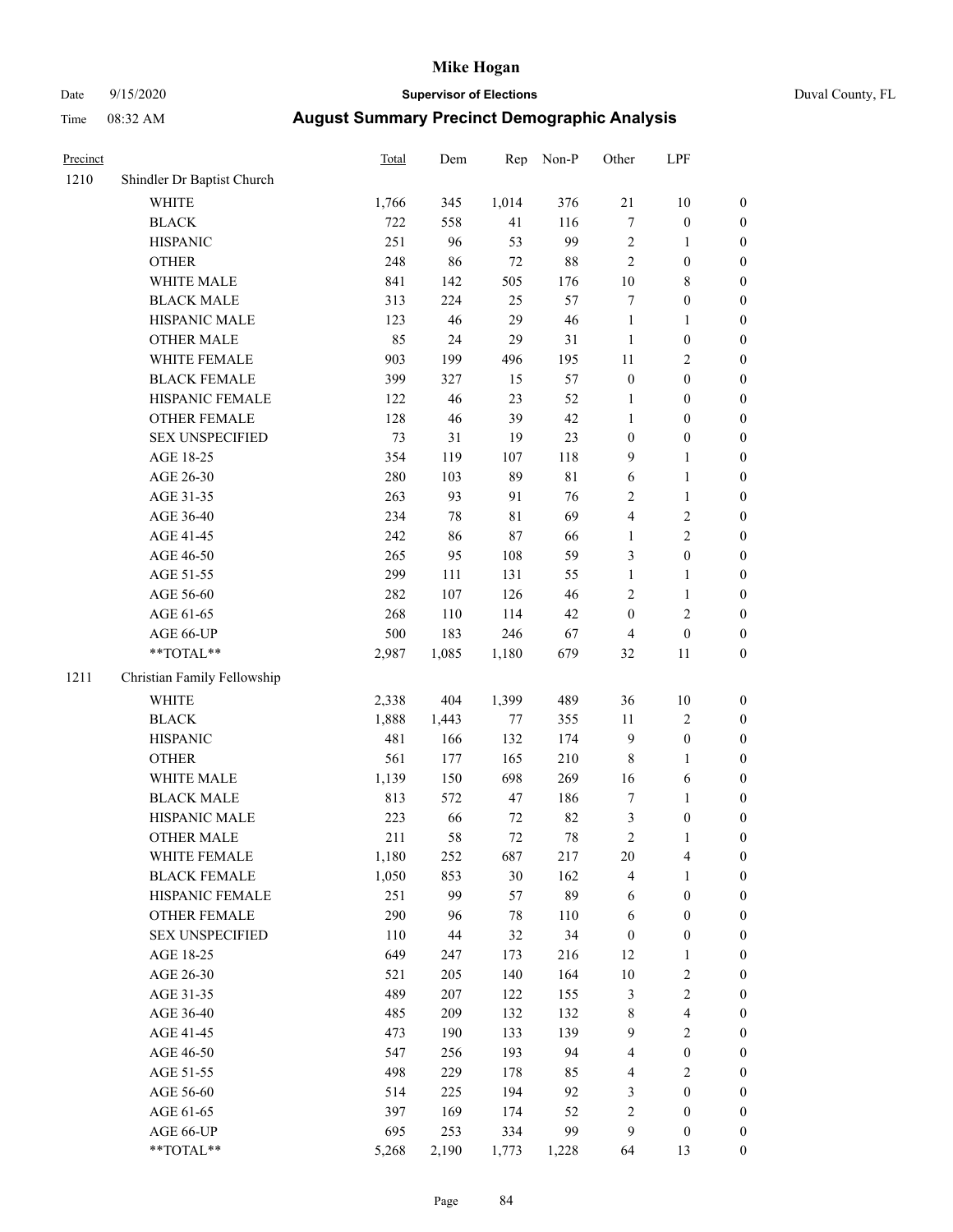# Date 9/15/2020 **Supervisor of Elections** Duval County, FL

| Precinct |                         | Total | Dem    | Rep    | Non-P  | Other                   | LPF              |                  |
|----------|-------------------------|-------|--------|--------|--------|-------------------------|------------------|------------------|
| 1212     | West Regional Library   |       |        |        |        |                         |                  |                  |
|          | WHITE                   | 2,864 | 470    | 1,829  | 522    | 34                      | $\mathbf{9}$     | 0                |
|          | <b>BLACK</b>            | 2,745 | 2,221  | 98     | 398    | 28                      | $\boldsymbol{0}$ | 0                |
|          | <b>HISPANIC</b>         | 389   | 158    | $88\,$ | 139    | 3                       | 1                | $\boldsymbol{0}$ |
|          | <b>OTHER</b>            | 524   | 188    | 135    | 194    | $\tau$                  | $\boldsymbol{0}$ | $\boldsymbol{0}$ |
|          | WHITE MALE              | 1,335 | 184    | 886    | 243    | $17$                    | 5                | $\boldsymbol{0}$ |
|          | <b>BLACK MALE</b>       | 1,203 | 928    | 54     | 206    | 15                      | $\boldsymbol{0}$ | $\boldsymbol{0}$ |
|          | HISPANIC MALE           | 182   | 67     | 52     | 60     | $\sqrt{2}$              | $\mathbf{1}$     | $\boldsymbol{0}$ |
|          | <b>OTHER MALE</b>       | 196   | 67     | 58     | 66     | 5                       | $\boldsymbol{0}$ | $\boldsymbol{0}$ |
|          | WHITE FEMALE            | 1,493 | 282    | 921    | 269    | $17$                    | $\overline{4}$   | $\boldsymbol{0}$ |
|          | <b>BLACK FEMALE</b>     | 1,489 | 1,253  | 42     | 181    | 13                      | $\boldsymbol{0}$ | $\boldsymbol{0}$ |
|          | HISPANIC FEMALE         | 197   | $88\,$ | 33     | 75     | $\mathbf{1}$            | $\boldsymbol{0}$ | $\boldsymbol{0}$ |
|          | OTHER FEMALE            | 249   | 99     | 69     | $80\,$ | $\mathbf{1}$            | $\boldsymbol{0}$ | $\boldsymbol{0}$ |
|          | <b>SEX UNSPECIFIED</b>  | 178   | 69     | 35     | 73     | $\mathbf{1}$            | $\boldsymbol{0}$ | $\boldsymbol{0}$ |
|          | AGE 18-25               | 810   | 388    | 176    | 228    | $17$                    | 1                | $\boldsymbol{0}$ |
|          | AGE 26-30               | 511   | 226    | 124    | 151    | $10\,$                  | $\boldsymbol{0}$ | $\boldsymbol{0}$ |
|          | AGE 31-35               | 650   | 296    | 190    | 157    | $\sqrt{6}$              | $\mathbf{1}$     | $\boldsymbol{0}$ |
|          | AGE 36-40               | 667   | 316    | 204    | 138    | $\,$ $\,$               | $\mathbf{1}$     | $\boldsymbol{0}$ |
|          | AGE 41-45               | 664   | 322    | 205    | 127    | $\boldsymbol{7}$        | 3                | $\boldsymbol{0}$ |
|          | AGE 46-50               | 687   | 345    | 220    | 109    | $11\,$                  | $\overline{c}$   | $\boldsymbol{0}$ |
|          | AGE 51-55               | 644   | 333    | 205    | 102    | $\overline{\mathbf{4}}$ | $\boldsymbol{0}$ | $\boldsymbol{0}$ |
|          | AGE 56-60               | 574   | 265    | 236    | $70\,$ | $\sqrt{2}$              | 1                | 0                |
|          | AGE 61-65               | 446   | 212    | 177    | 55     | $\mathbf{1}$            | $\mathbf{1}$     | $\boldsymbol{0}$ |
|          | AGE 66-UP               | 869   | 334    | 413    | 116    | 6                       | $\boldsymbol{0}$ | $\boldsymbol{0}$ |
|          | **TOTAL**               | 6,522 | 3,037  | 2,150  | 1,253  | $72\,$                  | $10\,$           | $\boldsymbol{0}$ |
| 1213     | New Hope Baptist Temple |       |        |        |        |                         |                  |                  |
|          | <b>WHITE</b>            | 2,559 | 508    | 1,456  | 553    | 28                      | 14               | $\boldsymbol{0}$ |
|          | <b>BLACK</b>            | 1,837 | 1,447  | 66     | 310    | 13                      | $\mathbf{1}$     | $\boldsymbol{0}$ |
|          | <b>HISPANIC</b>         | 404   | 154    | 56     | 188    | 6                       | $\boldsymbol{0}$ | $\boldsymbol{0}$ |
|          | <b>OTHER</b>            | 372   | 124    | 90     | 152    | 6                       | $\boldsymbol{0}$ | $\boldsymbol{0}$ |
|          | WHITE MALE              | 1,198 | 186    | 733    | 256    | 14                      | $\boldsymbol{9}$ | $\boldsymbol{0}$ |
|          | <b>BLACK MALE</b>       | 686   | 507    | 34     | 137    | $\boldsymbol{7}$        | $\mathbf{1}$     | $\boldsymbol{0}$ |
|          | HISPANIC MALE           | 198   | 68     | 30     | 98     | $\boldsymbol{2}$        | $\boldsymbol{0}$ | 0                |
|          | <b>OTHER MALE</b>       | 131   | 45     | 35     | 49     | $\overline{c}$          | $\boldsymbol{0}$ | $\boldsymbol{0}$ |
|          | WHITE FEMALE            | 1,317 | 309    | 698    | 292    | 13                      | 5                | 0                |
|          | <b>BLACK FEMALE</b>     | 1,124 | 919    | 32     | 167    | 6                       | $\boldsymbol{0}$ | 0                |
|          | HISPANIC FEMALE         | 195   | 82     | 26     | 83     | 4                       | $\boldsymbol{0}$ | 0                |
|          | <b>OTHER FEMALE</b>     | 177   | 61     | 46     | 67     | 3                       | $\boldsymbol{0}$ | 0                |
|          | <b>SEX UNSPECIFIED</b>  | 146   | 56     | 34     | 54     | $\overline{c}$          | $\boldsymbol{0}$ | 0                |
|          | AGE 18-25               | 617   | 256    | 131    | 221    | $\,$ 8 $\,$             | $\mathbf{1}$     | 0                |
|          | AGE 26-30               | 552   | 226    | 128    | 185    | $10\,$                  | 3                | 0                |
|          | AGE 31-35               | 500   | 222    | 113    | 157    | 5                       | 3                | 0                |
|          | AGE 36-40               | 454   | 218    | 108    | 123    | 5                       | $\boldsymbol{0}$ | 0                |
|          | AGE 41-45               | 416   | 183    | 100    | 126    | 4                       | 3                | 0                |
|          | AGE 46-50               | 422   | 201    | 136    | 79     | 3                       | 3                | 0                |
|          | AGE 51-55               | 508   | 233    | 170    | 97     | 7                       | $\mathbf{1}$     | 0                |
|          | AGE 56-60               | 450   | 190    | 180    | 78     | 2                       | $\boldsymbol{0}$ | 0                |
|          | AGE 61-65               | 444   | 190    | 199    | 51     | 3                       | 1                | 0                |
|          | AGE 66-UP               | 809   | 314    | 403    | 86     | 6                       | $\boldsymbol{0}$ | 0                |
|          | **TOTAL**               | 5,172 | 2,233  | 1,668  | 1,203  | 53                      | 15               | $\boldsymbol{0}$ |
|          |                         |       |        |        |        |                         |                  |                  |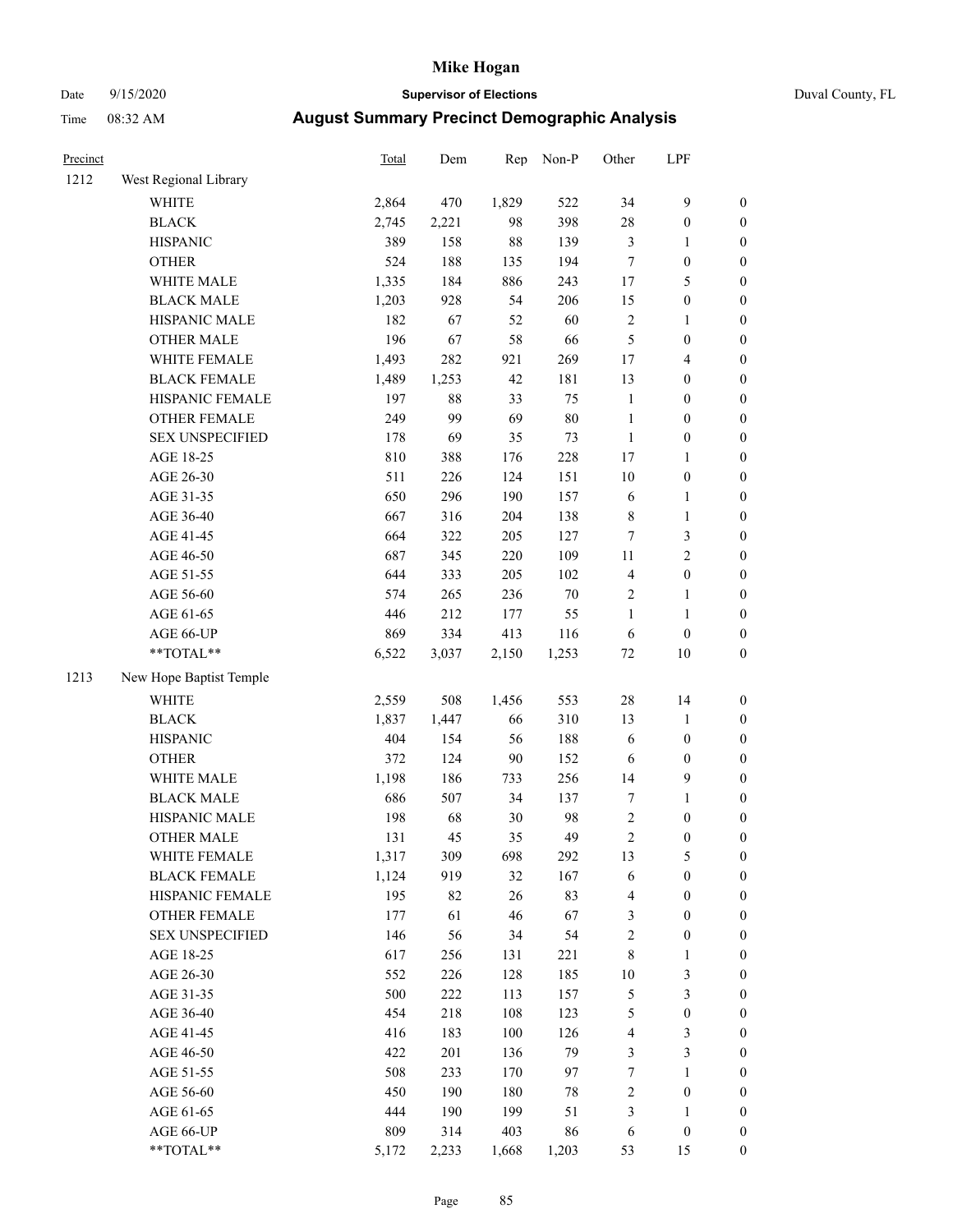### Date 9/15/2020 **Supervisor of Elections** Duval County, FL

| Precinct |                              | Total  | Dem        | Rep            | Non-P          | Other            | LPF              |                  |
|----------|------------------------------|--------|------------|----------------|----------------|------------------|------------------|------------------|
| 1301     | Bennie Furlong Senior Center |        |            |                |                |                  |                  |                  |
|          | <b>WHITE</b>                 | 3,056  | 787        | 1,639          | 572            | 41               | 17               | 0                |
|          | <b>BLACK</b>                 | 34     | 26         | $\overline{4}$ | $\overline{4}$ | $\boldsymbol{0}$ | $\boldsymbol{0}$ | 0                |
|          | <b>HISPANIC</b>              | 59     | 21         | 20             | $18\,$         | $\boldsymbol{0}$ | $\boldsymbol{0}$ | $\boldsymbol{0}$ |
|          | <b>OTHER</b>                 | 152    | 49         | 42             | 55             | 4                | $\mathbf{2}$     | $\boldsymbol{0}$ |
|          | WHITE MALE                   | 1,495  | 328        | 837            | 303            | 16               | 11               | $\boldsymbol{0}$ |
|          | <b>BLACK MALE</b>            | 16     | 12         | $\sqrt{2}$     | $\sqrt{2}$     | $\boldsymbol{0}$ | $\boldsymbol{0}$ | $\boldsymbol{0}$ |
|          | HISPANIC MALE                | 26     | $\tau$     | $10\,$         | 9              | $\boldsymbol{0}$ | $\boldsymbol{0}$ | $\boldsymbol{0}$ |
|          | <b>OTHER MALE</b>            | 58     | 16         | 22             | 19             | $\boldsymbol{0}$ | $\mathbf{1}$     | $\boldsymbol{0}$ |
|          | WHITE FEMALE                 | 1,530  | 451        | 785            | 264            | 24               | 6                | $\boldsymbol{0}$ |
|          | <b>BLACK FEMALE</b>          | 16     | 13         | $\sqrt{2}$     | $\mathbf{1}$   | $\boldsymbol{0}$ | $\boldsymbol{0}$ | $\boldsymbol{0}$ |
|          | HISPANIC FEMALE              | 32     | 14         | $10\,$         | $\,$ 8 $\,$    | $\boldsymbol{0}$ | $\boldsymbol{0}$ | $\boldsymbol{0}$ |
|          | OTHER FEMALE                 | 67     | 26         | 17             | 21             | $\overline{c}$   | $\mathbf{1}$     | $\boldsymbol{0}$ |
|          | <b>SEX UNSPECIFIED</b>       | 61     | 16         | $20\,$         | 22             | 3                | $\boldsymbol{0}$ | $\boldsymbol{0}$ |
|          | AGE 18-25                    | 261    | 73         | 112            | 67             | $\,$ $\,$        | $\mathbf{1}$     | $\boldsymbol{0}$ |
|          | AGE 26-30                    | 243    | 48         | 120            | 63             | 5                | 7                | $\boldsymbol{0}$ |
|          | AGE 31-35                    | 264    | 59         | 110            | 85             | $\boldsymbol{7}$ | $\mathfrak{Z}$   | $\boldsymbol{0}$ |
|          | AGE 36-40                    | 235    | 74         | 102            | 56             | $\sqrt{2}$       | $\mathbf{1}$     | $\boldsymbol{0}$ |
|          | AGE 41-45                    | 224    | 61         | 102            | 56             | 3                | $\overline{c}$   | $\boldsymbol{0}$ |
|          | AGE 46-50                    | 273    | 66         | 140            | 63             | $\overline{4}$   | $\boldsymbol{0}$ | $\boldsymbol{0}$ |
|          | AGE 51-55                    | 278    | 49         | 171            | 54             | 2                | $\sqrt{2}$       | $\boldsymbol{0}$ |
|          | AGE 56-60                    | 347    | 92         | 200            | $48\,$         | 5                | $\sqrt{2}$       | 0                |
|          | AGE 61-65                    | 375    | 92         | 232            | $48\,$         | 3                | $\boldsymbol{0}$ | $\boldsymbol{0}$ |
|          | AGE 66-UP                    | 801    | 269        | 416            | 109            | $\sqrt{6}$       | $\mathbf{1}$     | $\boldsymbol{0}$ |
|          | **TOTAL**                    | 3,301  | 883        | 1,705          | 649            | 45               | 19               | $\boldsymbol{0}$ |
|          |                              |        |            |                |                |                  |                  |                  |
| 1302     | Bethlehem Lutheran Church    |        |            |                |                |                  |                  |                  |
|          | <b>WHITE</b>                 | 2,924  | 674        | 1,650          | 555            | $22\,$           | 23               | $\boldsymbol{0}$ |
|          | <b>BLACK</b>                 | 24     | 13         | $\overline{4}$ | $\mathfrak{S}$ | $\sqrt{2}$       | $\boldsymbol{0}$ | $\boldsymbol{0}$ |
|          | <b>HISPANIC</b>              | 58     | 18         | 24             | 12             | $\mathbf{2}$     | $\mathfrak{2}$   | $\boldsymbol{0}$ |
|          | <b>OTHER</b>                 | 164    | 46         | 68             | 46             | 4                | $\boldsymbol{0}$ | $\boldsymbol{0}$ |
|          | WHITE MALE                   | 1,457  | 269        | 854            | 306            | 10               | 18               | $\boldsymbol{0}$ |
|          | <b>BLACK MALE</b>            | 15     | 7          | $\sqrt{2}$     | $\overline{4}$ | $\mathbf{2}$     | $\boldsymbol{0}$ | $\boldsymbol{0}$ |
|          | HISPANIC MALE                | 19     | $\tau$     | $\sqrt{6}$     | 5              | $\boldsymbol{0}$ | 1                | 0                |
|          | <b>OTHER MALE</b>            | 69     | 21         | 26             | 19             | 3                | $\boldsymbol{0}$ | $\boldsymbol{0}$ |
|          | WHITE FEMALE                 | 1,435  | 401        | 777            | 240            | 12               | 5                | 0                |
|          | <b>BLACK FEMALE</b>          | 8      | $\sqrt{6}$ | $\mathbf{1}$   | $\mathbf{1}$   | $\boldsymbol{0}$ | $\boldsymbol{0}$ | $\overline{0}$   |
|          | HISPANIC FEMALE              | 39     | 11         | 18             | $\tau$         | $\mathfrak{2}$   | 1                | 0                |
|          | OTHER FEMALE                 | 58     | 16         | 29             | 13             | $\boldsymbol{0}$ | $\boldsymbol{0}$ | 0                |
|          | <b>SEX UNSPECIFIED</b>       | $70\,$ | 13         | 33             | 23             | $\mathbf{1}$     | $\boldsymbol{0}$ | 0                |
|          | AGE 18-25                    | 273    | 61         | 138            | 64             | 6                | $\overline{4}$   | 0                |
|          | AGE 26-30                    | 300    | 63         | 163            | 68             | 5                | $\mathbf{1}$     | 0                |
|          | AGE 31-35                    | 332    | 77         | 153            | 92             | 4                | 6                | 0                |
|          | AGE 36-40                    | 315    | 70         | 162            | 79             | 2                | $\sqrt{2}$       | 0                |
|          | AGE 41-45                    | 272    | 57         | 134            | 79             | $\mathbf{1}$     | $\mathbf{1}$     | 0                |
|          | AGE 46-50                    | 238    | 56         | 126            | 51             | $\sqrt{2}$       | $\mathfrak{Z}$   | 0                |
|          | AGE 51-55                    | 235    | 42         | 152            | 36             | 3                | $\mathbf{2}$     | 0                |
|          | AGE 56-60                    | 315    | 65         | 203            | $42\,$         | $\overline{4}$   | 1                | 0                |
|          | AGE 61-65                    | 293    | 77         | 171            | 42             | $\boldsymbol{0}$ | 3                | 0                |
|          | AGE 66-UP                    | 597    | 183        | 344            | 65             | 3                | $\mathfrak{2}$   | 0                |
|          | **TOTAL**                    | 3,170  | 751        | 1,746          | 618            | 30               | 25               | $\boldsymbol{0}$ |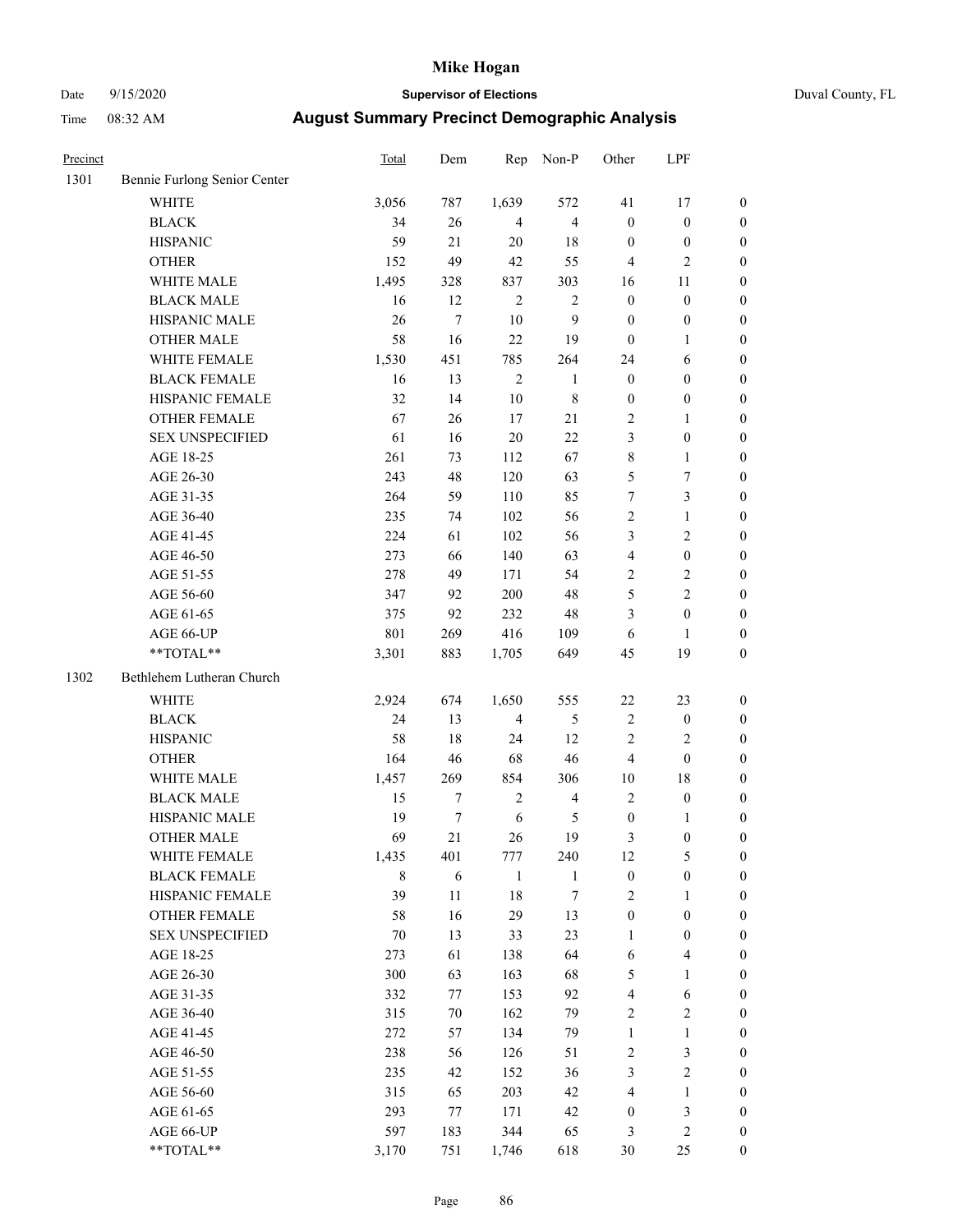# Date 9/15/2020 **Supervisor of Elections** Duval County, FL

| Precinct |                              | Total | Dem            | Rep            | Non-P       | Other            | LPF              |                  |
|----------|------------------------------|-------|----------------|----------------|-------------|------------------|------------------|------------------|
| 1303     | American Legion Post 129     |       |                |                |             |                  |                  |                  |
|          | <b>WHITE</b>                 | 2,535 | 602            | 1,344          | 553         | 26               | 10               | 0                |
|          | <b>BLACK</b>                 | 110   | $78\,$         | $\tau$         | 22          | 3                | $\boldsymbol{0}$ | 0                |
|          | <b>HISPANIC</b>              | 86    | 25             | 35             | 26          | $\boldsymbol{0}$ | $\boldsymbol{0}$ | $\boldsymbol{0}$ |
|          | <b>OTHER</b>                 | 141   | $28\,$         | 59             | 49          | 4                | 1                | $\boldsymbol{0}$ |
|          | WHITE MALE                   | 1,228 | 246            | 676            | 284         | 15               | 7                | $\boldsymbol{0}$ |
|          | <b>BLACK MALE</b>            | 50    | 29             | $\overline{4}$ | 15          | $\sqrt{2}$       | $\boldsymbol{0}$ | $\boldsymbol{0}$ |
|          | HISPANIC MALE                | 36    | $\overline{4}$ | 18             | 14          | $\boldsymbol{0}$ | $\boldsymbol{0}$ | $\boldsymbol{0}$ |
|          | <b>OTHER MALE</b>            | 41    | $\tau$         | $20\,$         | 12          | $\mathbf{2}$     | $\boldsymbol{0}$ | $\boldsymbol{0}$ |
|          | WHITE FEMALE                 | 1,294 | 355            | 661            | 264         | $11\,$           | $\mathfrak{Z}$   | $\boldsymbol{0}$ |
|          | <b>BLACK FEMALE</b>          | 58    | 47             | $\mathfrak{Z}$ | $\tau$      | $\mathbf{1}$     | $\boldsymbol{0}$ | $\boldsymbol{0}$ |
|          | HISPANIC FEMALE              | 49    | 21             | 16             | 12          | $\boldsymbol{0}$ | $\boldsymbol{0}$ | $\boldsymbol{0}$ |
|          | OTHER FEMALE                 | 65    | 15             | 30             | 18          | $\overline{2}$   | $\boldsymbol{0}$ | $\boldsymbol{0}$ |
|          | <b>SEX UNSPECIFIED</b>       | 51    | 9              | 17             | 24          | $\boldsymbol{0}$ | $\mathbf{1}$     | $\boldsymbol{0}$ |
|          | AGE 18-25                    | 265   | 75             | 98             | $8\sqrt{1}$ | 6                | 5                | $\boldsymbol{0}$ |
|          | AGE 26-30                    | 338   | 64             | 164            | 103         | 7                | $\boldsymbol{0}$ | $\boldsymbol{0}$ |
|          | AGE 31-35                    | 281   | 75             | 120            | 84          | $\mathbf{1}$     | $\mathbf{1}$     | $\boldsymbol{0}$ |
|          | AGE 36-40                    | 251   | 53             | 124            | 69          | $\overline{c}$   | 3                | $\boldsymbol{0}$ |
|          | AGE 41-45                    | 195   | 43             | 91             | 60          | $\mathbf{1}$     | $\boldsymbol{0}$ | $\boldsymbol{0}$ |
|          | AGE 46-50                    | 206   | 45             | 110            | $46\,$      | 4                | $\mathbf{1}$     | $\boldsymbol{0}$ |
|          | AGE 51-55                    | 212   | 52             | 119            | 38          | 3                | $\boldsymbol{0}$ | $\boldsymbol{0}$ |
|          | AGE 56-60                    | 243   | 57             | 136            | $46\,$      | 4                | $\boldsymbol{0}$ | $\boldsymbol{0}$ |
|          | AGE 61-65                    | 275   | 90             | 142            | 39          | 4                | $\boldsymbol{0}$ | $\boldsymbol{0}$ |
|          | AGE 66-UP                    | 606   | 179            | 341            | 84          | $\mathbf{1}$     | $\mathbf{1}$     | $\boldsymbol{0}$ |
|          | **TOTAL**                    | 2,872 | 733            | 1,445          | 650         | 33               | $11\,$           | $\boldsymbol{0}$ |
| 1304     | Jacksonville Beach City Hall |       |                |                |             |                  |                  |                  |
|          | <b>WHITE</b>                 | 2,717 | 719            | 1,271          | 662         | 44               | 21               | $\boldsymbol{0}$ |
|          | <b>BLACK</b>                 | 241   | 187            | 12             | $40\,$      | $\boldsymbol{0}$ | $\sqrt{2}$       | $\boldsymbol{0}$ |
|          | <b>HISPANIC</b>              | 113   | 41             | 37             | 31          | 3                | $\mathbf{1}$     | $\boldsymbol{0}$ |
|          | <b>OTHER</b>                 | 203   | 64             | 52             | 84          | $\mathfrak{Z}$   | $\boldsymbol{0}$ | $\boldsymbol{0}$ |
|          | WHITE MALE                   | 1,334 | 295            | 635            | 368         | 21               | 15               | $\boldsymbol{0}$ |
|          | <b>BLACK MALE</b>            | 96    | 65             | 5              | 24          | $\boldsymbol{0}$ | $\sqrt{2}$       | $\boldsymbol{0}$ |
|          | HISPANIC MALE                | 59    | 18             | 25             | 14          | 1                | $\mathbf{1}$     | 0                |
|          | <b>OTHER MALE</b>            | 80    | 24             | 24             | $30\,$      | $\mathbf{2}$     | $\boldsymbol{0}$ | $\boldsymbol{0}$ |
|          | WHITE FEMALE                 | 1,357 | 418            | 621            | 290         | 23               | 5                | 0                |
|          | <b>BLACK FEMALE</b>          | 141   | 118            | $\tau$         | 16          | $\boldsymbol{0}$ | $\boldsymbol{0}$ | $\overline{0}$   |
|          | HISPANIC FEMALE              | 52    | $22\,$         | 11             | 17          | $\overline{c}$   | $\boldsymbol{0}$ | 0                |
|          | OTHER FEMALE                 | 90    | 34             | 23             | 32          | $\mathbf{1}$     | $\boldsymbol{0}$ | 0                |
|          | <b>SEX UNSPECIFIED</b>       | 65    | 17             | $21\,$         | 26          | $\boldsymbol{0}$ | $\mathbf{1}$     | 0                |
|          | AGE 18-25                    | 308   | 97             | 109            | 94          | 7                | $\mathbf{1}$     | 0                |
|          | AGE 26-30                    | 476   | 147            | 189            | 129         | $\sqrt{6}$       | 5                | 0                |
|          | AGE 31-35                    | 386   | 109            | 132            | 131         | $\,$ 8 $\,$      | 6                | 0                |
|          | AGE 36-40                    | 312   | 93             | 102            | 109         | 5                | $\mathfrak{Z}$   | 0                |
|          | AGE 41-45                    | 222   | 60             | 79             | 73          | 8                | $\sqrt{2}$       | 0                |
|          | AGE 46-50                    | 226   | 65             | 109            | 51          | $\boldsymbol{0}$ | $\mathbf{1}$     | 0                |
|          | AGE 51-55                    | 229   | 57             | 117            | 51          | $\overline{c}$   | $\sqrt{2}$       | 0                |
|          | AGE 56-60                    | 261   | 74             | 126            | 54          | 5                | $\sqrt{2}$       | 0                |
|          | AGE 61-65                    | 193   | 73             | 90             | 29          | $\mathbf{1}$     | $\boldsymbol{0}$ | 0                |
|          | AGE 66-UP                    | 661   | 236            | 319            | 96          | 8                | $\mathfrak{2}$   | 0                |
|          | **TOTAL**                    | 3,274 | 1,011          | 1,372          | 817         | 50               | 24               | $\boldsymbol{0}$ |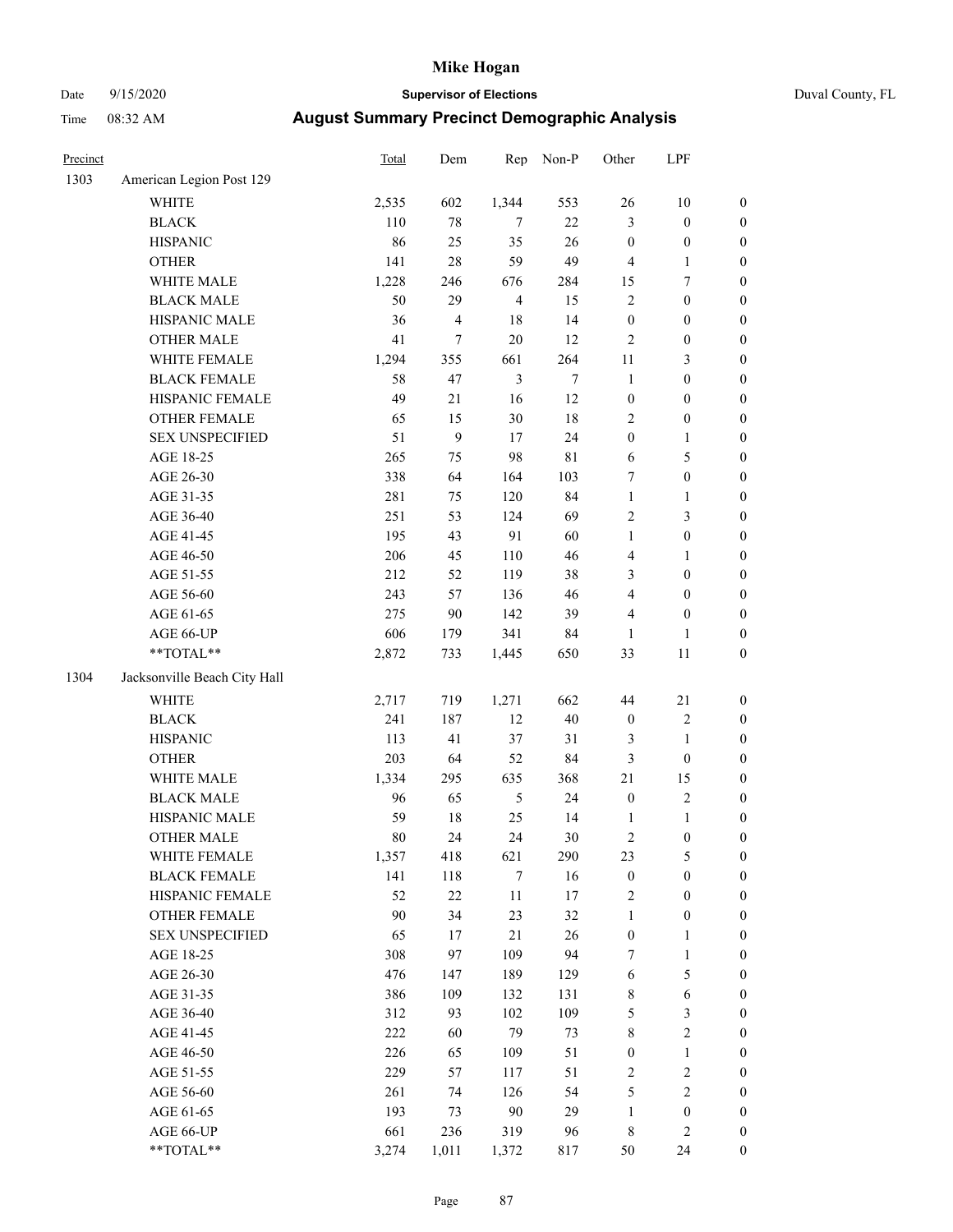### Date 9/15/2020 **Supervisor of Elections** Duval County, FL

| Precinct |                          | Total  | Dem         | Rep              | Non-P          | Other                   | LPF              |                  |
|----------|--------------------------|--------|-------------|------------------|----------------|-------------------------|------------------|------------------|
| 1305     | Beaches Regional Library |        |             |                  |                |                         |                  |                  |
|          | <b>WHITE</b>             | 2,683  | 732         | 1,381            | 524            | 29                      | 17               | 0                |
|          | <b>BLACK</b>             | 25     | 15          | $\overline{2}$   | 6              | $\overline{2}$          | $\boldsymbol{0}$ | 0                |
|          | <b>HISPANIC</b>          | 61     | 25          | 19               | 16             | $\mathbf{1}$            | $\boldsymbol{0}$ | $\boldsymbol{0}$ |
|          | <b>OTHER</b>             | 115    | 35          | 45               | 34             | $\mathbf{1}$            | $\boldsymbol{0}$ | $\boldsymbol{0}$ |
|          | WHITE MALE               | 1,258  | 268         | 697              | 268            | 12                      | 13               | $\boldsymbol{0}$ |
|          | <b>BLACK MALE</b>        | 16     | $\tau$      | $\overline{c}$   | 5              | $\sqrt{2}$              | $\boldsymbol{0}$ | $\boldsymbol{0}$ |
|          | HISPANIC MALE            | 23     | $\tau$      | 9                | 6              | $\mathbf{1}$            | $\boldsymbol{0}$ | $\boldsymbol{0}$ |
|          | <b>OTHER MALE</b>        | 42     | 12          | $18\,$           | $11\,$         | $\mathbf{1}$            | $\boldsymbol{0}$ | $\boldsymbol{0}$ |
|          | WHITE FEMALE             | 1,394  | 455         | 672              | 247            | 16                      | $\overline{4}$   | $\boldsymbol{0}$ |
|          | <b>BLACK FEMALE</b>      | 9      | $\,$ 8 $\,$ | $\boldsymbol{0}$ | $\mathbf{1}$   | $\boldsymbol{0}$        | $\boldsymbol{0}$ | 0                |
|          | HISPANIC FEMALE          | 36     | 17          | 9                | $10\,$         | $\boldsymbol{0}$        | $\boldsymbol{0}$ | $\boldsymbol{0}$ |
|          | OTHER FEMALE             | 47     | $18\,$      | 17               | 12             | $\boldsymbol{0}$        | $\boldsymbol{0}$ | $\boldsymbol{0}$ |
|          | <b>SEX UNSPECIFIED</b>   | 59     | 15          | 23               | $20\,$         | $\mathbf{1}$            | $\boldsymbol{0}$ | $\boldsymbol{0}$ |
|          | AGE 18-25                | 280    | $77 \,$     | 115              | $77 \,$        | $10\,$                  | $\mathbf{1}$     | $\boldsymbol{0}$ |
|          | AGE 26-30                | 259    | 87          | 102              | 64             | $\overline{\mathbf{4}}$ | $\sqrt{2}$       | $\boldsymbol{0}$ |
|          | AGE 31-35                | 260    | 65          | 114              | $77\,$         | $\sqrt{2}$              | $\sqrt{2}$       | $\boldsymbol{0}$ |
|          | AGE 36-40                | 240    | 61          | 108              | 66             | $\sqrt{2}$              | $\mathfrak{Z}$   | $\boldsymbol{0}$ |
|          | AGE 41-45                | 199    | 57          | 90               | 45             | 3                       | $\overline{4}$   | $\boldsymbol{0}$ |
|          | AGE 46-50                | 234    | 51          | 121              | 56             | 3                       | 3                | $\boldsymbol{0}$ |
|          | AGE 51-55                | 230    | 57          | 128              | 42             | $\sqrt{2}$              | $\mathbf{1}$     | $\boldsymbol{0}$ |
|          | AGE 56-60                | 269    | 66          | 161              | 39             | 3                       | $\boldsymbol{0}$ | 0                |
|          | AGE 61-65                | 291    | 71          | 167              | 50             | $\overline{c}$          | 1                | $\boldsymbol{0}$ |
|          | AGE 66-UP                | 622    | 215         | 341              | 64             | $\mathfrak{2}$          | $\boldsymbol{0}$ | $\boldsymbol{0}$ |
|          | **TOTAL**                | 2,884  | $807\,$     | 1,447            | 580            | 33                      | 17               | $\boldsymbol{0}$ |
| 1306     | Atlantic Beach City Hall |        |             |                  |                |                         |                  |                  |
|          | <b>WHITE</b>             | 2,298  | 722         | 1,046            | 496            | 25                      | $\mathbf{9}$     | $\boldsymbol{0}$ |
|          | <b>BLACK</b>             | $88\,$ | 68          | $\overline{4}$   | 16             | $\boldsymbol{0}$        | $\boldsymbol{0}$ | $\boldsymbol{0}$ |
|          | <b>HISPANIC</b>          | 49     | 22          | 14               | 13             | $\boldsymbol{0}$        | $\boldsymbol{0}$ | $\boldsymbol{0}$ |
|          | <b>OTHER</b>             | 153    | 47          | 50               | 52             | $\mathbf{1}$            | $\mathfrak{Z}$   | $\boldsymbol{0}$ |
|          | WHITE MALE               | 1,079  | 275         | 526              | 257            | 14                      | $\boldsymbol{7}$ | $\boldsymbol{0}$ |
|          | <b>BLACK MALE</b>        | 45     | 32          | $\sqrt{2}$       | $11\,$         | $\boldsymbol{0}$        | $\boldsymbol{0}$ | $\boldsymbol{0}$ |
|          | HISPANIC MALE            | 25     | $10\,$      | $\mathbf{9}$     | $\sqrt{6}$     | $\boldsymbol{0}$        | $\boldsymbol{0}$ | 0                |
|          | <b>OTHER MALE</b>        | 47     | 10          | 16               | 20             | $\boldsymbol{0}$        | $\mathbf{1}$     | $\boldsymbol{0}$ |
|          | WHITE FEMALE             | 1,194  | 440         | 510              | 231            | 11                      | $\overline{c}$   | 0                |
|          | <b>BLACK FEMALE</b>      | 43     | 36          | $\overline{c}$   | $\mathfrak{S}$ | $\boldsymbol{0}$        | $\boldsymbol{0}$ | $\overline{0}$   |
|          | HISPANIC FEMALE          | 23     | 12          | 5                | 6              | $\boldsymbol{0}$        | $\boldsymbol{0}$ | $\overline{0}$   |
|          | <b>OTHER FEMALE</b>      | 72     | 29          | 25               | 16             | $\mathbf{1}$            | $\mathbf{1}$     | 0                |
|          | <b>SEX UNSPECIFIED</b>   | 60     | 15          | 19               | 25             | $\boldsymbol{0}$        | $\mathbf{1}$     | 0                |
|          | AGE 18-25                | 227    | 82          | 78               | 62             | 4                       | $\mathbf{1}$     | 0                |
|          | AGE 26-30                | 224    | $70\,$      | 86               | 61             | 6                       | $\mathbf{1}$     | 0                |
|          | AGE 31-35                | 240    | $8\sqrt{1}$ | $78\,$           | $72\,$         | 8                       | $\mathbf{1}$     | 0                |
|          | AGE 36-40                | 200    | 64          | 67               | 66             | $\boldsymbol{0}$        | 3                | 0                |
|          | AGE 41-45                | 194    | 63          | 74               | 53             | 3                       | $\mathbf{1}$     | 0                |
|          | AGE 46-50                | 203    | 56          | 96               | 48             | $\mathbf{2}$            | $\mathbf{1}$     | 0                |
|          | AGE 51-55                | 189    | 52          | 96               | $40\,$         | $\boldsymbol{0}$        | $\mathbf{1}$     | 0                |
|          | AGE 56-60                | 247    | 64          | 137              | 45             | $\mathbf{1}$            | $\boldsymbol{0}$ | 0                |
|          | AGE 61-65                | 249    | 99          | 108              | 40             | $\mathbf{1}$            | $\mathbf{1}$     | 0                |
|          | AGE 66-UP                | 615    | 228         | 294              | $90\,$         | $\mathbf{1}$            | $\sqrt{2}$       | 0                |
|          | **TOTAL**                | 2,588  | 859         | 1,114            | 577            | 26                      | 12               | $\boldsymbol{0}$ |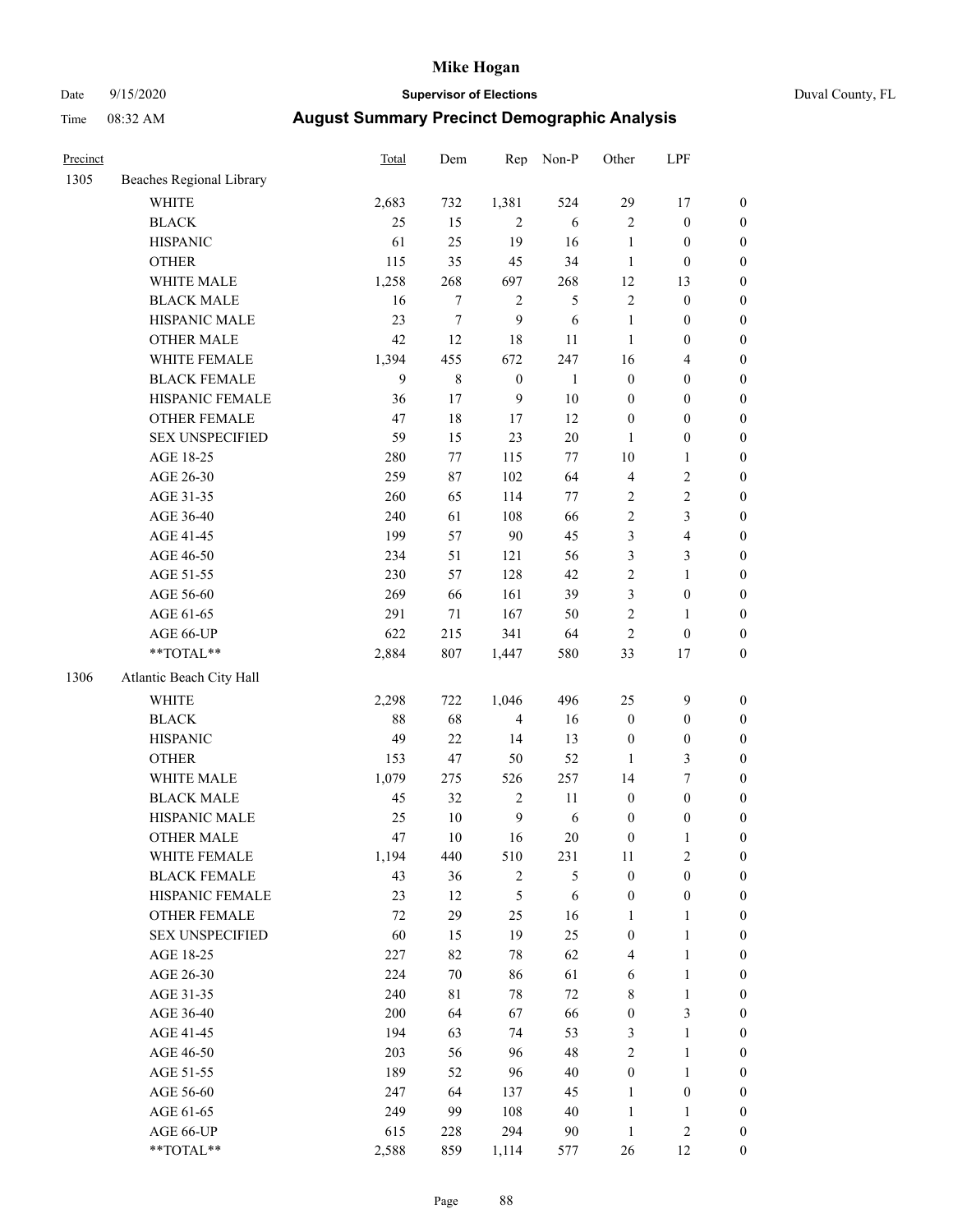### Date 9/15/2020 **Supervisor of Elections** Duval County, FL

| Precinct |                               | Total | Dem            | Rep          | Non-P            | Other            | LPF              |                  |
|----------|-------------------------------|-------|----------------|--------------|------------------|------------------|------------------|------------------|
| 1307     | Adele Grage Cultural Center   |       |                |              |                  |                  |                  |                  |
|          | <b>WHITE</b>                  | 2,801 | 785            | 1,484        | 493              | 28               | 11               | 0                |
|          | <b>BLACK</b>                  | 17    | 12             | 2            | 3                | $\boldsymbol{0}$ | $\boldsymbol{0}$ | 0                |
|          | <b>HISPANIC</b>               | 47    | 17             | 22           | $\,$ 8 $\,$      | $\boldsymbol{0}$ | $\boldsymbol{0}$ | $\boldsymbol{0}$ |
|          | <b>OTHER</b>                  | 138   | 40             | 52           | $44\,$           | $\mathbf{2}$     | $\boldsymbol{0}$ | $\boldsymbol{0}$ |
|          | WHITE MALE                    | 1,282 | 287            | 714          | 257              | 16               | $\,$ 8 $\,$      | $\boldsymbol{0}$ |
|          | <b>BLACK MALE</b>             | 11    | $\tau$         | $\mathbf{1}$ | $\mathfrak{Z}$   | $\boldsymbol{0}$ | $\boldsymbol{0}$ | $\boldsymbol{0}$ |
|          | HISPANIC MALE                 | 22    | 6              | $10\,$       | 6                | $\boldsymbol{0}$ | $\boldsymbol{0}$ | $\boldsymbol{0}$ |
|          | <b>OTHER MALE</b>             | 52    | 13             | 23           | 16               | $\boldsymbol{0}$ | $\boldsymbol{0}$ | $\boldsymbol{0}$ |
|          | WHITE FEMALE                  | 1,497 | 491            | 760          | 231              | 12               | $\mathfrak{Z}$   | $\boldsymbol{0}$ |
|          | <b>BLACK FEMALE</b>           | 6     | $\mathfrak{S}$ | $\mathbf{1}$ | $\boldsymbol{0}$ | $\boldsymbol{0}$ | $\boldsymbol{0}$ | $\boldsymbol{0}$ |
|          | HISPANIC FEMALE               | 23    | 11             | $10\,$       | $\sqrt{2}$       | $\boldsymbol{0}$ | $\boldsymbol{0}$ | $\boldsymbol{0}$ |
|          | OTHER FEMALE                  | 57    | 19             | 22           | 15               | $\mathbf{1}$     | $\boldsymbol{0}$ | $\boldsymbol{0}$ |
|          | <b>SEX UNSPECIFIED</b>        | 53    | 15             | 19           | $18\,$           | $\mathbf{1}$     | $\boldsymbol{0}$ | $\boldsymbol{0}$ |
|          | AGE 18-25                     | 216   | 65             | 100          | 45               | 5                | 1                | $\boldsymbol{0}$ |
|          | AGE 26-30                     | 127   | 37             | 50           | 36               | 4                | $\boldsymbol{0}$ | $\boldsymbol{0}$ |
|          | AGE 31-35                     | 105   | 31             | 35           | 35               | 3                | $\mathbf{1}$     | $\boldsymbol{0}$ |
|          | AGE 36-40                     | 153   | 37             | 61           | 53               | $\mathbf{1}$     | $\mathbf{1}$     | $\boldsymbol{0}$ |
|          | AGE 41-45                     | 109   | $28\,$         | 53           | $28\,$           | $\boldsymbol{0}$ | $\boldsymbol{0}$ | $\boldsymbol{0}$ |
|          | AGE 46-50                     | 146   | 39             | 59           | 43               | $\mathbf{1}$     | $\overline{4}$   | $\boldsymbol{0}$ |
|          | AGE 51-55                     | 236   | 58             | 139          | 34               | 3                | $\sqrt{2}$       | 0                |
|          | AGE 56-60                     | 276   | 66             | 161          | $46\,$           | $\sqrt{2}$       | $\mathbf{1}$     | 0                |
|          | AGE 61-65                     | 315   | 107            | 160          | 43               | 4                | $\mathbf{1}$     | $\boldsymbol{0}$ |
|          | AGE 66-UP                     | 1,320 | 386            | 742          | 185              | 7                | $\boldsymbol{0}$ | $\boldsymbol{0}$ |
|          | **TOTAL**                     | 3,003 | 854            | 1,560        | 548              | 30               | $11\,$           | $\boldsymbol{0}$ |
| 1308     | Community Presbyterian Church |       |                |              |                  |                  |                  |                  |
|          | WHITE                         | 2,533 | 697            | 1,265        | 538              | 19               | 14               | $\boldsymbol{0}$ |
|          | <b>BLACK</b>                  | 369   | 295            | $18\,$       | 54               | $\mathbf{1}$     | $\mathbf{1}$     | $\boldsymbol{0}$ |
|          | <b>HISPANIC</b>               | 73    | 31             | 19           | 23               | $\boldsymbol{0}$ | $\boldsymbol{0}$ | $\boldsymbol{0}$ |
|          | <b>OTHER</b>                  | 159   | 56             | 53           | $47\,$           | $\sqrt{2}$       | $\mathbf{1}$     | $\boldsymbol{0}$ |
|          | WHITE MALE                    | 1,198 | 281            | 633          | 270              | 5                | 9                | $\boldsymbol{0}$ |
|          | <b>BLACK MALE</b>             | 151   | 108            | 12           | $30\,$           | $\mathbf{1}$     | $\boldsymbol{0}$ | $\boldsymbol{0}$ |
|          | HISPANIC MALE                 | 25    | $\overline{9}$ | $\sqrt{6}$   | $10\,$           | $\boldsymbol{0}$ | $\boldsymbol{0}$ | $\boldsymbol{0}$ |
|          | <b>OTHER MALE</b>             | 53    | 15             | 23           | 13               | $\mathbf{2}$     | $\boldsymbol{0}$ | $\boldsymbol{0}$ |
|          | WHITE FEMALE                  | 1,314 | 408            | 627          | 261              | 13               | 5                | 0                |
|          | <b>BLACK FEMALE</b>           | 211   | 181            | 6            | 23               | $\boldsymbol{0}$ | $\mathbf{1}$     | $\overline{0}$   |
|          | HISPANIC FEMALE               | 47    | 21             | 13           | 13               | $\boldsymbol{0}$ | $\boldsymbol{0}$ | $\overline{0}$   |
|          | OTHER FEMALE                  | 64    | $27\,$         | $20\,$       | 17               | $\boldsymbol{0}$ | $\boldsymbol{0}$ | 0                |
|          | <b>SEX UNSPECIFIED</b>        | 70    | 29             | 15           | 24               | $\mathbf{1}$     | $\mathbf{1}$     | 0                |
|          | AGE 18-25                     | 319   | 108            | 108          | 96               | 6                | $\mathbf{1}$     | 0                |
|          | AGE 26-30                     | 191   | 64             | 67           | 57               | $\mathbf{1}$     | $\sqrt{2}$       | 0                |
|          | AGE 31-35                     | 244   | $90\,$         | $78\,$       | 71               | 3                | $\overline{c}$   | 0                |
|          | AGE 36-40                     | 258   | 71             | 102          | $8\sqrt{1}$      | $\mathbf{1}$     | $\mathfrak{Z}$   | 0                |
|          | AGE 41-45                     | 216   | 66             | $80\,$       | 66               | $\boldsymbol{0}$ | $\overline{4}$   | 0                |
|          | AGE 46-50                     | 272   | 92             | 121          | 58               | $\boldsymbol{0}$ | $\mathbf{1}$     | 0                |
|          | AGE 51-55                     | 267   | 83             | 131          | 49               | 3                | $\mathbf{1}$     | 0                |
|          | AGE 56-60                     | 360   | 109            | 185          | 60               | $\overline{4}$   | $\sqrt{2}$       | 0                |
|          | AGE 61-65                     | 293   | 104            | 151          | 38               | $\boldsymbol{0}$ | $\boldsymbol{0}$ | $\overline{0}$   |
|          | AGE 66-UP                     | 714   | 292            | 332          | 86               | 4                | $\boldsymbol{0}$ | 0                |
|          | **TOTAL**                     | 3,134 | 1,079          | 1,355        | 662              | 22               | 16               | $\boldsymbol{0}$ |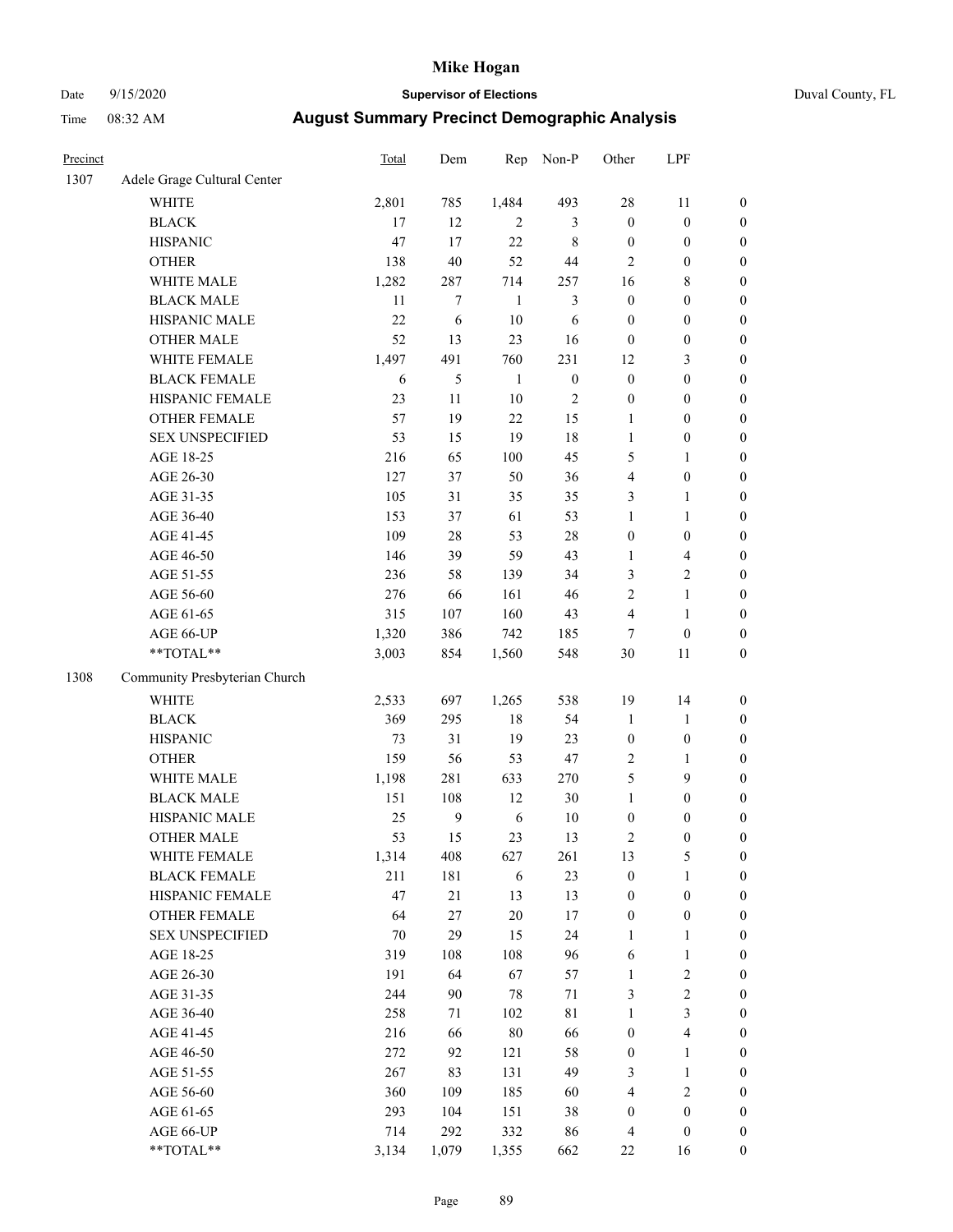# Date 9/15/2020 **Supervisor of Elections** Duval County, FL

| Precinct |                                       | Total | Dem            | Rep            | Non-P          | Other                   | LPF              |                       |
|----------|---------------------------------------|-------|----------------|----------------|----------------|-------------------------|------------------|-----------------------|
| 1309     | Christ United Methodist Church        |       |                |                |                |                         |                  |                       |
|          | <b>WHITE</b>                          | 2,787 | 705            | 1,453          | 586            | 28                      | 15               | 0                     |
|          | <b>BLACK</b>                          | 36    | 19             | 6              | 10             | $\mathbf{1}$            | $\boldsymbol{0}$ | 0                     |
|          | <b>HISPANIC</b>                       | 57    | 18             | 21             | 16             | $\mathbf{1}$            | $\mathbf{1}$     | 0                     |
|          | <b>OTHER</b>                          | 152   | 41             | 37             | 68             | 2                       | $\overline{4}$   | $\boldsymbol{0}$      |
|          | WHITE MALE                            | 1,329 | 253            | 738            | 311            | 18                      | 9                | $\boldsymbol{0}$      |
|          | <b>BLACK MALE</b>                     | 20    | 11             | $\sqrt{2}$     | 6              | $\mathbf{1}$            | $\boldsymbol{0}$ | $\boldsymbol{0}$      |
|          | HISPANIC MALE                         | 30    | $\tau$         | 12             | 10             | 1                       | $\boldsymbol{0}$ | $\boldsymbol{0}$      |
|          | <b>OTHER MALE</b>                     | 55    | 12             | 16             | 24             | $\mathbf{1}$            | $\mathbf{2}$     | $\boldsymbol{0}$      |
|          | WHITE FEMALE                          | 1,417 | 445            | 694            | 262            | $10\,$                  | 6                | 0                     |
|          | <b>BLACK FEMALE</b>                   | 16    | $\,$ 8 $\,$    | $\overline{4}$ | $\overline{4}$ | $\boldsymbol{0}$        | $\boldsymbol{0}$ | 0                     |
|          | HISPANIC FEMALE                       | 27    | 11             | 9              | 6              | 0                       | $\mathbf{1}$     | 0                     |
|          | OTHER FEMALE                          | 70    | 24             | 19             | 25             | $\boldsymbol{0}$        | $\sqrt{2}$       | 0                     |
|          | <b>SEX UNSPECIFIED</b>                | 67    | 12             | 23             | 31             | $\mathbf{1}$            | $\boldsymbol{0}$ | $\boldsymbol{0}$      |
|          | AGE 18-25                             | 283   | 66             | 113            | 96             | 4                       | $\overline{4}$   | $\boldsymbol{0}$      |
|          | AGE 26-30                             | 243   | 57             | 100            | 80             | 6                       | $\boldsymbol{0}$ | $\boldsymbol{0}$      |
|          | AGE 31-35                             | 282   | 76             | 116            | 83             | 5                       | $\sqrt{2}$       | $\boldsymbol{0}$      |
|          | AGE 36-40                             | 317   | 72             | 147            | 91             | $\overline{c}$          | 5                | $\boldsymbol{0}$      |
|          | AGE 41-45                             | 270   | 66             | 113            | 86             | 3                       | $\overline{c}$   | $\overline{0}$        |
|          | AGE 46-50                             | 264   | 57             | 134            | 68             | $\overline{c}$          | 3                | $\overline{0}$        |
|          | AGE 51-55                             | 225   | 56             | 125            | 41             | $\mathbf{2}$            | $\mathbf{1}$     | 0                     |
|          |                                       | 258   | 57             | 153            | 44             | 3                       | $\mathbf{1}$     |                       |
|          | AGE 56-60<br>AGE 61-65                | 285   | 71             | 173            | 40             | $\mathbf{1}$            | $\boldsymbol{0}$ | 0<br>0                |
|          |                                       | 605   |                |                |                |                         | $\overline{2}$   |                       |
|          | AGE 66-UP<br>**TOTAL**                |       | 205<br>783     | 343            | 51<br>680      | 4                       |                  | 0<br>$\boldsymbol{0}$ |
|          |                                       | 3,032 |                | 1,517          |                | 32                      | $20\,$           |                       |
| 1310     | First Christian Church of the Beaches |       |                |                |                |                         |                  |                       |
|          | <b>WHITE</b>                          | 2,948 | 739            | 1,473          | 680            | 42                      | 14               | $\boldsymbol{0}$      |
|          | <b>BLACK</b>                          | 36    | 21             | 6              | 9              | $\boldsymbol{0}$        | $\boldsymbol{0}$ | $\boldsymbol{0}$      |
|          | <b>HISPANIC</b>                       | 83    | 24             | 35             | $22\,$         | 2                       | $\boldsymbol{0}$ | 0                     |
|          | <b>OTHER</b>                          | 161   | 40             | 53             | 64             | $\overline{c}$          | $\mathfrak{2}$   | $\boldsymbol{0}$      |
|          | WHITE MALE                            | 1,451 | 320            | 724            | 375            | 21                      | 11               | $\boldsymbol{0}$      |
|          | <b>BLACK MALE</b>                     | 19    | $\overline{9}$ | $\mathfrak{Z}$ | $\tau$         | $\boldsymbol{0}$        | $\boldsymbol{0}$ | $\boldsymbol{0}$      |
|          | HISPANIC MALE                         | 39    | $\,$ 8 $\,$    | $22\,$         | $\,$ 8 $\,$    | 1                       | $\boldsymbol{0}$ | 0                     |
|          | <b>OTHER MALE</b>                     | 58    | 12             | 21             | 23             | 2                       | $\boldsymbol{0}$ | 0                     |
|          | WHITE FEMALE                          | 1,469 | 413            | 735            | 297            | 21                      | 3                | 0                     |
|          | <b>BLACK FEMALE</b>                   | 16    | 11             | 3              | $\overline{2}$ | $\boldsymbol{0}$        | $\boldsymbol{0}$ | $\overline{0}$        |
|          | HISPANIC FEMALE                       | 44    | 16             | 13             | 14             | 1                       | $\boldsymbol{0}$ | $\overline{0}$        |
|          | OTHER FEMALE                          | 71    | $22\,$         | 27             | $21\,$         | $\boldsymbol{0}$        | $\mathbf{1}$     | 0                     |
|          | <b>SEX UNSPECIFIED</b>                | 61    | 13             | 19             | 28             | $\boldsymbol{0}$        | $\mathbf{1}$     | 0                     |
|          | AGE 18-25                             | 290   | 75             | 105            | 98             | 9                       | 3                | 0                     |
|          | AGE 26-30                             | 356   | 88             | 134            | 122            | 9                       | 3                | 0                     |
|          | AGE 31-35                             | 357   | 87             | 153            | 108            | 5                       | $\overline{4}$   | 0                     |
|          | AGE 36-40                             | 270   | 71             | 105            | 84             | 7                       | $\mathfrak{Z}$   | 0                     |
|          | AGE 41-45                             | 227   | 64             | 103            | 54             | 4                       | $\mathbf{2}$     | 0                     |
|          | AGE 46-50                             | 238   | 61             | 117            | 59             | 1                       | $\boldsymbol{0}$ | 0                     |
|          | AGE 51-55                             | 281   | 61             | 162            | 56             | 2                       | $\boldsymbol{0}$ | 0                     |
|          | AGE 56-60                             | 305   | 71             | 175            | 55             | 3                       | 1                | 0                     |
|          | AGE 61-65                             | 273   | 66             | 148            | 57             | $\overline{\mathbf{c}}$ | $\boldsymbol{0}$ | 0                     |
|          | AGE 66-UP                             | 631   | 180            | 365            | 82             | 4                       | $\boldsymbol{0}$ | 0                     |
|          | **TOTAL**                             | 3,228 | 824            | 1,567          | 775            | 46                      | 16               | $\boldsymbol{0}$      |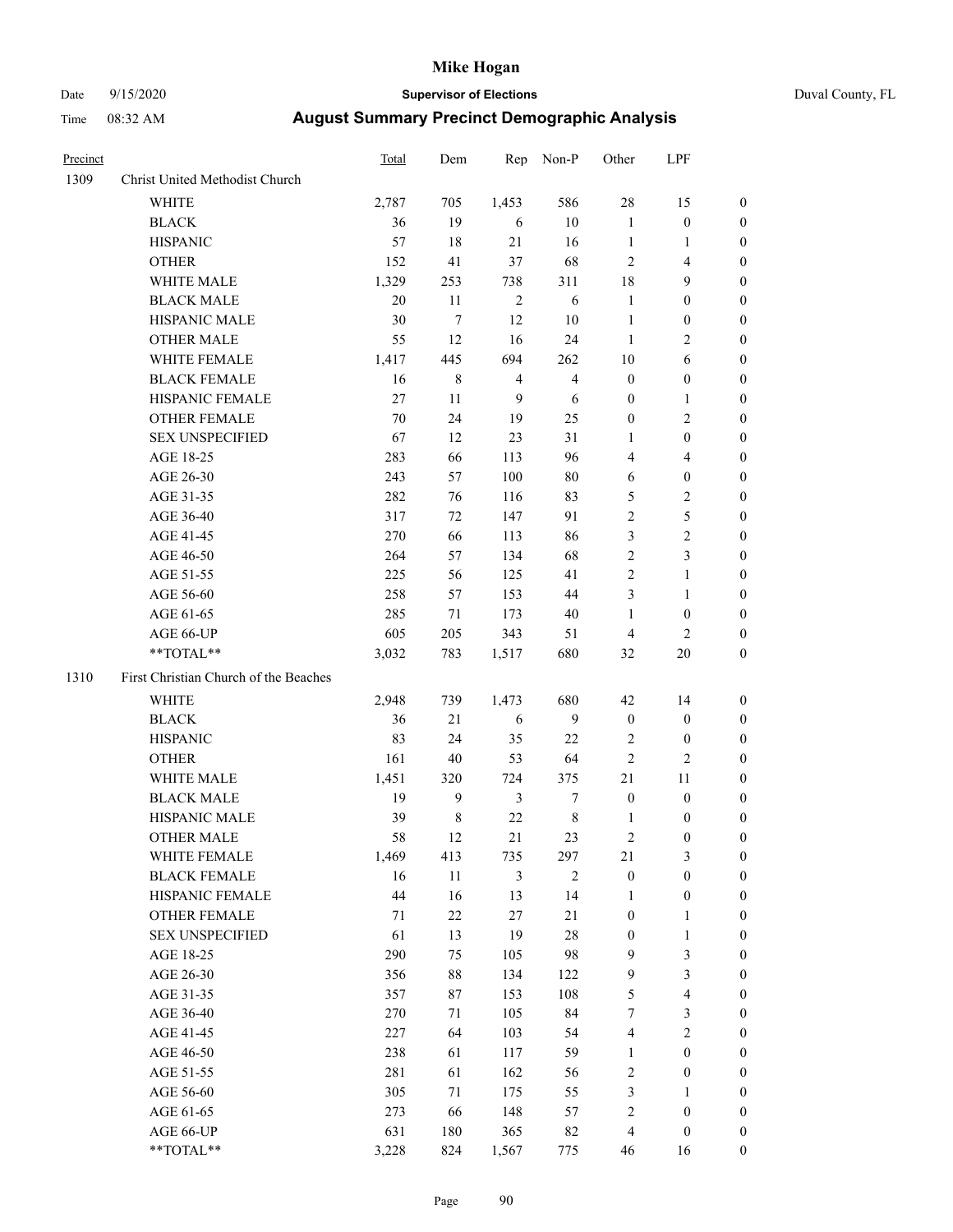#### Date 9/15/2020 **Supervisor of Elections** Duval County, FL

| Precinct |                            | <b>Total</b> | Dem    | Rep            | Non-P          | Other            | LPF                     |                  |
|----------|----------------------------|--------------|--------|----------------|----------------|------------------|-------------------------|------------------|
| 1311     | Hampton Inn                |              |        |                |                |                  |                         |                  |
|          | <b>WHITE</b>               | 3,360        | 773    | 1,819          | 701            | 41               | 26                      | 0                |
|          | <b>BLACK</b>               | 68           | 46     | 6              | 14             | $\mathbf{1}$     | $\mathbf{1}$            | 0                |
|          | <b>HISPANIC</b>            | 92           | 38     | 28             | 25             | $\mathbf{1}$     | $\boldsymbol{0}$        | $\boldsymbol{0}$ |
|          | <b>OTHER</b>               | 216          | 61     | 94             | 58             | $\mathbf{1}$     | $\mathbf{2}$            | $\boldsymbol{0}$ |
|          | WHITE MALE                 | 1,536        | 267    | 885            | 356            | 15               | 13                      | $\boldsymbol{0}$ |
|          | <b>BLACK MALE</b>          | 43           | 27     | $\overline{4}$ | 11             | $\mathbf{1}$     | $\boldsymbol{0}$        | $\boldsymbol{0}$ |
|          | HISPANIC MALE              | 26           | 10     | $\,$ 8 $\,$    | $8\,$          | $\boldsymbol{0}$ | $\boldsymbol{0}$        | $\boldsymbol{0}$ |
|          | <b>OTHER MALE</b>          | 87           | 23     | 41             | 21             | $\boldsymbol{0}$ | $\overline{2}$          | $\boldsymbol{0}$ |
|          | WHITE FEMALE               | 1,796        | 499    | 923            | 335            | 26               | 13                      | $\boldsymbol{0}$ |
|          | <b>BLACK FEMALE</b>        | 25           | 19     | $\sqrt{2}$     | $\mathfrak{Z}$ | $\boldsymbol{0}$ | $\mathbf{1}$            | 0                |
|          | HISPANIC FEMALE            | 64           | $28\,$ | 19             | 16             | 1                | $\boldsymbol{0}$        | 0                |
|          | <b>OTHER FEMALE</b>        | 100          | 32     | 44             | 23             | $\mathbf{1}$     | $\boldsymbol{0}$        | $\boldsymbol{0}$ |
|          | <b>SEX UNSPECIFIED</b>     | 59           | 13     | 21             | 25             | $\boldsymbol{0}$ | $\boldsymbol{0}$        | $\boldsymbol{0}$ |
|          | AGE 18-25                  | 314          | 68     | 140            | 94             | 9                | $\mathfrak{Z}$          | $\boldsymbol{0}$ |
|          | AGE 26-30                  | 332          | 93     | 152            | 83             | $\mathbf{1}$     | $\mathfrak{Z}$          | $\boldsymbol{0}$ |
|          | AGE 31-35                  | 352          | 67     | 168            | 105            | 5                | $\boldsymbol{7}$        | $\boldsymbol{0}$ |
|          | AGE 36-40                  | 343          | 86     | 146            | 101            | 6                | $\overline{\mathbf{4}}$ | $\boldsymbol{0}$ |
|          | AGE 41-45                  | 282          | 65     | 132            | 79             | 3                | $\mathfrak{Z}$          | $\boldsymbol{0}$ |
|          | AGE 46-50                  | 288          | 44     | 172            | 65             | 3                | $\overline{4}$          | $\boldsymbol{0}$ |
|          | AGE 51-55                  | 332          | 62     | 207            | 57             | $\overline{c}$   | $\overline{\mathbf{4}}$ | $\boldsymbol{0}$ |
|          | AGE 56-60                  | 349          | 79     | 208            | 55             | 6                | 1                       | 0                |
|          | AGE 61-65                  | 317          | 107    | 172            | 36             | 2                | $\boldsymbol{0}$        | 0                |
|          | AGE 66-UP                  | 827          | 247    | 450            | 123            | $\tau$           | $\boldsymbol{0}$        | $\boldsymbol{0}$ |
|          | **TOTAL**                  | 3,736        | 918    | 1,947          | 798            | 44               | 29                      | $\boldsymbol{0}$ |
| 1312     | Oceanside Church of Christ |              |        |                |                |                  |                         |                  |
|          | <b>WHITE</b>               | 1,965        | 537    | 840            | 557            | $22\,$           | $\mathbf{9}$            | $\boldsymbol{0}$ |
|          | <b>BLACK</b>               | 353          | 255    | $17$           | 79             | 2                | $\boldsymbol{0}$        | $\boldsymbol{0}$ |
|          | <b>HISPANIC</b>            | 135          | 64     | 35             | 35             | $\mathbf{1}$     | $\boldsymbol{0}$        | $\boldsymbol{0}$ |
|          | <b>OTHER</b>               | 181          | 55     | 54             | $70\,$         | $\mathbf{1}$     | $\mathbf{1}$            | $\boldsymbol{0}$ |
|          | WHITE MALE                 | 954          | 196    | 445            | 299            | 8                | 6                       | $\boldsymbol{0}$ |
|          | <b>BLACK MALE</b>          | 154          | 103    | 11             | 40             | $\boldsymbol{0}$ | $\boldsymbol{0}$        | $\boldsymbol{0}$ |
|          | HISPANIC MALE              | 62           | 21     | $20\,$         | 21             | $\boldsymbol{0}$ | $\boldsymbol{0}$        | 0                |
|          | <b>OTHER MALE</b>          | 60           | 18     | 14             | 28             | $\boldsymbol{0}$ | $\boldsymbol{0}$        | $\boldsymbol{0}$ |
|          | WHITE FEMALE               | 995          | 334    | 389            | 255            | 14               | 3                       | 0                |
|          | <b>BLACK FEMALE</b>        | 191          | 149    | 5              | 35             | 2                | $\boldsymbol{0}$        | $\overline{0}$   |
|          | HISPANIC FEMALE            | $71\,$       | 42     | 14             | 14             | $\mathbf{1}$     | $\boldsymbol{0}$        | $\overline{0}$   |
|          | OTHER FEMALE               | 88           | 26     | 34             | $27\,$         | $\boldsymbol{0}$ | $\mathbf{1}$            | $\overline{0}$   |
|          | <b>SEX UNSPECIFIED</b>     | 59           | $22\,$ | 14             | $22\,$         | $\mathbf{1}$     | $\boldsymbol{0}$        | 0                |
|          | AGE 18-25                  | 303          | 100    | 87             | 110            | 3                | $\mathfrak{Z}$          | 0                |
|          | AGE 26-30                  | 318          | 102    | 103            | 107            | 3                | $\mathfrak{Z}$          | 0                |
|          | AGE 31-35                  | 314          | 110    | 87             | 110            | 6                | $\mathbf{1}$            | 0                |
|          | AGE 36-40                  | 277          | 89     | 81             | 99             | 6                | $\sqrt{2}$              | 0                |
|          | AGE 41-45                  | 219          | 77     | 69             | 70             | 3                | $\boldsymbol{0}$        | 0                |
|          | AGE 46-50                  | 224          | 67     | 91             | 64             | 2                | $\boldsymbol{0}$        | 0                |
|          | AGE 51-55                  | 212          | 58     | 103            | 51             | $\boldsymbol{0}$ | $\boldsymbol{0}$        | 0                |
|          | AGE 56-60                  | 231          | 77     | 108            | 45             | $\boldsymbol{0}$ | 1                       | $\overline{0}$   |
|          | AGE 61-65                  | 202          | 83     | 90             | 27             | 2                | $\boldsymbol{0}$        | $\overline{0}$   |
|          | AGE 66-UP                  | 334          | 148    | 127            | 58             | $\mathbf{1}$     | $\boldsymbol{0}$        | 0                |
|          | **TOTAL**                  | 2,634        | 911    | 946            | 741            | 26               | 10                      | $\boldsymbol{0}$ |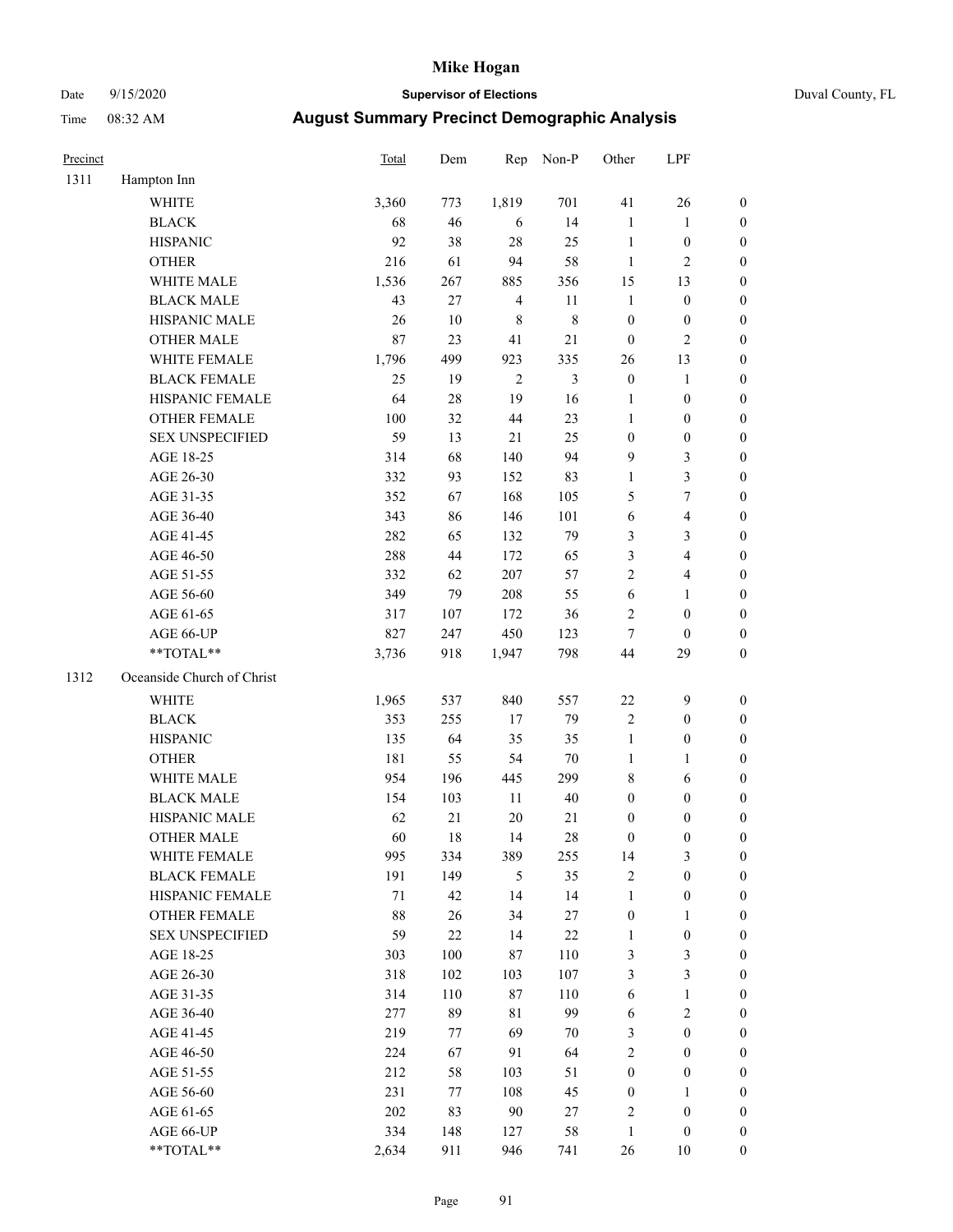### Date 9/15/2020 **Supervisor of Elections** Duval County, FL

| Precinct |                          | <b>Total</b> | Dem    | Rep            | Non-P  | Other            | LPF              |                  |
|----------|--------------------------|--------------|--------|----------------|--------|------------------|------------------|------------------|
| 1313     | Rivertown Church         |              |        |                |        |                  |                  |                  |
|          | <b>WHITE</b>             | 3,742        | 639    | 2,328          | 727    | $40\,$           | $8\,$            | 0                |
|          | <b>BLACK</b>             | 198          | 145    | 8              | 44     | $\mathbf{1}$     | $\boldsymbol{0}$ | $\boldsymbol{0}$ |
|          | <b>HISPANIC</b>          | 147          | 58     | 46             | 41     | $\mathbf{1}$     | $\mathbf{1}$     | $\boldsymbol{0}$ |
|          | <b>OTHER</b>             | 296          | 61     | 110            | 121    | 4                | $\boldsymbol{0}$ | $\boldsymbol{0}$ |
|          | WHITE MALE               | 1,830        | 236    | 1,187          | 391    | 13               | $\mathfrak{Z}$   | $\boldsymbol{0}$ |
|          | <b>BLACK MALE</b>        | 69           | 45     | $\mathfrak{H}$ | 18     | $\mathbf{1}$     | $\boldsymbol{0}$ | $\boldsymbol{0}$ |
|          | HISPANIC MALE            | 77           | 27     | 25             | 23     | $\mathbf{1}$     | $\mathbf{1}$     | $\boldsymbol{0}$ |
|          | <b>OTHER MALE</b>        | 97           | $21\,$ | 31             | 45     | $\boldsymbol{0}$ | $\boldsymbol{0}$ | $\boldsymbol{0}$ |
|          | WHITE FEMALE             | 1,881        | 400    | 1,118          | 331    | 27               | 5                | $\boldsymbol{0}$ |
|          | <b>BLACK FEMALE</b>      | 129          | 100    | 3              | 26     | $\boldsymbol{0}$ | $\boldsymbol{0}$ | $\boldsymbol{0}$ |
|          | HISPANIC FEMALE          | 66           | 29     | $20\,$         | 17     | $\boldsymbol{0}$ | $\boldsymbol{0}$ | 0                |
|          | <b>OTHER FEMALE</b>      | 145          | 32     | 65             | 45     | 3                | $\boldsymbol{0}$ | $\boldsymbol{0}$ |
|          | <b>SEX UNSPECIFIED</b>   | 89           | 13     | 38             | 37     | $\mathbf{1}$     | $\boldsymbol{0}$ | $\boldsymbol{0}$ |
|          | AGE 18-25                | 411          | 94     | 176            | 133    | 8                | $\boldsymbol{0}$ | $\boldsymbol{0}$ |
|          | AGE 26-30                | 336          | 93     | 144            | 94     | 4                | $\mathbf{1}$     | $\boldsymbol{0}$ |
|          | AGE 31-35                | 360          | 91     | 162            | 97     | 7                | $\mathfrak{Z}$   | $\boldsymbol{0}$ |
|          | AGE 36-40                | 374          | 74     | 178            | 113    | $\boldsymbol{7}$ | $\overline{c}$   | $\boldsymbol{0}$ |
|          | AGE 41-45                | 364          | 79     | 192            | 90     | 3                | $\boldsymbol{0}$ | $\boldsymbol{0}$ |
|          | AGE 46-50                | 345          | 64     | 202            | 73     | 5                | $\mathbf{1}$     | $\boldsymbol{0}$ |
|          | AGE 51-55                | 341          | 57     | 209            | $72\,$ | 3                | $\boldsymbol{0}$ | $\boldsymbol{0}$ |
|          | AGE 56-60                | 454          | 68     | 313            | $70\,$ | $\sqrt{2}$       | $\mathbf{1}$     | 0                |
|          | AGE 61-65                | 355          | 53     | 229            | $70\,$ | $\overline{c}$   | $\mathbf{1}$     | 0                |
|          | AGE 66-UP                | 1,043        | 230    | 687            | 121    | $\mathfrak{S}$   | $\boldsymbol{0}$ | $\boldsymbol{0}$ |
|          | **TOTAL**                | 4,383        | 903    | 2,492          | 933    | 46               | 9                | $\boldsymbol{0}$ |
| 1314     | Mayport Community Center |              |        |                |        |                  |                  |                  |
|          | WHITE                    | 733          | 125    | 407            | 183    | 12               | 6                | $\boldsymbol{0}$ |
|          | <b>BLACK</b>             | 162          | 114    | $\tau$         | 34     | 7                | $\boldsymbol{0}$ | $\boldsymbol{0}$ |
|          | <b>HISPANIC</b>          | 74           | $20\,$ | 27             | 26     | $\boldsymbol{0}$ | $\mathbf{1}$     | $\boldsymbol{0}$ |
|          | <b>OTHER</b>             | 118          | $28\,$ | 44             | $42\,$ | 4                | $\boldsymbol{0}$ | $\boldsymbol{0}$ |
|          | WHITE MALE               | 371          | 48     | 222            | 92     | $\sqrt{6}$       | $\mathfrak{Z}$   | $\boldsymbol{0}$ |
|          | <b>BLACK MALE</b>        | $70\,$       | 44     | $\overline{4}$ | 17     | 5                | $\boldsymbol{0}$ | $\boldsymbol{0}$ |
|          | HISPANIC MALE            | 35           | $8\,$  | 15             | 12     | $\boldsymbol{0}$ | $\boldsymbol{0}$ | $\boldsymbol{0}$ |
|          | OTHER MALE               | 46           | 10     | 19             | 13     | 4                | $\boldsymbol{0}$ | $\boldsymbol{0}$ |
|          | WHITE FEMALE             | 347          | 74     | 176            | 88     | 6                | 3                | 0                |
|          | <b>BLACK FEMALE</b>      | 88           | 67     | 3              | 16     | 2                | $\boldsymbol{0}$ | $\overline{0}$   |
|          | HISPANIC FEMALE          | 37           | 11     | $11\,$         | 14     | $\boldsymbol{0}$ | 1                | $\overline{0}$   |
|          | OTHER FEMALE             | 52           | 13     | 18             | 21     | $\boldsymbol{0}$ | $\boldsymbol{0}$ | 0                |
|          | <b>SEX UNSPECIFIED</b>   | 41           | 12     | 17             | 12     | $\boldsymbol{0}$ | $\boldsymbol{0}$ | 0                |
|          | AGE 18-25                | 144          | 45     | 47             | 46     | 5                | $\mathbf{1}$     | 0                |
|          | AGE 26-30                | 112          | 24     | 36             | 49     | $\mathbf{1}$     | $\sqrt{2}$       | 0                |
|          | AGE 31-35                | 141          | 46     | 54             | 36     | 3                | $\sqrt{2}$       | 0                |
|          | AGE 36-40                | 167          | 39     | 81             | 43     | 2                | $\sqrt{2}$       | 0                |
|          | AGE 41-45                | 121          | 28     | 57             | 33     | 3                | $\boldsymbol{0}$ | 0                |
|          | AGE 46-50                | 130          | 28     | 73             | 26     | 3                | $\boldsymbol{0}$ | 0                |
|          | AGE 51-55                | 74           | 13     | 42             | 16     | 3                | $\boldsymbol{0}$ | 0                |
|          | AGE 56-60                | 67           | 25     | 26             | 15     | $\mathbf{1}$     | $\boldsymbol{0}$ | 0                |
|          | AGE 61-65                | 47           | 11     | 25             | $10\,$ | $\mathbf{1}$     | $\boldsymbol{0}$ | 0                |
|          | AGE 66-UP                | 84           | $28\,$ | 44             | 11     | $\mathbf{1}$     | $\boldsymbol{0}$ | 0                |
|          | **TOTAL**                | 1,087        | 287    | 485            | 285    | 23               | 7                | $\boldsymbol{0}$ |
|          |                          |              |        |                |        |                  |                  |                  |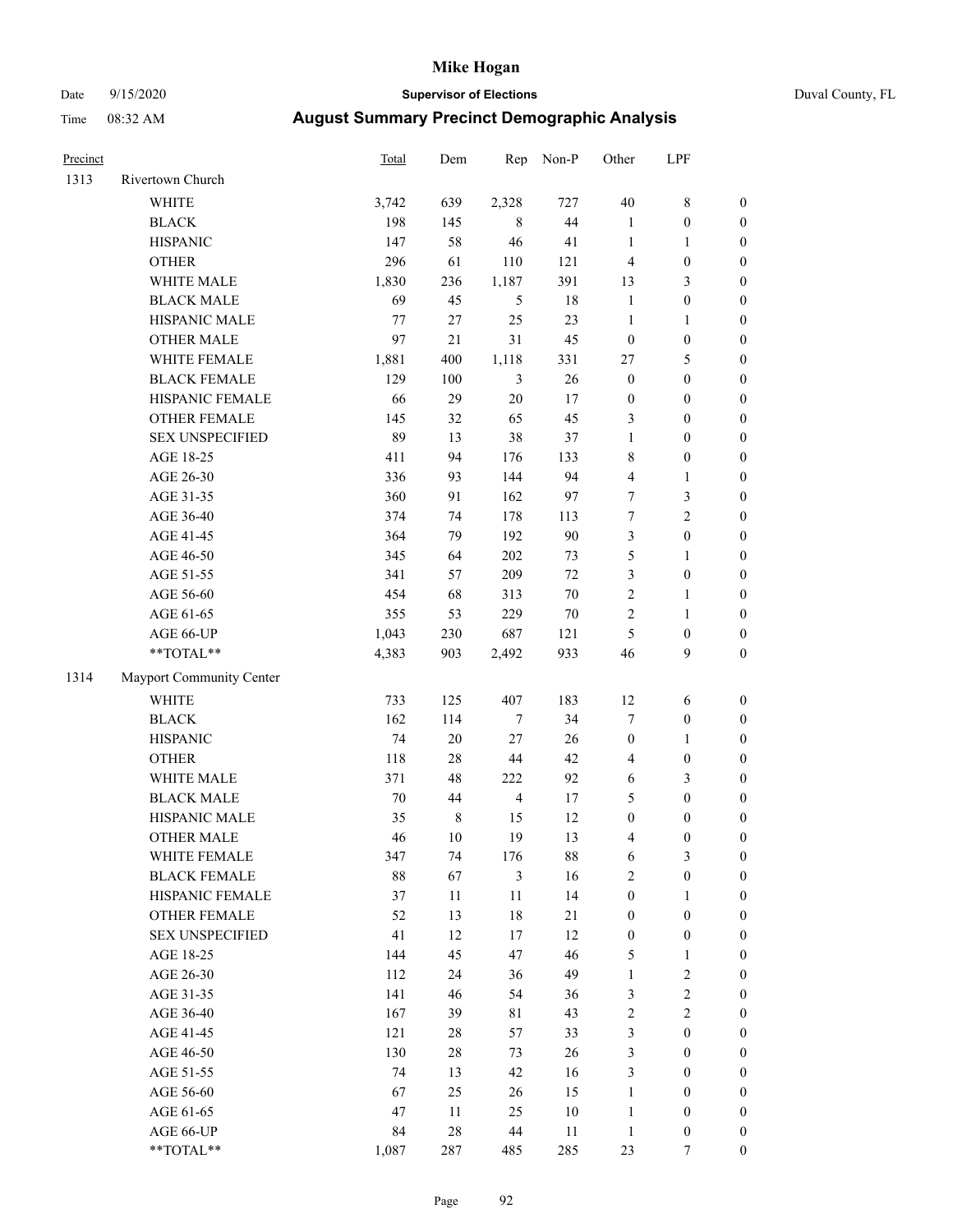# Date 9/15/2020 **Supervisor of Elections** Duval County, FL

| Precinct |                            | Total | Dem    | Rep    | Non-P  | Other                   | LPF                     |                  |
|----------|----------------------------|-------|--------|--------|--------|-------------------------|-------------------------|------------------|
| 1315     | USO Center of Jacksonville |       |        |        |        |                         |                         |                  |
|          | WHITE                      | 4,302 | 1,059  | 1,953  | 1,206  | 58                      | 26                      | 0                |
|          | <b>BLACK</b>               | 796   | 560    | 54     | 163    | 15                      | $\overline{4}$          | 0                |
|          | <b>HISPANIC</b>            | 435   | 156    | 105    | 167    | $\sqrt{6}$              | $\mathbf{1}$            | $\boldsymbol{0}$ |
|          | <b>OTHER</b>               | 560   | 157    | 164    | 229    | $\tau$                  | $\mathfrak{Z}$          | $\boldsymbol{0}$ |
|          | WHITE MALE                 | 2,051 | 405    | 1,008  | 590    | 30                      | 18                      | $\boldsymbol{0}$ |
|          | <b>BLACK MALE</b>          | 355   | 222    | 33     | 92     | 5                       | $\mathfrak{Z}$          | $\boldsymbol{0}$ |
|          | HISPANIC MALE              | 203   | 58     | 57     | 84     | 4                       | $\boldsymbol{0}$        | $\boldsymbol{0}$ |
|          | <b>OTHER MALE</b>          | 206   | 53     | $70\,$ | 78     | 3                       | $\sqrt{2}$              | $\boldsymbol{0}$ |
|          | WHITE FEMALE               | 2,208 | 639    | 931    | 602    | 28                      | $\,$ $\,$               | $\boldsymbol{0}$ |
|          | <b>BLACK FEMALE</b>        | 423   | 323    | 21     | 69     | $10\,$                  | $\boldsymbol{0}$        | 0                |
|          | HISPANIC FEMALE            | 220   | 92     | 46     | 79     | $\sqrt{2}$              | 1                       | 0                |
|          | OTHER FEMALE               | 255   | $77\,$ | 75     | 99     | $\mathfrak{Z}$          | $\mathbf{1}$            | $\boldsymbol{0}$ |
|          | <b>SEX UNSPECIFIED</b>     | 172   | 63     | 35     | $72\,$ | $\mathbf{1}$            | $\mathbf{1}$            | $\boldsymbol{0}$ |
|          | AGE 18-25                  | 699   | 214    | 197    | 262    | $21\,$                  | $\mathfrak s$           | $\boldsymbol{0}$ |
|          | AGE 26-30                  | 709   | 198    | 208    | 278    | 16                      | $\boldsymbol{9}$        | $\boldsymbol{0}$ |
|          | AGE 31-35                  | 653   | 213    | 188    | 234    | 11                      | $\boldsymbol{7}$        | $\boldsymbol{0}$ |
|          | AGE 36-40                  | 607   | 205    | 187    | 203    | $\boldsymbol{7}$        | 5                       | $\boldsymbol{0}$ |
|          | AGE 41-45                  | 449   | 119    | 171    | 154    | $\mathfrak{Z}$          | $\sqrt{2}$              | $\boldsymbol{0}$ |
|          | AGE 46-50                  | 543   | 185    | 191    | 156    | $\boldsymbol{9}$        | $\overline{c}$          | $\boldsymbol{0}$ |
|          | AGE 51-55                  | 461   | 142    | 211    | 106    | $\sqrt{2}$              | $\boldsymbol{0}$        | $\boldsymbol{0}$ |
|          | AGE 56-60                  | 523   | 158    | 240    | 120    | $\overline{\mathbf{4}}$ | 1                       | 0                |
|          | AGE 61-65                  | 479   | 160    | 223    | 86     | 7                       | 3                       | $\boldsymbol{0}$ |
|          | AGE 66-UP                  | 970   | 338    | 460    | 166    | $\sqrt{6}$              | $\boldsymbol{0}$        | $\boldsymbol{0}$ |
|          | **TOTAL**                  | 6,093 | 1,932  | 2,276  | 1,765  | 86                      | 34                      | $\boldsymbol{0}$ |
| 1401     | Church at Argyle           |       |        |        |        |                         |                         |                  |
|          | <b>WHITE</b>               | 1,568 | 352    | 826    | 354    | 27                      | $\mathbf{9}$            | $\boldsymbol{0}$ |
|          | <b>BLACK</b>               | 819   | 617    | 44     | 146    | 12                      | $\boldsymbol{0}$        | $\boldsymbol{0}$ |
|          | <b>HISPANIC</b>            | 259   | 116    | 48     | $88\,$ | 5                       | $\mathfrak{2}$          | $\boldsymbol{0}$ |
|          | <b>OTHER</b>               | 302   | 96     | 83     | 115    | $\sqrt{6}$              | $\overline{c}$          | $\boldsymbol{0}$ |
|          | WHITE MALE                 | 707   | 121    | 393    | 180    | $\mathbf{9}$            | $\overline{\mathbf{4}}$ | $\boldsymbol{0}$ |
|          | <b>BLACK MALE</b>          | 313   | 212    | 23     | $70\,$ | $\,$ $\,$               | $\boldsymbol{0}$        | $\boldsymbol{0}$ |
|          | HISPANIC MALE              | 111   | 49     | $20\,$ | $38\,$ | 3                       | $\mathbf{1}$            | 0                |
|          | <b>OTHER MALE</b>          | 112   | 22     | 41     | 43     | $\overline{\mathbf{4}}$ | $\overline{2}$          | $\boldsymbol{0}$ |
|          | WHITE FEMALE               | 849   | 230    | 427    | 171    | 18                      | 3                       | 0                |
|          | <b>BLACK FEMALE</b>        | 494   | 396    | $20\,$ | 74     | 4                       | $\boldsymbol{0}$        | $\boldsymbol{0}$ |
|          | HISPANIC FEMALE            | 143   | 64     | $28\,$ | 49     | $\overline{c}$          | $\boldsymbol{0}$        | $\overline{0}$   |
|          | OTHER FEMALE               | 157   | 68     | 38     | 49     | 2                       | $\boldsymbol{0}$        | $\overline{0}$   |
|          | <b>SEX UNSPECIFIED</b>     | 62    | 19     | 11     | 29     | $\boldsymbol{0}$        | 3                       | 0                |
|          | AGE 18-25                  | 304   | 116    | 74     | 101    | 13                      | $\boldsymbol{0}$        | $\theta$         |
|          | AGE 26-30                  | 336   | 148    | 73     | 105    | 7                       | 3                       | 0                |
|          | AGE 31-35                  | 322   | 137    | 85     | 91     | 5                       | $\overline{4}$          | 0                |
|          | AGE 36-40                  | 290   | 121    | 73     | 86     | 6                       | $\overline{4}$          | 0                |
|          | AGE 41-45                  | 233   | 86     | 67     | 71     | 7                       | $\mathfrak{2}$          | 0                |
|          | AGE 46-50                  | 238   | 94     | 90     | 51     | 3                       | $\boldsymbol{0}$        | 0                |
|          | AGE 51-55                  | 230   | 98     | $88\,$ | 44     | $\boldsymbol{0}$        | $\boldsymbol{0}$        | 0                |
|          | AGE 56-60                  | 249   | 98     | 104    | 45     | $\overline{c}$          | $\boldsymbol{0}$        | $\overline{0}$   |
|          | AGE 61-65                  | 247   | 82     | 122    | 40     | 3                       | $\boldsymbol{0}$        | $\overline{0}$   |
|          | AGE 66-UP                  | 499   | 201    | 225    | 69     | 4                       | $\boldsymbol{0}$        | 0                |
|          | **TOTAL**                  | 2,948 | 1,181  | 1,001  | 703    | 50                      | 13                      | $\boldsymbol{0}$ |
|          |                            |       |        |        |        |                         |                         |                  |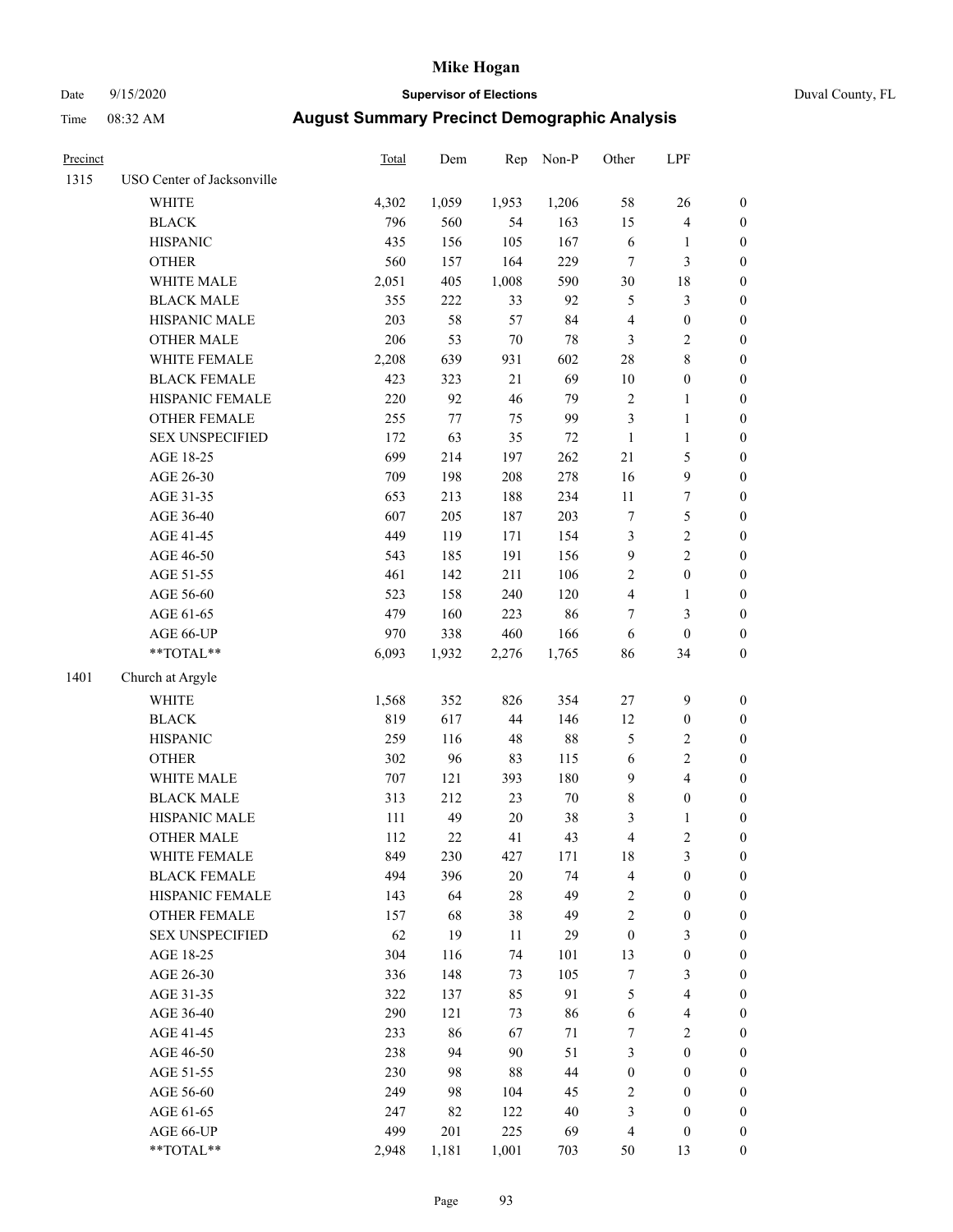# Date 9/15/2020 **Supervisor of Elections** Duval County, FL

| Precinct |                              | <b>Total</b> | Dem         | Rep    | Non-P  | Other            | LPF              |                  |
|----------|------------------------------|--------------|-------------|--------|--------|------------------|------------------|------------------|
| 1402     | Kirkwood Presbyterian Church |              |             |        |        |                  |                  |                  |
|          | <b>WHITE</b>                 | 1,525        | 269         | 937    | 291    | $20\,$           | $\,$ $\,$        | 0                |
|          | <b>BLACK</b>                 | 775          | 592         | 46     | 129    | $\boldsymbol{7}$ | $\mathbf{1}$     | 0                |
|          | <b>HISPANIC</b>              | 250          | 91          | $78\,$ | 79     | $\mathbf{1}$     | $\mathbf{1}$     | $\boldsymbol{0}$ |
|          | <b>OTHER</b>                 | 405          | 103         | 156    | 140    | 6                | $\boldsymbol{0}$ | $\boldsymbol{0}$ |
|          | WHITE MALE                   | 729          | 109         | 462    | 144    | 8                | 6                | $\boldsymbol{0}$ |
|          | <b>BLACK MALE</b>            | 337          | 243         | 25     | 65     | 3                | $\mathbf{1}$     | $\boldsymbol{0}$ |
|          | HISPANIC MALE                | 120          | 37          | 47     | 34     | 1                | $\mathbf{1}$     | $\boldsymbol{0}$ |
|          | <b>OTHER MALE</b>            | 161          | 42          | 66     | 51     | 2                | $\boldsymbol{0}$ | $\boldsymbol{0}$ |
|          | WHITE FEMALE                 | 780          | 159         | 465    | 142    | 12               | $\sqrt{2}$       | $\boldsymbol{0}$ |
|          | <b>BLACK FEMALE</b>          | 426          | 339         | 21     | 62     | 4                | $\boldsymbol{0}$ | $\boldsymbol{0}$ |
|          | HISPANIC FEMALE              | 130          | 54          | 31     | 45     | $\boldsymbol{0}$ | $\boldsymbol{0}$ | $\boldsymbol{0}$ |
|          | <b>OTHER FEMALE</b>          | 198          | 53          | 82     | 60     | 3                | $\boldsymbol{0}$ | $\boldsymbol{0}$ |
|          | <b>SEX UNSPECIFIED</b>       | 74           | 19          | $18\,$ | 36     | 1                | $\boldsymbol{0}$ | $\boldsymbol{0}$ |
|          | AGE 18-25                    | 273          | 89          | 75     | 102    | 6                | $\mathbf{1}$     | $\boldsymbol{0}$ |
|          | AGE 26-30                    | 262          | 86          | 85     | 86     | 3                | $\sqrt{2}$       | $\boldsymbol{0}$ |
|          | AGE 31-35                    | 262          | 95          | $88\,$ | 75     | $\overline{c}$   | $\sqrt{2}$       | $\boldsymbol{0}$ |
|          | AGE 36-40                    | 242          | 104         | 60     | 67     | 8                | 3                | $\boldsymbol{0}$ |
|          | AGE 41-45                    | 243          | 98          | 83     | 57     | 4                | $\mathbf{1}$     | $\boldsymbol{0}$ |
|          | AGE 46-50                    | 241          | $8\sqrt{1}$ | 111    | 46     | 3                | $\boldsymbol{0}$ | $\boldsymbol{0}$ |
|          | AGE 51-55                    | 278          | 103         | 125    | 50     | $\boldsymbol{0}$ | $\boldsymbol{0}$ | $\boldsymbol{0}$ |
|          | AGE 56-60                    | 312          | 110         | 155    | 45     | $\mathbf{2}$     | $\boldsymbol{0}$ | $\boldsymbol{0}$ |
|          | AGE 61-65                    | 265          | 82          | 143    | 37     | 3                | $\boldsymbol{0}$ | $\boldsymbol{0}$ |
|          | AGE 66-UP                    | 577          | 207         | 292    | 74     | 3                | $\mathbf{1}$     | $\boldsymbol{0}$ |
|          | $**TOTAL**$                  | 2,955        | 1,055       | 1,217  | 639    | 34               | $10\,$           | $\boldsymbol{0}$ |
| 1403     | Argyle Branch Library        |              |             |        |        |                  |                  |                  |
|          | <b>WHITE</b>                 | 1,486        | 281         | 845    | 330    | 26               | $\overline{4}$   | $\boldsymbol{0}$ |
|          | <b>BLACK</b>                 | 752          | 590         | 28     | 126    | 8                | $\boldsymbol{0}$ | $\boldsymbol{0}$ |
|          | <b>HISPANIC</b>              | 299          | 114         | 84     | 99     | 2                | $\boldsymbol{0}$ | $\boldsymbol{0}$ |
|          | <b>OTHER</b>                 | 311          | 91          | 115    | 100    | 5                | $\boldsymbol{0}$ | $\boldsymbol{0}$ |
|          | WHITE MALE                   | 705          | 113         | 420    | 155    | 13               | $\overline{4}$   | $\boldsymbol{0}$ |
|          | <b>BLACK MALE</b>            | 323          | 238         | 15     | 64     | 6                | $\boldsymbol{0}$ | $\boldsymbol{0}$ |
|          | HISPANIC MALE                | 141          | 49          | 43     | 48     | 1                | $\boldsymbol{0}$ | $\boldsymbol{0}$ |
|          | <b>OTHER MALE</b>            | 125          | 29          | 51     | 43     | 2                | $\boldsymbol{0}$ | $\boldsymbol{0}$ |
|          | WHITE FEMALE                 | 767          | 166         | 417    | 172    | 12               | 0                | 0                |
|          | <b>BLACK FEMALE</b>          | 413          | 342         | 12     | 57     | 2                | $\boldsymbol{0}$ | $\overline{0}$   |
|          | HISPANIC FEMALE              | 152          | 62          | 40     | 49     | 1                | $\boldsymbol{0}$ | $\overline{0}$   |
|          | OTHER FEMALE                 | 151          | 46          | 61     | 41     | 3                | $\boldsymbol{0}$ | $\overline{0}$   |
|          | <b>SEX UNSPECIFIED</b>       | 71           | 31          | 13     | 26     | 1                | $\boldsymbol{0}$ | 0                |
|          | AGE 18-25                    | 312          | 123         | 76     | 105    | 8                | $\boldsymbol{0}$ | 0                |
|          | AGE 26-30                    | 274          | 94          | 93     | 82     | 5                | $\boldsymbol{0}$ | 0                |
|          | AGE 31-35                    | 285          | 91          | 102    | 89     | 3                | $\boldsymbol{0}$ | 0                |
|          | AGE 36-40                    | 296          | 125         | 75     | $90\,$ | 4                | $\sqrt{2}$       | 0                |
|          | AGE 41-45                    | 279          | 105         | 90     | 79     | 5                | $\boldsymbol{0}$ | 0                |
|          | AGE 46-50                    | 236          | 95          | 94     | 41     | 5                | 1                | 0                |
|          | AGE 51-55                    | 219          | 86          | 84     | 47     | $\mathbf{2}$     | $\boldsymbol{0}$ | 0                |
|          | AGE 56-60                    | 266          | 95          | 138    | 30     | 2                | 1                | 0                |
|          | AGE 61-65                    | 235          | 99          | 101    | 32     | 3                | $\boldsymbol{0}$ | 0                |
|          | AGE 66-UP                    | 446          | 163         | 219    | 60     | 4                | $\boldsymbol{0}$ | 0                |
|          | **TOTAL**                    | 2,848        | 1,076       | 1,072  | 655    | 41               | $\overline{4}$   | $\boldsymbol{0}$ |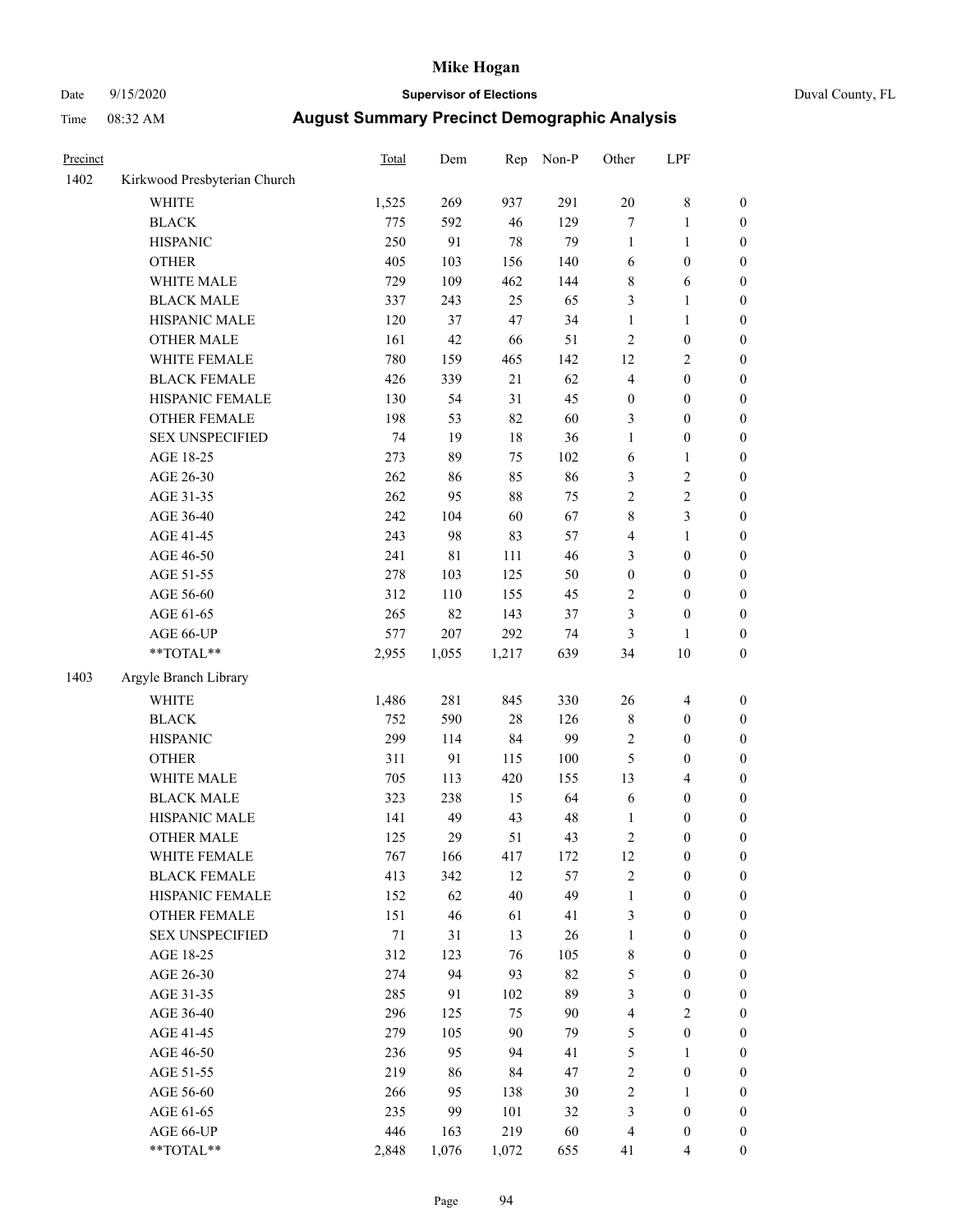### Date 9/15/2020 **Supervisor of Elections** Duval County, FL

| Precinct |                            | Total       | Dem   | Rep            | Non-P          | Other                   | LPF              |                  |
|----------|----------------------------|-------------|-------|----------------|----------------|-------------------------|------------------|------------------|
| 1404     | Grace Church of Avondale   |             |       |                |                |                         |                  |                  |
|          | <b>WHITE</b>               | 3,989       | 1,657 | 1,575          | 688            | 38                      | 31               | 0                |
|          | <b>BLACK</b>               | 89          | 68    | $\tau$         | 13             | $\mathbf{1}$            | $\boldsymbol{0}$ | 0                |
|          | <b>HISPANIC</b>            | 140         | 76    | $26\,$         | 33             | 4                       | $\mathbf{1}$     | $\boldsymbol{0}$ |
|          | <b>OTHER</b>               | 239         | 102   | 51             | 83             | $\mathfrak{2}$          | $\mathbf{1}$     | $\boldsymbol{0}$ |
|          | WHITE MALE                 | 1,868       | 688   | 772            | 371            | 16                      | $21\,$           | $\boldsymbol{0}$ |
|          | <b>BLACK MALE</b>          | 44          | 31    | $\mathfrak{Z}$ | $\mathbf{9}$   | $\mathbf{1}$            | $\boldsymbol{0}$ | $\boldsymbol{0}$ |
|          | HISPANIC MALE              | 63          | 31    | 13             | 16             | $\mathfrak{2}$          | $\mathbf{1}$     | $\boldsymbol{0}$ |
|          | <b>OTHER MALE</b>          | 99          | 44    | $20\,$         | 35             | $\boldsymbol{0}$        | $\boldsymbol{0}$ | $\boldsymbol{0}$ |
|          | WHITE FEMALE               | 2,093       | 959   | 795            | 308            | 21                      | 10               | $\boldsymbol{0}$ |
|          | <b>BLACK FEMALE</b>        | 42          | 35    | $\overline{4}$ | $\mathfrak{Z}$ | $\boldsymbol{0}$        | $\boldsymbol{0}$ | $\boldsymbol{0}$ |
|          | HISPANIC FEMALE            | 75          | 44    | 13             | 16             | $\sqrt{2}$              | $\boldsymbol{0}$ | $\boldsymbol{0}$ |
|          | OTHER FEMALE               | 99          | 45    | 23             | 29             | $\overline{2}$          | $\boldsymbol{0}$ | $\boldsymbol{0}$ |
|          | <b>SEX UNSPECIFIED</b>     | 74          | 26    | 16             | $30\,$         | $\mathbf{1}$            | $\mathbf{1}$     | $\boldsymbol{0}$ |
|          | AGE 18-25                  | 348         | 146   | 115            | 78             | 5                       | $\overline{4}$   | $\boldsymbol{0}$ |
|          | AGE 26-30                  | 462         | 204   | 147            | 102            | 6                       | 3                | $\boldsymbol{0}$ |
|          | AGE 31-35                  | 531         | 221   | 167            | 133            | 6                       | $\overline{4}$   | $\boldsymbol{0}$ |
|          | AGE 36-40                  | 500         | 225   | 133            | 127            | 9                       | 6                | $\boldsymbol{0}$ |
|          | AGE 41-45                  | 356         | 156   | 106            | $8\sqrt{1}$    | $\overline{\mathbf{4}}$ | $\boldsymbol{9}$ | $\boldsymbol{0}$ |
|          | AGE 46-50                  | 361         | 144   | 144            | 68             | 3                       | $\sqrt{2}$       | $\boldsymbol{0}$ |
|          | AGE 51-55                  | 371         | 132   | 167            | 67             | $\mathfrak s$           | $\boldsymbol{0}$ | $\boldsymbol{0}$ |
|          | AGE 56-60                  | 384         | 156   | 167            | 56             | 3                       | $\sqrt{2}$       | 0                |
|          | AGE 61-65                  | 323         | 155   | 127            | 38             | $\mathbf{2}$            | $\mathbf{1}$     | $\boldsymbol{0}$ |
|          | AGE 66-UP                  | 821         | 364   | 386            | 67             | $\mathbf{2}$            | $\mathbf{2}$     | $\boldsymbol{0}$ |
|          | **TOTAL**                  | 4,457       | 1,903 | 1,659          | 817            | 45                      | 33               | $\boldsymbol{0}$ |
| 1405     | Murray Hill Baptist Church |             |       |                |                |                         |                  |                  |
|          | <b>WHITE</b>               | 1,859       | 789   | 679            | 358            | 18                      | 15               | $\boldsymbol{0}$ |
|          | <b>BLACK</b>               | 197         | 156   | $8\,$          | 33             | $\boldsymbol{0}$        | $\boldsymbol{0}$ | $\boldsymbol{0}$ |
|          | <b>HISPANIC</b>            | 104         | 56    | 23             | 24             | $\boldsymbol{0}$        | $\mathbf{1}$     | $\boldsymbol{0}$ |
|          | <b>OTHER</b>               | 133         | 54    | 32             | 43             | $\sqrt{2}$              | $\sqrt{2}$       | $\boldsymbol{0}$ |
|          | WHITE MALE                 | 841         | 320   | 322            | 181            | 9                       | 9                | $\boldsymbol{0}$ |
|          | <b>BLACK MALE</b>          | $8\sqrt{1}$ | 58    | $\overline{4}$ | 19             | $\boldsymbol{0}$        | $\boldsymbol{0}$ | $\boldsymbol{0}$ |
|          | HISPANIC MALE              | 47          | 25    | 12             | $10\,$         | $\boldsymbol{0}$        | $\boldsymbol{0}$ | 0                |
|          | <b>OTHER MALE</b>          | 59          | 22    | 13             | 22             | $\mathbf{1}$            | $\mathbf{1}$     | $\boldsymbol{0}$ |
|          | WHITE FEMALE               | 999         | 464   | 349            | 172            | 9                       | 5                | 0                |
|          | <b>BLACK FEMALE</b>        | 113         | 95    | $\overline{4}$ | 14             | $\boldsymbol{0}$        | $\boldsymbol{0}$ | $\overline{0}$   |
|          | HISPANIC FEMALE            | 52          | 29    | $10\,$         | $12\,$         | $\boldsymbol{0}$        | $\mathbf{1}$     | $\overline{0}$   |
|          | <b>OTHER FEMALE</b>        | 41          | 23    | 11             | 6              | $\mathbf{1}$            | $\boldsymbol{0}$ | 0                |
|          | <b>SEX UNSPECIFIED</b>     | 60          | 19    | $17\,$         | $22\,$         | $\boldsymbol{0}$        | $\mathfrak{2}$   | 0                |
|          | AGE 18-25                  | 138         | 53    | 27             | 53             | 4                       | $\mathbf{1}$     | 0                |
|          | AGE 26-30                  | 277         | 141   | 63             | 65             | 3                       | 5                | 0                |
|          | AGE 31-35                  | 318         | 163   | 77             | 68             | $\sqrt{6}$              | $\overline{4}$   | 0                |
|          | AGE 36-40                  | 235         | 127   | 55             | 52             | $\boldsymbol{0}$        | $\mathbf{1}$     | 0                |
|          | AGE 41-45                  | 195         | 102   | 43             | 47             | $\overline{c}$          | $\mathbf{1}$     | 0                |
|          | AGE 46-50                  | 149         | 56    | 55             | 32             | $\sqrt{2}$              | $\overline{4}$   | 0                |
|          | AGE 51-55                  | 150         | 55    | 59             | 35             | $\boldsymbol{0}$        | $\mathbf{1}$     | 0                |
|          | AGE 56-60                  | 154         | 62    | 64             | 28             | $\boldsymbol{0}$        | $\boldsymbol{0}$ | 0                |
|          | AGE 61-65                  | 165         | 67    | 75             | 23             | $\boldsymbol{0}$        | $\boldsymbol{0}$ | 0                |
|          | AGE 66-UP                  | 512         | 229   | 224            | 55             | 3                       | $\mathbf{1}$     | 0                |
|          | **TOTAL**                  | 2,293       | 1,055 | 742            | 458            | 20                      | 18               | $\boldsymbol{0}$ |
|          |                            |             |       |                |                |                         |                  |                  |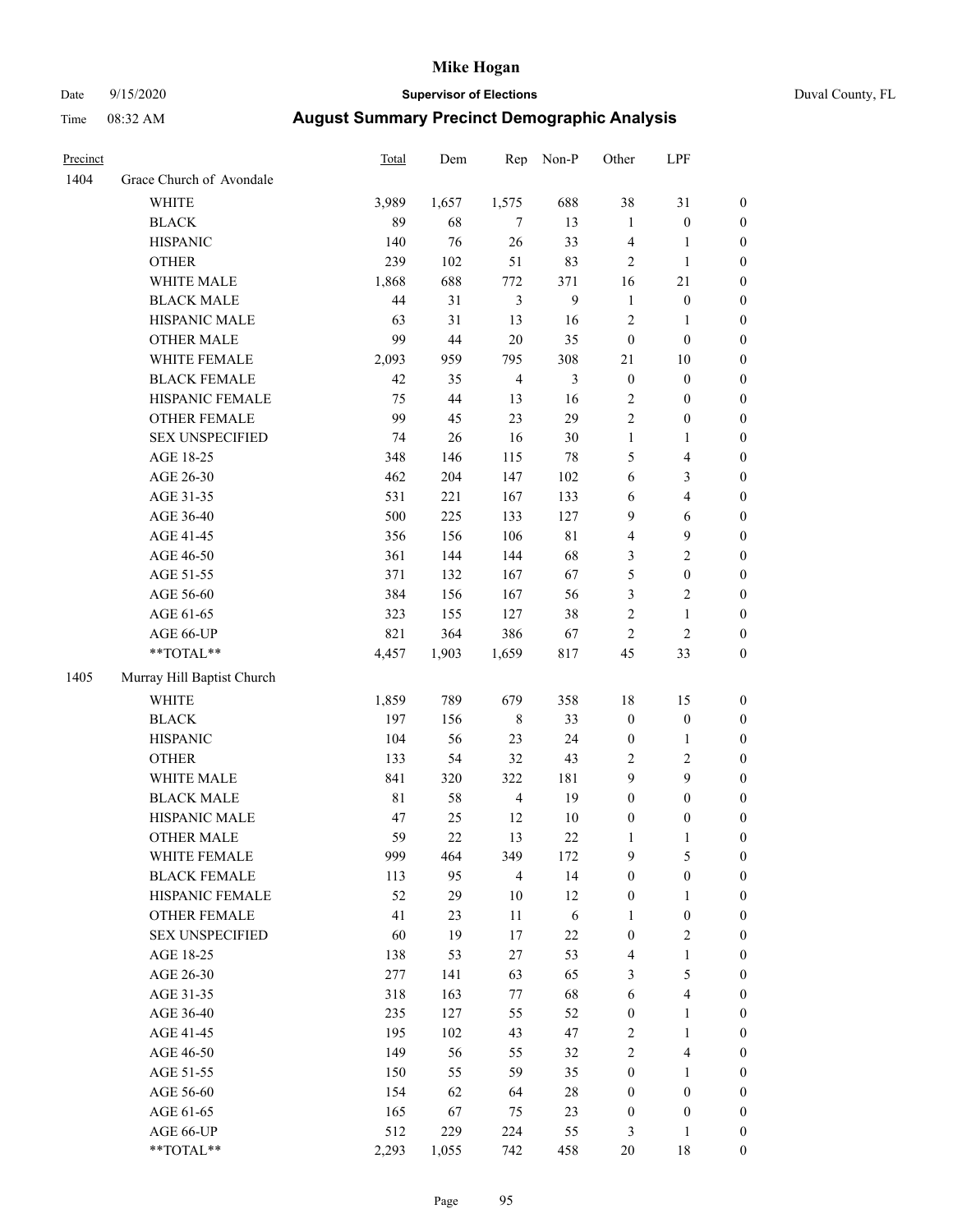### Date 9/15/2020 **Supervisor of Elections** Duval County, FL

| Precinct |                                           | Total | Dem | Rep            | Non-P  | Other            | LPF                     |                  |
|----------|-------------------------------------------|-------|-----|----------------|--------|------------------|-------------------------|------------------|
| 1406     | Hillcrest Baptist                         |       |     |                |        |                  |                         |                  |
|          | <b>WHITE</b>                              | 1,072 | 212 | 618            | 226    | 8                | $\,$ 8 $\,$             | 0                |
|          | <b>BLACK</b>                              | 369   | 297 | 17             | 48     | 5                | $\sqrt{2}$              | $\boldsymbol{0}$ |
|          | <b>HISPANIC</b>                           | 144   | 65  | 34             | 42     | 2                | $\mathbf{1}$            | $\boldsymbol{0}$ |
|          | <b>OTHER</b>                              | 172   | 36  | 52             | $78\,$ | 4                | $\sqrt{2}$              | $\boldsymbol{0}$ |
|          | WHITE MALE                                | 485   | 78  | 301            | 100    | 3                | $\mathfrak{Z}$          | $\boldsymbol{0}$ |
|          | <b>BLACK MALE</b>                         | 158   | 119 | 11             | 23     | 3                | $\sqrt{2}$              | $\boldsymbol{0}$ |
|          | HISPANIC MALE                             | 57    | 21  | 16             | 19     | $\boldsymbol{0}$ | $\mathbf{1}$            | $\boldsymbol{0}$ |
|          | <b>OTHER MALE</b>                         | 77    | 17  | 27             | $30\,$ | 2                | $\mathbf{1}$            | $\boldsymbol{0}$ |
|          | WHITE FEMALE                              | 578   | 131 | 312            | 126    | 5                | $\overline{\mathbf{4}}$ | $\boldsymbol{0}$ |
|          | <b>BLACK FEMALE</b>                       | 207   | 176 | 6              | 23     | $\overline{c}$   | $\boldsymbol{0}$        | 0                |
|          | HISPANIC FEMALE                           | 83    | 40  | 18             | 23     | $\sqrt{2}$       | $\boldsymbol{0}$        | 0                |
|          | OTHER FEMALE                              | 77    | 17  | $22\,$         | 35     | $\overline{2}$   | $\mathbf{1}$            | $\boldsymbol{0}$ |
|          | <b>SEX UNSPECIFIED</b>                    | 35    | 11  | $\,8\,$        | 15     | $\boldsymbol{0}$ | $\mathbf{1}$            | $\boldsymbol{0}$ |
|          | AGE 18-25                                 | 160   | 58  | 44             | 53     | 4                | $\mathbf{1}$            | $\boldsymbol{0}$ |
|          | AGE 26-30                                 | 146   | 42  | 50             | 46     | $\sqrt{2}$       | 6                       | $\boldsymbol{0}$ |
|          | AGE 31-35                                 | 175   | 67  | 59             | 45     | 3                | $\mathbf{1}$            | $\boldsymbol{0}$ |
|          | AGE 36-40                                 | 156   | 60  | 43             | 48     | $\overline{c}$   | 3                       | $\boldsymbol{0}$ |
|          | AGE 41-45                                 | 121   | 42  | 41             | 36     | $\overline{c}$   | $\boldsymbol{0}$        | $\boldsymbol{0}$ |
|          | AGE 46-50                                 | 134   | 41  | 59             | 31     | 3                | $\boldsymbol{0}$        | $\boldsymbol{0}$ |
|          | AGE 51-55                                 | 157   | 53  | 75             | $28\,$ | $\mathbf{1}$     | $\boldsymbol{0}$        | $\boldsymbol{0}$ |
|          | AGE 56-60                                 | 181   | 60  | 86             | 32     | $\mathbf{1}$     | $\sqrt{2}$              | 0                |
|          | AGE 61-65                                 | 178   | 68  | $87\,$         | 23     | $\boldsymbol{0}$ | $\boldsymbol{0}$        | 0                |
|          | AGE 66-UP                                 | 349   | 119 | 177            | 52     | $\mathbf{1}$     | $\boldsymbol{0}$        | $\boldsymbol{0}$ |
|          | **TOTAL**                                 | 1,757 | 610 | 721            | 394    | 19               | 13                      | $\boldsymbol{0}$ |
| 1407     | Jacksonville Association of Fire Fighters |       |     |                |        |                  |                         |                  |
|          | <b>WHITE</b>                              | 1,142 | 554 | 288            | 263    | $26\,$           | 11                      | $\boldsymbol{0}$ |
|          | <b>BLACK</b>                              | 246   | 191 | 12             | $40\,$ | $\sqrt{2}$       | $\mathbf{1}$            | $\boldsymbol{0}$ |
|          | <b>HISPANIC</b>                           | 70    | 40  | 14             | 14     | 2                | $\boldsymbol{0}$        | $\boldsymbol{0}$ |
|          | <b>OTHER</b>                              | 146   | 60  | 19             | 64     | 3                | $\boldsymbol{0}$        | $\boldsymbol{0}$ |
|          | WHITE MALE                                | 575   | 246 | 153            | 151    | 17               | $8\,$                   | $\boldsymbol{0}$ |
|          | <b>BLACK MALE</b>                         | 107   | 77  | $\mathfrak{S}$ | 24     | $\boldsymbol{0}$ | $\mathbf{1}$            | $\boldsymbol{0}$ |
|          | HISPANIC MALE                             | 26    | 13  | 5              | 7      | 1                | $\boldsymbol{0}$        | $\boldsymbol{0}$ |
|          | OTHER MALE                                | 63    | 27  | 9              | 26     | $\mathbf{1}$     | $\boldsymbol{0}$        | $\boldsymbol{0}$ |
|          | WHITE FEMALE                              | 552   | 300 | 133            | 107    | 9                | 3                       | 0                |
|          | <b>BLACK FEMALE</b>                       | 137   | 114 | 6              | 15     | 2                | $\boldsymbol{0}$        | $\overline{0}$   |
|          | HISPANIC FEMALE                           | 43    | 26  | $\mathbf{9}$   | 7      | $\mathbf{1}$     | $\boldsymbol{0}$        | $\overline{0}$   |
|          | OTHER FEMALE                              | 52    | 21  | $\,$ 8 $\,$    | $22\,$ | $\mathbf{1}$     | $\boldsymbol{0}$        | $\overline{0}$   |
|          | <b>SEX UNSPECIFIED</b>                    | 49    | 21  | 5              | $22\,$ | $\mathbf{1}$     | $\boldsymbol{0}$        | 0                |
|          | AGE 18-25                                 | 159   | 95  | 14             | 43     | 6                | $\mathbf{1}$            | 0                |
|          | AGE 26-30                                 | 294   | 154 | 61             | 71     | 7                | $\mathbf{1}$            | 0                |
|          | AGE 31-35                                 | 272   | 138 | 53             | $72\,$ | 7                | $\sqrt{2}$              | 0                |
|          | AGE 36-40                                 | 191   | 86  | 27             | $70\,$ | 4                | $\overline{\mathbf{4}}$ | 0                |
|          | AGE 41-45                                 | 135   | 63  | 28             | 38     | $\overline{4}$   | $\overline{2}$          | 0                |
|          | AGE 46-50                                 | 121   | 66  | 35             | 18     | $\mathbf{1}$     | $\mathbf{1}$            | 0                |
|          | AGE 51-55                                 | 92    | 51  | 21             | 18     | $\mathbf{1}$     | $\mathbf{1}$            | 0                |
|          | AGE 56-60                                 | 82    | 41  | 22             | 19     | $\boldsymbol{0}$ | $\boldsymbol{0}$        | 0                |
|          | AGE 61-65                                 | 80    | 49  | 20             | 11     | $\boldsymbol{0}$ | $\boldsymbol{0}$        | $\overline{0}$   |
|          | AGE 66-UP                                 | 178   | 102 | 52             | $21\,$ | 3                | $\boldsymbol{0}$        | 0                |
|          | **TOTAL**                                 | 1,604 | 845 | 333            | 381    | 33               | 12                      | $\boldsymbol{0}$ |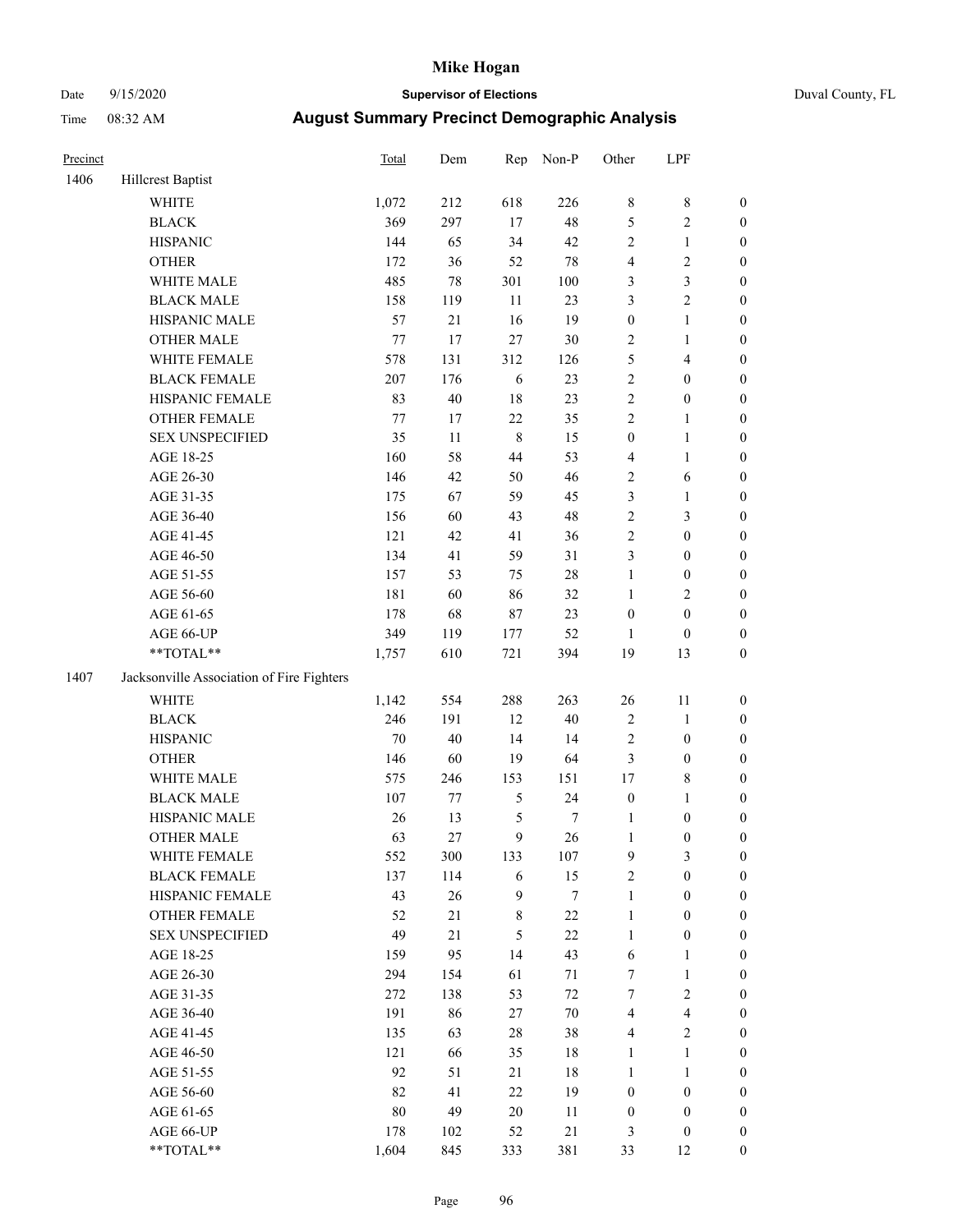# Date 9/15/2020 **Supervisor of Elections** Duval County, FL

| Precinct |                               | <b>Total</b> | Dem        | Rep    | Non-P  | Other                   | LPF                              |                     |
|----------|-------------------------------|--------------|------------|--------|--------|-------------------------|----------------------------------|---------------------|
| 1408     | St. Johns Presbyterian Church |              |            |        |        |                         |                                  |                     |
|          | <b>WHITE</b>                  | 3,023        | 940        | 1,495  | 538    | 32                      | 18                               | 0                   |
|          | <b>BLACK</b>                  | 209          | 145        | 21     | 41     | $\overline{2}$          | $\boldsymbol{0}$                 | 0                   |
|          | <b>HISPANIC</b>               | 112          | 50         | $28\,$ | 33     | $\mathbf{1}$            | $\boldsymbol{0}$                 | $\boldsymbol{0}$    |
|          | <b>OTHER</b>                  | 178          | 52         | 54     | 65     | 6                       | 1                                | $\boldsymbol{0}$    |
|          | WHITE MALE                    | 1,428        | 374        | 748    | 279    | 14                      | 13                               | $\boldsymbol{0}$    |
|          | <b>BLACK MALE</b>             | 93           | 57         | 11     | 23     | $\overline{c}$          | $\boldsymbol{0}$                 | $\boldsymbol{0}$    |
|          | HISPANIC MALE                 | 56           | 26         | 14     | 16     | $\boldsymbol{0}$        | $\boldsymbol{0}$                 | $\boldsymbol{0}$    |
|          | <b>OTHER MALE</b>             | 76           | 23         | 27     | 24     | $\mathbf{1}$            | $\mathbf{1}$                     | $\boldsymbol{0}$    |
|          | WHITE FEMALE                  | 1,561        | 557        | 731    | 250    | 18                      | 5                                | $\boldsymbol{0}$    |
|          | <b>BLACK FEMALE</b>           | 114          | 86         | $10\,$ | 18     | $\boldsymbol{0}$        | $\boldsymbol{0}$                 | $\boldsymbol{0}$    |
|          | HISPANIC FEMALE               | 54           | 24         | 13     | 16     | 1                       | $\boldsymbol{0}$                 | $\boldsymbol{0}$    |
|          | OTHER FEMALE                  | 66           | $20\,$     | 21     | 21     | 4                       | $\boldsymbol{0}$                 | $\boldsymbol{0}$    |
|          | <b>SEX UNSPECIFIED</b>        | 74           | $20\,$     | 23     | 30     | $\mathbf{1}$            | $\boldsymbol{0}$                 | $\boldsymbol{0}$    |
|          | AGE 18-25                     | 249          | 84         | 81     | 78     | 5                       | $\mathbf{1}$                     | $\boldsymbol{0}$    |
|          | AGE 26-30                     | 330          | 123        | 115    | 80     | $10\,$                  | $\sqrt{2}$                       | $\boldsymbol{0}$    |
|          | AGE 31-35                     | 377          | 127        | 136    | 105    | 4                       | $\mathfrak s$                    | $\boldsymbol{0}$    |
|          | AGE 36-40                     | 292          | 113        | 99     | $72\,$ | 6                       | $\sqrt{2}$                       | $\boldsymbol{0}$    |
|          | AGE 41-45                     | 278          | 94         | 105    | $72\,$ | 4                       | $\mathfrak{Z}$                   | $\boldsymbol{0}$    |
|          | AGE 46-50                     | 247          | 73         | 123    | 47     | $\overline{c}$          | $\sqrt{2}$                       | $\boldsymbol{0}$    |
|          | AGE 51-55                     | 257          | $72\,$     | 132    | 48     | $\overline{\mathbf{4}}$ | $\mathbf{1}$                     | $\boldsymbol{0}$    |
|          | AGE 56-60                     | 315          | 102        | 168    | 43     | $\mathbf{2}$            | $\boldsymbol{0}$                 | 0                   |
|          | AGE 61-65                     | 353          | 103        | 200    | 48     | $\mathbf{1}$            | $\mathbf{1}$                     | 0                   |
|          | AGE 66-UP                     | 824          | 296        | 439    | 84     | 3                       | $\mathfrak{2}$                   | $\boldsymbol{0}$    |
|          | $**TOTAL**$                   | 3,522        | 1,187      | 1,598  | 677    | 41                      | 19                               | $\boldsymbol{0}$    |
| 1409     | St. Peter's Episcopal Church  |              |            |        |        |                         |                                  |                     |
|          | <b>WHITE</b>                  | 3,206        | 711        | 1,763  | 671    | 48                      | 13                               | $\boldsymbol{0}$    |
|          | <b>BLACK</b>                  | 1,289        | 956        | 53     | 268    | 11                      | $\mathbf{1}$                     | $\boldsymbol{0}$    |
|          | <b>HISPANIC</b>               | 409          | 165        | 87     | 149    | 8                       | $\boldsymbol{0}$                 | $\boldsymbol{0}$    |
|          | <b>OTHER</b>                  | 487          | 129        | 137    | 213    | 8                       | $\boldsymbol{0}$                 | $\boldsymbol{0}$    |
|          | WHITE MALE                    | 1,545        | 292        | 884    | 339    | $22\,$                  | $\,$ 8 $\,$                      | $\boldsymbol{0}$    |
|          | <b>BLACK MALE</b>             | 555          | 373        | 26     | 149    | 7                       | $\boldsymbol{0}$                 | $\boldsymbol{0}$    |
|          | HISPANIC MALE                 | 201          | 67         | 51     | $80\,$ | 3                       | $\boldsymbol{0}$                 | $\boldsymbol{0}$    |
|          | <b>OTHER MALE</b>             | 188          | 45         | 61     | 78     | 4                       | $\boldsymbol{0}$                 | $\boldsymbol{0}$    |
|          | WHITE FEMALE                  | 1,617        | 413        | 852    | 323    | 24                      | 5                                | 0                   |
|          | <b>BLACK FEMALE</b>           | 710          | 566        | 25     | 114    | 4                       | $\mathbf{1}$                     | $\boldsymbol{0}$    |
|          | HISPANIC FEMALE               | 202          | 94         | 35     | 68     | 5                       | $\boldsymbol{0}$                 | $\overline{0}$      |
|          | OTHER FEMALE                  | 228          | 66         | 66     | 93     | 3                       | $\boldsymbol{0}$                 | $\overline{0}$      |
|          | <b>SEX UNSPECIFIED</b>        | 145          | 45         | 40     | 57     | 3                       | $\boldsymbol{0}$                 | 0                   |
|          | AGE 18-25                     | 606          | 199        | 141    | 246    | 19                      | $\mathbf{1}$                     | $\overline{0}$      |
|          | AGE 26-30                     | 532          | 186        | 148    | 188    | $10\,$                  | $\boldsymbol{0}$                 | 0                   |
|          | AGE 31-35                     | 508          | 187        | 146    | 161    | $10\,$                  | $\overline{4}$                   | 0                   |
|          | AGE 36-40                     | 463          | 187        | 141    | 120    | 11                      | $\overline{4}$                   | 0                   |
|          | AGE 41-45                     | 425          | 147        | 157    | 118    | 3                       | $\boldsymbol{0}$                 | 0                   |
|          |                               | 426          |            | 167    | 96     | 4                       |                                  | 0                   |
|          | AGE 46-50                     | 425          | 159        | 162    | 100    | 4                       | $\boldsymbol{0}$<br>$\mathbf{1}$ |                     |
|          | AGE 51-55<br>AGE 56-60        | 517          | 158<br>211 | 220    | 83     |                         | $\sqrt{2}$                       | 0<br>$\overline{0}$ |
|          | AGE 61-65                     | 483          | 173        | 236    | 68     | 1<br>5                  | $\mathbf{1}$                     | $\overline{0}$      |
|          | AGE 66-UP                     | 1,006        | 354        | 522    | 121    | 8                       | 1                                | 0                   |
|          | **TOTAL**                     | 5,391        | 1,961      | 2,040  | 1,301  | 75                      | 14                               | $\boldsymbol{0}$    |
|          |                               |              |            |        |        |                         |                                  |                     |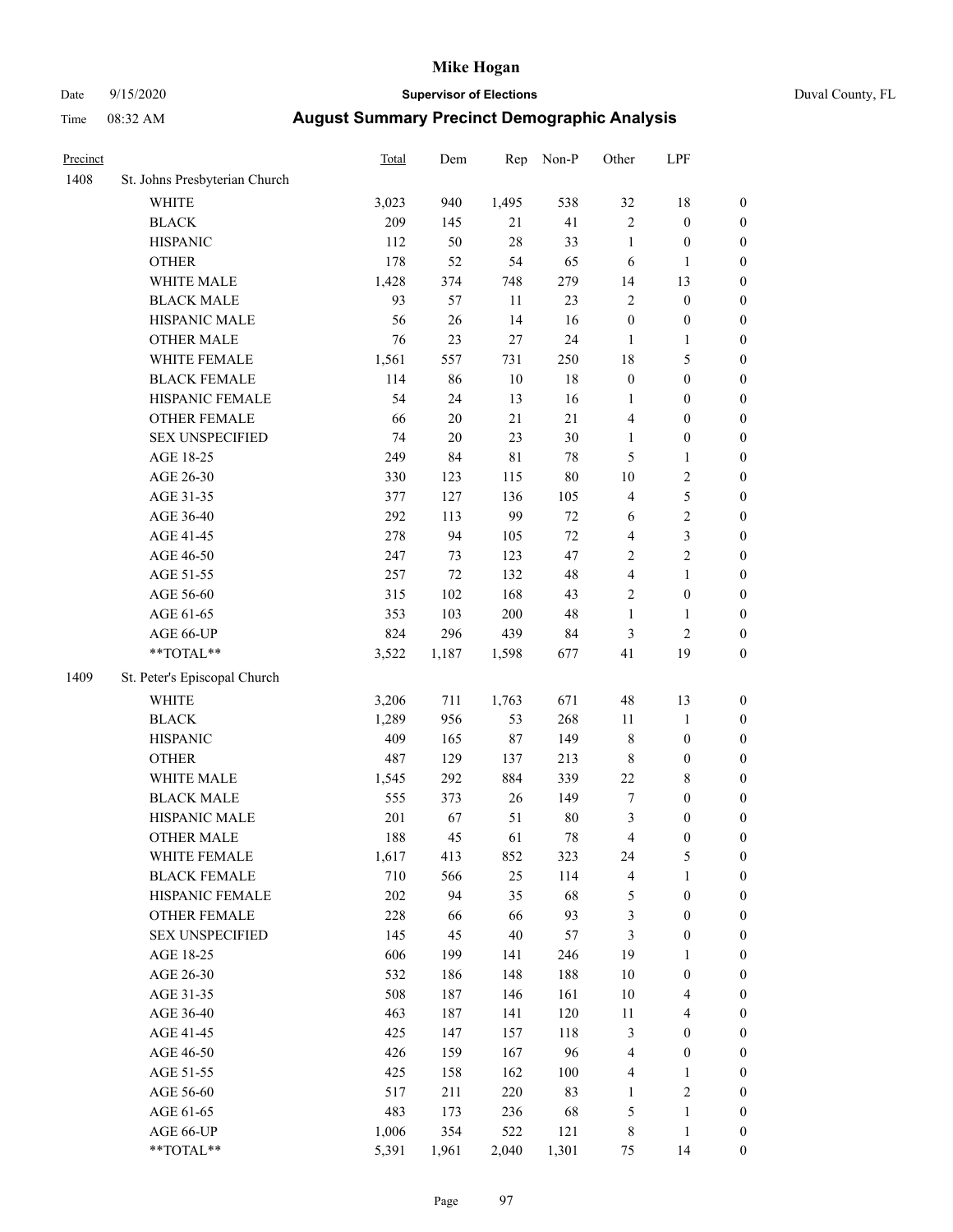### Date 9/15/2020 **Supervisor of Elections** Duval County, FL

| Precinct |                                | Total | Dem   | Rep            | Non-P       | Other                   | LPF                        |                  |
|----------|--------------------------------|-------|-------|----------------|-------------|-------------------------|----------------------------|------------------|
| 1410     | Fleet Reserve                  |       |       |                |             |                         |                            |                  |
|          | <b>WHITE</b>                   | 2,592 | 537   | 1,407          | 592         | 41                      | 15                         | 0                |
|          | <b>BLACK</b>                   | 1,606 | 1,251 | 67             | 276         | $10\,$                  | $\sqrt{2}$                 | 0                |
|          | <b>HISPANIC</b>                | 407   | 163   | 78             | 161         | 3                       | $\sqrt{2}$                 | $\boldsymbol{0}$ |
|          | <b>OTHER</b>                   | 495   | 166   | 123            | 202         | 3                       | $\mathbf{1}$               | $\boldsymbol{0}$ |
|          | WHITE MALE                     | 1,168 | 184   | 667            | 287         | 19                      | 11                         | $\boldsymbol{0}$ |
|          | <b>BLACK MALE</b>              | 610   | 432   | 39             | 134         | 4                       | $\mathbf{1}$               | $\boldsymbol{0}$ |
|          | HISPANIC MALE                  | 183   | 69    | 38             | 75          | $\mathbf{1}$            | $\boldsymbol{0}$           | $\boldsymbol{0}$ |
|          | <b>OTHER MALE</b>              | 182   | 56    | 50             | 75          | $\mathbf{1}$            | $\boldsymbol{0}$           | $\boldsymbol{0}$ |
|          | WHITE FEMALE                   | 1,395 | 344   | 728            | 297         | 22                      | $\overline{4}$             | $\boldsymbol{0}$ |
|          | <b>BLACK FEMALE</b>            | 968   | 798   | 26             | 137         | 6                       | $\mathbf{1}$               | 0                |
|          | HISPANIC FEMALE                | 214   | 92    | 34             | 84          | $\mathbf{2}$            | $\sqrt{2}$                 | 0                |
|          | OTHER FEMALE                   | 237   | 92    | 57             | 87          | $\mathbf{1}$            | $\boldsymbol{0}$           | 0                |
|          | <b>SEX UNSPECIFIED</b>         | 143   | 50    | 36             | 55          | $\mathbf{1}$            | $\mathbf{1}$               | $\boldsymbol{0}$ |
|          | AGE 18-25                      | 573   | 257   | 98             | 201         | 14                      | $\mathfrak{Z}$             | $\boldsymbol{0}$ |
|          | AGE 26-30                      | 522   | 223   | 120            | 174         | 4                       | $\mathbf{1}$               | $\boldsymbol{0}$ |
|          | AGE 31-35                      | 483   | 195   | 116            | 158         | 7                       | $\boldsymbol{7}$           | $\boldsymbol{0}$ |
|          | AGE 36-40                      | 460   | 200   | 105            | 149         | $\overline{c}$          | $\overline{4}$             | $\boldsymbol{0}$ |
|          | AGE 41-45                      | 390   | 156   | 124            | 101         | 8                       | $\mathbf{1}$               | $\boldsymbol{0}$ |
|          | AGE 46-50                      | 398   | 166   | 146            | $8\sqrt{1}$ | 4                       | $\mathbf{1}$               | $\boldsymbol{0}$ |
|          | AGE 51-55                      | 473   | 183   | 177            | 108         | 5                       | $\boldsymbol{0}$           | 0                |
|          | AGE 56-60                      | 453   | 193   | 176            | $78\,$      | 5                       | 1                          | 0                |
|          | AGE 61-65                      | 434   | 184   | 188            | 58          | 2                       | $\mathfrak{2}$             | 0                |
|          |                                | 914   | 360   | 425            | 123         | 6                       |                            | $\boldsymbol{0}$ |
|          | AGE 66-UP<br>$**TOTAL**$       | 5,100 | 2,117 | 1,675          | 1,231       | 57                      | $\boldsymbol{0}$<br>$20\,$ | $\boldsymbol{0}$ |
|          |                                |       |       |                |             |                         |                            |                  |
| 1411     | Ortega United Methodist Church |       |       |                |             |                         |                            |                  |
|          | <b>WHITE</b>                   | 5,132 | 1,025 | 3,432          | 612         | 43                      | 20                         | $\boldsymbol{0}$ |
|          | <b>BLACK</b>                   | 121   | 91    | 6              | $22\,$      | $\overline{\mathbf{c}}$ | $\boldsymbol{0}$           | $\boldsymbol{0}$ |
|          | <b>HISPANIC</b>                | 106   | 31    | 53             | 19          | 2                       | $\mathbf{1}$               | $\boldsymbol{0}$ |
|          | <b>OTHER</b>                   | 210   | 52    | 83             | 68          | 6                       | $\mathbf{1}$               | $\boldsymbol{0}$ |
|          | WHITE MALE                     | 2,393 | 386   | 1,652          | 324         | 22                      | $\mathbf{9}$               | $\boldsymbol{0}$ |
|          | <b>BLACK MALE</b>              | 58    | 38    | $\overline{4}$ | 15          | $\mathbf{1}$            | $\boldsymbol{0}$           | $\boldsymbol{0}$ |
|          | HISPANIC MALE                  | 53    | 19    | 25             | $\,$ 8 $\,$ | $\mathbf{1}$            | $\boldsymbol{0}$           | 0                |
|          | <b>OTHER MALE</b>              | 76    | 17    | 32             | 25          | 2                       | $\boldsymbol{0}$           | $\boldsymbol{0}$ |
|          | WHITE FEMALE                   | 2,685 | 630   | 1,743          | 280         | 21                      | 11                         | 0                |
|          | <b>BLACK FEMALE</b>            | 61    | 51    | 2              | 7           | $\mathbf{1}$            | $\boldsymbol{0}$           | $\boldsymbol{0}$ |
|          | HISPANIC FEMALE                | 52    | 12    | 27             | $11\,$      | $\mathbf{1}$            | $\mathbf{1}$               | $\boldsymbol{0}$ |
|          | <b>OTHER FEMALE</b>            | 87    | 28    | 37             | 18          | 3                       | $\mathbf{1}$               | $\overline{0}$   |
|          | <b>SEX UNSPECIFIED</b>         | 104   | 18    | 52             | 33          | $\mathbf{1}$            | $\boldsymbol{0}$           | 0                |
|          | AGE 18-25                      | 561   | 104   | 320            | 121         | $10\,$                  | 6                          | 0                |
|          | AGE 26-30                      | 405   | 78    | 245            | $77 \,$     | 5                       | $\boldsymbol{0}$           | 0                |
|          | AGE 31-35                      | 504   | 110   | 286            | 95          | 8                       | $\mathfrak s$              | 0                |
|          | AGE 36-40                      | 425   | 89    | 234            | 96          | 3                       | $\mathfrak{Z}$             | 0                |
|          | AGE 41-45                      | 390   | 82    | 228            | 71          | 6                       | $\mathfrak{Z}$             | 0                |
|          | AGE 46-50                      | 434   | 90    | 269            | $72\,$      | 2                       | $\mathbf{1}$               | 0                |
|          | AGE 51-55                      | 447   | 94    | 288            | 55          | 6                       | $\overline{4}$             | 0                |
|          | AGE 56-60                      | 458   | 82    | 342            | 30          | 4                       | $\boldsymbol{0}$           | 0                |
|          | AGE 61-65                      | 511   | 126   | 350            | 33          | 2                       | $\boldsymbol{0}$           | $\boldsymbol{0}$ |
|          | AGE 66-UP                      | 1,434 | 344   | 1,012          | 71          | 7                       | $\boldsymbol{0}$           | 0                |
|          | **TOTAL**                      | 5,569 | 1,199 | 3,574          | 721         | 53                      | $22\,$                     | $\boldsymbol{0}$ |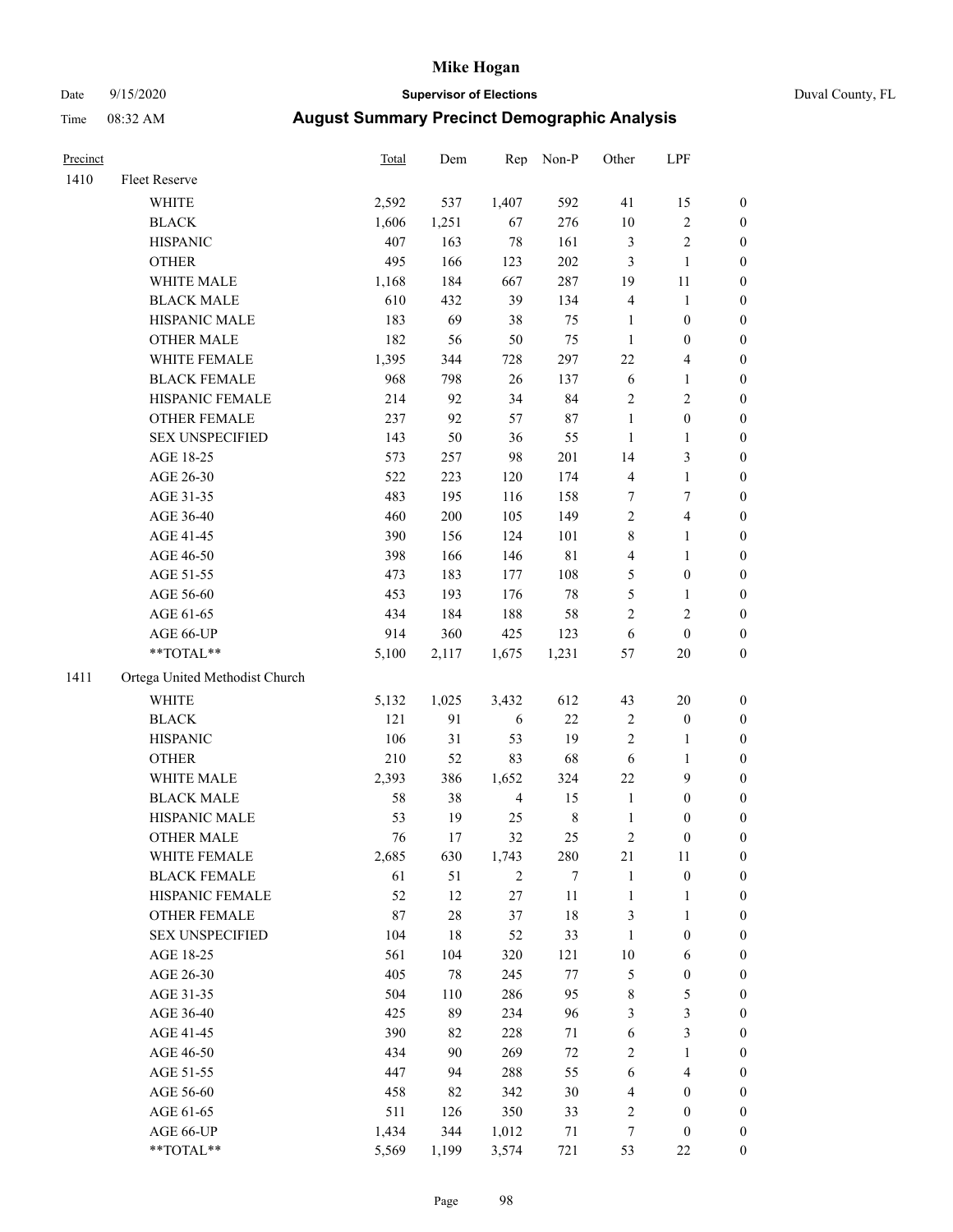# Date 9/15/2020 **Supervisor of Elections** Duval County, FL

| Precinct |                                    | Total  | Dem    | Rep            | Non-P  | Other            | LPF              |                  |
|----------|------------------------------------|--------|--------|----------------|--------|------------------|------------------|------------------|
| 1412     | Saint Catherine's Episcopal Church |        |        |                |        |                  |                  |                  |
|          | <b>WHITE</b>                       | 1,918  | 591    | 889            | 400    | 27               | 11               | 0                |
|          | <b>BLACK</b>                       | 586    | 471    | 16             | 93     | $\sqrt{6}$       | $\boldsymbol{0}$ | 0                |
|          | <b>HISPANIC</b>                    | 159    | 64     | 34             | 54     | 5                | $\sqrt{2}$       | $\boldsymbol{0}$ |
|          | <b>OTHER</b>                       | 191    | 54     | 48             | 85     | 3                | $\mathbf{1}$     | $\boldsymbol{0}$ |
|          | WHITE MALE                         | 877    | 245    | 432            | 178    | 13               | 9                | $\boldsymbol{0}$ |
|          | <b>BLACK MALE</b>                  | 188    | 143    | $\tau$         | 35     | 3                | $\boldsymbol{0}$ | $\boldsymbol{0}$ |
|          | HISPANIC MALE                      | 72     | $28\,$ | 21             | 19     | $\overline{c}$   | $\sqrt{2}$       | $\boldsymbol{0}$ |
|          | <b>OTHER MALE</b>                  | 59     | 15     | 17             | 25     | $\mathbf{1}$     | $\mathbf{1}$     | $\boldsymbol{0}$ |
|          | WHITE FEMALE                       | 1,017  | 339    | 445            | 217    | 14               | $\overline{c}$   | $\boldsymbol{0}$ |
|          | <b>BLACK FEMALE</b>                | 385    | 320    | 9              | 53     | 3                | $\boldsymbol{0}$ | $\boldsymbol{0}$ |
|          | HISPANIC FEMALE                    | 85     | 36     | 13             | 33     | 3                | $\boldsymbol{0}$ | $\boldsymbol{0}$ |
|          | OTHER FEMALE                       | 89     | 29     | 22             | 36     | $\overline{2}$   | $\boldsymbol{0}$ | $\boldsymbol{0}$ |
|          | <b>SEX UNSPECIFIED</b>             | 82     | 25     | 21             | 36     | $\boldsymbol{0}$ | $\boldsymbol{0}$ | $\boldsymbol{0}$ |
|          | AGE 18-25                          | 266    | 108    | 56             | 92     | 9                | $\mathbf{1}$     | $\boldsymbol{0}$ |
|          | AGE 26-30                          | 319    | 144    | 69             | 91     | $10\,$           | 5                | $\boldsymbol{0}$ |
|          | AGE 31-35                          | 311    | 135    | 74             | 92     | $\boldsymbol{7}$ | $\mathfrak{Z}$   | $\boldsymbol{0}$ |
|          | AGE 36-40                          | 285    | 115    | 86             | 79     | 4                | $\mathbf{1}$     | $\boldsymbol{0}$ |
|          | AGE 41-45                          | 212    | 69     | 82             | 55     | 5                | $\mathbf{1}$     | $\boldsymbol{0}$ |
|          | AGE 46-50                          | 209    | 94     | 69             | 45     | $\mathbf{1}$     | $\boldsymbol{0}$ | $\boldsymbol{0}$ |
|          | AGE 51-55                          | 218    | 97     | 86             | 33     | $\mathbf{1}$     | 1                | $\boldsymbol{0}$ |
|          | AGE 56-60                          | 281    | 108    | 117            | 52     | $\sqrt{2}$       | $\sqrt{2}$       | 0                |
|          | AGE 61-65                          | 253    | 104    | 116            | 31     | $\overline{2}$   | $\boldsymbol{0}$ | $\boldsymbol{0}$ |
|          | AGE 66-UP                          | 500    | 206    | 232            | 62     | $\boldsymbol{0}$ | $\boldsymbol{0}$ | $\boldsymbol{0}$ |
|          | **TOTAL**                          | 2,854  | 1,180  | 987            | 632    | 41               | 14               | $\boldsymbol{0}$ |
| 1413     | Trinity Lutheran Church - ELCA     |        |        |                |        |                  |                  |                  |
|          | <b>WHITE</b>                       | 3,371  | 1,512  | 1,134          | 650    | 53               | $22\,$           | $\boldsymbol{0}$ |
|          | <b>BLACK</b>                       | 254    | 185    | 13             | 55     | $\mathbf{1}$     | $\boldsymbol{0}$ | $\boldsymbol{0}$ |
|          | <b>HISPANIC</b>                    | 145    | 77     | 26             | $40\,$ | $\mathbf{2}$     | $\boldsymbol{0}$ | $\boldsymbol{0}$ |
|          | <b>OTHER</b>                       | 257    | 120    | $44\,$         | $80\,$ | $10\,$           | 3                | $\boldsymbol{0}$ |
|          | WHITE MALE                         | 1,589  | 630    | 576            | 339    | 25               | 19               | $\boldsymbol{0}$ |
|          | <b>BLACK MALE</b>                  | 118    | 86     | $\tau$         | 25     | $\boldsymbol{0}$ | $\boldsymbol{0}$ | $\boldsymbol{0}$ |
|          | HISPANIC MALE                      | 68     | 35     | 13             | 19     | 1                | $\boldsymbol{0}$ | 0                |
|          | <b>OTHER MALE</b>                  | 98     | 38     | 19             | 35     | $\overline{4}$   | $\mathfrak{2}$   | $\boldsymbol{0}$ |
|          | WHITE FEMALE                       | 1,748  | 870    | 543            | 305    | 27               | 3                | 0                |
|          | <b>BLACK FEMALE</b>                | 132    | 98     | $\mathfrak{S}$ | 28     | $\mathbf{1}$     | $\boldsymbol{0}$ | $\boldsymbol{0}$ |
|          | HISPANIC FEMALE                    | $72\,$ | $40\,$ | $12\,$         | 19     | $\mathbf{1}$     | $\boldsymbol{0}$ | $\overline{0}$   |
|          | OTHER FEMALE                       | 108    | 57     | 19             | $27\,$ | 4                | $\mathbf{1}$     | $\overline{0}$   |
|          | <b>SEX UNSPECIFIED</b>             | 94     | $40\,$ | 23             | 28     | 3                | $\boldsymbol{0}$ | 0                |
|          | AGE 18-25                          | 310    | 157    | 61             | 76     | 11               | 5                | 0                |
|          | AGE 26-30                          | 564    | 285    | 126            | 144    | 8                | $\mathbf{1}$     | 0                |
|          | AGE 31-35                          | 676    | 334    | 148            | 174    | 14               | 6                | 0                |
|          | AGE 36-40                          | 424    | 198    | 108            | 100    | 11               | 7                | 0                |
|          | AGE 41-45                          | 275    | 128    | 67             | 69     | 7                | $\overline{4}$   | 0                |
|          | AGE 46-50                          | 267    | 118    | 84             | 60     | 4                | 1                | 0                |
|          | AGE 51-55                          | 255    | 100    | 98             | 54     | 2                | $\mathbf{1}$     | 0                |
|          | AGE 56-60                          | 268    | 116    | 109            | $38\,$ | 5                | $\boldsymbol{0}$ | 0                |
|          | AGE 61-65                          | 291    | 150    | 104            | 35     | $\overline{c}$   | $\boldsymbol{0}$ | 0                |
|          | AGE 66-UP                          | 697    | 308    | 312            | 75     | 2                | $\boldsymbol{0}$ | 0                |
|          | **TOTAL**                          | 4,027  | 1,894  | 1,217          | 825    | 66               | 25               | $\boldsymbol{0}$ |